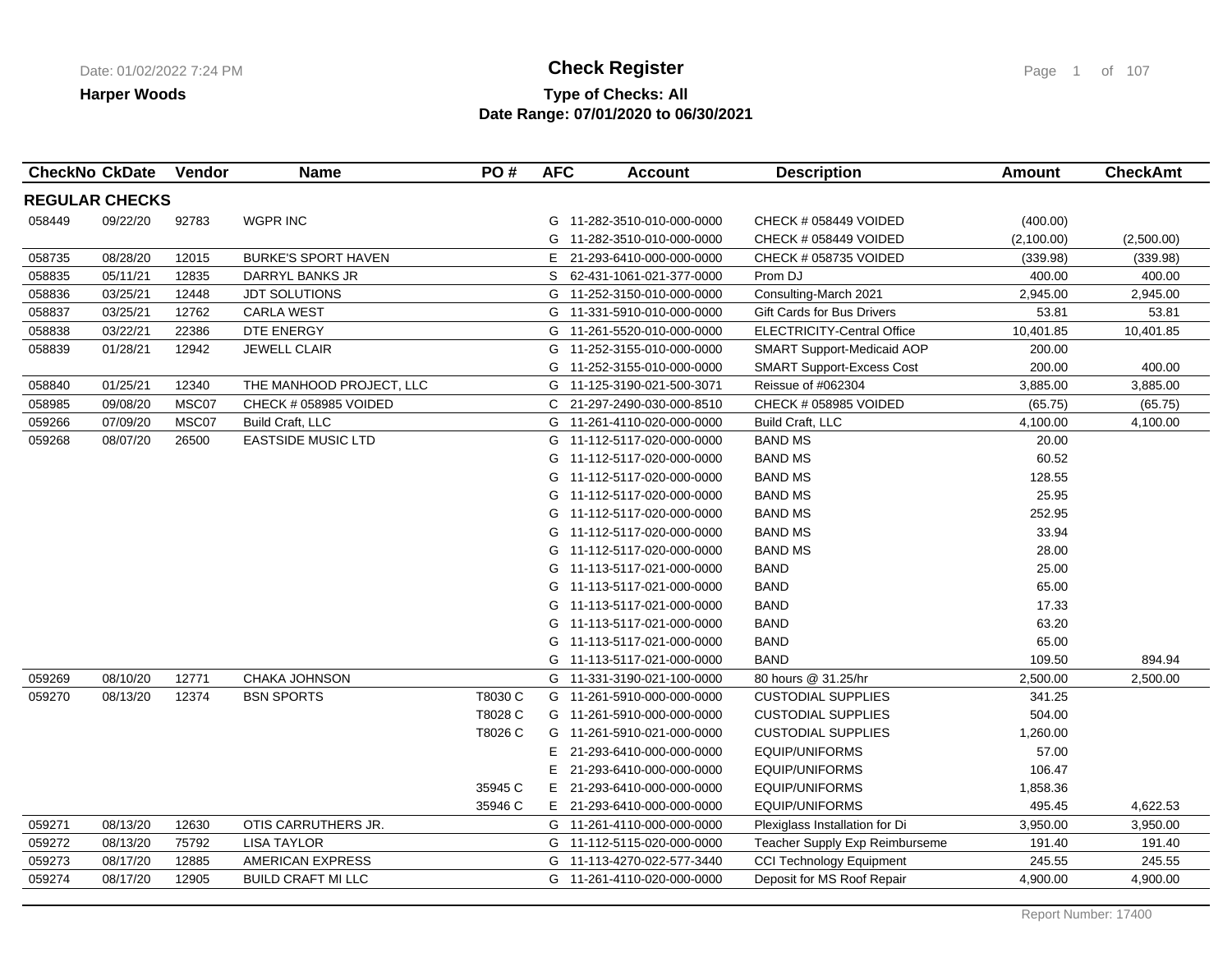## **Type of Checks: All Check Register Check Register Check Register Page 2 of 107 Date Range: 07/01/2020 to 06/30/2021**

| <b>CheckNo CkDate</b> |          | Vendor | <b>Name</b>                          | PO# | <b>AFC</b> | <b>Account</b>             | <b>Description</b>                | <b>Amount</b> | <b>CheckAmt</b> |
|-----------------------|----------|--------|--------------------------------------|-----|------------|----------------------------|-----------------------------------|---------------|-----------------|
| 059275                | 10/12/20 | 12113  | <b>JAYE HILL</b>                     |     |            | G 11-125-3190-020-500-3071 | Reissue of Lost Check #61645      | 2,266.66      | 2,266.66        |
| 059276                | 10/12/20 | MSC07  | Images and Ideas                     |     |            | G 11-331-3190-021-100-0000 | Images and Ideas                  | 7,500.00      | 7,500.00        |
| 059277                | 10/14/20 | 12667  | KI'ERRE GAUT                         |     |            | G 11-331-5910-010-000-0000 | <b>Concession Stand Purchases</b> | 500.00        | 500.00          |
| 059278                | 10/14/20 | MSC07  | WC Screen Printing Co.               |     | E.         | 21-293-7910-000-000-0000   | WC Screen Printing Co.            | 2,377.08      | 2,377.08        |
| 059279                | 10/22/20 | 12667  | <b>KI'ERRE GAUT</b>                  |     |            | G 11-331-5910-000-000-0000 | Supplies for Event on 10/23       | 300.00        | 300.00          |
| 059282                | 11/16/20 | 12885  | <b>AMERICAN EXPRESS</b>              |     |            | G 11-113-4270-022-577-3440 | <b>CCI Technology Equipment</b>   | 286.43        | 286.43          |
| 059283                | 11/16/20 | MSC07  | Meijer                               |     |            | G 11-331-5910-010-000-0000 | Meijer                            | 175.00        | 175.00          |
| 059284                | 11/16/20 | MSC07  | Walmart                              |     | G          | 11-331-5910-010-000-0000   | Walmart                           | 175.00        |                 |
|                       |          |        |                                      |     | G          | 11-331-5910-010-000-0000   | CHECK # 059284 VOIDED             | (175.00)      | 0.00            |
| 059285                | 12/14/20 | 12943  | <b>MICHAEL PREY</b>                  |     |            | G 11-113-7910-021-000-0000 | Dir Dep Return 11/6               | 50.00         | 50.00           |
| 059286                | 12/16/20 | 47397  | <b>VICKI MASCARIN</b>                |     |            | G 11-231-7910-010-000-0000 | <b>MISC EXPENSE</b>               | 750.00        | 750.00          |
| 059287                | 12/17/20 | 11711  | <b>JAMES J. DENNIS</b>               |     | G          | 11-252-3150-010-000-0000   | 12/10-12/11                       | 251.18        | 251.18          |
| 059288                | 01/14/21 | 10122  | WAYNE COUNTY COMMUNITY               |     | G          | 11-113-3710-021-000-0000   | <b>Fall 2020</b>                  | 27,384.10     | 27,384.10       |
| 059411                | 10/20/20 | MSC07  | CHECK # 059411 VOIDED                |     | G          | 11-112-5115-020-000-0000   | CHECK # 059411 VOIDED             | (40.66)       | (40.66)         |
| 059885                | 10/02/20 | MSC07  | CHECK # 059885 VOIDED                |     |            | G 11-111-5115-031-000-0000 | CHECK # 059885 VOIDED             | (472.50)      | (472.50)        |
| 060086                | 08/27/20 | 10018  | <b>ID WHOLESALER</b>                 |     | G          | 11-241-5910-021-000-0000   | CHECK # 060086 VOIDED             | (95.98)       | (95.98)         |
| 060195                | 10/02/20 | 85750  | MICHELLE SMITH                       |     |            | G 11-111-5115-031-000-0000 | CHECK # 060195 VOIDED             | (50.00)       | (50.00)         |
| 060409                | 07/07/20 | 11830  | <b>GREAT LAKES TENT CO.</b>          |     |            | G 11-331-5910-021-000-0000 | CHECK # 060409 VOIDED             | (235.80)      | (235.80)        |
| 060434                | 08/27/20 | MSC07  | CHECK # 060434 VOIDED                |     | G          | 11-331-5910-031-000-0000   | CHECK # 060434 VOIDED             | (750.00)      | (750.00)        |
| 060445                | 07/15/20 | 12653  | <b>CAREERSTAFF UNLIMITED</b>         |     | G          | 11-122-3710-000-194-0000   | Invoice #506383                   | 1,200.00      |                 |
|                       |          |        |                                      |     | G          | 11-122-3710-000-194-0000   | <b>Invoice #515323</b>            | 960.00        | 2,160.00        |
| 060446                | 07/15/20 | 12906  | <b>MARIO MORROW &amp; ASSOCIATES</b> |     |            | G 11-231-7910-010-000-0000 | Communications/Media Consultin    | 1,500.00      | 1,500.00        |
| 060447                | 07/15/20 | 12907  | <b>FRANKIE J'S</b>                   |     |            | G 11-261-4110-021-000-0000 | Sidewalk Replacement at HS        | 2,700.00      | 2,700.00        |
| 060448                | 07/16/20 | 11829  | <b>RUBICON WEST, INC</b>             |     |            | G 11-221-3450-010-000-0000 | $20 - 21$                         | 5,607.75      | 5,607.75        |
| 060449                | 07/24/20 | 14795  | CH & H LEASING LLC                   |     | G          | 11-271-4230-000-000-0000   | BUS LEASE 7/15/20-7/14/21         | 23,568.88     |                 |
|                       |          |        |                                      |     | G          | 11-271-4230-000-000-0000   | BUS LEASE 7/15/20-7/14/21         | 12,859.00     |                 |
|                       |          |        |                                      |     | G          | 11-271-4230-000-000-0000   | BUS LEASE 7/15/20-7/14/21         | 29,067.84     |                 |
|                       |          |        |                                      |     | G          | 11-271-4230-000-000-0000   | BUS LEASE 7/5/20-7/4/21           | 17,547.60     | 83,043.32       |
| 060452                | 09/21/20 | MSC07  | Vania Moore                          |     | E.         | 21-293-6410-000-000-0000   | Vania Moore                       | 200.00        | 200.00          |
| 060453                | 09/21/20 | 71313  | <b>REHMAN GROUP LLC</b>              |     | G          | 11-231-3180-010-000-0000   | <b>AUDITING SERVICE</b>           | 16,000.00     | 16,000.00       |
| 060454                | 08/31/20 | 35007  | <b>GLP &amp; ASSOCIATES, INC</b>     |     | G          | 12-451-2700-000-000-0000   | GLP 403B SUP. ANNUNITY            | 4,000.00      | 4,000.00        |
| 060666                | 03/17/21 | 12623  | <b>INTERNAL REVENUE SERVICE</b>      |     | G          | 12-451-5210-000-000-0000   | CHECK # 060666 VOIDED             | (268.50)      | (268.50)        |
| 060832                | 07/07/20 | 12623  | <b>INTERNAL REVENUE SERVICE</b>      |     | G          | 12-451-5210-000-000-0000   | 4405 H.GAMBLE                     | 268.50        | 268.50          |
| 060833                | 07/07/20 | 12808  | <b>COLONIAL LIFE</b>                 |     | G          | 12-451-2000-000-000-0000   | <b>Colonial Accident</b>          | 142.98        |                 |
|                       |          |        |                                      |     | G          | 12-451-2100-000-000-0000   | Colonial Life Insurance           | 364.61        |                 |
|                       |          |        |                                      |     | G          | 12-451-2140-000-000-0000   | Colonial Hosp. Inc                | 132.09        |                 |
|                       |          |        |                                      |     | G          | 12-451-2150-000-000-0000   | <b>Colonial Cancer Ins</b>        | 10.66         |                 |
|                       |          |        |                                      |     |            | G 12-451-2160-000-000-0000 | <b>Colonial Disability</b>        | 329.45        | 979.79          |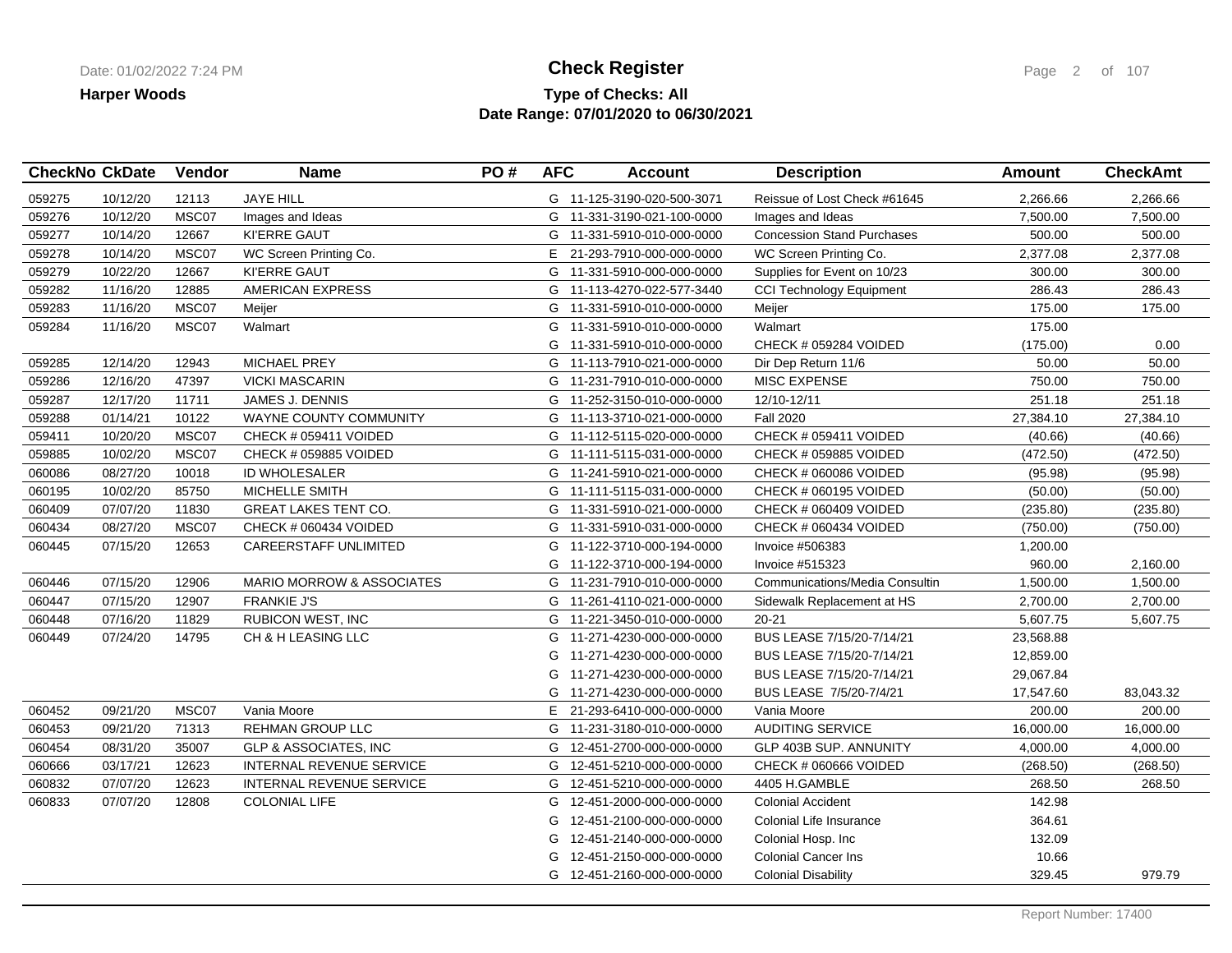## **Type of Checks: All Check Register Check Register Check Register Page 3 of 107 Date Range: 07/01/2020 to 06/30/2021**

|        | <b>CheckNo CkDate</b> | Vendor | <b>Name</b>                  | PO# | <b>AFC</b> | <b>Account</b>             | <b>Description</b>            | Amount   | <b>CheckAmt</b> |
|--------|-----------------------|--------|------------------------------|-----|------------|----------------------------|-------------------------------|----------|-----------------|
| 060834 | 07/07/20              | 15100  | DAVID RUSKIN                 |     |            | G 12-451-5210-000-000-0000 | 17-41165-MBM F.B.             | 741.76   | 741.76          |
| 060835 | 07/07/20              | 35007  | GLP & ASSOCIATES, INC        |     | G          | 12-451-2700-000-000-0000   | <b>GLP 403B TEACHER</b>       | 9,742.91 | 9,742.91        |
| 060836 | 07/07/20              | 35007  | GLP & ASSOCIATES, INC        |     | G          | 12-451-4400-000-000-0000   | 457-GLP                       | 1,290.00 | 1,290.00        |
| 060837 | 07/07/20              | 57694  | <b>MISDU</b>                 |     | G          | 12-451-5210-000-000-0000   | <b>MISC OBLIGATIONS EXP</b>   | 3,181.51 | 3,181.51        |
| 060838 | 07/07/20              | 62215  | <b>MADISON NATIONAL LIFE</b> |     | G          | 12-452-1100-000-000-0000   | SHORT TERM INSURAN            | 4,684.28 | 4,684.28        |
| 060839 | 07/07/20              | 80062  | <b>STATE OF MICHIGAN</b>     |     | G          | 12-451-5210-000-000-0000   | #0256891136 R.C.              | 455.65   | 455.65          |
| 060840 | 09/08/20              | 12905  | <b>BUILD CRAFT MI LLC</b>    |     |            | G 11-261-4110-020-000-0000 | Balance-MS Roof Repair        | 4,980.00 | 4,980.00        |
| 060841 | 09/08/20              | MSC07  | Demetria Nichols             |     | C.         | 21-297-2490-030-000-8510   | Demetria Nichols              | 65.75    | 65.75           |
| 060991 | 07/09/20              | 90962  | WAYNE COUNTY HEALTH DP       |     | C          | 21-297-7410-000-000-0000   | CHECK # 060991 VOIDED         | (261.00) |                 |
|        |                       |        |                              |     | C          | 21-297-7410-000-000-0000   | CHECK # 060991 VOIDED         | (261.00) |                 |
|        |                       |        |                              |     | C          | 21-297-7410-000-000-0000   | CHECK # 060991 VOIDED         | (450.00) |                 |
|        |                       |        |                              |     | С          | 21-297-7410-000-000-0000   | CHECK # 060991 VOIDED         | (261.00) |                 |
|        |                       |        |                              |     | С          | 21-297-7410-000-000-0000   | CHECK # 060991 VOIDED         | (450.00) |                 |
|        |                       |        |                              |     | C          | 21-297-7410-000-000-0000   | CHECK # 060991 VOIDED         | (310.00) | (1,993.00)      |
| 061148 | 09/04/20              | 12771  | CHAKA JOHNSON                |     | G          | 11-331-3190-021-100-0000   | 56 @ 31.25/Hr                 | 1,750.00 | 1,750.00        |
| 061149 | 09/04/20              | 45587  | <b>GREATAMERICA LEASING</b>  |     |            | G 11-257-4220-010-000-0000 | Lease Buyout                  | 3,904.61 | 3,904.61        |
| 061174 | 07/07/20              | 12148  | PRECISION HUMAN RESOURCE     |     |            | G 11-111-3190-031-500-3070 | Karen Baptiste-Jones W/E 5/15 | 585.50   |                 |
|        |                       |        |                              |     | G          | 11-111-3190-031-500-3070   | LaShata Saunders W/E 5/15     | 585.50   |                 |
|        |                       |        |                              |     | G          | 11-111-3190-031-500-3070   | Ahtlen Cunningham W/E 5/15    | 664.65   |                 |
|        |                       |        |                              |     | G          | 11-111-3190-031-500-3070   | LaShata Saunders W/E 5/8      | 585.50   |                 |
|        |                       |        |                              |     | G          | 11-111-3190-031-500-3070   | Ahtlen Cunningham W/E 5/8     | 664.65   |                 |
|        |                       |        |                              |     |            | G 11-111-3190-031-500-3070 | Sean Vanderlinden W/E 5/15    | 82.70    |                 |
|        |                       |        |                              |     | G          | 11-111-3190-031-500-3070   | Karen Baptiste-Jones W/E 5/3  | 585.50   |                 |
|        |                       |        |                              |     | G          | 11-111-3190-031-500-3070   | LaShata Saunders W/E 5/3      | 585.50   |                 |
|        |                       |        |                              |     | G          | 11-111-3190-031-500-3070   | Ahtlen Cunningham W/E 5/3     | 664.65   |                 |
|        |                       |        |                              |     | G          | 11-111-3190-031-500-3070   | Sean Vanderlinden W/E 5/8     | 82.70    |                 |
|        |                       |        |                              |     | G          | 11-111-3190-031-500-3070   | Karen Baptiste-Jones W/E 5/8  | 585.50   |                 |
|        |                       |        |                              |     | G          | 11-111-3190-031-500-3070   | Sean Vanderlinden W/E 5/3     | 82.70    |                 |
|        |                       |        |                              |     | G          | 11-118-3110-030-191-3410   | Allison Williams W/E 5/15     | 654.75   |                 |
|        |                       |        |                              |     | G          | 11-118-3110-030-191-3410   | J. Stovall W/E 5/15           | 630.50   |                 |
|        |                       |        |                              |     |            | G 11-118-3110-030-191-3410 | M. Harvey W/E 5/15            | 599.60   |                 |
|        |                       |        |                              |     | G          | 11-118-3110-030-191-3410   | Allison Williams W/E 5/3      | 654.75   |                 |
|        |                       |        |                              |     | G          | 11-118-3110-030-191-3410   | J. Stovall W/E 5/3            | 630.50   |                 |
|        |                       |        |                              |     | G          | 11-118-3110-030-191-3410   | M. Harvey W/E 5/3             | 599.60   |                 |
|        |                       |        |                              |     | G          | 11-118-3110-030-191-3410   | Allison Williams W/E 5/8      | 654.75   |                 |
|        |                       |        |                              |     | G          | 11-118-3110-030-191-3410   | J. Stovall W/E 5/8            | 630.50   |                 |
|        |                       |        |                              |     | G          | 11-118-3110-030-191-3410   | M. Harvey W/E 5/8             | 599.60   |                 |
|        |                       |        |                              |     |            | G 11-122-3190-020-196-0000 | K. Crittendon W/E 5/8         | 653.17   |                 |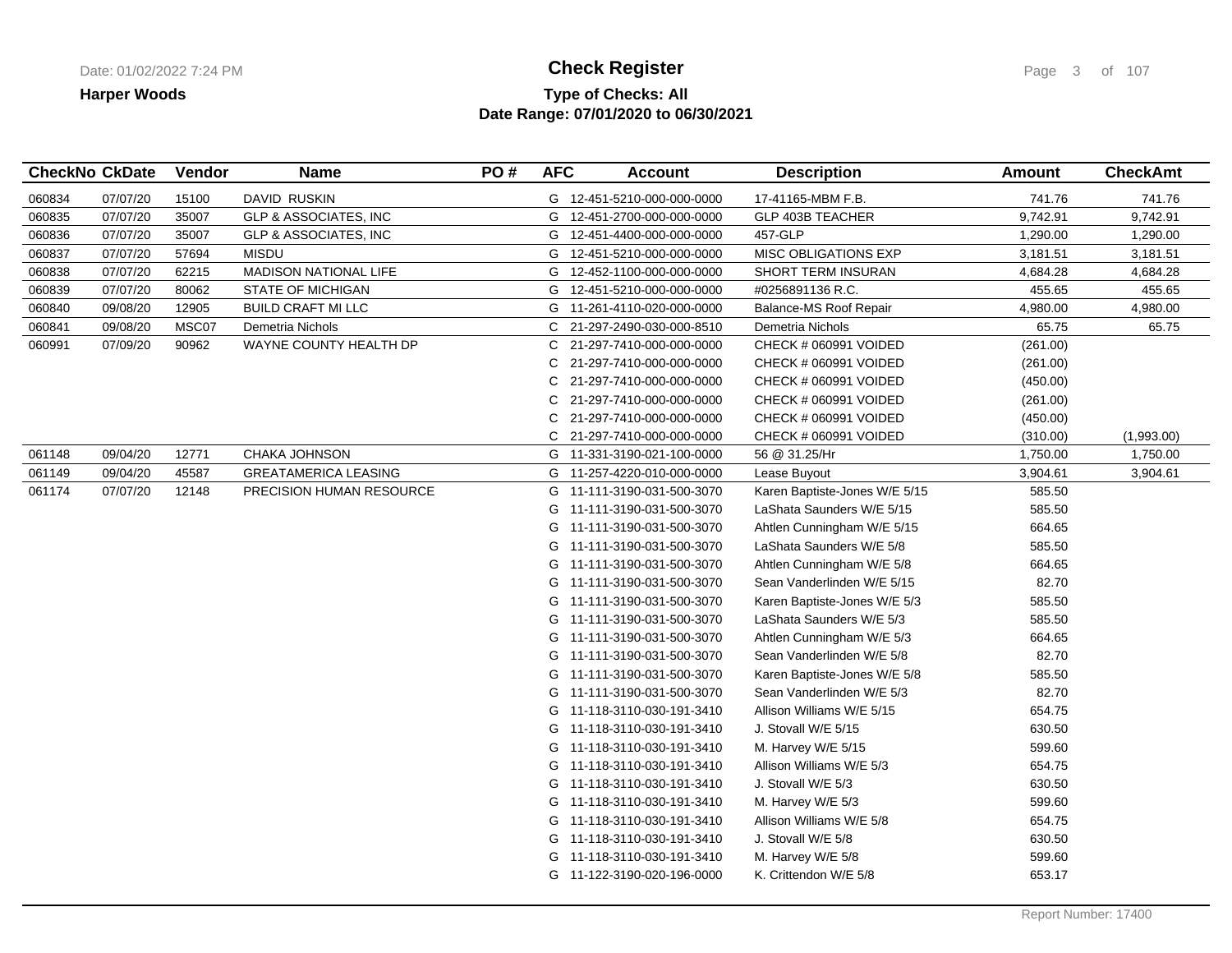# **Type of Checks: All Check Register Check Register Check Register Page 4 of 107 Date Range: 07/01/2020 to 06/30/2021**

| <b>CheckNo CkDate</b> | <b>Vendor</b> | <b>Name</b> | PO# | <b>AFC</b> | <b>Account</b>             | <b>Description</b>        | <b>Amount</b> | <b>CheckAmt</b> |
|-----------------------|---------------|-------------|-----|------------|----------------------------|---------------------------|---------------|-----------------|
|                       |               |             |     |            | G 11-122-3190-020-196-0000 | I. Gourdine W/E 5/8       | 566.52        |                 |
|                       |               |             |     |            | G 11-122-3190-020-196-0000 | K. Crittendon W/E 5/15    | 653.17        |                 |
|                       |               |             |     |            | G 11-122-3190-020-196-0000 | I Gourdine W/E 5/15       | 566.52        |                 |
|                       |               |             |     |            | G 11-122-3190-020-196-0000 | K. Crittendon W/E 5/3     | 653.17        |                 |
|                       |               |             |     |            | G 11-122-3190-020-196-0000 | I. Gourdine W/E 5/3       | 566.52        |                 |
|                       |               |             |     |            | G 11-122-3190-021-196-0000 | Nija Pettway W/E 5/3      | 599.60        |                 |
|                       |               |             |     |            | G 11-122-3190-021-196-0000 | Elizabeth Howard W/E 5/3  | 454.85        |                 |
|                       |               |             |     | G          | 11-122-3190-021-196-0000   | Nija Pettway W/E 5/8      | 599.60        |                 |
|                       |               |             |     | G          | 11-122-3190-021-196-0000   | Elizabeth Howard W/E 5/8  | 454.85        |                 |
|                       |               |             |     |            | G 11-122-3190-021-196-0000 | Nija Pettway W/E 5/15     | 599.60        |                 |
|                       |               |             |     |            | G 11-122-3190-021-196-0000 | Elizabeth Howard W/E 5/15 | 454.85        |                 |
|                       |               |             |     |            | G 11-122-3190-030-196-0000 | Aaron Manson W/E 5/8      | 544.15        |                 |
|                       |               |             |     |            | G 11-122-3190-030-196-0000 | Mya Saunders W/E 5/15     | 578.90        |                 |
|                       |               |             |     |            | G 11-122-3190-030-196-0000 | Cecilia Eades W/E 5/15    | 544.15        |                 |
|                       |               |             |     |            | G 11-122-3190-030-196-0000 | S. Buford W/E 5/15        | 599.60        |                 |
|                       |               |             |     | G          | 11-122-3190-030-196-0000   | A. Robinson W/E 5/3       | 537.55        |                 |
|                       |               |             |     |            | G 11-122-3190-030-196-0000 | Aaron Manson W/E 5/3      | 544.15        |                 |
|                       |               |             |     |            | G 11-122-3190-030-196-0000 | A. Robinson W/E 5/15      | 537.55        |                 |
|                       |               |             |     |            | G 11-122-3190-030-196-0000 | Aaron Manson W/E 5/15     | 544.15        |                 |
|                       |               |             |     |            | G 11-122-3190-030-196-0000 | Mya Saunders W/E 5/8      | 578.90        |                 |
|                       |               |             |     |            | G 11-122-3190-030-196-0000 | Cecilia Eades W/E 5/8     | 544.15        |                 |
|                       |               |             |     |            | G 11-122-3190-030-196-0000 | S. Buford W/E 5/8         | 599.60        |                 |
|                       |               |             |     | G          | 11-122-3190-030-196-0000   | Laur Logan W/E 5/8        | 564.85        |                 |
|                       |               |             |     | G          | 11-122-3190-030-196-0000   | Latonya Richards W/E 5/8  | 570.65        |                 |
|                       |               |             |     | G          | 11-122-3190-030-196-0000   | A. Robinson W/E 5/8       | 537.55        |                 |
|                       |               |             |     |            | G 11-122-3190-030-196-0000 | Laur Logan W/E 5/15       | 564.85        |                 |
|                       |               |             |     |            | G 11-122-3190-030-196-0000 | Latonya Richards W/E 5/15 | 570.65        |                 |
|                       |               |             |     |            | G 11-122-3190-030-196-0000 | Mya Saunders W/E 5/3      | 578.90        |                 |
|                       |               |             |     |            | G 11-122-3190-030-196-0000 | Cecilia Eades W/E 5/3     | 544.15        |                 |
|                       |               |             |     |            | G 11-122-3190-030-196-0000 | S. Buford W/E 5/3         | 599.60        |                 |
|                       |               |             |     |            | G 11-122-3190-030-196-0000 | Laur Logan W/E 5/3        | 564.85        |                 |
|                       |               |             |     | G          | 11-122-3190-030-196-0000   | Latonya Richards W/E 5/3  | 570.65        |                 |
|                       |               |             |     |            | G 11-122-3190-031-196-0000 | Shawn Harville W/E 5/3    | 578.90        |                 |
|                       |               |             |     |            | G 11-122-3190-031-196-0000 | Athlen Cunningham W/E 5/3 | 124.05        |                 |
|                       |               |             |     |            | G 11-122-3190-031-196-0000 | Chardae Woodfork W/E 5/3  | 546.25        |                 |
|                       |               |             |     |            | G 11-122-3190-031-196-0000 | Janice Williams W/E 5/3   | 564.85        |                 |
|                       |               |             |     | G          | 11-122-3190-031-196-0000   | TaWanna Hadley W/E 5/3    | 599.60        |                 |
|                       |               |             |     |            | G 11-122-3190-031-196-0000 | Miles Greene W/E 5/3      | 592.95        |                 |
|                       |               |             |     |            |                            |                           |               |                 |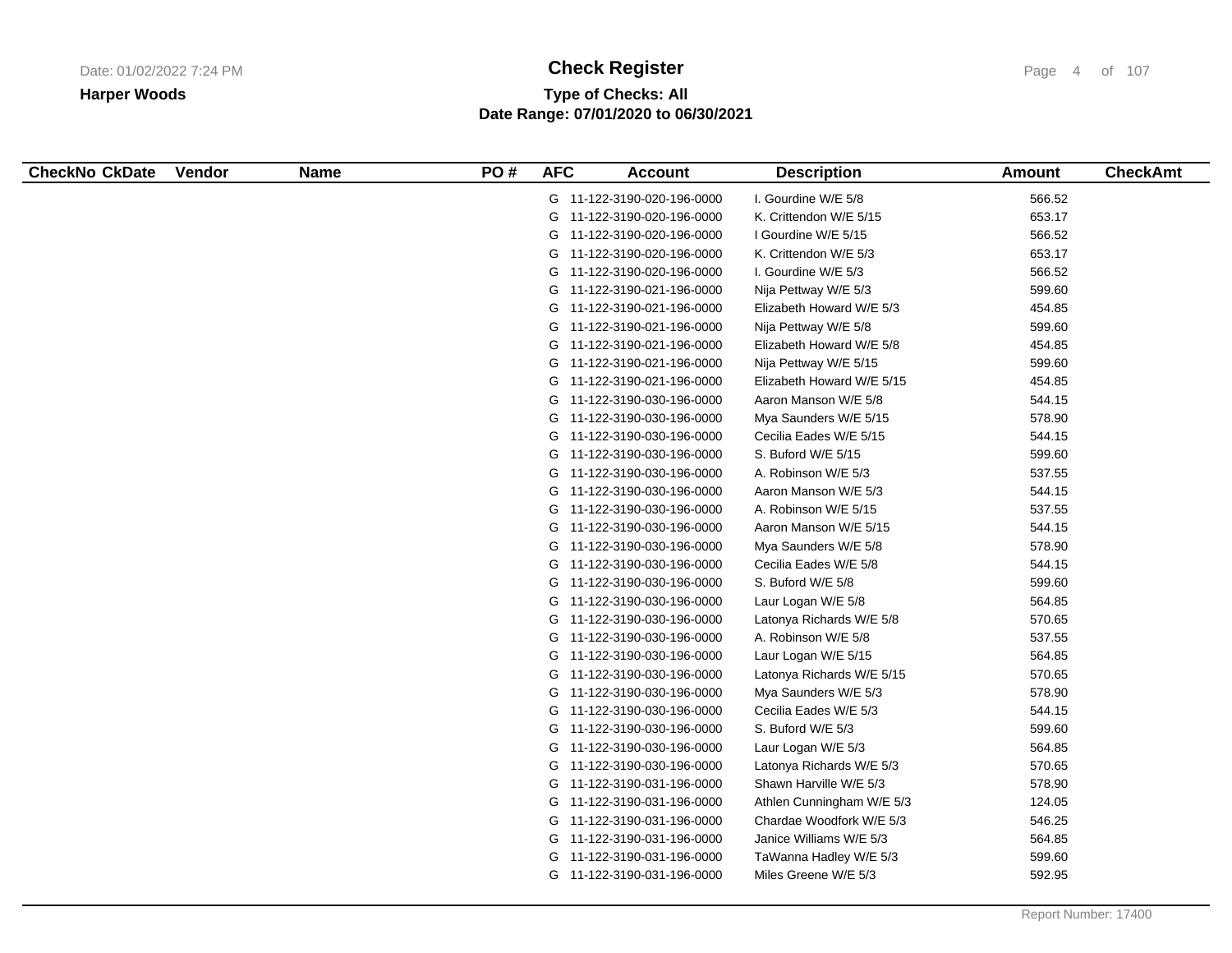# **Type of Checks: All Check Register Check Register Check Register Page 5 of 107 Date Range: 07/01/2020 to 06/30/2021**

| <b>CheckNo CkDate</b> | <b>Vendor</b> | <b>Name</b> | PO# | <b>AFC</b> | <b>Account</b>             | <b>Description</b>             | Amount | <b>CheckAmt</b> |
|-----------------------|---------------|-------------|-----|------------|----------------------------|--------------------------------|--------|-----------------|
|                       |               |             |     |            | G 11-122-3190-031-196-0000 | Chardae Woodfork W/E 5/8       | 546.25 |                 |
|                       |               |             |     |            | G 11-122-3190-031-196-0000 | Janice Williams W/E 5/8        | 564.85 |                 |
|                       |               |             |     |            | G 11-122-3190-031-196-0000 | TaWanna Hadley W/E 5/8         | 599.60 |                 |
|                       |               |             |     |            | G 11-122-3190-031-196-0000 | Miles Greene W/E 5/8           | 592.95 |                 |
|                       |               |             |     |            | G 11-122-3190-031-196-0000 | Shawn Harville W/E 5/8         | 578.90 |                 |
|                       |               |             |     |            | G 11-122-3190-031-196-0000 | Athlen Cunningham W/E 5/8      | 124.05 |                 |
|                       |               |             |     |            | G 11-122-3190-031-196-0000 | Chardae Woodfork W/E 5/15      | 546.25 |                 |
|                       |               |             |     |            | G 11-122-3190-031-196-0000 | Janice Williams W/E 5/15       | 564.85 |                 |
|                       |               |             |     |            | G 11-122-3190-031-196-0000 | TaWanna Hadley W/E 5/15        | 599.60 |                 |
|                       |               |             |     |            | G 11-122-3190-031-196-0000 | Miles Greene W/E 5/15          | 592.95 |                 |
|                       |               |             |     |            | G 11-122-3190-031-196-0000 | Shawn Harville W/E 5/15        | 578.90 |                 |
|                       |               |             |     |            | G 11-122-3190-031-196-0000 | Athlen Cunningham W/E 5/15     | 124.05 |                 |
|                       |               |             |     |            | G 11-122-3710-000-194-0000 | M. Jackson W/E 5/15            | 645.60 |                 |
|                       |               |             |     |            | G 11-122-3710-000-194-0000 | V. Johnson W/E 5/15            | 645.60 |                 |
|                       |               |             |     |            | G 11-122-3710-000-194-0000 | M. McDowell W/E 5/15           | 645.60 |                 |
|                       |               |             |     |            | G 11-122-3710-000-194-0000 | M. Preston W/E 5/15            | 645.60 |                 |
|                       |               |             |     |            | G 11-122-3710-000-194-0000 | M. McDowell W/E 5/8            | 645.60 |                 |
|                       |               |             |     |            | G 11-122-3710-000-194-0000 | M. Preston W/E 5/8             | 645.60 |                 |
|                       |               |             |     |            | G 11-122-3710-000-194-0000 | M. Jackson W/E 5/3             | 645.60 |                 |
|                       |               |             |     |            | G 11-122-3710-000-194-0000 | V. Johnson W/E 5/3             | 645.60 |                 |
|                       |               |             |     |            | G 11-122-3710-000-194-0000 | M. McDowell W/E 5/3            | 645.60 |                 |
|                       |               |             |     |            | G 11-122-3710-000-194-0000 | M. Preston W/E 5/3             | 645.60 |                 |
|                       |               |             |     |            | G 11-122-3710-000-194-0000 | M. Jackson W/E 5/8             | 645.60 |                 |
|                       |               |             |     |            | G 11-122-3710-000-194-0000 | V. Johnson W/E 5/8             | 645.60 |                 |
|                       |               |             |     |            | G 11-125-3190-030-500-3070 | Heiley Kouskoulas W/E 5/8      | 703.90 |                 |
|                       |               |             |     |            | G 11-125-3190-030-500-3070 | Alexandria Allemon W/E 5/8     | 398.65 |                 |
|                       |               |             |     |            | G 11-125-3190-030-500-3070 | Quenten Connor W/E 5/8         | 578.90 |                 |
|                       |               |             |     |            | G 11-125-3190-030-500-3070 | Heiley Kouskoulas W/E 5/3      | 703.90 |                 |
|                       |               |             |     |            | G 11-125-3190-030-500-3070 | Alexandria Allemon W/E 5/3     | 398.65 |                 |
|                       |               |             |     |            | G 11-125-3190-030-500-3070 | Quenten Connor W/E 5/3         | 578.90 |                 |
|                       |               |             |     |            | G 11-125-3190-030-500-3070 | Heiley Kouskoulas W/E 5/15     | 703.90 |                 |
|                       |               |             |     |            | G 11-125-3190-030-500-3070 | Alexandria Allemon W/E 5/15    | 398.65 |                 |
|                       |               |             |     |            | G 11-125-3190-030-500-3070 | Quenten Connor W/E 5/15        | 578.90 |                 |
|                       |               |             |     |            | G 11-241-1620-020-000-0000 | Donulecia Padgett-Smith W/E 5/ | 710.00 |                 |
|                       |               |             |     |            | G 11-241-1620-020-000-0000 | Donulecia Padgett-Smith W/E 5/ | 710.00 |                 |
|                       |               |             |     |            | G 11-241-1620-020-000-0000 | Donulecia Padgett-Smith W/E 5/ | 710.00 |                 |
|                       |               |             |     |            | G 11-252-3155-010-000-0000 | Cynthia Danna W/E 5/8          | 685.15 |                 |
|                       |               |             |     |            | G 11-252-3155-010-000-0000 | Cynthia Danna W/E 5/15         | 685.15 |                 |
|                       |               |             |     |            |                            |                                |        |                 |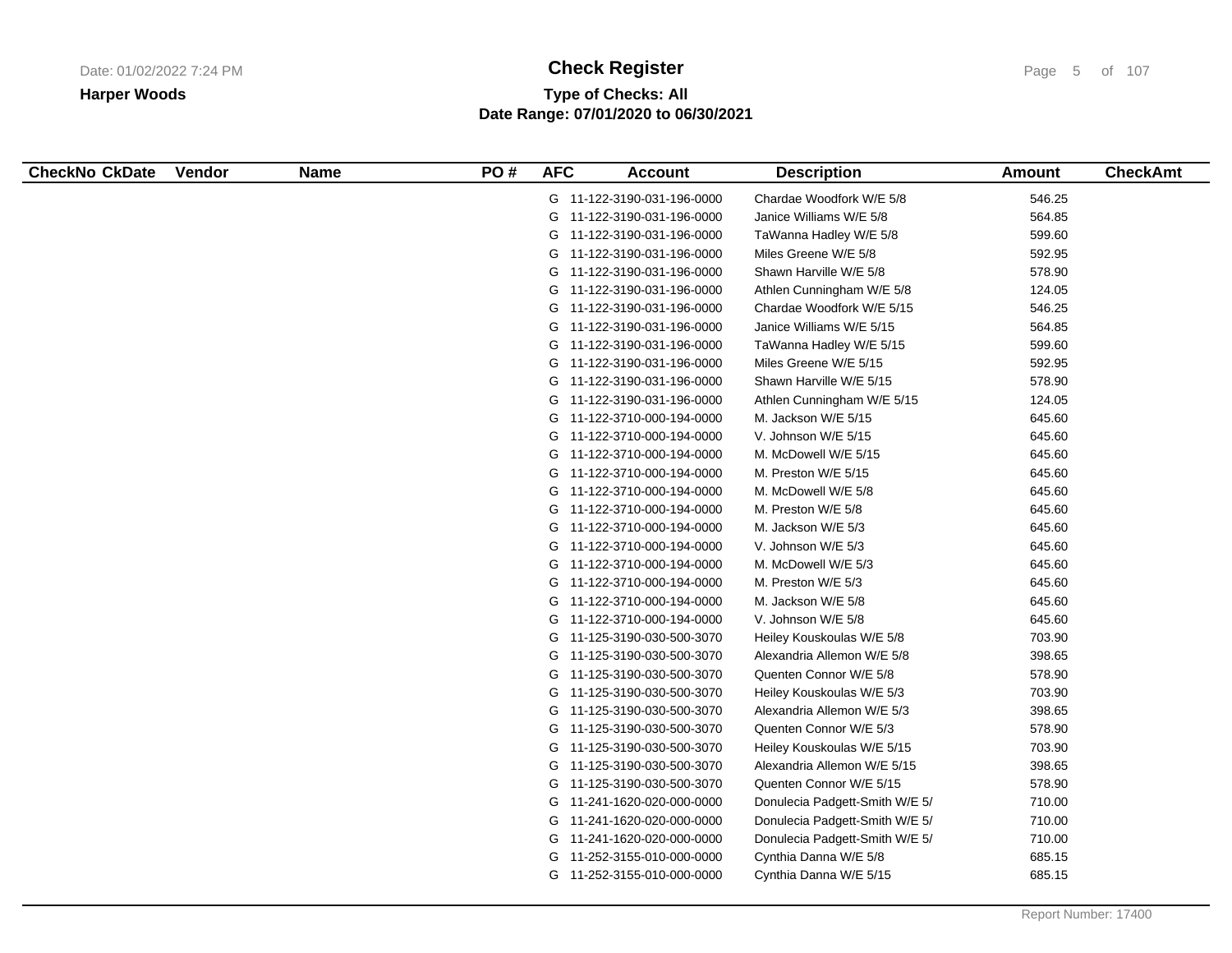# **Type of Checks: All Check Register Check Register Check Register Page 6 of 107 Date Range: 07/01/2020 to 06/30/2021**

| <b>CheckNo CkDate</b> | Vendor | <b>Name</b>              | PO# | <b>AFC</b> | <b>Account</b>             | <b>Description</b>            | <b>Amount</b> | <b>CheckAmt</b> |
|-----------------------|--------|--------------------------|-----|------------|----------------------------|-------------------------------|---------------|-----------------|
|                       |        |                          |     |            | G 11-252-3155-010-000-0000 | Cynthia Danna W/E 5/3         | 685.15        |                 |
|                       |        |                          |     |            | G 11-266-1660-020-500-6990 | J. McClendon W/E 5/15         | 278.45        |                 |
|                       |        |                          |     | G          | 11-266-1660-020-500-6990   | J. McClendon W/E 5/3          | 278.45        |                 |
|                       |        |                          |     | G          | 11-266-1660-020-500-6990   | J. McClendon W/E 5/8          | 278.45        |                 |
|                       |        |                          |     | С          | 21-297-1650-030-000-8510   | M. Crumbley W/E 5/15          | 140.40        |                 |
|                       |        |                          |     | С          | 21-297-1650-030-000-8510   | L. Long W/E 5/15              | 356.60        |                 |
|                       |        |                          |     | С          | 21-297-1650-030-000-8510   | J. McClendon W/E 5/15         | 140.40        |                 |
|                       |        |                          |     | С          | 21-297-1650-030-000-8510   | K. Terry W/E 5/3              | 140.40        |                 |
|                       |        |                          |     | С          | 21-297-1650-030-000-8510   | A. Allemon W/E 5/8            | 84.24         |                 |
|                       |        |                          |     | С          | 21-297-1650-030-000-8510   | M. Crumbley W/E 5/8           | 140.40        |                 |
|                       |        |                          |     | С          | 21-297-1650-030-000-8510   | L. Long W/E 5/8               | 356.60        |                 |
|                       |        |                          |     | С          | 21-297-1650-030-000-8510   | J. McClendon W/E 5/8          | 140.40        |                 |
|                       |        |                          |     | С          | 21-297-1650-030-000-8510   | D. Nichols W/E 5/8            | 140.40        |                 |
|                       |        |                          |     | С          | 21-297-1650-030-000-8510   | L. Szolach W/E 5/8            | 140.40        |                 |
|                       |        |                          |     | С          | 21-297-1650-030-000-8510   | K. Terry W/E 5/8              | 140.40        |                 |
|                       |        |                          |     | С          | 21-297-1650-030-000-8510   | A. Allemon W/E 5/15           | 84.24         |                 |
|                       |        |                          |     | С          | 21-297-1650-030-000-8510   | D. Nichols W/E 5/15           | 140.40        |                 |
|                       |        |                          |     | С          | 21-297-1650-030-000-8510   | L. Szolach W/E 5/15           | 140.40        |                 |
|                       |        |                          |     | С          | 21-297-1650-030-000-8510   | K. Terry W/E 5/15             | 140.40        |                 |
|                       |        |                          |     | С          | 21-297-1650-030-000-8510   | L. Long W/E $5/3$             | 356.60        |                 |
|                       |        |                          |     | С          | 21-297-1650-030-000-8510   | J. McClendon W/E 5/3          | 140.40        |                 |
|                       |        |                          |     | С          | 21-297-1650-030-000-8510   | D. Nichols W/E 5/3            | 140.40        |                 |
|                       |        |                          |     | С          | 21-297-1650-030-000-8510   | L. Szolach W/E 5/3            | 140.40        |                 |
|                       |        |                          |     | С          | 21-297-1650-030-000-8510   | A. Allemon W/E 5/3            | 84.24         |                 |
|                       |        |                          |     | С          | 21-297-1650-030-000-8510   | M. Crumbley W/E 5/3           | 140.40        |                 |
|                       |        |                          |     | С          | 21-297-1650-031-000-8510   | M. Aaron W/E 5/3              | 140.40        |                 |
|                       |        |                          |     | С          | 21-297-1650-031-000-8510   | K. Burks W/E 5/3              | 140.40        |                 |
|                       |        |                          |     | С          | 21-297-1650-031-000-8510   | M. Aaron W/E 5/8              | 140.40        |                 |
|                       |        |                          |     | C          | 21-297-1650-031-000-8510   | K. Burks W/E 5/8              | 140.40        |                 |
|                       |        |                          |     | С          | 21-297-1650-031-000-8510   | M. Aaron W/E 5/15             | 140.40        |                 |
|                       |        |                          |     | С          | 21-297-1650-031-000-8510   | K. Burks W/E 5/15             | 140.40        | 61,154.64       |
| 061179<br>07/07/20    | 12148  | PRECISION HUMAN RESOURCE |     | G          | 11-111-3190-031-500-3070   | Ahtlen Cunningham W/E 5/22    | 664.65        |                 |
|                       |        |                          |     | G          | 11-111-3190-031-500-3070   | Sean Vanderlinden W/E 5/22    | 82.70         |                 |
|                       |        |                          |     | G          | 11-111-3190-031-500-3070   | Karen Baptiste-Jones W/E 5/22 | 585.50        |                 |
|                       |        |                          |     |            | G 11-111-3190-031-500-3070 | LaShata Saunders W/E 5/22     | 585.50        |                 |
|                       |        |                          |     |            | G 11-118-3110-030-191-3410 | Allison Williams W/E 5/22     | 654.75        |                 |
|                       |        |                          |     | G          | 11-118-3110-030-191-3410   | J. Stovall W/E 5/22           | 630.50        |                 |
|                       |        |                          |     |            | G 11-118-3110-030-191-3410 | M. Harvey W/E 5/22            | 599.60        |                 |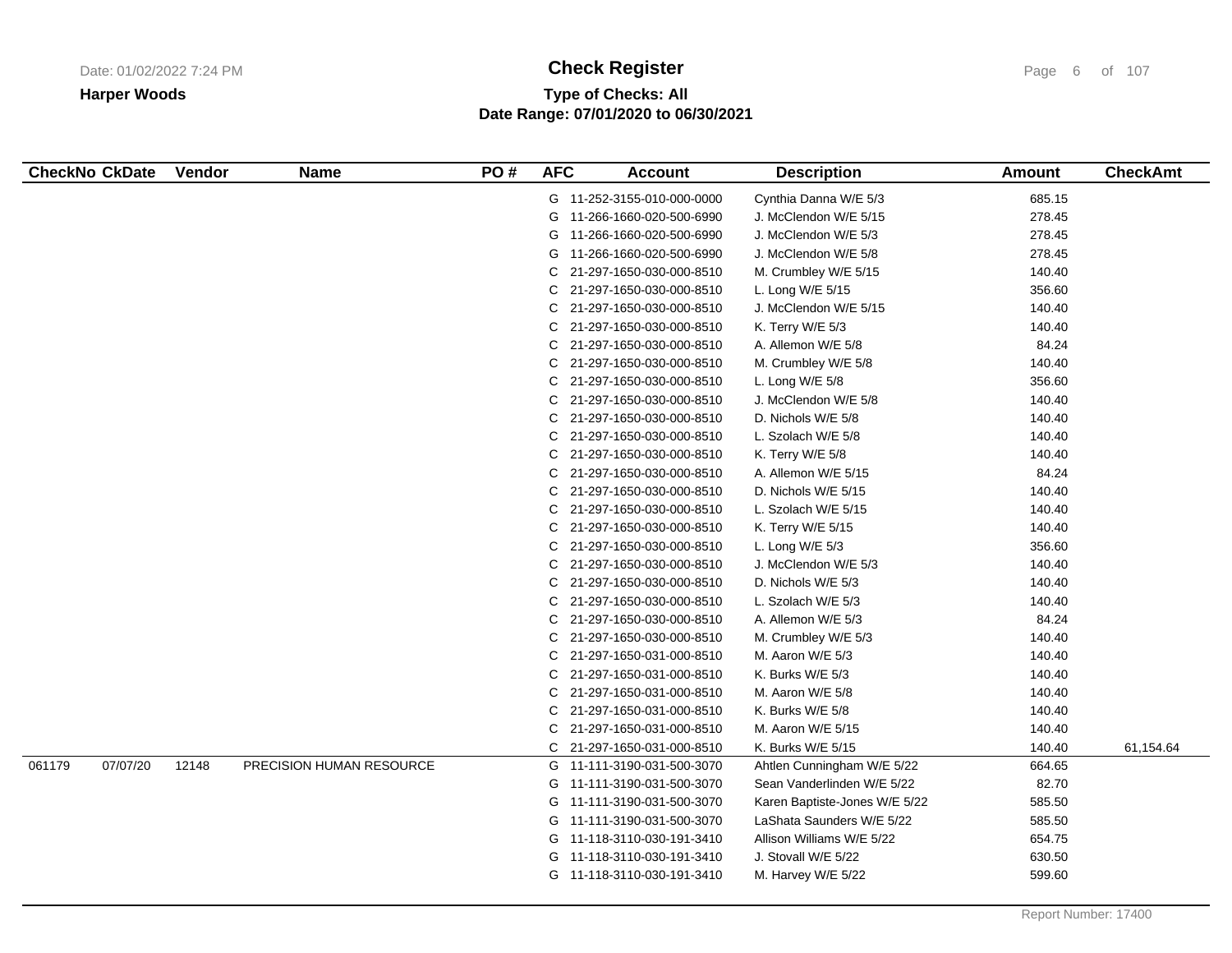# **Type of Checks: All Check Register Check Register Check Register Page 7** of 107 **Date Range: 07/01/2020 to 06/30/2021**

| <b>CheckNo CkDate</b> | Vendor | <b>Name</b>              | PO# | <b>AFC</b> | <b>Account</b>             | <b>Description</b>             | <b>Amount</b> | <b>CheckAmt</b> |
|-----------------------|--------|--------------------------|-----|------------|----------------------------|--------------------------------|---------------|-----------------|
|                       |        |                          |     |            | G 11-122-3190-020-196-0000 | K. Crittendon W/E 5/22         | 653.17        |                 |
|                       |        |                          |     |            | G 11-122-3190-020-196-0000 | I Gourdine W/E 5/22            | 566.52        |                 |
|                       |        |                          |     | G          | 11-122-3190-021-196-0000   | Nija Pettway W/E 5/22          | 599.60        |                 |
|                       |        |                          |     | G          | 11-122-3190-021-196-0000   | Elizabeth Howard W/E 5/22      | 454.85        |                 |
|                       |        |                          |     | G          | 11-122-3190-030-196-0000   | S. Buford W/E 5/22             | 599.60        |                 |
|                       |        |                          |     |            | G 11-122-3190-030-196-0000 | Laur Logan W/E 5/22            | 564.85        |                 |
|                       |        |                          |     | G          | 11-122-3190-030-196-0000   | Latonya Richards W/E 5/22      | 570.65        |                 |
|                       |        |                          |     | G          | 11-122-3190-030-196-0000   | A. Robinson W/E 5/22           | 537.55        |                 |
|                       |        |                          |     | G          | 11-122-3190-030-196-0000   | Aaron Manson W/E 5/22          | 544.15        |                 |
|                       |        |                          |     | G          | 11-122-3190-030-196-0000   | Mya Saunders W/E 5/22          | 578.90        |                 |
|                       |        |                          |     |            | G 11-122-3190-030-196-0000 | Cecilia Eades W/E 5/22         | 544.15        |                 |
|                       |        |                          |     | G          | 11-122-3190-031-196-0000   | Chardae Woodfork W/E 5/22      | 546.25        |                 |
|                       |        |                          |     | G          | 11-122-3190-031-196-0000   | Janice Williams W/E 5/22       | 564.85        |                 |
|                       |        |                          |     | G          | 11-122-3190-031-196-0000   | TaWanna Hadley W/E 5/22        | 599.60        |                 |
|                       |        |                          |     |            | G 11-122-3190-031-196-0000 | Miles Greene W/E 5/22          | 592.95        |                 |
|                       |        |                          |     | G          | 11-122-3190-031-196-0000   | Shawn Harville W/E 5/22        | 578.90        |                 |
|                       |        |                          |     | G          | 11-122-3190-031-196-0000   | Athlen Cunningham W/E 5/22     | 124.05        |                 |
|                       |        |                          |     | G          | 11-122-3710-000-194-0000   | M. McDowell W/E 5/22           | 645.60        |                 |
|                       |        |                          |     |            | G 11-122-3710-000-194-0000 | M. Preston W/E 5/22            | 645.60        |                 |
|                       |        |                          |     |            | G 11-122-3710-000-194-0000 | M. Jackson W/E 5/22            | 645.60        |                 |
|                       |        |                          |     | G          | 11-122-3710-000-194-0000   | V. Johnson W/E 5/22            | 645.60        |                 |
|                       |        |                          |     | G          | 11-125-3190-030-500-3070   | Heiley Kouskoulas W/E 5/22     | 703.90        |                 |
|                       |        |                          |     | G          | 11-125-3190-030-500-3070   | Alexandria Allemon W/E 5/22    | 398.65        |                 |
|                       |        |                          |     | G          | 11-125-3190-030-500-3070   | Quenten Connor W/E 5/22        | 578.90        |                 |
|                       |        |                          |     | G          | 11-241-1620-020-000-0000   | Donulecia Padgett-Smith W/E 5/ | 710.00        |                 |
|                       |        |                          |     | G          | 11-252-3155-010-000-0000   | Cynthia Danna W/E 5/22         | 685.15        |                 |
|                       |        |                          |     | G          | 11-266-1660-020-500-6990   | J. McClendon W/E 5/22          | 278.45        |                 |
|                       |        |                          |     | С          | 21-297-1650-030-000-8510   | K. Terry W/E 5/22              | 140.40        |                 |
|                       |        |                          |     | С          | 21-297-1650-030-000-8510   | A. Allemon W/E 5/22            | 84.24         |                 |
|                       |        |                          |     | С          | 21-297-1650-030-000-8510   | M. Crumbley W/E 5/22           | 140.40        |                 |
|                       |        |                          |     | С          | 21-297-1650-030-000-8510   | L. Long W/E 5/22               | 356.60        |                 |
|                       |        |                          |     | С          | 21-297-1650-030-000-8510   | J. McClendon W/E 5/22          | 140.40        |                 |
|                       |        |                          |     | С          | 21-297-1650-030-000-8510   | D. Nichols W/E 5/22            | 140.40        |                 |
|                       |        |                          |     | С          | 21-297-1650-030-000-8510   | L. Szolach W/E 5/22            | 140.40        |                 |
|                       |        |                          |     | С          | 21-297-1650-031-000-8510   | M. Aaron W/E 5/22              | 140.40        |                 |
|                       |        |                          |     |            | C 21-297-1650-031-000-8510 | K. Burks W/E 5/22              | 140.40        | 20,384.88       |
| 07/07/20<br>061184    | 12148  | PRECISION HUMAN RESOURCE |     |            | G 11-111-3190-031-500-3070 | LaShata Saunders W/E 5/29      | 585.50        |                 |
|                       |        |                          |     |            | G 11-111-3190-031-500-3070 | Ahtlen Cunningham W/E 5/29     | 664.65        |                 |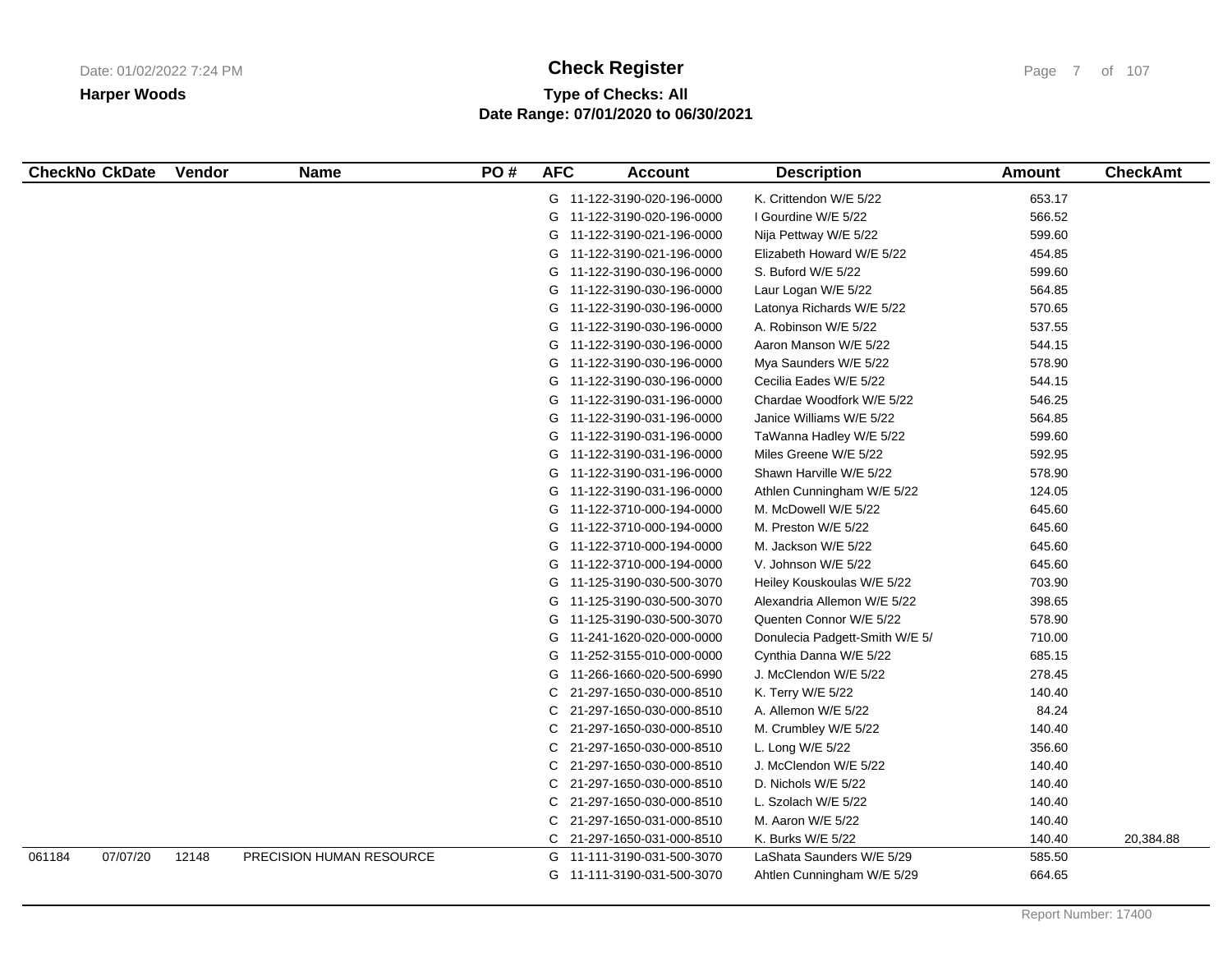# **Type of Checks: All Check Register Check Register Check Register Page 8 of 107 Date Range: 07/01/2020 to 06/30/2021**

| <b>CheckNo CkDate</b> | <b>Vendor</b> | <b>Name</b> | PO# | <b>AFC</b> | <b>Account</b>             | <b>Description</b>             | Amount | <b>CheckAmt</b> |
|-----------------------|---------------|-------------|-----|------------|----------------------------|--------------------------------|--------|-----------------|
|                       |               |             |     |            | G 11-111-3190-031-500-3070 | Sean Vanderlinden W/E 5/29     | 82.70  |                 |
|                       |               |             |     |            | G 11-111-3190-031-500-3070 | Karen Baptiste-Jones W/E 5/29  | 585.50 |                 |
|                       |               |             |     |            | G 11-118-3110-030-191-3410 | Allison Williams W/E 5/29      | 654.75 |                 |
|                       |               |             |     |            | G 11-118-3110-030-191-3410 | J. Stovall W/E 5/29            | 630.50 |                 |
|                       |               |             |     |            | G 11-118-3110-030-191-3410 | M. Harvey W/E 5/29             | 599.60 |                 |
|                       |               |             |     |            | G 11-122-3190-020-196-0000 | K. Crittendon W/E 5/29         | 653.17 |                 |
|                       |               |             |     |            | G 11-122-3190-020-196-0000 | I Gourdine W/E 5/29            | 566.52 |                 |
|                       |               |             |     |            | G 11-122-3190-021-196-0000 | Nija Pettway W/E 5/29          | 599.60 |                 |
|                       |               |             |     |            | G 11-122-3190-021-196-0000 | Elizabeth Howard W/E 5/29      | 454.85 |                 |
|                       |               |             |     |            | G 11-122-3190-030-196-0000 | Mya Saunders W/E 5/29          | 578.90 |                 |
|                       |               |             |     |            | G 11-122-3190-030-196-0000 | Laur Logan W/E 5/29            | 564.85 |                 |
|                       |               |             |     |            | G 11-122-3190-030-196-0000 | Latonya Richards W/E 5/29      | 570.65 |                 |
|                       |               |             |     |            | G 11-122-3190-030-196-0000 | A. Robinson W/E 5/29           | 537.55 |                 |
|                       |               |             |     |            | G 11-122-3190-030-196-0000 | Aaron Manson W/E 5/29          | 544.15 |                 |
|                       |               |             |     |            | G 11-122-3190-030-196-0000 | Cecilia Eades W/E 5/29         | 544.15 |                 |
|                       |               |             |     |            | G 11-122-3190-030-196-0000 | S. Buford W/E 5/29             | 599.60 |                 |
|                       |               |             |     |            | G 11-122-3190-031-196-0000 | Chardae Woodfork W/E 5/29      | 546.25 |                 |
|                       |               |             |     |            | G 11-122-3190-031-196-0000 | Janice Williams W/E 5/29       | 564.85 |                 |
|                       |               |             |     |            | G 11-122-3190-031-196-0000 | TaWanna Hadley W/E 5/29        | 599.60 |                 |
|                       |               |             |     |            | G 11-122-3190-031-196-0000 | Miles Greene W/E 5/29          | 592.95 |                 |
|                       |               |             |     |            | G 11-122-3190-031-196-0000 | Shawn Harville W/E 5/29        | 578.90 |                 |
|                       |               |             |     |            | G 11-122-3190-031-196-0000 | Athlen Cunningham W/E 5/29     | 124.05 |                 |
|                       |               |             |     |            | G 11-122-3710-000-194-0000 | M. McDowell W/E 5/29           | 645.60 |                 |
|                       |               |             |     |            | G 11-122-3710-000-194-0000 | M. Preston W/E 5/29            | 645.60 |                 |
|                       |               |             |     |            | G 11-122-3710-000-194-0000 | M. Jackson W/E 5/29            | 645.60 |                 |
|                       |               |             |     |            | G 11-122-3710-000-194-0000 | V. Johnson W/E 5/29            | 645.60 |                 |
|                       |               |             |     |            | G 11-125-3190-030-500-3070 | Heiley Kouskoulas W/E 5/29     | 703.90 |                 |
|                       |               |             |     |            | G 11-125-3190-030-500-3070 | Alexandria Allemon W/E 5/29    | 398.65 |                 |
|                       |               |             |     |            | G 11-125-3190-030-500-3070 | Quenten Connor W/E 5/29        | 578.90 |                 |
|                       |               |             |     |            | G 11-241-1620-020-000-0000 | Donulecia Padgett-Smith W/E 5/ | 710.00 |                 |
|                       |               |             |     |            | G 11-252-3155-010-000-0000 | Cynthia Danna W/E 5/29         | 685.15 |                 |
|                       |               |             |     |            | G 11-266-1660-020-500-6990 | J. McClendon W/E 5/29          | 278.45 |                 |
|                       |               |             |     | C          | 21-297-1650-030-000-8510   | D. Nichols W/E 5/29            | 140.40 |                 |
|                       |               |             |     |            | C 21-297-1650-030-000-8510 | L. Szolach W/E 5/29            | 140.40 |                 |
|                       |               |             |     |            | C 21-297-1650-030-000-8510 | K. Terry W/E 5/29              | 140.40 |                 |
|                       |               |             |     | C          | 21-297-1650-030-000-8510   | L. Long W/E 5/29               | 356.60 |                 |
|                       |               |             |     | С          | 21-297-1650-030-000-8510   | J. McClendon W/E 5/29          | 140.40 |                 |
|                       |               |             |     |            | C 21-297-1650-030-000-8510 | A. Allemon W/E 5/29            | 84.24  |                 |
|                       |               |             |     |            |                            |                                |        |                 |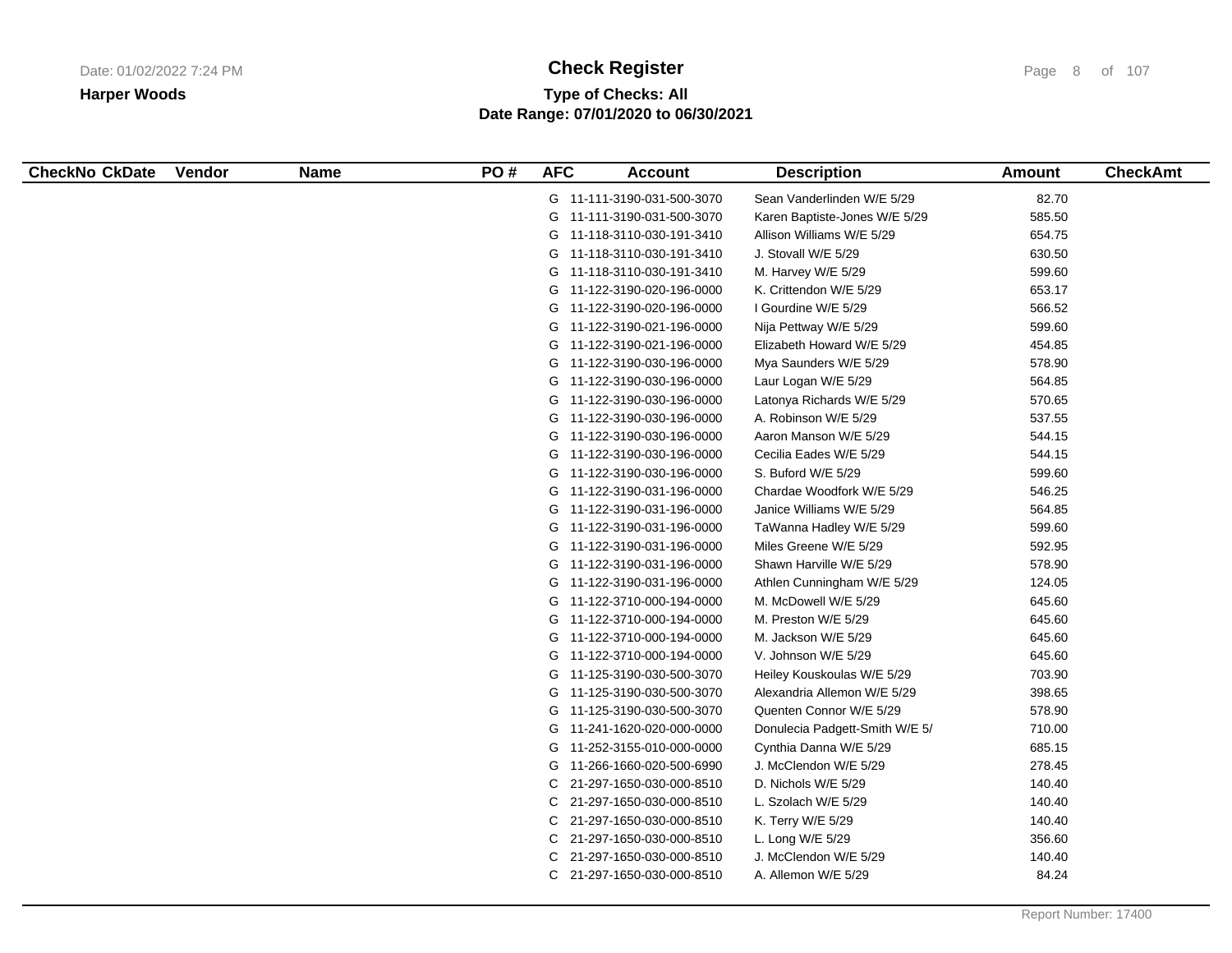# **Type of Checks: All Check Register Check Register Check Register Page 9 of 107 Date Range: 07/01/2020 to 06/30/2021**

|        | <b>CheckNo CkDate</b> | Vendor | <b>Name</b>                   | PO# | <b>AFC</b> | <b>Account</b>             | <b>Description</b>             | <b>Amount</b> | <b>CheckAmt</b> |
|--------|-----------------------|--------|-------------------------------|-----|------------|----------------------------|--------------------------------|---------------|-----------------|
|        |                       |        |                               |     |            | C 21-297-1650-030-000-8510 | M. Crumbley W/E 5/29           | 140.40        |                 |
|        |                       |        |                               |     | C.         | 21-297-1650-031-000-8510   | M. Aaron W/E 5/29              | 140.40        |                 |
|        |                       |        |                               |     | C.         | 21-297-1650-031-000-8510   | K. Burks W/E 5/29              | 140.40        | 20,384.88       |
| 061185 | 07/07/20              | 12321  | <b>AGIREPAIR</b>              |     |            | G 11-225-5110-010-000-0000 | <b>Computer Repair</b>         | 258.00        | 258.00          |
| 061186 | 07/07/20              | MSC07  | Mancuso's Florist             |     | S.         | 62-431-1061-000-387-0000   | Mancuso's Florist              | 137.74        | 137.74          |
| 061187 | 07/10/20              | 00560  | AT&T                          |     |            | G 11-261-3410-021-000-0000 | TELEPHONE 6/25-7/24            | 44.45         | 44.45           |
| 061188 | 07/10/20              | 00560  | AT&T                          |     |            | G 11-261-3410-030-000-0000 | <b>TELEPHONE 6/25-7/24</b>     | 44.45         | 44.45           |
| 061189 | 07/10/20              | 00560  | AT&T                          |     |            | G 11-261-3410-021-000-0000 | <b>TELEPHONE 5/22-6/21</b>     | 2,006.34      | 2,006.34        |
| 061190 | 07/10/20              | 00560  | AT&T                          |     |            | G 11-261-3410-021-000-0000 | TELEPHONE 6/10-7/9             | 697.55        | 697.55          |
| 061191 | 07/10/20              | 00560  | AT&T                          |     |            | G 11-261-3410-021-000-0000 | <b>TELEPHONE</b>               | 59.07         | 59.07           |
| 061192 | 07/10/20              | 00560  | AT&T                          |     |            | G 11-261-3410-030-000-0000 | <b>TELEPHONE</b>               | 42.93         | 42.93           |
| 061193 | 07/10/20              | 00560  | AT&T                          |     | G          | 11-261-3410-021-000-0000   | TELEPHONE-June 2020            | 90.82         | 90.82           |
| 061194 | 07/10/20              | 00560  | AT&T                          |     | G          | 11-261-3410-021-000-0000   | TELEPHONE 5/16-6/15            | 2,199.15      | 2,199.15        |
| 061195 | 07/10/20              | 00560  | AT&T                          |     | G          | 11-261-3410-031-000-0000   | <b>TELEPHONE</b>               | 42.93         | 42.93           |
| 061196 | 07/10/20              | 00560  | AT&T                          |     |            | G 11-261-3410-021-000-0000 | TELEPHONE 6/16-7/15            | 2,183.05      | 2,183.05        |
| 061197 | 07/10/20              | 00560  | AT&T                          |     | G          | 11-261-3410-020-000-0000   | <b>TELEPHONE MS</b>            | 938.96        | 938.96          |
| 061198 | 07/10/20              | 00560  | AT&T                          |     | G          | 11-261-3410-022-000-0000   | TELEPHONE 5/19-6/18            | 1,030.40      | 1,030.40        |
| 061199 | 07/10/20              | 10118  | TEE PEE INC                   |     | E.         | 21-293-7910-000-000-0000   | <b>Toilet Rental</b>           | 365.00        | 365.00          |
| 061200 | 07/10/20              | 11711  | JAMES J. DENNIS               |     | G          | 11-252-3150-010-000-0000   | MANAGEMENT SERVICES 7/1-7/8/20 | 1,012.65      |                 |
|        |                       |        |                               |     | G          | 11-252-3150-010-000-0000   | MANAGEMENT SERVICES 6/25-6/30  | 695.37        | 1,708.02        |
| 061201 | 07/10/20              | 11737  | CONCENTRIC EDUCATIONAL        |     | G          | 11-125-3190-021-500-3070   | <b>July 2020</b>               | 4,333.33      | 4,333.33        |
| 061202 | 07/10/20              | 11771  | ATS EDUCATIONAL CONSULTING    |     | G          | 11-113-3110-041-000-0000   | ATS PURCHASE SER               | 108,590.00    |                 |
|        |                       |        |                               |     | G          | 11-113-3110-041-000-0000   | ATS PURCHASE SER               | 82,320.16     | 190,910.16      |
| 061203 | 07/10/20              | 11861  | MEI TOTAL ELEVATOR SOLUTIONS  |     | G          | 11-261-4110-021-000-0000   | Maint Serv-Land&Bldg/Secondary | 99.00         |                 |
|        |                       |        |                               |     | G          | 11-261-4110-030-000-0000   | Maint Serv-Land&Bldg/Beacon    | 99.00         |                 |
|        |                       |        |                               |     | G          | 11-261-4110-031-000-0000   | Maint Serv-Land&Bldg/Tyrone    | 99.00         | 297.00          |
| 061204 | 07/10/20              | 12120  | ROSE PEST SOLUTIONS           |     | G          | 11-261-4110-000-000-0000   | Pest Control-June 2020         | 72.00         |                 |
|        |                       |        |                               |     | G          | 11-261-4110-020-000-0000   | Pest Control-June 2020         | 89.00         |                 |
|        |                       |        |                               |     | G          | 11-261-4110-021-000-0000   | Pest Control-June 2020         | 102.00        |                 |
|        |                       |        |                               |     | G          | 11-261-4110-022-000-0000   | Pest Control-June 2020         | 78.00         |                 |
|        |                       |        |                               |     | G          | 11-261-4110-030-000-0000   | Pest Control-June 2020         | 56.00         |                 |
|        |                       |        |                               |     | G          | 11-261-4110-031-000-0000   | Pest Control-June 2020         | 46.00         | 443.00          |
| 061205 | 07/10/20              | 12132  | PAC-VAN, INC                  |     | G          | 11-261-5910-021-000-0000   | <b>CUSTODIAL SUPPLIES</b>      | 335.00        | 335.00          |
| 061206 | 07/10/20              | 12471  | <b>HANNAH JABER</b>           |     |            | G 11-261-4135-010-000-0000 | <b>Central Office Cleaning</b> | 550.00        | 550.00          |
| 061207 | 07/10/20              | 12475  | <b>STEVEN MCGHEE</b>          |     | G          | 11-232-1110-010-000-0000   | Mileage Stipend-July 2020      | 300.00        | 300.00          |
| 061208 | 07/10/20              | 12483  | <b>BES MILLENNIAL NETWORK</b> |     |            | G 11-125-3190-020-500-3070 | <b>July 2020</b>               | 5,000.00      | 5,000.00        |
| 061209 | 07/10/20              | 12495  | <b>VICTOR GREEN</b>           |     | G          | 11-127-5111-022-577-3440   | <b>CCI Teacher Supplies</b>    | 164.91        | 164.91          |
| 061210 | 07/10/20              | 12512  | PRUDENTIAL VIRTUAL GUARD      |     |            | G 11-266-3131-021-000-3070 | W/E 6/25                       | 2,946.60      |                 |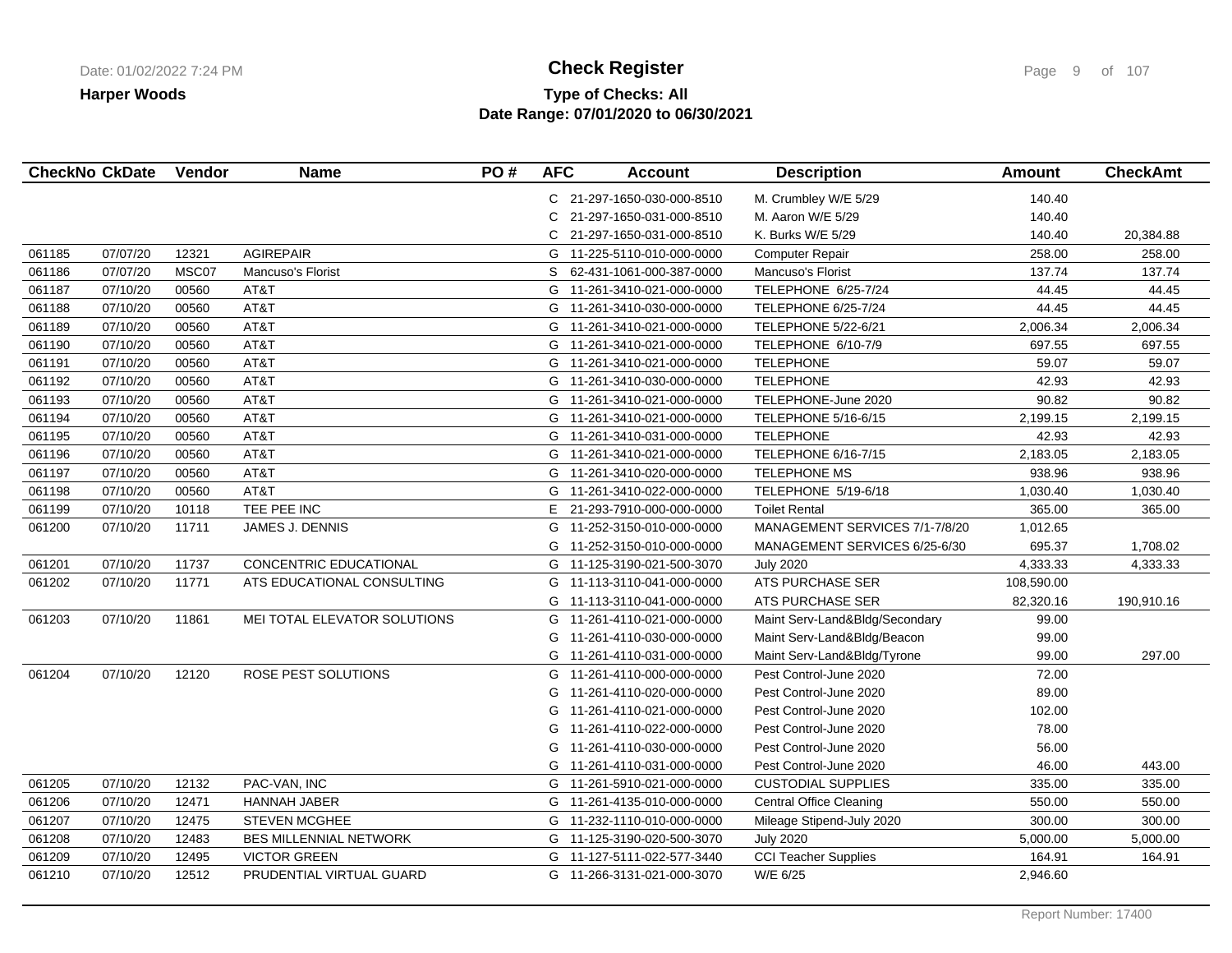# **Type of Checks: All Check Register Check Register Check Register Page 10 of 107 Date Range: 07/01/2020 to 06/30/2021**

|        | <b>CheckNo CkDate</b> | Vendor | <b>Name</b>                  | PO#     | <b>AFC</b> | <b>Account</b>             | <b>Description</b>             | <b>Amount</b> | <b>CheckAmt</b> |
|--------|-----------------------|--------|------------------------------|---------|------------|----------------------------|--------------------------------|---------------|-----------------|
|        |                       |        |                              |         |            | G 11-266-3131-022-000-3070 | W/E 6/11                       | 916.72        |                 |
|        |                       |        |                              |         | G          | 11-266-3131-022-000-3070   | W/E 6/4                        | 916.72        |                 |
|        |                       |        |                              |         | G          | 11-266-3131-022-000-3070   | W/E 6/18                       | 916.72        |                 |
|        |                       |        |                              |         | G          | 11-266-3131-022-000-3070   | W/E 6/25                       | 916.72        |                 |
|        |                       |        |                              |         | G          | 11-266-3131-030-000-3070   | W/E 6/11                       | 200.00        |                 |
|        |                       |        |                              |         | G          | 11-266-3131-030-000-3070   | W/E 6/4                        | 200.00        |                 |
|        |                       |        |                              |         | G          | 11-266-3131-030-000-3070   | W/E 6/18                       | 200.00        |                 |
|        |                       |        |                              |         | G          | 11-266-3131-030-000-3070   | W/E 6/25                       | 200.00        |                 |
|        |                       |        |                              |         | G          | 11-266-3131-031-000-3070   | Alarm-July 2020                | 40.00         | 7,453.48        |
| 061211 | 07/10/20              | 12563  | KAY PROPERTY MANAGEMENT.     |         |            | G 11-261-4210-021-000-0000 | Summer Tax 2020                | 21,064.68     | 21,064.68       |
| 061212 | 07/10/20              | 12600  | <b>C &amp; G NEWSPAPERS</b>  |         |            | G 11-282-3510-010-000-0000 | <b>ADVERTISING</b>             | 1,679.00      | 1,679.00        |
| 061213 | 07/10/20              | 12618  | IDEAL TECHNOLOGY SOLUTIONS,  |         |            | G 11-112-4270-020-000-0000 | <b>District Support</b>        | 3,100.00      | 3,100.00        |
| 061214 | 07/10/20              | 12642  | <b>TRIUMPH CHURCH</b>        |         |            | G 11-261-4210-020-000-0000 | Building Rental - Triumph MS-J | 7,700.00      | 7,700.00        |
| 061215 | 07/10/20              | 12653  | <b>CAREERSTAFF UNLIMITED</b> |         | G          | 11-122-3710-000-194-0000   | 5/26-5/29/20                   | 960.00        |                 |
|        |                       |        |                              |         |            | G 11-122-3710-000-194-0000 | $6/1 - 6/5$                    | 1,200.00      | 2,160.00        |
| 061216 | 07/10/20              | 12661  | U.S. BANK EQUIPMENT FINANCE  |         | G          | 11-257-4220-010-000-0000   | Copier LEASE                   | 1,236.78      | 1,236.78        |
| 061217 | 07/10/20              | 12661  | U.S. BANK EQUIPMENT FINANCE  |         | G          | 11-257-4220-010-000-0000   | <b>Copier LEASE</b>            | 103.90        | 103.90          |
| 061218 | 07/10/20              | 12662  | PREFERRED SAFE & LOCK INC    |         | G          | 11-261-4120-000-000-0000   | EQUIP REP DIST WIDE            | 246.50        |                 |
|        |                       |        |                              |         |            | G 11-261-4120-000-000-0000 | <b>EQUIP REP DIST WIDE</b>     | 828.00        | 1,074.50        |
| 061219 | 07/10/20              | 12686  | <b>APPLIED IMAGING</b>       |         | G          | 11-113-4125-021-000-0000   | Copier Maintenance             | 64.48         |                 |
|        |                       |        |                              |         | G          | 11-113-4125-021-000-0000   | <b>Copier Maintenance</b>      | 420.56        | 485.04          |
| 061220 | 07/10/20              | 12737  | TOTAL ENERGY SYSTEMS, LLC    |         |            | G 11-261-4120-021-000-0000 | <b>EQUIP REPAIR</b>            | 688.00        | 688.00          |
| 061221 | 07/10/20              | 12762  | <b>CARLA WEST</b>            |         |            | G 11-252-3160-010-000-0000 | HR Management 7/1-7/10         | 3,846.16      | 3,846.16        |
| 061222 | 07/10/20              | 12768  | <b>JIVE COMMUNICATIONS</b>   |         |            | G 11-261-3410-022-000-0000 | <b>TELEPHONE CCI</b>           | 479.18        | 479.18          |
| 061223 | 07/10/20              | 12768  | <b>JIVE COMMUNICATIONS</b>   |         | G          | 11-261-3410-020-000-0000   | TELEPHONE MS                   | 1,513.45      | 1,513.45        |
| 061224 | 07/10/20              | 12771  | <b>CHAKA JOHNSON</b>         |         |            | G 11-331-3190-021-100-0000 | 7/1-7/8/20                     | 1,250.00      | 1,250.00        |
| 061225 | 07/10/20              | 12817  | REPUBLIC SERVICES #241       |         |            | G 11-261-4135-022-000-0000 | <b>July 2020</b>               | 147.81        | 147.81          |
| 061226 | 07/10/20              | 12887  | <b>IHEART MEDIA</b>          |         |            | G 11-282-3510-010-000-0000 | <b>ADVERTISING</b>             | 12,500.00     | 12,500.00       |
| 061227 | 07/10/20              | 12889  | PINMART. INC                 | 35951 C |            | S 62-431-1061-021-342-0000 | Class of 2020-Robert           | 377.29        | 377.29          |
| 061228 | 07/10/20              | 21170  | DE RONNE HARDWARE            |         | G          | 11-261-5910-021-000-0000   | <b>CUSTODIAL SUPPLIES</b>      | 1.79          |                 |
|        |                       |        |                              |         | G          | 11-261-5910-021-000-0000   | <b>CUSTODIAL SUPPLIES</b>      | 132.61        | 134.40          |
| 061229 | 07/10/20              | 21191  | <b>DECKER EQUIPMENT</b>      |         | G          | 11-261-5910-021-000-0000   | <b>CUSTODIAL SUPPLIES</b>      | 62.39         |                 |
|        |                       |        |                              |         | G          | 11-261-5910-021-000-0000   | CHECK # 061229 VOIDED          | (62.39)       | 0.00            |
| 061230 | 07/10/20              | 22200  | JAMES DEMAND                 |         | G          | 11-261-3220-021-000-0000   | Mileage-June 2020              | 100.00        |                 |
|        |                       |        |                              |         |            | G 11-261-3410-010-000-0000 | TELEPHONE-June 2020            | 45.00         | 145.00          |
| 061231 | 07/10/20              | 22386  | DTE ENERGY                   |         |            | G 11-261-5510-022-000-0000 | FUEL-NATURAL GAS 5/15-6/16     | 154.95        | 154.95          |
| 061232 | 07/10/20              | 22386  | DTE ENERGY                   |         | G          | 11-261-5520-021-000-0000   | 200182248405 5/20-6/18         | 15,057.56     |                 |
|        |                       |        |                              |         |            | G 11-261-5520-030-000-0000 | 200082266017 5/16-6/16         | 2,664.48      |                 |
|        |                       |        |                              |         |            |                            |                                |               |                 |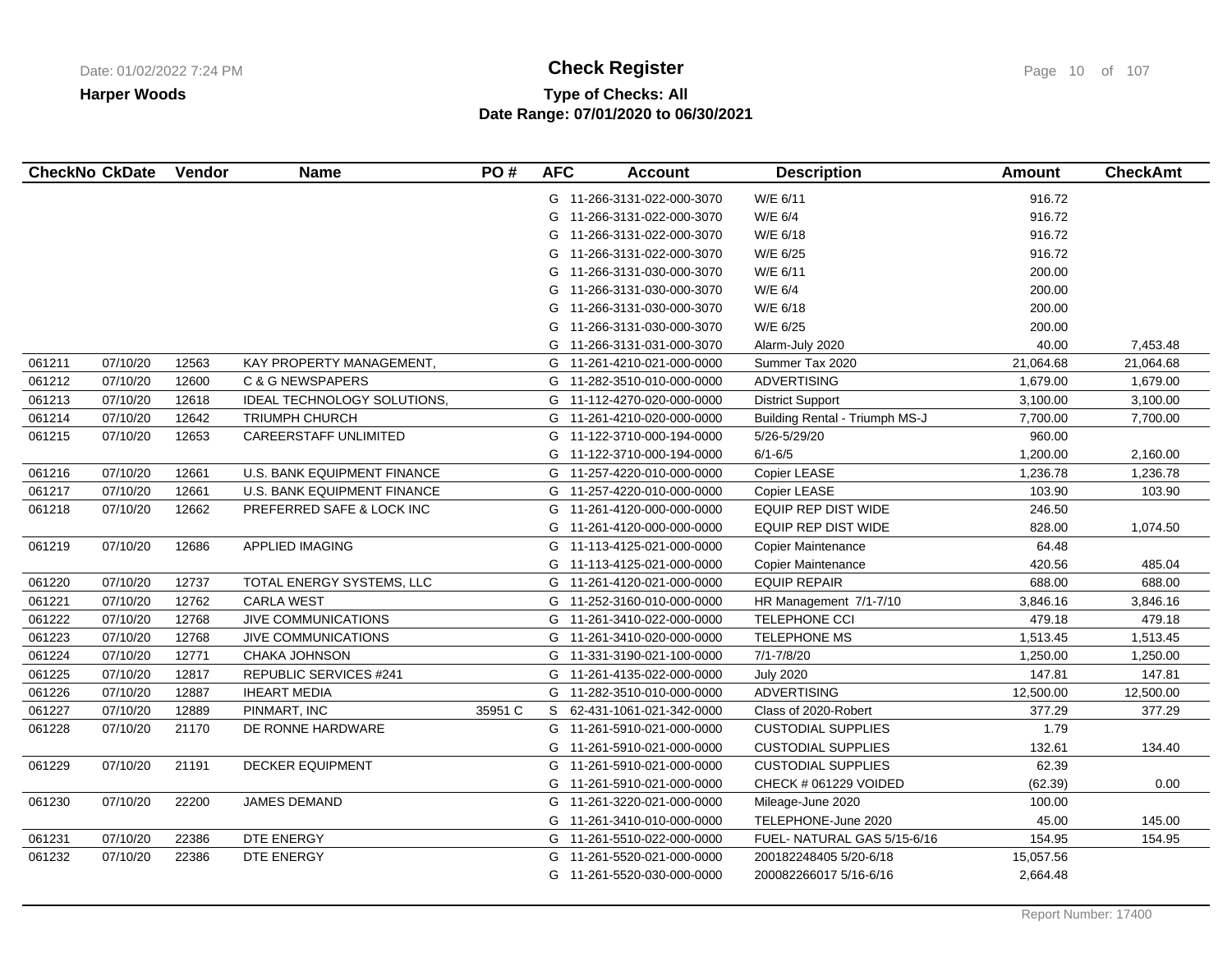## **Type of Checks: All Check Register Check Register Check Register Page 11 of 107 Date Range: 07/01/2020 to 06/30/2021**

|        | <b>CheckNo CkDate</b> | Vendor | <b>Name</b>                   | PO#     | <b>AFC</b> | <b>Account</b>             | <b>Description</b>             | <b>Amount</b> | <b>CheckAmt</b> |
|--------|-----------------------|--------|-------------------------------|---------|------------|----------------------------|--------------------------------|---------------|-----------------|
|        |                       |        |                               |         |            | G 11-261-5520-031-000-0000 | 200422142036 5/9-6/9           | 1,426.05      | 19,148.09       |
| 061233 | 07/10/20              | 22386  | DTE ENERGY                    |         |            | G 11-261-5520-010-000-0000 | ELECTRICITY-Central Office 5/2 | 4,999.45      | 4,999.45        |
| 061234 | 07/10/20              | 22386  | DTE ENERGY                    |         |            | G 11-261-5510-000-000-0000 | FUEL-NATURAL GAS-CO 5/16-6/15  | 229.75        | 229.75          |
| 061235 | 07/10/20              | 22386  | DTE ENERGY                    |         |            | G 11-261-5510-020-000-0000 | FUEL- NATURAL GAS 5/16-6/17    | 6,927.57      | 6,927.57        |
| 061236 | 07/10/20              | 22388  | DETROIT INSTITUTE FOR         |         |            | G 11-214-3130-000-000-0000 | Miranda MacKew 6/9-6/24        | 710.68        |                 |
|        |                       |        |                               |         |            | G 11-214-3130-000-000-0000 | Kelly Cvetkovski 6/9-6/24      | 118.13        | 828.81          |
| 061237 | 07/10/20              | 29005  | <b>CONSTELLATION</b>          |         |            | G 11-261-5510-021-000-0000 | FUEL- NATURAL GAS-May 2020     | 3,765.31      | 3,765.31        |
| 061238 | 07/10/20              | 29005  | <b>CONSTELLATION</b>          |         |            | G 11-261-5510-030-000-0000 | FUEL-NATURAL GAS-May 2020      | 1,192.37      | 1,192.37        |
| 061239 | 07/10/20              | 33534  | <b>GEORGE'S AUTO PARTS</b>    |         | G          | 11-271-5730-000-000-0000   | <b>VEHICLE EXPENSE</b>         | 37.95         | 37.95           |
| 061240 | 07/10/20              | 35000  | <b>GILBERT'S PRO HARDWARE</b> |         | G          | 11-261-5910-021-000-0000   | <b>CUSTODIAL SUPPLIES</b>      | 10.29         |                 |
|        |                       |        |                               |         | G          | 11-261-5910-021-000-0000   | <b>CUSTODIAL SUPPLIES</b>      | 26.56         | 36.85           |
| 061241 | 07/10/20              | 37550  | POINTE NEWS GROUP             |         |            | G 11-282-3510-010-000-0000 | <b>ADVERTISING</b>             | 170.63        | 170.63          |
| 061242 | 07/10/20              | 39590  | HARPER WOODS CITY OF          |         | G          | 11-261-3830-010-000-0000   | <b>Summer Taxes</b>            | 916.82        | 916.82          |
| 061243 | 07/10/20              | 39590  | HARPER WOODS CITY OF          |         | G          | 11-261-3830-021-000-0000   | WATER 5/16-6/15                | 354.66        | 354.66          |
| 061244 | 07/10/20              | 39590  | HARPER WOODS CITY OF          |         |            | G 11-261-3830-021-000-0000 | WATER 5/16-6/15                | 593.68        | 593.68          |
| 061245 | 07/10/20              | 39590  | HARPER WOODS CITY OF          |         |            | G 11-261-3830-021-000-0000 | WATER 5/16-6/15                | 592.26        | 592.26          |
| 061246 | 07/10/20              | 39590  | HARPER WOODS CITY OF          |         |            | G 11-261-3830-022-000-0000 | WATER 5/16-6/15                | 166.24        | 166.24          |
| 061247 | 07/10/20              | 39590  | HARPER WOODS CITY OF          |         | G          | 11-261-3830-020-000-0000   | WATER 5/16-6/15                | 419.66        | 419.66          |
| 061248 | 07/10/20              | 39590  | HARPER WOODS CITY OF          |         |            | G 11-261-3830-030-000-0000 | WATER 5/16-6/15                | 335.72        | 335.72          |
| 061249 | 07/10/20              | 39590  | HARPER WOODS CITY OF          |         |            | G 11-261-3840-021-000-0000 | REFUSE 5/16-6/15               | 144.00        | 144.00          |
| 061250 | 07/10/20              | 39590  | HARPER WOODS CITY OF          |         |            | G 11-261-3840-030-000-0000 | REFUSE 5/16-6/15               | 32.00         | 32.00           |
| 061251 | 07/10/20              | 39590  | HARPER WOODS CITY OF          |         |            | G 11-261-3840-031-000-0000 | REFUSE 5/16-6/15               | 20.00         | 20.00           |
| 061252 | 07/10/20              | 39590  | HARPER WOODS CITY OF          |         |            | G 11-261-3830-031-000-0000 | WATER 5/16-6/15                | 335.72        | 335.72          |
| 061253 | 07/10/20              | 39590  | HARPER WOODS CITY OF          |         |            | G 11-261-3830-010-000-0000 | CO Water 5/16-6/15             | 229.06        | 229.06          |
| 061254 | 07/10/20              | 43230  | INTERSTATE SECURITY, INC      |         |            | G 11-261-4120-021-000-0000 | <b>EQUIP REPAIR</b>            | 810.00        | 810.00          |
| 061255 | 07/10/20              | 46920  | <b>JOSTENS</b>                |         |            | G 11-249-5990-021-000-0000 | MISC SUPP GRADUATION           | 791.03        |                 |
|        |                       |        |                               |         | G          | 11-249-5990-021-000-0000   | MISC SUPP GRADUATION           | 1,489.08      | 2,280.11        |
| 061256 | 07/10/20              | 46920  | <b>JOSTENS</b>                |         | G          | 11-249-5990-021-000-0000   | MISC SUPP GRADUATION           | 265.44        | 265.44          |
| 061257 | 07/10/20              | 50098  | LIGHTING SUPPLY CO            |         | G          | 11-261-5910-031-000-0000   | <b>CUSTODIAL SUPPLIES</b>      | 467.23        | 467.23          |
| 061258 | 07/10/20              | 50850  | <b>MASSP</b>                  |         |            | G 11-127-3220-022-577-3440 | Path to Leadership-Gamlin      | 725.00        |                 |
|        |                       |        |                               |         | G          | 11-221-3220-020-000-0000   | Path to Leadership-Module 6-Od | 725.00        | 1,450.00        |
| 061259 | 07/10/20              | 56100  | <b>MESSA</b>                  |         | G          | 12-451-6000-000-000-0000   | Health Insurance-July 2020     | 218,194.14    | 218,194.14      |
| 061260 | 07/10/20              | 56645  | <b>MASB</b>                   |         |            | G 11-231-7410-010-000-0000 | 20-21 Membership               | 5,124.00      | 5,124.00        |
| 061261 | 07/10/20              | 61960  | <b>NASSP</b>                  |         | S          | 62-431-1061-021-371-0000   | <b>NJHS 20-21</b>              | 385.00        | 385.00          |
| 061262 | 07/10/20              | 66250  | PARK ATHLETIC SUPPLY CO. INC. |         | E.         | 21-293-6410-000-000-0000   | <b>EQUIP/UNIFORMS</b>          | 180.00        |                 |
|        |                       |        |                               |         | E          | 21-293-6410-000-000-0000   | <b>EQUIP/UNIFORMS</b>          | 44.00         | 224.00          |
| 061263 | 07/10/20              | 67649  | PITNEY BOWES                  |         | G          | 11-257-3430-000-000-0000   | Lease Payment 3/30-6/29/20     | 580.56        | 580.56          |
| 061264 | 07/10/20              | 67666  | PLAQUEMAN AWARDS              | 35952 C |            | G 11-249-5990-021-000-0000 | MISC SUPP GRADUATION           | 73.90         | 73.90           |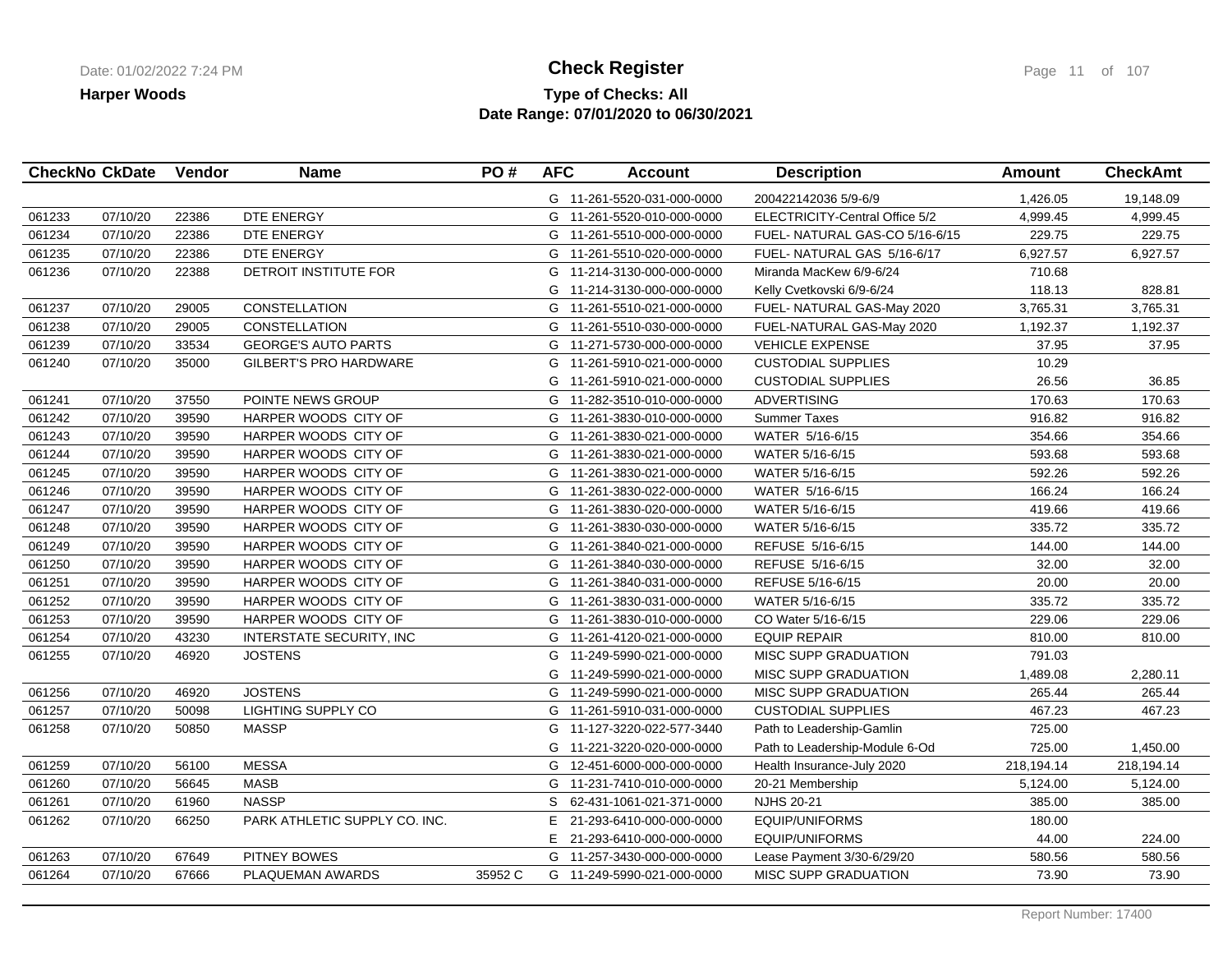## **Type of Checks: All Check Register Check Register Check Register Page 12 of 107 Date Range: 07/01/2020 to 06/30/2021**

| 68820<br><b>PURCHASE POWER</b><br>POSTAGE<br>061265<br>07/10/20<br>G 11-257-3430-000-000-0000<br>40.86<br>69685<br>061266<br>07/10/20<br>QUILL CORP<br>OFFICE SUPPLIES<br>66.65<br>G 11-252-5910-010-000-0000<br>76798<br>54.35<br>061267<br>07/10/20<br>SECREST, WARDLE, LYNCH,<br>LEGAL SERVICES 2/3-5/31<br>G 11-231-3171-010-000-0000<br>131.73<br>061268<br>07/10/20<br>77670<br>SHERWIN WILLIAMS CO<br><b>CUSTODIAN SUPPLY MS</b><br>G 11-261-5910-020-000-0000<br>354.00<br>061269<br>07/10/20<br>90962<br>WAYNE COUNTY HEALTH DP<br>21-297-7410-000-000-0000<br>Diploma Success 20-21<br>C<br><b>HW Concession Stand</b><br>214.00<br>21-297-7410-000-000-0000<br>C.<br>165.00<br>Tyrone 20-21<br>21-297-7410-000-000-0000 | 40.86<br>66.65<br>54.35<br>131.73<br>1,417.00<br>120.00<br>3,181.82 |
|------------------------------------------------------------------------------------------------------------------------------------------------------------------------------------------------------------------------------------------------------------------------------------------------------------------------------------------------------------------------------------------------------------------------------------------------------------------------------------------------------------------------------------------------------------------------------------------------------------------------------------------------------------------------------------------------------------------------------------|---------------------------------------------------------------------|
|                                                                                                                                                                                                                                                                                                                                                                                                                                                                                                                                                                                                                                                                                                                                    |                                                                     |
|                                                                                                                                                                                                                                                                                                                                                                                                                                                                                                                                                                                                                                                                                                                                    |                                                                     |
|                                                                                                                                                                                                                                                                                                                                                                                                                                                                                                                                                                                                                                                                                                                                    |                                                                     |
|                                                                                                                                                                                                                                                                                                                                                                                                                                                                                                                                                                                                                                                                                                                                    |                                                                     |
|                                                                                                                                                                                                                                                                                                                                                                                                                                                                                                                                                                                                                                                                                                                                    |                                                                     |
|                                                                                                                                                                                                                                                                                                                                                                                                                                                                                                                                                                                                                                                                                                                                    |                                                                     |
|                                                                                                                                                                                                                                                                                                                                                                                                                                                                                                                                                                                                                                                                                                                                    |                                                                     |
| Beacon 20-21<br>165.00<br>21-297-7410-000-000-0000<br>C.                                                                                                                                                                                                                                                                                                                                                                                                                                                                                                                                                                                                                                                                           |                                                                     |
| 165.00<br>21-297-7410-000-000-0000<br>Diploma Success 20-21<br>C.                                                                                                                                                                                                                                                                                                                                                                                                                                                                                                                                                                                                                                                                  |                                                                     |
| 354.00<br>21-297-7410-000-000-0000<br>High School 20-21<br>C.                                                                                                                                                                                                                                                                                                                                                                                                                                                                                                                                                                                                                                                                      |                                                                     |
| 07/10/20<br>MSC07<br>120.00<br>061270<br>Gary Kowalewski<br>E 21-293-4902-000-000-0000<br>Gary Kowalewski                                                                                                                                                                                                                                                                                                                                                                                                                                                                                                                                                                                                                          |                                                                     |
| 12466<br>LYDIA L. KOVACH<br>7/1-7/10/20<br>3,181.82<br>061271<br>07/10/20<br>G 11-232-3190-010-000-0000                                                                                                                                                                                                                                                                                                                                                                                                                                                                                                                                                                                                                            |                                                                     |
| TELEPHONE 6/28-7/27<br>674.86<br>061272<br>07/24/20<br>00560<br>AT&T<br>G 11-261-3410-021-000-0000                                                                                                                                                                                                                                                                                                                                                                                                                                                                                                                                                                                                                                 | 674.86                                                              |
| 061273<br>07/24/20<br>00560<br>AT&T<br><b>TELEPHONE</b><br>45.40<br>G 11-261-3410-031-000-0000                                                                                                                                                                                                                                                                                                                                                                                                                                                                                                                                                                                                                                     | 45.40                                                               |
| 061274<br>07/24/20<br>00560<br>AT&T<br><b>TELEPHONE</b><br>45.40<br>G 11-261-3410-030-000-0000                                                                                                                                                                                                                                                                                                                                                                                                                                                                                                                                                                                                                                     | 45.40                                                               |
| 061275<br>AT&T<br>07/24/20<br>00560<br>G 11-261-3410-021-000-0000<br><b>TELEPHONE</b><br>61.15                                                                                                                                                                                                                                                                                                                                                                                                                                                                                                                                                                                                                                     | 61.15                                                               |
| AT&T<br>102.77<br>061276<br>07/24/20<br>00560<br>G 11-261-3410-021-000-0000<br>TELEPHONE-July 2020                                                                                                                                                                                                                                                                                                                                                                                                                                                                                                                                                                                                                                 | 102.77                                                              |
| AT&T<br>07/24/20<br>00560<br>694.47<br>061277<br>TELEPHONE 7/10-8/9<br>G 11-261-3410-021-000-0000                                                                                                                                                                                                                                                                                                                                                                                                                                                                                                                                                                                                                                  | 694.47                                                              |
| AT&T<br>061278<br>07/24/20<br>00560<br>G 11-261-3410-021-000-0000<br>TELEPHONE 6/22-7/21<br>2,023.36                                                                                                                                                                                                                                                                                                                                                                                                                                                                                                                                                                                                                               | 2,023.36                                                            |
| AT&T<br>395.84<br>061279<br>07/24/20<br>00560<br>G 11-261-3410-021-000-0000<br><b>TELEPHONE</b>                                                                                                                                                                                                                                                                                                                                                                                                                                                                                                                                                                                                                                    | 395.84                                                              |
| <b>AQUATICS SOURCE, LLC</b><br>061280<br>07/24/20<br>00615<br><b>EQUIP REPAIR</b><br>239.20<br>G 11-261-4120-021-000-0000                                                                                                                                                                                                                                                                                                                                                                                                                                                                                                                                                                                                          | 239.20                                                              |
| 061281<br>07/24/20<br>07086<br><b>AUDIO SENTRY</b><br>345.00<br>G 11-261-4110-021-000-0000<br>Security 7/1-9/30/20                                                                                                                                                                                                                                                                                                                                                                                                                                                                                                                                                                                                                 |                                                                     |
| 310.50<br>11-261-4110-030-000-0000<br>Security 7/1-9/30/20<br>G                                                                                                                                                                                                                                                                                                                                                                                                                                                                                                                                                                                                                                                                    |                                                                     |
| 292.20<br>Security 7/1-9/30<br>11-261-4110-031-000-0000<br>G                                                                                                                                                                                                                                                                                                                                                                                                                                                                                                                                                                                                                                                                       | 947.70                                                              |
| 07/24/20<br>10118<br>TEE PEE INC<br>365.00<br>061282<br>E 21-293-7910-000-000-0000<br>Toilet Rental-July 2020                                                                                                                                                                                                                                                                                                                                                                                                                                                                                                                                                                                                                      | 365.00                                                              |
| 07/24/20<br>10122<br>WAYNE COUNTY COMMUNITY<br>31,202.60<br>061283<br>11-113-3710-021-000-0000<br>TUITION-DUAL ENROLLM-Spring 20<br>G                                                                                                                                                                                                                                                                                                                                                                                                                                                                                                                                                                                              | 31,202.60                                                           |
| 11594<br>562.50<br>061284<br>07/24/20<br>CONVERGENT TECHNOLOGY<br>G 11-284-3190-010-000-0000<br>Cat 1 Erate Services 20-21                                                                                                                                                                                                                                                                                                                                                                                                                                                                                                                                                                                                         | 562.50                                                              |
| 2,141.64<br>061285<br>07/24/20<br>11711<br>JAMES J. DENNIS<br>11-252-3150-010-000-0000<br>7/9-7/22/20<br>G                                                                                                                                                                                                                                                                                                                                                                                                                                                                                                                                                                                                                         | 2,141.64                                                            |
| 07/24/20<br>Senior Lawn Signs<br>660.00<br>061286<br>11765<br>STUDIO EQUIS, LLC<br>11-249-5990-021-000-0000<br>G                                                                                                                                                                                                                                                                                                                                                                                                                                                                                                                                                                                                                   |                                                                     |
| 11-249-5990-021-000-0000<br>Grad Lawn Signs<br>3,200.00<br>G                                                                                                                                                                                                                                                                                                                                                                                                                                                                                                                                                                                                                                                                       | 3,860.00                                                            |
| 061287<br>07/24/20<br>11771<br>ATS EDUCATIONAL CONSULTING<br>11-113-3110-041-000-0000<br>#2421<br>108,590.00<br>G                                                                                                                                                                                                                                                                                                                                                                                                                                                                                                                                                                                                                  |                                                                     |
| Alt Ed 3/20/20<br>82,320.16<br>G 11-113-3110-041-000-0000                                                                                                                                                                                                                                                                                                                                                                                                                                                                                                                                                                                                                                                                          | 190,910.16                                                          |
| 07/24/20<br><b>ARC MICHIGAN</b><br>149.30<br>061288<br>11904<br>OFFICE SUPPLIES<br>G 11-252-5910-010-000-0000                                                                                                                                                                                                                                                                                                                                                                                                                                                                                                                                                                                                                      | 149.30                                                              |
| 061297<br>07/24/20<br>12148<br>PRECISION HUMAN RESOURCE<br>G 11-111-3190-031-500-3070<br>664.65<br>Ahtlen Cunningham W/E 6/12                                                                                                                                                                                                                                                                                                                                                                                                                                                                                                                                                                                                      |                                                                     |
| 82.70<br>11-111-3190-031-500-3070<br>Sean Vanderlinden W/E 6/5<br>G                                                                                                                                                                                                                                                                                                                                                                                                                                                                                                                                                                                                                                                                |                                                                     |
| 11-111-3190-031-500-3070<br>585.50<br>Karen Baptiste-Jones W/E 6/5<br>G                                                                                                                                                                                                                                                                                                                                                                                                                                                                                                                                                                                                                                                            |                                                                     |
| 585.50<br>11-111-3190-031-500-3070<br>LaShata Saunders W/E 6/5                                                                                                                                                                                                                                                                                                                                                                                                                                                                                                                                                                                                                                                                     |                                                                     |
| 664.65<br>G 11-111-3190-031-500-3070<br>Ahtlen Cunningham W/E 6/5                                                                                                                                                                                                                                                                                                                                                                                                                                                                                                                                                                                                                                                                  |                                                                     |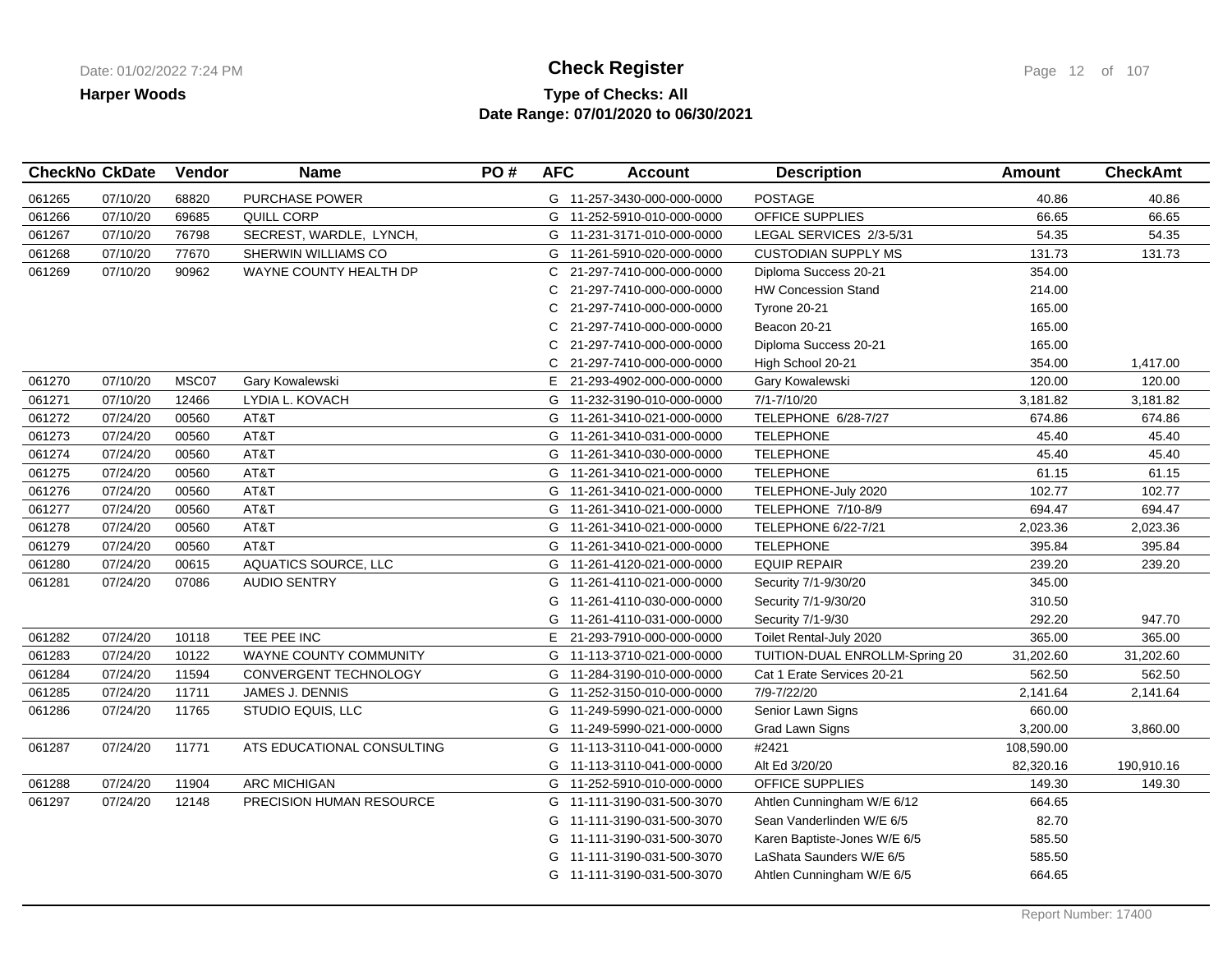# **Type of Checks: All Check Register Check Register Check Register Page 13 of 107 Date Range: 07/01/2020 to 06/30/2021**

| <b>CheckNo CkDate</b> | <b>Vendor</b> | <b>Name</b> | PO# | <b>AFC</b> | <b>Account</b>             | <b>Description</b>            | Amount | <b>CheckAmt</b> |
|-----------------------|---------------|-------------|-----|------------|----------------------------|-------------------------------|--------|-----------------|
|                       |               |             |     |            | G 11-111-3190-031-500-3070 | Sean Vanderlinden W/E 6/12    | 82.70  |                 |
|                       |               |             |     |            | G 11-111-3190-031-500-3070 | Karen Baptiste-Jones W/E 6/12 | 585.50 |                 |
|                       |               |             |     |            | G 11-111-3190-031-500-3070 | LaShata Saunders W/E 6/12     | 585.50 |                 |
|                       |               |             |     |            | G 11-118-3110-030-191-3410 | Allison Williams W/E 6/5      | 654.75 |                 |
|                       |               |             |     |            | G 11-118-3110-030-191-3410 | J. Stovall W/E 6/5            | 630.50 |                 |
|                       |               |             |     |            | G 11-118-3110-030-191-3410 | M. Harvey W/E 6/5             | 599.60 |                 |
|                       |               |             |     |            | G 11-118-3110-030-191-3410 | Allison Williams W/E 6/12     | 654.75 |                 |
|                       |               |             |     |            | G 11-118-3110-030-191-3410 | J. Stovall W/E 6/12           | 630.50 |                 |
|                       |               |             |     |            | G 11-118-3110-030-191-3410 | M. Harvey W/E 6/12            | 599.60 |                 |
|                       |               |             |     |            | G 11-122-3190-020-196-0000 | K. Crittendon W/E 6/12        | 653.17 |                 |
|                       |               |             |     |            | G 11-122-3190-020-196-0000 | I Gourdine W/E 6/12           | 566.52 |                 |
|                       |               |             |     |            | G 11-122-3190-020-196-0000 | K. Crittendon W/E 6/5         | 653.17 |                 |
|                       |               |             |     |            | G 11-122-3190-020-196-0000 | I Gourdine W/E 6/5            | 566.52 |                 |
|                       |               |             |     |            | G 11-122-3190-021-196-0000 | Nija Pettway W/E 6/12         | 599.60 |                 |
|                       |               |             |     |            | G 11-122-3190-021-196-0000 | Elizabeth Howard W/E 6/12     | 454.85 |                 |
|                       |               |             |     |            | G 11-122-3190-021-196-0000 | Nija Pettway W/E 6/5          | 599.60 |                 |
|                       |               |             |     |            | G 11-122-3190-021-196-0000 | Elizabeth Howard W/E 6/5      | 454.85 |                 |
|                       |               |             |     |            | G 11-122-3190-030-196-0000 | Latonya Richards W/E 6/12     | 570.65 |                 |
|                       |               |             |     |            | G 11-122-3190-030-196-0000 | A. Robinson W/E 6/12          | 537.55 |                 |
|                       |               |             |     |            | G 11-122-3190-030-196-0000 | Aaron Manson W/E 6/12         | 544.15 |                 |
|                       |               |             |     |            | G 11-122-3190-030-196-0000 | Mya Saunders W/E 6/5          | 578.90 |                 |
|                       |               |             |     |            | G 11-122-3190-030-196-0000 | Cecilia Eades W/E 6/5         | 544.15 |                 |
|                       |               |             |     |            | G 11-122-3190-030-196-0000 | S. Buford W/E 6/5             | 599.60 |                 |
|                       |               |             |     |            | G 11-122-3190-030-196-0000 | Mya Saunders W/E 6/12         | 578.90 |                 |
|                       |               |             |     |            | G 11-122-3190-030-196-0000 | Cecilia Eades W/E 6/12        | 544.15 |                 |
|                       |               |             |     |            | G 11-122-3190-030-196-0000 | S. Buford W/E 6/12            | 599.60 |                 |
|                       |               |             |     |            | G 11-122-3190-030-196-0000 | Laur Logan W/E 6/12           | 564.85 |                 |
|                       |               |             |     |            | G 11-122-3190-030-196-0000 | Laur Logan W/E 6/5            | 564.85 |                 |
|                       |               |             |     |            | G 11-122-3190-030-196-0000 | Latonya Richards W/E 6/5      | 570.65 |                 |
|                       |               |             |     |            | G 11-122-3190-030-196-0000 | A. Robinson W/E 6/5           | 537.55 |                 |
|                       |               |             |     |            | G 11-122-3190-030-196-0000 | Aaron Manson W/E 6/5          | 544.15 |                 |
|                       |               |             |     |            | G 11-122-3190-031-196-0000 | Chardae Woodfork W/E 6/12     | 546.25 |                 |
|                       |               |             |     |            | G 11-122-3190-031-196-0000 | Janice Williams W/E 6/12      | 564.85 |                 |
|                       |               |             |     |            | G 11-122-3190-031-196-0000 | TaWanna Hadley W/E 6/12       | 599.60 |                 |
|                       |               |             |     |            | G 11-122-3190-031-196-0000 | Miles Greene W/E 6/12         | 592.95 |                 |
|                       |               |             |     |            | G 11-122-3190-031-196-0000 | Shawn Harville W/E 6/12       | 578.90 |                 |
|                       |               |             |     |            | G 11-122-3190-031-196-0000 | Athlen Cunningham W/E 6/12    | 124.05 |                 |
|                       |               |             |     |            | G 11-122-3190-031-196-0000 | Chardae Woodfork W/E 6/5      | 546.25 |                 |
|                       |               |             |     |            |                            |                               |        |                 |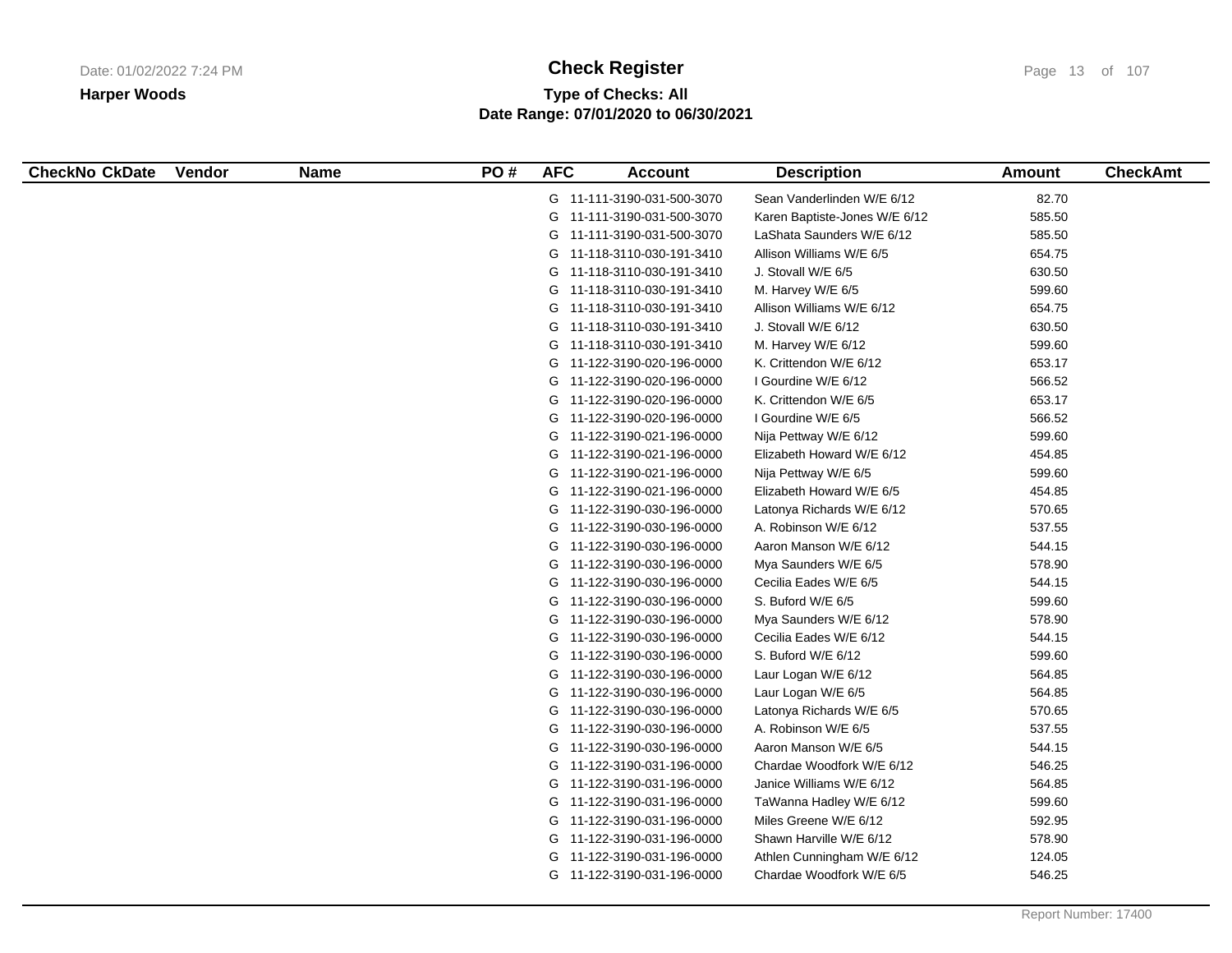# **Type of Checks: All Check Register Check Register Check Register Page 14 of 107 Date Range: 07/01/2020 to 06/30/2021**

| 564.85<br>G 11-122-3190-031-196-0000<br>Janice Williams W/E 6/5<br>599.60<br>G 11-122-3190-031-196-0000<br>TaWanna Hadley W/E 6/5<br>592.95<br>G 11-122-3190-031-196-0000<br>Miles Greene W/E 6/5<br>578.90<br>G 11-122-3190-031-196-0000<br>Shawn Harville W/E 6/5<br>124.05<br>G 11-122-3190-031-196-0000<br>Athlen Cunningham W/E 6/5<br>645.60<br>G 11-122-3710-000-194-0000<br>M. Jackson W/E 6/5<br>645.60<br>G 11-122-3710-000-194-0000<br>V. Johnson W/E 6/5<br>645.60<br>G 11-122-3710-000-194-0000<br>M. McDowell W/E 6/5<br>645.60<br>G 11-122-3710-000-194-0000<br>M. Preston W/E 6/5<br>645.60<br>G 11-122-3710-000-194-0000<br>M. Jackson W/E 6/12<br>645.60<br>G 11-122-3710-000-194-0000<br>V. Johnson W/E 6/12<br>645.60<br>G 11-122-3710-000-194-0000<br>M. McDowell W/E 6/12<br>645.60<br>G 11-122-3710-000-194-0000<br>M. Preston W/E 6/12<br>G 11-125-3190-030-500-3070<br>703.90<br>Heiley Kouskoulas W/E 6/5<br>398.65<br>G 11-125-3190-030-500-3070<br>Alexandria Allemon W/E 6/5<br>578.90<br>G 11-125-3190-030-500-3070<br>Quenten Connor W/E 6/5<br>703.90<br>G 11-125-3190-030-500-3070<br>Heiley Kouskoulas W/E 6/12<br>G 11-125-3190-030-500-3070<br>398.65<br>Alexandria Allemon W/E 6/12<br>Quenten Connor W/E 6/12<br>578.90<br>G 11-125-3190-030-500-3070<br>G 11-241-1620-020-000-0000<br>Donulecia Padgett-Smith W/E 6/<br>710.00<br>G 11-241-1620-020-000-0000<br>717.10<br>Donulecia Padgett-Smith W/E 6/<br>710.00<br>G 11-241-1620-020-000-0000<br>Donulecia Padgett-Smith W/E 6/<br>G 11-252-3155-010-000-0000<br>Cynthia Danna W/E 6/19<br>685.15<br>Cynthia Danna W/E 6/5<br>685.15<br>G 11-252-3155-010-000-0000<br>685.15<br>G 11-252-3155-010-000-0000<br>Cynthia Danna W/E 6/12<br>278.45<br>11-266-1660-020-500-6990<br>J. McClendon W/E 6/12<br>G<br>G<br>J. McClendon W/E 6/5<br>278.45<br>11-266-1660-020-500-6990<br>356.60<br>C<br>21-297-1650-030-000-8510<br>L. Long W/E $6/5$<br>140.40<br>C<br>21-297-1650-030-000-8510<br>J. McClendon W/E 6/5<br>140.40<br>С<br>21-297-1650-030-000-8510<br>D. Nichols W/E 6/5<br>140.40<br>C<br>21-297-1650-030-000-8510<br>L. Szolach W/E 6/5<br>140.40<br>С<br>21-297-1650-030-000-8510<br>K. Terry W/E 6/5<br>С<br>21-297-1650-030-000-8510<br>140.40<br>D. Nichols W/E 6/12<br>C<br>21-297-1650-030-000-8510<br>L. Szolach W/E 6/12<br>140.40<br>140.40<br>21-297-1650-030-000-8510<br>K. Terry W/E 6/12<br>C<br>84.24<br>C<br>21-297-1650-030-000-8510<br>A. Allemon W/E 6/5<br>21-297-1650-030-000-8510<br>M. Crumbley W/E 6/5<br>140.40<br>С<br>84.24<br>C 21-297-1650-030-000-8510<br>A. Allemon W/E 6/12 | <b>CheckNo CkDate</b> | Vendor | <b>Name</b> | PO# | <b>AFC</b> | <b>Account</b> | <b>Description</b> | Amount | <b>CheckAmt</b> |
|---------------------------------------------------------------------------------------------------------------------------------------------------------------------------------------------------------------------------------------------------------------------------------------------------------------------------------------------------------------------------------------------------------------------------------------------------------------------------------------------------------------------------------------------------------------------------------------------------------------------------------------------------------------------------------------------------------------------------------------------------------------------------------------------------------------------------------------------------------------------------------------------------------------------------------------------------------------------------------------------------------------------------------------------------------------------------------------------------------------------------------------------------------------------------------------------------------------------------------------------------------------------------------------------------------------------------------------------------------------------------------------------------------------------------------------------------------------------------------------------------------------------------------------------------------------------------------------------------------------------------------------------------------------------------------------------------------------------------------------------------------------------------------------------------------------------------------------------------------------------------------------------------------------------------------------------------------------------------------------------------------------------------------------------------------------------------------------------------------------------------------------------------------------------------------------------------------------------------------------------------------------------------------------------------------------------------------------------------------------------------------------------------------------------------------------------------------------------------------------------------------------------------------------------------------------------------------------------------------------|-----------------------|--------|-------------|-----|------------|----------------|--------------------|--------|-----------------|
|                                                                                                                                                                                                                                                                                                                                                                                                                                                                                                                                                                                                                                                                                                                                                                                                                                                                                                                                                                                                                                                                                                                                                                                                                                                                                                                                                                                                                                                                                                                                                                                                                                                                                                                                                                                                                                                                                                                                                                                                                                                                                                                                                                                                                                                                                                                                                                                                                                                                                                                                                                                                               |                       |        |             |     |            |                |                    |        |                 |
|                                                                                                                                                                                                                                                                                                                                                                                                                                                                                                                                                                                                                                                                                                                                                                                                                                                                                                                                                                                                                                                                                                                                                                                                                                                                                                                                                                                                                                                                                                                                                                                                                                                                                                                                                                                                                                                                                                                                                                                                                                                                                                                                                                                                                                                                                                                                                                                                                                                                                                                                                                                                               |                       |        |             |     |            |                |                    |        |                 |
|                                                                                                                                                                                                                                                                                                                                                                                                                                                                                                                                                                                                                                                                                                                                                                                                                                                                                                                                                                                                                                                                                                                                                                                                                                                                                                                                                                                                                                                                                                                                                                                                                                                                                                                                                                                                                                                                                                                                                                                                                                                                                                                                                                                                                                                                                                                                                                                                                                                                                                                                                                                                               |                       |        |             |     |            |                |                    |        |                 |
|                                                                                                                                                                                                                                                                                                                                                                                                                                                                                                                                                                                                                                                                                                                                                                                                                                                                                                                                                                                                                                                                                                                                                                                                                                                                                                                                                                                                                                                                                                                                                                                                                                                                                                                                                                                                                                                                                                                                                                                                                                                                                                                                                                                                                                                                                                                                                                                                                                                                                                                                                                                                               |                       |        |             |     |            |                |                    |        |                 |
|                                                                                                                                                                                                                                                                                                                                                                                                                                                                                                                                                                                                                                                                                                                                                                                                                                                                                                                                                                                                                                                                                                                                                                                                                                                                                                                                                                                                                                                                                                                                                                                                                                                                                                                                                                                                                                                                                                                                                                                                                                                                                                                                                                                                                                                                                                                                                                                                                                                                                                                                                                                                               |                       |        |             |     |            |                |                    |        |                 |
|                                                                                                                                                                                                                                                                                                                                                                                                                                                                                                                                                                                                                                                                                                                                                                                                                                                                                                                                                                                                                                                                                                                                                                                                                                                                                                                                                                                                                                                                                                                                                                                                                                                                                                                                                                                                                                                                                                                                                                                                                                                                                                                                                                                                                                                                                                                                                                                                                                                                                                                                                                                                               |                       |        |             |     |            |                |                    |        |                 |
|                                                                                                                                                                                                                                                                                                                                                                                                                                                                                                                                                                                                                                                                                                                                                                                                                                                                                                                                                                                                                                                                                                                                                                                                                                                                                                                                                                                                                                                                                                                                                                                                                                                                                                                                                                                                                                                                                                                                                                                                                                                                                                                                                                                                                                                                                                                                                                                                                                                                                                                                                                                                               |                       |        |             |     |            |                |                    |        |                 |
|                                                                                                                                                                                                                                                                                                                                                                                                                                                                                                                                                                                                                                                                                                                                                                                                                                                                                                                                                                                                                                                                                                                                                                                                                                                                                                                                                                                                                                                                                                                                                                                                                                                                                                                                                                                                                                                                                                                                                                                                                                                                                                                                                                                                                                                                                                                                                                                                                                                                                                                                                                                                               |                       |        |             |     |            |                |                    |        |                 |
|                                                                                                                                                                                                                                                                                                                                                                                                                                                                                                                                                                                                                                                                                                                                                                                                                                                                                                                                                                                                                                                                                                                                                                                                                                                                                                                                                                                                                                                                                                                                                                                                                                                                                                                                                                                                                                                                                                                                                                                                                                                                                                                                                                                                                                                                                                                                                                                                                                                                                                                                                                                                               |                       |        |             |     |            |                |                    |        |                 |
|                                                                                                                                                                                                                                                                                                                                                                                                                                                                                                                                                                                                                                                                                                                                                                                                                                                                                                                                                                                                                                                                                                                                                                                                                                                                                                                                                                                                                                                                                                                                                                                                                                                                                                                                                                                                                                                                                                                                                                                                                                                                                                                                                                                                                                                                                                                                                                                                                                                                                                                                                                                                               |                       |        |             |     |            |                |                    |        |                 |
|                                                                                                                                                                                                                                                                                                                                                                                                                                                                                                                                                                                                                                                                                                                                                                                                                                                                                                                                                                                                                                                                                                                                                                                                                                                                                                                                                                                                                                                                                                                                                                                                                                                                                                                                                                                                                                                                                                                                                                                                                                                                                                                                                                                                                                                                                                                                                                                                                                                                                                                                                                                                               |                       |        |             |     |            |                |                    |        |                 |
|                                                                                                                                                                                                                                                                                                                                                                                                                                                                                                                                                                                                                                                                                                                                                                                                                                                                                                                                                                                                                                                                                                                                                                                                                                                                                                                                                                                                                                                                                                                                                                                                                                                                                                                                                                                                                                                                                                                                                                                                                                                                                                                                                                                                                                                                                                                                                                                                                                                                                                                                                                                                               |                       |        |             |     |            |                |                    |        |                 |
|                                                                                                                                                                                                                                                                                                                                                                                                                                                                                                                                                                                                                                                                                                                                                                                                                                                                                                                                                                                                                                                                                                                                                                                                                                                                                                                                                                                                                                                                                                                                                                                                                                                                                                                                                                                                                                                                                                                                                                                                                                                                                                                                                                                                                                                                                                                                                                                                                                                                                                                                                                                                               |                       |        |             |     |            |                |                    |        |                 |
|                                                                                                                                                                                                                                                                                                                                                                                                                                                                                                                                                                                                                                                                                                                                                                                                                                                                                                                                                                                                                                                                                                                                                                                                                                                                                                                                                                                                                                                                                                                                                                                                                                                                                                                                                                                                                                                                                                                                                                                                                                                                                                                                                                                                                                                                                                                                                                                                                                                                                                                                                                                                               |                       |        |             |     |            |                |                    |        |                 |
|                                                                                                                                                                                                                                                                                                                                                                                                                                                                                                                                                                                                                                                                                                                                                                                                                                                                                                                                                                                                                                                                                                                                                                                                                                                                                                                                                                                                                                                                                                                                                                                                                                                                                                                                                                                                                                                                                                                                                                                                                                                                                                                                                                                                                                                                                                                                                                                                                                                                                                                                                                                                               |                       |        |             |     |            |                |                    |        |                 |
|                                                                                                                                                                                                                                                                                                                                                                                                                                                                                                                                                                                                                                                                                                                                                                                                                                                                                                                                                                                                                                                                                                                                                                                                                                                                                                                                                                                                                                                                                                                                                                                                                                                                                                                                                                                                                                                                                                                                                                                                                                                                                                                                                                                                                                                                                                                                                                                                                                                                                                                                                                                                               |                       |        |             |     |            |                |                    |        |                 |
|                                                                                                                                                                                                                                                                                                                                                                                                                                                                                                                                                                                                                                                                                                                                                                                                                                                                                                                                                                                                                                                                                                                                                                                                                                                                                                                                                                                                                                                                                                                                                                                                                                                                                                                                                                                                                                                                                                                                                                                                                                                                                                                                                                                                                                                                                                                                                                                                                                                                                                                                                                                                               |                       |        |             |     |            |                |                    |        |                 |
|                                                                                                                                                                                                                                                                                                                                                                                                                                                                                                                                                                                                                                                                                                                                                                                                                                                                                                                                                                                                                                                                                                                                                                                                                                                                                                                                                                                                                                                                                                                                                                                                                                                                                                                                                                                                                                                                                                                                                                                                                                                                                                                                                                                                                                                                                                                                                                                                                                                                                                                                                                                                               |                       |        |             |     |            |                |                    |        |                 |
|                                                                                                                                                                                                                                                                                                                                                                                                                                                                                                                                                                                                                                                                                                                                                                                                                                                                                                                                                                                                                                                                                                                                                                                                                                                                                                                                                                                                                                                                                                                                                                                                                                                                                                                                                                                                                                                                                                                                                                                                                                                                                                                                                                                                                                                                                                                                                                                                                                                                                                                                                                                                               |                       |        |             |     |            |                |                    |        |                 |
|                                                                                                                                                                                                                                                                                                                                                                                                                                                                                                                                                                                                                                                                                                                                                                                                                                                                                                                                                                                                                                                                                                                                                                                                                                                                                                                                                                                                                                                                                                                                                                                                                                                                                                                                                                                                                                                                                                                                                                                                                                                                                                                                                                                                                                                                                                                                                                                                                                                                                                                                                                                                               |                       |        |             |     |            |                |                    |        |                 |
|                                                                                                                                                                                                                                                                                                                                                                                                                                                                                                                                                                                                                                                                                                                                                                                                                                                                                                                                                                                                                                                                                                                                                                                                                                                                                                                                                                                                                                                                                                                                                                                                                                                                                                                                                                                                                                                                                                                                                                                                                                                                                                                                                                                                                                                                                                                                                                                                                                                                                                                                                                                                               |                       |        |             |     |            |                |                    |        |                 |
|                                                                                                                                                                                                                                                                                                                                                                                                                                                                                                                                                                                                                                                                                                                                                                                                                                                                                                                                                                                                                                                                                                                                                                                                                                                                                                                                                                                                                                                                                                                                                                                                                                                                                                                                                                                                                                                                                                                                                                                                                                                                                                                                                                                                                                                                                                                                                                                                                                                                                                                                                                                                               |                       |        |             |     |            |                |                    |        |                 |
|                                                                                                                                                                                                                                                                                                                                                                                                                                                                                                                                                                                                                                                                                                                                                                                                                                                                                                                                                                                                                                                                                                                                                                                                                                                                                                                                                                                                                                                                                                                                                                                                                                                                                                                                                                                                                                                                                                                                                                                                                                                                                                                                                                                                                                                                                                                                                                                                                                                                                                                                                                                                               |                       |        |             |     |            |                |                    |        |                 |
|                                                                                                                                                                                                                                                                                                                                                                                                                                                                                                                                                                                                                                                                                                                                                                                                                                                                                                                                                                                                                                                                                                                                                                                                                                                                                                                                                                                                                                                                                                                                                                                                                                                                                                                                                                                                                                                                                                                                                                                                                                                                                                                                                                                                                                                                                                                                                                                                                                                                                                                                                                                                               |                       |        |             |     |            |                |                    |        |                 |
|                                                                                                                                                                                                                                                                                                                                                                                                                                                                                                                                                                                                                                                                                                                                                                                                                                                                                                                                                                                                                                                                                                                                                                                                                                                                                                                                                                                                                                                                                                                                                                                                                                                                                                                                                                                                                                                                                                                                                                                                                                                                                                                                                                                                                                                                                                                                                                                                                                                                                                                                                                                                               |                       |        |             |     |            |                |                    |        |                 |
|                                                                                                                                                                                                                                                                                                                                                                                                                                                                                                                                                                                                                                                                                                                                                                                                                                                                                                                                                                                                                                                                                                                                                                                                                                                                                                                                                                                                                                                                                                                                                                                                                                                                                                                                                                                                                                                                                                                                                                                                                                                                                                                                                                                                                                                                                                                                                                                                                                                                                                                                                                                                               |                       |        |             |     |            |                |                    |        |                 |
|                                                                                                                                                                                                                                                                                                                                                                                                                                                                                                                                                                                                                                                                                                                                                                                                                                                                                                                                                                                                                                                                                                                                                                                                                                                                                                                                                                                                                                                                                                                                                                                                                                                                                                                                                                                                                                                                                                                                                                                                                                                                                                                                                                                                                                                                                                                                                                                                                                                                                                                                                                                                               |                       |        |             |     |            |                |                    |        |                 |
|                                                                                                                                                                                                                                                                                                                                                                                                                                                                                                                                                                                                                                                                                                                                                                                                                                                                                                                                                                                                                                                                                                                                                                                                                                                                                                                                                                                                                                                                                                                                                                                                                                                                                                                                                                                                                                                                                                                                                                                                                                                                                                                                                                                                                                                                                                                                                                                                                                                                                                                                                                                                               |                       |        |             |     |            |                |                    |        |                 |
|                                                                                                                                                                                                                                                                                                                                                                                                                                                                                                                                                                                                                                                                                                                                                                                                                                                                                                                                                                                                                                                                                                                                                                                                                                                                                                                                                                                                                                                                                                                                                                                                                                                                                                                                                                                                                                                                                                                                                                                                                                                                                                                                                                                                                                                                                                                                                                                                                                                                                                                                                                                                               |                       |        |             |     |            |                |                    |        |                 |
|                                                                                                                                                                                                                                                                                                                                                                                                                                                                                                                                                                                                                                                                                                                                                                                                                                                                                                                                                                                                                                                                                                                                                                                                                                                                                                                                                                                                                                                                                                                                                                                                                                                                                                                                                                                                                                                                                                                                                                                                                                                                                                                                                                                                                                                                                                                                                                                                                                                                                                                                                                                                               |                       |        |             |     |            |                |                    |        |                 |
|                                                                                                                                                                                                                                                                                                                                                                                                                                                                                                                                                                                                                                                                                                                                                                                                                                                                                                                                                                                                                                                                                                                                                                                                                                                                                                                                                                                                                                                                                                                                                                                                                                                                                                                                                                                                                                                                                                                                                                                                                                                                                                                                                                                                                                                                                                                                                                                                                                                                                                                                                                                                               |                       |        |             |     |            |                |                    |        |                 |
|                                                                                                                                                                                                                                                                                                                                                                                                                                                                                                                                                                                                                                                                                                                                                                                                                                                                                                                                                                                                                                                                                                                                                                                                                                                                                                                                                                                                                                                                                                                                                                                                                                                                                                                                                                                                                                                                                                                                                                                                                                                                                                                                                                                                                                                                                                                                                                                                                                                                                                                                                                                                               |                       |        |             |     |            |                |                    |        |                 |
|                                                                                                                                                                                                                                                                                                                                                                                                                                                                                                                                                                                                                                                                                                                                                                                                                                                                                                                                                                                                                                                                                                                                                                                                                                                                                                                                                                                                                                                                                                                                                                                                                                                                                                                                                                                                                                                                                                                                                                                                                                                                                                                                                                                                                                                                                                                                                                                                                                                                                                                                                                                                               |                       |        |             |     |            |                |                    |        |                 |
|                                                                                                                                                                                                                                                                                                                                                                                                                                                                                                                                                                                                                                                                                                                                                                                                                                                                                                                                                                                                                                                                                                                                                                                                                                                                                                                                                                                                                                                                                                                                                                                                                                                                                                                                                                                                                                                                                                                                                                                                                                                                                                                                                                                                                                                                                                                                                                                                                                                                                                                                                                                                               |                       |        |             |     |            |                |                    |        |                 |
|                                                                                                                                                                                                                                                                                                                                                                                                                                                                                                                                                                                                                                                                                                                                                                                                                                                                                                                                                                                                                                                                                                                                                                                                                                                                                                                                                                                                                                                                                                                                                                                                                                                                                                                                                                                                                                                                                                                                                                                                                                                                                                                                                                                                                                                                                                                                                                                                                                                                                                                                                                                                               |                       |        |             |     |            |                |                    |        |                 |
|                                                                                                                                                                                                                                                                                                                                                                                                                                                                                                                                                                                                                                                                                                                                                                                                                                                                                                                                                                                                                                                                                                                                                                                                                                                                                                                                                                                                                                                                                                                                                                                                                                                                                                                                                                                                                                                                                                                                                                                                                                                                                                                                                                                                                                                                                                                                                                                                                                                                                                                                                                                                               |                       |        |             |     |            |                |                    |        |                 |
|                                                                                                                                                                                                                                                                                                                                                                                                                                                                                                                                                                                                                                                                                                                                                                                                                                                                                                                                                                                                                                                                                                                                                                                                                                                                                                                                                                                                                                                                                                                                                                                                                                                                                                                                                                                                                                                                                                                                                                                                                                                                                                                                                                                                                                                                                                                                                                                                                                                                                                                                                                                                               |                       |        |             |     |            |                |                    |        |                 |
|                                                                                                                                                                                                                                                                                                                                                                                                                                                                                                                                                                                                                                                                                                                                                                                                                                                                                                                                                                                                                                                                                                                                                                                                                                                                                                                                                                                                                                                                                                                                                                                                                                                                                                                                                                                                                                                                                                                                                                                                                                                                                                                                                                                                                                                                                                                                                                                                                                                                                                                                                                                                               |                       |        |             |     |            |                |                    |        |                 |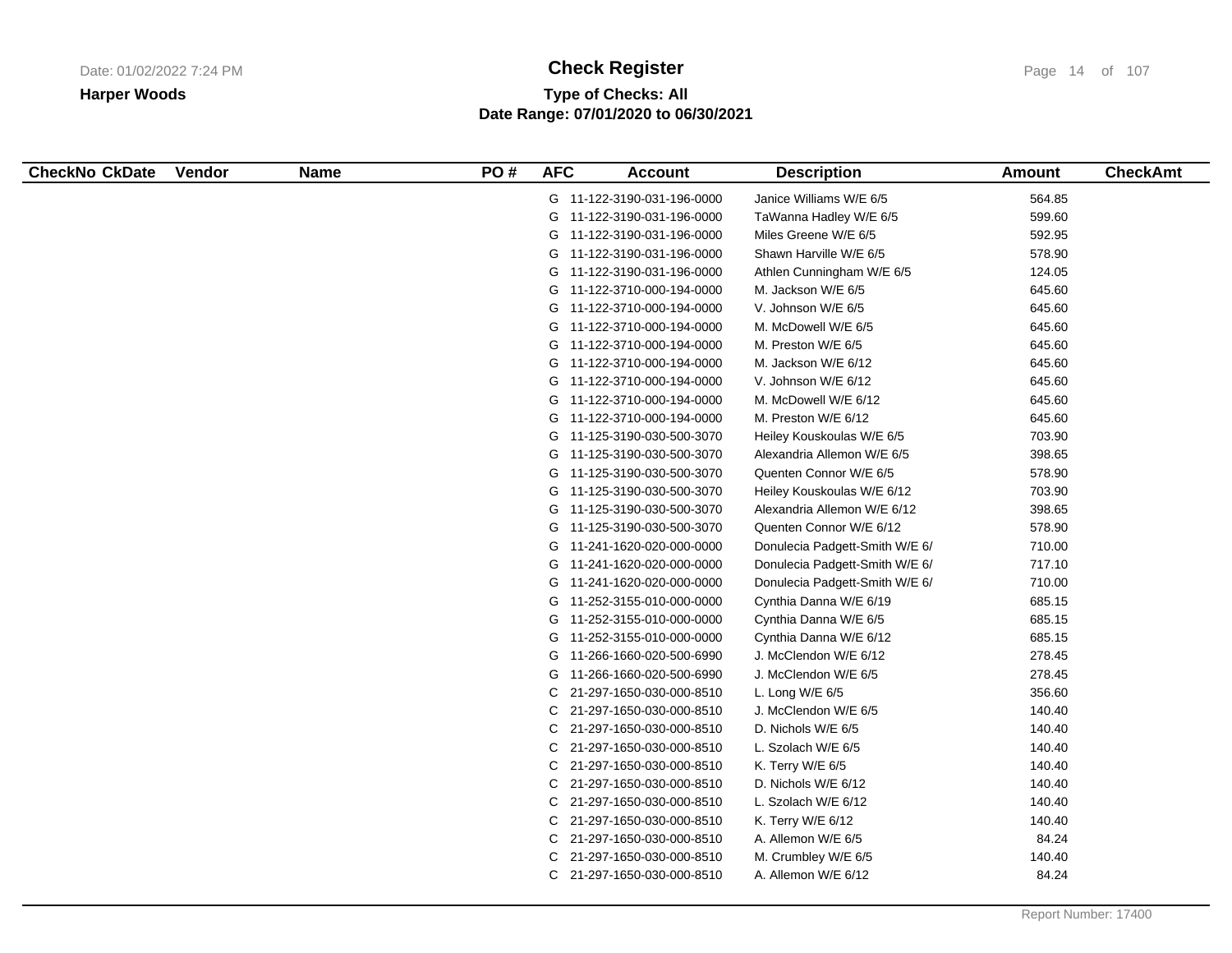# **Type of Checks: All Check Register Check Register Check Register Page 15 of 107 Date Range: 07/01/2020 to 06/30/2021**

| <b>CheckNo CkDate</b> |          | Vendor | <b>Name</b>                        | PO#     | <b>AFC</b> | <b>Account</b>             | <b>Description</b>      | Amount    | <b>CheckAmt</b> |
|-----------------------|----------|--------|------------------------------------|---------|------------|----------------------------|-------------------------|-----------|-----------------|
|                       |          |        |                                    |         |            | C 21-297-1650-030-000-8510 | M. Crumbley W/E 6/12    | 140.40    |                 |
|                       |          |        |                                    |         | С          | 21-297-1650-030-000-8510   | L. Long W/E 6/12        | 356.60    |                 |
|                       |          |        |                                    |         | C          | 21-297-1650-030-000-8510   | J. McClendon W/E 6/12   | 140.40    |                 |
|                       |          |        |                                    |         | С          | 21-297-1650-031-000-8510   | M. Aaron W/E 6/5        | 140.40    |                 |
|                       |          |        |                                    |         | C          | 21-297-1650-031-000-8510   | K. Burks W/E 6/5        | 140.40    |                 |
|                       |          |        |                                    |         | С          | 21-297-1650-031-000-8510   | M. Aaron W/E 6/12       | 140.40    |                 |
|                       |          |        |                                    |         | C          | 21-297-1650-031-000-8510   | K. Burks W/E 6/12       | 140.40    | 42,172.01       |
| 061298                | 07/24/20 | 12239  | <b>EMPIRE DISPOSAL</b>             |         | G          | 11-261-4135-020-000-0000   | Recyclables-August 2020 | 130.00    |                 |
|                       |          |        |                                    |         | G          | 11-261-4135-021-000-0000   | Recyclables-August 2020 | 185.00    | 315.00          |
| 061299                | 07/24/20 | 12302  | SPECIALTY ENTERPRISES              | 35948 C |            | G 11-113-5115-041-000-0000 | Supplies for Teacher    | 19,625.00 | 19,625.00       |
| 061300                | 07/24/20 | 12466  | LYDIA L. KOVACH                    |         |            | G 11-232-3190-010-000-0000 | 7/13-7/24/20            | 3,181.82  | 3,181.82        |
| 061301                | 07/24/20 | 12512  | PRUDENTIAL VIRTUAL GUARD           |         | G          | 11-266-3131-020-000-3071   | Alarm-July 2020         | 40.00     |                 |
|                       |          |        |                                    |         | G          | 11-266-3131-022-000-3070   | W/E 7/2                 | 916.72    |                 |
|                       |          |        |                                    |         | G          | 11-266-3131-022-000-3071   | W/E 7/16                | 523.84    |                 |
|                       |          |        |                                    |         | G          | 11-266-3131-022-000-3071   | W/E 7/9                 | 851.24    |                 |
|                       |          |        |                                    |         | G          | 11-266-3131-030-000-3070   | W/E 7/2                 | 200.00    |                 |
|                       |          |        |                                    |         | G          | 11-266-3131-030-000-3071   | W/E 7/9                 | 200.00    |                 |
|                       |          |        |                                    |         | G          | 11-266-3131-030-000-3071   | W/E 7/16                | 200.00    | 2,931.80        |
| 061302                | 07/24/20 | 12513  | INTERNATIONAL BACCALAUREATE        |         |            | G 11-261-3510-021-000-0000 | Annual Fee 20-21        | 9,500.00  | 9,500.00        |
| 061303                | 07/24/20 | 12562  | MECHANICAL SYSTEM SERVICES         |         | G          | 11-261-4120-030-000-0000   | <b>EQUIP REPAIR</b>     | 495.00    | 495.00          |
| 061304                | 07/24/20 | 12618  | IDEAL TECHNOLOGY SOLUTIONS.        |         | G          | 11-112-4270-020-000-0000   | <b>District Support</b> | 3,100.00  |                 |
|                       |          |        |                                    |         | G          | 11-225-5110-010-000-0000   | WebEx                   | 7,560.00  | 10,660.00       |
| 061305                | 07/24/20 | 12661  | U.S. BANK EQUIPMENT FINANCE        |         |            | G 11-257-4220-010-000-0000 | Copier LEASE            | 6,523.60  | 6,523.60        |
| 061306                | 07/24/20 | 12661  | <b>U.S. BANK EQUIPMENT FINANCE</b> |         | G          | 11-257-4220-010-000-0000   | Copier LEASE            | 383.90    | 383.90          |
| 061307                | 07/24/20 | 12661  | <b>U.S. BANK EQUIPMENT FINANCE</b> |         |            | G 11-257-4220-010-000-0000 | Copier LEASE            | 3,366.47  | 3,366.47        |
| 061308                | 07/24/20 | 12661  | U.S. BANK EQUIPMENT FINANCE        |         |            | G 11-257-4220-010-000-0000 | Copier LEASE            | 7,175.96  | 7,175.96        |
| 061309                | 07/24/20 | 12661  | <b>U.S. BANK EQUIPMENT FINANCE</b> |         | G          | 11-257-4220-010-000-0000   | Copier LEASE            | 113.35    | 113.35          |
| 061310                | 07/24/20 | 12662  | PREFERRED SAFE & LOCK INC          |         | G          | 11-261-4120-021-000-0000   | <b>EQUIP REPAIR</b>     | 150.00    | 150.00          |
| 061311                | 07/24/20 | 12686  | <b>APPLIED IMAGING</b>             |         | G          | 11-113-4125-021-000-0000   | Copier Maintenance      | 171.34    | 171.34          |
| 061312                | 07/24/20 | 12705  | <b>ADT COMMERCIAL</b>              |         | G          | 11-261-4110-000-000-0000   | 7/24-8/23               | 52.13     |                 |
|                       |          |        |                                    |         | G          | 11-261-4110-020-000-0000   | 7/24-8/23/20            | 140.49    |                 |
|                       |          |        |                                    |         | G          | 11-261-4110-022-000-0000   | 7/24-8/23/20            | 53.95     | 246.57          |
| 061313                | 07/24/20 | 12762  | <b>CARLA WEST</b>                  |         |            | G 11-252-3160-010-000-0000 | HR Management 7/13-7/24 | 3,846.16  | 3,846.16        |
| 061314                | 07/24/20 | 12762  | <b>CARLA WEST</b>                  |         |            | G 11-252-7410-000-000-0000 | 20-21 MSBO Membership   | 150.00    | 150.00          |
| 061315                | 07/24/20 | 12771  | CHAKA JOHNSON                      |         | G          | 11-331-3190-021-100-0000   | 80 Hours @ 31.25/hr     | 2,500.00  | 2,500.00        |
| 061316                | 07/24/20 | 12888  | PORTABLE SMILES CONSULTANT,        |         | G          | 11-261-5910-000-000-0000   | <b>Face Masks</b>       | 8,400.00  | 8,400.00        |
| 061317                | 07/24/20 | 12895  | <b>DERRICK COLEMAN</b>             |         |            | G 11-252-3150-010-000-0000 | Remaining Balance       | 4,750.00  | 4,750.00        |
| 061318                | 07/24/20 | 12905  | <b>BUILD CRAFT MI LLC</b>          |         |            | G 11-261-4110-020-000-0000 | <b>MS Roof Balance</b>  | 3,100.00  | 3,100.00        |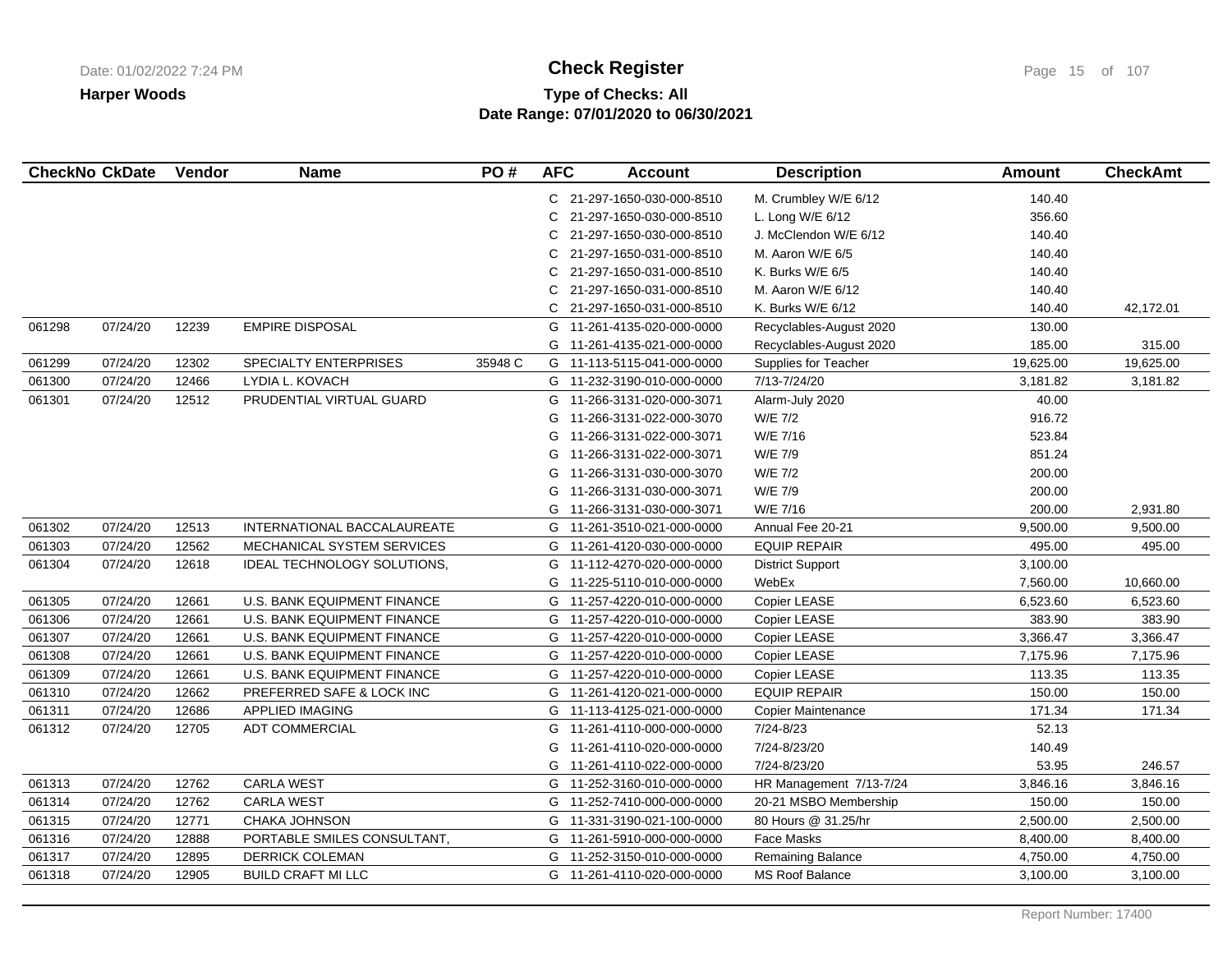## **Type of Checks: All Check Register Check Register Check Register Page 16 of 107 Date Range: 07/01/2020 to 06/30/2021**

|        | <b>CheckNo CkDate</b> | Vendor | <b>Name</b>                        | PO# | <b>AFC</b> | <b>Account</b>             | <b>Description</b>               | <b>Amount</b> | <b>CheckAmt</b> |
|--------|-----------------------|--------|------------------------------------|-----|------------|----------------------------|----------------------------------|---------------|-----------------|
| 061319 | 07/24/20              | 12908  | LYDIA DOTY-FAULK                   |     |            | E 21-293-2490-000-000-0000 | <b>Fingerprint Reimbursement</b> | 67.25         | 67.25           |
| 061320 | 07/24/20              | 15391  | <b>CHARTWELLS</b>                  |     |            | C 21-297-4910-000-000-3100 | STATE BREAKFAST LABOR COST       | 25,470.58     |                 |
|        |                       |        |                                    |     | C.         | 21-297-4910-000-000-3100   | STATE BREAKFAST LABOR COST       | 8,384.56      |                 |
|        |                       |        |                                    |     |            | C 21-297-5610-000-000-3100 | STATE FOOD BREAK COST            | 17,555.32     |                 |
|        |                       |        |                                    |     | C.         | 21-297-5641-000-000-3100   | STATE ADM BREAKFAST COST         | 3,820.00      |                 |
|        |                       |        |                                    |     | C.         | 21-297-5642-000-000-3100   | STATE MNGT FEE BREAKFAST         | 1,068.10      |                 |
|        |                       |        |                                    |     |            | C 21-297-5643-000-000-3100 | STATE MIS EXP BREAK COST         | 2,520.09      | 58,818.65       |
| 061321 | 07/24/20              | 21191  | <b>DECKER EQUIPMENT</b>            |     |            | G 11-261-5910-021-000-0000 | <b>CUSTODIAL SUPPLIES</b>        | 91.13         | 91.13           |
| 061322 | 07/24/20              | 22386  | DTE ENERGY                         |     | G          | 11-261-5510-022-000-0000   | $6/17 - 7/16$                    | 78.85         | 78.85           |
| 061323 | 07/24/20              | 22386  | DTE ENERGY                         |     |            | G 11-261-5520-021-000-0000 | Overhead Lights-June 2020        | 18.78         | 18.78           |
| 061324 | 07/24/20              | 22386  | DTE ENERGY                         |     |            | G 11-261-5520-021-000-0000 | ELECTRICITY 5/16-7/16            | 50.35         | 50.35           |
| 061325 | 07/24/20              | 22386  | DTE ENERGY                         |     |            | G 11-261-5520-021-000-0000 | ELECTRICITY 5/16-7/16            | 31.56         | 31.56           |
| 061326 | 07/24/20              | 32078  | FRONTLINE PLACEMENT                |     |            | G 11-283-3140-010-000-0000 | Absence & Time Solution          | 8,125.96      |                 |
|        |                       |        |                                    |     |            | G 11-283-3140-010-000-0000 | Recruiting & Hiring Solution     | 9,728.89      |                 |
|        |                       |        |                                    |     |            | G 11-283-3140-010-000-0000 | <b>Central Solution</b>          | 7,089.00      | 24,943.85       |
| 061327 | 07/24/20              | 33534  | <b>GEORGE'S AUTO PARTS</b>         |     |            | G 11-271-5730-000-000-0000 | Inv #272752                      | 37.95         |                 |
|        |                       |        |                                    |     |            | G 11-271-5730-000-000-0000 | Inv #272821                      | 44.90         |                 |
|        |                       |        |                                    |     |            | G 11-271-5730-000-000-0000 | Inv #272489                      | 9.58          | 92.43           |
| 061328 | 07/24/20              | 35000  | <b>GILBERT'S PRO HARDWARE</b>      |     |            | G 11-261-5910-020-000-0000 | <b>CUSTODIAN SUPPLY MS</b>       | 63.80         |                 |
|        |                       |        |                                    |     | G          | 11-261-5910-021-000-0000   | <b>CUSTODIAL SUPPLIES</b>        | 58.31         |                 |
|        |                       |        |                                    |     |            | G 11-261-5910-021-000-0000 | <b>CUSTODIAL SUPPLIES</b>        | 44.66         |                 |
|        |                       |        |                                    |     |            | G 11-261-5910-022-000-0000 | <b>CUSTODIAL SUPPLIES</b>        | 13.45         |                 |
|        |                       |        |                                    |     |            | G 11-261-5910-030-000-0000 | <b>CUSTODIAL SUPPLIES</b>        | 22.35         |                 |
|        |                       |        |                                    |     |            | G 11-261-5910-031-000-0000 | <b>CUSTODIAL SUPPLIES</b>        | 47.71         | 250.28          |
| 061329 | 07/24/20              | 37552  | <b>GALLAGHER FIRE EQUIPMENT CO</b> |     |            | G 11-261-4120-031-000-0000 | <b>EQUIP REPAIR</b>              | 535.00        | 535.00          |
| 061330 | 07/24/20              | 41405  | <b>HOME DEPOT</b>                  |     | G          | 11-261-5910-000-000-0000   | <b>CUSTODIAL SUPPLIES</b>        | 388.00        |                 |
|        |                       |        |                                    |     |            | G 11-261-5910-000-000-0000 | <b>CUSTODIAL SUPPLIES</b>        | 47.24         | 435.24          |
| 061331 | 07/24/20              | 42978  | 21ST CENTURY MEDIA                 |     |            | G 11-282-3510-010-000-0000 | <b>ADVERTISING</b>               | 546.00        | 546.00          |
| 061332 | 07/24/20              | 45587  | <b>GREATAMERICA LEASING</b>        |     |            | G 11-257-4220-010-000-0000 | Copier LEASE                     | 7,043.35      | 7,043.35        |
| 061333 | 07/24/20              | 46920  | <b>JOSTENS</b>                     |     |            | G 11-249-5990-021-000-0000 | <b>MISC SUPP GRADUATION</b>      | 9.59          |                 |
|        |                       |        |                                    |     | G          | 11-249-5990-021-000-0000   | <b>MISC SUPP GRADUATION</b>      | 9.59          |                 |
|        |                       |        |                                    |     | G          | 11-249-5990-021-000-0000   | MISC SUPP GRADUATION             | 736.68        |                 |
|        |                       |        |                                    |     |            | G 11-249-5990-021-000-0000 | <b>MISC SUPP GRADUATION</b>      | 211.20        | 967.06          |
| 061334 | 07/24/20              | 50850  | <b>MASSP</b>                       |     |            | G 11-241-7410-021-000-0000 | Annual Membership                | 100.00        | 100.00          |
| 061335 | 07/24/20              | 56100  | <b>MESSA</b>                       |     |            | G 12-451-6000-000-000-0000 | Health Insurance-August 2020     | 208,836.23    | 208,836.23      |
| 061336 | 07/24/20              | 56645  | <b>MASB</b>                        |     |            | G 11-231-3210-010-000-0000 | Online Classes-A. McKay          | 450.00        |                 |
|        |                       |        |                                    |     |            | G 11-231-3210-010-000-0000 | WKSHP/CONF BD OF ED              | 270.00        | 720.00          |
| 061337 | 07/24/20              | 57700  | <b>MIDWEST AIR FILTER</b>          |     |            | G 11-261-5910-030-000-0000 | <b>CUSTODIAL SUPPLIES</b>        | 203.04        | 203.04          |
|        |                       |        |                                    |     |            |                            |                                  |               |                 |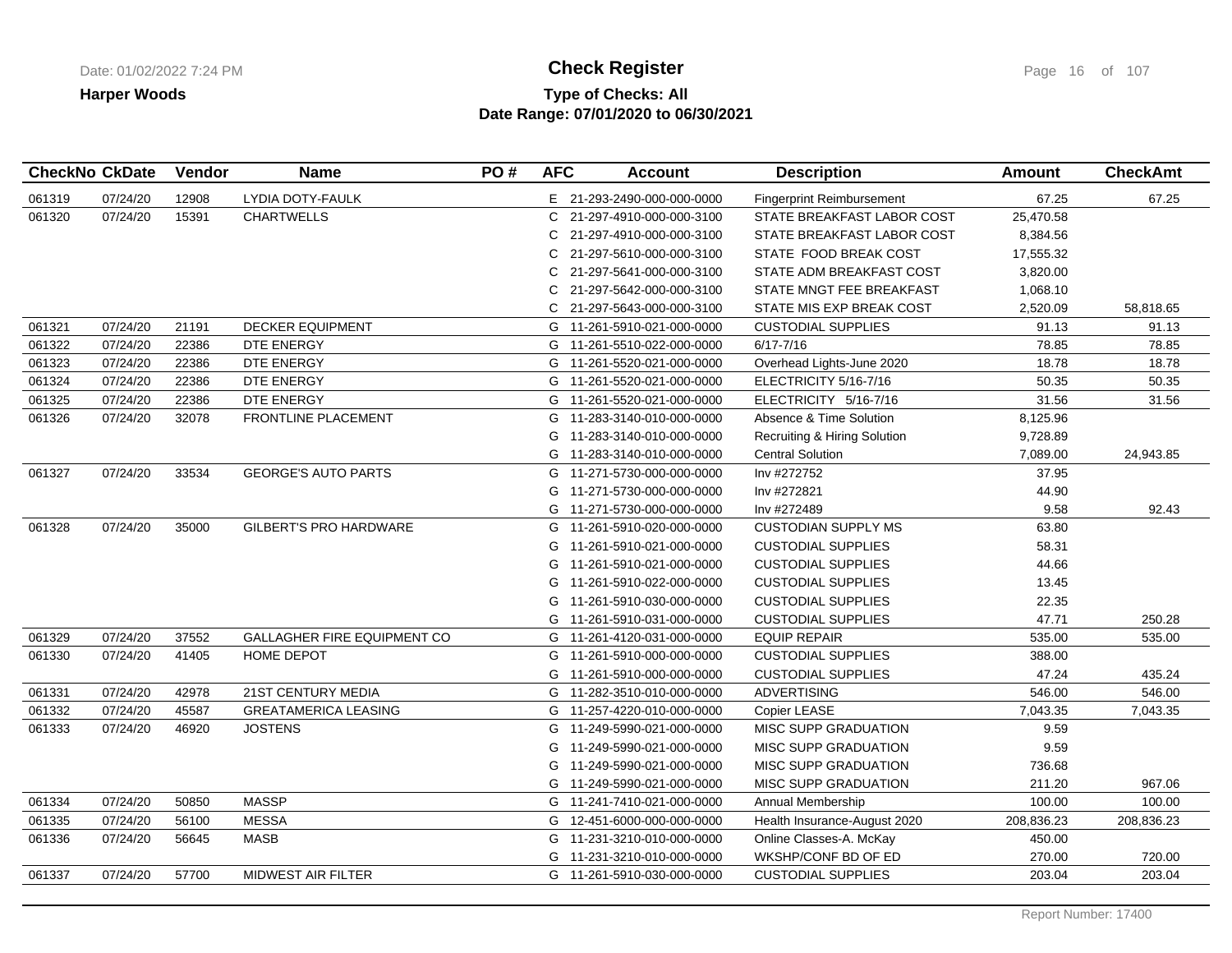# **Type of Checks: All Check Register Check Register Check Register Page 17 of 107 Date Range: 07/01/2020 to 06/30/2021**

|        | <b>CheckNo CkDate</b> | <b>Vendor</b> | <b>Name</b>            | PO# | <b>AFC</b> | <b>Account</b>             | <b>Description</b>             | <b>Amount</b> | <b>CheckAmt</b> |
|--------|-----------------------|---------------|------------------------|-----|------------|----------------------------|--------------------------------|---------------|-----------------|
| 061338 | 07/24/20              | 61960         | <b>NASSP</b>           |     |            | S 62-431-1061-021-333-0000 | 20-21 Membership               | 385.00        | 385.00          |
| 061341 | 07/24/20              | 63330         | <b>SPRINT</b>          |     |            | G 11-261-3410-010-000-0000 | TELEPHONE 4/20-5/19            | 187.19        |                 |
|        |                       |               |                        |     | G          | 11-261-3410-010-000-0000   | TELEPHONE 5/20-6/19            | 187.19        |                 |
|        |                       |               |                        |     | G          | 11-261-3410-020-000-0000   | TELEPHONE MS 4/20-5/19         | 146.75        |                 |
|        |                       |               |                        |     |            | G 11-261-3410-020-000-0000 | TELEPHONE MS 4/20-5/19         | 73.04         |                 |
|        |                       |               |                        |     | G          | 11-261-3410-020-000-0000   | TELEPHONE MS 5/20-6/19         | 152.14        |                 |
|        |                       |               |                        |     | G          | 11-261-3410-020-000-0000   | TELEPHONE MS 5/20-6/19         | 73.04         |                 |
|        |                       |               |                        |     | G          | 11-261-3410-021-000-0000   | TELEPHONE 4/20-5/19            | 112.28        |                 |
|        |                       |               |                        |     | G          | 11-261-3410-021-000-0000   | <b>TELEPHONE 4/20-5/19</b>     | 456.93        |                 |
|        |                       |               |                        |     | G          | 11-261-3410-021-000-0000   | TELEPHONE 4/20-5/19            | 36.52         |                 |
|        |                       |               |                        |     |            | G 11-261-3410-021-000-0000 | TELEPHONE 4/20-5/19            | 74.38         |                 |
|        |                       |               |                        |     | G          | 11-261-3410-021-000-0000   | TELEPHONE 5/20-6/19            | 118.60        |                 |
|        |                       |               |                        |     | G          | 11-261-3410-021-000-0000   | TELEPHONE 5/20-6/19            | 515.60        |                 |
|        |                       |               |                        |     |            | G 11-261-3410-021-000-0000 | TELEPHONE 5/20-6/19            | 36.99         |                 |
|        |                       |               |                        |     | G          | 11-261-3410-021-000-0000   | TELEPHONE 5/20-6/19            | 85.84         |                 |
|        |                       |               |                        |     | G          | 11-261-3410-022-000-0000   | TELEPHONE 4/20-5/19            | 37.19         |                 |
|        |                       |               |                        |     | G          | 11-261-3410-022-000-0000   | TELEPHONE 5/20-6/19            | 37.19         |                 |
|        |                       |               |                        |     | G          | 11-261-3410-030-000-0000   | <b>TELEPHONE 4/20-5/19</b>     | 161.08        |                 |
|        |                       |               |                        |     | G          | 11-261-3410-030-000-0000   | TELEPHONE 5/20-6/19            | 242.28        |                 |
|        |                       |               |                        |     |            | G 11-261-3410-031-000-0000 | TELEPHONE 4/20-5/19            | 149.47        |                 |
|        |                       |               |                        |     |            | G 11-261-3410-031-000-0000 | TELEPHONE 5/20-6/19            | 151.12        |                 |
|        |                       |               |                        |     | G          | 11-261-5990-021-000-0000   | Grounds Telephone 4/20-5/19    | 36.52         |                 |
|        |                       |               |                        |     |            | G 11-261-5990-021-000-0000 | Grounds Telephone 5/20-6/19    | 37.02         |                 |
|        |                       |               |                        |     | G          | 11-271-3410-000-000-0000   | CELLULAR PHONE SERV 4/20-5/19  | 182.60        |                 |
|        |                       |               |                        |     | G          | 11-271-3410-000-000-0000   | CELLULAR PHONE SERV 5/20-6/19  | 201.69        |                 |
|        |                       |               |                        |     | C          | 21-297-3410-000-000-9010   | Food Service Telephone 4/20-5/ | 52.84         |                 |
|        |                       |               |                        |     | C          | 21-297-3410-000-000-9010   | Food Service Telephone 5/20-6/ | 55.08         | 3,600.57        |
| 061342 | 07/24/20              | 65238         | OFFICE DEPOT           |     | G          | 11-252-5910-010-000-0000   | OFFICE SUPPLIES                | 364.38        |                 |
|        |                       |               |                        |     | G          | 11-252-5910-010-000-0000   | <b>OFFICE SUPPLIES</b>         | 63.58         |                 |
|        |                       |               |                        |     | G          | 11-252-5910-010-000-0000   | OFFICE SUPPLIES                | 345.25        |                 |
|        |                       |               |                        |     | G          | 11-252-5910-010-000-0000   | <b>OFFICE SUPPLIES</b>         | 5.40          | 778.61          |
| 061343 | 07/24/20              | 69685         | QUILL CORP             |     |            | G 11-111-5115-030-000-0000 | Supplies for Teachers          | 934.21        |                 |
|        |                       |               |                        |     | G          | 11-111-5115-030-000-0000   | <b>Supplies for Teachers</b>   | 219.65        |                 |
|        |                       |               |                        |     |            | G 11-113-5115-021-021-0000 | <b>Supplies for Teachers</b>   | (204.82)      |                 |
|        |                       |               |                        |     | G          | 11-113-5115-021-021-0000   | <b>Supplies for Teachers</b>   | (9.95)        |                 |
|        |                       |               |                        |     |            | G 11-113-5115-021-021-0000 | <b>Supplies for Teachers</b>   | 33.38         | 972.47          |
| 061344 | 07/24/20              | 72135         | RIDDELL ALL AMERICAN   |     | Е.         | 21-293-6410-000-000-0000   | EQUIP/UNIFORMS                 | 2,323.70      | 2,323.70        |
| 061345 | 07/24/20              | 75745         | <b>KSS ENTERPRISES</b> |     |            | G 11-261-5910-000-000-0000 | <b>CUSTODIAL SUPPLIES</b>      | 137.72        |                 |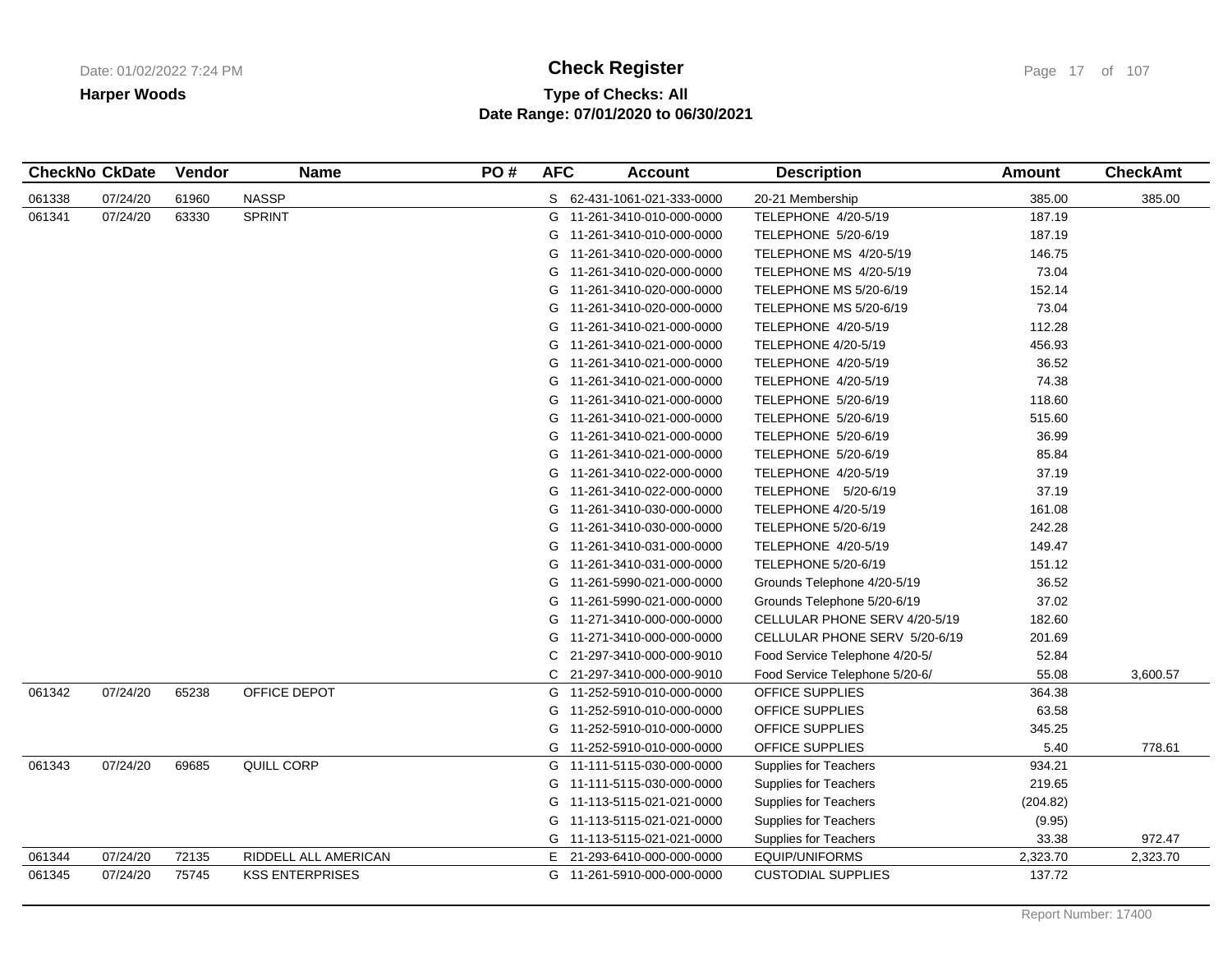# **Type of Checks: All Check Register Check Register Check Register Page 18 of 107 Date Range: 07/01/2020 to 06/30/2021**

|        | <b>CheckNo CkDate</b> | Vendor | <b>Name</b>                      | PO# | <b>AFC</b> | <b>Account</b>             | <b>Description</b>             | <b>Amount</b> | <b>CheckAmt</b> |
|--------|-----------------------|--------|----------------------------------|-----|------------|----------------------------|--------------------------------|---------------|-----------------|
|        |                       |        |                                  |     |            | G 11-261-5910-021-000-0000 | <b>CUSTODIAL SUPPLIES</b>      | 557.79        |                 |
|        |                       |        |                                  |     | G          | 11-261-5910-021-000-0000   | <b>CUSTODIAL SUPPLIES</b>      | 754.34        |                 |
|        |                       |        |                                  |     | G          | 11-261-5910-021-000-0000   | <b>CUSTODIAL SUPPLIES</b>      | 116.84        |                 |
|        |                       |        |                                  |     | G          | 11-261-5910-030-000-0000   | <b>CUSTODIAL SUPPLIES</b>      | 766.69        |                 |
|        |                       |        |                                  |     | G          | 11-261-5910-030-000-0000   | <b>CUSTODIAL SUPPLIES</b>      | 29.35         |                 |
|        |                       |        |                                  |     | G          | 11-261-5910-031-000-0000   | <b>CUSTODIAL SUPPLIES</b>      | 79.90         |                 |
|        |                       |        |                                  |     | G          | 11-261-5910-031-000-0000   | <b>CUSTODIAL SUPPLIES</b>      | 641.38        |                 |
|        |                       |        |                                  |     | G          | 11-261-5910-031-000-0000   | <b>CUSTODIAL SUPPLIES</b>      | 194.00        |                 |
|        |                       |        |                                  |     | G          | 11-261-5910-031-000-0000   | <b>CUSTODIAL SUPPLIES</b>      | 1,484.05      | 4,762.06        |
| 061346 | 07/24/20              | 77670  | SHERWIN WILLIAMS CO              |     | G          | 11-261-5910-000-000-0000   | <b>CUSTODIAL SUPPLIES</b>      | 101.37        | 101.37          |
| 061347 | 07/24/20              | 87293  | UNITED LAWNSCAPE INC             |     | G          | 11-261-4110-021-000-0000   | Fertilization 5/22             | 88.00         |                 |
|        |                       |        |                                  |     | G          | 11-261-4110-030-000-0000   | Fertilization-Beacon           | 94.00         | 182.00          |
| 061348 | 07/24/20              | 91181  | WEINGARTZ                        |     | G          | 11-271-5730-000-000-0000   | <b>VEHICLE EXPENSE</b>         | 193.80        | 193.80          |
| 061349 | 07/24/20              | 92411  | <b>LORI WIERBICKI</b>            |     | G          | 11-283-3220-010-000-0000   | PTL Module 7                   | 725.00        | 725.00          |
| 061350 | 07/24/20              | MSC07  | Mancuso's Florist                |     | G          | 11-249-5990-021-000-0000   | Mancuso's Florist              | 239.95        | 239.95          |
| 061351 | 07/24/20              | MSC07  | Telicia Ponder                   |     | G          | 10-191-0000-000-000-0000   | <b>Telicia Ponder</b>          | 1,650.00      | 1,650.00        |
| 061352 | 07/27/20              | 12623  | <b>INTERNAL REVENUE SERVICE</b>  |     | G          | 12-451-5210-000-000-0000   | 4405 H. GAMBLE                 | 268.50        | 268.50          |
| 061353 | 07/27/20              | 12808  | <b>COLONIAL LIFE</b>             |     | G          | 12-451-2000-000-000-0000   | <b>Colonial Accident</b>       | 142.98        |                 |
|        |                       |        |                                  |     | G          | 12-451-2100-000-000-0000   | Colonial Life Insurance        | 364.61        |                 |
|        |                       |        |                                  |     | G          | 12-451-2140-000-000-0000   | Colonial Hosp. Inc             | 132.09        |                 |
|        |                       |        |                                  |     | G          | 12-451-2150-000-000-0000   | <b>Colonial Cancer Ins</b>     | 10.66         |                 |
|        |                       |        |                                  |     | G          | 12-451-2160-000-000-0000   | <b>Colonial Disability</b>     | 329.45        | 979.79          |
| 061354 | 07/27/20              | 15100  | DAVID RUSKIN                     |     | G          | 12-451-5210-000-000-0000   | 17-41165-MBM F.B.              | 741.76        | 741.76          |
| 061355 | 07/27/20              | 35007  | <b>GLP &amp; ASSOCIATES, INC</b> |     | G          | 12-451-2700-000-000-0000   | GLP 403B TEACHER               | 9,742.91      | 9,742.91        |
| 061356 | 07/27/20              | 35007  | <b>GLP &amp; ASSOCIATES, INC</b> |     | G          | 12-451-4400-000-000-0000   | 457-GLP                        | 1,290.00      | 1,290.00        |
| 061357 | 07/27/20              | 57694  | <b>MISDU</b>                     |     | G.         | 12-451-5210-000-000-0000   | <b>MISC OBLIGATIONS EXP</b>    | 3,053.46      | 3,053.46        |
| 061358 | 08/06/20              | 00560  | AT&T                             |     | G          | 11-261-3410-021-000-0000   | TELEPHONE 7/16-8/15            | 2,210.97      | 2,210.97        |
| 061359 | 08/06/20              | 00560  | AT&T                             |     | G          | 11-261-3410-020-000-0000   | TELEPHONE MS 7/19-8/18         | 969.47        | 969.47          |
| 061360 | 08/06/20              | 00560  | AT&T                             |     | G          | 11-261-3410-022-000-0000   | <b>TELEPHONE 7/19-8/18</b>     | 1,039.67      | 1,039.67        |
| 061361 | 08/06/20              | 00560  | AT&T                             |     | G          | 11-261-3410-021-000-0000   | <b>TELEPHONE</b>               | 411.45        | 411.45          |
| 061362 | 08/06/20              | 00560  | AT&T                             |     | G          | 11-261-3410-021-000-0000   | <b>TELEPHONE 7/25-8/24</b>     | 51.38         | 51.38           |
| 061363 | 08/06/20              | 00560  | AT&T                             |     | G          | 11-261-3410-030-000-0000   | <b>TELEPHONE 7/25-8/24</b>     | 51.38         | 51.38           |
| 061364 | 08/06/20              | 00560  | AT&T                             |     |            | G 11-261-3410-021-000-0000 | <b>TELEPHONE 7/28-8/27</b>     | 680.44        | 680.44          |
| 061365 | 08/06/20              | 07756  | <b>BLUELINE IRRIGATION</b>       |     |            | G 11-261-4110-021-000-0000 | Maint Serv-Land&Bldg/Secondary | 362.50        | 362.50          |
| 061366 | 08/06/20              | 11711  | JAMES J. DENNIS                  |     | G          | 11-252-3150-010-000-0000   | $7/23 - 8/4$                   | 1,322.00      | 1,322.00        |
| 061367 | 08/06/20              | 11737  | CONCENTRIC EDUCATIONAL           |     | G          | 11-125-3190-021-500-3071   | August 2020-Contract Balance   | 4,333.34      | 4,333.34        |
| 061368 | 08/06/20              | 11771  | ATS EDUCATIONAL CONSULTING       |     | G          | 11-113-3110-041-000-0000   | ATS PURCHASE SER               | 108,590.00    | 108,590.00      |
| 061369 | 08/06/20              | 11861  | MEI TOTAL ELEVATOR SOLUTIONS     |     | G          | 11-261-4110-021-000-0000   | Aug-Oct 2020                   | 118.80        |                 |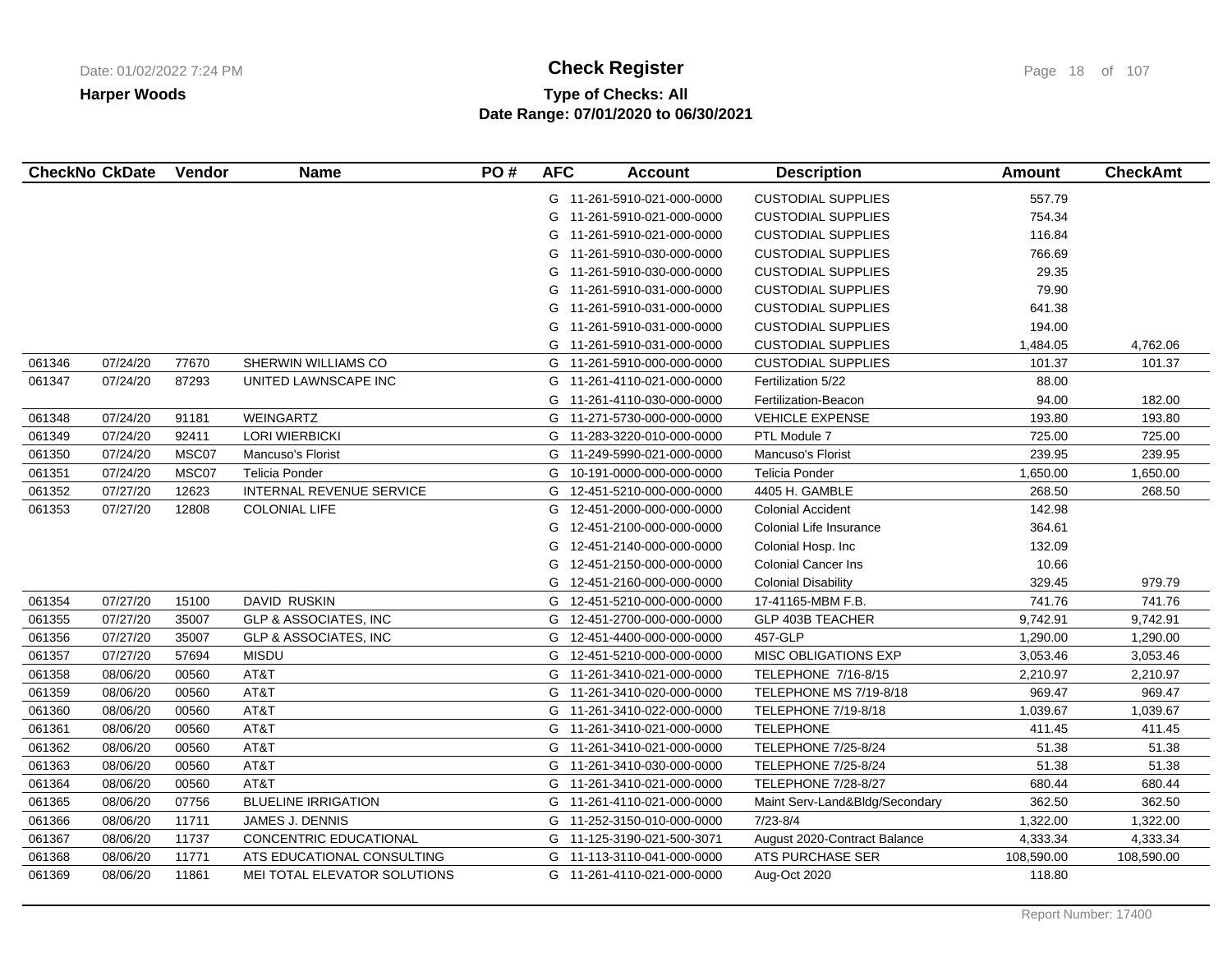# **Type of Checks: All Check Register Check Register Check Register Page 19 of 107 Date Range: 07/01/2020 to 06/30/2021**

|        | <b>CheckNo CkDate</b> | Vendor | <b>Name</b>                   | PO#     | <b>AFC</b> | <b>Account</b>             | <b>Description</b>                    | <b>Amount</b> | <b>CheckAmt</b> |
|--------|-----------------------|--------|-------------------------------|---------|------------|----------------------------|---------------------------------------|---------------|-----------------|
|        |                       |        |                               |         |            | G 11-261-4110-030-000-0000 | Aug-Oct 2020                          | 118.80        |                 |
|        |                       |        |                               |         |            | G 11-261-4110-031-000-0000 | Aug-Oct 2020                          | 118.80        | 356.40          |
| 061370 | 08/06/20              | 11964  | AIR-TEMP SOLUTIONS            |         |            | G 11-261-4120-031-000-0000 | <b>EQUIP REPAIR</b>                   | 330.00        | 330.00          |
| 061371 | 08/06/20              | 12120  | ROSE PEST SOLUTIONS           |         |            | G 11-261-4110-000-000-0000 | Pest Control-July 2020                | 72.00         |                 |
|        |                       |        |                               |         | G          | 11-261-4110-020-000-0000   | Pest Control-July 2020                | 89.00         |                 |
|        |                       |        |                               |         | G          | 11-261-4110-021-000-0000   | Pest Control-July 2020                | 102.00        |                 |
|        |                       |        |                               |         | G          | 11-261-4110-022-000-0000   | Pest Control-CCI July 2020            | 78.00         |                 |
|        |                       |        |                               |         | G          | 11-261-4110-030-000-0000   | Pest Control-July 2020                | 56.00         |                 |
|        |                       |        |                               |         | G          | 11-261-4110-031-000-0000   | Pest Control-July 2020                | 46.00         |                 |
|        |                       |        |                               |         | G          | 11-261-4110-000-000-0000   | CHECK # 061371 VOIDED                 | (72.00)       |                 |
|        |                       |        |                               |         | G          | 11-261-4110-020-000-0000   | CHECK # 061371 VOIDED                 | (89.00)       |                 |
|        |                       |        |                               |         | G          | 11-261-4110-021-000-0000   | CHECK # 061371 VOIDED                 | (102.00)      |                 |
|        |                       |        |                               |         | G          | 11-261-4110-022-000-0000   | CHECK # 061371 VOIDED                 | (78.00)       |                 |
|        |                       |        |                               |         | G          | 11-261-4110-030-000-0000   | CHECK # 061371 VOIDED                 | (56.00)       |                 |
|        |                       |        |                               |         | G          | 11-261-4110-031-000-0000   | CHECK # 061371 VOIDED                 | (46.00)       | 0.00            |
| 061372 | 08/06/20              | 12132  | PAC-VAN, INC                  |         | G          | 11-261-5910-021-000-0000   | <b>CUSTODIAL SUPPLIES</b>             | 335.00        | 335.00          |
| 061373 | 08/06/20              | 12148  | PRECISION HUMAN RESOURCE      |         | G          | 11-241-1620-020-000-0000   | D. Padgett-Smith 6/29-6/30            | 286.84        | 286.84          |
| 061374 | 08/06/20              | 12452  | <b>TOMMY MOUA</b>             |         | G          | 11-119-1240-000-500-3071   | SUMMER SCHOOL 7/20-7/31               | 783.00        |                 |
|        |                       |        |                               |         |            | G 11-119-1240-000-500-3071 | SUMMER SCHOOL 7/6-7/17/20             | 957.00        | 1,740.00        |
| 061375 | 08/06/20              | 12466  | LYDIA L. KOVACH               |         | G          | 11-232-3190-010-000-0000   | 7/27-8/7/2020                         | 3,181.82      | 3,181.82        |
| 061376 | 08/06/20              | 12475  | <b>STEVEN MCGHEE</b>          |         |            | G 11-232-1110-010-000-0000 | Mileage Stipend-August 2020           | 300.00        | 300.00          |
| 061377 | 08/06/20              | 12483  | <b>BES MILLENNIAL NETWORK</b> |         |            | G 11-125-3190-020-500-3071 | August 2020                           | 5,000.00      | 5,000.00        |
| 061378 | 08/06/20              | 12512  | PRUDENTIAL VIRTUAL GUARD      |         | G          | 11-266-3131-022-000-3071   | W/E 7/23                              | 523.84        |                 |
|        |                       |        |                               |         | G          | 11-266-3131-022-000-3071   | W/E 7/30                              | 523.84        |                 |
|        |                       |        |                               |         | G          | 11-266-3131-030-000-3071   | W/E 7/23                              | 200.00        |                 |
|        |                       |        |                               |         | G          | 11-266-3131-030-000-3071   | W/E 7/30                              | 200.00        |                 |
|        |                       |        |                               |         | G          | 11-266-3131-030-000-3071   | Alarm-August 2020                     | 40.00         |                 |
|        |                       |        |                               |         |            | G 11-266-3131-031-000-3071 | Alarm-August 2020                     | 40.00         | 1,527.68        |
| 061379 | 08/06/20              | 12555  | PARK ATHLETIC SUPPLY          |         | E.         | 21-293-6410-000-000-0000   | Football Jerseys                      | 728.00        | 728.00          |
| 061380 | 08/06/20              | 12562  | MECHANICAL SYSTEM SERVICES    |         | G          | 11-261-4120-020-000-0000   | <b>EQUIP REPAIR</b>                   | 1,070.00      | 1,070.00        |
| 061381 | 08/06/20              | 12563  | KAY PROPERTY MANAGEMENT,      |         |            | G 11-261-4210-022-000-0000 | Building Rental - CCI-August 2        | 19,741.96     | 19,741.96       |
| 061382 | 08/06/20              | 12600  | <b>C &amp; G NEWSPAPERS</b>   |         |            | G 11-282-3510-010-000-0000 | <b>ADVERTISING</b>                    | 1,679.00      | 1,679.00        |
| 061383 | 08/06/20              | 12618  | IDEAL TECHNOLOGY SOLUTIONS,   |         |            | G 11-112-4270-020-000-0000 | <b>District Support</b>               | 3,100.00      |                 |
|        |                       |        |                               |         | G          | 11-225-5110-010-000-0000   | <b>Technology Supplies</b>            | 7,475.00      | 10,575.00       |
| 061384 | 08/06/20              | 12638  | <b>DEANNA BROWN</b>           |         |            | G 11-118-3115-030-191-3411 | thru 8/7/20                           | 2,291.67      | 2,291.67        |
| 061385 | 08/06/20              | 12642  | TRIUMPH CHURCH                |         |            | G 11-261-4210-020-000-0000 | <b>Building Rental - Triumph MS-A</b> | 7,700.00      | 7,700.00        |
| 061386 | 08/06/20              | 12686  | APPLIED IMAGING               |         |            | G 11-113-4125-021-000-0000 | Copier Maintenance                    | 64.48         | 64.48           |
| 061387 | 08/06/20              | 12701  | <b>CDWG</b>                   | 35955 C |            | G 11-225-5110-010-000-0000 | <b>Technology Supplies</b>            | 832.99        | 832.99          |
|        |                       |        |                               |         |            |                            |                                       |               |                 |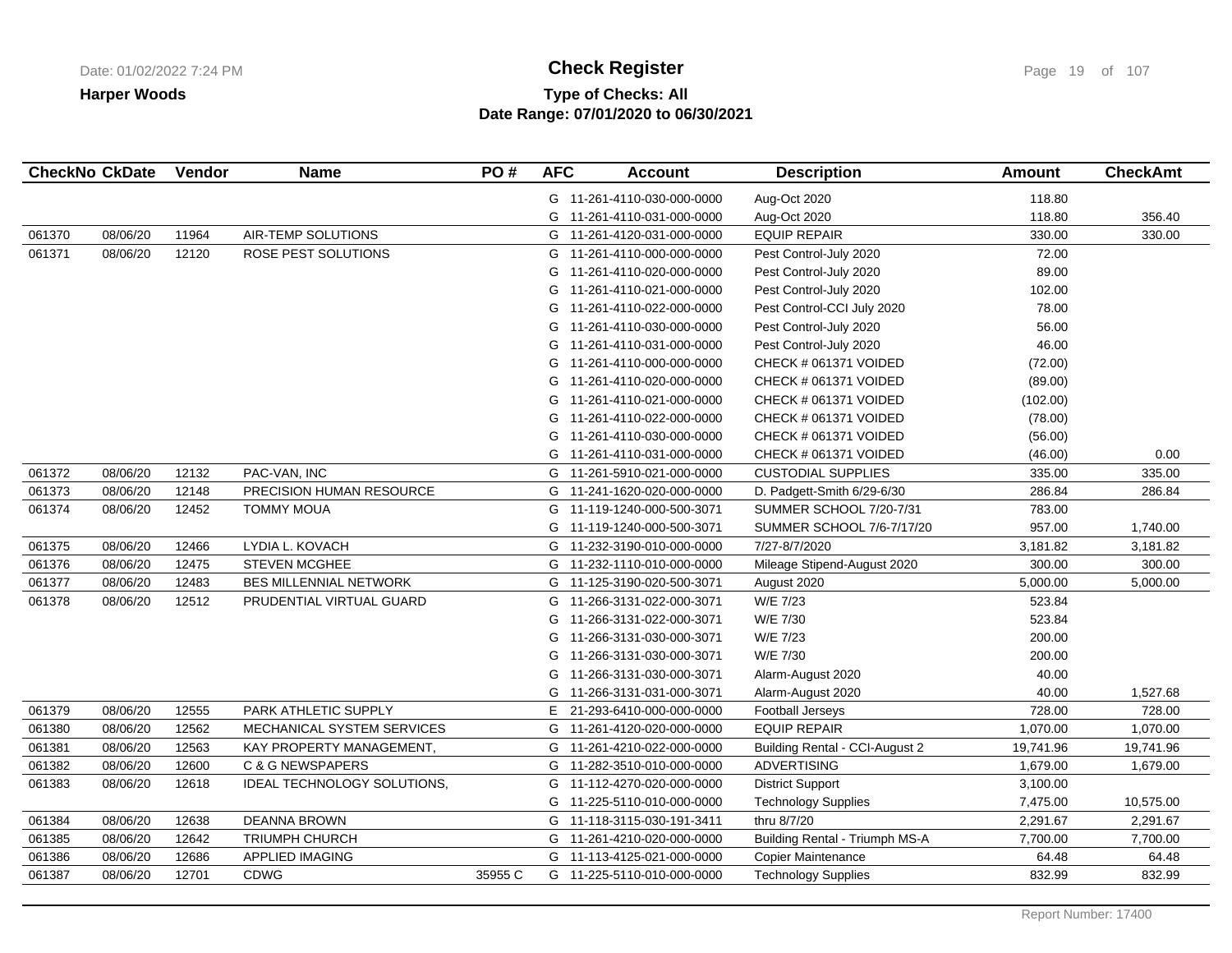## **Type of Checks: All Check Register Check Register Check Register Page 20 of 107 Date Range: 07/01/2020 to 06/30/2021**

| <b>CheckNo CkDate</b> |          | Vendor | <b>Name</b>                   | PO#     | <b>AFC</b> | <b>Account</b>             | <b>Description</b>               | <b>Amount</b> | <b>CheckAmt</b> |
|-----------------------|----------|--------|-------------------------------|---------|------------|----------------------------|----------------------------------|---------------|-----------------|
| 061388                | 08/06/20 | 12705  | <b>ADT COMMERCIAL</b>         |         |            | G 11-261-4110-000-000-0000 | 8/24-9/23/20                     | 52.13         |                 |
|                       |          |        |                               |         |            | G 11-261-4110-020-000-0000 | 8/24-9/23/20                     | 140.49        |                 |
|                       |          |        |                               |         |            | G 11-261-4110-022-000-0000 | 8/24-9/23/20                     | 53.95         | 246.57          |
| 061389                | 08/06/20 | 12762  | <b>CARLA WEST</b>             |         |            | G 11-252-3160-010-000-0000 | HR Management 7/27-8/7/20        | 3,846.16      | 3,846.16        |
| 061390                | 08/06/20 | 12768  | JIVE COMMUNICATIONS           |         | G          | 11-261-3410-020-000-0000   | TELEPHONE MS-August 2020         | 1,512.58      |                 |
|                       |          |        |                               |         |            | G 11-261-3410-022-000-0000 | TELEPHONE-August 2020            | 478.86        | 1,991.44        |
| 061391                | 08/06/20 | 12817  | <b>REPUBLIC SERVICES #241</b> |         |            | G 11-261-4135-022-000-0000 | Recycling-August 2020            | 148.16        | 148.16          |
| 061392                | 08/06/20 | 12909  | <b>TIAH GOLDEN</b>            |         |            | E 21-293-2490-000-000-0000 | <b>Fingerprint Reimbursement</b> | 67.25         | 67.25           |
| 061393                | 08/06/20 | 13244  | <b>XELLO</b>                  | 35954 C |            | G 11-212-4140-021-000-0000 | 20-21 Renewal                    | 775.00        | 775.00          |
| 061394                | 08/06/20 | 21191  | <b>DECKER EQUIPMENT</b>       |         |            | G 11-261-5910-021-000-0000 | <b>CUSTODIAL SUPPLIES</b>        | 102.75        | 102.75          |
| 061395                | 08/06/20 | 22200  | <b>JAMES DEMAND</b>           |         |            | G 11-261-3220-021-000-0000 | Mileage-July 2020                | 100.00        |                 |
|                       |          |        |                               |         | G          | 11-261-3410-010-000-0000   | Telephone-July 2020              | 45.00         | 145.00          |
| 061396                | 08/06/20 | 22386  | DTE ENERGY                    |         |            | G 11-261-5520-010-000-0000 | ELECTRICITY-Central Office 6/1   | 5,279.24      | 5,279.24        |
| 061397                | 08/06/20 | 22386  | DTE ENERGY                    |         |            | G 11-261-5510-000-000-0000 | FUEL-NATURAL GAS-CO 6/18-7/18    | 161.47        | 161.47          |
| 061398                | 08/06/20 | 22386  | DTE ENERGY                    |         |            | G 11-261-5520-021-000-0000 | Overhead Lights-July 2020        | 18.86         | 18.86           |
| 061399                | 08/06/20 | 22386  | DTE ENERGY                    |         |            | G 11-261-5510-020-000-0000 | <b>FUEL-NATURAL GAS</b>          | 4,874.18      | 4,874.18        |
| 061400                | 08/06/20 | 22388  | DETROIT INSTITUTE FOR         |         |            | G 11-214-3130-000-000-0000 | Miranda MacKew 5/25-6/8          | 2,396.49      |                 |
|                       |          |        |                               |         |            | G 11-214-3130-000-000-0000 | Kelly Cvetkovski 5/25-6/8        | 354.37        | 2,750.86        |
| 061401                | 08/06/20 | 29005  | <b>CONSTELLATION</b>          |         |            | G 11-261-5510-030-000-0000 | FUEL-NATURAL GAS-June 2020       | 314.47        | 314.47          |
| 061402                | 08/06/20 | 29005  | <b>CONSTELLATION</b>          |         |            | G 11-261-5510-021-000-0000 | FUEL- NATURAL GAS-June 2020      | 1,905.83      | 1,905.83        |
| 061403                | 08/06/20 | 32078  | FRONTLINE PLACEMENT           |         |            | G 11-283-3140-010-000-0000 | Professional Learning Manageme   | 2,105.43      | 2,105.43        |
| 061404                | 08/06/20 | 35000  | GILBERT'S PRO HARDWARE        |         |            | G 11-261-5910-021-000-0000 | <b>CUSTODIAL SUPPLIES</b>        | 57.74         |                 |
|                       |          |        |                               |         |            | G 11-261-5910-021-000-0000 | <b>CUSTODIAL SUPPLIES</b>        | 104.94        |                 |
|                       |          |        |                               |         |            | G 11-261-5910-021-000-0000 | <b>CUSTODIAL SUPPLIES</b>        | 25.25         | 187.93          |
| 061405                | 08/06/20 | 36400  | <b>GRAINGER</b>               |         |            | G 11-261-4120-021-000-0000 | <b>EQUIP REPAIR</b>              | 26.60         | 26.60           |
| 061406                | 08/06/20 | 39590  | HARPER WOODS CITY OF          |         |            | G 11-261-3830-030-000-0000 | WATER 6/16-7/15                  | 1,872.79      | 1,872.79        |
| 061407                | 08/06/20 | 39590  | HARPER WOODS CITY OF          |         | G          | 11-261-3830-021-000-0000   | WATER 6/16-7/15/20               | 209.08        | 209.08          |
| 061408                | 08/06/20 | 39590  | HARPER WOODS CITY OF          |         |            | G 11-261-3830-021-000-0000 | WATER 6/16-7/15                  | 1,621.49      | 1,621.49        |
| 061409                | 08/06/20 | 39590  | HARPER WOODS CITY OF          |         |            | G 11-261-3830-021-000-0000 | WATER 6/16-7/15                  | 16.55         | 16.55           |
| 061410                | 08/06/20 | 39590  | HARPER WOODS CITY OF          |         |            | G 11-261-3830-022-000-0000 | WATER 6/16-7/15                  | 183.83        | 183.83          |
| 061411                | 08/06/20 | 39590  | HARPER WOODS CITY OF          |         |            | G 11-261-3830-010-000-0000 | Water, CO 6/16-7/15              | 452.75        | 452.75          |
| 061412                | 08/06/20 | 39590  | HARPER WOODS CITY OF          |         |            | G 11-261-3830-031-000-0000 | WATER 6/16-7/15                  | 693.93        | 693.93          |
| 061413                | 08/06/20 | 39590  | HARPER WOODS CITY OF          |         |            | G 11-261-3830-010-000-0000 | CO Water 6/16-7/15               | 325.48        | 325.48          |
| 061414                | 08/06/20 | 41287  | HOEKSTRA EQUIP LEASING        |         |            | G 11-271-5730-000-000-0000 | <b>VEHICLE EXPENSE</b>           | 5,252.18      | 5,252.18        |
| 061415                | 08/06/20 | 41405  | HOME DEPOT                    |         | G          | 11-261-5910-021-000-0000   | <b>CUSTODIAL SUPPLIES</b>        | 29.97         |                 |
|                       |          |        |                               |         | G          | 11-261-5910-021-000-0000   | <b>CUSTODIAL SUPPLIES</b>        | 46.37         |                 |
|                       |          |        |                               |         | G          | 11-261-5910-021-000-0000   | <b>CUSTODIAL SUPPLIES</b>        | 800.20        |                 |
|                       |          |        |                               |         |            | G 11-261-5910-021-000-0000 | <b>CUSTODIAL SUPPLIES</b>        | 194.35        | 1,070.89        |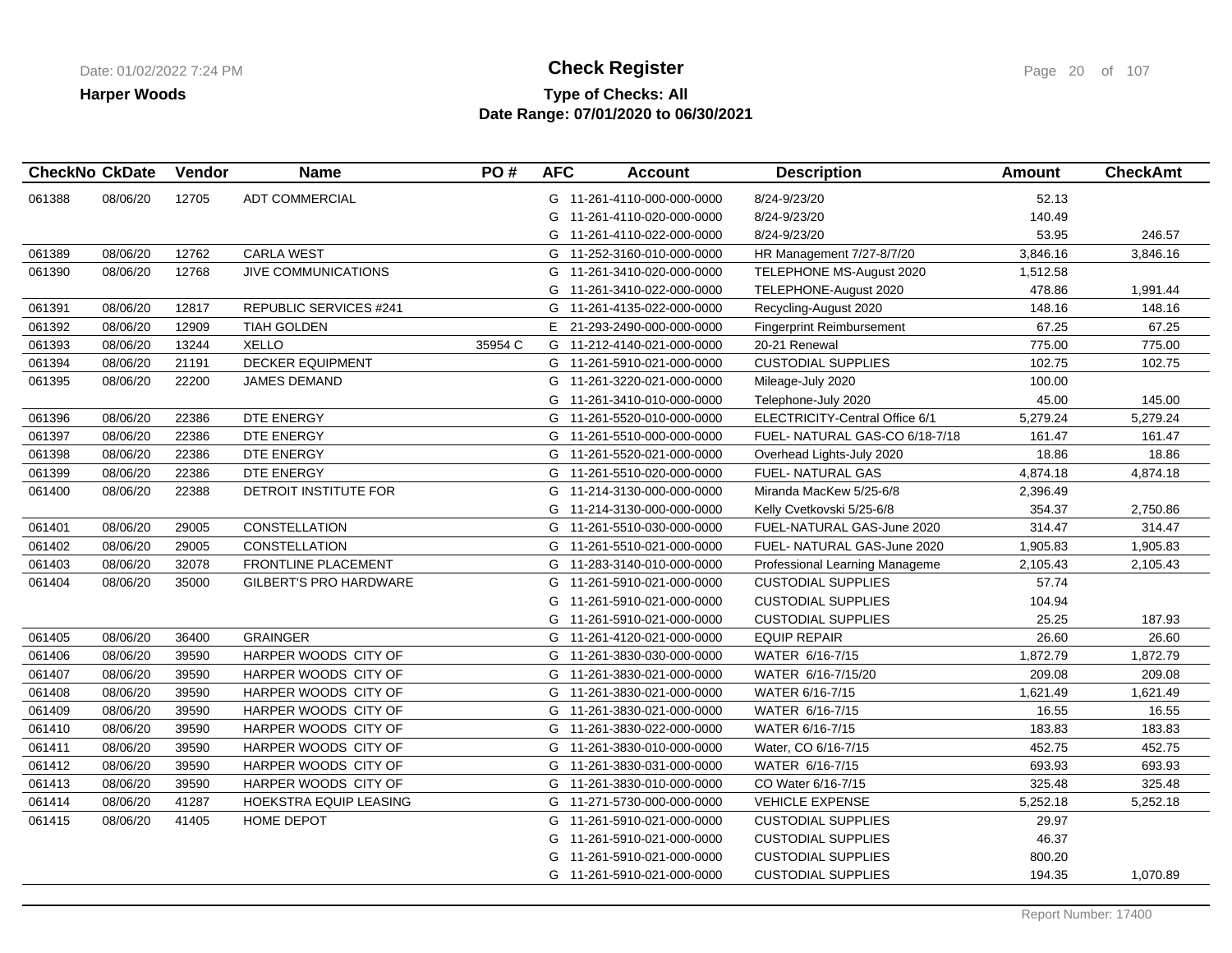## **Type of Checks: All Check Register Check Register Check Register Page 21 of 107 Date Range: 07/01/2020 to 06/30/2021**

|        | <b>CheckNo CkDate</b> | <b>Vendor</b> | <b>Name</b>                 | PO# | <b>AFC</b> | <b>Account</b>             | <b>Description</b>             | Amount   | <b>CheckAmt</b> |
|--------|-----------------------|---------------|-----------------------------|-----|------------|----------------------------|--------------------------------|----------|-----------------|
| 061416 | 08/06/20              | 42422         | <b>HUNGRY HOWIE'S</b>       |     |            | G 11-331-5910-021-000-0000 | Boot Camp                      | 64.25    | 64.25           |
| 061417 | 08/06/20              | 46920         | <b>JOSTENS</b>              |     |            | G 11-249-5990-021-000-0000 | <b>MISC SUPP GRADUATION</b>    | 19.66    |                 |
|        |                       |               |                             |     |            | G 11-249-5990-021-000-0000 | <b>MISC SUPP GRADUATION</b>    | 18.61    | 38.27           |
| 061418 | 08/06/20              | 50095         | LIFETOUCH NATIONAL          |     |            | G 11-111-5115-031-000-0000 | Yearbooks                      | 482.90   | 482.90          |
| 061419 | 08/06/20              | 50510         | LOWE'S HOME CENTERS         |     |            | G 11-261-5910-000-000-0000 | <b>CUSTODIAL SUPPLIES</b>      | 68.11    |                 |
|        |                       |               |                             |     | G          | 11-261-5910-000-000-0000   | <b>CUSTODIAL SUPPLIES</b>      | 284.87   |                 |
|        |                       |               |                             |     |            | G 11-261-5910-000-000-0000 | <b>CUSTODIAL SUPPLIES</b>      | 40.41    |                 |
|        |                       |               |                             |     | G          | 11-261-5910-000-000-0000   | <b>CUSTODIAL SUPPLIES</b>      | 64.91    |                 |
|        |                       |               |                             |     | G          | 11-261-5910-000-000-0000   | <b>CUSTODIAL SUPPLIES</b>      | 13.29    | 471.59          |
| 061420 | 08/06/20              | 56160         | <b>METRO DETROIT BUREAU</b> |     | G          | 11-252-7410-000-000-0000   | Institutional Fee 20-21        | 1,600.00 |                 |
|        |                       |               |                             |     | G          | 11-252-7410-000-000-0000   | Pupil Enrollment 20-21         | 585.50   | 2,185.50        |
| 061421 | 08/06/20              | 62930         | NEOLA INC                   |     |            | G 11-231-3190-010-000-0000 | Annual Maintenance Fee         | 650.00   | 650.00          |
| 061423 | 08/06/20              | 63330         | <b>SPRINT</b>               |     | G          | 11-261-3410-010-000-0000   | TELEPHONE 6/20-7/19            | 187.50   |                 |
|        |                       |               |                             |     | G          | 11-261-3410-020-000-0000   | TELEPHONE MS 6/20-7/19         | 159.15   |                 |
|        |                       |               |                             |     | G          | 11-261-3410-020-000-0000   | TELEPHONE MS 6/20-7/19         | 73.66    |                 |
|        |                       |               |                             |     | G          | 11-261-3410-021-000-0000   | TELEPHONE 6/20-7/19            | 551.24   |                 |
|        |                       |               |                             |     | G          | 11-261-3410-021-000-0000   | TELEPHONE 6/20-7/19            | 36.88    |                 |
|        |                       |               |                             |     | G          | 11-261-3410-021-000-0000   | TELEPHONE 6/20-7/19            | 83.14    |                 |
|        |                       |               |                             |     |            | G 11-261-3410-021-000-0000 | TELEPHONE 6/20-7/19            | 117.95   |                 |
|        |                       |               |                             |     |            | G 11-261-3410-022-000-0000 | TELEPHONE 6/20-7/19            | 37.50    |                 |
|        |                       |               |                             |     | G          | 11-261-3410-030-000-0000   | TELEPHONE 6/20-7/19            | 310.96   |                 |
|        |                       |               |                             |     |            | G 11-261-3410-031-000-0000 | TELEPHONE 6/20-7/19            | 151.86   |                 |
|        |                       |               |                             |     | G          | 11-261-5990-021-000-0000   | Grounds Telephone 6/20-7/19    | 38.65    |                 |
|        |                       |               |                             |     |            | G 11-271-3410-000-000-0000 | CELLULAR PHONE SERV 6/20-7/19  | 184.17   |                 |
|        |                       |               |                             |     | C.         | 21-297-3410-000-000-9010   | Food Service Telephone 6/20-7/ | 57.28    | 1,989.94        |
| 061424 | 08/06/20              | 65238         | OFFICE DEPOT                |     |            | G 11-252-5910-010-000-0000 | <b>OFFICE SUPPLIES</b>         | 33.17    | 33.17           |
| 061426 | 08/06/20              | 75745         | <b>KSS ENTERPRISES</b>      |     | G          | 11-261-5910-000-000-0000   | <b>CUSTODIAL SUPPLIES</b>      | 137.72   |                 |
|        |                       |               |                             |     | G          | 11-261-5910-020-000-0000   | <b>CUSTODIAN SUPPLY MS</b>     | 715.80   |                 |
|        |                       |               |                             |     |            | G 11-261-5910-020-000-0000 | <b>CUSTODIAN SUPPLY MS</b>     | 698.46   |                 |
|        |                       |               |                             |     | G          | 11-261-5910-021-000-0000   | <b>CUSTODIAL SUPPLIES</b>      | 1,000.00 |                 |
|        |                       |               |                             |     | G          | 11-261-5910-021-000-0000   | <b>CUSTODIAL SUPPLIES</b>      | 4,792.45 |                 |
|        |                       |               |                             |     | G          | 11-261-5910-021-000-0000   | <b>CUSTODIAL SUPPLIES</b>      | 36.96    |                 |
|        |                       |               |                             |     |            | G 11-261-5910-021-000-0000 | <b>CUSTODIAL SUPPLIES</b>      | 1,789.50 |                 |
|        |                       |               |                             |     | G          | 11-261-5910-021-000-0000   | <b>CUSTODIAL SUPPLIES</b>      | 150.92   |                 |
|        |                       |               |                             |     | G          | 11-261-5910-021-000-0000   | <b>CUSTODIAL SUPPLIES</b>      | 101.01   |                 |
|        |                       |               |                             |     | G          | 11-261-5910-022-000-0000   | <b>CUSTODIAL SUPPLIES</b>      | 770.40   |                 |
|        |                       |               |                             |     |            | G 11-261-5910-031-000-0000 | <b>CUSTODIAL SUPPLIES</b>      | 295.59   | 10,488.81       |
| 061427 | 08/06/20              | 76260         | <b>SCHOLASTIC INC</b>       |     |            | G 11-111-5115-031-000-0000 | <b>Supplies for Teachers</b>   | 2,403.50 | 2,403.50        |
|        |                       |               |                             |     |            |                            |                                |          |                 |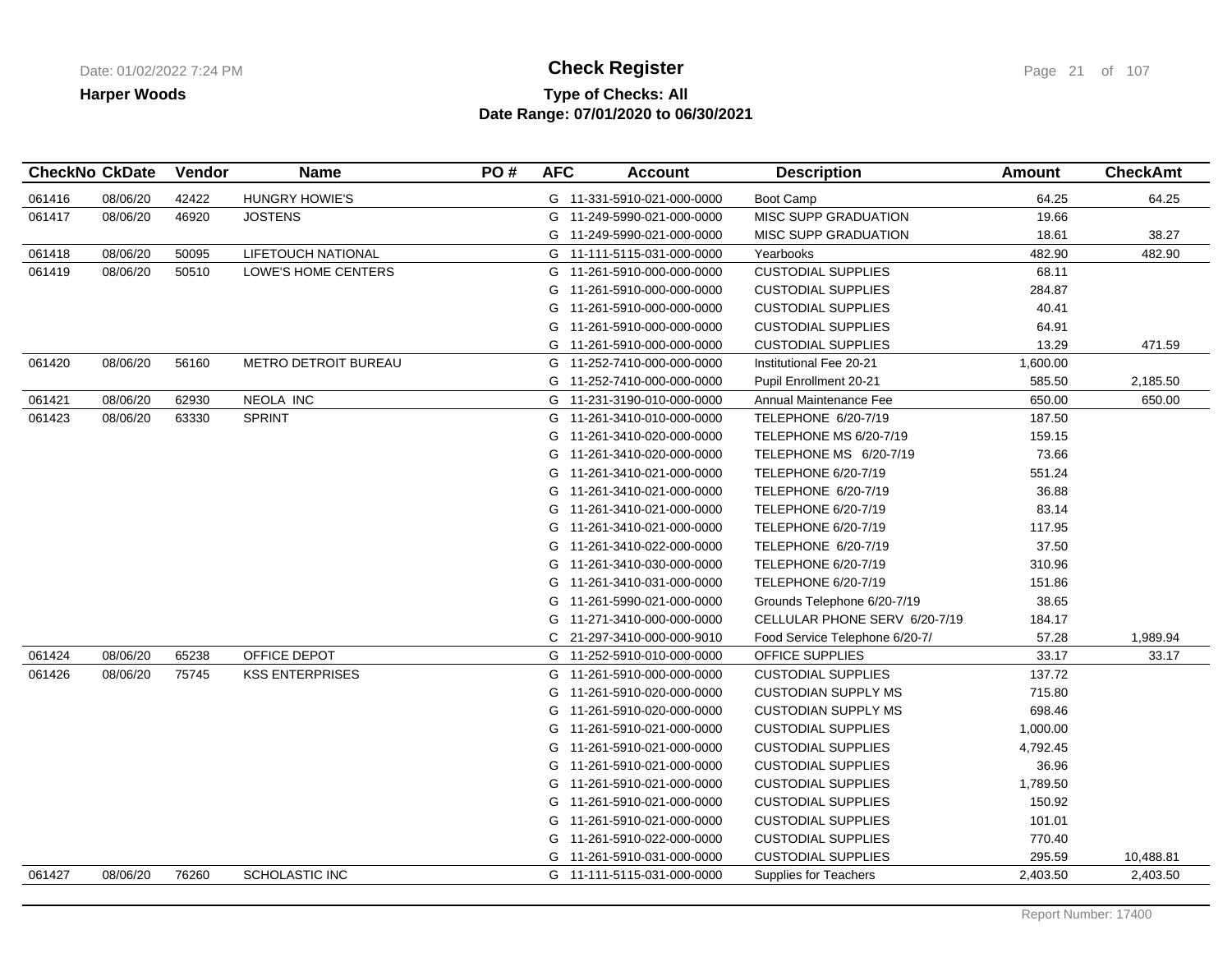# **Type of Checks: All Check Register Check Register Check Register Page 22 of 107 Date Range: 07/01/2020 to 06/30/2021**

| <b>CheckNo CkDate</b> |          | Vendor | <b>Name</b>                      | PO# | <b>AFC</b> | <b>Account</b>             | <b>Description</b>                  | Amount      | <b>CheckAmt</b> |
|-----------------------|----------|--------|----------------------------------|-----|------------|----------------------------|-------------------------------------|-------------|-----------------|
| 061428                | 08/06/20 | 76503  | <b>SCHOOL SPECIALTY</b>          |     |            | G 11-252-5910-010-000-0000 | <b>OFFICE SUPPLIES</b>              | 60.39       |                 |
|                       |          |        |                                  |     | G          | 11-252-5910-010-000-0000   | OFFICE SUPPLIES                     | 188.90      |                 |
|                       |          |        |                                  |     | G          | 11-252-5910-010-000-0000   | OFFICE SUPPLIES                     | 37.60       |                 |
|                       |          |        |                                  |     | G          | 11-252-5910-010-000-0000   | OFFICE SUPPLIES                     | 49.58       | 336.47          |
| 061429                | 08/06/20 | 77670  | SHERWIN WILLIAMS CO              |     | G          | 11-261-5910-021-000-0000   | <b>CUSTODIAL SUPPLIES</b>           | 1,020.60    |                 |
|                       |          |        |                                  |     | G          | 11-261-5910-021-000-0000   | <b>CUSTODIAL SUPPLIES</b>           | 1,166.40    | 2,187.00        |
| 061430                | 08/06/20 | 80062  | <b>STATE OF MICHIGAN</b>         |     |            | G 11-259-7310-000-000-0000 | <b>State Aid Note</b>               | 540.00      | 540.00          |
| 061431                | 08/06/20 | 90970  | <b>WAYNE COUNTY REGIONAL</b>     |     |            | G 11-125-3190-021-500-3071 | <b>EduLink Parent Notifications</b> | 2,483.00    | 2,483.00        |
| 061432                | 08/06/20 | MSC07  | <b>Great Lakes Battery</b>       |     | G          | 11-261-5910-021-000-0000   | <b>Great Lakes Battery</b>          | 100.00      | 100.00          |
| 061433                | 08/12/20 | 12808  | <b>COLONIAL LIFE</b>             |     | G          | 12-451-2000-000-000-0000   | <b>Colonial Accident</b>            | 142.98      |                 |
|                       |          |        |                                  |     | G          | 12-451-2100-000-000-0000   | Colonial Life Insurance             | 364.61      |                 |
|                       |          |        |                                  |     | G          | 12-451-2140-000-000-0000   | Colonial Hosp. Inc                  | 132.09      |                 |
|                       |          |        |                                  |     | G          | 12-451-2150-000-000-0000   | <b>Colonial Cancer Ins</b>          | 10.66       |                 |
|                       |          |        |                                  |     | G          | 12-451-2160-000-000-0000   | <b>Colonial Disability</b>          | 329.45      | 979.79          |
| 061434                | 08/12/20 | 15100  | DAVID RUSKIN                     |     |            | G 12-451-5210-000-000-0000 | 1741165-MBM F.B.                    | 741.76      | 741.76          |
| 061435                | 08/12/20 | 22370  | STATE OF MICHIGAN - DETROIT      |     | G          | 12-451-1120-000-000-0000   | DETROIT INCOME TAX                  | 3,601.34    | 3,601.34        |
| 061436                | 08/12/20 | 35007  | GLP & ASSOCIATES, INC            |     | G          | 12-451-4400-000-000-0000   | 457-GLP                             | 1,290.00    | 1,290.00        |
| 061437                | 08/12/20 | 35007  | <b>GLP &amp; ASSOCIATES, INC</b> |     | G          | 12-451-2700-000-000-0000   | <b>GLP 403B TEACHER</b>             | 15,930.54   | 15,930.54       |
| 061438                | 08/12/20 | 57694  | <b>MISDU</b>                     |     |            | G 12-451-5210-000-000-0000 | <b>MISC OBLIGATIONS EXP</b>         | 3,098.87    | 3,098.87        |
| 061439                | 08/12/20 | 62215  | <b>MADISON NATIONAL LIFE</b>     |     | G          | 12-452-1100-000-000-0000   | SHORT TERM INSURAN                  | 4,724.06    | 4,724.06        |
| 061440                | 08/12/20 | 80060  | <b>STATE OF MICHIGAN</b>         |     | G          | 12-451-1110-000-000-0000   | MICH STATE W H TAX                  | 34,004.69   | 34,004.69       |
| 061441                | 08/21/20 | 00560  | AT&T                             |     |            | G 11-261-3410-021-000-0000 | TELEPHONE-August 2020               | 100.39      | 100.39          |
| 061442                | 08/21/20 | 00560  | AT&T                             |     |            | G 11-261-3410-021-000-0000 | <b>TELEPHONE 7/22-8/21</b>          | 2,302.06    | 2,302.06        |
| 061443                | 08/21/20 | 00560  | AT&T                             |     | G          | 11-261-3410-021-000-0000   | <b>TELEPHONE</b>                    | 52.89       | 52.89           |
| 061444                | 08/21/20 | 00560  | AT&T                             |     |            | G 11-261-3410-030-000-0000 | <b>TELEPHONE</b>                    | 49.62       | 49.62           |
| 061445                | 08/21/20 | 00560  | AT&T                             |     |            | G 11-261-3410-021-000-0000 | TELEPHONE 8/10-9/9                  | 700.29      | 700.29          |
| 061446                | 08/21/20 | 07453  | <b>BASIC</b>                     |     | G          | 11-252-7911-010-000-0000   | Annual Sec 125 Plan Renewal         | 395.00      |                 |
|                       |          |        |                                  |     | G          | 11-252-7911-010-000-0000   | Monthly Fee for Sec 125             | 912.00      | 1,307.00        |
| 061447                | 08/21/20 | 07756  | <b>BLUELINE IRRIGATION</b>       |     | G          | 11-261-4110-021-000-0000   | Maint Serv-Land&Bldg/Secondary      | 307.00      | 307.00          |
| 061448                | 08/21/20 | 11711  | JAMES J. DENNIS                  |     |            | G 11-227-3220-010-300-7650 | Mileage 8/13                        | 20.82       |                 |
|                       |          |        |                                  |     | G          | 11-252-3150-010-000-0000   | 8/5-8/19/20                         | 2,485.36    | 2,506.18        |
| 061449                | 08/21/20 | 11771  | ATS EDUCATIONAL CONSULTING       |     |            | G 11-113-3110-041-000-0000 | ATS PURCHASE SER                    | 108,590.00  |                 |
|                       |          |        |                                  |     |            | G 11-113-3110-041-000-0000 | ATS PURCHASE SER                    | 112,245.14  |                 |
|                       |          |        |                                  |     |            | G 11-113-3110-041-000-0000 | <b>Chartwells -March</b>            | (172.00)    |                 |
|                       |          |        |                                  |     | G          | 11-113-3110-041-000-0000   | Chartwells-Feb                      | (361.50)    |                 |
|                       |          |        |                                  |     | G          | 11-113-3110-041-000-0000   | Chartwells-Jan                      | (443.00)    |                 |
|                       |          |        |                                  |     |            | G 11-113-3110-041-000-0000 | Specialty Enterprises #6543         | (19,625.00) | 200,233.64      |
| 061450                | 08/21/20 | 12148  | PRECISION HUMAN RESOURCE         |     |            | G 11-241-1620-020-000-0000 | D. Padgett-Smith W/E 8/7            | 488.15      |                 |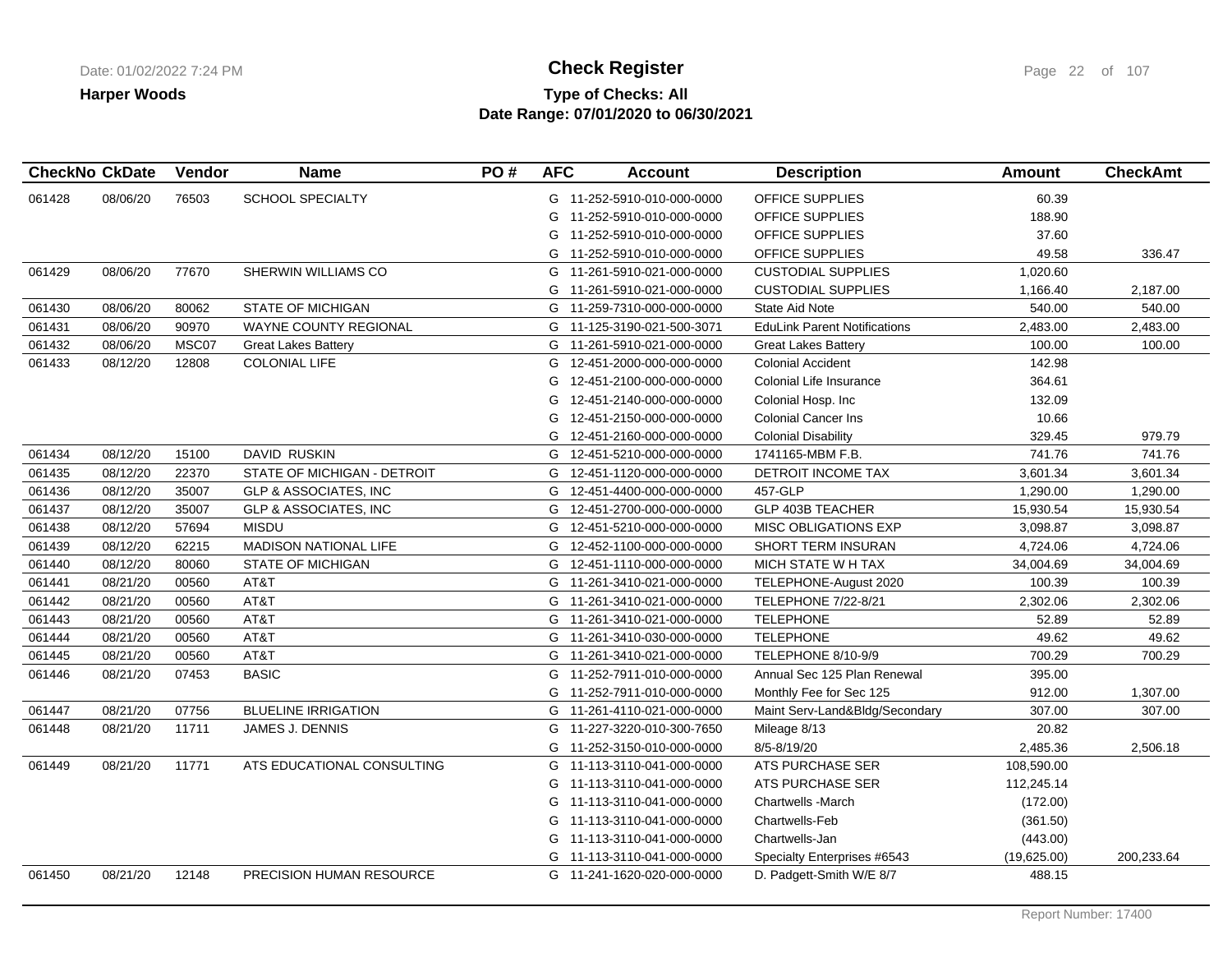## **Type of Checks: All Check Register Check Register Check Register Page 23 of 107 Date Range: 07/01/2020 to 06/30/2021**

|        | <b>CheckNo CkDate</b> | Vendor | <b>Name</b>                        | PO#     | <b>AFC</b> | <b>Account</b>             | <b>Description</b>             | <b>Amount</b> | <b>CheckAmt</b> |
|--------|-----------------------|--------|------------------------------------|---------|------------|----------------------------|--------------------------------|---------------|-----------------|
|        |                       |        |                                    |         |            | G 11-252-3155-010-000-0000 | Cynthia Danna W/E 8/7          | 548.10        | 1,036.25        |
| 061451 | 08/21/20              | 12212  | ALIMAR TRANSPORTATION              |         |            | G 11-271-3310-000-000-0000 | C. Graham, C. Vance, D. Rush 1 | 520.57        | 520.57          |
| 061452 | 08/21/20              | 12444  | <b>CEDRIC GOINNS</b>               |         |            | G 11-271-5730-000-000-0000 | <b>VEHICLE EXPENSE</b>         | 7.00          | 7.00            |
| 061453 | 08/21/20              | 12448  | <b>JDT SOLUTIONS</b>               |         | G          | 11-252-3150-010-000-0000   | Consulting-July 2020           | 1,320.00      |                 |
|        |                       |        |                                    |         | G          | 11-252-3150-010-000-0000   | Consulting-June 2020           | 1,584.00      | 2,904.00        |
| 061454 | 08/21/20              | 12466  | LYDIA L. KOVACH                    |         |            | G 11-232-3190-010-000-0000 | 8/10-8/21/20                   | 3,181.82      | 3,181.82        |
| 061455 | 08/21/20              | 12562  | MECHANICAL SYSTEM SERVICES         |         | G          | 11-261-4120-021-000-0000   | <b>EQUIP REPAIR</b>            | 915.90        |                 |
|        |                       |        |                                    |         | G          | 11-261-4120-031-000-0000   | <b>EQUIP REPAIR</b>            | 1,180.00      | 2,095.90        |
| 061456 | 08/21/20              | 12618  | <b>IDEAL TECHNOLOGY SOLUTIONS,</b> |         | G          | 11-112-4270-020-000-0000   | <b>District Support</b>        | 3,100.00      | 3,100.00        |
| 061457 | 08/21/20              | 12638  | <b>DEANNA BROWN</b>                |         | G          | 11-118-3115-030-191-3411   | 8/10-8/21/20                   | 2,291.67      | 2,291.67        |
| 061458 | 08/21/20              | 12661  | U.S. BANK EQUIPMENT FINANCE        |         |            | G 11-257-4220-010-000-0000 | Copier LEASE                   | 697.81        | 697.81          |
| 061459 | 08/21/20              | 12661  | U.S. BANK EQUIPMENT FINANCE        |         |            | G 11-257-4220-010-000-0000 | Copier LEASE                   | 5,444.46      | 5,444.46        |
| 061460 | 08/21/20              | 12661  | U.S. BANK EQUIPMENT FINANCE        |         |            | G 11-257-4220-010-000-0000 | Copier LEASE                   | 85.00         | 85.00           |
| 061461 | 08/21/20              | 12662  | PREFERRED SAFE & LOCK INC          |         | G          | 11-261-5910-000-000-0000   | <b>CUSTODIAL SUPPLIES</b>      | 109.00        |                 |
|        |                       |        |                                    |         |            | G 11-261-5910-000-000-0000 | <b>CUSTODIAL SUPPLIES</b>      | 166.50        | 275.50          |
| 061462 | 08/21/20              | 12686  | <b>APPLIED IMAGING</b>             |         | G          | 11-111-4125-031-000-0000   | <b>Copier Maintenance</b>      | 112.38        |                 |
|        |                       |        |                                    |         | G          | 11-113-4125-021-000-0000   | <b>Copier Maintenance</b>      | 106.00        |                 |
|        |                       |        |                                    |         | G          | 11-113-4125-021-000-0000   | <b>Copier Maintenance</b>      | 64.48         |                 |
|        |                       |        |                                    |         |            | G 11-241-5910-022-000-0000 | OFFICE SUPPLIES CTE            | 235.22        | 518.08          |
| 061463 | 08/21/20              | 12701  | <b>CDWG</b>                        | 35960 C |            | G 11-225-5110-010-000-0000 | <b>Technology Supplies</b>     | 1,102.52      | 1,102.52        |
| 061464 | 08/21/20              | 12762  | <b>CARLA WEST</b>                  |         |            | G 11-252-3160-010-000-0000 | HR Management 8/10-8/21/20     | 3,846.16      | 3,846.16        |
| 061465 | 08/21/20              | 12866  | <b>WELTON RUBBER COMPANY</b>       |         |            | G 11-261-5910-000-000-0000 | <b>CUSTODIAL SUPPLIES</b>      | 35.08         | 35.08           |
| 061466 | 08/21/20              | 12885  | <b>AMERICAN EXPRESS</b>            |         |            | G 11-231-7910-010-000-0000 | MISC EXPENSE-Close Acct.       | 41.11         | 41.11           |
| 061467 | 08/21/20              | 12887  | <b>IHEART MEDIA</b>                |         | G          | 11-282-3510-010-000-0000   | ADVERTISING 7/27-8/9           | 5,480.00      |                 |
|        |                       |        |                                    |         | G          | 11-282-3510-010-000-0000   | ADVERTISING 6/29-7/26          | 7,020.00      |                 |
|        |                       |        |                                    |         | G          | 11-282-3510-010-000-0000   | $6/1 - 6/14$                   | 6,925.00      | 19,425.00       |
| 061469 | 08/21/20              | 12912  | J.E. BIAS, LLC                     | 35973 C |            | G 11-261-5990-000-000-0000 | <b>GROUND/SUPPLIES</b>         | 9,800.00      |                 |
|        |                       |        |                                    | 35971 C |            | G 11-261-5990-020-000-0000 | <b>GROUND/SUPPLIES</b>         | 9,800.00      |                 |
|        |                       |        |                                    | 35968 C |            | G 11-261-5990-020-000-0000 | <b>GROUND/SUPPLIES</b>         | 8,640.00      |                 |
|        |                       |        |                                    | 35964 C |            | G 11-261-5990-020-000-0000 | GROUND/SUPPLIES                | 3,500.00      |                 |
|        |                       |        |                                    | 35965 C |            | G 11-261-5990-021-000-0000 | <b>GROUND/SUPPLIES</b>         | 3,500.00      |                 |
|        |                       |        |                                    | 35963 C |            | G 11-261-5990-021-000-0000 | <b>GROUND/SUPPLIES</b>         | 7,200.00      |                 |
|        |                       |        |                                    | 35962 C |            | G 11-261-5990-021-000-0000 | <b>GROUND/SUPPLIES</b>         | 7,200.00      |                 |
|        |                       |        |                                    | 35970 C |            | G 11-261-5990-022-000-0000 | GROUND/SUPPLIES                | 5,300.00      |                 |
|        |                       |        |                                    | 35967 C |            | G 11-261-5990-030-000-0000 | <b>GROUNDS/SUPPLIES</b>        | 3,500.00      |                 |
|        |                       |        |                                    | 35972 C |            | G 11-261-5990-030-000-0000 | <b>GROUNDS/SUPPLIES</b>        | 9,800.00      |                 |
|        |                       |        |                                    | 35969 C |            | G 11-261-5990-030-000-0000 | GROUNDS/SUPPLIES               | 9,720.00      |                 |
|        |                       |        |                                    | 35966 C |            | G 11-261-5990-031-000-0000 | GROUNDS/SUPPLIES               | 9,260.00      | 87,220.00       |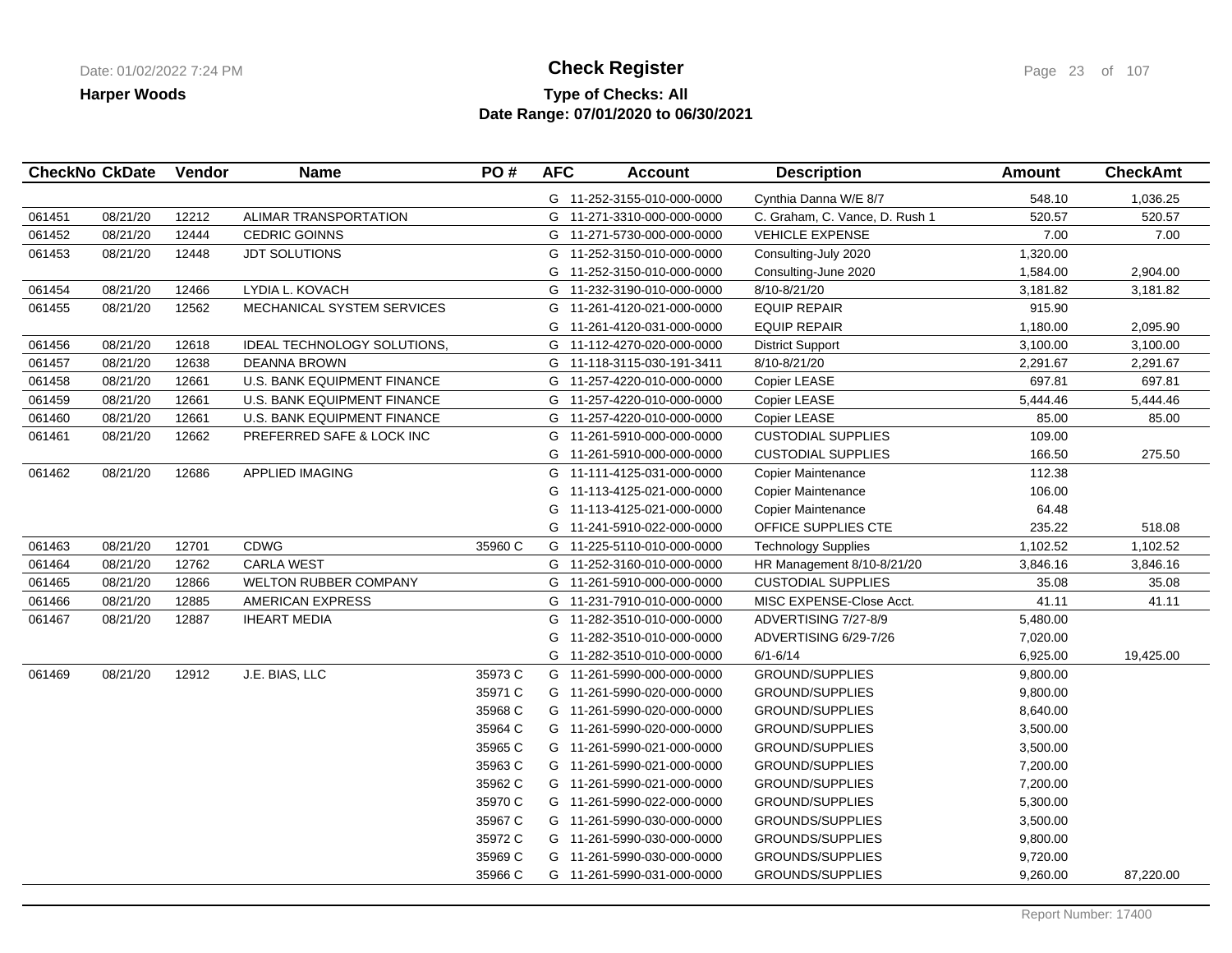## **Type of Checks: All Check Register Check Register Check Register Page 24 of 107 Date Range: 07/01/2020 to 06/30/2021**

|        | <b>CheckNo CkDate</b> | Vendor | <b>Name</b>            | PO# | <b>AFC</b> | <b>Account</b>             | <b>Description</b>                  | <b>Amount</b> | <b>CheckAmt</b> |
|--------|-----------------------|--------|------------------------|-----|------------|----------------------------|-------------------------------------|---------------|-----------------|
| 061470 | 08/21/20              | 12914  | <b>MILLCRAFT</b>       |     |            | G 11-127-5111-022-577-3440 | <b>CCI Teacher Supplies</b>         | 327.95        | 327.95          |
| 061471 | 08/21/20              | 15391  | <b>CHARTWELLS</b>      |     | C.         | 21-297-4910-000-000-3100   | STATE BREAKFAST LABOR COST          | 15,075.55     |                 |
|        |                       |        |                        |     | C          | 21-297-4910-000-000-3100   | STATE BREAKFAST LABOR COST          | 8,675.32      |                 |
|        |                       |        |                        |     | C          | 21-297-5610-000-000-3100   | STATE FOOD BREAK COST               | 9,806.75      |                 |
|        |                       |        |                        |     | C          | 21-297-5642-000-000-3100   | STATE MNGT FEE BREAKFAST            | 733.56        |                 |
|        |                       |        |                        |     | C.         | 21-297-5643-000-000-3100   | STATE MIS EXP BREAK COST            | 1,655.02      | 35,946.20       |
| 061472 | 08/21/20              | 22386  | DTE ENERGY             |     | G          | 11-261-5510-000-000-0000   | FUEL- NATURAL GAS-CO                | 142.12        | 142.12          |
| 061473 | 08/21/20              | 22386  | DTE ENERGY             |     | G          | 11-261-5510-022-000-0000   | FUEL- NATURAL GAS 7/17-8/14         | 56.61         | 56.61           |
| 061474 | 08/21/20              | 39590  | HARPER WOODS CITY OF   |     | G          | 11-271-5710-000-000-0000   | Fuel-2nd Qtr                        | 395.84        | 395.84          |
| 061475 | 08/21/20              | 39590  | HARPER WOODS CITY OF   |     | G          | 11-261-3840-021-000-0000   | <b>REFUSE</b>                       | 144.00        | 144.00          |
| 061476 | 08/21/20              | 39590  | HARPER WOODS CITY OF   |     | G          | 11-261-3840-031-000-0000   | <b>REFUSE</b>                       | 20.00         | 20.00           |
| 061477 | 08/21/20              | 39590  | HARPER WOODS CITY OF   |     | G          | 11-261-3840-030-000-0000   | <b>REFUSE</b>                       | 32.00         | 32.00           |
| 061478 | 08/21/20              | 56100  | <b>MESSA</b>           |     | G          | 12-451-6000-000-000-0000   | Health Insurance-September 202      | 222,687.27    | 222,687.27      |
| 061479 | 08/21/20              | 65238  | OFFICE DEPOT           |     | G          | 11-252-5910-010-000-0000   | <b>OFFICE SUPPLIES</b>              | 114.63        |                 |
|        |                       |        |                        |     | G          | 11-252-5910-010-000-0000   | OFFICE SUPPLIES                     | 74.09         |                 |
|        |                       |        |                        |     | G          | 11-252-5910-010-000-0000   | <b>OFFICE SUPPLIES</b>              | 15.88         |                 |
|        |                       |        |                        |     | G          | 11-252-5910-010-000-0000   | <b>OFFICE SUPPLIES</b>              | 13.20         | 217.80          |
| 061480 | 08/21/20              | 75745  | <b>KSS ENTERPRISES</b> |     | G          | 11-261-5910-021-000-0000   | <b>CUSTODIAL SUPPLIES</b>           | 4,157.69      |                 |
|        |                       |        |                        |     | G          | 11-261-5910-021-000-0000   | <b>CUSTODIAL SUPPLIES</b>           | 1,005.20      |                 |
|        |                       |        |                        |     | G          | 11-261-5910-030-000-0000   | <b>CUSTODIAL SUPPLIES</b>           | 1,073.70      |                 |
|        |                       |        |                        |     | G          | 11-261-5910-030-000-0000   | <b>CUSTODIAL SUPPLIES</b>           | 119.67        |                 |
|        |                       |        |                        |     | G          | 11-261-5910-030-000-0000   | <b>CUSTODIAL SUPPLIES</b>           | 363.11        |                 |
|        |                       |        |                        |     | G          | 11-261-5990-020-000-0000   | Sanitizer                           | 101.01        |                 |
|        |                       |        |                        |     | G          | 11-261-5990-022-000-0000   | GROUND/SUPPLIES                     | 101.01        |                 |
|        |                       |        |                        |     | G          | 11-261-5990-030-000-0000   | <b>GROUNDS/SUPPLIES</b>             | 101.01        |                 |
|        |                       |        |                        |     | G          | 11-261-5990-030-000-0000   | <b>GROUNDS/SUPPLIES</b>             | 761.20        | 7,783.60        |
| 061481 | 08/21/20              | 77577  | <b>SETSEG</b>          |     | G          | 11-261-3910-000-000-0000   | <b>Inland Marine</b>                | 4,401.00      |                 |
|        |                       |        |                        |     | G          | 11-261-3910-000-000-0000   | Equipment Breakdown                 | 3,197.00      |                 |
|        |                       |        |                        |     | G          | 11-261-3910-000-000-0000   | <b>Excess Liability</b>             | 7,886.00      |                 |
|        |                       |        |                        |     | G          | 11-261-3910-000-000-0000   | <b>Educators Liability</b>          | 11,546.00     |                 |
|        |                       |        |                        |     | G          | 11-261-3910-000-000-0000   | <b>Commercial General Liability</b> | 18,204.00     |                 |
|        |                       |        |                        |     | G          | 11-261-3910-000-000-0000   | Property                            | 24,143.00     |                 |
|        |                       |        |                        |     | G          | 11-261-3930-010-000-0000   | Automobile Liability                | 4,477.00      |                 |
|        |                       |        |                        |     | G          | 11-261-3930-010-000-0000   | Auto Physical Damage                | 1,538.00      | 75,392.00       |
| 061482 | 08/21/20              | 77670  | SHERWIN WILLIAMS CO    |     | G          | 11-261-5910-021-000-0000   | <b>CUSTODIAL SUPPLIES</b>           | 56.75         | 56.75           |
| 061483 | 08/21/20              | MSC07  | Christina Agnello      |     | G          | 11-113-5115-021-021-0000   | Christina Agnello                   | 137.22        |                 |
|        |                       |        |                        |     | G          | 11-113-5115-021-021-0000   | CHECK # 061483 VOIDED               | (137.22)      | 0.00            |
| 061484 | 08/21/20              | 00560  | AT&T                   |     |            | G 11-261-3410-031-000-0000 | <b>TELEPHONE</b>                    | 45.40         | 45.40           |
|        |                       |        |                        |     |            |                            |                                     |               |                 |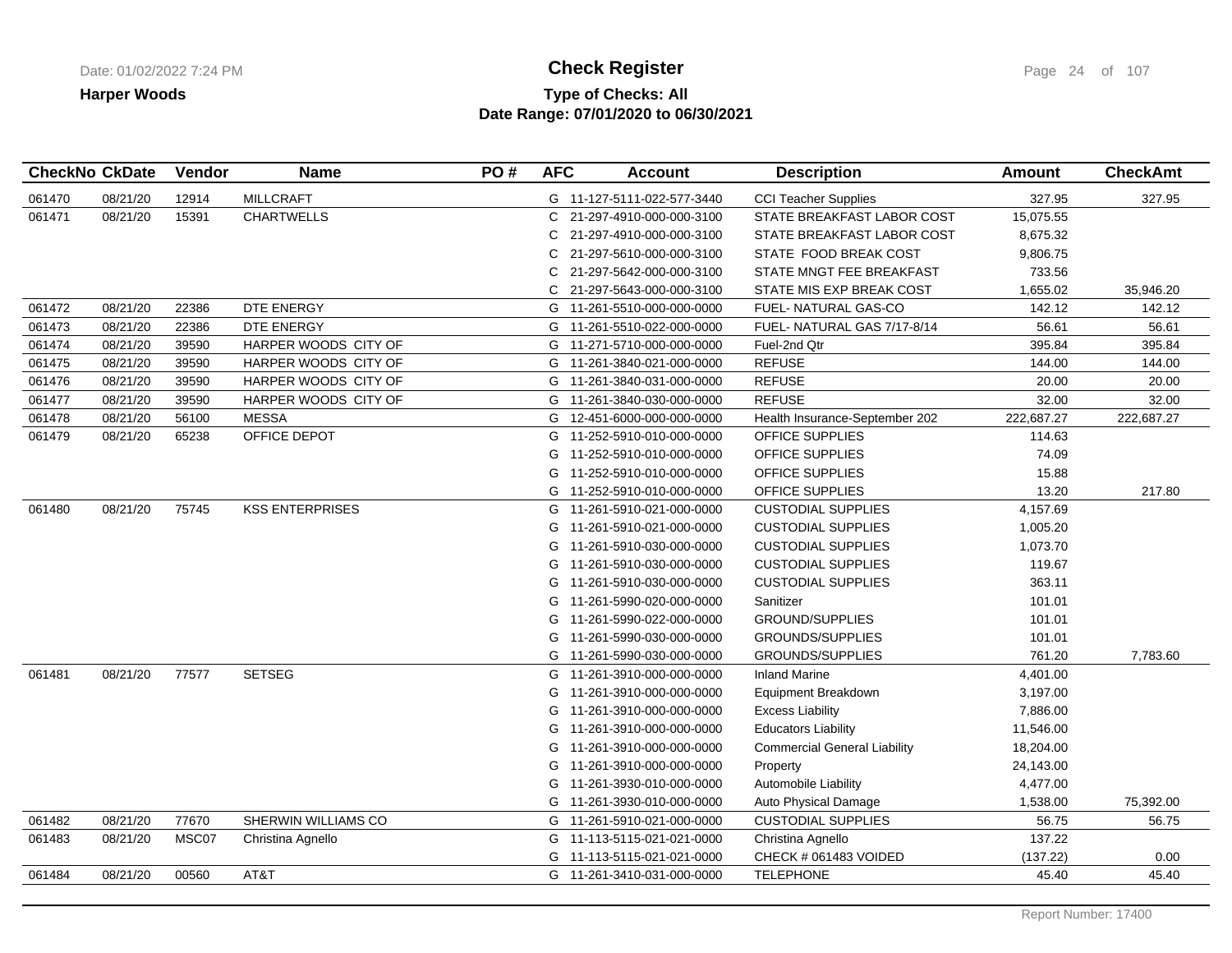## **Type of Checks: All Check Register Check Register Check Register Page 25 of 107 Date Range: 07/01/2020 to 06/30/2021**

|        | <b>CheckNo CkDate</b> | Vendor | <b>Name</b>                      | PO# | <b>AFC</b> | <b>Account</b>             | <b>Description</b>           | <b>Amount</b> | <b>CheckAmt</b> |
|--------|-----------------------|--------|----------------------------------|-----|------------|----------------------------|------------------------------|---------------|-----------------|
| 061485 | 08/21/20              | 10118  | TEE PEE INC                      |     |            | E 21-293-7910-000-000-0000 | <b>Toilet Rentals-August</b> | 365.00        | 365.00          |
| 061486 | 08/21/20              | 12452  | <b>TOMMY MOUA</b>                |     | G          | 11-119-1240-000-500-3071   | $8/3 - 8/7$                  | 493.00        | 493.00          |
| 061487 | 08/21/20              | 12512  | PRUDENTIAL VIRTUAL GUARD         |     | G          | 11-266-3131-022-000-3071   | W/E 8/6                      | 392.88        |                 |
|        |                       |        |                                  |     | G          | 11-266-3131-030-000-3071   | W/E 8/6                      | 200.00        | 592.88          |
| 061488 | 08/21/20              | 12820  | <b>ULINE</b>                     |     |            | G 11-261-5910-021-000-0000 | <b>CUSTODIAL SUPPLIES</b>    | 309.28        | 309.28          |
| 061489 | 08/21/20              | 12866  | WELTON RUBBER COMPANY            |     | G          | 11-261-5910-000-000-0000   | <b>CUSTODIAL SUPPLIES</b>    | 39.56         | 39.56           |
| 061490 | 08/21/20              | 12898  | <b>RHONDA PIERCE</b>             |     |            | E 21-293-1560-000-000-0000 | <b>COACHES SALARIES</b>      | 3,096.56      | 3,096.56        |
| 061491 | 08/21/20              | 50098  | <b>LIGHTING SUPPLY CO</b>        |     | G          | 11-261-5910-021-000-0000   | Statement Balance 8/10/20    | 58.45         | 58.45           |
| 061492 | 08/21/20              | MSC07  | Cristina Agnello                 |     | G          | 11-113-5115-021-021-0000   | Cristina Agnello             | 137.22        | 137.22          |
| 061493 | 08/24/20              | 12771  | CHAKA JOHNSON                    |     | G          | 11-331-3190-021-100-0000   | 8/6-8/19/20                  | 2,500.00      |                 |
|        |                       |        |                                  |     | G          | 11-331-5910-020-000-0000   | MS Garden Clean-up           | 26.48         | 2,526.48        |
| 061494 | 08/24/20              | 12623  | INTERNAL REVENUE SERVICE         |     | G          | 12-451-5210-000-000-0000   | 4405 H.GAMBLE                | 268.50        | 268.50          |
| 061495 | 08/24/20              | 12808  | <b>COLONIAL LIFE</b>             |     | G          | 12-451-2000-000-000-0000   | <b>Colonial Accident</b>     | 142.98        |                 |
|        |                       |        |                                  |     | G          | 12-451-2100-000-000-0000   | Colonial Life Insurance      | 364.61        |                 |
|        |                       |        |                                  |     | G          | 12-451-2140-000-000-0000   | Colonial Hosp. Inc           | 132.09        |                 |
|        |                       |        |                                  |     | G          | 12-451-2150-000-000-0000   | <b>Colonial Cancer Ins</b>   | 10.66         |                 |
|        |                       |        |                                  |     | G          | 12-451-2160-000-000-0000   | <b>Colonial Disability</b>   | 329.45        | 979.79          |
| 061496 | 08/24/20              | 15100  | DAVID RUSKIN                     |     | G          | 12-451-5210-000-000-0000   | 17-41165-MBM F.B.            | 741.76        | 741.76          |
| 061497 | 08/24/20              | 35007  | <b>GLP &amp; ASSOCIATES, INC</b> |     | G          | 12-451-2700-000-000-0000   | GLP 403B TEACHER             | 9,084.36      | 9,084.36        |
| 061498 | 08/24/20              | 35007  | <b>GLP &amp; ASSOCIATES, INC</b> |     | G          | 12-451-4400-000-000-0000   | 457-GLP                      | 1,290.00      | 1,290.00        |
| 061499 | 08/24/20              | 57694  | <b>MISDU</b>                     |     | G          | 12-451-5210-000-000-0000   | MISC OBLIGATIONS EXP         | 3,052.89      | 3,052.89        |
| 061500 | 08/24/20              | 80062  | <b>STATE OF MICHIGAN</b>         |     | G          | 12-451-5210-000-000-0000   | 0256891136 C.R.              | 455.65        | 455.65          |
| 061501 | 08/31/20              | 12623  | INTERNAL REVENUE SERVICE         |     | G          | 12-451-5210-000-000-0000   | 4405H.GAMBLE                 | 268.50        | 268.50          |
| 061502 | 08/31/20              | 12808  | <b>COLONIAL LIFE</b>             |     | G          | 12-451-2000-000-000-0000   | <b>Colonial Accident</b>     | 142.98        |                 |
|        |                       |        |                                  |     | G          | 12-451-2100-000-000-0000   | Colonial Life Insurance      | 364.61        |                 |
|        |                       |        |                                  |     | G          | 12-451-2140-000-000-0000   | Colonial Hosp. Inc           | 132.09        |                 |
|        |                       |        |                                  |     | G          | 12-451-2150-000-000-0000   | <b>Colonial Cancer Ins</b>   | 10.66         |                 |
|        |                       |        |                                  |     | G          | 12-451-2160-000-000-0000   | <b>Colonial Disability</b>   | 329.45        | 979.79          |
| 061503 | 08/31/20              | 15100  | DAVID RUSKIN                     |     | G          | 12-451-5210-000-000-0000   | 17-41165-MBM F.B.            | 741.76        | 741.76          |
| 061504 | 08/31/20              | 22370  | STATE OF MICHIGAN - DETROIT      |     | G          | 12-451-1120-000-000-0000   | <b>DETROIT INCOME TAX</b>    | 2,308.92      | 2,308.92        |
| 061505 | 08/31/20              | 35007  | <b>GLP &amp; ASSOCIATES, INC</b> |     | G          | 12-451-2700-000-000-0000   | <b>GLP 403B SUP.ANNUNITY</b> | 4,000.00      | 4,000.00        |
| 061506 | 08/31/20              | 35007  | <b>GLP &amp; ASSOCIATES, INC</b> |     | G          | 12-451-2700-000-000-0000   | GLP 403B TEACHER             | 9,095.19      | 9,095.19        |
| 061507 | 08/31/20              | 35007  | <b>GLP &amp; ASSOCIATES, INC</b> |     | G          | 12-451-4400-000-000-0000   | 457-GLP                      | 1,290.00      | 1,290.00        |
| 061508 | 08/31/20              | 57694  | <b>MISDU</b>                     |     | G          | 12-451-5210-000-000-0000   | <b>MISC OBLIGATIONS EXP</b>  | 2,528.97      | 2,528.97        |
| 061509 | 08/31/20              | 62215  | <b>MADISON NATIONAL LIFE</b>     |     | G          | 12-452-1100-000-000-0000   | SHORT TERM INSURAN           | 4,694.54      | 4,694.54        |
| 061510 | 08/31/20              | 80060  | <b>STATE OF MICHIGAN</b>         |     | G          | 12-451-1110-000-000-0000   | MICH STATE W H TAX           | 23,187.42     | 23,187.42       |
| 061511 | 09/01/20              | 00560  | AT&T                             |     | G          | 11-261-3410-020-000-0000   | TELEPHONE MS 8/19-9/18       | 942.25        | 942.25          |
| 061512 | 09/01/20              | 00560  | AT&T                             |     |            | G 11-261-3410-021-000-0000 | 8/16-9/15                    | 2,997.39      | 2,997.39        |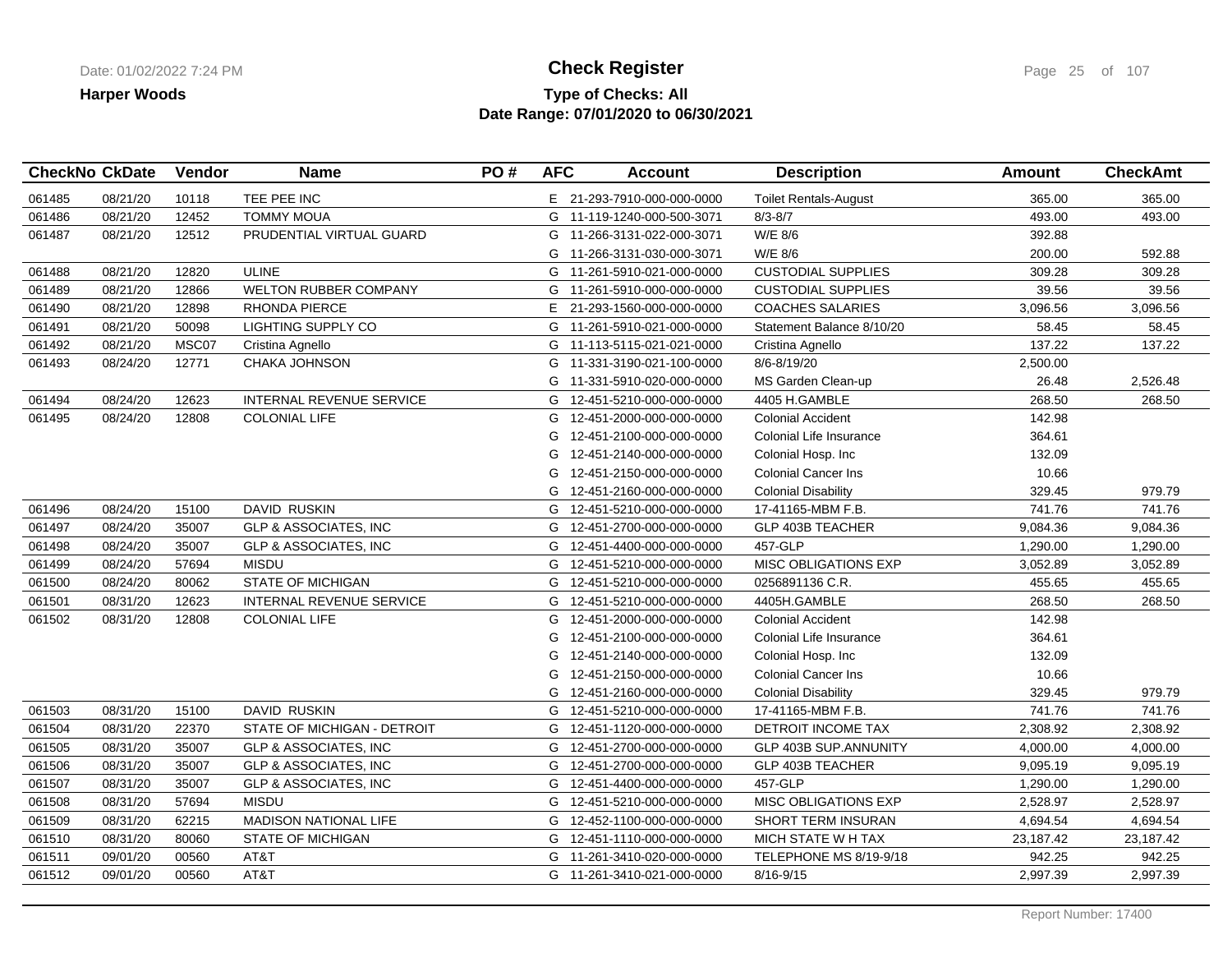## **Type of Checks: All Check Register Check Register Check Register Page 26 of 107 Date Range: 07/01/2020 to 06/30/2021**

|        | <b>CheckNo CkDate</b> | Vendor | <b>Name</b>                        | PO#     | <b>AFC</b> | <b>Account</b>             | <b>Description</b>                    | Amount      | <b>CheckAmt</b> |
|--------|-----------------------|--------|------------------------------------|---------|------------|----------------------------|---------------------------------------|-------------|-----------------|
| 061513 | 09/01/20              | 11711  | <b>JAMES J. DENNIS</b>             |         |            | G 11-252-3150-010-000-0000 | 8/20-9/1/20                           | 1.626.06    | 1,626.06        |
| 061514 | 09/01/20              | 11737  | CONCENTRIC EDUCATIONAL             |         | G          | 11-125-3190-021-500-3071   | September 2020                        | 4,333.33    | 4,333.33        |
| 061515 | 09/01/20              | 11771  | ATS EDUCATIONAL CONSULTING         |         | G          | 12-402-1110-000-000-0000   | ACCTS PAYABLE H W                     | 82,320.16   |                 |
|        |                       |        |                                    |         | G          | 12-402-1110-000-000-0000   | ACCTS PAYABLE HW                      | 82,320.16   | 164,640.32      |
| 061516 | 09/01/20              | 11861  | MEI TOTAL ELEVATOR SOLUTIONS       |         | G          | 11-261-4110-021-000-0000   | Maint Serv-Land&Bldg/Secondary        | 46.07       | 46.07           |
| 061517 | 09/01/20              | 11977  | JENNIFER WILUSZ                    |         | G          | 11-111-5115-031-000-0000   | Supplies from DTE Grant               | 160.80      | 160.80          |
| 061518 | 09/01/20              | 12148  | <b>PRECISION HUMAN RESOURCE</b>    |         | G          | 11-241-1620-020-000-0000   | D. Padgett-Smith W/E 8/14             | 488.15      |                 |
|        |                       |        |                                    |         |            | G 11-241-1620-020-000-0000 | D. Padgett-Smith W/E 6/26             | 717.10      |                 |
|        |                       |        |                                    |         | G          | 11-252-3155-010-000-0000   | Cynthia Danna W/E 8/14                | 520.70      | 1,725.95        |
| 061519 | 09/01/20              | 12159  | ZOHO CORPORATION                   | 35956 C |            | G 11-225-5110-010-000-0000 | <b>Technology Supplies</b>            | 1,295.00    | 1,295.00        |
| 061520 | 09/01/20              | 12239  | <b>EMPIRE DISPOSAL</b>             |         |            | G 11-261-4135-020-000-0000 | Recyclables-Sept. 2020                | 130.00      | 130.00          |
| 061521 | 09/01/20              | 12452  | <b>TOMMY MOUA</b>                  |         | G.         | 11-111-3190-031-500-3071   | 8/24-9/4/20                           | 1,318.18    |                 |
|        |                       |        |                                    |         | G          | 11-125-3190-030-500-3071   | 8/24-9/4/20                           | 1,318.18    | 2,636.36        |
| 061522 | 09/01/20              | 12466  | LYDIA L. KOVACH                    |         | G          | 11-232-3190-010-000-0000   | 8/24-9/4                              | 3,181.82    |                 |
|        |                       |        |                                    |         | G          | 11-232-3190-010-000-0000   | CHECK # 061522 VOIDED                 | (3, 181.82) | 0.00            |
| 061523 | 09/01/20              | 12475  | <b>STEVEN MCGHEE</b>               |         | G          | 11-232-1110-010-000-0000   | Mileage Stipend-September 2020        | 300.00      | 300.00          |
| 061524 | 09/01/20              | 12483  | <b>BES MILLENNIAL NETWORK</b>      |         |            | G 11-125-3190-020-500-3071 | September 2020                        | 5,000.00    | 5,000.00        |
| 061525 | 09/01/20              | 12512  | PRUDENTIAL VIRTUAL GUARD           |         | G          | 11-266-3131-020-000-3070   | Alarm-June 2020                       | 40.00       |                 |
|        |                       |        |                                    |         | G          | 11-266-3131-020-000-3071   | Alarm-September 2020                  | 40.00       | 80.00           |
| 061526 | 09/01/20              | 12563  | KAY PROPERTY MANAGEMENT,           |         | G          | 11-261-4210-022-000-0000   | <b>Building Rental - CCI-Septembe</b> | 19,741.96   | 19,741.96       |
| 061527 | 09/01/20              | 12618  | IDEAL TECHNOLOGY SOLUTIONS,        |         |            | G 11-112-4270-020-000-0000 | <b>District Support</b>               | 3,100.00    | 3,100.00        |
| 061528 | 09/01/20              | 12638  | <b>DEANNA BROWN</b>                |         |            | G 11-118-3115-030-191-3411 | 8/24-9/4/20                           | 2,291.67    | 2,291.67        |
| 061529 | 09/01/20              | 12642  | <b>TRIUMPH CHURCH</b>              |         |            | G 11-261-4210-020-000-0000 | <b>Building Rental - Triumph MS-S</b> | 7,700.00    | 7,700.00        |
| 061530 | 09/01/20              | 12661  | <b>U.S. BANK EQUIPMENT FINANCE</b> |         |            | G 11-257-4220-010-000-0000 | Copier LEASE                          | 5,889.00    |                 |
|        |                       |        |                                    |         | G          | 11-257-4220-010-000-0000   | Property Tax                          | 5,013.89    |                 |
|        |                       |        |                                    |         |            | G 11-257-4220-010-000-0000 | Copier LEASE                          | 634.60      | 11,537.49       |
| 061531 | 09/01/20              | 12762  | <b>CARLA WEST</b>                  |         | G          | 11-252-3160-010-000-0000   | HR Management 8/24-9/4                | 3,846.16    | 3,846.16        |
| 061532 | 09/01/20              | 12771  | CHAKA JOHNSON                      |         | G          | 11-331-5910-010-000-0000   | Community/bldg activities             | 71.87       | 71.87           |
| 061533 | 09/01/20              | 12827  | <b>MMAC</b>                        |         | E.         | 21-293-7910-000-000-0000   | League Dues 20/21                     | 1,500.00    | 1,500.00        |
| 061534 | 09/01/20              | 12914  | <b>MILLCRAFT</b>                   |         |            | G 11-127-5111-022-577-3440 | <b>CCI Teacher Supplies</b>           | 456.13      |                 |
|        |                       |        |                                    |         | G          | 11-127-5111-022-577-3440   | CHECK # 061534 VOIDED                 | (456.13)    | 0.00            |
| 061535 | 09/01/20              | 12915  | ILLUMINATE EDUCATION INC.          |         |            | G 11-111-5115-030-000-0000 | FasrBridge 20/21                      | 8,962.50    | 8,962.50        |
| 061536 | 09/01/20              | 12916  | <b>FRASER PUBLIC SCHOOLS</b>       |         |            | G 11-271-3310-000-000-0000 | Trans for Jamall Hollis-Mitche        | 2,951.63    | 2,951.63        |
| 061537 | 09/01/20              | 14795  | CH & H LEASING LLC                 |         |            | G 11-271-5730-000-000-0000 | <b>VEHICLE EXPENSE</b>                | 1,628.70    |                 |
|        |                       |        |                                    |         | G          | 11-271-5730-000-000-0000   | <b>VEHICLE EXPENSE</b>                | 3,809.90    | 5,438.60        |
| 061538 | 09/01/20              | 22200  | JAMES DEMAND                       |         | G          | 11-261-3220-021-000-0000   | Mileage-August 2020                   | 100.00      |                 |
|        |                       |        |                                    |         |            | G 11-261-3410-010-000-0000 | TELEPHONE-August 2020                 | 45.00       | 145.00          |
| 061539 | 09/01/20              | 30300  | <b>FEDERAL EXPRESS</b>             |         |            | G 11-257-3430-000-000-0000 | <b>POSTAGE</b>                        | 77.28       | 77.28           |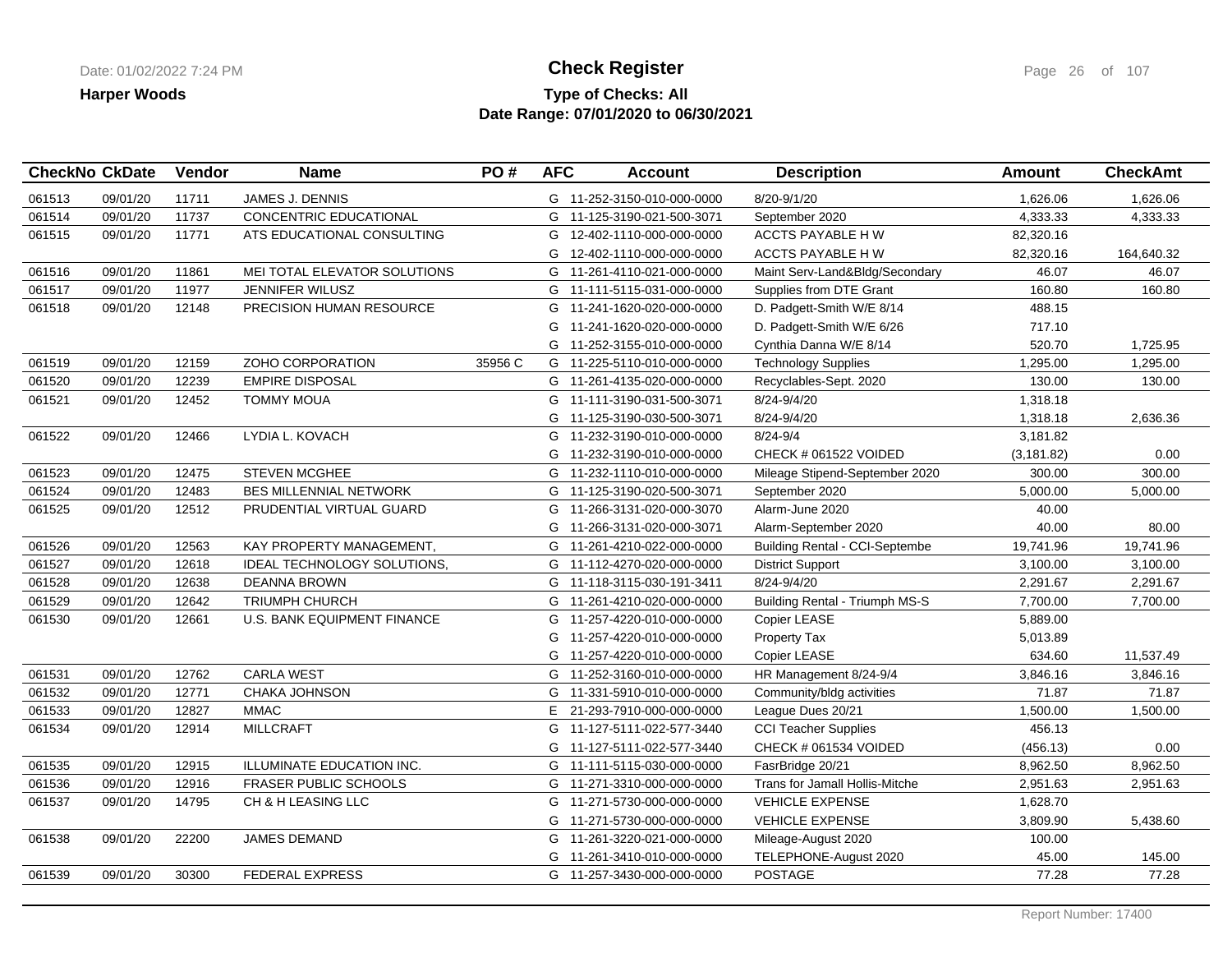### **Type of Checks: All Check Register Check Register Check Register Page 27** of 107 **Date Range: 07/01/2020 to 06/30/2021**

| <b>CheckNo CkDate</b> |          | Vendor | <b>Name</b>                   | PO#     | <b>AFC</b> | <b>Account</b>             | <b>Description</b>             | <b>Amount</b> | <b>CheckAmt</b> |
|-----------------------|----------|--------|-------------------------------|---------|------------|----------------------------|--------------------------------|---------------|-----------------|
| 061540                | 09/01/20 | 32078  | FRONTLINE PLACEMENT           |         |            | G 11-283-3140-010-000-0000 | Learning & Collaboration 20/21 | 10,485.00     | 10,485.00       |
| 061541                | 09/01/20 | 39590  | HARPER WOODS CITY OF          |         |            | G 11-261-3830-031-000-0000 | WATER 7/16-8/15                | 305.20        | 305.20          |
| 061542                | 09/01/20 | 39590  | HARPER WOODS CITY OF          |         |            | G 11-261-3830-010-000-0000 | Water-Central Office-7/16-8/15 | 247.58        | 247.58          |
| 061543                | 09/01/20 | 39590  | HARPER WOODS CITY OF          |         |            | G 11-261-3830-030-000-0000 | WATER 7/16-8/15                | 305.20        | 305.20          |
| 061544                | 09/01/20 | 39590  | HARPER WOODS CITY OF          |         |            | G 11-261-3830-022-000-0000 | WATER 7/16-8/15                | 168.89        | 168.89          |
| 061545                | 09/01/20 | 39590  | HARPER WOODS CITY OF          |         |            | G 11-261-3830-020-000-0000 | WATER 7/16-8/15                | 414.92        | 414.92          |
| 061546                | 09/01/20 | 39590  | HARPER WOODS CITY OF          |         |            | G 11-261-3830-021-000-0000 | WATER 7/16-8/15                | 322.42        | 322.42          |
| 061547                | 09/01/20 | 39590  | HARPER WOODS CITY OF          |         |            | G 11-261-3830-021-000-0000 | WATER 7/16-8/15                | 274.41        | 274.41          |
| 061548                | 09/01/20 | 39590  | HARPER WOODS CITY OF          |         |            | G 11-261-3840-031-000-0000 | REFUSE 7/16-8/15               | 20.00         | 20.00           |
| 061549                | 09/01/20 | 39590  | HARPER WOODS CITY OF          |         |            | G 11-261-3840-030-000-0000 | REFUSE 7/16-8/15               | 32.00         | 32.00           |
| 061550                | 09/01/20 | 39590  | HARPER WOODS CITY OF          |         | G          | 11-261-3840-021-000-0000   | REFUSE 7/16-8/15               | 144.00        | 144.00          |
| 061551                | 09/01/20 | 50098  | LIGHTING SUPPLY CO            |         |            | G 11-261-5910-021-000-0000 | <b>CUSTODIAL SUPPLIES</b>      | 159.99        | 159.99          |
| 061552                | 09/01/20 | 50850  | <b>MASSP</b>                  | T8033 P |            | G 11-221-3220-020-000-0000 | <b>WKSHP/CONF MS</b>           | 725.00        | 725.00          |
| 061553                | 09/01/20 | 56761  | MI SCHOOL BUSINESS            |         |            | G 11-227-3220-010-000-0000 | <b>WKSH/CONF EXP</b>           | 255.00        | 255.00          |
| 061555                | 09/01/20 | 63330  | <b>SPRINT</b>                 |         |            | G 11-261-3410-010-000-0000 | <b>TELEPHONE 7/20-8/19</b>     | 187.50        |                 |
|                       |          |        |                               |         |            | G 11-261-3410-020-000-0000 | TELEPHONE MS 7/20-8/19         | 147.99        |                 |
|                       |          |        |                               |         | G          | 11-261-3410-020-000-0000   | TELEPHONE MS 7/20-8/19         | 73.66         |                 |
|                       |          |        |                               |         | G          | 11-261-3410-021-000-0000   | <b>TELEPHONE 7/20-8/19</b>     | 37.50         |                 |
|                       |          |        |                               |         | G          | 11-261-3410-021-000-0000   | TELEPHONE 7/20-8/19            | 36.83         |                 |
|                       |          |        |                               |         | G          | 11-261-3410-021-000-0000   | <b>TELEPHONE 7/20-8/19</b>     | 75.00         |                 |
|                       |          |        |                               |         | G          | 11-261-3410-021-000-0000   | TELEPHONE 7/20-8/19            | 113.03        |                 |
|                       |          |        |                               |         | G          | 11-261-3410-021-000-0000   | TELEPHONE 7/20-8/19            | 459.05        |                 |
|                       |          |        |                               |         |            | G 11-261-3410-030-000-0000 | TELEPHONE 7/20-8/19            | 162.32        |                 |
|                       |          |        |                               |         | G          | 11-261-3410-031-000-0000   | TELEPHONE 7/20-8/19            | 150.53        |                 |
|                       |          |        |                               |         | G          | 11-261-5990-021-000-0000   | Telephone 7/20-8/19            | 36.83         |                 |
|                       |          |        |                               |         | G          | 11-271-3410-000-000-0000   | CELLULAR PHONE SERV 7/20-8/19  | 184.15        |                 |
|                       |          |        |                               |         | C          | 21-297-3410-000-000-9010   | Food Service Telephone 7/20-8  | 53.28         | 1,717.67        |
| 061556                | 09/01/20 | 66250  | PARK ATHLETIC SUPPLY CO. INC. |         | Е.         | 21-293-6410-000-000-0000   | EQUIP/UNIFORMS                 | 490.00        |                 |
|                       |          |        |                               |         | E.         | 21-293-6410-000-000-0000   | EQUIP/UNIFORMS                 | 75.00         | 565.00          |
| 061557                | 09/01/20 | 75745  | <b>KSS ENTERPRISES</b>        |         | G          | 11-261-5910-021-000-0000   | <b>CUSTODIAL SUPPLIES</b>      | 275.72        |                 |
|                       |          |        |                               |         |            | G 11-261-5910-021-000-0000 | <b>CUSTODIAL SUPPLIES</b>      | 279.21        |                 |
|                       |          |        |                               |         |            | G 11-261-5910-021-000-0000 | <b>CUSTODIAL SUPPLIES</b>      | 634.76        | 1,189.69        |
| 061558                | 09/01/20 | 77577  | <b>SETSEG</b>                 |         |            | G 11-252-2840-000-000-0000 | <b>WORKERS COMP-1st Qtr</b>    | 5,527.00      | 5,527.00        |
| 061559                | 09/01/20 | 87293  | UNITED LAWNSCAPE INC          |         |            | G 11-261-4110-021-000-0000 | Fertilization                  | 88.00         |                 |
|                       |          |        |                               |         | G          | 11-261-4110-021-000-0000   | Fertilization                  | 489.77        |                 |
|                       |          |        |                               |         |            | G 11-261-4110-021-000-0000 | Fertilization                  | 418.33        |                 |
|                       |          |        |                               |         | G          | 11-261-4110-030-000-0000   | Fertilization                  | 62.00         |                 |
|                       |          |        |                               |         |            | G 11-261-4110-031-000-0000 | Fertilization                  | 74.00         | 1,132.10        |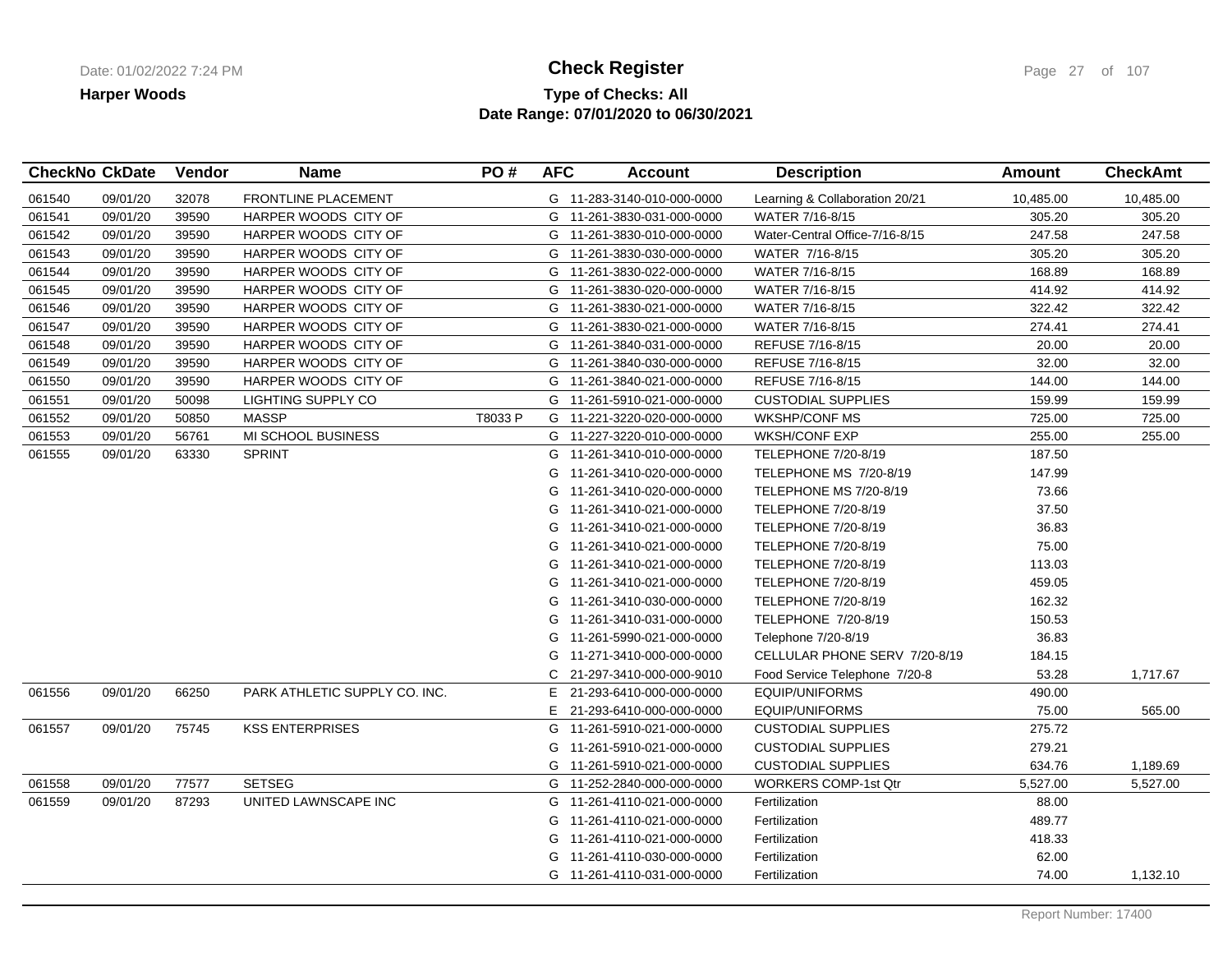### **Type of Checks: All Check Register Check Register Check Register Page 28 of 107 Date Range: 07/01/2020 to 06/30/2021**

| MSC07<br>09/01/20<br><b>Ramarra Garrett</b><br>98.39<br>98.39<br>061560<br>G 11-111-5115-031-000-0000<br>Ramarra Garrett<br>AT&T<br>49.44<br>49.44<br>09/18/20<br>00560<br>G 11-261-3410-021-000-0000<br><b>TELEPHONE 8/25-9/24</b><br>AT&T<br>00560<br>103.59<br>103.59<br>061562<br>09/18/20<br>G 11-261-3410-021-000-0000<br><b>TELEPHONE September</b><br>AT&T<br>061563<br>09/18/20<br>00560<br>G 11-261-3410-021-000-0000<br>TELEPHONE 8/28-9/27<br>662.72<br>662.72<br>AT&T<br>00560<br>TELEPHONE 8/25-9/24<br>49.44<br>49.44<br>061564<br>09/18/20<br>G 11-261-3410-030-000-0000<br>TEE PEE INC<br>365.00<br>09/18/20<br>10118<br>E 21-293-7910-000-000-0000<br><b>Toilet Rental-Sept</b><br>365.00<br>061566<br>09/18/20<br>JAMES J. DENNIS<br>MANAGEMENT SERVICES 9/2-9/16<br>2,141.64<br>11711<br>G 11-252-3150-010-000-0000<br>2,141.64<br>061567<br>09/18/20<br>11771<br>ATS EDUCATIONAL CONSULTING<br>G 12-402-1110-000-000-0000<br>ACCTS PAYABLE H W<br>179,537.00<br>179,537.00<br>12063<br>STEVE HAMMEL/TEAM STORE<br>EQUIP/UNIFORMS<br>470.00<br>09/18/20<br>Е<br>21-293-6410-000-000-0000<br>E<br>102.00<br>572.00<br>21-293-6410-000-000-0000<br>EQUIP/UNIFORMS<br>335.00<br>09/18/20<br>12132<br>PAC-VAN, INC<br>G<br>11-261-5910-021-000-0000<br><b>CUSTODIAL SUPPLIES</b><br>335.00<br><b>CUSTODIAL SUPPLIES</b><br>670.00<br>G<br>11-261-5910-021-000-0000<br>09/18/20<br>12148<br>PRECISION HUMAN RESOURCE<br>488.15<br>11-241-3190-020-000-0000<br>D. Padgett-Smith W/E 8/14<br>G<br>488.15<br>D. Padgett-Smith W/E 8/21<br>11-241-3190-020-000-0000<br>G<br>Cynthia Danna W/E 8/14<br>520.70<br>11-252-3155-010-000-0000<br>G<br>551.21<br>2,048.21<br>G 11-252-3155-010-000-0000<br>Cynthia Danna W/E 8/21<br>12260<br>THEOFFICESUPPLYGUYS.COM<br>35979 C<br>247.05<br>247.05<br>09/18/20<br>G 11-252-5910-010-000-0000<br>OFFICE SUPPLIES<br>12334<br><b>HUDL</b><br>1,500.00<br>061572<br>09/18/20<br>1,500.00<br>E 21-293-3190-000-000-0000<br>Football-Hudl Sideline<br>12341<br>MILLER, CANFIELD, PADDOCK &<br>4,500.00<br>061573<br>09/18/20<br>G 11-231-3171-010-000-0000<br><b>State Aid Note</b><br>4,500.00<br>G 11-111-3190-031-500-3071<br>$9/7 - 9/18$<br>1,318.18<br>09/18/20<br>12452<br><b>TOMMY MOUA</b><br>$9/7 - 9/18$<br>1,318.18<br>G 11-125-3190-030-500-3071<br>2,636.36<br>447.39<br>09/18/20<br>12512<br>PRUDENTIAL VIRTUAL GUARD<br>G 11-266-3131-022-000-3071<br>W/E 9/10<br>523.84<br>G 11-266-3131-022-000-3071<br>W/E 8/13<br>200.00<br>11-266-3131-030-000-3071<br>W/E 8/13<br>G<br>414.25<br>G 11-266-3131-030-000-3071<br>W/E 9/10<br>1,585.48<br>12555<br>PARK ATHLETIC SUPPLY<br>728.00<br>728.00<br>09/18/20<br>E.<br>21-293-6410-000-000-0000<br><b>EQUIP/UNIFORMS</b><br>061577<br>09/18/20<br>12562<br>MECHANICAL SYSTEM SERVICES<br>G 11-261-4120-031-000-0000<br><b>EQUIP REPAIR</b><br>1,120.00<br>1,120.00<br>41.99<br>09/18/20<br>12599<br><b>HAROLD GAMBLE</b><br>Supplies for Teachers MS<br>41.99<br>G 11-112-5115-020-000-0000<br><b>District Support</b><br>3,100.00<br>061579<br>09/18/20<br>12618<br>IDEAL TECHNOLOGY SOLUTIONS,<br>G 11-112-4270-020-000-0000<br>3,680.00<br>6,780.00<br>G 11-225-5110-010-000-0000<br><b>Technology Supplies</b><br>2,291.67<br>09/18/20<br>12638<br><b>DEANNA BROWN</b><br>9/7-9/18/20<br>2,291.67<br>G 11-118-3115-030-191-3411<br>09/18/20<br>12661<br>U.S. BANK EQUIPMENT FINANCE<br>Copier LEASE<br>556.58<br>556.58<br>061581<br>G 11-257-4220-010-000-0000<br>12661<br>349.00<br>349.00<br>061582<br>09/18/20<br>U.S. BANK EQUIPMENT FINANCE<br>G 11-257-4220-010-000-0000<br>Copier LEASE<br>U.S. BANK EQUIPMENT FINANCE<br>Copier LEASE<br>2,863.66<br>2,863.66<br>061583<br>09/18/20<br>12661<br>G 11-257-4220-010-000-0000<br>APPLIED IMAGING<br>165.54<br>165.54<br>09/18/20<br>12686<br>G 11-113-4125-021-000-0000<br>Copier Maintenance<br>52.13<br>061585<br>09/18/20<br>12705<br><b>ADT COMMERCIAL</b><br>G 11-261-4110-000-000-0000<br>Alarm 9/24-10/23<br>11-261-4110-020-000-0000<br>Alarm 9/24-10/23<br>140.49<br>G<br>53.95<br>G 11-261-4110-022-000-0000<br>Alarm 9/24-10/23<br>246.57 |        | <b>CheckNo CkDate</b> | Vendor | <b>Name</b> | PO# | <b>AFC</b> | <b>Account</b> | <b>Description</b> | <b>Amount</b> | <b>CheckAmt</b> |
|-------------------------------------------------------------------------------------------------------------------------------------------------------------------------------------------------------------------------------------------------------------------------------------------------------------------------------------------------------------------------------------------------------------------------------------------------------------------------------------------------------------------------------------------------------------------------------------------------------------------------------------------------------------------------------------------------------------------------------------------------------------------------------------------------------------------------------------------------------------------------------------------------------------------------------------------------------------------------------------------------------------------------------------------------------------------------------------------------------------------------------------------------------------------------------------------------------------------------------------------------------------------------------------------------------------------------------------------------------------------------------------------------------------------------------------------------------------------------------------------------------------------------------------------------------------------------------------------------------------------------------------------------------------------------------------------------------------------------------------------------------------------------------------------------------------------------------------------------------------------------------------------------------------------------------------------------------------------------------------------------------------------------------------------------------------------------------------------------------------------------------------------------------------------------------------------------------------------------------------------------------------------------------------------------------------------------------------------------------------------------------------------------------------------------------------------------------------------------------------------------------------------------------------------------------------------------------------------------------------------------------------------------------------------------------------------------------------------------------------------------------------------------------------------------------------------------------------------------------------------------------------------------------------------------------------------------------------------------------------------------------------------------------------------------------------------------------------------------------------------------------------------------------------------------------------------------------------------------------------------------------------------------------------------------------------------------------------------------------------------------------------------------------------------------------------------------------------------------------------------------------------------------------------------------------------------------------------------------------------------------------------------------------------------------------------------------------------------------------------------------------------------------------------------------------------------------------------------------------------------------------------------------------------------------------------------------------------------------------------------------------------------------------------------------------------------------------------------------------------------------------|--------|-----------------------|--------|-------------|-----|------------|----------------|--------------------|---------------|-----------------|
|                                                                                                                                                                                                                                                                                                                                                                                                                                                                                                                                                                                                                                                                                                                                                                                                                                                                                                                                                                                                                                                                                                                                                                                                                                                                                                                                                                                                                                                                                                                                                                                                                                                                                                                                                                                                                                                                                                                                                                                                                                                                                                                                                                                                                                                                                                                                                                                                                                                                                                                                                                                                                                                                                                                                                                                                                                                                                                                                                                                                                                                                                                                                                                                                                                                                                                                                                                                                                                                                                                                                                                                                                                                                                                                                                                                                                                                                                                                                                                                                                                                                                                                               |        |                       |        |             |     |            |                |                    |               |                 |
|                                                                                                                                                                                                                                                                                                                                                                                                                                                                                                                                                                                                                                                                                                                                                                                                                                                                                                                                                                                                                                                                                                                                                                                                                                                                                                                                                                                                                                                                                                                                                                                                                                                                                                                                                                                                                                                                                                                                                                                                                                                                                                                                                                                                                                                                                                                                                                                                                                                                                                                                                                                                                                                                                                                                                                                                                                                                                                                                                                                                                                                                                                                                                                                                                                                                                                                                                                                                                                                                                                                                                                                                                                                                                                                                                                                                                                                                                                                                                                                                                                                                                                                               | 061561 |                       |        |             |     |            |                |                    |               |                 |
|                                                                                                                                                                                                                                                                                                                                                                                                                                                                                                                                                                                                                                                                                                                                                                                                                                                                                                                                                                                                                                                                                                                                                                                                                                                                                                                                                                                                                                                                                                                                                                                                                                                                                                                                                                                                                                                                                                                                                                                                                                                                                                                                                                                                                                                                                                                                                                                                                                                                                                                                                                                                                                                                                                                                                                                                                                                                                                                                                                                                                                                                                                                                                                                                                                                                                                                                                                                                                                                                                                                                                                                                                                                                                                                                                                                                                                                                                                                                                                                                                                                                                                                               |        |                       |        |             |     |            |                |                    |               |                 |
|                                                                                                                                                                                                                                                                                                                                                                                                                                                                                                                                                                                                                                                                                                                                                                                                                                                                                                                                                                                                                                                                                                                                                                                                                                                                                                                                                                                                                                                                                                                                                                                                                                                                                                                                                                                                                                                                                                                                                                                                                                                                                                                                                                                                                                                                                                                                                                                                                                                                                                                                                                                                                                                                                                                                                                                                                                                                                                                                                                                                                                                                                                                                                                                                                                                                                                                                                                                                                                                                                                                                                                                                                                                                                                                                                                                                                                                                                                                                                                                                                                                                                                                               |        |                       |        |             |     |            |                |                    |               |                 |
|                                                                                                                                                                                                                                                                                                                                                                                                                                                                                                                                                                                                                                                                                                                                                                                                                                                                                                                                                                                                                                                                                                                                                                                                                                                                                                                                                                                                                                                                                                                                                                                                                                                                                                                                                                                                                                                                                                                                                                                                                                                                                                                                                                                                                                                                                                                                                                                                                                                                                                                                                                                                                                                                                                                                                                                                                                                                                                                                                                                                                                                                                                                                                                                                                                                                                                                                                                                                                                                                                                                                                                                                                                                                                                                                                                                                                                                                                                                                                                                                                                                                                                                               |        |                       |        |             |     |            |                |                    |               |                 |
|                                                                                                                                                                                                                                                                                                                                                                                                                                                                                                                                                                                                                                                                                                                                                                                                                                                                                                                                                                                                                                                                                                                                                                                                                                                                                                                                                                                                                                                                                                                                                                                                                                                                                                                                                                                                                                                                                                                                                                                                                                                                                                                                                                                                                                                                                                                                                                                                                                                                                                                                                                                                                                                                                                                                                                                                                                                                                                                                                                                                                                                                                                                                                                                                                                                                                                                                                                                                                                                                                                                                                                                                                                                                                                                                                                                                                                                                                                                                                                                                                                                                                                                               | 061565 |                       |        |             |     |            |                |                    |               |                 |
|                                                                                                                                                                                                                                                                                                                                                                                                                                                                                                                                                                                                                                                                                                                                                                                                                                                                                                                                                                                                                                                                                                                                                                                                                                                                                                                                                                                                                                                                                                                                                                                                                                                                                                                                                                                                                                                                                                                                                                                                                                                                                                                                                                                                                                                                                                                                                                                                                                                                                                                                                                                                                                                                                                                                                                                                                                                                                                                                                                                                                                                                                                                                                                                                                                                                                                                                                                                                                                                                                                                                                                                                                                                                                                                                                                                                                                                                                                                                                                                                                                                                                                                               |        |                       |        |             |     |            |                |                    |               |                 |
|                                                                                                                                                                                                                                                                                                                                                                                                                                                                                                                                                                                                                                                                                                                                                                                                                                                                                                                                                                                                                                                                                                                                                                                                                                                                                                                                                                                                                                                                                                                                                                                                                                                                                                                                                                                                                                                                                                                                                                                                                                                                                                                                                                                                                                                                                                                                                                                                                                                                                                                                                                                                                                                                                                                                                                                                                                                                                                                                                                                                                                                                                                                                                                                                                                                                                                                                                                                                                                                                                                                                                                                                                                                                                                                                                                                                                                                                                                                                                                                                                                                                                                                               |        |                       |        |             |     |            |                |                    |               |                 |
|                                                                                                                                                                                                                                                                                                                                                                                                                                                                                                                                                                                                                                                                                                                                                                                                                                                                                                                                                                                                                                                                                                                                                                                                                                                                                                                                                                                                                                                                                                                                                                                                                                                                                                                                                                                                                                                                                                                                                                                                                                                                                                                                                                                                                                                                                                                                                                                                                                                                                                                                                                                                                                                                                                                                                                                                                                                                                                                                                                                                                                                                                                                                                                                                                                                                                                                                                                                                                                                                                                                                                                                                                                                                                                                                                                                                                                                                                                                                                                                                                                                                                                                               | 061568 |                       |        |             |     |            |                |                    |               |                 |
|                                                                                                                                                                                                                                                                                                                                                                                                                                                                                                                                                                                                                                                                                                                                                                                                                                                                                                                                                                                                                                                                                                                                                                                                                                                                                                                                                                                                                                                                                                                                                                                                                                                                                                                                                                                                                                                                                                                                                                                                                                                                                                                                                                                                                                                                                                                                                                                                                                                                                                                                                                                                                                                                                                                                                                                                                                                                                                                                                                                                                                                                                                                                                                                                                                                                                                                                                                                                                                                                                                                                                                                                                                                                                                                                                                                                                                                                                                                                                                                                                                                                                                                               |        |                       |        |             |     |            |                |                    |               |                 |
|                                                                                                                                                                                                                                                                                                                                                                                                                                                                                                                                                                                                                                                                                                                                                                                                                                                                                                                                                                                                                                                                                                                                                                                                                                                                                                                                                                                                                                                                                                                                                                                                                                                                                                                                                                                                                                                                                                                                                                                                                                                                                                                                                                                                                                                                                                                                                                                                                                                                                                                                                                                                                                                                                                                                                                                                                                                                                                                                                                                                                                                                                                                                                                                                                                                                                                                                                                                                                                                                                                                                                                                                                                                                                                                                                                                                                                                                                                                                                                                                                                                                                                                               | 061569 |                       |        |             |     |            |                |                    |               |                 |
|                                                                                                                                                                                                                                                                                                                                                                                                                                                                                                                                                                                                                                                                                                                                                                                                                                                                                                                                                                                                                                                                                                                                                                                                                                                                                                                                                                                                                                                                                                                                                                                                                                                                                                                                                                                                                                                                                                                                                                                                                                                                                                                                                                                                                                                                                                                                                                                                                                                                                                                                                                                                                                                                                                                                                                                                                                                                                                                                                                                                                                                                                                                                                                                                                                                                                                                                                                                                                                                                                                                                                                                                                                                                                                                                                                                                                                                                                                                                                                                                                                                                                                                               |        |                       |        |             |     |            |                |                    |               |                 |
|                                                                                                                                                                                                                                                                                                                                                                                                                                                                                                                                                                                                                                                                                                                                                                                                                                                                                                                                                                                                                                                                                                                                                                                                                                                                                                                                                                                                                                                                                                                                                                                                                                                                                                                                                                                                                                                                                                                                                                                                                                                                                                                                                                                                                                                                                                                                                                                                                                                                                                                                                                                                                                                                                                                                                                                                                                                                                                                                                                                                                                                                                                                                                                                                                                                                                                                                                                                                                                                                                                                                                                                                                                                                                                                                                                                                                                                                                                                                                                                                                                                                                                                               | 061570 |                       |        |             |     |            |                |                    |               |                 |
|                                                                                                                                                                                                                                                                                                                                                                                                                                                                                                                                                                                                                                                                                                                                                                                                                                                                                                                                                                                                                                                                                                                                                                                                                                                                                                                                                                                                                                                                                                                                                                                                                                                                                                                                                                                                                                                                                                                                                                                                                                                                                                                                                                                                                                                                                                                                                                                                                                                                                                                                                                                                                                                                                                                                                                                                                                                                                                                                                                                                                                                                                                                                                                                                                                                                                                                                                                                                                                                                                                                                                                                                                                                                                                                                                                                                                                                                                                                                                                                                                                                                                                                               |        |                       |        |             |     |            |                |                    |               |                 |
|                                                                                                                                                                                                                                                                                                                                                                                                                                                                                                                                                                                                                                                                                                                                                                                                                                                                                                                                                                                                                                                                                                                                                                                                                                                                                                                                                                                                                                                                                                                                                                                                                                                                                                                                                                                                                                                                                                                                                                                                                                                                                                                                                                                                                                                                                                                                                                                                                                                                                                                                                                                                                                                                                                                                                                                                                                                                                                                                                                                                                                                                                                                                                                                                                                                                                                                                                                                                                                                                                                                                                                                                                                                                                                                                                                                                                                                                                                                                                                                                                                                                                                                               |        |                       |        |             |     |            |                |                    |               |                 |
|                                                                                                                                                                                                                                                                                                                                                                                                                                                                                                                                                                                                                                                                                                                                                                                                                                                                                                                                                                                                                                                                                                                                                                                                                                                                                                                                                                                                                                                                                                                                                                                                                                                                                                                                                                                                                                                                                                                                                                                                                                                                                                                                                                                                                                                                                                                                                                                                                                                                                                                                                                                                                                                                                                                                                                                                                                                                                                                                                                                                                                                                                                                                                                                                                                                                                                                                                                                                                                                                                                                                                                                                                                                                                                                                                                                                                                                                                                                                                                                                                                                                                                                               |        |                       |        |             |     |            |                |                    |               |                 |
|                                                                                                                                                                                                                                                                                                                                                                                                                                                                                                                                                                                                                                                                                                                                                                                                                                                                                                                                                                                                                                                                                                                                                                                                                                                                                                                                                                                                                                                                                                                                                                                                                                                                                                                                                                                                                                                                                                                                                                                                                                                                                                                                                                                                                                                                                                                                                                                                                                                                                                                                                                                                                                                                                                                                                                                                                                                                                                                                                                                                                                                                                                                                                                                                                                                                                                                                                                                                                                                                                                                                                                                                                                                                                                                                                                                                                                                                                                                                                                                                                                                                                                                               | 061571 |                       |        |             |     |            |                |                    |               |                 |
|                                                                                                                                                                                                                                                                                                                                                                                                                                                                                                                                                                                                                                                                                                                                                                                                                                                                                                                                                                                                                                                                                                                                                                                                                                                                                                                                                                                                                                                                                                                                                                                                                                                                                                                                                                                                                                                                                                                                                                                                                                                                                                                                                                                                                                                                                                                                                                                                                                                                                                                                                                                                                                                                                                                                                                                                                                                                                                                                                                                                                                                                                                                                                                                                                                                                                                                                                                                                                                                                                                                                                                                                                                                                                                                                                                                                                                                                                                                                                                                                                                                                                                                               |        |                       |        |             |     |            |                |                    |               |                 |
|                                                                                                                                                                                                                                                                                                                                                                                                                                                                                                                                                                                                                                                                                                                                                                                                                                                                                                                                                                                                                                                                                                                                                                                                                                                                                                                                                                                                                                                                                                                                                                                                                                                                                                                                                                                                                                                                                                                                                                                                                                                                                                                                                                                                                                                                                                                                                                                                                                                                                                                                                                                                                                                                                                                                                                                                                                                                                                                                                                                                                                                                                                                                                                                                                                                                                                                                                                                                                                                                                                                                                                                                                                                                                                                                                                                                                                                                                                                                                                                                                                                                                                                               |        |                       |        |             |     |            |                |                    |               |                 |
|                                                                                                                                                                                                                                                                                                                                                                                                                                                                                                                                                                                                                                                                                                                                                                                                                                                                                                                                                                                                                                                                                                                                                                                                                                                                                                                                                                                                                                                                                                                                                                                                                                                                                                                                                                                                                                                                                                                                                                                                                                                                                                                                                                                                                                                                                                                                                                                                                                                                                                                                                                                                                                                                                                                                                                                                                                                                                                                                                                                                                                                                                                                                                                                                                                                                                                                                                                                                                                                                                                                                                                                                                                                                                                                                                                                                                                                                                                                                                                                                                                                                                                                               | 061574 |                       |        |             |     |            |                |                    |               |                 |
|                                                                                                                                                                                                                                                                                                                                                                                                                                                                                                                                                                                                                                                                                                                                                                                                                                                                                                                                                                                                                                                                                                                                                                                                                                                                                                                                                                                                                                                                                                                                                                                                                                                                                                                                                                                                                                                                                                                                                                                                                                                                                                                                                                                                                                                                                                                                                                                                                                                                                                                                                                                                                                                                                                                                                                                                                                                                                                                                                                                                                                                                                                                                                                                                                                                                                                                                                                                                                                                                                                                                                                                                                                                                                                                                                                                                                                                                                                                                                                                                                                                                                                                               |        |                       |        |             |     |            |                |                    |               |                 |
|                                                                                                                                                                                                                                                                                                                                                                                                                                                                                                                                                                                                                                                                                                                                                                                                                                                                                                                                                                                                                                                                                                                                                                                                                                                                                                                                                                                                                                                                                                                                                                                                                                                                                                                                                                                                                                                                                                                                                                                                                                                                                                                                                                                                                                                                                                                                                                                                                                                                                                                                                                                                                                                                                                                                                                                                                                                                                                                                                                                                                                                                                                                                                                                                                                                                                                                                                                                                                                                                                                                                                                                                                                                                                                                                                                                                                                                                                                                                                                                                                                                                                                                               | 061575 |                       |        |             |     |            |                |                    |               |                 |
|                                                                                                                                                                                                                                                                                                                                                                                                                                                                                                                                                                                                                                                                                                                                                                                                                                                                                                                                                                                                                                                                                                                                                                                                                                                                                                                                                                                                                                                                                                                                                                                                                                                                                                                                                                                                                                                                                                                                                                                                                                                                                                                                                                                                                                                                                                                                                                                                                                                                                                                                                                                                                                                                                                                                                                                                                                                                                                                                                                                                                                                                                                                                                                                                                                                                                                                                                                                                                                                                                                                                                                                                                                                                                                                                                                                                                                                                                                                                                                                                                                                                                                                               |        |                       |        |             |     |            |                |                    |               |                 |
|                                                                                                                                                                                                                                                                                                                                                                                                                                                                                                                                                                                                                                                                                                                                                                                                                                                                                                                                                                                                                                                                                                                                                                                                                                                                                                                                                                                                                                                                                                                                                                                                                                                                                                                                                                                                                                                                                                                                                                                                                                                                                                                                                                                                                                                                                                                                                                                                                                                                                                                                                                                                                                                                                                                                                                                                                                                                                                                                                                                                                                                                                                                                                                                                                                                                                                                                                                                                                                                                                                                                                                                                                                                                                                                                                                                                                                                                                                                                                                                                                                                                                                                               |        |                       |        |             |     |            |                |                    |               |                 |
|                                                                                                                                                                                                                                                                                                                                                                                                                                                                                                                                                                                                                                                                                                                                                                                                                                                                                                                                                                                                                                                                                                                                                                                                                                                                                                                                                                                                                                                                                                                                                                                                                                                                                                                                                                                                                                                                                                                                                                                                                                                                                                                                                                                                                                                                                                                                                                                                                                                                                                                                                                                                                                                                                                                                                                                                                                                                                                                                                                                                                                                                                                                                                                                                                                                                                                                                                                                                                                                                                                                                                                                                                                                                                                                                                                                                                                                                                                                                                                                                                                                                                                                               |        |                       |        |             |     |            |                |                    |               |                 |
|                                                                                                                                                                                                                                                                                                                                                                                                                                                                                                                                                                                                                                                                                                                                                                                                                                                                                                                                                                                                                                                                                                                                                                                                                                                                                                                                                                                                                                                                                                                                                                                                                                                                                                                                                                                                                                                                                                                                                                                                                                                                                                                                                                                                                                                                                                                                                                                                                                                                                                                                                                                                                                                                                                                                                                                                                                                                                                                                                                                                                                                                                                                                                                                                                                                                                                                                                                                                                                                                                                                                                                                                                                                                                                                                                                                                                                                                                                                                                                                                                                                                                                                               | 061576 |                       |        |             |     |            |                |                    |               |                 |
|                                                                                                                                                                                                                                                                                                                                                                                                                                                                                                                                                                                                                                                                                                                                                                                                                                                                                                                                                                                                                                                                                                                                                                                                                                                                                                                                                                                                                                                                                                                                                                                                                                                                                                                                                                                                                                                                                                                                                                                                                                                                                                                                                                                                                                                                                                                                                                                                                                                                                                                                                                                                                                                                                                                                                                                                                                                                                                                                                                                                                                                                                                                                                                                                                                                                                                                                                                                                                                                                                                                                                                                                                                                                                                                                                                                                                                                                                                                                                                                                                                                                                                                               |        |                       |        |             |     |            |                |                    |               |                 |
|                                                                                                                                                                                                                                                                                                                                                                                                                                                                                                                                                                                                                                                                                                                                                                                                                                                                                                                                                                                                                                                                                                                                                                                                                                                                                                                                                                                                                                                                                                                                                                                                                                                                                                                                                                                                                                                                                                                                                                                                                                                                                                                                                                                                                                                                                                                                                                                                                                                                                                                                                                                                                                                                                                                                                                                                                                                                                                                                                                                                                                                                                                                                                                                                                                                                                                                                                                                                                                                                                                                                                                                                                                                                                                                                                                                                                                                                                                                                                                                                                                                                                                                               | 061578 |                       |        |             |     |            |                |                    |               |                 |
|                                                                                                                                                                                                                                                                                                                                                                                                                                                                                                                                                                                                                                                                                                                                                                                                                                                                                                                                                                                                                                                                                                                                                                                                                                                                                                                                                                                                                                                                                                                                                                                                                                                                                                                                                                                                                                                                                                                                                                                                                                                                                                                                                                                                                                                                                                                                                                                                                                                                                                                                                                                                                                                                                                                                                                                                                                                                                                                                                                                                                                                                                                                                                                                                                                                                                                                                                                                                                                                                                                                                                                                                                                                                                                                                                                                                                                                                                                                                                                                                                                                                                                                               |        |                       |        |             |     |            |                |                    |               |                 |
|                                                                                                                                                                                                                                                                                                                                                                                                                                                                                                                                                                                                                                                                                                                                                                                                                                                                                                                                                                                                                                                                                                                                                                                                                                                                                                                                                                                                                                                                                                                                                                                                                                                                                                                                                                                                                                                                                                                                                                                                                                                                                                                                                                                                                                                                                                                                                                                                                                                                                                                                                                                                                                                                                                                                                                                                                                                                                                                                                                                                                                                                                                                                                                                                                                                                                                                                                                                                                                                                                                                                                                                                                                                                                                                                                                                                                                                                                                                                                                                                                                                                                                                               |        |                       |        |             |     |            |                |                    |               |                 |
|                                                                                                                                                                                                                                                                                                                                                                                                                                                                                                                                                                                                                                                                                                                                                                                                                                                                                                                                                                                                                                                                                                                                                                                                                                                                                                                                                                                                                                                                                                                                                                                                                                                                                                                                                                                                                                                                                                                                                                                                                                                                                                                                                                                                                                                                                                                                                                                                                                                                                                                                                                                                                                                                                                                                                                                                                                                                                                                                                                                                                                                                                                                                                                                                                                                                                                                                                                                                                                                                                                                                                                                                                                                                                                                                                                                                                                                                                                                                                                                                                                                                                                                               | 061580 |                       |        |             |     |            |                |                    |               |                 |
|                                                                                                                                                                                                                                                                                                                                                                                                                                                                                                                                                                                                                                                                                                                                                                                                                                                                                                                                                                                                                                                                                                                                                                                                                                                                                                                                                                                                                                                                                                                                                                                                                                                                                                                                                                                                                                                                                                                                                                                                                                                                                                                                                                                                                                                                                                                                                                                                                                                                                                                                                                                                                                                                                                                                                                                                                                                                                                                                                                                                                                                                                                                                                                                                                                                                                                                                                                                                                                                                                                                                                                                                                                                                                                                                                                                                                                                                                                                                                                                                                                                                                                                               |        |                       |        |             |     |            |                |                    |               |                 |
|                                                                                                                                                                                                                                                                                                                                                                                                                                                                                                                                                                                                                                                                                                                                                                                                                                                                                                                                                                                                                                                                                                                                                                                                                                                                                                                                                                                                                                                                                                                                                                                                                                                                                                                                                                                                                                                                                                                                                                                                                                                                                                                                                                                                                                                                                                                                                                                                                                                                                                                                                                                                                                                                                                                                                                                                                                                                                                                                                                                                                                                                                                                                                                                                                                                                                                                                                                                                                                                                                                                                                                                                                                                                                                                                                                                                                                                                                                                                                                                                                                                                                                                               |        |                       |        |             |     |            |                |                    |               |                 |
|                                                                                                                                                                                                                                                                                                                                                                                                                                                                                                                                                                                                                                                                                                                                                                                                                                                                                                                                                                                                                                                                                                                                                                                                                                                                                                                                                                                                                                                                                                                                                                                                                                                                                                                                                                                                                                                                                                                                                                                                                                                                                                                                                                                                                                                                                                                                                                                                                                                                                                                                                                                                                                                                                                                                                                                                                                                                                                                                                                                                                                                                                                                                                                                                                                                                                                                                                                                                                                                                                                                                                                                                                                                                                                                                                                                                                                                                                                                                                                                                                                                                                                                               |        |                       |        |             |     |            |                |                    |               |                 |
|                                                                                                                                                                                                                                                                                                                                                                                                                                                                                                                                                                                                                                                                                                                                                                                                                                                                                                                                                                                                                                                                                                                                                                                                                                                                                                                                                                                                                                                                                                                                                                                                                                                                                                                                                                                                                                                                                                                                                                                                                                                                                                                                                                                                                                                                                                                                                                                                                                                                                                                                                                                                                                                                                                                                                                                                                                                                                                                                                                                                                                                                                                                                                                                                                                                                                                                                                                                                                                                                                                                                                                                                                                                                                                                                                                                                                                                                                                                                                                                                                                                                                                                               | 061584 |                       |        |             |     |            |                |                    |               |                 |
|                                                                                                                                                                                                                                                                                                                                                                                                                                                                                                                                                                                                                                                                                                                                                                                                                                                                                                                                                                                                                                                                                                                                                                                                                                                                                                                                                                                                                                                                                                                                                                                                                                                                                                                                                                                                                                                                                                                                                                                                                                                                                                                                                                                                                                                                                                                                                                                                                                                                                                                                                                                                                                                                                                                                                                                                                                                                                                                                                                                                                                                                                                                                                                                                                                                                                                                                                                                                                                                                                                                                                                                                                                                                                                                                                                                                                                                                                                                                                                                                                                                                                                                               |        |                       |        |             |     |            |                |                    |               |                 |
|                                                                                                                                                                                                                                                                                                                                                                                                                                                                                                                                                                                                                                                                                                                                                                                                                                                                                                                                                                                                                                                                                                                                                                                                                                                                                                                                                                                                                                                                                                                                                                                                                                                                                                                                                                                                                                                                                                                                                                                                                                                                                                                                                                                                                                                                                                                                                                                                                                                                                                                                                                                                                                                                                                                                                                                                                                                                                                                                                                                                                                                                                                                                                                                                                                                                                                                                                                                                                                                                                                                                                                                                                                                                                                                                                                                                                                                                                                                                                                                                                                                                                                                               |        |                       |        |             |     |            |                |                    |               |                 |
|                                                                                                                                                                                                                                                                                                                                                                                                                                                                                                                                                                                                                                                                                                                                                                                                                                                                                                                                                                                                                                                                                                                                                                                                                                                                                                                                                                                                                                                                                                                                                                                                                                                                                                                                                                                                                                                                                                                                                                                                                                                                                                                                                                                                                                                                                                                                                                                                                                                                                                                                                                                                                                                                                                                                                                                                                                                                                                                                                                                                                                                                                                                                                                                                                                                                                                                                                                                                                                                                                                                                                                                                                                                                                                                                                                                                                                                                                                                                                                                                                                                                                                                               |        |                       |        |             |     |            |                |                    |               |                 |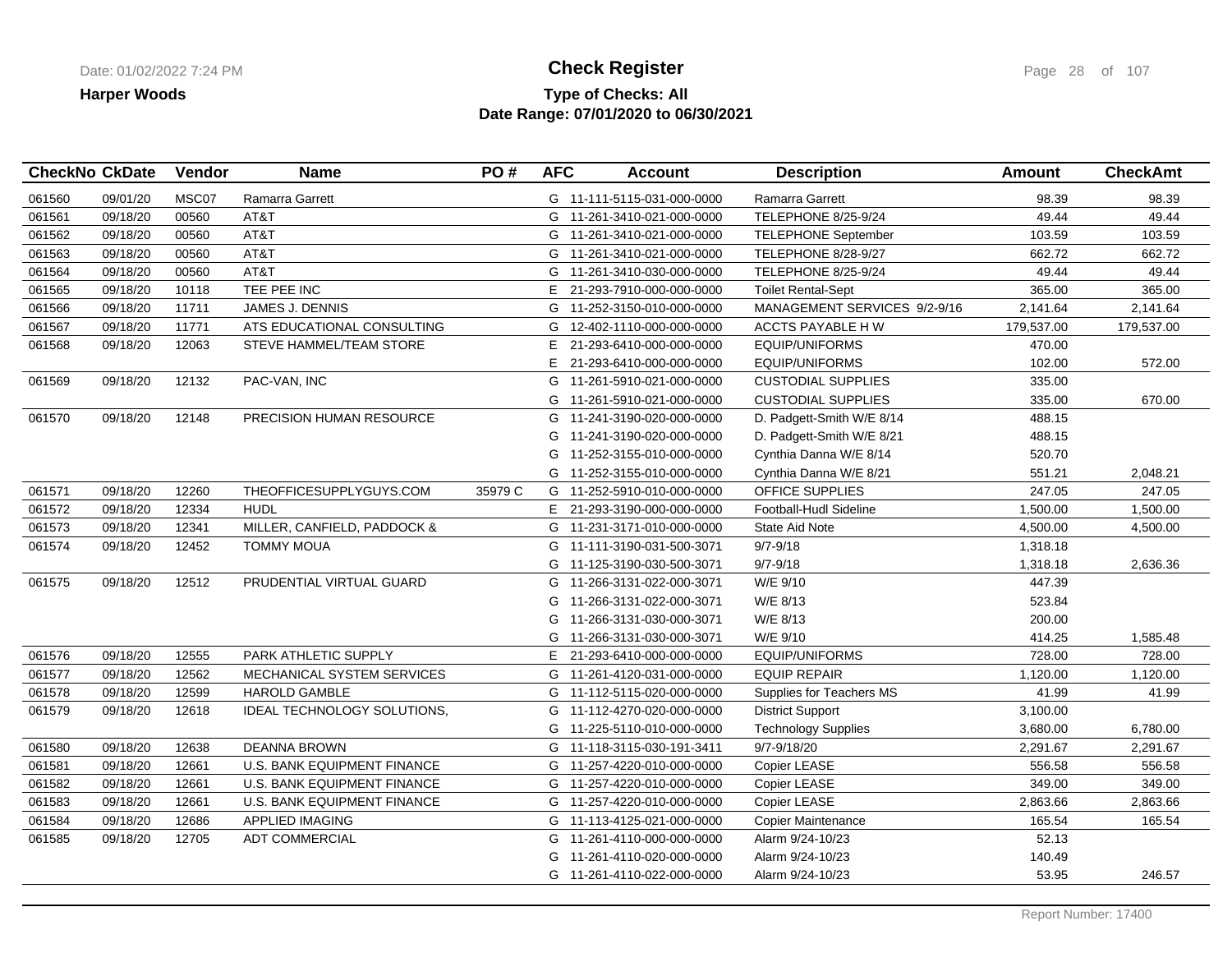### **Type of Checks: All Check Register Check Register Check Register Page 29 of 107 Date Range: 07/01/2020 to 06/30/2021**

| CHELSEA ANN GROUSTRA<br>061586<br>09/18/20<br>12706<br>G 11-122-3115-030-194-0000<br>9/7-9/18/20                                    | 624.00      |           |
|-------------------------------------------------------------------------------------------------------------------------------------|-------------|-----------|
|                                                                                                                                     |             | 624.00    |
| 061587<br>09/18/20<br>12755<br>CHRISTOPER MCCLENDON<br><b>CCI Teacher Supplies</b><br>G 11-127-5111-022-577-3440                    | 87.59       | 87.59     |
| 09/18/20<br>12757<br><b>DEMETRIUS MARBLE</b><br>061588<br>G 11-284-4910-010-000-0000<br>September Website Maintenance               | 820.00      | 820.00    |
| 061589<br>12762<br><b>CARLA WEST</b><br>09/18/20<br>G<br>11-252-3160-010-000-0000<br>HR Management 9/7-9/18/20                      | 3,846.16    | 3,846.16  |
| DRIVE CREATIVE SERVICES<br>12800<br>061590<br>09/18/20<br>G 11-282-3510-010-000-0000<br>Advertiser-HW Newsletter                    | 1,000.00    | 1,000.00  |
| 061591<br>09/18/20<br>12817<br><b>REPUBLIC SERVICES #241</b><br>G 11-261-4135-022-000-0000<br>September 2020                        | 148.08      | 148.08    |
| 35976 P<br>061592<br>09/18/20<br>12911<br><b>GREEN DREAM INTERNATIONAL,</b><br>G 11-261-5990-020-000-0000<br><b>GROUND/SUPPLIES</b> | 650.00      | 650.00    |
| 061593<br>09/18/20<br>12915<br>ILLUMINATE EDUCATION INC.<br>35978 C<br>G 11-111-5115-030-000-0000<br><b>Supplies for Teachers</b>   | 8,962.50    | 8,962.50  |
| 061594<br>09/18/20<br>12921<br><b>LADIVA HALTHON</b><br>G 11-113-2490-021-000-0000<br><b>Fingerprint Reimbursement</b>              | 67.25       | 67.25     |
| 09/18/20<br>12923<br>061595<br>SAMANTHA FRITZ-SCHMAHL<br>G 11-261-2490-021-000-0000<br><b>Fingerprint Reimbursement</b>             | 67.25       | 67.25     |
| 061596<br>09/18/20<br>12925<br><b>ANTONIO MERRITT</b><br><b>Fingerprint Reimbursement</b><br>G 11-113-2490-021-000-0000             | 67.25       | 67.25     |
| 12926<br>DE LAGE LANDEN PUBLIC<br>11-113-4270-022-577-3440<br>061597<br>09/18/20<br><b>CCI Technology Equipment</b><br>G            | 90,000.00   |           |
| CHECK # 061597 VOIDED<br>G<br>11-113-4270-022-577-3440                                                                              | (90,000.00) | 0.00      |
| 15391<br><b>CHARTWELLS</b><br>061598<br>09/18/20<br>21-297-4910-000-000-3100<br>STATE BREAKFAST LABOR COST<br>C                     | 4,381.99    |           |
| 21-297-4910-000-000-3100<br>STATE BREAKFAST LABOR COST<br>C                                                                         | 8,093.82    |           |
| 21-297-5610-000-000-3100<br>STATE FOOD BREAK COST<br>C                                                                              | 2,201.93    |           |
| 21-297-5642-000-000-3100<br>STATE MNGT FEE BREAKFAST<br>C                                                                           | 249.12      |           |
| STATE MIS EXP BREAK COST<br>C.<br>21-297-5643-000-000-3100                                                                          | 756.24      | 15,683.10 |
| 061599<br>09/18/20<br>22365<br>OCCUPATIONAL HEALTH CENTERS<br>Driver Recert-B. Ellington-Jon<br>G<br>11-271-7910-000-000-0000       | 82.50       |           |
| Driver Recert-Veronica Howard-<br>11-271-7910-000-000-0000<br>G                                                                     | 82.50       |           |
| G<br>11-271-7910-000-000-0000<br>Driver Recert-Desirae Williams                                                                     | 82.50       | 247.50    |
| 22386<br>DTE ENERGY<br>061600<br>09/18/20<br>11-261-5520-021-000-0000<br>ELECTRICITY 7/22-8/20<br>G                                 | 16,521.50   |           |
| ELECTRICITY 7/17-8/17<br>11-261-5520-030-000-0000<br>G                                                                              | 2,794.81    |           |
| 11-261-5520-031-000-0000<br>ELECTRICITY 7/11-8/10<br>G                                                                              | 1,686.97    | 21,003.28 |
| 22386<br>DTE ENERGY<br>061601<br>09/18/20<br>11-261-5520-022-000-0000<br>ELECTRICITY 7/22-8/20<br>G                                 | 5,103.17    | 5,103.17  |
| 09/18/20<br>22386<br>DTE ENERGY<br>G 11-261-5520-021-000-0000<br>061602<br>Overhead Lights-August                                   | 19.03       | 19.03     |
| 09/18/20<br>23400<br><b>DICK BLICK</b><br>35961 P<br>G 11-113-5115-021-021-0000<br>061603<br>Supplies for Teacher                   | 791.22      |           |
| 35961 P<br>G 11-113-5115-021-021-0000<br>Supplies for Teacher                                                                       | 623.25      | 1,414.47  |
| 061604<br>26500<br><b>EASTSIDE MUSIC LTD</b><br><b>BAND</b><br>09/18/20<br>G 11-111-5117-031-000-0000                               | 155.00      | 155.00    |
| 061605<br>09/18/20<br>29005<br><b>CONSTELLATION</b><br>FUEL- NATURAL GAS-July<br>G 11-261-5510-021-000-0000                         | 1,155.79    | 1,155.79  |
| 061606<br>09/18/20<br>29005<br>CONSTELLATION<br>11-261-5510-030-000-0000<br>FUEL-NATURAL GAS-July<br>G                              | 20.83       | 20.83     |
| 061607<br>09/18/20<br>30300<br><b>FEDERAL EXPRESS</b><br>G 11-257-3430-000-000-0000<br><b>POSTAGE</b>                               | 112.96      | 112.96    |
| 061608<br>09/18/20<br>33534<br><b>GEORGE'S AUTO PARTS</b><br>G 11-271-5730-000-000-0000<br><b>VEHICLE EXPENSE</b>                   | 6.90        | 6.90      |
| 061609<br>09/18/20<br>35000<br>GILBERT'S PRO HARDWARE<br>11-261-5910-020-000-0000<br><b>CUSTODIAN SUPPLY MS</b><br>G                | 17.97       |           |
| 11-261-5910-020-000-0000<br><b>CUSTODIAN SUPPLY MS</b><br>G                                                                         | 52.20       |           |
| 11-261-5910-021-000-0000<br><b>CUSTODIAL SUPPLIES</b><br>G                                                                          | 9.99        | 80.16     |
| PHYLLIS GREENE<br>09/18/20<br>36858<br>061610<br>G<br>11-252-5910-010-000-0000<br>Ink for Printer                                   | 104.92      | 104.92    |
| 061611<br>09/18/20<br>50098<br>LIGHTING SUPPLY CO<br>G 11-261-5910-020-000-0000<br><b>CUSTODIAN SUPPLY MS</b>                       | 198.98      | 198.98    |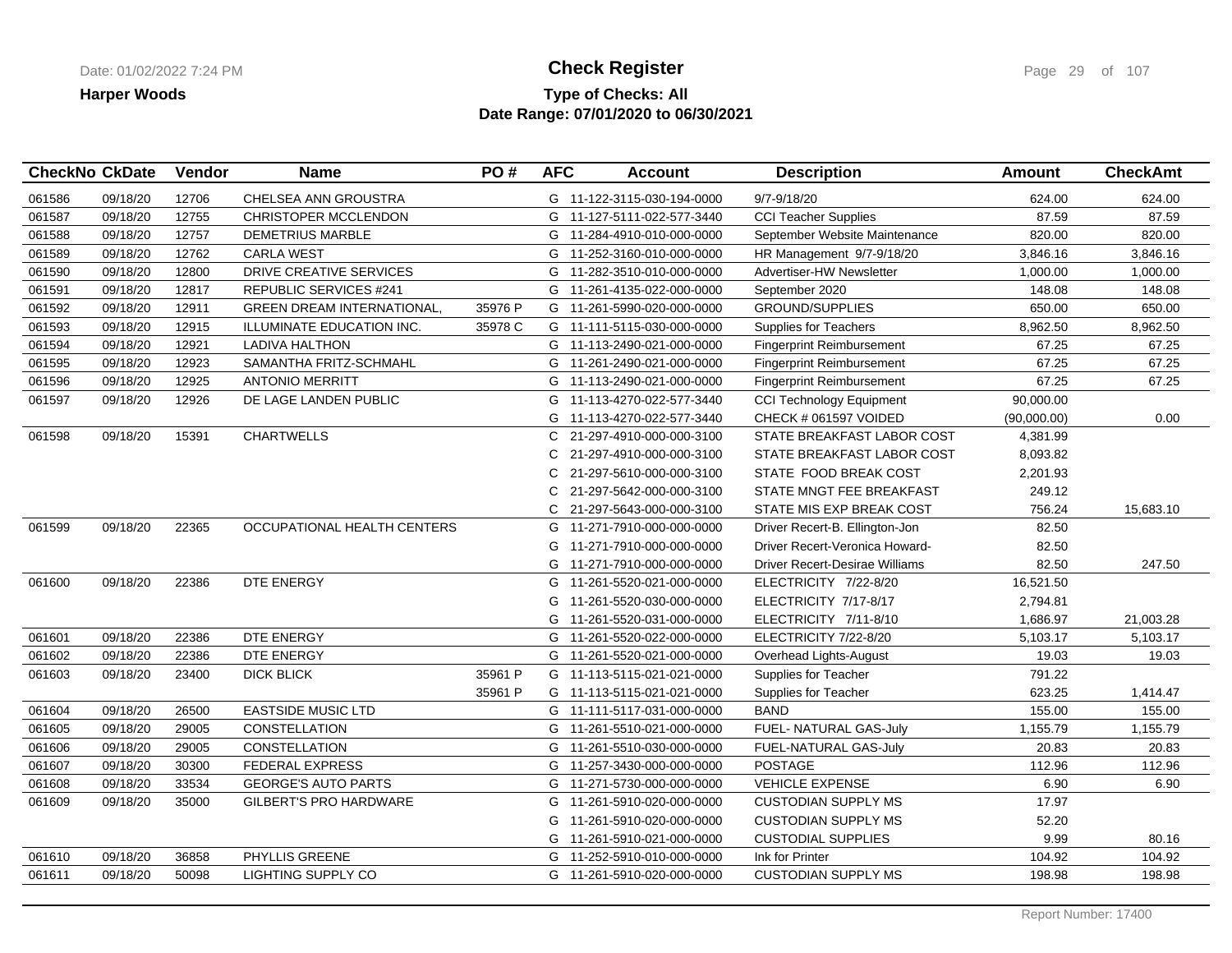## **Type of Checks: All Check Register Check Register Check Register Page 30 of 107 Date Range: 07/01/2020 to 06/30/2021**

| <b>CheckNo CkDate</b> |          | Vendor | <b>Name</b>                      | PO# | <b>AFC</b> | <b>Account</b>             | <b>Description</b>           | Amount   | <b>CheckAmt</b> |
|-----------------------|----------|--------|----------------------------------|-----|------------|----------------------------|------------------------------|----------|-----------------|
| 061612                | 09/18/20 | 65238  | OFFICE DEPOT                     |     |            | G 11-252-5910-010-000-0000 | <b>OFFICE SUPPLIES</b>       | 59.10    | 59.10           |
| 061613                | 09/18/20 | 67649  | PITNEY BOWES                     |     | G          | 11-257-3430-000-000-0000   | Lease Payment 6/30-9/29      | 580.56   | 580.56          |
| 061614                | 09/18/20 | 72135  | RIDDELL ALL AMERICAN             |     | Е          | 21-293-6410-000-000-0000   | <b>EQUIP/UNIFORMS</b>        | 6,261.89 |                 |
|                       |          |        |                                  |     | E.         | 21-293-6410-000-000-0000   | <b>EQUIP/UNIFORMS</b>        | 138.22   |                 |
|                       |          |        |                                  |     | E.         | 21-293-6410-000-000-0000   | <b>EQUIP/UNIFORMS</b>        | 1,952.42 |                 |
|                       |          |        |                                  |     | E.         | 21-293-6410-000-000-0000   | <b>EQUIP/UNIFORMS</b>        | 80.99    | 8,433.52        |
| 061615                | 09/18/20 | 75745  | <b>KSS ENTERPRISES</b>           |     |            | G 11-261-5910-020-000-0000 | <b>CUSTODIAN SUPPLY MS</b>   | 332.26   |                 |
|                       |          |        |                                  |     |            | G 11-261-5910-021-000-0000 | <b>CUSTODIAL SUPPLIES</b>    | 2,279.96 |                 |
|                       |          |        |                                  |     | G          | 11-261-5910-021-000-0000   | <b>CUSTODIAL SUPPLIES</b>    | 291.40   |                 |
|                       |          |        |                                  |     | G          | 11-261-5910-021-000-0000   | <b>CUSTODIAL SUPPLIES</b>    | 116.56   |                 |
|                       |          |        |                                  |     | G          | 11-261-5910-021-000-0000   | <b>CUSTODIAL SUPPLIES</b>    | 124.80   |                 |
|                       |          |        |                                  |     | G          | 11-261-5910-022-000-0000   | <b>CUSTODIAL SUPPLIES</b>    | 829.56   | 3,974.54        |
| 061616                | 09/18/20 | 79992  | <b>STAPLES</b>                   |     |            | G 11-252-5910-010-000-0000 | <b>OFFICE SUPPLIES</b>       | 26.50    | 26.50           |
| 061617                | 09/18/20 | 84210  | THRUN LAW FIRM PC                |     | G          | 11-231-3171-010-000-0000   | LEGAL SERVICES 7/24-8/26     | 765.00   | 765.00          |
| 061618                | 09/18/20 | 87293  | UNITED LAWNSCAPE INC             |     |            | G 11-261-4110-021-000-0000 | Fertilization-Football Field | 418.33   |                 |
|                       |          |        |                                  |     | G          | 11-261-4110-021-000-0000   | Fertilization-Baseball Field | 397.12   |                 |
|                       |          |        |                                  |     | G          | 11-261-4110-021-000-0000   | Fertilization-HS             | 88.00    |                 |
|                       |          |        |                                  |     | G          | 11-261-4110-030-000-0000   | <b>Fertilization Beacon</b>  | 60.00    |                 |
|                       |          |        |                                  |     |            | G 11-261-4110-031-000-0000 | Fertilization-Tyrone         | 74.00    | 1,037.45        |
| 061619                | 09/18/20 | 87818  | <b>USBANK</b>                    |     | D          | 31-511-7320-000-000-2019   | PAY AGENT FEES               | 500.00   | 500.00          |
| 061620                | 09/18/20 | 87818  | <b>USBANK</b>                    |     | D          | 31-511-7320-000-000-2019   | PAY AGENT FEES               | 500.00   | 500.00          |
| 061621                | 09/18/20 | MSC07  | Vania Moore                      |     | E.         | 21-293-6410-000-000-0000   | Vania Moore                  | 200.00   | 200.00          |
| 061623                | 09/18/20 | MSC07  | Very Unique Custom Designs       |     | E.         | 21-293-6410-000-000-0000   | Very Unique Custom Designs   | 200.00   |                 |
|                       |          |        |                                  |     | E.         | 21-293-6410-000-000-0000   | CHECK # 061623 VOIDED        | (200.00) | 0.00            |
| 061624                | 09/18/20 | 12623  | INTERNAL REVENUE SERVICE         |     | G          | 12-451-5210-000-000-0000   | 4405 H.GAMBLE                | 268.50   | 268.50          |
| 061625                | 09/18/20 | 12808  | <b>COLONIAL LIFE</b>             |     | G          | 12-451-2000-000-000-0000   | <b>Colonial Accident</b>     | 142.98   |                 |
|                       |          |        |                                  |     | G          | 12-451-2100-000-000-0000   | Colonial Life Insurance      | 396.85   |                 |
|                       |          |        |                                  |     | G          | 12-451-2140-000-000-0000   | Colonial Hosp. Inc           | 132.09   |                 |
|                       |          |        |                                  |     | G          | 12-451-2150-000-000-0000   | <b>Colonial Cancer Ins</b>   | 10.66    |                 |
|                       |          |        |                                  |     | G          | 12-451-2160-000-000-0000   | <b>Colonial Disability</b>   | 304.05   | 986.63          |
| 061626                | 09/18/20 | 12917  | ROOSEN, VARCHETTI & OLIVIER,     |     | G          | 12-451-5210-000-000-0000   | 110397 R.PINKETT             | 463.10   | 463.10          |
| 061627                | 09/18/20 | 15100  | <b>DAVID RUSKIN</b>              |     |            | G 12-451-5210-000-000-0000 | 17-41165-MBM F.B.            | 741.76   | 741.76          |
| 061628                | 09/18/20 | 35007  | <b>GLP &amp; ASSOCIATES, INC</b> |     |            | G 12-451-2700-000-000-0000 | GLP 403B TEACHER             | 8,872.48 | 8,872.48        |
| 061629                | 09/18/20 | 35007  | <b>GLP &amp; ASSOCIATES, INC</b> |     |            | G 12-451-4400-000-000-0000 | 457-GLP                      | 1,290.00 | 1,290.00        |
| 061630                | 09/18/20 | 57694  | <b>MISDU</b>                     |     | G          | 12-451-5210-000-000-0000   | <b>MISC OBLIGATIONS EXP</b>  | 2,627.59 | 2,627.59        |
| 061631                | 09/18/20 | 80062  | <b>STATE OF MICHIGAN</b>         |     |            | G 12-451-5210-000-000-0000 | 0256891136                   | 479.51   | 479.51          |
| 061632                | 10/02/20 | 00560  | AT&T                             |     |            | G 11-261-3410-022-000-0000 | TELEPHONE 9/19-10/18         | 1,030.40 | 1,030.40        |
| 061633                | 10/02/20 | 00560  | AT&T                             |     |            | G 11-261-3410-021-000-0000 | <b>TELEPHONE</b>             | 75.62    | 75.62           |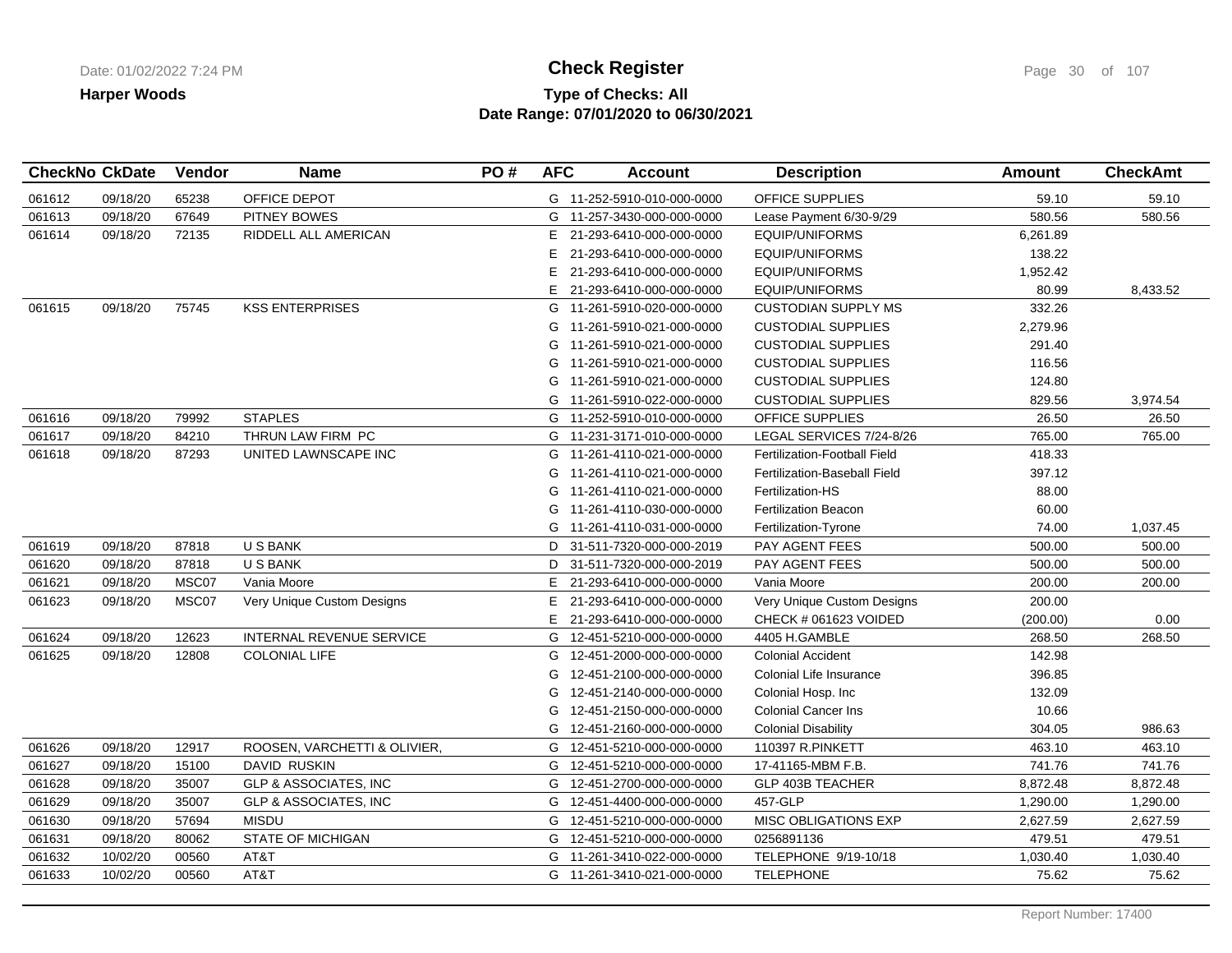## **Type of Checks: All Check Register Check Register Check Register Page 31 of 107 Date Range: 07/01/2020 to 06/30/2021**

| <b>CheckNo CkDate</b> |          | Vendor | <b>Name</b>                   | PO#     | <b>AFC</b> | <b>Account</b>             | <b>Description</b>             | <b>Amount</b> | <b>CheckAmt</b> |
|-----------------------|----------|--------|-------------------------------|---------|------------|----------------------------|--------------------------------|---------------|-----------------|
| 061634                | 10/02/20 | 00560  | AT&T                          |         |            | G 11-261-3410-021-000-0000 | <b>TELEPHONE 8/22-9/21</b>     | 2,378.28      | 2,378.28        |
| 061635                | 10/02/20 | 00560  | AT&T                          |         |            | G 11-261-3410-030-000-0000 | <b>TELEPHONE</b>               | 57.17         | 57.17           |
| 061636                | 10/02/20 | 00560  | AT&T                          |         |            | G 11-261-3410-021-000-0000 | TELEPHONE 9/10-10/9            | 694.47        | 694.47          |
| 061637                | 10/02/20 | 00560  | AT&T                          |         |            | G 11-261-3410-020-000-0000 | TELEPHONE MS 9/19-10/18        | 938.96        | 938.96          |
| 061638                | 10/02/20 | 07086  | <b>AUDIO SENTRY</b>           |         | G          | 11-261-4110-021-000-0000   | Alarm 10/1-12/31/20            | 345.00        |                 |
|                       |          |        |                               |         | G          | 11-261-4110-030-000-0000   | Alarm 10/1-12/31/20            | 310.50        |                 |
|                       |          |        |                               |         | G          | 11-261-4110-031-000-0000   | Alarm 10/1-12/31/20            | 292.20        | 947.70          |
| 061639                | 10/02/20 | 11711  | <b>JAMES J. DENNIS</b>        |         |            | G 11-252-3150-010-000-0000 | 9/17-9/30/20                   | 1,969.78      | 1,969.78        |
| 061640                | 10/02/20 | 11737  | <b>CONCENTRIC EDUCATIONAL</b> |         | G          | 11-125-3190-021-500-3070   | October 2020                   | 4,333.33      | 4,333.33        |
| 061641                | 10/02/20 | 11771  | ATS EDUCATIONAL CONSULTING    |         | G          | 12-402-1110-000-000-0000   | ACCTS PAYABLE H W              | 168,113.00    | 168,113.00      |
| 061642                | 10/02/20 | 11861  | MEI TOTAL ELEVATOR SOLUTIONS  |         | G          | 11-261-4110-021-000-0000   | Maint Serv-Land&Bldg/Secondary | 544.00        | 544.00          |
| 061643                | 10/02/20 | 11964  | AIR-TEMP SOLUTIONS            |         |            | G 11-261-4120-030-000-0000 | <b>EQUIP REPAIR</b>            | 220.00        | 220.00          |
| 061644                | 10/02/20 | 11977  | <b>JENNIFER WILUSZ</b>        |         |            | G 11-111-5115-031-000-0000 | <b>Supplies for Teachers</b>   | 55.45         | 55.45           |
| 061645                | 10/02/20 | 12113  | <b>JAYE HILL</b>              |         | G          | 11-125-3190-020-500-3071   | October 2020                   | 2,266.66      |                 |
|                       |          |        |                               |         | G          | 11-125-3190-020-500-3071   | CHECK # 061645 VOIDED          | (2,266.66)    | 0.00            |
| 061647                | 10/02/20 | 12148  | PRECISION HUMAN RESOURCE      |         | G          | 11-118-3110-030-191-3411   | Allison Williams W/E 9/4       | 409.14        |                 |
|                       |          |        |                               |         | G          | 11-118-3110-030-191-3411   | J. Stovall W/E 9/4             | 378.30        |                 |
|                       |          |        |                               |         | G          | 11-118-3110-030-191-3411   | Allison Williams W/E 9/11      | 536.60        |                 |
|                       |          |        |                               |         | G          | 11-118-3110-030-191-3411   | J. Stovall W/E 9/11            | 388.00        |                 |
|                       |          |        |                               |         | G          | 11-118-3110-030-191-3411   | M. Harvey W/E 9/11             | 363.88        |                 |
|                       |          |        |                               |         | G          | 11-122-3190-031-196-0000   | TaWanna Hadley W/E 9/4         | 281.18        |                 |
|                       |          |        |                               |         | G          | 11-122-3190-031-196-0000   | Miles Greene W/E 9/4           | 268.79        |                 |
|                       |          |        |                               |         | G          | 11-122-3190-031-196-0000   | TaWanna Hadley W/E 9/11        | 435.34        |                 |
|                       |          |        |                               |         | G          | 11-122-3190-031-196-0000   | Miles Greene W/E 9/11          | 446.60        |                 |
|                       |          |        |                               |         | G          | 11-241-3190-020-000-0000   | D. Padgett-Smith W/E 9/4       | 390.52        |                 |
|                       |          |        |                               |         | G          | 11-241-3190-020-000-0000   | D. Padgett Smith W/E 9/11      | 531.08        |                 |
|                       |          |        |                               |         | G          | 11-241-3190-020-000-0000   | D. Padgett-Smith W/E 8/28      | 372.77        |                 |
|                       |          |        |                               |         | G          | 11-252-3155-010-000-0000   | Cynthia Danna W/E 9/4          | 557.24        |                 |
|                       |          |        |                               |         | G          | 11-252-3155-010-000-0000   | Cynthia Danna W/E 9/11         | 685.15        |                 |
|                       |          |        |                               |         | G          | 11-252-3155-010-000-0000   | Cynthia Danna W/E 8/28         | 548.10        | 6,592.69        |
| 061648                | 10/02/20 | 12239  | <b>EMPIRE DISPOSAL</b>        |         | G          | 11-261-4135-020-000-0000   | Recyclables Removal-October 20 | 130.00        |                 |
|                       |          |        |                               |         | G          | 11-261-4135-021-000-0000   | Recyclables Removal-September  | 185.00        |                 |
|                       |          |        |                               |         | G          | 11-261-4135-021-000-0000   | Recyclables Removal-October 20 | 185.00        | 500.00          |
| 061649                | 10/02/20 | 12334  | <b>HUDL</b>                   |         |            | E 21-293-3190-000-000-0000 | Boys Varsity Football 9/4/20-9 | 900.00        | 900.00          |
| 061650                | 10/02/20 | 12340  | THE MANHOOD PROJECT, LLC      |         | G          | 11-125-3190-021-500-3071   | Retainer for 20-21             | 4,800.00      | 4,800.00        |
| 061651                | 10/02/20 | 12366  | ANGELINA ROBB                 |         |            | G 11-225-5110-010-000-0000 | <b>Technology Supplies</b>     | 140.95        | 140.95          |
| 061652                | 10/02/20 | 12374  | <b>BSN SPORTS</b>             | 35958 C |            | E 21-293-6410-000-000-0000 | EQUIP/UNIFORMS                 | 309.00        |                 |
|                       |          |        |                               | 35957 C |            | E 21-293-6410-000-000-0000 | <b>EQUIP/UNIFORMS</b>          | 3,043.68      |                 |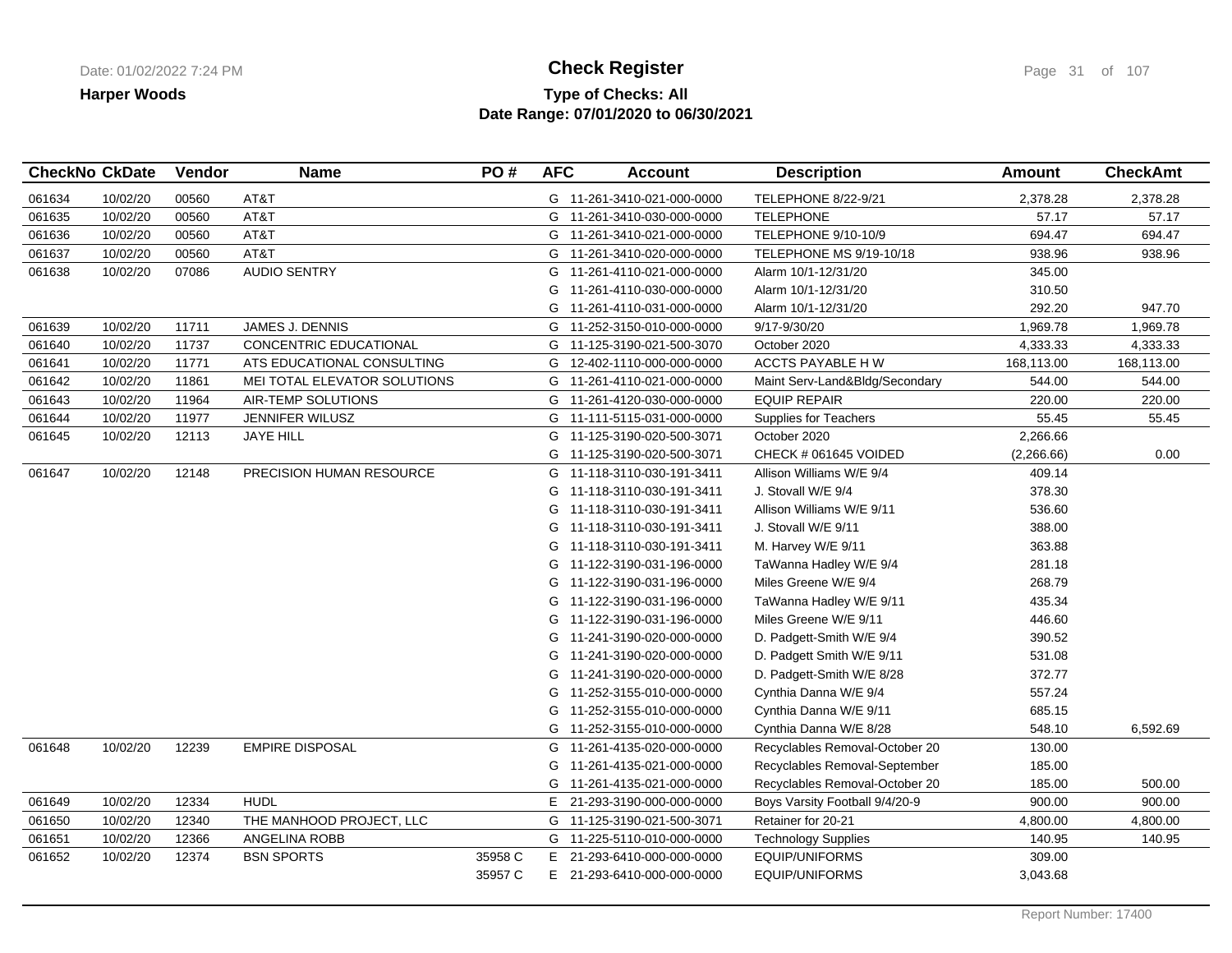## **Type of Checks: All Check Register Check Register Check Register Page 32 of 107 Date Range: 07/01/2020 to 06/30/2021**

|        | <b>CheckNo CkDate</b> | Vendor | <b>Name</b>                        | PO#     | <b>AFC</b> | <b>Account</b>             | <b>Description</b>                    | <b>Amount</b> | <b>CheckAmt</b> |
|--------|-----------------------|--------|------------------------------------|---------|------------|----------------------------|---------------------------------------|---------------|-----------------|
|        |                       |        |                                    | 35959 C |            | E 21-293-6410-000-000-0000 | <b>EQUIP/UNIFORMS</b>                 | 650.80        |                 |
|        |                       |        |                                    |         |            | E 21-293-6410-000-000-0000 | <b>EQUIP/UNIFORMS</b>                 | (408.48)      | 3,595.00        |
| 061653 | 10/02/20              | 12452  | <b>TOMMY MOUA</b>                  |         |            | G 11-111-3190-031-500-3071 | $9/21 - 10/2$                         | 1,318.18      |                 |
|        |                       |        |                                    |         | G          | 11-125-3190-030-500-3071   | $9/21 - 10/2$                         | 1,318.18      | 2,636.36        |
| 061654 | 10/02/20              | 12455  | TOTAL PACKAGE LIFESTYLE, LLC       |         | G          | 11-111-3190-031-500-3071   | CONTRACTED SERVICE                    | 2,860.00      | 2,860.00        |
| 061655 | 10/02/20              | 12475  | <b>STEVEN MCGHEE</b>               |         | G          | 11-232-1110-010-000-0000   | Mileage Stipend-October 2020          | 300.00        | 300.00          |
| 061656 | 10/02/20              | 12483  | BES MILLENNIAL NETWORK             |         | G          | 11-125-3190-020-500-3071   | October 2020                          | 5,000.00      | 5,000.00        |
| 061657 | 10/02/20              | 12488  | AMSTERDAM PRINTING & LITHO         |         | G          | 11-252-5910-010-000-0000   | <b>OFFICE SUPPLIES</b>                | 413.97        |                 |
|        |                       |        |                                    |         | G          | 11-252-5910-010-000-0000   | OFFICE SUPPLIES                       | 681.62        | 1,095.59        |
| 061658 | 10/02/20              | 12512  | PRUDENTIAL VIRTUAL GUARD           |         | G          | 11-266-3131-020-000-3071   | W/E 9/17                              | 712.51        |                 |
|        |                       |        |                                    |         | G          | 11-266-3131-021-000-3071   | W/E 9/17                              | 1,416.19      |                 |
|        |                       |        |                                    |         | G          | 11-266-3131-022-000-3071   | W/E 9/17                              | 787.08        |                 |
|        |                       |        |                                    |         | G          | 11-266-3131-030-000-3071   | W/E 9/17                              | 745.65        |                 |
|        |                       |        |                                    |         | G          | 11-266-3131-031-000-3071   | Alarm-September 2020                  | 40.00         |                 |
|        |                       |        |                                    |         | G          | 11-266-3131-031-000-3071   | W/E 9/17                              | 787.08        | 4,488.51        |
| 061659 | 10/02/20              | 12562  | MECHANICAL SYSTEM SERVICES         |         | G          | 11-261-4120-021-000-0000   | <b>EQUIP REPAIR</b>                   | 345.00        |                 |
|        |                       |        |                                    |         | G          | 11-261-4120-030-000-0000   | <b>EQUIP REPAIR</b>                   | 445.00        | 790.00          |
| 061660 | 10/02/20              | 12563  | KAY PROPERTY MANAGEMENT,           |         | G          | 11-261-4210-022-000-0000   | <b>Building Rental - CCI-October</b>  | 19,741.96     | 19,741.96       |
| 061661 | 10/02/20              | 12571  | SCHENA ROOFING & SHEET METAL       |         |            | G 11-261-4110-021-000-0000 | Maint Serv-Land&Bldg/Secondary        | 965.00        | 965.00          |
| 061662 | 10/02/20              | 12618  | IDEAL TECHNOLOGY SOLUTIONS,        |         | G          | 11-111-4270-010-000-0000   | Additional Support Helpdeskand        | 2,300.00      |                 |
|        |                       |        |                                    |         | G          | 11-112-4270-020-000-0000   | <b>District Support</b>               | 3,100.00      | 5,400.00        |
| 061663 | 10/02/20              | 12638  | <b>DEANNA BROWN</b>                |         | G          | 11-118-3115-030-191-3411   | $9/21 - 10/2$                         | 2,291.67      |                 |
|        |                       |        |                                    |         | G          | 11-118-3115-030-191-3411   | <b>Hazard Pay</b>                     | 1,000.00      | 3,291.67        |
| 061664 | 10/02/20              | 12642  | <b>TRIUMPH CHURCH</b>              |         | G          | 11-261-4210-020-000-0000   | <b>Building Rental - Triumph MS-O</b> | 7,700.00      | 7,700.00        |
| 061665 | 10/02/20              | 12661  | U.S. BANK EQUIPMENT FINANCE        |         | G          | 11-257-4220-010-000-0000   | Copier LEASE                          | 6,523.60      | 6,523.60        |
| 061666 | 10/02/20              | 12661  | <b>U.S. BANK EQUIPMENT FINANCE</b> |         | G          | 11-257-4220-010-000-0000   | Copier LEASE                          | 94.45         | 94.45           |
| 061667 | 10/02/20              | 12686  | APPLIED IMAGING                    |         | G          | 11-113-4125-021-000-0000   | Copier Maintenance                    | 1,318.39      | 1,318.39        |
| 061668 | 10/02/20              | 12706  | CHELSEA ANN GROUSTRA               |         |            | G 11-122-3115-030-194-0000 | $9/21 - 10/2$                         | 624.00        | 624.00          |
| 061669 | 10/02/20              | 12757  | <b>DEMETRIUS MARBLE</b>            |         | G          | 11-284-4910-010-000-0000   | Website Maintenance-October 20        | 820.00        | 820.00          |
| 061670 | 10/02/20              | 12762  | <b>CARLA WEST</b>                  |         | G          | 11-252-3160-010-000-0000   | HR Management 9/21-10/2               | 3,846.16      | 3,846.16        |
| 061671 | 10/02/20              | 12911  | <b>GREEN DREAM INTERNATIONAL,</b>  | 35976 P |            | G 11-261-5990-020-000-0000 | <b>GROUND/SUPPLIES</b>                | 409.50        | 409.50          |
| 061672 | 10/02/20              | 12912  | J.E. BIAS, LLC                     |         |            | G 11-261-5990-021-000-0000 | <b>GROUND/SUPPLIES</b>                | 7,000.00      | 7,000.00        |
| 061675 | 10/02/20              | 12927  | <b>MICA DOAKES</b>                 |         | G          | 11-111-5115-031-000-0000   | Supplies for Teachers                 | 15.00         |                 |
|        |                       |        |                                    |         | G          | 11-111-5115-031-000-0000   | <b>Supplies for Teachers</b>          | 11.45         |                 |
|        |                       |        |                                    |         | G          | 11-111-5115-031-000-0000   | Supplies for Teachers                 | 11.66         |                 |
|        |                       |        |                                    |         | G          | 11-111-5115-031-000-0000   | Supplies for Teachers                 | 4.50          |                 |
|        |                       |        |                                    |         | G          | 11-111-5115-031-000-0000   | <b>Supplies for Teachers</b>          | 10.95         |                 |
|        |                       |        |                                    |         |            | G 11-111-5115-031-000-0000 | <b>Supplies for Teachers</b>          | 10.95         |                 |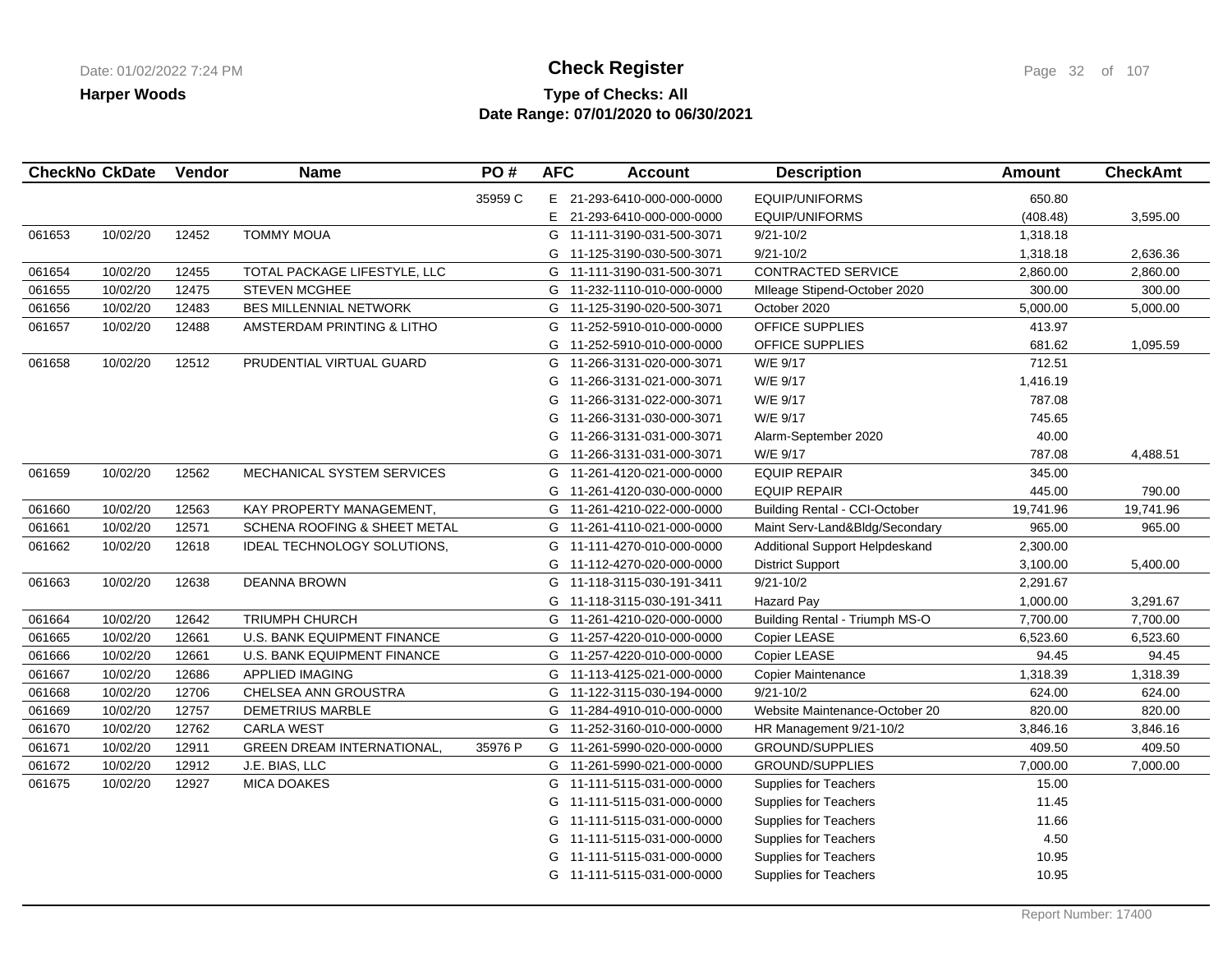# **Type of Checks: All Check Register Check Register Check Register Page 33 of 107 Date Range: 07/01/2020 to 06/30/2021**

|        | <b>CheckNo CkDate</b> | Vendor | <b>Name</b>             | PO# | <b>AFC</b> | <b>Account</b>             | <b>Description</b>            | <b>Amount</b> | <b>CheckAmt</b> |
|--------|-----------------------|--------|-------------------------|-----|------------|----------------------------|-------------------------------|---------------|-----------------|
|        |                       |        |                         |     |            | G 11-111-5115-031-000-0000 | <b>Supplies for Teachers</b>  | 9.53          |                 |
|        |                       |        |                         |     | G          | 11-111-5115-031-000-0000   | <b>Supplies for Teachers</b>  | 14.71         |                 |
|        |                       |        |                         |     | G          | 11-111-5115-031-000-0000   | <b>Supplies for Teachers</b>  | 10.74         |                 |
|        |                       |        |                         |     | G          | 11-111-5115-031-000-0000   | Reading Intervention          | 10.89         |                 |
|        |                       |        |                         |     | G          | 11-111-5115-031-000-0000   | <b>Supplies for Teachers</b>  | 26.24         |                 |
|        |                       |        |                         |     | G          | 11-111-5115-031-000-0000   | <b>Supplies for Teachers</b>  | 20.00         |                 |
|        |                       |        |                         |     | G          | 11-111-5115-031-000-0000   | <b>Supplies for Teachers</b>  | 30.70         |                 |
|        |                       |        |                         |     | G          | 11-111-5115-031-000-0000   | <b>Supplies for Teachers</b>  | 11.00         |                 |
|        |                       |        |                         |     | G          | 11-111-5115-031-000-0000   | Supplies for Teachers         | 7.00          |                 |
|        |                       |        |                         |     | G          | 11-331-5910-031-000-0000   | Gift Cards for Luncheon       | 40.00         |                 |
|        |                       |        |                         |     | G          | 11-331-5910-031-000-0000   | <b>Staff Gift Cards</b>       | 65.00         |                 |
|        |                       |        |                         |     | G          | 11-331-5910-031-000-0000   | <b>Red Ribbon Rewards</b>     | 50.88         |                 |
|        |                       |        |                         |     | G          | 11-331-5910-031-000-0000   | <b>Breakfast for Staff</b>    | 12.38         |                 |
|        |                       |        |                         |     | G          | 11-331-5910-031-000-0000   | Peer Mediation                | 10.90         |                 |
|        |                       |        |                         |     | G          | 11-331-5910-031-000-0000   | <b>Classroom Snacks</b>       | 12.24         |                 |
|        |                       |        |                         |     | G          | 11-331-5910-031-000-0000   | Honor Roll Gift Cards         | 83.49         |                 |
|        |                       |        |                         |     | G          | 11-331-5910-031-000-0000   | <b>Office Treats</b>          | 10.00         |                 |
|        |                       |        |                         |     | G          | 11-331-5910-031-000-0000   | Gift Bags for Luncheon        | 11.00         | 501.21          |
| 061676 | 10/02/20              | 21191  | <b>DECKER EQUIPMENT</b> |     |            | G 11-261-5910-021-000-0000 | <b>CUSTODIAL SUPPLIES</b>     | 464.75        | 464.75          |
| 061677 | 10/02/20              | 22200  | <b>JAMES DEMAND</b>     |     | G          | 11-261-3220-021-000-0000   | Mileage-September 2020        | 100.00        |                 |
|        |                       |        |                         |     | G          | 11-261-3410-010-000-0000   | TELEPHONE-September 2020      | 45.00         | 145.00          |
| 061678 | 10/02/20              | 22386  | DTE ENERGY              |     |            | G 11-261-5510-000-000-0000 | FUEL-NATURAL GAS-CO 8/15-9/1  | 162.04        | 162.04          |
| 061679 | 10/02/20              | 22386  | DTE ENERGY              |     | G          | 11-261-5520-021-000-0000   | ELECTRICITY 7/17-8/17         | 31.74         | 31.74           |
| 061680 | 10/02/20              | 22386  | DTE ENERGY              |     |            | G 11-261-5520-021-000-0000 | ELECTRICITY 7/17-9/16         | 51.39         | 51.39           |
| 061681 | 10/02/20              | 22386  | DTE ENERGY              |     | G          | 11-261-5510-022-000-0000   | FUEL- NATURAL GAS 8/15-9/17   | 54.21         | 54.21           |
| 061682 | 10/02/20              | 22386  | DTE ENERGY              |     | G          | 11-261-5510-020-000-0000   | FUEL- NATURAL GAS 8/15-9/17   | 35.91         | 35.91           |
| 061683 | 10/02/20              | 29005  | CONSTELLATION           |     | G          | 11-261-5510-030-000-0000   | FUEL-NATURAL GAS-August 2020  | 20.83         | 20.83           |
| 061684 | 10/02/20              | 29005  | CONSTELLATION           |     |            | G 11-261-5510-021-000-0000 | FUEL- NATURAL GAS-August 2020 | 827.96        | 827.96          |
| 061685 | 10/02/20              | 31200  | <b>FLINN SCIENTIFIC</b> |     |            | G 11-113-5115-021-021-0000 | <b>Supplies for Teachers</b>  | 219.95        | 219.95          |
| 061686 | 10/02/20              | 32689  | TAMMY VANDERVLUCHT      |     | G          | 11-261-5910-000-000-0000   | <b>Bathroom Supplies</b>      | 58.07         | 58.07           |
| 061687 | 10/02/20              | 39590  | HARPER WOODS CITY OF    |     | G          | 11-261-3830-021-000-0000   | WATER 8/16-9/15               | 264.38        | 264.38          |
| 061688 | 10/02/20              | 39590  | HARPER WOODS CITY OF    |     | G          | 11-261-3830-021-000-0000   | WATER 8/16-9/15               | 322.42        | 322.42          |
| 061689 | 10/02/20              | 39590  | HARPER WOODS CITY OF    |     |            | G 11-261-3830-021-000-0000 | WATER 8/16-9/15               | 274.41        | 274.41          |
| 061690 | 10/02/20              | 39590  | HARPER WOODS CITY OF    |     | G          | 11-261-3830-022-000-0000   | WATER 8/16-9/15               | 149.35        | 149.35          |
| 061691 | 10/02/20              | 39590  | HARPER WOODS CITY OF    |     | G          | 11-261-3830-020-000-0000   | WATER 8/16-9/15               | 359.07        | 359.07          |
| 061692 | 10/02/20              | 39590  | HARPER WOODS CITY OF    |     | G          | 11-261-3830-030-000-0000   | WATER 8/16-9/15               | 305.20        | 305.20          |
| 061693 | 10/02/20              | 46920  | <b>JOSTENS</b>          |     | G          | 11-249-5990-021-000-0000   | Diploma Grad/Wallets          | 1,083.45      | 1,083.45        |
| 061694 | 10/02/20              | 50510  | LOWE'S HOME CENTERS     |     |            | G 11-261-5910-021-000-0000 | <b>CUSTODIAL SUPPLIES</b>     | 82.64         |                 |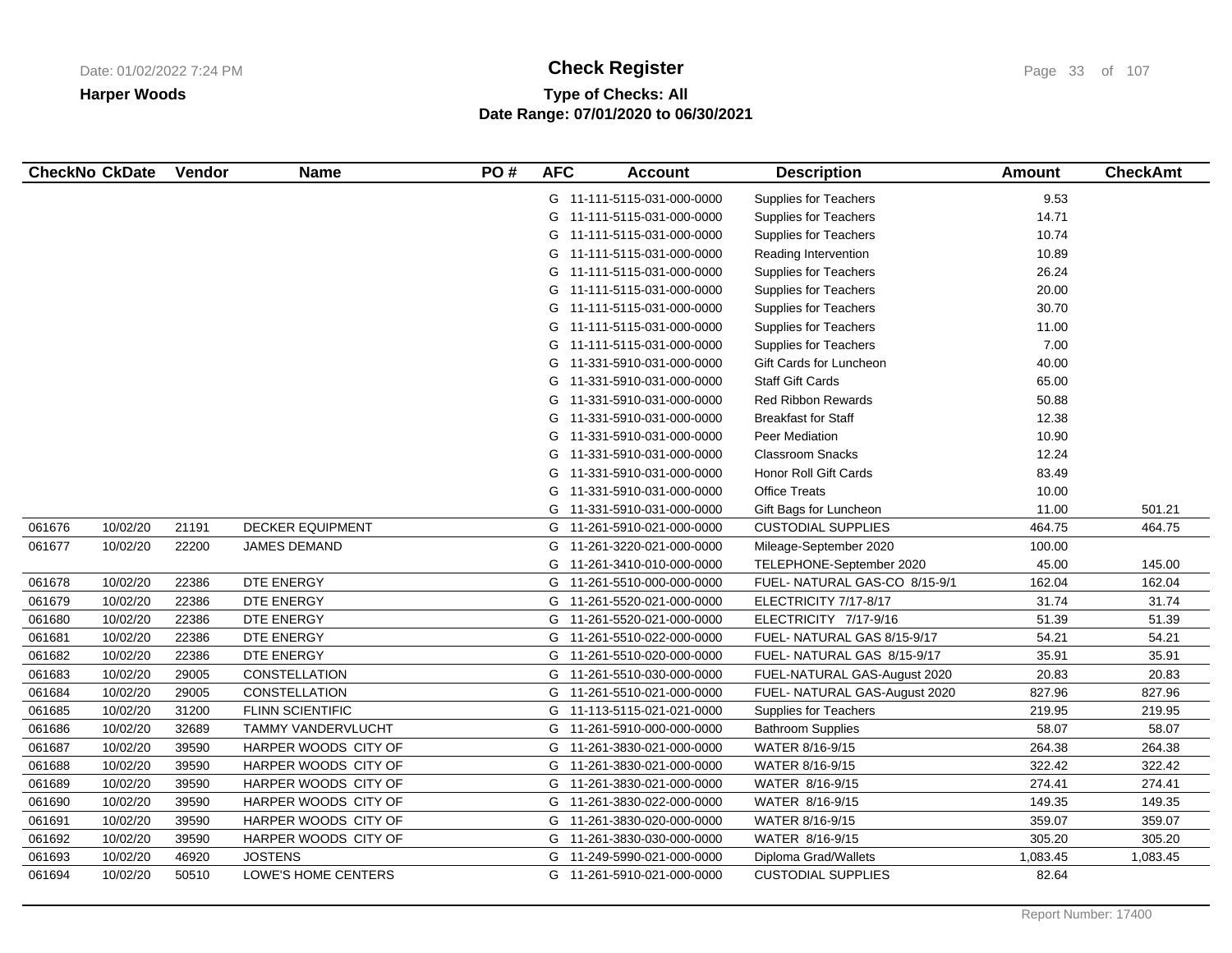# **Type of Checks: All Check Register Check Register Check Register Page 34 of 107 Date Range: 07/01/2020 to 06/30/2021**

|        | <b>CheckNo CkDate</b> | Vendor | <b>Name</b>                     | PO# | <b>AFC</b> | <b>Account</b>             | <b>Description</b>             | Amount     | <b>CheckAmt</b> |
|--------|-----------------------|--------|---------------------------------|-----|------------|----------------------------|--------------------------------|------------|-----------------|
|        |                       |        |                                 |     |            | G 11-261-5910-021-000-0000 | <b>CUSTODIAL SUPPLIES</b>      | 21.80      |                 |
|        |                       |        |                                 |     | G          | 11-261-5910-021-000-0000   | <b>CUSTODIAL SUPPLIES</b>      | 56.94      |                 |
|        |                       |        |                                 |     | G          | 11-261-5910-021-000-0000   | <b>CUSTODIAL SUPPLIES</b>      | 243.39     |                 |
|        |                       |        |                                 |     | G          | 11-261-5910-030-000-0000   | <b>CUSTODIAL SUPPLIES</b>      | 91.12      |                 |
|        |                       |        |                                 |     | G          | 11-261-5910-031-000-0000   | <b>CUSTODIAL SUPPLIES</b>      | 19.33      |                 |
|        |                       |        |                                 |     | G          | 11-261-5910-031-000-0000   | <b>CUSTODIAL SUPPLIES</b>      | 157.42     | 672.64          |
| 061695 | 10/02/20              | 56100  | <b>MESSA</b>                    |     |            | G 12-451-6000-000-000-0000 | Health Insurance-October 2020  | 184,007.46 | 184,007.46      |
| 061697 | 10/02/20              | 63330  | <b>SPRINT</b>                   |     |            | G 11-261-3410-010-000-0000 | TELEPHONE 8/20-9/19            | 48.65      |                 |
|        |                       |        |                                 |     | G          | 11-261-3410-020-000-0000   | TELEPHONE MS 8/20-9/19         | 38.40      |                 |
|        |                       |        |                                 |     | G          | 11-261-3410-020-000-0000   | TELEPHONE MS 8/20-9/19         | 19.10      |                 |
|        |                       |        |                                 |     | G          | 11-261-3410-021-000-0000   | TELEPHONE 8/20-9/19            | 19.46      |                 |
|        |                       |        |                                 |     | G          | 11-261-3410-021-000-0000   | TELEPHONE 8/20-9/19            | 29.33      |                 |
|        |                       |        |                                 |     | G          | 11-261-3410-021-000-0000   | TELEPHONE 8/20-9/19            | 119.10     |                 |
|        |                       |        |                                 |     | G          | 11-261-3410-021-000-0000   | TELEPHONE 8/20-9/19            | 9.56       |                 |
|        |                       |        |                                 |     | G          | 11-261-3410-022-000-0000   | TELEPHONE 8/20-9/19            | 9.73       |                 |
|        |                       |        |                                 |     |            | G 11-261-3410-030-000-0000 | TELEPHONE 8/20-9/19            | 42.11      |                 |
|        |                       |        |                                 |     | G          | 11-261-3410-031-000-0000   | TELEPHONE 8/20-9/19            | 39.06      |                 |
|        |                       |        |                                 |     |            | G 11-261-5990-021-000-0000 | TELEPHONE 8/20-9/19            | 9.56       |                 |
|        |                       |        |                                 |     |            | G 11-271-3410-000-000-0000 | CELLULAR PHONE SERV 8/20-9/19  | 47.78      |                 |
|        |                       |        |                                 |     | C          | 21-297-3410-000-000-9010   | Food Service Telephone 8/20-9/ | 13.82      | 445.66          |
| 061698 | 10/02/20              | 67649  | PITNEY BOWES                    |     |            | G 11-257-3430-000-000-0000 | Postage Supplies               | 186.97     | 186.97          |
| 061699 | 10/02/20              | 75745  | <b>KSS ENTERPRISES</b>          |     |            | G 11-261-5910-021-000-0000 | <b>CUSTODIAL SUPPLIES</b>      | 116.56     |                 |
|        |                       |        |                                 |     |            | G 11-261-5910-022-000-0000 | <b>CUSTODIAL SUPPLIES</b>      | 36.96      |                 |
|        |                       |        |                                 |     | G          | 11-261-5910-022-000-0000   | <b>CUSTODIAL SUPPLIES</b>      | 279.80     |                 |
|        |                       |        |                                 |     | G          | 11-261-5910-022-000-0000   | <b>CUSTODIAL SUPPLIES</b>      | 42.24      |                 |
|        |                       |        |                                 |     | G          | 11-261-5910-022-000-0000   | <b>CUSTODIAL SUPPLIES</b>      | 145.68     |                 |
|        |                       |        |                                 |     | G          | 11-261-5910-030-000-0000   | <b>CUSTODIAL SUPPLIES</b>      | 891.25     |                 |
|        |                       |        |                                 |     | G          | 11-261-5910-031-000-0000   | <b>CUSTODIAL SUPPLIES</b>      | 249.60     |                 |
|        |                       |        |                                 |     | G          | 11-261-5910-031-000-0000   | <b>CUSTODIAL SUPPLIES</b>      | 108.70     | 1,870.79        |
| 061700 | 10/02/20              | 77577  | <b>SETSEG</b>                   |     | G          | 11-252-2840-000-000-0000   | <b>WORKERS COMP 2nd Qtr</b>    | 5,527.00   | 5,527.00        |
| 061701 | 10/02/20              | 84210  | THRUN LAW FIRM PC               |     | G          | 11-231-3171-010-000-0000   | LEGAL SERVICES 8/21-9/17       | 4,976.50   | 4,976.50        |
| 061702 | 10/02/20              | 90970  | WAYNE COUNTY REGIONAL           |     | G          | 11-252-7410-000-000-0000   | ORS Balancing 1st Qtr          | 1,800.00   |                 |
|        |                       |        |                                 |     |            | G 11-284-3160-010-000-0000 | Data Processing Services 1st Q | 12,799.87  | 14,599.87       |
| 061703 | 10/02/20              | MSC07  | Tyrie Johnson                   |     |            | G 10-181-1100-030-000-0000 | Tyrie Johnson                  | 50.00      | 50.00           |
| 061724 | 10/09/20              | 12623  | <b>INTERNAL REVENUE SERVICE</b> |     | G          | 12-451-5210-000-000-0000   | 4405 H. GAMBLE                 | 268.50     | 268.50          |
| 061725 | 10/09/20              | 12808  | <b>COLONIAL LIFE</b>            |     | G          | 12-451-2000-000-000-0000   | <b>Colonial Accident</b>       | 142.98     |                 |
|        |                       |        |                                 |     | G          | 12-451-2100-000-000-0000   | Colonial Life Insurance        | 369.22     |                 |
|        |                       |        |                                 |     |            | G 12-451-2140-000-000-0000 | Colonial Hosp. Inc             | 132.09     |                 |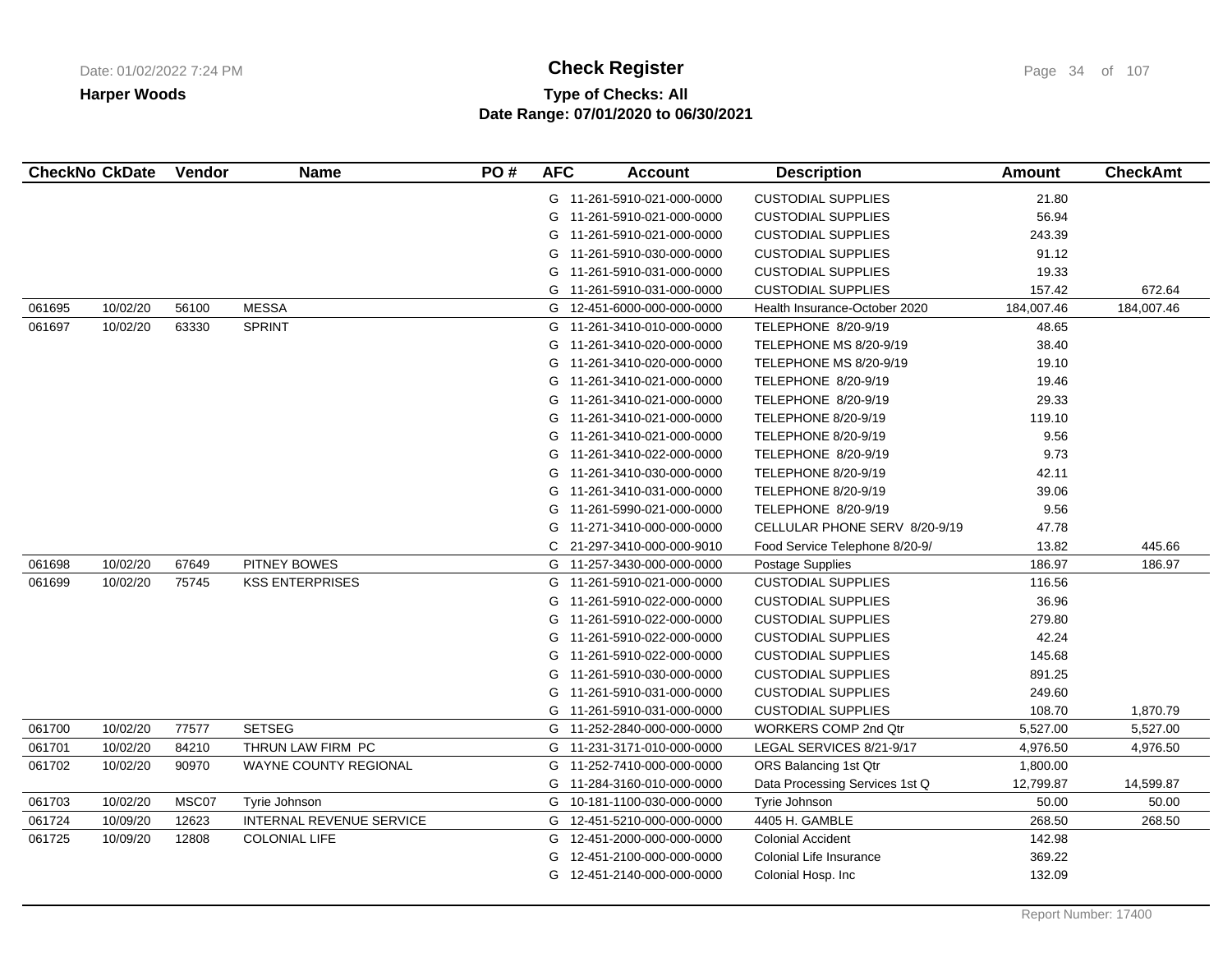## **Type of Checks: All Check Register Check Register Check Register Page 35 of 107 Date Range: 07/01/2020 to 06/30/2021**

|        | <b>CheckNo CkDate</b> | Vendor | <b>Name</b>                       | PO#     | <b>AFC</b> | <b>Account</b>             | <b>Description</b>             | <b>Amount</b> | <b>CheckAmt</b> |
|--------|-----------------------|--------|-----------------------------------|---------|------------|----------------------------|--------------------------------|---------------|-----------------|
|        |                       |        |                                   |         |            | G 12-451-2150-000-000-0000 | <b>Colonial Cancer Ins</b>     | 10.66         |                 |
|        |                       |        |                                   |         | G          | 12-451-2160-000-000-0000   | <b>Colonial Disability</b>     | 304.05        | 959.00          |
| 061726 | 10/09/20              | 12917  | ROOSEN, VARCHETTI & OLIVIER,      |         | G          | 12-451-5210-000-000-0000   | 110397 R.PINKETT               | 463.10        | 463.10          |
| 061727 | 10/09/20              | 15100  | DAVID RUSKIN                      |         | G          | 12-451-5210-000-000-0000   | 17-41165-MBM F.B.              | 741.76        | 741.76          |
| 061728 | 10/09/20              | 22370  | STATE OF MICHIGAN - DETROIT       |         | G          | 12-451-1120-000-000-0000   | DETROIT INCOME TAX             | 2,914.00      | 2,914.00        |
| 061729 | 10/09/20              | 35007  | GLP & ASSOCIATES, INC             |         | G          | 12-451-2700-000-000-0000   | GLP 403B TEACHER               | 9,661.71      | 9,661.71        |
| 061730 | 10/09/20              | 35007  | <b>GLP &amp; ASSOCIATES, INC</b>  |         | G          | 12-451-4400-000-000-0000   | 457-GLP                        | 1,390.00      | 1,390.00        |
| 061731 | 10/09/20              | 57694  | <b>MISDU</b>                      |         | G          | 12-451-5210-000-000-0000   | <b>MISC OBLIGATIONS EXP</b>    | 2,627.59      | 2,627.59        |
| 061732 | 10/09/20              | 62215  | <b>MADISON NATIONAL LIFE</b>      |         | G          | 12-452-1100-000-000-0000   | SHORT TERM INSURAN             | 4,688.14      | 4,688.14        |
| 061733 | 10/09/20              | 80060  | <b>STATE OF MICHIGAN</b>          |         |            | G 12-451-1110-000-000-0000 | MICH STATE W H TAX             | 26,321.16     | 26,321.16       |
| 061734 | 10/16/20              | 11711  | JAMES J. DENNIS                   |         |            | G 11-252-3150-010-000-0000 | 10/1-10/14/20                  | 1,467.42      | 1,467.42        |
| 061735 | 10/16/20              | 11771  | ATS EDUCATIONAL CONSULTING        |         | G          | 12-402-1110-000-000-0000   | ACCTS PAYABLE HW               | 199,970.94    | 199,970.94      |
| 061736 | 10/16/20              | 11861  | MEI TOTAL ELEVATOR SOLUTIONS      |         | G          | 11-261-4110-021-000-0000   | Maint Serv-Land&Bldg/Secondary | 3,189.64      | 3,189.64        |
| 061737 | 10/16/20              | 11956  | <b>COGNIA</b>                     |         |            | G 11-271-7410-010-000-0000 | 20-21 Membership               | 6,000.00      | 6,000.00        |
| 061738 | 10/16/20              | 11974  | <b>IXL LEARNING</b>               | 35983 C |            | G 11-112-5115-020-000-0000 | Supplies for Teacher           | 2,723.00      | 2,723.00        |
| 061739 | 10/16/20              | 12085  | <b>CURRICULUM ASSOCIATES, LLC</b> | T8035 C |            | G 11-111-5115-030-000-0000 | Supplies for Teacher           | 16,820.00     |                 |
|        |                       |        |                                   | T8035 C |            | G 11-111-5115-031-000-0000 | Supplies for Teacher           | 16,820.00     | 33,640.00       |
| 061740 | 10/16/20              | 12132  | PAC-VAN, INC                      |         |            | G 11-261-5910-021-000-0000 | <b>CUSTODIAL SUPPLIES</b>      | 335.00        | 335.00          |
| 061742 | 10/16/20              | 12148  | PRECISION HUMAN RESOURCE          |         |            | G 11-118-3110-030-191-3411 | J. Stovall W/E 9/18            | 640.20        |                 |
|        |                       |        |                                   |         | G          | 11-118-3110-030-191-3411   | M. Harvey W/E 9/18             | 601.06        |                 |
|        |                       |        |                                   |         | G          | 11-118-3110-030-191-3411   | Allison Williams W/E 10/2      | 648.35        |                 |
|        |                       |        |                                   |         |            | G 11-118-3110-030-191-3411 | J. Stovall W/E 10/2            | 504.40        |                 |
|        |                       |        |                                   |         | G          | 11-118-3110-030-191-3411   | M. Harvey W/E 10/2             | 563.68        |                 |
|        |                       |        |                                   |         | G          | 11-118-3110-030-191-3411   | J. Stovall W/E 9/25            | 620.80        |                 |
|        |                       |        |                                   |         | G          | 11-118-3110-030-191-3411   | M .Harvey W/E 9/25             | 574.76        |                 |
|        |                       |        |                                   |         | G          | 11-118-3110-030-191-3411   | Allison Williams W/E 9/18      | 674.15        |                 |
|        |                       |        |                                   |         | G          | 11-118-3110-030-191-3411   | Allison Williams W/E 9/25      | 651.84        |                 |
|        |                       |        |                                   |         | G          | 11-122-3190-031-196-0000   | Miles Greene W/E 9/18          | 545.82        |                 |
|        |                       |        |                                   |         | G          | 11-122-3190-031-196-0000   | Miles Greene W/E 10/2          | 558.25        |                 |
|        |                       |        |                                   |         | G          | 11-122-3190-031-196-0000   | Miles Greene W/E 9/25          | 446.60        |                 |
|        |                       |        |                                   |         | G          | 11-241-3190-020-000-0000   | Donulecia Padgett-Smith W/E 9/ | 710.01        |                 |
|        |                       |        |                                   |         | G          | 11-241-3190-020-000-0000   | D. Padgett-Smith W/E 10/2      | 712.68        |                 |
|        |                       |        |                                   |         | G          | 11-241-3190-020-000-0000   | D. Padgett-Smith W/E 9/25      | 509.62        |                 |
|        |                       |        |                                   |         | G          | 11-252-3155-010-000-0000   | Cynthia Danna W/E 9/18         | 685.15        |                 |
|        |                       |        |                                   |         | G          | 11-252-3155-010-000-0000   | Cynthia Danna W/E 10/2         | 685.15        |                 |
|        |                       |        |                                   |         | G          | 11-252-3155-010-000-0000   | Cynthia Danna W/E 9/25         | 685.15        | 11,017.67       |
| 061743 | 10/16/20              | 12243  | DELTA NETWORK SERVICES LLC        |         |            | G 11-225-5110-010-000-0000 | <b>Technology Supplies</b>     | 7,012.58      | 7,012.58        |
| 061744 | 10/16/20              | 12452  | <b>TOMMY MOUA</b>                 |         |            | G 11-111-3190-031-500-3071 | 10/5-10/16                     | 1,318.18      |                 |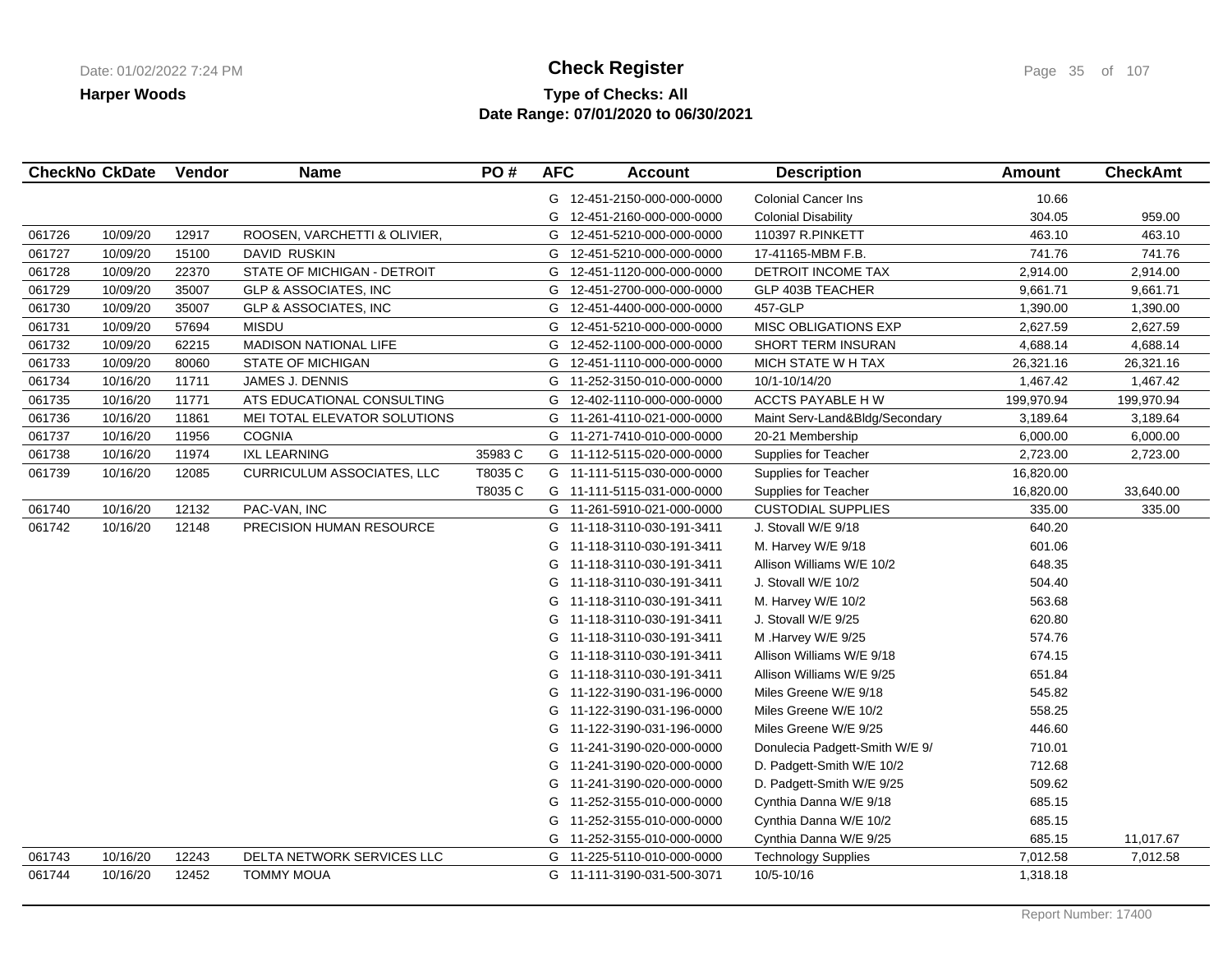# **Type of Checks: All Check Register Check Register Check Register Page 36 of 107 Date Range: 07/01/2020 to 06/30/2021**

|        | <b>CheckNo CkDate</b> | Vendor | <b>Name</b>                        | PO#     | <b>AFC</b> | <b>Account</b>             | <b>Description</b>             | Amount    | <b>CheckAmt</b> |
|--------|-----------------------|--------|------------------------------------|---------|------------|----------------------------|--------------------------------|-----------|-----------------|
|        |                       |        |                                    |         |            | G 11-125-3190-030-500-3071 | 10/5-10/16                     | 1,318.18  | 2,636.36        |
| 061745 | 10/16/20              | 12512  | PRUDENTIAL VIRTUAL GUARD           |         | G          | 11-266-3131-020-000-3071   | Alarm-Oct 2020                 | 40.00     |                 |
|        |                       |        |                                    |         | G          | 11-266-3131-020-000-3071   | Alarm-August 2020              | 40.00     |                 |
|        |                       |        |                                    |         | G          | 11-266-3131-030-000-3071   | Alarm-October 2020             | 40.00     |                 |
|        |                       |        |                                    |         | G          | 11-266-3131-031-000-3071   | Alarm-October 2020             | 40.00     | 160.00          |
| 061746 | 10/16/20              | 12527  | <b>FREDERICK MOORE</b>             |         | G          | 11-127-3110-021-550-3440   | 9/28-10/9/20                   | 540.00    | 540.00          |
| 061747 | 10/16/20              | 12555  | PARK ATHLETIC SUPPLY               |         | E.         | 21-293-6410-000-000-0000   | <b>EQUIP/UNIFORMS</b>          | 260.00    | 260.00          |
| 061748 | 10/16/20              | 12618  | <b>IDEAL TECHNOLOGY SOLUTIONS,</b> |         | G          | 11-111-4270-030-000-0000   | <b>Headphones for Beacon</b>   | 1,880.00  |                 |
|        |                       |        |                                    |         | G          | 11-111-4270-031-000-0000   | Door Bell Camera Replacement a | 675.00    |                 |
|        |                       |        |                                    |         | G          | 11-111-4270-031-000-0000   | Damaged Camera at Tyrone       | 700.00    |                 |
|        |                       |        |                                    |         | G          | 11-112-4270-020-000-0000   | <b>District Support</b>        | 3,100.00  |                 |
|        |                       |        |                                    |         | G          | 11-113-4270-021-000-0000   | Point to Point Wireless for HS | 1,356.00  |                 |
|        |                       |        |                                    |         | G          | 11-113-4270-021-000-0000   | Mounts for Point to Point      | 78.68     |                 |
|        |                       |        |                                    |         | G          | 11-113-4270-021-000-0000   | <b>Outdoor Access Point</b>    | 279.00    |                 |
|        |                       |        |                                    |         | G          | 11-225-5110-010-000-0000   | Help Desk Support              | 2,185.00  | 10,253.68       |
| 061749 | 10/16/20              | 12638  | <b>DEANNA BROWN</b>                |         | G          | 11-118-3115-030-191-3411   | 10/5-10/16                     | 2,291.67  | 2,291.67        |
| 061750 | 10/16/20              | 12661  | U.S. BANK EQUIPMENT FINANCE        |         | G          | 11-257-4220-010-000-0000   | Copier LEASE                   | 349.00    | 349.00          |
| 061751 | 10/16/20              | 12661  | <b>U.S. BANK EQUIPMENT FINANCE</b> |         | G          | 11-257-4220-010-000-0000   | Copier LEASE                   | 570.49    | 570.49          |
| 061752 | 10/16/20              | 12661  | U.S. BANK EQUIPMENT FINANCE        |         |            | G 11-257-4220-010-000-0000 | Copier LEASE                   | 2,863.66  | 2,863.66        |
| 061753 | 10/16/20              | 12662  | PREFERRED SAFE & LOCK INC          |         | G          | 11-261-4120-000-000-0000   | <b>EQUIP REP DIST WIDE</b>     | 99.45     | 99.45           |
| 061754 | 10/16/20              | 12686  | <b>APPLIED IMAGING</b>             |         |            | G 11-113-4125-021-000-0000 | <b>Copier Maintenance</b>      | 142.70    | 142.70          |
| 061755 | 10/16/20              | 12692  | <b>AMITY INSTITUTE</b>             |         | G          | 11-222-7910-030-000-0000   | Admin Fee for Exchange Teacher | 1,000.00  | 1,000.00        |
| 061756 | 10/16/20              | 12705  | <b>ADT COMMERCIAL</b>              |         | G          | 11-261-4110-000-000-0000   | 10/24-11/23                    | 52.13     |                 |
|        |                       |        |                                    |         | G          | 11-261-4110-020-000-0000   | 10/24-11/23                    | 140.49    |                 |
|        |                       |        |                                    |         | G          | 11-261-4110-022-000-0000   | 10/24-11/23                    | 53.95     | 246.57          |
| 061757 | 10/16/20              | 12706  | CHELSEA ANN GROUSTRA               |         | G          | 11-122-3115-030-194-0000   | 10/5-10/16/20                  | 624.00    | 624.00          |
| 061758 | 10/16/20              | 12762  | <b>CARLA WEST</b>                  |         |            | G 11-252-3160-010-000-0000 | 10/5-10/16/20                  | 3,846.16  | 3,846.16        |
| 061759 | 10/16/20              | 12817  | REPUBLIC SERVICES #241             |         | G          | 11-261-4135-022-000-0000   | October 2020                   | 148.16    | 148.16          |
| 061760 | 10/16/20              | 12876  | ASSA ABLOY ENTRANCE SYSTEMS        |         | G          | 11-261-4120-000-000-0000   | <b>EQUIP REP DIST WIDE</b>     | 2,688.12  | 2,688.12        |
| 061761 | 10/16/20              | 12905  | <b>BUILD CRAFT MI LLC</b>          |         |            | G 11-261-4110-031-000-0000 | Maint Serv-Land&Bldg/Tyrone    | 1,100.00  | 1,100.00        |
| 061762 | 10/16/20              | 12924  | NEARPOD, INC                       | 35985 C |            | G 11-225-5110-010-000-0000 | <b>Technology Supplies</b>     | 7,913.00  | 7,913.00        |
| 061763 | 10/16/20              | 15391  | <b>CHARTWELLS</b>                  |         | C.         | 21-297-4910-000-000-3100   | STATE BREAKFAST LABOR COST     | 16,179.23 |                 |
|        |                       |        |                                    |         | C          | 21-297-4910-000-000-3100   | STATE BREAKFAST LABOR COST     | 8,384.57  |                 |
|        |                       |        |                                    |         | C.         | 21-297-5610-000-000-3100   | STATE FOOD BREAK COST          | 28,991.32 |                 |
|        |                       |        |                                    |         | C          | 21-297-5641-000-000-3100   | STATE ADM BREAKFAST COST       | 3,934.60  |                 |
|        |                       |        |                                    |         | C.         | 21-297-5642-000-000-3100   | STATE MNGT FEE BREAKFAST       | 1,140.71  |                 |
|        |                       |        |                                    |         | C.         | 21-297-5643-000-000-3100   | STATE MIS EXP BREAK COST       | 924.33    | 59,554.76       |
| 061764 | 10/16/20              | 21191  | <b>DECKER EQUIPMENT</b>            |         |            | G 11-261-5910-021-000-0000 | <b>CUSTODIAL SUPPLIES</b>      | 359.54    |                 |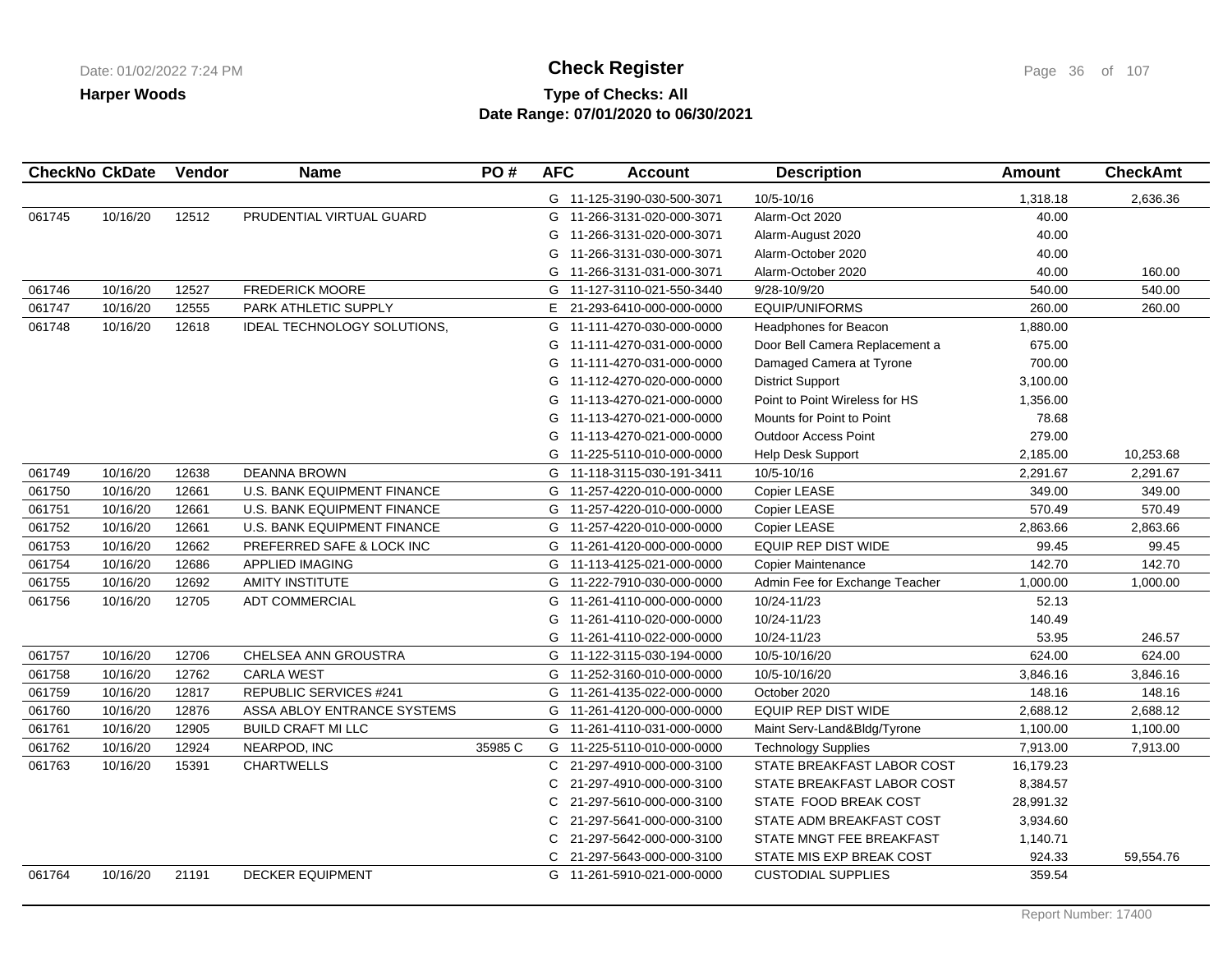# **Type of Checks: All Check Register Check Register Check Register Page 37** of 107 **Date Range: 07/01/2020 to 06/30/2021**

|        | <b>CheckNo CkDate</b> | Vendor | <b>Name</b>                   | PO# | <b>AFC</b> | <b>Account</b>             | <b>Description</b>                    | Amount    | <b>CheckAmt</b> |
|--------|-----------------------|--------|-------------------------------|-----|------------|----------------------------|---------------------------------------|-----------|-----------------|
|        |                       |        |                               |     |            | G 11-261-5910-021-000-0000 | <b>CUSTODIAL SUPPLIES</b>             | 136.97    |                 |
|        |                       |        |                               |     |            | G 11-261-5910-021-000-0000 | <b>CUSTODIAL SUPPLIES</b>             | 43.95     | 540.46          |
| 061765 | 10/16/20              | 22388  | DETROIT INSTITUTE FOR         |     |            | G 11-214-3130-000-000-0000 | Miranda MacKew 8/25-9/24/20           | 1,442.65  |                 |
|        |                       |        |                               |     |            | G 11-214-3130-000-000-0000 | Kelly Cvetkovski 8/25-9/24            | 51.38     | 1,494.03        |
| 061766 | 10/16/20              | 26500  | <b>EASTSIDE MUSIC LTD</b>     |     |            | G 11-112-5117-020-000-0000 | <b>BAND MS</b>                        | 20.00     | 20.00           |
| 061767 | 10/16/20              | 32078  | <b>FRONTLINE PLACEMENT</b>    |     | G          | 11-283-3140-010-000-0000   | <b>Employee Evaluation Management</b> | 2,974.67  | 2,974.67        |
| 061768 | 10/16/20              | 32595  | LAFORCE, INC                  |     |            | G 11-261-5910-000-000-0000 | <b>CUSTODIAL SUPPLIES</b>             | 455.68    | 455.68          |
| 061769 | 10/16/20              | 35000  | <b>GILBERT'S PRO HARDWARE</b> |     | G          | 11-261-5910-031-000-0000   | <b>CUSTODIAL SUPPLIES</b>             | 5.99      | 5.99            |
| 061770 | 10/16/20              | 36400  | <b>GRAINGER</b>               |     | G          | 11-261-4120-000-000-0000   | EQUIP REP DIST WIDE                   | 16.10     |                 |
|        |                       |        |                               |     | G          | 11-261-4120-000-000-0000   | CHECK # 061770 VOIDED                 | (16.10)   |                 |
|        |                       |        |                               |     | G          | 11-261-4120-022-000-0000   | <b>EQUIP REPAIR</b>                   | 15.19     |                 |
|        |                       |        |                               |     | G          | 11-261-4120-022-000-0000   | CHECK # 061770 VOIDED                 | (15.19)   |                 |
|        |                       |        |                               |     | G          | 11-261-4120-030-000-0000   | CHECK # 061770 VOIDED                 | (157.01)  |                 |
|        |                       |        |                               |     | G          | 11-261-4120-030-000-0000   | <b>EQUIP REPAIR</b>                   | 157.01    |                 |
|        |                       |        |                               |     | G          | 11-261-4120-031-000-0000   | <b>EQUIP REPAIR</b>                   | 17.01     |                 |
|        |                       |        |                               |     | G          | 11-261-4120-031-000-0000   | CHECK # 061770 VOIDED                 | (17.01)   | 0.00            |
| 061771 | 10/16/20              | 39590  | HARPER WOODS CITY OF          |     |            | G 11-261-3840-030-000-0000 | REFUSE 8/16-9/15                      | 32.00     | 32.00           |
| 061772 | 10/16/20              | 39590  | HARPER WOODS CITY OF          |     |            | G 11-261-3840-021-000-0000 | REFUSE 8/16-9/15/20                   | 144.00    | 144.00          |
| 061773 | 10/16/20              | 39590  | HARPER WOODS CITY OF          |     |            | G 11-261-3840-031-000-0000 | REFUSE 8/16-9/15                      | 20.00     | 20.00           |
| 061774 | 10/16/20              | 39615  | HARPER WDS SCHOOL DIST        |     | G          | 12-192-1000-000-000-0000   | 20-21 BASIC Enrollment Totals         | 27,209.86 | 27,209.86       |
| 061775 | 10/16/20              | 50510  | LOWE'S HOME CENTERS           |     | G          | 11-261-5910-021-000-0000   | <b>CUSTODIAL SUPPLIES</b>             | 37.92     |                 |
|        |                       |        |                               |     | G          | 11-261-5910-021-000-0000   | <b>CUSTODIAL SUPPLIES</b>             | 91.08     |                 |
|        |                       |        |                               |     | G          | 11-261-5910-021-000-0000   | <b>CUSTODIAL SUPPLIES</b>             | 75.92     |                 |
|        |                       |        |                               |     | G          | 11-261-5910-021-000-0000   | <b>CUSTODIAL SUPPLIES</b>             | 87.35     |                 |
|        |                       |        |                               |     |            | G 11-261-5910-021-000-0000 | <b>CUSTODIAL SUPPLIES</b>             | 20.39     |                 |
|        |                       |        |                               |     |            | G 11-261-5910-022-000-0000 | <b>CUSTODIAL SUPPLIES</b>             | 32.25     | 344.91          |
| 061776 | 10/16/20              | 56645  | <b>MASB</b>                   |     | G          | 11-221-3220-010-000-0000   | Superintendent Admin Workshop-        | 180.00    |                 |
|        |                       |        |                               |     | G          | 11-231-3210-010-000-0000   | Workshop 10/15/20-A. McKay            | 90.00     | 270.00          |
| 061777 | 10/16/20              | 69685  | QUILL CORP                    |     | G          | 11-241-5910-031-000-0000   | OFFICE SUPPLIES                       | 64.60     |                 |
|        |                       |        |                               |     | G          | 11-241-5910-031-000-0000   | OFFICE SUPPLIES                       | 254.28    |                 |
|        |                       |        |                               |     | G          | 11-241-5910-031-000-0000   | <b>OFFICE SUPPLIES</b>                | 38.99     |                 |
|        |                       |        |                               |     | G          | 11-241-5910-031-000-0000   | <b>OFFICE SUPPLIES</b>                | 81.89     |                 |
|        |                       |        |                               |     | G          | 11-241-5910-031-000-0000   | OFFICE SUPPLIES                       | 170.08    |                 |
|        |                       |        |                               |     | G          | 11-241-5910-031-000-0000   | OFFICE SUPPLIES                       | 301.86    |                 |
|        |                       |        |                               |     | G          | 11-241-5910-031-000-0000   | OFFICE SUPPLIES                       | 44.64     |                 |
|        |                       |        |                               |     |            | G 11-241-5910-031-000-0000 | OFFICE SUPPLIES                       | 22.49     | 978.83          |
| 061778 | 10/16/20              | 75745  | <b>KSS ENTERPRISES</b>        |     | G          | 11-261-5910-000-000-0000   | <b>CUSTODIAL SUPPLIES</b>             | 91.84     |                 |
|        |                       |        |                               |     |            | G 11-261-5910-021-000-0000 | <b>CUSTODIAL SUPPLIES</b>             | (524.52)  |                 |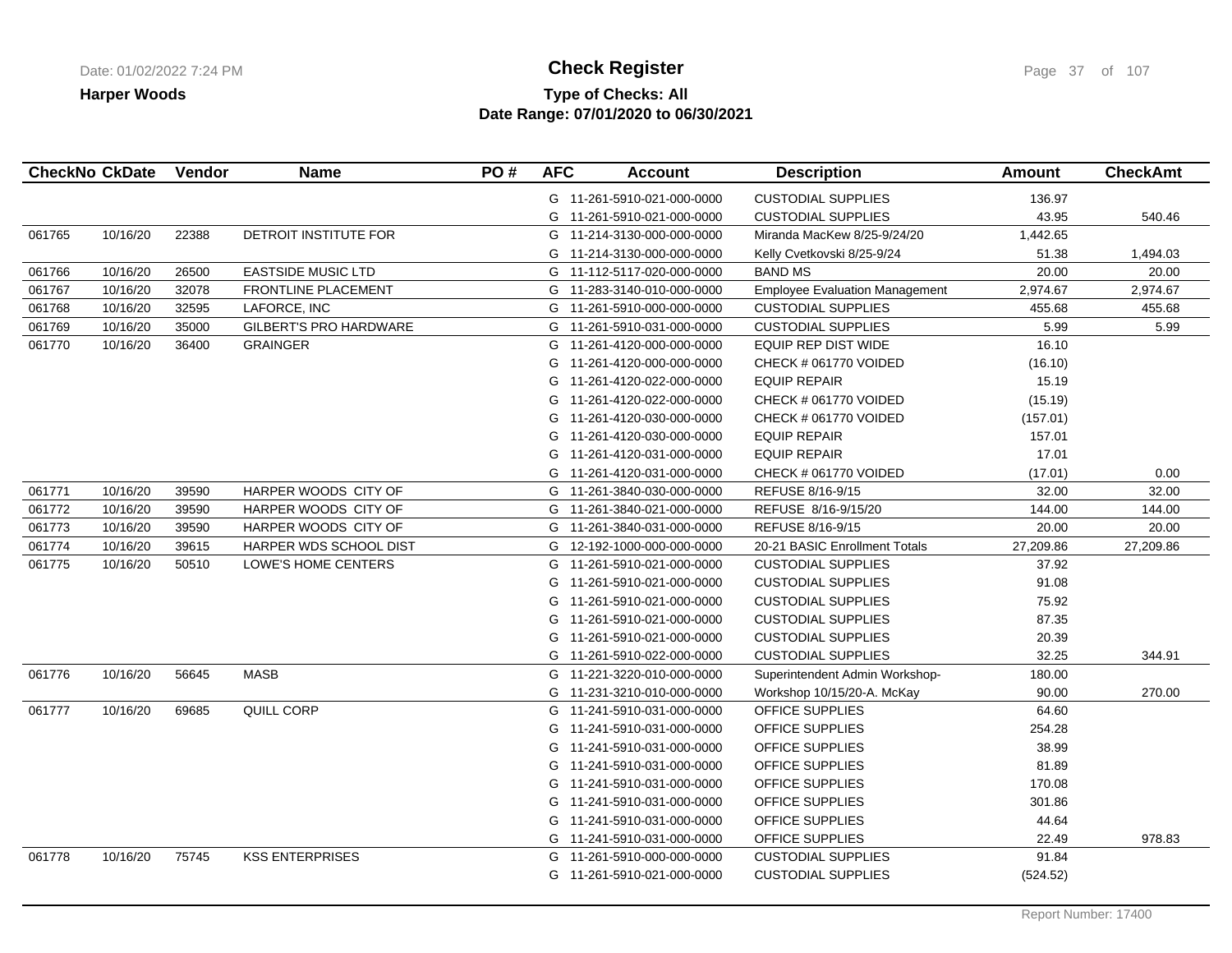# **Type of Checks: All Check Register Check Register Check Register Page 38 of 107 Date Range: 07/01/2020 to 06/30/2021**

|        | <b>CheckNo CkDate</b> | Vendor | <b>Name</b>                 | PO#     | <b>AFC</b> | <b>Account</b>             | <b>Description</b>            | Amount    | <b>CheckAmt</b> |
|--------|-----------------------|--------|-----------------------------|---------|------------|----------------------------|-------------------------------|-----------|-----------------|
|        |                       |        |                             |         |            | G 11-261-5910-021-000-0000 | <b>CUSTODIAL SUPPLIES</b>     | 229.20    |                 |
|        |                       |        |                             |         | G          | 11-261-5910-021-000-0000   | <b>CUSTODIAL SUPPLIES</b>     | 121.44    |                 |
|        |                       |        |                             |         | G          | 11-261-5910-021-000-0000   | <b>CUSTODIAL SUPPLIES</b>     | 3,485.19  |                 |
|        |                       |        |                             |         | G          | 11-261-5910-021-000-0000   | <b>CUSTODIAL SUPPLIES</b>     | 1,912.94  |                 |
|        |                       |        |                             |         | G          | 11-261-5910-030-000-0000   | <b>CUSTODIAL SUPPLIES</b>     | 29.35     |                 |
|        |                       |        |                             |         | G          | 11-261-5910-030-000-0000   | <b>CUSTODIAL SUPPLIES</b>     | 325.67    |                 |
|        |                       |        |                             |         | G          | 11-261-5910-030-000-0000   | <b>CUSTODIAL SUPPLIES</b>     | (114.64)  | 5,556.47        |
| 061779 | 10/16/20              | 76503  | SCHOOL SPECIALTY            | 35981 P |            | G 11-212-5110-030-000-0000 | <b>SUPPLIES Beacon</b>        | 16.05     |                 |
|        |                       |        |                             | 35981 P |            | G 11-212-5110-030-000-0000 | <b>SUPPLIES Beacon</b>        | 26.20     |                 |
|        |                       |        |                             | 35981 P |            | G 11-212-5110-030-000-0000 | <b>SUPPLIES Beacon</b>        | 221.80    |                 |
|        |                       |        |                             | 35981 P |            | G 11-212-5110-030-000-0000 | <b>SUPPLIES Beacon</b>        | 481.59    |                 |
|        |                       |        |                             | 35981 C | G          | 11-212-5110-030-000-0000   | SUPPLIES Beacon               | 1,307.17  | 2,052.81        |
| 061780 | 10/16/20              | 77577  | <b>SETSEG</b>               |         |            | G 11-252-2840-000-000-0000 | Workers' Comp Audit 2019-2020 | 10,740.00 | 10,740.00       |
| 061782 | 10/16/20              | 79992  | <b>STAPLES</b>              |         | G          | 11-241-5910-021-000-0000   | OFFICE SUPPLIES               | 409.51    |                 |
|        |                       |        |                             |         | G          | 11-241-5910-021-000-0000   | <b>OFFICE SUPPLIES</b>        | 9.99      |                 |
|        |                       |        |                             |         | G          | 11-241-5910-021-000-0000   | <b>OFFICE SUPPLIES</b>        | 10.99     |                 |
|        |                       |        |                             |         | G          | 11-241-5910-021-000-0000   | OFFICE SUPPLIES               | 33.00     |                 |
|        |                       |        |                             |         |            | G 11-241-5910-030-000-0000 | OFFICE SUPPLIES               | 436.57    |                 |
|        |                       |        |                             |         | G          | 11-241-5910-030-000-0000   | <b>OFFICE SUPPLIES</b>        | 27.45     |                 |
|        |                       |        |                             |         | G          | 11-241-5910-030-000-0000   | OFFICE SUPPLIES               | 123.40    |                 |
|        |                       |        |                             |         | G          | 11-252-5910-010-000-0000   | <b>OFFICE SUPPLIES</b>        | 109.51    |                 |
|        |                       |        |                             |         | G          | 11-252-5910-010-000-0000   | OFFICE SUPPLIES               | 211.99    |                 |
|        |                       |        |                             |         | G          | 11-252-5910-010-000-0000   | OFFICE SUPPLIES               | 194.57    |                 |
|        |                       |        |                             |         | G          | 11-252-5910-010-000-0000   | OFFICE SUPPLIES               | 216.36    |                 |
|        |                       |        |                             |         | G          | 11-252-5910-010-000-0000   | OFFICE SUPPLIES               | 107.67    |                 |
|        |                       |        |                             |         | G          | 11-252-5910-010-000-0000   | OFFICE SUPPLIES               | 20.49     |                 |
|        |                       |        |                             |         | G          | 11-252-5910-010-000-0000   | OFFICE SUPPLIES               | 62.76     |                 |
|        |                       |        |                             |         | G          | 11-252-5910-010-000-0000   | <b>OFFICE SUPPLIES</b>        | 22.68     | 1,996.94        |
| 061783 | 10/16/20              | 84210  | THRUN LAW FIRM PC           |         | G          | 11-231-3171-010-000-0000   | <b>LEGAL SERVICES</b>         | 4,258.50  | 4,258.50        |
| 061784 | 10/16/20              | 90970  | WAYNE COUNTY REGIONAL       |         | G          | 11-252-7410-000-000-0000   | Tri County Dues 20-21         | 750.00    | 750.00          |
| 061785 | 10/16/20              | MSC07  | Luanne Romano               |         | G          | 11-111-5115-030-000-0000   | Luanne Romano                 | 164.52    | 164.52          |
| 061786 | 10/16/20              | 37552  | GALLAGHER FIRE EQUIPMENT CO |         | G          | 11-261-4120-000-000-0000   | <b>EQUIP REP DIST WIDE</b>    | 16.10     |                 |
|        |                       |        |                             |         | G          | 11-261-4120-022-000-0000   | <b>EQUIP REPAIR</b>           | 15.19     |                 |
|        |                       |        |                             |         | G          | 11-261-4120-030-000-0000   | <b>EQUIP REPAIR</b>           | 157.01    |                 |
|        |                       |        |                             |         | G          | 11-261-4120-031-000-0000   | <b>EQUIP REPAIR</b>           | 17.01     | 205.31          |
| 061787 | 10/20/20              | 12623  | INTERNAL REVENUE SERVICE    |         | G          | 12-451-5210-000-000-0000   | 4405 H.GAMBLE                 | 268.50    | 268.50          |
| 061788 | 10/20/20              | 12808  | <b>COLONIAL LIFE</b>        |         | G          | 12-451-2000-000-000-0000   | <b>Colonial Accident</b>      | 119.65    |                 |
|        |                       |        |                             |         |            | G 12-451-2100-000-000-0000 | Colonial Life Insurance       | 355.29    |                 |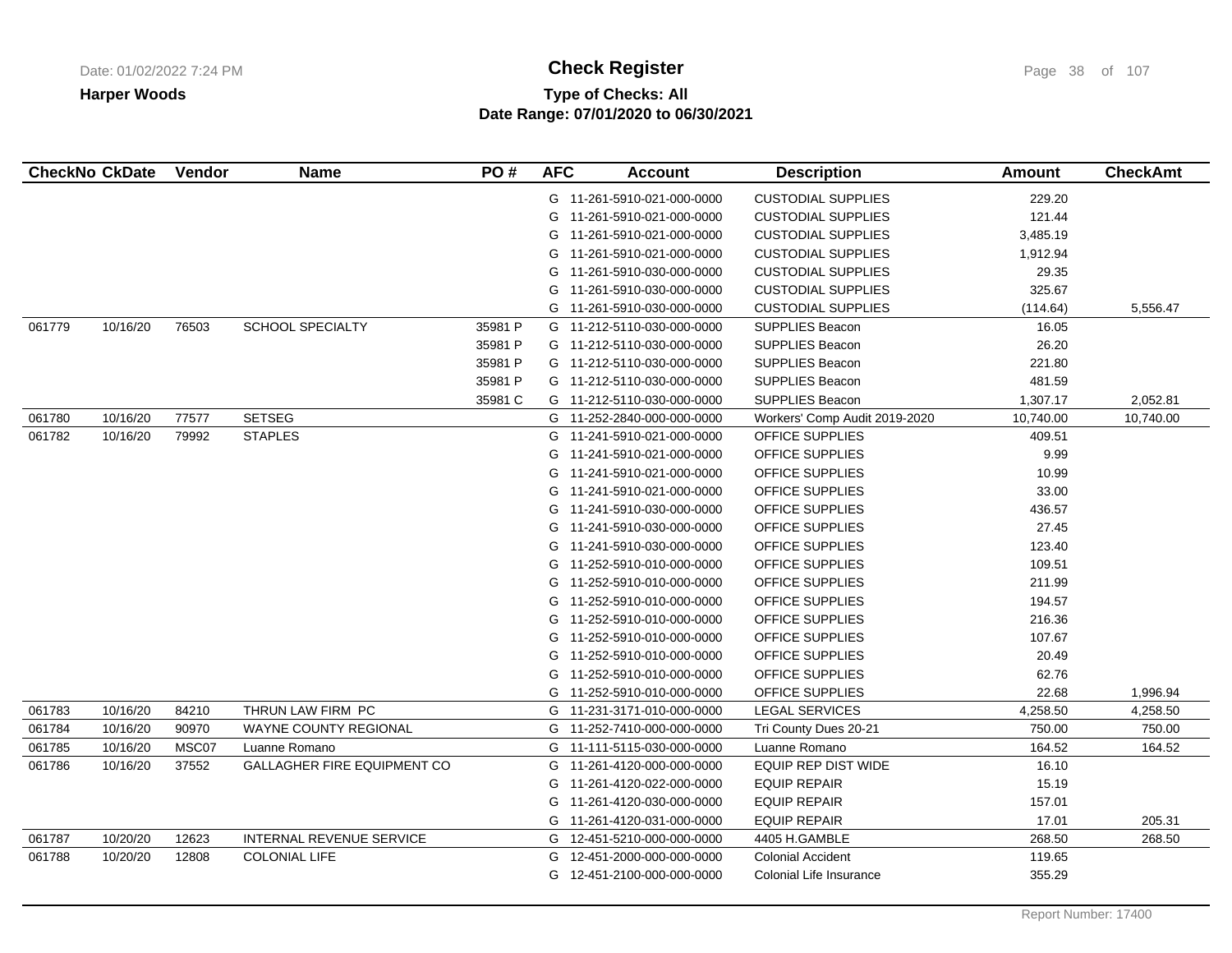# **Type of Checks: All Check Register Check Register Check Register Page 39 of 107 Date Range: 07/01/2020 to 06/30/2021**

|        | <b>CheckNo CkDate</b> | Vendor | <b>Name</b>                      | PO#     | <b>AFC</b> | <b>Account</b>             | <b>Description</b>             | <b>Amount</b> | <b>CheckAmt</b> |
|--------|-----------------------|--------|----------------------------------|---------|------------|----------------------------|--------------------------------|---------------|-----------------|
|        |                       |        |                                  |         |            | G 12-451-2140-000-000-0000 | Colonial Hosp. Inc             | 132.09        |                 |
|        |                       |        |                                  |         | G          | 12-451-2150-000-000-0000   | <b>Colonial Cancer Ins</b>     | 10.66         |                 |
|        |                       |        |                                  |         | G          | 12-451-2160-000-000-0000   | <b>Colonial Disability</b>     | 277.33        | 895.02          |
| 061789 | 10/20/20              | 12917  | ROOSEN, VARCHETTI & OLIVIER,     |         |            | G 12-451-5210-000-000-0000 | 110397 R.P.                    | 463.10        | 463.10          |
| 061790 | 10/20/20              | 15100  | <b>DAVID RUSKIN</b>              |         | G          | 12-451-5210-000-000-0000   | 14-41165-MBM                   | 741.76        | 741.76          |
| 061791 | 10/20/20              | 35007  | <b>GLP &amp; ASSOCIATES, INC</b> |         | G          | 12-451-2700-000-000-0000   | GLP 403B TEACHER               | 10,062.25     | 10,062.25       |
| 061792 | 10/20/20              | 35007  | <b>GLP &amp; ASSOCIATES, INC</b> |         |            | G 12-451-4400-000-000-0000 | 457-GLP                        | 1,390.00      | 1,390.00        |
| 061793 | 10/20/20              | 39615  | HARPER WDS SCHOOL DIST           |         | G          | 12-451-3700-000-000-0000   | SECTION 125 HEALTH             | 1,620.01      | 1,620.01        |
| 061794 | 10/20/20              | 57694  | <b>MISDU</b>                     |         | G          | 12-451-5210-000-000-0000   | <b>MISC OBLIGATIONS EXP</b>    | 2,627.59      | 2,627.59        |
| 061795 | 10/20/20              | 80062  | <b>STATE OF MICHIGAN</b>         |         | G          | 12-451-5210-000-000-0000   | ID24582 R.C.                   | 504.34        | 504.34          |
| 061796 | 10/30/20              | 00560  | AT&T                             |         |            | G 11-261-3410-021-000-0000 | TELEPHONE-October 2020         | 103.08        | 103.08          |
| 061797 | 10/30/20              | 00560  | AT&T                             |         | G          | 11-261-3410-021-000-0000   | <b>TELEPHONE</b>               | 817.36        | 817.36          |
| 061798 | 10/30/20              | 00560  | AT&T                             |         | G          | 11-261-3410-030-000-0000   | <b>TELEPHONE</b>               | 93.78         | 93.78           |
| 061799 | 10/30/20              | 00560  | AT&T                             |         | G          | 11-261-3410-031-000-0000   | <b>TELEPHONE</b>               | 96.58         | 96.58           |
| 061800 | 10/30/20              | 00560  | AT&T                             |         |            | G 11-261-3410-021-000-0000 | TELEPHONE 9/22-10/21           | 2,402.03      | 2,402.03        |
| 061801 | 10/30/20              | 00560  | AT&T                             |         | G          | 11-261-3410-021-000-0000   | TELEPHONE 9/18-10/5            | 76.63         | 76.63           |
| 061802 | 10/30/20              | 00560  | AT&T                             |         |            | G 11-261-3410-030-000-0000 | <b>TELEPHONE 9/25-10/24</b>    | 50.68         | 50.68           |
| 061803 | 10/30/20              | 00560  | AT&T                             |         |            | G 11-261-3410-021-000-0000 | TELEPHONE 9/28-10/27           | 662.72        | 662.72          |
| 061804 | 10/30/20              | 00560  | AT&T                             |         |            | G 11-261-3410-021-000-0000 | TELEPHONE 9/16-10/15           | 2,178.75      | 2,178.75        |
| 061805 | 10/30/20              | 00560  | AT&T                             |         |            | G 11-261-3410-021-000-0000 | TELEPHONE 9/25-10/24           | 49.44         | 49.44           |
| 061806 | 10/30/20              | 01524  | ALL SEASONS OUTDOOR              |         | G          | 11-261-5990-021-000-0000   | <b>GROUND/SUPPLIES</b>         | 21.58         |                 |
|        |                       |        |                                  |         | G          | 11-261-5990-021-000-0000   | <b>GROUND/SUPPLIES</b>         | 26.48         |                 |
|        |                       |        |                                  |         |            | G 11-261-5990-021-000-0000 | <b>GROUND/SUPPLIES</b>         | (9.59)        | 38.47           |
| 061807 | 10/30/20              | 03600  | <b>AMERICA'S FINEST</b>          |         | G          | 11-241-5910-021-000-0000   | Business Cards for Carmela Lan | 54.00         | 54.00           |
| 061808 | 10/30/20              | 10118  | TEE PEE INC                      |         | E.         | 21-293-7910-000-000-0000   | <b>Toilet Rental-October</b>   | 365.00        | 365.00          |
| 061809 | 10/30/20              | 10351  | <b>BIG TOP PARTY RENTALS</b>     |         | G          | 11-331-5910-010-000-0000   | Community/bldg activities      | 400.00        |                 |
|        |                       |        |                                  |         | G          | 11-331-5910-010-000-0000   | Homecoming Tent                | 800.00        | 1,200.00        |
| 061810 | 10/30/20              | 11594  | CONVERGENT TECHNOLOGY            |         | G          | 11-284-3190-010-000-0000   | Cat 1 Erate Services 20-21     | 562.50        |                 |
|        |                       |        |                                  |         | G          | 11-284-3190-010-000-0000   | Emails re: Cat 2 Budget & Fili | 47.50         | 610.00          |
| 061811 | 10/30/20              | 11711  | JAMES J. DENNIS                  |         |            | G 11-252-3150-010-000-0000 | 10/15-10/28/20                 | 1,864.02      | 1,864.02        |
| 061812 | 10/30/20              | 11765  | STUDIO EQUIS, LLC                |         | E.         | 21-293-7910-000-000-0000   | <b>Volleyball Banners</b>      | 135.00        |                 |
|        |                       |        |                                  |         | E.         | 21-293-7910-000-000-0000   | Senior Banners-Football and Ch | 450.00        | 585.00          |
| 061813 | 10/30/20              | 11771  | ATS EDUCATIONAL CONSULTING       |         | G          | 12-402-1110-000-000-0000   | 7/20/20 Bal                    | 100,000.00    |                 |
|        |                       |        |                                  |         | G          | 12-402-1110-000-000-0000   | 6/30/20 Bal                    | 52,395.18     | 152,395.18      |
| 061814 | 10/30/20              | 11861  | MEI TOTAL ELEVATOR SOLUTIONS     |         | G          | 11-261-4110-021-000-0000   | Maint Serv-Land&Bldg/Secondary | 816.00        | 816.00          |
| 061815 | 10/30/20              | 11878  | <b>EDMENTUM</b>                  | 36004 C |            | G 11-212-5110-030-000-0000 | <b>SUPPLIES Beacon</b>         | 2,400.00      | 2,400.00        |
| 061816 | 10/30/20              | 11904  | <b>ARC MICHIGAN</b>              |         |            | G 11-241-5910-030-000-0000 | <b>OFFICE SUPPLIES</b>         | 261.00        | 261.00          |
| 061817 | 10/30/20              | 11977  | <b>JENNIFER WILUSZ</b>           |         |            | G 11-111-5115-031-000-0000 | Supplies for Teachers          | 149.00        | 149.00          |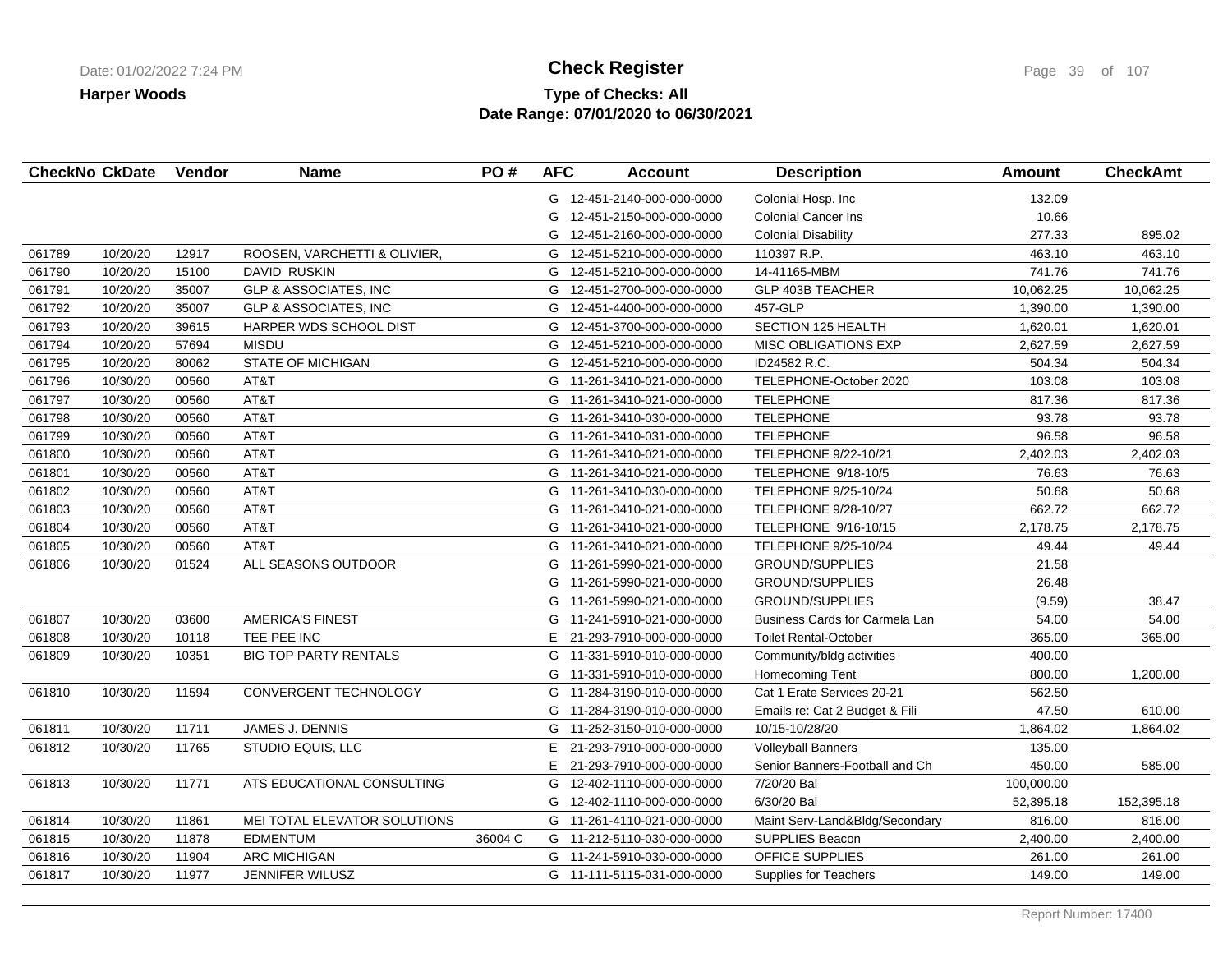# **Type of Checks: All Check Register Check Register Check Register Page 40 of 107 Date Range: 07/01/2020 to 06/30/2021**

| <b>CheckNo CkDate</b> |          | Vendor | <b>Name</b>                | PO#     | <b>AFC</b> | <b>Account</b>             | <b>Description</b>                    | <b>Amount</b> | <b>CheckAmt</b> |
|-----------------------|----------|--------|----------------------------|---------|------------|----------------------------|---------------------------------------|---------------|-----------------|
| 061819                | 10/30/20 | 12148  | PRECISION HUMAN RESOURCE   |         |            | G 11-118-3110-030-191-3411 | J. Stovall W/E 10/6                   | 504.40        |                 |
|                       |          |        |                            |         | G          | 11-118-3110-030-191-3411   | M. Harvey W/E 10/6                    | 566.51        |                 |
|                       |          |        |                            |         | G          | 11-118-3110-030-191-3411   | Allison Willilams W/E 10/6            | 662.50        |                 |
|                       |          |        |                            |         | G          | 11-118-3110-030-191-3411   | Allison Williams W/E 10/16            | 546.30        |                 |
|                       |          |        |                            |         | G          | 11-118-3110-030-191-3411   | J. Stovall W/E 10/16                  | 630.50        |                 |
|                       |          |        |                            |         | G          | 11-118-3110-030-191-3411   | M. Harvey W/E 10/16                   | 487.76        |                 |
|                       |          |        |                            |         | G          | 11-122-3190-031-196-0000   | Miles Greene W/E 10/16                | 376.31        |                 |
|                       |          |        |                            |         | G          | 11-122-3190-031-196-0000   | Miles Greene W/E 10/6                 | 334.95        |                 |
|                       |          |        |                            |         | G          | 11-241-3190-020-000-0000   | D. Padgett-Smith W/E 10/6             | 766.60        |                 |
|                       |          |        |                            |         | G          | 11-241-3190-020-000-0000   | D. Padgett-Smith W/E 10/16            | 715.17        |                 |
|                       |          |        |                            |         | G          | 11-252-3155-010-000-0000   | Cynthia Danna W/E 10/16               | 666.88        |                 |
|                       |          |        |                            |         | G          | 11-252-3155-010-000-0000   | Cynthia Danna W/E 10/6                | 685.15        | 6,943.03        |
| 061820                | 10/30/20 | 12239  | <b>EMPIRE DISPOSAL</b>     |         | G          | 11-261-4135-020-000-0000   | Recyclabel Removal-November 20        | 130.00        |                 |
|                       |          |        |                            |         | G          | 11-261-4135-021-000-0000   | Recyclable Removal November 20        | 185.00        | 315.00          |
| 061821                | 10/30/20 | 12452  | <b>TOMMY MOUA</b>          |         | G          | 11-111-3190-031-500-3071   | 10/19-10/30                           | 1,318.18      |                 |
|                       |          |        |                            |         |            | G 11-125-3190-030-500-3071 | 10/19-10/30                           | 1,318.18      | 2,636.36        |
| 061822                | 10/30/20 | 12488  | AMSTERDAM PRINTING & LITHO |         | G          | 11-252-5910-010-000-0000   | <b>Planners</b>                       | 962.17        | 962.17          |
| 061824                | 10/30/20 | 12512  | PRUDENTIAL VIRTUAL GUARD   |         | G          | 11-266-3131-020-000-3071   | SECURITY SERVICES W/E 9/24            | 1,159.90      |                 |
|                       |          |        |                            |         | G          | 11-266-3131-020-000-3071   | W/E 10/8                              | 787.08        |                 |
|                       |          |        |                            |         | G          | 11-266-3131-020-000-3071   | W/E 10/1                              | 787.08        |                 |
|                       |          |        |                            |         | G          | 11-266-3131-021-000-3070   | W/E 10/8                              | 1,511.82      |                 |
|                       |          |        |                            |         | G          | 11-266-3131-021-000-3071   | SECURITY SERVICES W/E 9/24            | 1,164.73      |                 |
|                       |          |        |                            |         | G          | 11-266-3131-021-000-3071   | W/E 10/1                              | 1,678.47      |                 |
|                       |          |        |                            |         | G          | 11-266-3131-022-000-3071   | SECURITY SERVICES W/E 9/24            | 712.50        |                 |
|                       |          |        |                            |         | G          | 11-266-3131-022-000-3071   | W/E 10/8                              | 745.65        |                 |
|                       |          |        |                            |         | G          | 11-266-3131-022-000-3071   | W/E 10/1                              | 861.64        |                 |
|                       |          |        |                            |         | G          | 11-266-3131-030-000-3071   | SECURITY SERVICES W/E 9/24            | 787.08        |                 |
|                       |          |        |                            |         | G          | 11-266-3131-030-000-3071   | W/E 10/8                              | 675.22        |                 |
|                       |          |        |                            |         | G          | 11-266-3131-030-000-3071   | W/E 10/1                              | 745.64        |                 |
|                       |          |        |                            |         | G          | 11-266-3131-031-000-3071   | W/E 10/1                              | 758.08        |                 |
|                       |          |        |                            |         | G          | 11-266-3131-031-000-3071   | SECURITY SERVICES W/E 9/24            | 787.08        |                 |
|                       |          |        |                            |         | G          | 11-266-3131-031-000-3071   | W/E 10/8                              | 679.37        | 13,841.34       |
| 061825                | 10/30/20 | 12527  | <b>FREDERICK MOORE</b>     |         |            | G 11-127-3110-021-550-3440 | CTE Support Services 10/12-10/        | 720.00        | 720.00          |
| 061826                | 10/30/20 | 12562  | MECHANICAL SYSTEM SERVICES |         | G          | 11-261-4120-030-000-0000   | <b>EQUIP REPAIR</b>                   | 1,070.00      |                 |
|                       |          |        |                            |         | G          | 11-261-4120-031-000-0000   | <b>EQUIP REPAIR</b>                   | 606.50        |                 |
|                       |          |        |                            |         | G          | 11-261-4120-031-000-0000   | <b>EQUIP REPAIR</b>                   | 856.50        | 2,533.00        |
| 061827                | 10/30/20 | 12563  | KAY PROPERTY MANAGEMENT,   |         | G          | 11-261-4210-022-000-0000   | <b>Building Rental - CCI-November</b> | 19,741.96     | 19,741.96       |
| 061828                | 10/30/20 | 12566  | AMPLIFIED IT, LLC          | 35999 C |            | G 11-225-5110-010-000-0000 | <b>Technology Supplies</b>            | 1,419.00      | 1,419.00        |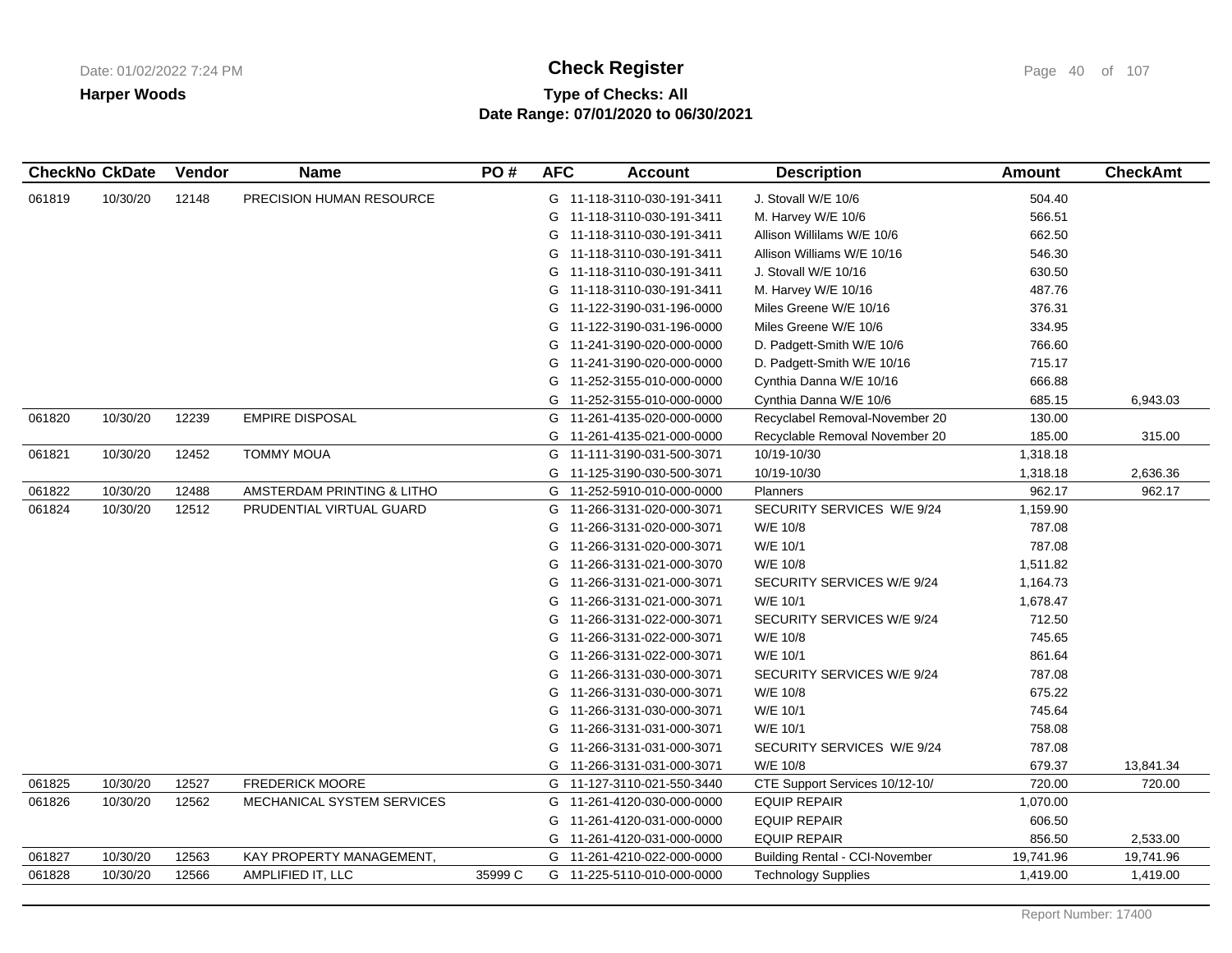# **Type of Checks: All Check Register Check Register Check Register Page 41 of 107 Date Range: 07/01/2020 to 06/30/2021**

| <b>CheckNo CkDate</b> |          | Vendor | <b>Name</b>                       | PO#     | <b>AFC</b> | <b>Account</b>             | <b>Description</b>                    | <b>Amount</b> | <b>CheckAmt</b> |
|-----------------------|----------|--------|-----------------------------------|---------|------------|----------------------------|---------------------------------------|---------------|-----------------|
| 061829                | 10/30/20 | 12618  | IDEAL TECHNOLOGY SOLUTIONS,       |         |            | G 11-111-4270-010-000-0000 | Printer                               | 379.00        |                 |
|                       |          |        |                                   |         | G          | 11-112-4270-020-000-0000   | <b>District Support</b>               | 3,100.00      |                 |
|                       |          |        |                                   |         | G          | 11-225-5110-010-000-0000   | <b>Help Desk</b>                      | 2,070.00      |                 |
|                       |          |        |                                   |         | G          | 11-252-5910-010-000-0000   | Toner                                 | 536.00        | 6,085.00        |
| 061830                | 10/30/20 | 12638  | <b>DEANNA BROWN</b>               |         |            | G 11-118-3115-030-191-3411 | 10/19-10/30/20                        | 2,291.67      | 2,291.67        |
| 061831                | 10/30/20 | 12642  | <b>TRIUMPH CHURCH</b>             |         |            | G 11-261-4210-020-000-0000 | <b>Building Rental - Triumph MS-N</b> | 7,700.00      | 7,700.00        |
| 061832                | 10/30/20 | 12661  | U.S. BANK EQUIPMENT FINANCE       |         |            | G 11-257-4220-010-000-0000 | Copier LEASE                          | 6,523.60      | 6,523.60        |
| 061833                | 10/30/20 | 12662  | PREFERRED SAFE & LOCK INC         |         |            | G 11-261-4120-000-000-0000 | <b>EQUIP REP DIST WIDE</b>            | 79.49         |                 |
|                       |          |        |                                   |         | G          | 11-261-4120-000-000-0000   | <b>EQUIP REP DIST WIDE</b>            | 41.34         |                 |
|                       |          |        |                                   |         | G          | 11-261-4120-020-000-0000   | <b>EQUIP REPAIR</b>                   | 352.50        | 473.33          |
| 061834                | 10/30/20 | 12667  | KI'ERRE GAUT                      |         | E.         | 21-293-7910-000-000-0000   | Concession Purchase Reimbursem        | 89.48         | 89.48           |
| 061835                | 10/30/20 | 12686  | <b>APPLIED IMAGING</b>            |         | G          | 11-111-4125-030-000-0000   | Copier Maintenance                    | 51.16         |                 |
|                       |          |        |                                   |         | G          | 11-113-4125-021-000-0000   | Copier Maintenance                    | 4,104.29      | 4,155.45        |
| 061836                | 10/30/20 | 12701  | CDWG                              | 35982 C | G          | 11-225-5110-010-000-0000   | <b>Technology Supplies</b>            | 9,982.00      | 9,982.00        |
| 061837                | 10/30/20 | 12705  | <b>ADT COMMERCIAL</b>             |         |            | G 11-261-4110-000-000-0000 | Maint Serv-Land&Bldg/dist off         | 56.85         | 56.85           |
| 061838                | 10/30/20 | 12706  | CHELSEA ANN GROUSTRA              |         |            | G 11-122-3115-030-194-0000 | 10/19-10/30/20                        | 312.00        | 312.00          |
| 061839                | 10/30/20 | 12762  | <b>CARLA WEST</b>                 |         |            | G 11-252-3160-010-000-0000 | HR Management 10/19-10/30/20          | 3,846.16      | 3,846.16        |
| 061840                | 10/30/20 | 12762  | <b>CARLA WEST</b>                 |         | G          | 11-221-3220-010-000-0000   | <b>MSBO Conf</b>                      | 170.00        |                 |
|                       |          |        |                                   |         | G          | 11-252-5910-010-000-0000   | Supplies Exp Reimbursement            | 22.96         | 192.96          |
| 061841                | 10/30/20 | 12791  | <b>BRANDON JENKINS</b>            |         | E.         | 21-293-7910-000-000-0000   | <b>Fall Basketball League</b>         | 100.00        | 100.00          |
| 061842                | 10/30/20 | 12818  | RADU IACOBAN                      |         |            | G 11-225-5110-010-000-0000 | <b>Technology Supplies Reiimburse</b> | 537.30        | 537.30          |
| 061843                | 10/30/20 | 12847  | CRISISGO, INC.                    |         |            | G 11-221-3220-010-000-0000 | 9/1/20-8/31/21                        | 5,750.00      | 5,750.00        |
| 061844                | 10/30/20 | 12881  | <b>B&amp;B FENCE INC.</b>         |         |            | G 11-261-4110-021-000-0000 | Maint Serv-Land&Bldg/Secondary        | 1,300.00      | 1,300.00        |
| 061845                | 10/30/20 | 12905  | <b>BUILD CRAFT MI LLC</b>         |         |            | G 11-261-4110-031-000-0000 | Maint Serv-Land&Bldg/Tyrone           | 700.00        | 700.00          |
| 061846                | 10/30/20 | 12911  | <b>GREEN DREAM INTERNATIONAL,</b> | 35976 P |            | G 11-261-5990-020-000-0000 | <b>GROUND/SUPPLIES</b>                | 1,980.00      | 1,980.00        |
| 061847                | 10/30/20 | 12918  | W.W. NORTON & COMPANY, INC.       | 35980 C |            | G 11-113-5115-021-021-0000 | Supplies for Teacher                  | 540.00        |                 |
|                       |          |        |                                   | 35980 C |            | G 11-113-5115-021-021-0000 | Supplies for Teacher                  | 540.00        |                 |
|                       |          |        |                                   | 35980 C |            | G 11-113-5115-021-021-0000 | CHECK # 061847 VOIDED                 | (540.00)      |                 |
|                       |          |        |                                   | 35980 C |            | G 11-113-5115-021-021-0000 | CHECK # 061847 VOIDED                 | (540.00)      | 0.00            |
| 061848                | 10/30/20 | 12928  | <b>IMAGES AND IDEAS</b>           |         |            | G 11-331-3190-021-100-0000 | October 2020                          | 7,500.00      | 7,500.00        |
| 061849                | 10/30/20 | 12932  | ANGELA UNDERWOOD                  |         |            | G 11-252-5910-010-000-0000 | <b>Survey Monkey</b>                  | 384.00        | 384.00          |
| 061850                | 10/30/20 | 12933  | DOORS OF SUCCESS                  |         | E.         | 21-293-7910-000-000-0000   | Catering for Homecoming               | 545.00        | 545.00          |
| 061851                | 10/30/20 | 12935  | <b>DOVER &amp; COMPANY</b>        |         | G          | 11-261-4110-022-000-0000   | Maint Serv-Land&Bldg/CCI              | 320.00        | 320.00          |
| 061852                | 10/30/20 | 22386  | DTE ENERGY                        |         |            | G 11-261-5510-020-000-0000 | FUEL- NATURAL GAS                     | 388.20        | 388.20          |
| 061853                | 10/30/20 | 22386  | DTE ENERGY                        |         | G          | 11-261-5520-021-000-0000   | Overhead Lights-September 2020        | 19.48         | 19.48           |
| 061854                | 10/30/20 | 22386  | DTE ENERGY                        |         | G          | 11-261-5520-022-000-0000   | ELECTRICITY 8/21-9/21                 | 5,835.39      | 5,835.39        |
| 061855                | 10/30/20 | 23400  | <b>DICK BLICK</b>                 | 35961 P |            | G 11-113-5115-021-021-0000 | Supplies for Teacher                  | 1,248.26      | 1,248.26        |
| 061856                | 10/30/20 | 26100  | EAST DETROIT GLASS CO             |         |            | G 11-261-4110-020-000-0000 | Maint Serv-Land&Bldg/MS               | 350.00        | 350.00          |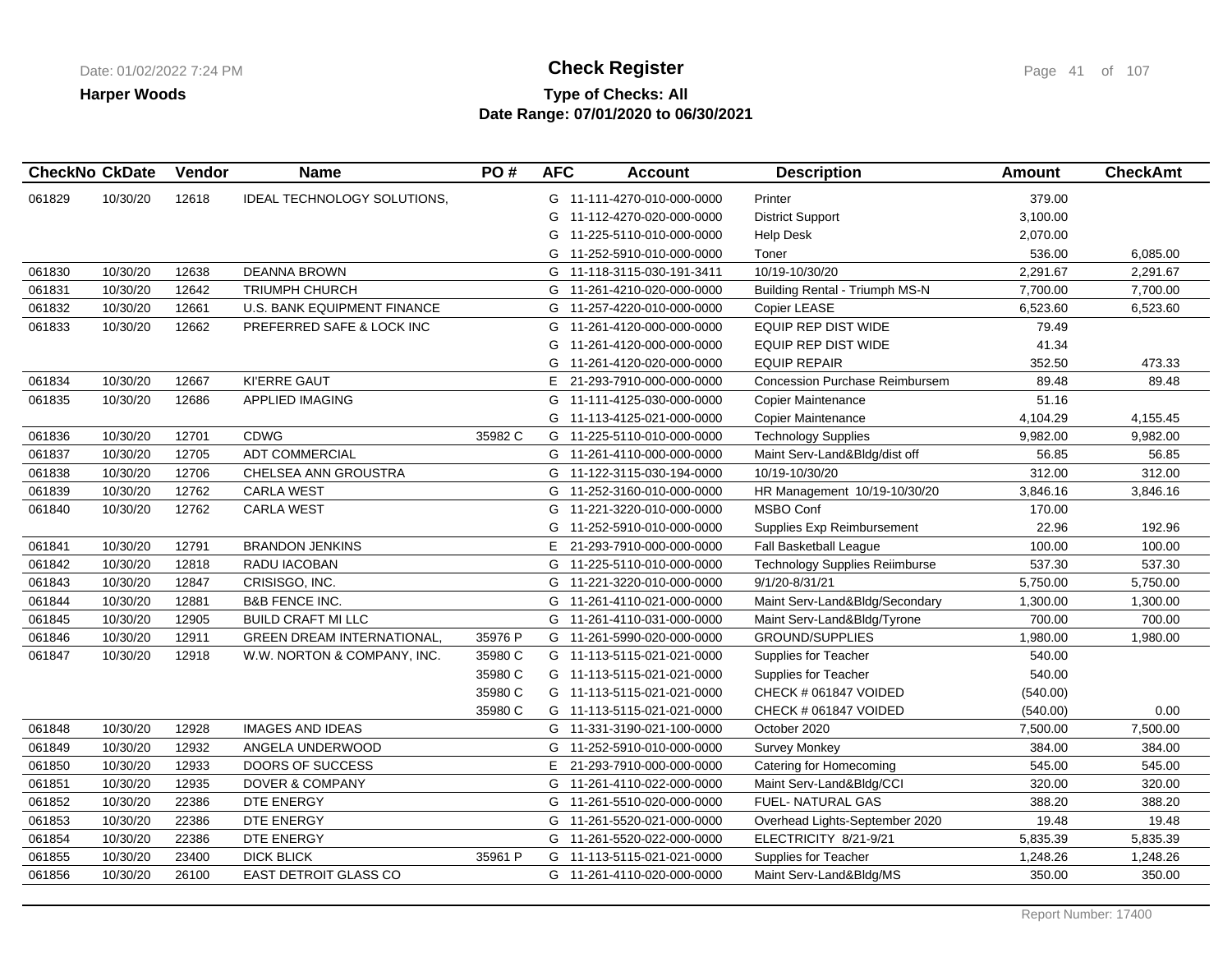# **Type of Checks: All Check Register Check Register Check Register Page 42 of 107 Date Range: 07/01/2020 to 06/30/2021**

| <b>CheckNo CkDate</b> |          | Vendor | <b>Name</b>                        | PO#     | <b>AFC</b> | <b>Account</b>             | <b>Description</b>             | <b>Amount</b> | <b>CheckAmt</b> |
|-----------------------|----------|--------|------------------------------------|---------|------------|----------------------------|--------------------------------|---------------|-----------------|
| 061857                | 10/30/20 | 35000  | <b>GILBERT'S PRO HARDWARE</b>      |         |            | G 11-261-5910-020-000-0000 | <b>CUSTODIAN SUPPLY MS</b>     | 25.74         |                 |
|                       |          |        |                                    |         |            | G 11-261-5910-021-000-0000 | <b>CUSTODIAL SUPPLIES</b>      | 31.15         |                 |
|                       |          |        |                                    |         |            | G 11-261-5910-021-000-0000 | <b>CUSTODIAL SUPPLIES</b>      | 11.24         |                 |
|                       |          |        |                                    |         | G          | 11-261-5910-021-000-0000   | <b>CUSTODIAL SUPPLIES</b>      | 4.90          |                 |
|                       |          |        |                                    |         | G          | 11-261-5910-021-000-0000   | <b>CUSTODIAL SUPPLIES</b>      | 14.96         |                 |
|                       |          |        |                                    |         |            | G 11-261-5910-022-000-0000 | <b>CUSTODIAL SUPPLIES</b>      | 7.87          | 95.86           |
| 061858                | 10/30/20 | 36430  | ROBERT J GRAY                      |         |            | G 11-231-3190-010-000-0000 | Virtual General Meeting 10/20/ | 115.00        |                 |
|                       |          |        |                                    |         | G          | 11-231-3190-010-000-0000   | Policy Committee Meeting 10/22 | 115.00        | 230.00          |
| 061859                | 10/30/20 | 37552  | <b>GALLAGHER FIRE EQUIPMENT CO</b> |         |            | G 11-261-4120-020-000-0000 | <b>EQUIP REPAIR</b>            | 46.56         |                 |
|                       |          |        |                                    |         |            | G 11-261-4120-021-000-0000 | <b>EQUIP REPAIR</b>            | 152.50        | 199.06          |
| 061860                | 10/30/20 | 39590  | HARPER WOODS CITY OF               |         |            | G 11-261-3830-031-000-0000 | WATER 8/16-9/15                | 335.72        | 335.72          |
| 061861                | 10/30/20 | 39590  | HARPER WOODS CITY OF               |         | G          | 11-261-3830-010-000-0000   | CO Water 8/16-9/15             | 214.55        | 214.55          |
| 061862                | 10/30/20 | 39615  | HARPER WDS SCHOOL DIST             |         | G          | 12-192-1000-000-000-0000   | Prepaid Basic Flex             | 1,950.12      | 1,950.12        |
| 061863                | 10/30/20 | 41405  | HOME DEPOT                         |         |            | G 11-261-5910-021-000-0000 | <b>CUSTODIAL SUPPLIES</b>      | 74.89         | 74.89           |
| 061864                | 10/30/20 | 46920  | <b>JOSTENS</b>                     |         |            | G 11-249-5990-021-000-0000 | <b>MISC SUPP GRADUATION</b>    | 74.32         |                 |
|                       |          |        |                                    |         | G          | 11-249-5990-021-000-0000   | Inv. #24909746                 | 12.26         |                 |
|                       |          |        |                                    |         |            | G 11-249-5990-021-000-0000 | Inv. #24917111                 | 9.90          |                 |
|                       |          |        |                                    |         |            | G 11-249-5990-021-000-0000 | Inv. #24964121                 | 74.32         | 170.80          |
| 061865                | 10/30/20 | 47220  | <b>LEANN MILLER</b>                |         |            | G 11-111-5115-031-000-0000 | <b>Supplies for Teachers</b>   | 149.99        | 149.99          |
| 061866                | 10/30/20 | 56100  | <b>MESSA</b>                       |         | G          | 12-451-6000-000-000-0000   | Health Insurance-November 2020 | 242,457.48    | 242,457.48      |
| 061867                | 10/30/20 | 65236  | NORM'S PLUMBING                    |         |            | G 11-261-4120-030-000-0000 | <b>EQUIP REPAIR</b>            | 325.00        | 325.00          |
| 061868                | 10/30/20 | 65238  | OFFICE DEPOT                       | 35984 P |            | G 11-212-5110-030-000-0000 | <b>SUPPLIES Beacon</b>         | 378.67        |                 |
|                       |          |        |                                    | 35984 P |            | G 11-212-5110-030-000-0000 | SUPPLIES Beacon                | 1,495.64      |                 |
|                       |          |        |                                    | 35984 P |            | G 11-212-5110-030-000-0000 | <b>SUPPLIES Beacon</b>         | 152.56        |                 |
|                       |          |        |                                    | 35986 C |            | G 11-241-5910-020-000-0000 | OFFICE SUPPLIES MS             | 109.99        |                 |
|                       |          |        |                                    |         |            | G 11-241-5910-030-000-0000 | <b>OFFICE SUPPLIES</b>         | 81.79         |                 |
|                       |          |        |                                    |         | G          | 11-252-5910-010-000-0000   | OFFICE SUPPLIES                | 79.50         |                 |
|                       |          |        |                                    |         |            | G 11-252-5910-010-000-0000 | OFFICE SUPPLIES                | 234.15        | 2,532.30        |
| 061869                | 10/30/20 | 65254  | <b>DAYLE O'KEEFE</b>               |         |            | G 11-111-5115-030-000-0000 | Gym Mats                       | 154.74        | 154.74          |
| 061870                | 10/30/20 | 72135  | RIDDELL ALL AMERICAN               |         | Е.         | 21-293-6410-000-000-0000   | <b>Helmet Decals</b>           | 524.00        |                 |
|                       |          |        |                                    |         | E.         | 21-293-6410-000-000-0000   | <b>Helmet Decals</b>           | 524.00        |                 |
|                       |          |        |                                    |         | E.         | 21-293-6410-000-000-0000   | EQUIP/UNIFORMS                 | 1,659.95      |                 |
|                       |          |        |                                    |         | E.         | 21-293-6410-000-000-0000   | <b>EQUIP/UNIFORMS</b>          | 54.00         | 2,761.95        |
| 061871                | 10/30/20 | 75745  | <b>KSS ENTERPRISES</b>             |         |            | G 11-261-5910-020-000-0000 | <b>CUSTODIAN SUPPLY MS</b>     | 466.90        |                 |
|                       |          |        |                                    |         | G          | 11-261-5910-021-000-0000   | <b>CUSTODIAL SUPPLIES</b>      | 212.16        | 679.06          |
| 061872                | 10/30/20 | 76307  | SCHOLASTIC CLASSROOM               |         |            | G 11-111-5115-030-000-0000 | <b>Supplies for Teachers</b>   | 3,058.97      | 3,058.97        |
| 061873                | 10/30/20 | 76503  | <b>SCHOOL SPECIALTY</b>            |         |            | G 11-241-5910-030-000-0000 | OFFICE SUPPLIES                | 9.70          |                 |
|                       |          |        |                                    |         |            | G 11-241-5910-030-000-0000 | OFFICE SUPPLIES                | 5.25          | 14.95           |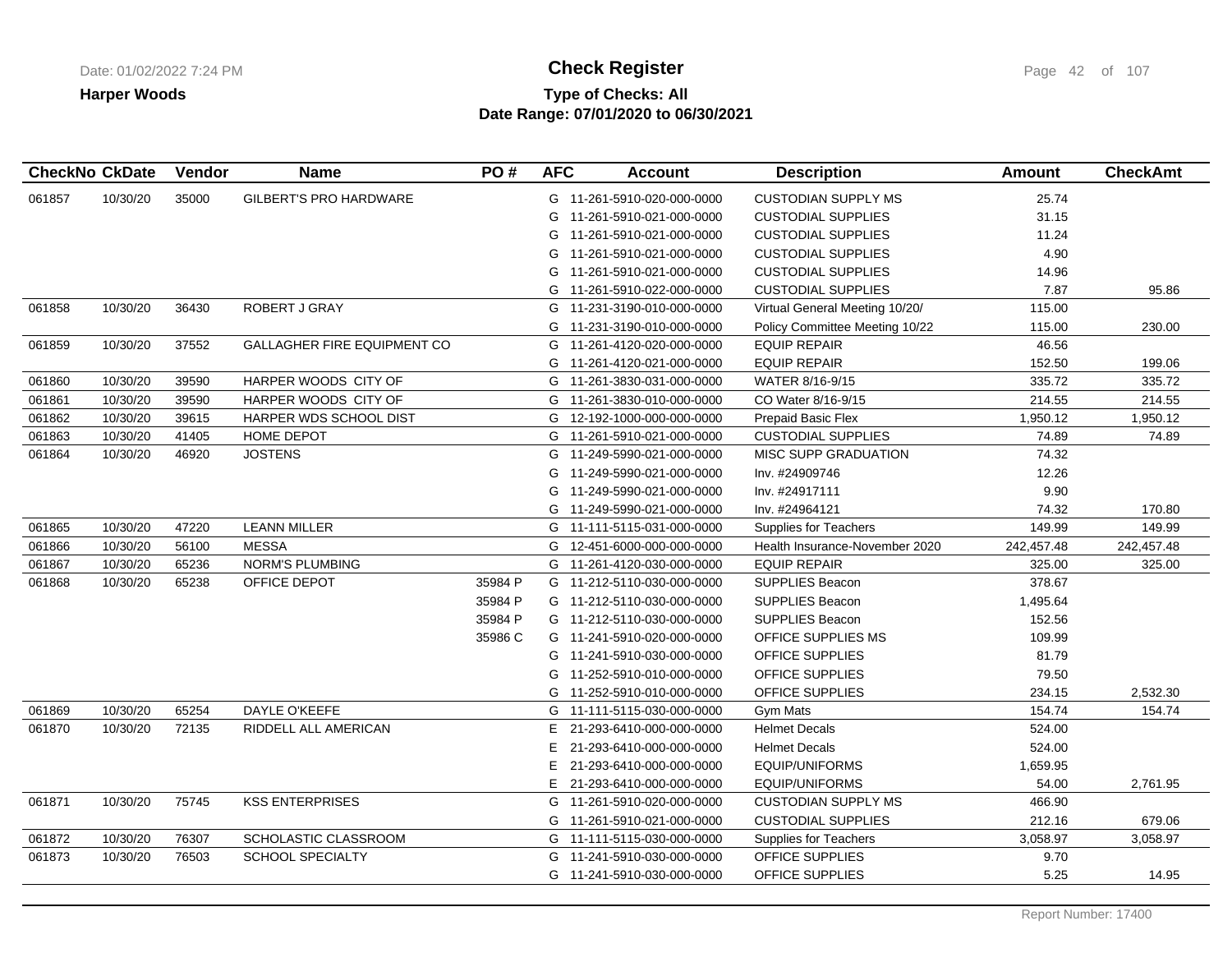## **Type of Checks: All Check Register Check Register Check Register Page 43 of 107 Date Range: 07/01/2020 to 06/30/2021**

|        | <b>CheckNo CkDate</b> | Vendor | <b>Name</b>                      | PO# | <b>AFC</b> | <b>Account</b>             | <b>Description</b>            | Amount    | <b>CheckAmt</b> |
|--------|-----------------------|--------|----------------------------------|-----|------------|----------------------------|-------------------------------|-----------|-----------------|
| 061874 | 10/30/20              | 76798  | SECREST, WARDLE, LYNCH,          |     |            | G 11-231-3171-010-000-0000 | LEGAL SERVICES 6/1-8/31/20    | 62.01     | 62.01           |
| 061875 | 10/30/20              | 77670  | SHERWIN WILLIAMS CO              |     |            | G 11-261-5910-021-000-0000 | <b>CUSTODIAL SUPPLIES</b>     | 1,166.40  |                 |
|        |                       |        |                                  |     |            | G 11-261-5910-021-000-0000 | <b>CUSTODIAL SUPPLIES</b>     | 1,020.60  | 2,187.00        |
| 061876 | 10/30/20              | 79999  | UNEMPLOYMENT INSURANCE           |     |            | G 11-113-2850-021-000-0000 | UNEMPLOYMENT COMP             | 6,453.00  | 6,453.00        |
| 061877 | 10/30/20              | 90960  | <b>WCASB</b>                     |     |            | G 11-271-7410-010-000-0000 | 20-21 Dues                    | 80.00     | 80.00           |
| 061878 | 10/30/20              | MSC07  | <b>Lyons Consulting Group</b>    |     | E.         | 21-293-7910-000-000-0000   | <b>Lyons Consulting Group</b> | 410.00    |                 |
|        |                       |        |                                  |     |            | E 21-293-7910-000-000-0000 | CHECK # 061878 VOIDED         | (410.00)  | 0.00            |
| 061879 | 10/30/20              | MSC07  | Vania Moore                      |     |            | E 21-293-6410-000-000-0000 | Vania Moore                   | 92.00     | 92.00           |
| 061880 | 10/30/20              | 12623  | INTERNAL REVENUE SERVICE         |     |            | G 12-451-5210-000-000-0000 | 4405 H.GAMBLE                 | 268.50    | 268.50          |
| 061881 | 10/30/20              | 12808  | <b>COLONIAL LIFE</b>             |     | G          | 12-451-2000-000-000-0000   | <b>Colonial Accident</b>      | 142.98    |                 |
|        |                       |        |                                  |     | G          | 12-451-2100-000-000-0000   | Colonial Life Insurance       | 369.22    |                 |
|        |                       |        |                                  |     | G          | 12-451-2140-000-000-0000   | Colonial Hosp. Inc            | 132.09    |                 |
|        |                       |        |                                  |     | G          | 12-451-2150-000-000-0000   | <b>Colonial Cancer Ins</b>    | 10.66     |                 |
|        |                       |        |                                  |     | G          | 12-451-2160-000-000-0000   | <b>Colonial Disability</b>    | 304.05    | 959.00          |
| 061882 | 10/30/20              | 12917  | ROOSEN, VARCHETTI & OLIVIER,     |     |            | G 12-451-5210-000-000-0000 | CASE110397 R.P.               | 463.10    | 463.10          |
| 061883 | 10/30/20              | 12936  | <b>VELO LAW OFFICE</b>           |     |            | G 12-451-5210-000-000-0000 | RR-0002175703 S.R.            | 450.18    | 450.18          |
| 061884 | 10/30/20              | 15100  | DAVID RUSKIN                     |     |            | G 12-451-5210-000-000-0000 | 17-41165-MBM F.B.             | 741.76    | 741.76          |
| 061885 | 10/30/20              | 22370  | STATE OF MICHIGAN - DETROIT      |     |            | G 12-451-1120-000-000-0000 | DETROIT INCOME TAX            | 2,933.88  | 2,933.88        |
| 061886 | 10/30/20              | 35007  | <b>GLP &amp; ASSOCIATES, INC</b> |     |            | G 12-451-2700-000-000-0000 | GLP 403B TEACHER              | 10,475.60 | 10,475.60       |
| 061887 | 10/30/20              | 35007  | <b>GLP &amp; ASSOCIATES, INC</b> |     |            | G 12-451-4400-000-000-0000 | 457-GLP                       | 1,390.00  | 1,390.00        |
| 061888 | 10/30/20              | 39615  | HARPER WDS SCHOOL DIST           |     |            | G 12-451-3700-000-000-0000 | SECTION 125 HEALTH            | 1,620.01  | 1,620.01        |
| 061889 | 10/30/20              | 57694  | <b>MISDU</b>                     |     |            | G 12-451-5210-000-000-0000 | <b>MISC OBLIGATIONS EXP</b>   | 2,627.59  | 2,627.59        |
| 061890 | 10/30/20              | 62215  | <b>MADISON NATIONAL LIFE</b>     |     |            | G 12-452-1100-000-000-0000 | <b>SHORT TERM INSURAN</b>     | 4,688.14  | 4,688.14        |
| 061891 | 10/30/20              | 62215  | <b>MADISON NATIONAL LIFE</b>     |     |            | G 12-452-1100-000-000-0000 | 3RD QUARTER 2020              | 512.99    | 512.99          |
| 061892 | 10/30/20              | 80060  | <b>STATE OF MICHIGAN</b>         |     |            | G 12-451-1110-000-000-0000 | MICH STATE W H TAX            | 25,013.49 | 25,013.49       |
| 061893 | 11/02/20              | MSC07  | Raylan Lyons Sr                  |     |            | E 21-293-7910-000-000-0000 | Raylan Lyons Sr               | 410.00    | 410.00          |
| 061894 | 11/12/20              | 12383  | STENGER & STENGER PC             |     |            | G 12-451-5210-000-000-0000 | 1800779GC S.REED              | 435.00    | 435.00          |
| 061895 | 11/12/20              | 12623  | <b>INTERNAL REVENUE SERVICE</b>  |     |            | G 12-451-5210-000-000-0000 | 4405 H.GAMBLE                 | 268.50    | 268.50          |
| 061896 | 11/12/20              | 12808  | <b>COLONIAL LIFE</b>             |     | G          | 12-451-2000-000-000-0000   | <b>Colonial Accident</b>      | 142.98    |                 |
|        |                       |        |                                  |     | G          | 12-451-2100-000-000-0000   | Colonial Life Insurance       | 369.22    |                 |
|        |                       |        |                                  |     | G          | 12-451-2140-000-000-0000   | Colonial Hosp. Inc            | 132.09    |                 |
|        |                       |        |                                  |     | G          | 12-451-2150-000-000-0000   | <b>Colonial Cancer Ins</b>    | 10.66     |                 |
|        |                       |        |                                  |     | G          | 12-451-2160-000-000-0000   | <b>Colonial Disability</b>    | 304.05    | 959.00          |
| 061897 | 11/12/20              | 12917  | ROOSEN, VARCHETTI & OLIVIER,     |     |            | G 12-451-5210-000-000-0000 | 110397 R.P.                   | 463.10    | 463.10          |
| 061898 | 11/12/20              | 15100  | <b>DAVID RUSKIN</b>              |     |            | G 12-451-5210-000-000-0000 | 17-41165-MBM F.B.             | 922.67    | 922.67          |
| 061899 | 11/12/20              | 35007  | <b>GLP &amp; ASSOCIATES, INC</b> |     |            | G 12-451-2700-000-000-0000 | <b>GLP 403B TEACHER</b>       | 10,448.38 | 10,448.38       |
| 061900 | 11/12/20              | 35007  | <b>GLP &amp; ASSOCIATES, INC</b> |     |            | G 12-451-4400-000-000-0000 | 457-GLP                       | 1,390.00  | 1,390.00        |
| 061901 | 11/12/20              | 39615  | HARPER WDS SCHOOL DIST           |     |            | G 12-451-3700-000-000-0000 | SECTION 125 HEALTH            | 1,620.01  | 1,620.01        |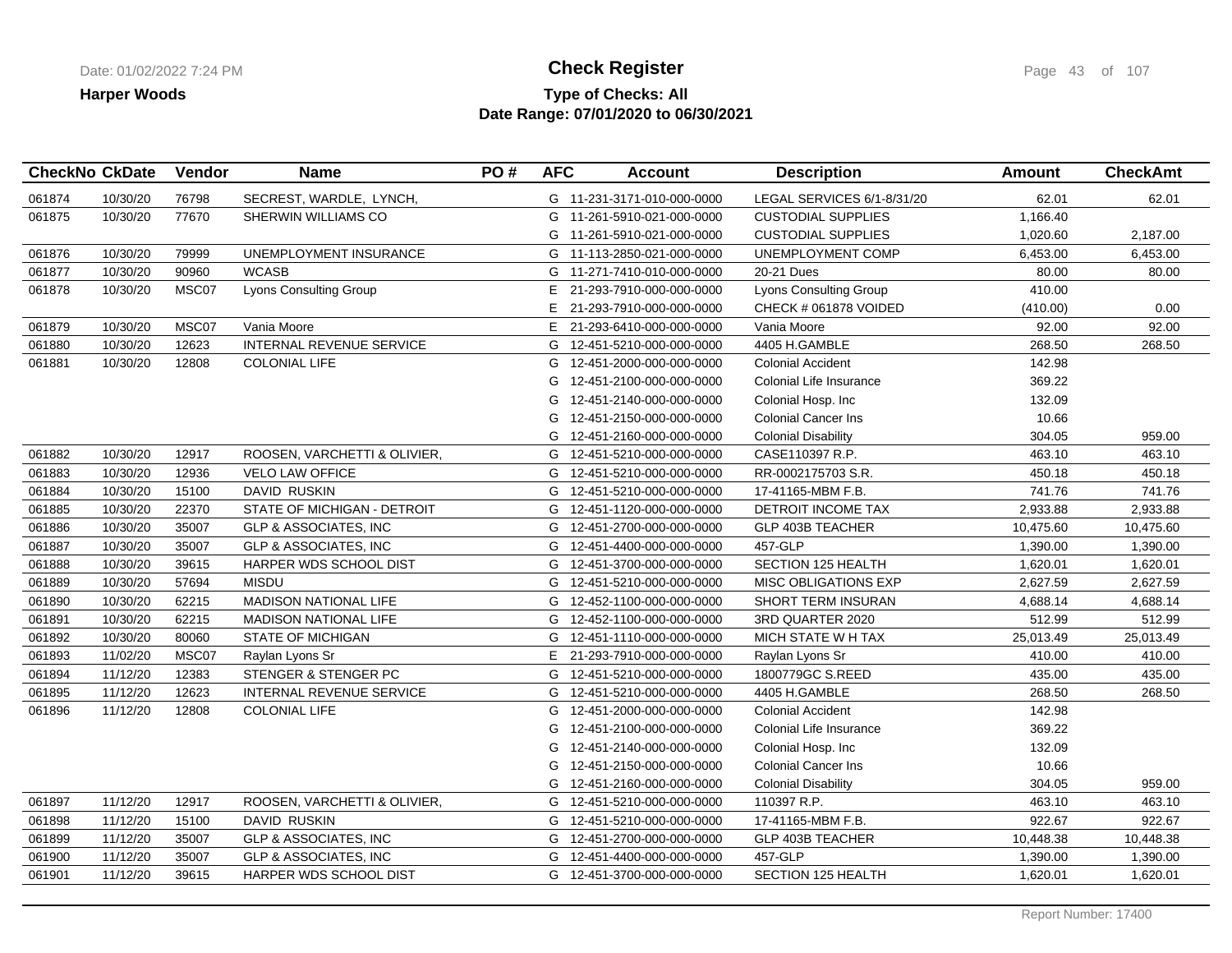## **Type of Checks: All Check Register Check Register Check Register Page 44 of 107 Date Range: 07/01/2020 to 06/30/2021**

| <b>CheckNo CkDate</b> |          | Vendor | <b>Name</b>                   | PO# | <b>AFC</b> | <b>Account</b>             | <b>Description</b>                  | <b>Amount</b> | <b>CheckAmt</b> |
|-----------------------|----------|--------|-------------------------------|-----|------------|----------------------------|-------------------------------------|---------------|-----------------|
| 061902                | 11/12/20 | 57694  | <b>MISDU</b>                  |     |            | G 12-451-5210-000-000-0000 | MISC OBLIGATIONS EXP                | 2,627.59      | 2,627.59        |
| 061903                | 11/12/20 | 80062  | <b>STATE OF MICHIGAN</b>      |     |            | G 12-451-5210-000-000-0000 | 0256891136 R.C.                     | 492.41        | 492.41          |
| 061904                | 11/13/20 | 12475  | <b>STEVEN MCGHEE</b>          |     |            | G 11-232-1110-010-000-0000 | November Mileage                    | 300.00        |                 |
|                       |          |        |                               |     | G          | 11-232-1110-010-000-0000   | CHECK # 061904 VOIDED               | (300.00)      | 0.00            |
| 061905                | 11/13/20 | 12475  | STEVEN MCGHEE                 |     |            | G 11-232-1110-010-000-0000 | November Mileage                    | 500.00        | 500.00          |
| 061906                | 11/13/20 | 00560  | AT&T                          |     |            | G 11-261-3410-021-000-0000 | <b>TELEPHONE</b>                    | 416.12        | 416.12          |
| 061907                | 11/13/20 | 00560  | AT&T                          |     |            | G 11-261-3410-021-000-0000 | TELEPHONE 10/16-11/15               | 2,178.75      | 2,178.75        |
| 061908                | 11/13/20 | 00560  | AT&T                          |     | G          | 11-261-3410-021-000-0000   | TELEPHONE 10/10-11/9                | 694.47        | 694.47          |
| 061909                | 11/13/20 | 00560  | AT&T                          |     | G          | 11-261-3410-031-000-0000   | <b>TELEPHONE</b>                    | 49.85         | 49.85           |
| 061910                | 11/13/20 | 00560  | AT&T                          |     | G          | 11-261-3410-021-000-0000   | TELEPHONE-November 2020             | 103.08        | 103.08          |
| 061911                | 11/13/20 | 00560  | AT&T                          |     |            | G 11-261-3410-030-000-0000 | TELEPHONE 10/25-11/24               | 52.90         | 52.90           |
| 061912                | 11/13/20 | 00560  | AT&T                          |     | G          | 11-261-3410-021-000-0000   | TELEPHONE 10/25-11/24               | 52.87         | 52.87           |
| 061913                | 11/13/20 | 00560  | AT&T                          |     | G          | 11-261-3410-021-000-0000   | TELEPHONE 10/28-11/27               | 687.42        | 687.42          |
| 061914                | 11/13/20 | 00560  | AT&T                          |     | G          | 11-261-3410-020-000-0000   | TELEPHONE MS 10/19-11/18            | 938.96        | 938.96          |
| 061915                | 11/13/20 | 00560  | AT&T                          |     | G          | 11-261-3410-022-000-0000   | TELEPHONE 10/19-11/18               | 1,030.40      | 1,030.40        |
| 061916                | 11/13/20 | 07756  | <b>BLUELINE IRRIGATION</b>    |     | G          | 11-261-4110-021-000-0000   | <b>Sprinkler Winterization</b>      | 400.00        | 400.00          |
| 061917                | 11/13/20 | 11737  | CONCENTRIC EDUCATIONAL        |     | G          | 11-125-3190-021-500-3071   | CONTRACTED SERVICE                  | 4,333.33      | 4,333.33        |
| 061918                | 11/13/20 | 11771  | ATS EDUCATIONAL CONSULTING    |     | G          | 11-113-3110-041-000-0000   | 7/20/20                             | 112,245.14    |                 |
|                       |          |        |                               |     | G          | 12-402-1110-000-000-0000   | #2597 Partial                       | 68,112.00     | 180,357.14      |
| 061919                | 11/13/20 | 11964  | AIR-TEMP SOLUTIONS            |     | G          | 11-261-4120-000-000-0000   | EQUIP REP DIST WIDE                 | 550.00        | 550.00          |
| 061920                | 11/13/20 | 12113  | JAYE HILL                     |     | G          | 11-125-3190-020-500-3071   | November 2020                       | 2,266.66      | 2,266.66        |
| 061921                | 11/13/20 | 12452  | <b>TOMMY MOUA</b>             |     | G          | 11-111-3190-031-500-3071   | $11/2 - 11/13$                      | 1,318.18      |                 |
|                       |          |        |                               |     | G          | 11-125-3190-030-500-3071   | $11/2 - 11/13$                      | 1,318.18      | 2,636.36        |
| 061922                | 11/13/20 | 12455  | TOTAL PACKAGE LIFESTYLE, LLC  |     | G          | 11-111-3190-031-500-3071   | Parent University-Tyrone            | 400.00        |                 |
|                       |          |        |                               |     | G          | 11-111-3190-031-500-3071   | Advisory SEL-Tyrone                 | 5,500.00      |                 |
|                       |          |        |                               |     | G          | 11-125-3190-020-500-3071   | Parent University-MS                | 800.00        |                 |
|                       |          |        |                               |     | G          | 11-125-3190-021-500-3071   | Parent University-HS                | 1,600.00      |                 |
|                       |          |        |                               |     | G          | 11-125-3190-021-500-3071   | Tap In Student SEL                  | 3,984.00      |                 |
|                       |          |        |                               |     | G          | 11-125-3190-030-500-3071   | Parent University-Beacon            | 400.00        |                 |
|                       |          |        |                               |     |            | G 11-125-3190-030-500-3071 | Advisory SEL-Beacon                 | 6,125.00      | 18,809.00       |
| 061923                | 11/13/20 | 12476  | <b>TERRI GAMLIN</b>           |     | G          | 11-127-3220-022-577-3440   | Admin Class/Workshop w/SECH's       | 200.00        | 200.00          |
| 061924                | 11/13/20 | 12483  | <b>BES MILLENNIAL NETWORK</b> |     |            | G 11-125-3190-020-500-3071 | November 2020                       | 5,000.00      | 5,000.00        |
| 061925                | 11/13/20 | 12495  | <b>VICTOR GREEN</b>           |     | G          | 11-221-5111-022-577-3440   | <b>CCI Teacher Supplies-Perkins</b> | 226.56        | 226.56          |
| 061928                | 11/13/20 | 12512  | PRUDENTIAL VIRTUAL GUARD      |     | G          | 11-266-3131-020-000-3071   | W/E 10/15                           | 787.08        |                 |
|                       |          |        |                               |     | G          | 11-266-3131-020-000-3071   | W/E 11/5                            | 447.39        |                 |
|                       |          |        |                               |     | G          | 11-266-3131-020-000-3071   | W/E 10/29                           | 787.08        |                 |
|                       |          |        |                               |     | G          | 11-266-3131-020-000-3071   | Alarm-November 2020                 | 40.00         |                 |
|                       |          |        |                               |     | G          | 11-266-3131-020-000-3071   | W/E 9/10                            | 265.12        |                 |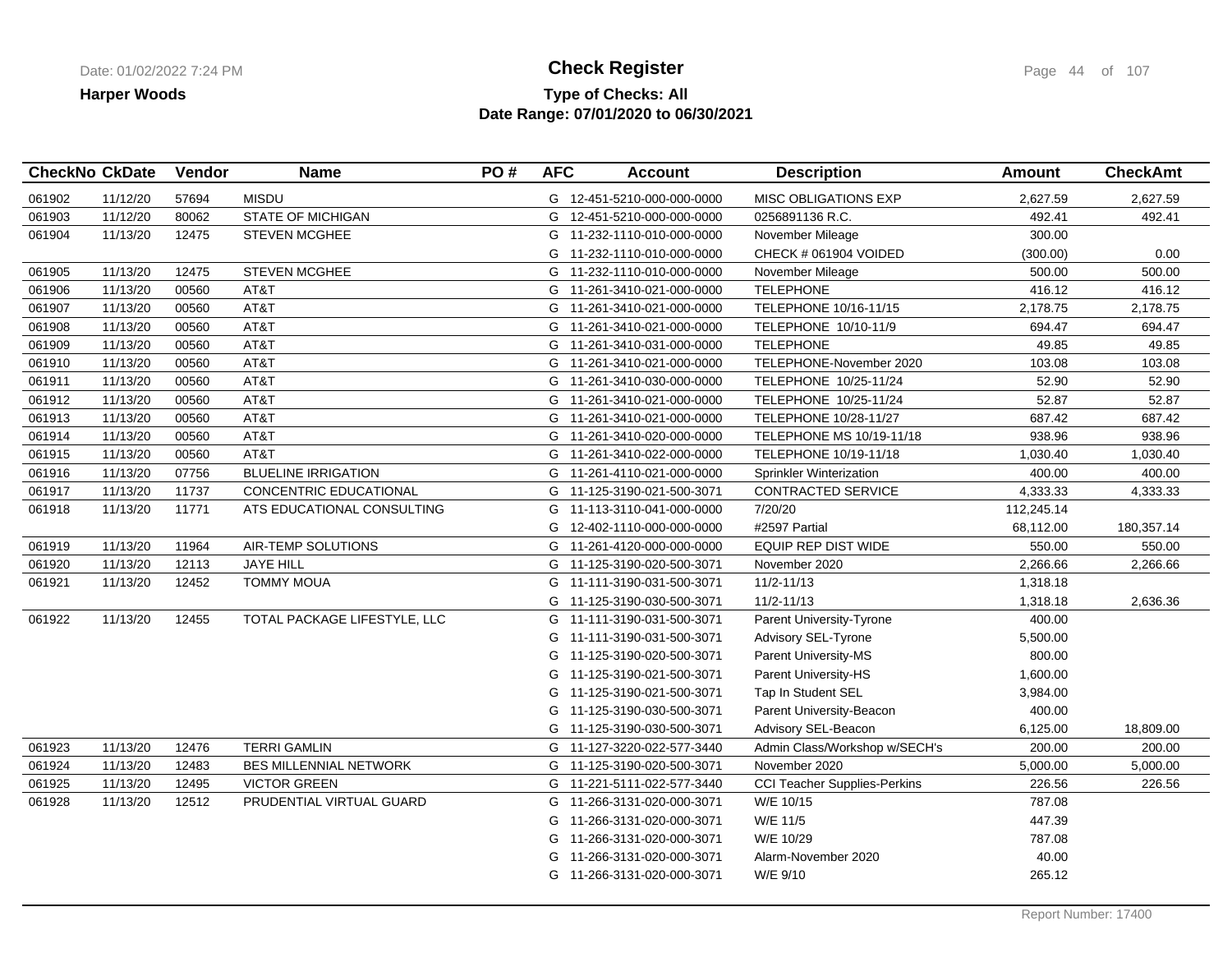# **Type of Checks: All Check Register Check Register Check Register Page 45 of 107 Date Range: 07/01/2020 to 06/30/2021**

|        | <b>CheckNo CkDate</b> | Vendor | <b>Name</b>                        | PO# | <b>AFC</b> | <b>Account</b>             | <b>Description</b>         | <b>Amount</b> | <b>CheckAmt</b> |
|--------|-----------------------|--------|------------------------------------|-----|------------|----------------------------|----------------------------|---------------|-----------------|
|        |                       |        |                                    |     |            | G 11-266-3131-020-000-3071 | W/E 10/22                  | 787.08        |                 |
|        |                       |        |                                    |     | G          | 11-266-3131-021-000-3071   | W/E 9/10                   | 855.94        |                 |
|        |                       |        |                                    |     | G          | 11-266-3131-021-000-3071   | W/E 10/22                  | 1,910.38      |                 |
|        |                       |        |                                    |     | G          | 11-266-3131-021-000-3071   | W/E 10/15                  | 1,694.97      |                 |
|        |                       |        |                                    |     | G          | 11-266-3131-021-000-3071   | W/E 11/5                   | 691.60        |                 |
|        |                       |        |                                    |     | G          | 11-266-3131-021-000-3071   | W/E 10/29                  | 1,396.91      |                 |
|        |                       |        |                                    |     | G          | 11-266-3131-022-000-3071   | W/E 10/22                  | 745.65        |                 |
|        |                       |        |                                    |     | G          | 11-266-3131-022-000-3071   | W/E 10/15                  | 745.65        |                 |
|        |                       |        |                                    |     | G          | 11-266-3131-022-000-3071   | W/E 11/5                   | 662.80        |                 |
|        |                       |        |                                    |     | G          | 11-266-3131-022-000-3071   | W/E 10/29                  | 787.08        |                 |
|        |                       |        |                                    |     | G          | 11-266-3131-030-000-3071   | W/E 10/22                  | 787.07        |                 |
|        |                       |        |                                    |     | G          | 11-266-3131-030-000-3071   | W/E 10/15                  | 662.80        |                 |
|        |                       |        |                                    |     | G          | 11-266-3131-030-000-3071   | W/E 11/5                   | 662.80        |                 |
|        |                       |        |                                    |     | G          | 11-266-3131-030-000-3071   | W/E 10/29                  | 787.07        |                 |
|        |                       |        |                                    |     | G          | 11-266-3131-030-000-3071   | Alarm-November 2020        | 40.00         |                 |
|        |                       |        |                                    |     | G          | 11-266-3131-031-000-3071   | Alarm-November 2020        | 40.00         |                 |
|        |                       |        |                                    |     | G          | 11-266-3131-031-000-3071   | W/E 9/10                   | 389.40        |                 |
|        |                       |        |                                    |     | G          | 11-266-3131-031-000-3071   | W/E 10/22                  | 629.66        |                 |
|        |                       |        |                                    |     | G          | 11-266-3131-031-000-3071   | W/E 10/15                  | 687.65        |                 |
|        |                       |        |                                    |     | G          | 11-266-3131-031-000-3071   | W/E 11/5                   | 530.24        |                 |
|        |                       |        |                                    |     | G          | 11-266-3131-031-000-3071   | W/E 10/29                  | 629.66        | 18,451.08       |
| 061929 | 11/13/20              | 12527  | <b>FREDERICK MOORE</b>             |     | G          | 11-127-3110-021-550-3440   | 10/26-11/6/20              | 700.00        | 700.00          |
| 061930 | 11/13/20              | 12555  | PARK ATHLETIC SUPPLY               |     | E.         | 21-293-6410-000-000-0000   | <b>EQUIP/UNIFORMS</b>      | 190.00        | 190.00          |
| 061931 | 11/13/20              | 12562  | MECHANICAL SYSTEM SERVICES         |     | G          | 11-261-4120-000-000-0000   | <b>EQUIP REP DIST WIDE</b> | 1,140.00      |                 |
|        |                       |        |                                    |     | G          | 11-261-4120-021-000-0000   | <b>EQUIP REPAIR</b>        | 20,000.00     |                 |
|        |                       |        |                                    |     | G          | 11-261-4120-030-000-0000   | <b>EQUIP REPAIR</b>        | 320.00        |                 |
|        |                       |        |                                    |     | G          | 11-261-4120-030-000-0000   | <b>EQUIP REPAIR</b>        | 570.00        | 22,030.00       |
| 061932 | 11/13/20              | 12618  | IDEAL TECHNOLOGY SOLUTIONS,        |     | G          | 11-112-4270-020-000-0000   | <b>District Support</b>    | 3,100.00      |                 |
|        |                       |        |                                    |     | G          | 11-225-5110-010-000-0000   | <b>Help Desk</b>           | 2,093.00      |                 |
|        |                       |        |                                    |     | G          | 11-225-5110-010-000-0000   | Chromebook Shipping        | 700.00        | 5,893.00        |
| 061933 | 11/13/20              | 12638  | <b>DEANNA BROWN</b>                |     |            | G 11-118-3115-030-191-3411 | 11/2-11/13                 | 2,291.67      | 2,291.67        |
| 061934 | 11/13/20              | 12661  | <b>U.S. BANK EQUIPMENT FINANCE</b> |     | G          | 11-257-4220-010-000-0000   | Copier LEASE               | 124.45        |                 |
|        |                       |        |                                    |     | G          | 11-257-4220-010-000-0000   | Copier LEASE               | 570.49        | 694.94          |
| 061935 | 11/13/20              | 12661  | U.S. BANK EQUIPMENT FINANCE        |     | G          | 11-257-4220-010-000-0000   | Copier LEASE               | 2,863.66      | 2,863.66        |
| 061936 | 11/13/20              | 12667  | <b>KI'ERRE GAUT</b>                |     | E          | 21-293-5990-000-000-0000   | <b>Athletic Supplies</b>   | 46.43         | 46.43           |
| 061937 | 11/13/20              | 12705  | <b>ADT COMMERCIAL</b>              |     | G          | 11-261-4110-000-000-0000   | 11/27-12/23/20             | 52.13         |                 |
|        |                       |        |                                    |     | G          | 11-261-4110-020-000-0000   | 11/27-12/23/20             | 140.49        |                 |
|        |                       |        |                                    |     |            | G 11-261-4110-022-000-0000 | 11/27-12/23                | 53.95         |                 |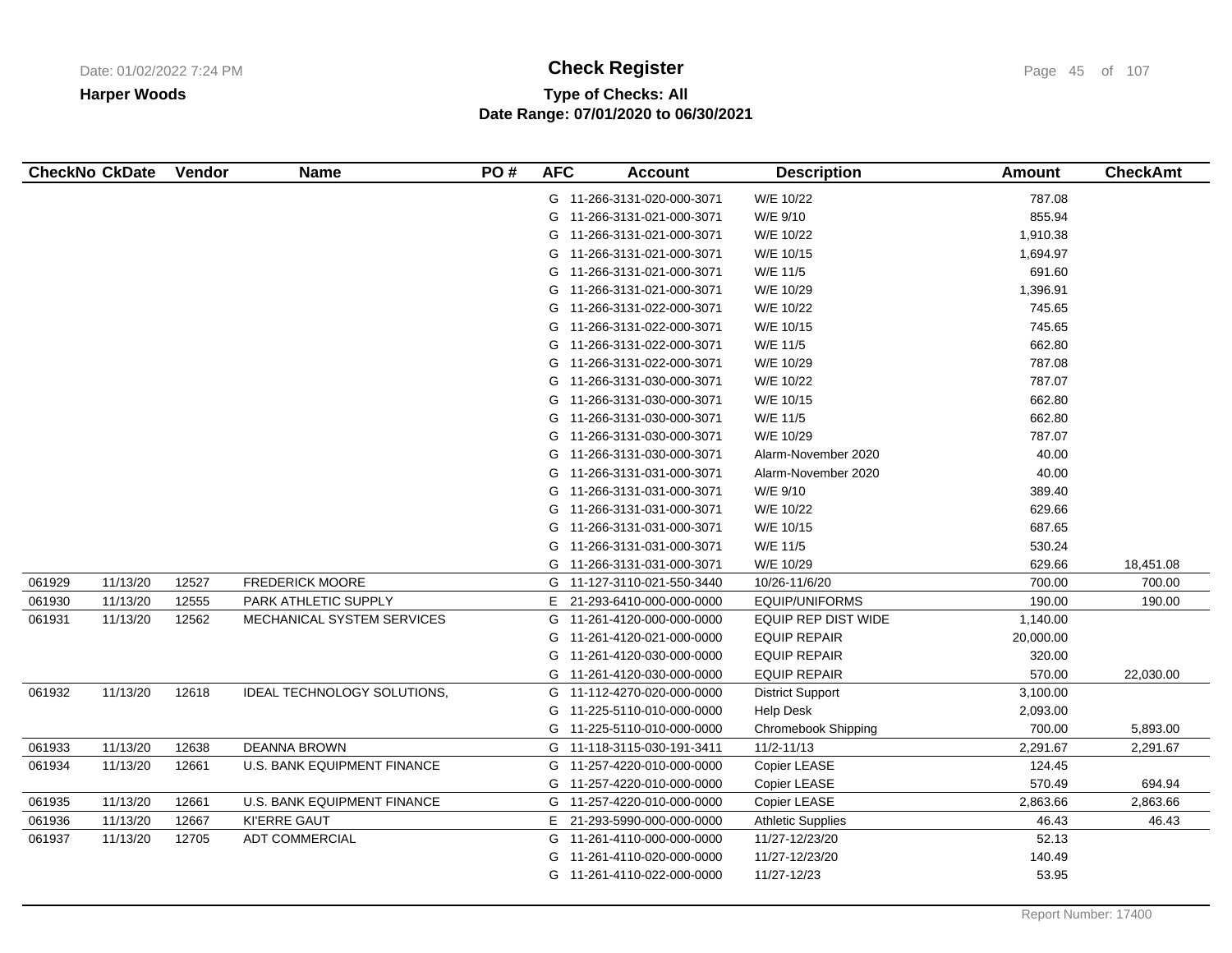## **Type of Checks: All Check Register Check Register Check Register Page 46 of 107 Date Range: 07/01/2020 to 06/30/2021**

|        | <b>CheckNo CkDate</b> | Vendor | <b>Name</b>                   | PO#     | <b>AFC</b> | <b>Account</b>             | <b>Description</b>                    | <b>Amount</b> | <b>CheckAmt</b> |
|--------|-----------------------|--------|-------------------------------|---------|------------|----------------------------|---------------------------------------|---------------|-----------------|
|        |                       |        |                               |         |            | G 11-261-4110-022-000-0000 | Maint Serv-Land&Bldg/CCI              | 62.03         | 308.60          |
| 061938 | 11/13/20              | 12706  | CHELSEA ANN GROUSTRA          |         | G          | 11-122-3115-030-194-0000   | 11/2-11/13-3 Days                     | 312.00        | 312.00          |
| 061939 | 11/13/20              | 12737  | TOTAL ENERGY SYSTEMS, LLC     |         |            | G 11-261-4120-021-000-0000 | <b>EQUIP REPAIR</b>                   | 550.00        |                 |
|        |                       |        |                               |         | G          | 11-261-4120-021-000-0000   | <b>EQUIP REPAIR</b>                   | 2,982.00      | 3,532.00        |
| 061940 | 11/13/20              | 12757  | <b>DEMETRIUS MARBLE</b>       |         |            | G 11-127-3220-022-577-3440 | <b>BPA Workshop</b>                   | 25.00         |                 |
|        |                       |        |                               |         |            | G 11-284-4910-010-000-0000 | Website Maintenance-November 2        | 820.00        | 845.00          |
| 061941 | 11/13/20              | 12762  | <b>CARLA WEST</b>             |         |            | G 11-252-3160-010-000-0000 | HR Management 11/2-11/13/20           | 3,846.16      | 3,846.16        |
| 061942 | 11/13/20              | 12800  | DRIVE CREATIVE SERVICES       |         |            | G 11-282-3510-010-000-0000 | <b>ADVERTISING</b>                    | 1,000.00      | 1,000.00        |
| 061943 | 11/13/20              | 12817  | <b>REPUBLIC SERVICES #241</b> |         | G          | 11-261-4135-022-000-0000   | November 2020                         | 147.81        | 147.81          |
| 061944 | 11/13/20              | 12858  | <b>SABRINA ARCHIE</b>         |         | G          | 11-127-3220-022-577-3440   | <b>BPA/Special Populations Worksh</b> | 50.00         | 50.00           |
| 061945 | 11/13/20              | 12908  | LYDIA DOTY-FAULK              |         | E.         | 21-293-6410-000-000-0000   | Volleyball Uniforms                   | 182.82        | 182.82          |
| 061946 | 11/13/20              | 12918  | W.W. NORTON & COMPANY, INC.   | 35980 C |            | G 11-113-5115-021-021-0000 | Supplies for Teacher                  | 540.00        | 540.00          |
| 061947 | 11/13/20              | 12938  | <b>AUSTIN LEAKE</b>           |         |            | G 11-113-2490-021-000-0000 | <b>Fingerprint Reimbursement</b>      | 67.25         | 67.25           |
| 061948 | 11/13/20              | 14756  | <b>CENTRAL MICHIGAN PAPER</b> | 36003 C |            | G 11-241-5910-020-000-0000 | OFFICE SUPPLIES MS                    | 1,060.00      |                 |
|        |                       |        |                               | 36002 C |            | G 11-241-5910-021-000-0000 | OFFICE SUPPLIES                       | 1,060.00      |                 |
|        |                       |        |                               | 36001 C |            | G 11-241-5910-030-000-0000 | <b>OFFICE SUPPLIES</b>                | 1,060.00      |                 |
|        |                       |        |                               | 36000 C |            | G 11-241-5910-031-000-0000 | OFFICE SUPPLIES                       | 1,060.00      | 4,240.00        |
| 061949 | 11/13/20              | 15391  | <b>CHARTWELLS</b>             |         |            | C 21-297-4910-000-000-3100 | STATE BREAKFAST LABOR COST            | 19,334.40     |                 |
|        |                       |        |                               |         | C.         | 21-297-4910-000-000-3100   | STATE BREAKFAST LABOR COST            | 8,384.59      |                 |
|        |                       |        |                               |         | C.         | 21-297-5610-000-000-3100   | STATE FOOD BREAK COST                 | 26,498.23     |                 |
|        |                       |        |                               |         | C          | 21-297-5641-000-000-3100   | STATE ADM BREAKFAST COST              | 3,934.60      |                 |
|        |                       |        |                               |         | C          | 21-297-5642-000-000-3100   | STATE MNGT FEE BREAKFAST              | 1,771.92      |                 |
|        |                       |        |                               |         | C.         | 21-297-5643-000-000-3100   | STATE MIS EXP BREAK COST              | 1,393.87      | 61,317.61       |
| 061950 | 11/13/20              | 21191  | <b>DECKER EQUIPMENT</b>       |         |            | G 11-261-5910-031-000-0000 | <b>CUSTODIAL SUPPLIES</b>             | 130.48        | 130.48          |
| 061951 | 11/13/20              | 22200  | <b>JAMES DEMAND</b>           |         |            | G 11-261-3220-021-000-0000 | Mileage-October 2020                  | 100.00        |                 |
|        |                       |        |                               |         | G          | 11-261-3410-010-000-0000   | Phone=October 2020                    | 45.00         | 145.00          |
| 061952 | 11/13/20              | 22386  | DTE ENERGY                    |         | G          | 11-261-5510-020-000-0000   | FUEL- NATURAL GAS 9/17-10/16          | 3,306.20      | 3,306.20        |
| 061953 | 11/13/20              | 22386  | DTE ENERGY                    |         |            | G 11-261-5510-022-000-0000 | FUEL- NATURAL GAS 9/18-10/15          | 190.93        | 190.93          |
| 061954 | 11/13/20              | 22386  | DTE ENERGY                    |         |            | G 11-261-5510-000-000-0000 | FUEL-NATURAL GAS-CO 9/18-10/1         | 241.45        | 241.45          |
| 061955 | 11/13/20              | 22386  | DTE ENERGY                    |         | G          | 11-261-5510-020-000-0000   | <b>FUEL- NATURAL GAS</b>              | 1,819.69      | 1,819.69        |
| 061956 | 11/13/20              | 22386  | DTE ENERGY                    |         |            | G 11-261-5520-022-000-0000 | ELECTRICITY 9/22-10/20                | 5,022.62      | 5,022.62        |
| 061957 | 11/13/20              | 22386  | DTE ENERGY                    |         |            | G 11-261-5520-021-000-0000 | Inv #210001549931                     | 14,653.21     |                 |
|        |                       |        |                               |         | G          | 11-261-5520-030-000-0000   | Inv #210001549946                     | 2,733.73      |                 |
|        |                       |        |                               |         | G          | 11-261-5520-031-000-0000   | Inv #210001549934                     | 1,459.31      | 18,846.25       |
| 061958 | 11/13/20              | 22386  | DTE ENERGY                    |         | G          | 11-261-5520-021-000-0000   | Overhead Lights-October 2020          | 21.88         | 21.88           |
| 061959 | 11/13/20              | 22386  | DTE ENERGY                    |         | G          | 11-261-5520-021-000-0000   | Inv #200112445990                     | 17,769.62     |                 |
|        |                       |        |                               |         | G          | 11-261-5520-030-000-0000   | Inv # 200312380400                    | 2,949.02      |                 |
|        |                       |        |                               |         |            | G 11-261-5520-031-000-0000 | Inv #200492161509                     | 1,588.44      | 22,307.08       |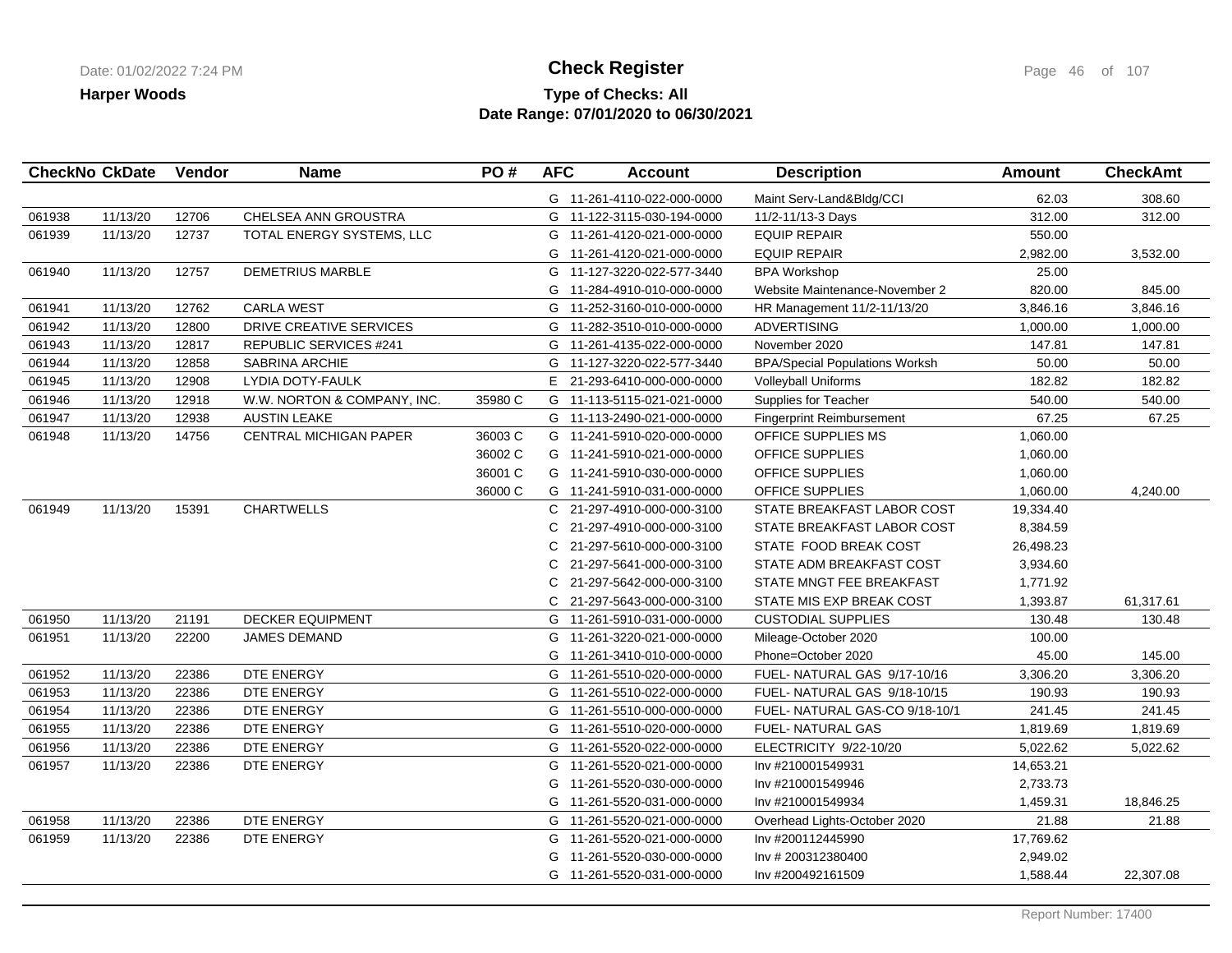# **Type of Checks: All Check Register Check Register Check Register Page 47** of 107 **Date Range: 07/01/2020 to 06/30/2021**

| <b>CheckNo CkDate</b> |          | Vendor | <b>Name</b>                   | PO#     | <b>AFC</b> | <b>Account</b>             | <b>Description</b>             | <b>Amount</b> | <b>CheckAmt</b> |
|-----------------------|----------|--------|-------------------------------|---------|------------|----------------------------|--------------------------------|---------------|-----------------|
| 061960                | 11/13/20 | 22388  | DETROIT INSTITUTE FOR         |         |            | G 11-214-3130-000-000-0000 | Mollie Whitelaw 9/25-10/24     | 1,800.00      |                 |
|                       |          |        |                               |         |            | G 11-214-3130-000-000-0000 | Mollie Whitelaw 9/25-10/24     | 154.00        |                 |
|                       |          |        |                               |         |            | G 11-214-3130-000-000-0000 | Kelly Cvetkovski 9/25-10/24    | 342.50        |                 |
|                       |          |        |                               |         |            | G 11-214-3130-000-000-0000 | Jimmy Colley 9/25-10/24        | 301.95        |                 |
|                       |          |        |                               |         |            | G 11-214-3130-000-000-0000 | Jimmy Colley 9/25-10/24        | 301.95        |                 |
|                       |          |        |                               |         |            | G 11-214-3130-000-000-0000 | Miranda MacKew 9/25-10/24      | 4,629.90      | 7,530.30        |
| 061961                | 11/13/20 | 29005  | CONSTELLATION                 |         |            | G 11-261-5510-021-000-0000 | <b>FUEL-NATURAL GAS</b>        | 1,229.50      |                 |
|                       |          |        |                               |         |            | G 11-261-5510-030-000-0000 | <b>FUEL-NATURAL GAS</b>        | 22.65         | 1,252.15        |
| 061962                | 11/13/20 | 29013  | MACOMB/ST. CLAIR COUNTY       |         |            | G 11-231-7410-010-000-0000 | 20-21 Membership               | 100.00        | 100.00          |
| 061963                | 11/13/20 | 30300  | <b>FEDERAL EXPRESS</b>        |         |            | G 11-257-3430-000-000-0000 | <b>POSTAGE</b>                 | 61.61         | 61.61           |
| 061964                | 11/13/20 | 33534  | <b>GEORGE'S AUTO PARTS</b>    |         |            | G 11-271-5730-000-000-0000 | Invoice 277897                 | 7.98          |                 |
|                       |          |        |                               |         | G          | 11-271-5730-000-000-0000   | Invoice 278021                 | 21.36         | 29.34           |
| 061965                | 11/13/20 | 35000  | <b>GILBERT'S PRO HARDWARE</b> |         | G          | 11-261-5910-020-000-0000   | <b>CUSTODIAN SUPPLY MS</b>     | 23.45         |                 |
|                       |          |        |                               |         | G          | 11-261-5910-021-000-0000   | <b>CUSTODIAL SUPPLIES</b>      | 48.24         |                 |
|                       |          |        |                               |         |            | G 11-261-5910-021-000-0000 | <b>CUSTODIAL SUPPLIES</b>      | 32.00         |                 |
|                       |          |        |                               |         |            | G 11-261-5910-021-000-0000 | <b>CUSTODIAL SUPPLIES</b>      | 8.98          |                 |
|                       |          |        |                               |         |            | G 11-261-5910-021-000-0000 | <b>CUSTODIAL SUPPLIES</b>      | 12.99         | 125.66          |
| 061966                | 11/13/20 | 36430  | ROBERT J GRAY                 |         |            | G 11-231-3190-010-000-0000 | Sept 22 Special Meeting        | 115.00        |                 |
|                       |          |        |                               |         |            | G 11-231-3190-010-000-0000 | Oct 1 Superintendent Eval Meet | 115.00        |                 |
|                       |          |        |                               |         |            | G 11-231-3190-010-000-0000 | Oct 5 Workshop                 | 115.00        |                 |
|                       |          |        |                               |         |            | G 11-231-3190-010-000-0000 | Fee for Large Groups on Zoom   | 50.00         | 395.00          |
| 061967                | 11/13/20 | 39590  | HARPER WOODS CITY OF          |         |            | G 11-261-3830-031-000-0000 | WATER 9/16-10/15               | 311.71        | 311.71          |
| 061968                | 11/13/20 | 39590  | HARPER WOODS CITY OF          |         |            | G 11-261-3830-010-000-0000 | Water-Central Office 9/16-10/1 | 489.63        | 489.63          |
| 061969                | 11/13/20 | 39590  | HARPER WOODS CITY OF          |         |            | G 11-261-3830-022-000-0000 | WATER 9/16-10/15               | 403.36        | 403.36          |
| 061970                | 11/13/20 | 39590  | HARPER WOODS CITY OF          |         |            | G 11-261-3830-020-000-0000 | WATER 9/16-10/15               | 414.92        | 414.92          |
| 061971                | 11/13/20 | 39590  | HARPER WOODS CITY OF          |         |            | G 11-261-3830-030-000-0000 | WATER 9/16-10/15               | 318.23        | 318.23          |
| 061972                | 11/13/20 | 39590  | HARPER WOODS CITY OF          |         |            | G 11-261-3830-021-000-0000 | WATER 9/16-10/15               | 3,104.34      | 3,104.34        |
| 061973                | 11/13/20 | 39590  | HARPER WOODS CITY OF          |         |            | G 11-261-3830-021-000-0000 | WATER 9/16-10/15               | 3,205.26      | 3,205.26        |
| 061974                | 11/13/20 | 39590  | HARPER WOODS CITY OF          |         |            | G 11-261-3830-021-000-0000 | WATER 9/16-10/15               | 645.45        | 645.45          |
| 061975                | 11/13/20 | 39590  | HARPER WOODS CITY OF          |         |            | G 11-261-3840-030-000-0000 | REFUSE 9/16-10/15              | 32.00         | 32.00           |
| 061976                | 11/13/20 | 39590  | HARPER WOODS CITY OF          |         |            | G 11-261-3840-031-000-0000 | REFUSE 9/16-10/15              | 20.00         | 20.00           |
| 061977                | 11/13/20 | 41405  | HOME DEPOT                    |         |            | G 11-261-5910-021-000-0000 | <b>CUSTODIAL SUPPLIES</b>      | 22.94         |                 |
|                       |          |        |                               |         |            | G 11-261-5910-021-000-0000 | <b>CUSTODIAL SUPPLIES</b>      | 20.98         | 43.92           |
| 061978                | 11/13/20 | 46920  | <b>JOSTENS</b>                |         |            | G 11-249-5990-021-000-0000 | MISC SUPP GRADUATION           | 12.25         | 12.25           |
| 061979                | 11/13/20 | 48450  | LAKESHORE LEARNING            | 35993 C |            | G 11-111-5115-031-000-0000 | Supplies for Teacher           | 31.98         | 31.98           |
| 061980                | 11/13/20 | 50098  | <b>LIGHTING SUPPLY CO</b>     |         |            | G 11-261-5910-021-000-0000 | <b>CUSTODIAL SUPPLIES</b>      | 271.23        | 271.23          |
| 061981                | 11/13/20 | 65238  | OFFICE DEPOT                  |         |            | G 11-241-5910-030-000-0000 | <b>OFFICE SUPPLIES</b>         | 122.68        | 122.68          |
| 061982                | 11/13/20 | 72135  | RIDDELL ALL AMERICAN          |         |            | E 21-293-6410-000-000-0000 | EQUIP/UNIFORMS                 | 13,728.88     |                 |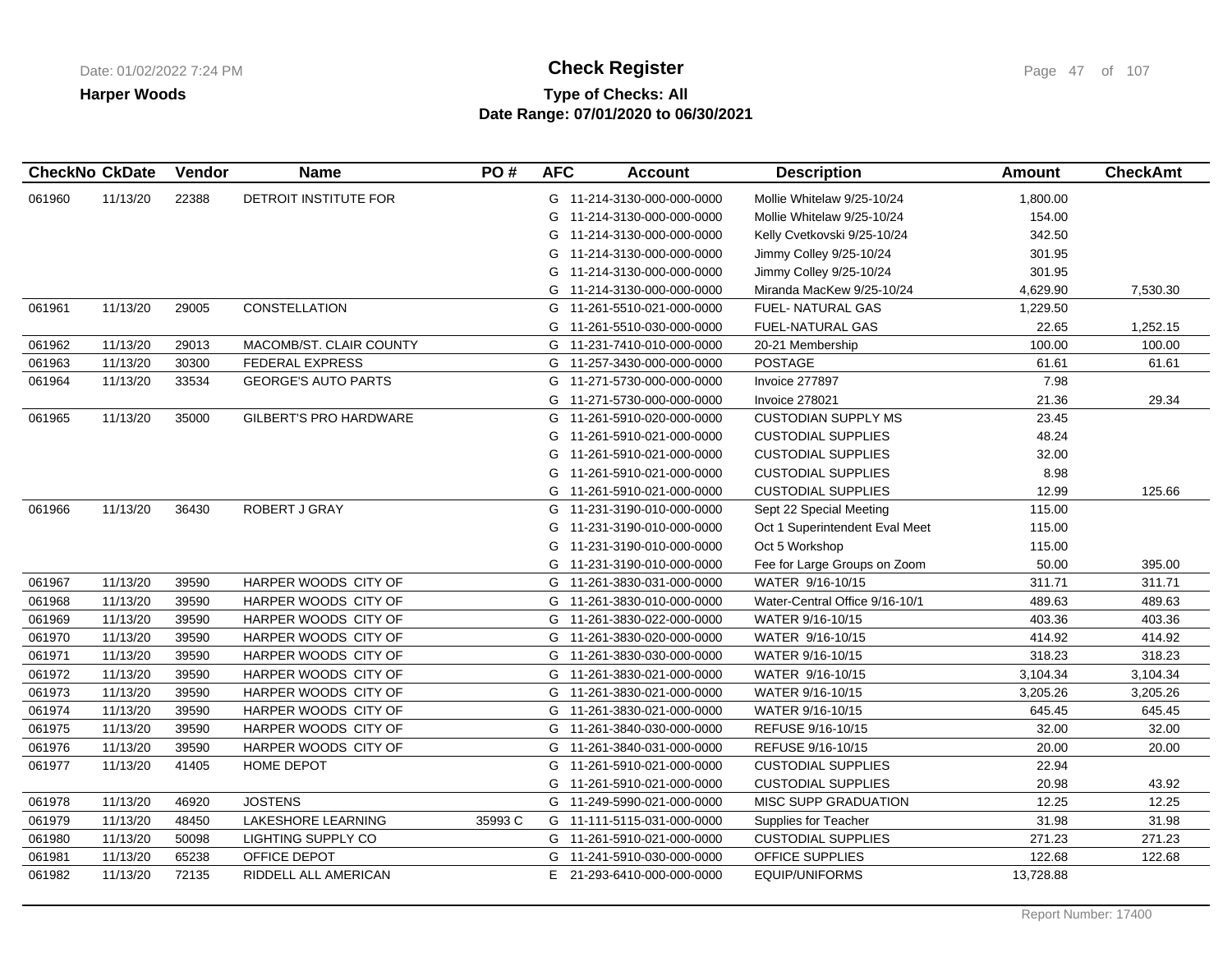## **Type of Checks: All Check Register Check Register Check Register Page 48 of 107 Date Range: 07/01/2020 to 06/30/2021**

|        | CheckNo CkDate | Vendor | <b>Name</b>                      | PO#     | <b>AFC</b> | <b>Account</b>             | <b>Description</b>                  | <b>Amount</b> | <b>CheckAmt</b> |
|--------|----------------|--------|----------------------------------|---------|------------|----------------------------|-------------------------------------|---------------|-----------------|
|        |                |        |                                  |         |            | E 21-293-6410-000-000-0000 | <b>EQUIP/UNIFORMS</b>               | 262.34        | 13,991.22       |
| 061983 | 11/13/20       | 75745  | <b>KSS ENTERPRISES</b>           |         |            | G 11-261-5910-022-000-0000 | <b>CUSTODIAL SUPPLIES</b>           | 252.98        |                 |
|        |                |        |                                  |         |            | G 11-261-5910-030-000-0000 | <b>CUSTODIAL SUPPLIES</b>           | 198.30        | 451.28          |
| 061984 | 11/13/20       | 76503  | <b>SCHOOL SPECIALTY</b>          | 36007 P |            | G 11-212-5110-030-000-0000 | <b>SUPPLIES Beacon</b>              | 335.64        |                 |
|        |                |        |                                  | 36007 P |            | G 11-212-5110-030-000-0000 | <b>SUPPLIES Beacon</b>              | 5.99          | 341.63          |
| 061985 | 11/13/20       | 77670  | SHERWIN WILLIAMS CO              |         |            | G 11-261-5910-021-000-0000 | <b>CUSTODIAL SUPPLIES</b>           | 374.95        | 374.95          |
| 061986 | 11/13/20       | 80063  | <b>STATE OF MICHIGAN</b>         |         |            | G 11-271-7410-010-000-0000 | Pool License Fee 1/1-2021-12/3      | 70.00         | 70.00           |
| 061987 | 11/13/20       | 84210  | THRUN LAW FIRM PC                |         |            | G 11-231-3171-010-000-0000 | LEGAL SERVICES 9/18-10/22           | 5,856.50      | 5,856.50        |
| 061988 | 11/13/20       | 87293  | UNITED LAWNSCAPE INC             |         |            | G 11-261-4110-021-000-0000 | <b>Fertilization-Football Field</b> | 418.34        | 418.34          |
| 061989 | 11/13/20       | MSC07  | <b>Great Lakes Battery</b>       |         |            | G 11-261-5910-021-000-0000 | <b>Great Lakes Battery</b>          | 160.65        | 160.65          |
| 061990 | 11/13/20       | MSC07  | Kent Scott                       |         |            | E 21-293-7910-000-000-0000 | Kent Scott                          | 100.00        | 100.00          |
| 061991 | 11/13/20       | 11711  | JAMES J. DENNIS                  |         | G          | 11-252-3150-010-000-0000   | 10/29-11/10                         | 1,414.54      | 1,414.54        |
| 061992 | 11/13/20       | 12762  | <b>CARLA WEST</b>                |         |            | G 11-331-5910-010-000-0000 | Reimbursement for Purchase for      | 15.80         | 15.80           |
| 061993 | 11/24/20       | 12383  | STENGER & STENGER PC             |         | G          | 12-451-5210-000-000-0000   | 1800779GC S.R.                      | 435.00        | 435.00          |
| 061994 | 11/24/20       | 12623  | INTERNAL REVENUE SERVICE         |         | G          | 12-451-5210-000-000-0000   | <b>MISC OBLIGATIONS EXP</b>         | 268.50        | 268.50          |
| 061995 | 11/24/20       | 12808  | <b>COLONIAL LIFE</b>             |         | G          | 12-451-2000-000-000-0000   | <b>Colonial Accident</b>            | 142.98        |                 |
|        |                |        |                                  |         | G          | 12-451-2100-000-000-0000   | Colonial Life Insurance             | 369.22        |                 |
|        |                |        |                                  |         | G          | 12-451-2140-000-000-0000   | Colonial Hosp. Inc                  | 132.09        |                 |
|        |                |        |                                  |         | G          | 12-451-2150-000-000-0000   | <b>Colonial Cancer Ins</b>          | 10.66         |                 |
|        |                |        |                                  |         | G          | 12-451-2160-000-000-0000   | <b>Colonial Disability</b>          | 304.05        | 959.00          |
| 061996 | 11/24/20       | 12917  | ROOSEN, VARCHETTI & OLIVIER,     |         |            | G 12-451-5210-000-000-0000 | 110397 R.P.                         | 463.10        | 463.10          |
| 061997 | 11/24/20       | 15100  | <b>DAVID RUSKIN</b>              |         | G          | 12-451-5210-000-000-0000   | 17-41165-MBM F.B.                   | 922.67        | 922.67          |
| 061998 | 11/24/20       | 22370  | STATE OF MICHIGAN - DETROIT      |         |            | G 12-451-1120-000-000-0000 | DETROIT INCOME TAX                  | 2,842.24      | 2,842.24        |
| 061999 | 11/24/20       | 35007  | GLP & ASSOCIATES, INC            |         | G          | 12-451-2700-000-000-0000   | GLP 403B TEACHER                    | 10,499.48     | 10,499.48       |
| 062000 | 11/24/20       | 35007  | <b>GLP &amp; ASSOCIATES, INC</b> |         | G          | 12-451-4400-000-000-0000   | 457-GLP                             | 1,390.00      | 1,390.00        |
| 062001 | 11/24/20       | 39615  | HARPER WDS SCHOOL DIST           |         | G          | 12-451-3700-000-000-0000   | <b>SECTION 125 HEALTH</b>           | 1,620.01      | 1,620.01        |
| 062002 | 11/24/20       | 57694  | <b>MISDU</b>                     |         | G          | 12-451-5210-000-000-0000   | <b>MISC OBLIGATIONS EXP</b>         | 2,604.60      | 2,604.60        |
| 062003 | 11/24/20       | 62215  | <b>MADISON NATIONAL LIFE</b>     |         | G          | 12-452-1100-000-000-0000   | SHORT TERM INSURAN                  | 4,688.14      | 4,688.14        |
| 062004 | 11/24/20       | 80060  | <b>STATE OF MICHIGAN</b>         |         | G          | 12-451-1110-000-000-0000   | MICH STATE W H TAX                  | 24,308.59     | 24,308.59       |
| 062005 | 11/25/20       | 00560  | AT&T                             |         | G          | 11-261-3410-030-000-0000   | <b>TELEPHONE</b>                    | 68.07         | 68.07           |
| 062006 | 11/25/20       | 00560  | AT&T                             |         |            | G 11-261-3410-021-000-0000 | TELEPHONE 10/22-11/21               | 2,407.49      | 2,407.49        |
| 062007 | 11/25/20       | 00560  | AT&T                             |         |            | G 11-261-3410-021-000-0000 | TELEPHONE 11/10-12/9                | 694.47        | 694.47          |
| 062008 | 11/25/20       | 00560  | AT&T                             |         |            | G 11-261-3410-021-000-0000 | <b>TELEPHONE</b>                    | 57.23         | 57.23           |
| 062009 | 11/25/20       | 07756  | <b>BLUELINE IRRIGATION</b>       |         |            | G 11-261-5910-021-000-0000 | <b>CUSTODIAL SUPPLIES</b>           | 172.50        | 172.50          |
| 062010 | 11/25/20       | 10118  | TEE PEE INC                      |         |            | E 21-293-7910-000-000-0000 | Toilet Rental -November 2020        | 685.00        | 685.00          |
| 062011 | 11/25/20       | 11711  | <b>JAMES J. DENNIS</b>           |         |            | G 11-252-3150-010-000-0000 | 11/12-11/24                         | 1,969.78      | 1,969.78        |
| 062012 | 11/25/20       | 11771  | ATS EDUCATIONAL CONSULTING       |         |            | G 11-113-3110-041-000-0000 | 82020 Partial                       | 50,000.00     |                 |
|        |                |        |                                  |         |            | G 12-402-1110-000-000-0000 | 63020                               | 136,421.67    | 186,421.67      |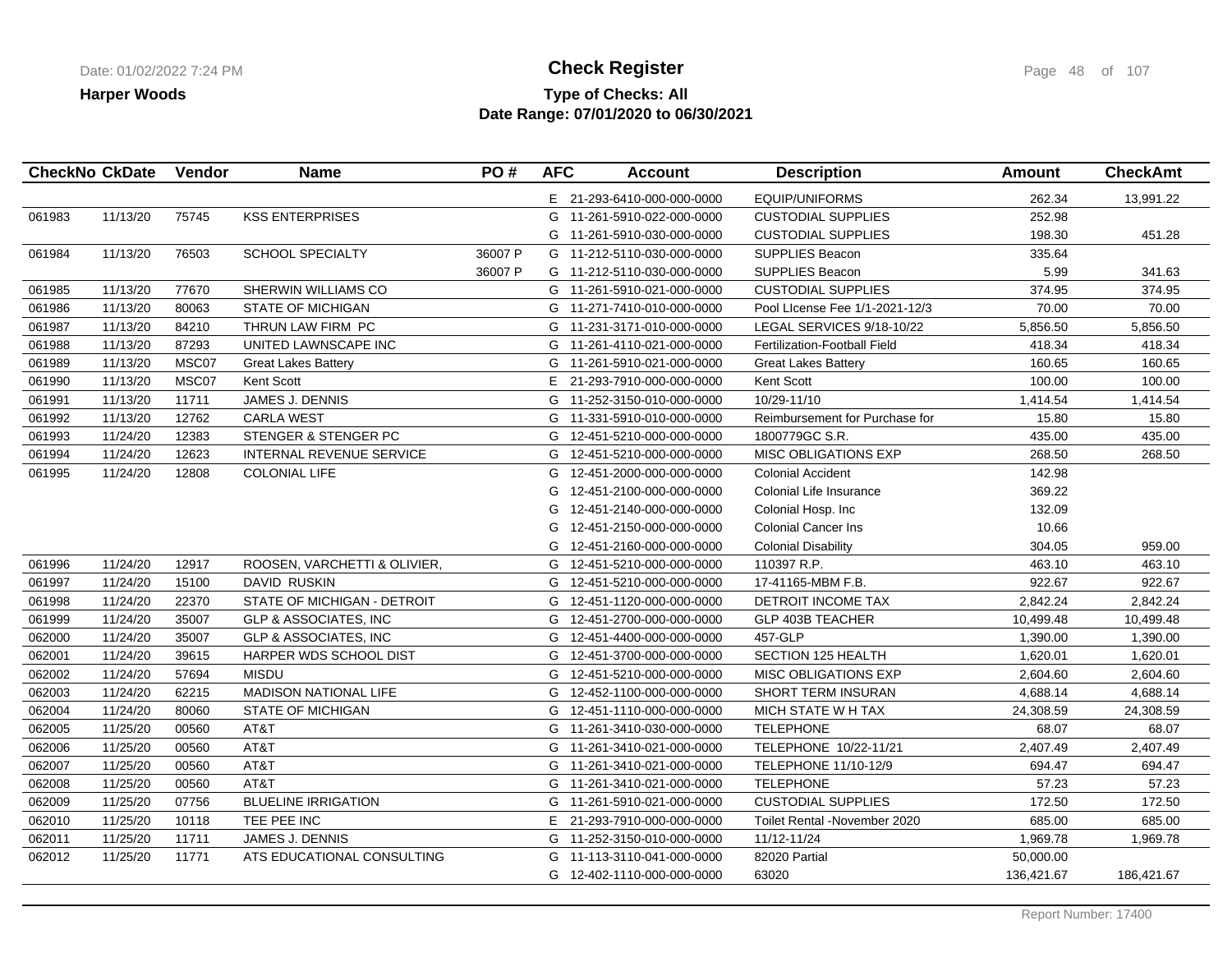## **Type of Checks: All Check Register Check Register Check Register Page 49 of 107 Date Range: 07/01/2020 to 06/30/2021**

|        | <b>CheckNo CkDate</b> | Vendor | <b>Name</b>                      | PO#     | <b>AFC</b> | <b>Account</b>             | <b>Description</b>             | <b>Amount</b> | <b>CheckAmt</b> |
|--------|-----------------------|--------|----------------------------------|---------|------------|----------------------------|--------------------------------|---------------|-----------------|
| 062013 | 11/25/20              | 11787  | SWEETWATER SOUND INC.            | 35997 C |            | G 11-112-4270-020-000-0000 | <b>TECHNOLOGY EQUIPMENT</b>    | 598.00        | 598.00          |
| 062014 | 11/25/20              | 11861  | MEI TOTAL ELEVATOR SOLUTIONS     |         |            | G 11-261-4110-031-000-0000 | Maint Serv-Land&Bldg/Tyrone    | 185.27        | 185.27          |
| 062015 | 11/25/20              | 11867  | KNOWLEDGE MATTERS INC            |         |            | G 11-127-5111-022-577-3440 | Retail Mgmt. Site              | 1,795.00      | 1,795.00        |
| 062016 | 11/25/20              | 12120  | ROSE PEST SOLUTIONS              |         |            | G 11-261-4110-000-000-0000 | August 2020                    | 72.00         |                 |
|        |                       |        |                                  |         | G          | 11-261-4110-020-000-0000   | August 2020                    | 89.00         |                 |
|        |                       |        |                                  |         | G          | 11-261-4110-020-000-0000   | September 2020                 | 89.00         |                 |
|        |                       |        |                                  |         | G          | 11-261-4110-021-000-0000   | September 2020                 | 102.00        |                 |
|        |                       |        |                                  |         | G          | 11-261-4110-021-000-0000   | August 2020                    | 102.00        |                 |
|        |                       |        |                                  |         | G          | 11-261-4110-030-000-0000   | August 2020                    | 56.00         |                 |
|        |                       |        |                                  |         | G          | 11-261-4110-030-000-0000   | August 2020                    | 46.00         |                 |
|        |                       |        |                                  |         | G          | 11-261-4110-030-000-0000   | September 2020                 | 56.00         |                 |
|        |                       |        |                                  |         | G          | 11-261-4110-031-000-0000   | September 2020                 | 46.00         | 658.00          |
| 062017 | 11/25/20              | 12148  | PRECISION HUMAN RESOURCE         |         |            | G 11-118-3110-030-191-3411 | Allison Williams W/E 11/6      | 730.02        |                 |
|        |                       |        |                                  |         | G          | 11-118-3110-030-191-3411   | J. Stovall W/E 11/6            | 630.50        |                 |
|        |                       |        |                                  |         |            | G 11-118-3110-030-191-3411 | M Harvey W/E 11/6              | 350.15        |                 |
|        |                       |        |                                  |         |            | G 11-122-3190-031-196-0000 | Miles Greene W/E 11/6          | 432.53        |                 |
|        |                       |        |                                  |         |            | G 11-241-3190-020-000-0000 | D. Padgett-Smith W/E 11/6      | 766.55        |                 |
|        |                       |        |                                  |         | G          | 11-252-3155-010-000-0000   | Cynthia Danna W/E 11/6         | 685.15        | 3,594.90        |
| 062018 | 11/25/20              | 12239  | <b>EMPIRE DISPOSAL</b>           |         |            | G 11-261-4135-021-000-0000 | Recyclables-December 2020      | 185.00        | 185.00          |
| 062019 | 11/25/20              | 12334  | <b>HUDL</b>                      |         | Е          | 21-293-3190-000-000-0000   | Pioneer Football-Hudl Silver   | 900.00        |                 |
|        |                       |        |                                  |         | E.         | 21-293-3190-000-000-0000   | Pioneer Football Hudl Tools    | 199.00        | 1,099.00        |
| 062020 | 11/25/20              | 12340  | THE MANHOOD PROJECT, LLC         |         |            | G 11-122-3710-021-194-0000 | Mentoring-November 2020        | 3,885.00      | 3,885.00        |
| 062021 | 11/25/20              | 12452  | <b>TOMMY MOUA</b>                |         |            | G 11-111-3190-031-500-3071 | 11/16-11/27/20                 | 1,318.18      |                 |
|        |                       |        |                                  |         |            | G 11-125-3190-030-500-3071 | 11/16-11/27/20                 | 1,318.18      | 2,636.36        |
| 062022 | 11/25/20              | 12460  | DIGITAL RIVER INC.               |         |            | G 11-225-5110-010-000-0000 | Avast                          | 1,598.00      |                 |
|        |                       |        |                                  |         | G          | 11-225-5110-010-000-0000   | CHECK # 062022 VOIDED          | (1,598.00)    | 0.00            |
| 062023 | 11/25/20              | 12505  | BUSINESS PROFESSIONALS OF        |         |            | G 11-252-7410-000-000-0000 | Secondary State Membership Due | 132.00        | 132.00          |
| 062024 | 11/25/20              | 12505  | <b>BUSINESS PROFESSIONALS OF</b> |         |            | G 11-252-7410-000-000-0000 | <b>DUES &amp; FEES</b>         | 168.00        | 168.00          |
| 062025 | 11/25/20              | 12512  | PRUDENTIAL VIRTUAL GUARD         |         |            | G 11-266-3131-020-000-3071 | W/E 11/19                      | 298.26        |                 |
|        |                       |        |                                  |         | G          | 11-266-3131-020-000-3071   | W/E 11/12                      | 787.08        |                 |
|        |                       |        |                                  |         | G          | 11-266-3131-021-000-3071   | W/E 11/19                      | 491.40        |                 |
|        |                       |        |                                  |         | G          | 11-266-3131-021-000-3071   | W/E 11/12                      | 932.75        |                 |
|        |                       |        |                                  |         | G          | 11-266-3131-022-000-3071   | W/E 11/19                      | 298.26        |                 |
|        |                       |        |                                  |         | G          | 11-266-3131-022-000-3071   | W/E 11/12                      | 787.08        |                 |
|        |                       |        |                                  |         | G          | 11-266-3131-030-000-3071   | W/E 11/19                      | 298.26        |                 |
|        |                       |        |                                  |         | G          | 11-266-3131-030-000-3071   | W/E 11/12                      | 787.07        |                 |
|        |                       |        |                                  |         | G          | 11-266-3131-031-000-3071   | W/E 11/19                      | 265.12        |                 |
|        |                       |        |                                  |         |            | G 11-266-3131-031-000-3071 | W/E 11/12                      | 662.80        | 5,608.08        |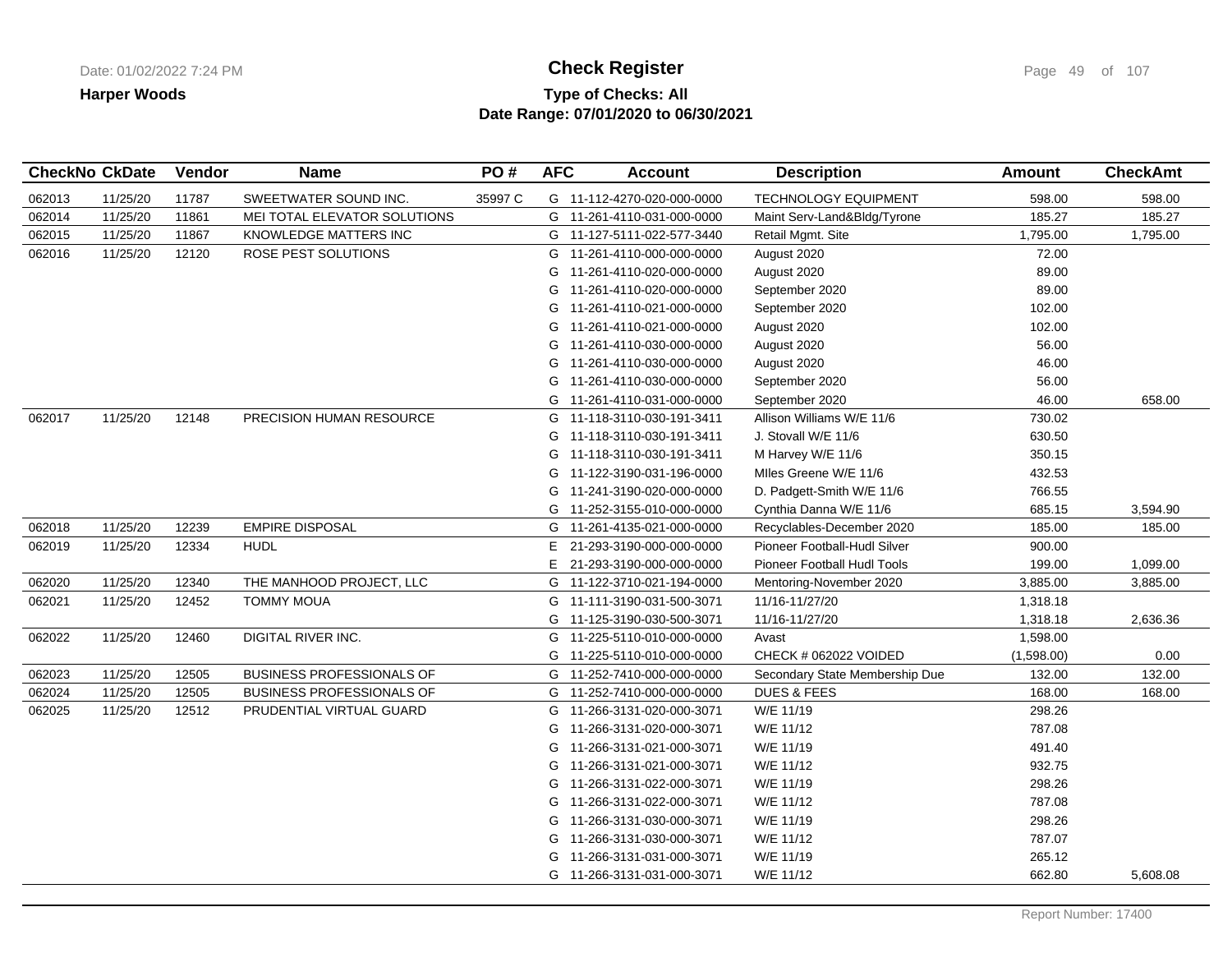# **Type of Checks: All Check Register Check Register Check Register Page 50 of 107 Date Range: 07/01/2020 to 06/30/2021**

|        | <b>CheckNo CkDate</b> | Vendor | <b>Name</b>                        | PO# | <b>AFC</b> | <b>Account</b>             | <b>Description</b>                    | <b>Amount</b> | <b>CheckAmt</b> |
|--------|-----------------------|--------|------------------------------------|-----|------------|----------------------------|---------------------------------------|---------------|-----------------|
| 062026 | 11/25/20              | 12527  | <b>FREDERICK MOORE</b>             |     |            | G 11-127-3110-021-550-3440 | CTE Support Services 11/16-11/        | 700.00        | 700.00          |
| 062027 | 11/25/20              | 12562  | MECHANICAL SYSTEM SERVICES         |     | G          | 11-261-4120-021-000-0000   | <b>EQUIP REPAIR</b>                   | 1,075.00      |                 |
|        |                       |        |                                    |     | G          | 11-261-4120-030-000-0000   | <b>EQUIP REPAIR</b>                   | 3,050.00      |                 |
|        |                       |        |                                    |     | G          | 11-261-4120-030-000-0000   | <b>EQUIP REPAIR</b>                   | 575.00        | 4,700.00        |
| 062028 | 11/25/20              | 12563  | KAY PROPERTY MANAGEMENT,           |     | G          | 11-261-4210-022-000-0000   | December 2020                         | 19,741.96     | 19,741.96       |
| 062029 | 11/25/20              | 12618  | IDEAL TECHNOLOGY SOLUTIONS,        |     | G          | 11-112-4270-020-000-0000   | <b>District Support</b>               | 3,100.00      |                 |
|        |                       |        |                                    |     | G          | 11-225-5110-010-000-0000   | <b>Help Desk</b>                      | 2,024.00      | 5,124.00        |
| 062030 | 11/25/20              | 12638  | <b>DEANNA BROWN</b>                |     |            | G 11-118-3115-030-191-3411 | 11/16-11/27                           | 2,291.67      | 2,291.67        |
| 062031 | 11/25/20              | 12642  | <b>TRIUMPH CHURCH</b>              |     | G          | 11-261-4210-020-000-0000   | <b>Building Rental - Triumph MS-D</b> | 7,700.00      | 7,700.00        |
| 062032 | 11/25/20              | 12661  | U.S. BANK EQUIPMENT FINANCE        |     |            | G 11-257-4220-010-000-0000 | Copier LEASE                          | 103.90        | 103.90          |
| 062033 | 11/25/20              | 12661  | U.S. BANK EQUIPMENT FINANCE        |     |            | G 11-257-4220-010-000-0000 | Copier LEASE                          | 349.00        | 349.00          |
| 062034 | 11/25/20              | 12661  | <b>U.S. BANK EQUIPMENT FINANCE</b> |     |            | G 11-257-4220-010-000-0000 | Copier LEASE                          | 6,523.60      | 6,523.60        |
| 062035 | 11/25/20              | 12686  | APPLIED IMAGING                    |     | G          | 11-113-4125-021-000-0000   | Copier Maintenance                    | 142.82        | 142.82          |
| 062036 | 11/25/20              | 12705  | <b>ADT COMMERCIAL</b>              |     | G          | 11-261-4110-000-000-0000   | Maint Serv-Land&Bldg/dist off         | 62.03         |                 |
|        |                       |        |                                    |     | G          | 11-261-4110-020-000-0000   | Maint Serv-Land&Bldg/MS               | 360.15        | 422.18          |
| 062037 | 11/25/20              | 12706  | CHELSEA ANN GROUSTRA               |     |            | G 11-122-3115-030-194-0000 | 11/16-11/27/20                        | 216.00        | 216.00          |
| 062038 | 11/25/20              | 12762  | <b>CARLA WEST</b>                  |     | G          | 11-252-3160-010-000-0000   | HR Management 11/16-11/27/20          | 3,846.16      | 3,846.16        |
| 062039 | 11/25/20              | 12939  | JENNIFER JESSUP DOSHER             |     | G          | 11-221-3220-010-000-0000   | Intro to MYP Unit Planning            | 1,000.00      | 1,000.00        |
| 062040 | 11/25/20              | 12940  | <b>MARY ESSELMAN</b>               |     |            | G 11-221-3220-010-000-0000 | Professional Development 11/3/        | 1,200.00      | 1,200.00        |
| 062041 | 11/25/20              | 22386  | DTE ENERGY                         |     |            | G 11-261-5510-022-000-0000 | FUEL-NATURAL GAS 10/16-11/12          | 538.77        | 538.77          |
| 062042 | 11/25/20              | 22386  | DTE ENERGY                         |     |            | G 11-261-5510-000-000-0000 | FUEL-NATURAL GAS-CO 10/17-11/         | 511.22        | 511.22          |
| 062043 | 11/25/20              | 22386  | DTE ENERGY                         |     | G          | 11-261-5510-020-000-0000   | FUEL- NATURAL GAS 10/16-11/13         | 5,937.99      | 5,937.99        |
| 062044 | 11/25/20              | 22386  | DTE ENERGY                         |     |            | G 11-261-5520-022-000-0000 | ELECTRICITY 10/21-11/17               | 5,595.25      | 5,595.25        |
| 062045 | 11/25/20              | 22386  | DTE ENERGY                         |     | G          | 11-261-5520-021-000-0000   | 200412454767 10/21-11/17              | 14,332.87     |                 |
|        |                       |        |                                    |     | G          | 11-261-5520-030-000-0000   | 200072556769 10/16-11/13              | 2,630.39      |                 |
|        |                       |        |                                    |     | G          | 11-261-5520-031-000-0000   | 200202510370 10/10-11/9               | 1,803.75      | 18,767.01       |
| 062046 | 11/25/20              | 22386  | DTE ENERGY                         |     |            | G 11-261-5510-021-000-0000 | FUEL- NATURAL GAS 9/17-10/15          | 56.41         | 56.41           |
| 062047 | 11/25/20              | 22386  | DTE ENERGY                         |     |            | G 11-261-5520-021-000-0000 | ELECTRICITY 9/17-10/15                | 33.52         | 33.52           |
| 062048 | 11/25/20              | 29005  | <b>CONSTELLATION</b>               |     |            | G 11-261-5510-021-000-0000 | FUEL- NATURAL GAS-October 2020        | 1,872.29      | 1,872.29        |
| 062049 | 11/25/20              | 29005  | CONSTELLATION                      |     | G          | 11-261-5510-030-000-0000   | FUEL-NATURAL GAS-Oct. 2020            | 422.30        | 422.30          |
| 062050 | 11/25/20              | 30300  | <b>FEDERAL EXPRESS</b>             |     | G          | 11-257-3430-000-000-0000   | <b>POSTAGE</b>                        | 89.28         | 89.28           |
| 062051 | 11/25/20              | 35000  | GILBERT'S PRO HARDWARE             |     | G          | 11-261-5910-021-000-0000   | <b>CUSTODIAL SUPPLIES</b>             | 159.95        | 159.95          |
| 062052 | 11/25/20              | 36430  | <b>ROBERT J GRAY</b>               |     | G          | 11-231-3190-010-000-0000   | Virtual Workshop 11/3                 | 115.00        |                 |
|        |                       |        |                                    |     | G          | 11-231-3190-010-000-0000   | Virtual General Meeting 11/17         | 115.00        |                 |
|        |                       |        |                                    |     | G          | 11-231-3190-010-000-0000   | Virtual Policy Committee Meeti        | 115.00        |                 |
|        |                       |        |                                    |     |            | G 11-231-3190-010-000-0000 | Monthly Fee for Zoom Meetings         | 50.00         | 395.00          |
| 062053 | 11/25/20              | 39590  | HARPER WOODS CITY OF               |     |            | G 11-271-5710-000-000-0000 | Fuel-3rd Qtr                          | 1,353.19      | 1,353.19        |
| 062054 | 11/25/20              | 43230  | INTERSTATE SECURITY, INC           |     |            | G 11-261-4120-021-000-0000 | <b>EQUIP REPAIR</b>                   | 245.00        | 245.00          |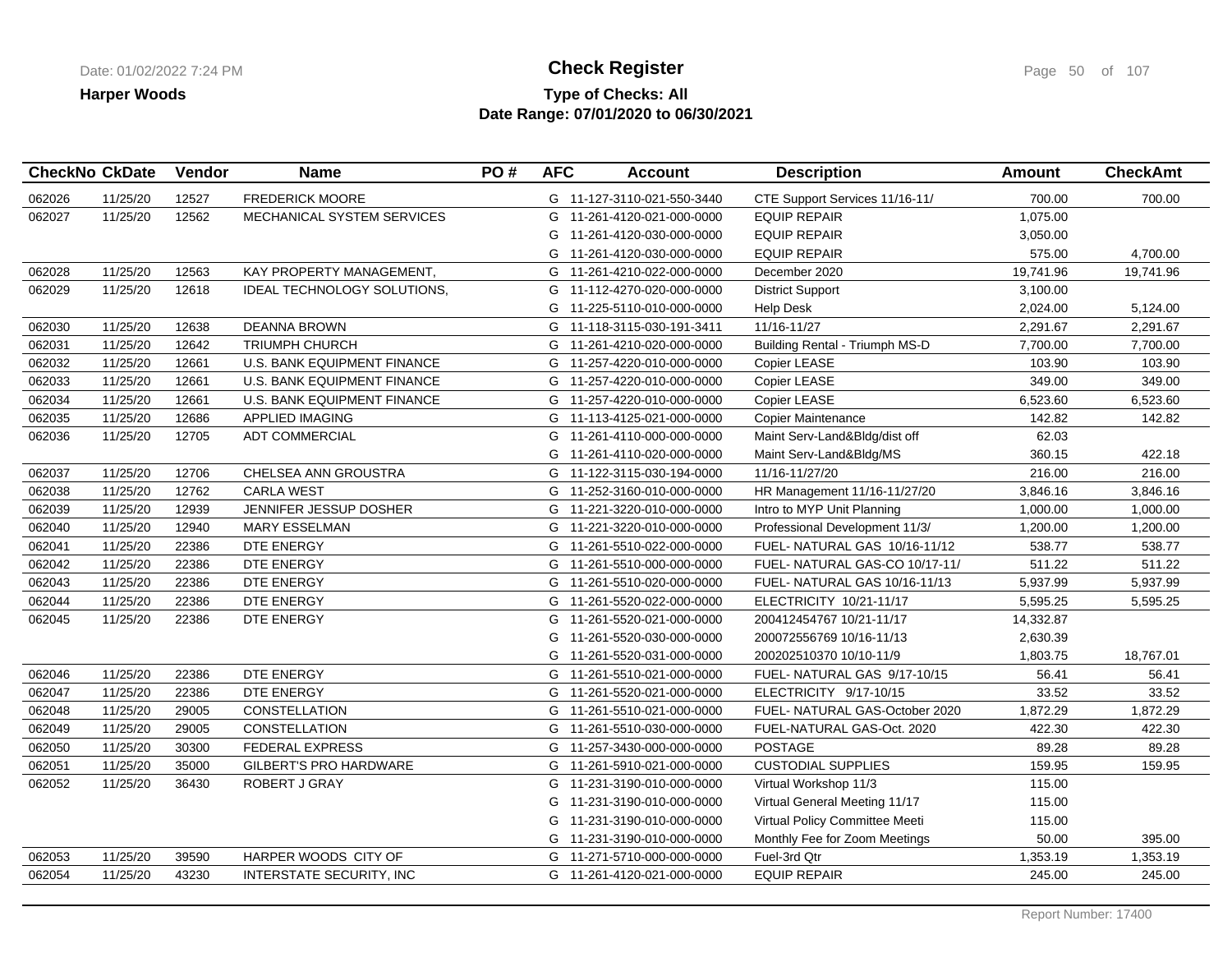# **Type of Checks: All Check Register Check Register Check Register Page 51 of 107 Date Range: 07/01/2020 to 06/30/2021**

|        | <b>CheckNo CkDate</b> | Vendor | <b>Name</b>             | PO# | <b>AFC</b> | <b>Account</b>             | <b>Description</b>             | <b>Amount</b> | <b>CheckAmt</b> |
|--------|-----------------------|--------|-------------------------|-----|------------|----------------------------|--------------------------------|---------------|-----------------|
| 062055 | 11/25/20              | 50510  | LOWE'S HOME CENTERS     |     |            | G 11-261-5910-021-000-0000 | <b>CUSTODIAL SUPPLIES</b>      | 28.49         |                 |
|        |                       |        |                         |     | G          | 11-261-5910-021-000-0000   | <b>CUSTODIAL SUPPLIES</b>      | 42.26         |                 |
|        |                       |        |                         |     |            | G 11-261-5910-021-000-0000 | <b>CUSTODIAL SUPPLIES</b>      | 51.35         |                 |
|        |                       |        |                         |     | G          | 11-261-5910-021-000-0000   | <b>CUSTODIAL SUPPLIES</b>      | 193.31        |                 |
|        |                       |        |                         |     | G          | 11-261-5910-021-000-0000   | <b>CUSTODIAL SUPPLIES</b>      | 15.19         |                 |
|        |                       |        |                         |     | G          | 11-261-5910-031-000-0000   | <b>CUSTODIAL SUPPLIES</b>      | 138.47        | 469.07          |
| 062056 | 11/25/20              | 56100  | <b>MESSA</b>            |     |            | G 12-451-6000-000-000-0000 | Health Insurance-December 2020 | 211,039.98    | 211,039.98      |
| 062058 | 11/25/20              | 63330  | <b>SPRINT</b>           |     |            | G 11-261-3410-010-000-0000 | TELEPHONE 9/20-10/19           | 187.54        |                 |
|        |                       |        |                         |     | G          | 11-261-3410-020-000-0000   | TELEPHONE MS 9/20-10/19        | 148.15        |                 |
|        |                       |        |                         |     | G          | 11-261-3410-020-000-0000   | <b>TELEPHONE MS 9/20-10/19</b> | 73.74         |                 |
|        |                       |        |                         |     |            | G 11-261-3410-021-000-0000 | TELEPHONE 9/20-10/19           | 75.08         |                 |
|        |                       |        |                         |     | G          | 11-261-3410-021-000-0000   | TELEPHONE 9/20-10/19           | 113.13        |                 |
|        |                       |        |                         |     | G          | 11-261-3410-021-000-0000   | TELEPHONE 9/20-10/19           | 459.33        |                 |
|        |                       |        |                         |     | G          | 11-261-3410-021-000-0000   | TELEPHONE 9/20-10/19           | 36.87         |                 |
|        |                       |        |                         |     |            | G 11-261-3410-022-000-0000 | TELEPHONE 9/20-10/19           | 37.54         |                 |
|        |                       |        |                         |     | G          | 11-261-3410-030-000-0000   | TELEPHONE 9/20-10/19           | 162.48        |                 |
|        |                       |        |                         |     | G          | 11-261-3410-031-000-0000   | TELEPHONE 9/20-10/19           | 150.67        |                 |
|        |                       |        |                         |     | G          | 11-261-5990-021-000-0000   | Cell Phone 9/20-10/19          | 36.87         |                 |
|        |                       |        |                         |     |            | G 11-271-3410-000-000-0000 | <b>CELLULAR PHONE SERV</b>     | 334.34        |                 |
|        |                       |        |                         |     | C          | 21-297-3410-000-000-9010   | Food Service Telephone 9/20-10 | 53.34         | 1,869.08        |
| 062059 | 11/25/20              | 65238  | OFFICE DEPOT            |     |            | G 11-241-5910-030-000-0000 | OFFICE SUPPLIES                | 179.67        | 179.67          |
| 062060 | 11/25/20              | 75745  | <b>KSS ENTERPRISES</b>  |     |            | G 11-261-5910-022-000-0000 | <b>CUSTODIAL SUPPLIES</b>      | 66.25         |                 |
|        |                       |        |                         |     |            | G 11-261-5910-030-000-0000 | <b>CUSTODIAL SUPPLIES</b>      | 1,088.75      |                 |
|        |                       |        |                         |     | G          | 11-261-5910-030-000-0000   | <b>CUSTODIAL SUPPLIES</b>      | 53.70         | 1,208.70        |
| 062061 | 11/25/20              | 75750  | <b>KRISTI SCAGLIONE</b> |     |            | G 11-111-5115-030-000-0000 | <b>Supplies for Teachers</b>   | 150.00        | 150.00          |
| 062063 | 11/25/20              | 79992  | <b>STAPLES</b>          |     |            | G 11-111-5115-030-000-0000 | <b>Supplies for Teachers</b>   | 8.49          |                 |
|        |                       |        |                         |     |            | G 11-111-5115-030-000-0000 | <b>Supplies for Teachers</b>   | 169.36        |                 |
|        |                       |        |                         |     | G          | 11-127-5111-022-577-3440   | <b>CCI Teacher Supplies</b>    | 518.38        |                 |
|        |                       |        |                         |     | G          | 11-127-5111-022-577-3440   | <b>CCI Teacher Supplies</b>    | 71.49         |                 |
|        |                       |        |                         |     |            | G 11-241-5910-021-000-0000 | OFFICE SUPPLIES                | 321.99        |                 |
|        |                       |        |                         |     |            | G 11-241-5910-021-000-0000 | OFFICE SUPPLIES                | 29.88         |                 |
|        |                       |        |                         |     | G          | 11-241-5910-031-000-0000   | OFFICE SUPPLIES                | 21.37         |                 |
|        |                       |        |                         |     | G          | 11-241-5910-031-000-0000   | OFFICE SUPPLIES                | 16.82         |                 |
|        |                       |        |                         |     |            | G 11-241-5910-031-000-0000 | OFFICE SUPPLIES                | 126.49        |                 |
|        |                       |        |                         |     |            | G 11-241-5910-031-000-0000 | OFFICE SUPPLIES                | 69.51         |                 |
|        |                       |        |                         |     | G          | 11-252-5910-010-000-0000   | OFFICE SUPPLIES                | 22.20         |                 |
|        |                       |        |                         |     | G          | 11-261-5910-020-000-0000   | <b>CUSTODIAN SUPPLY MS</b>     | 250.24        |                 |
|        |                       |        |                         |     |            | G 11-261-5910-020-000-0000 | <b>CUSTODIAN SUPPLY MS</b>     | 6.99          | 1,633.21        |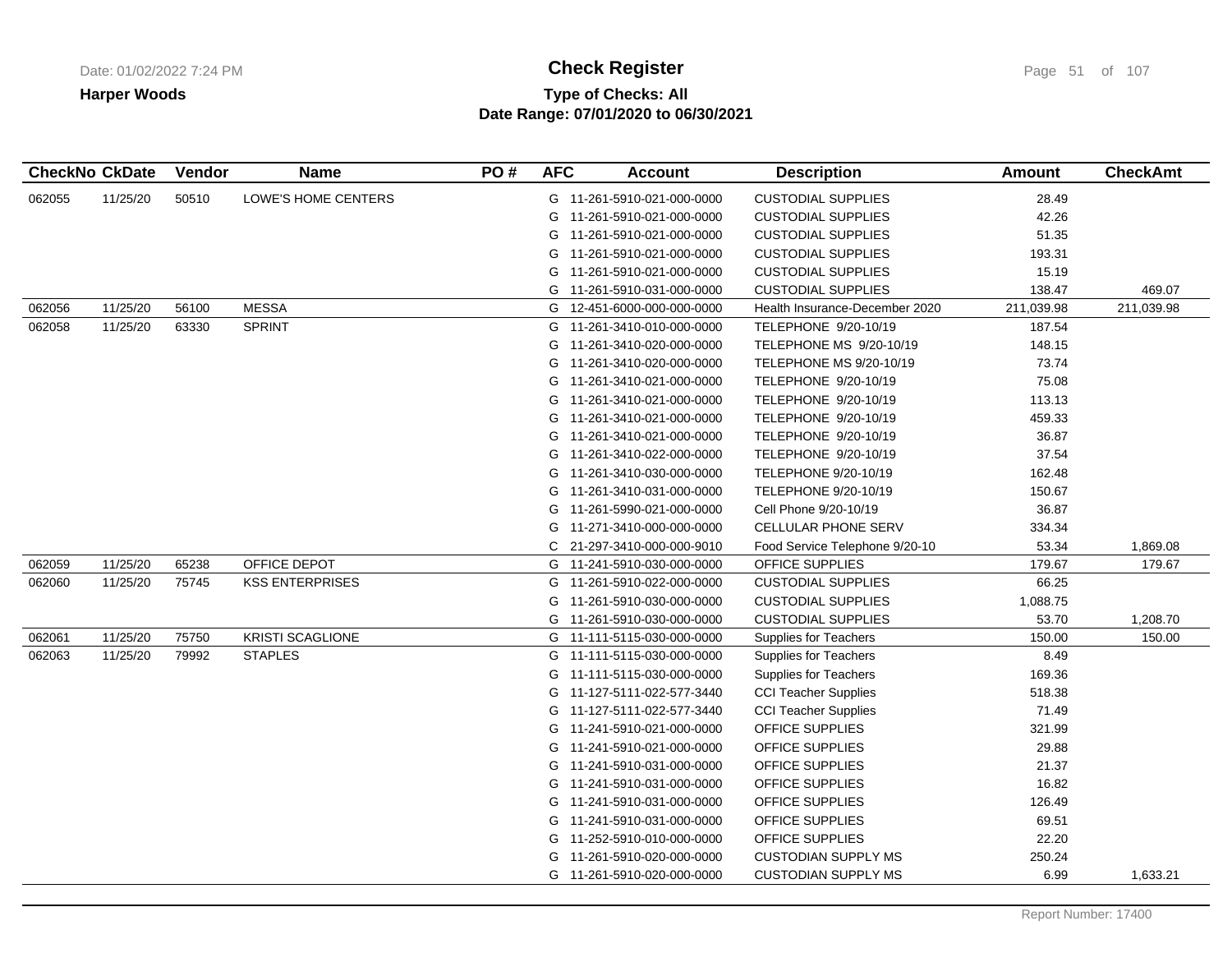## **Type of Checks: All Check Register Check Register Check Register Page 52 of 107 Date Range: 07/01/2020 to 06/30/2021**

|        | <b>CheckNo CkDate</b> | Vendor | <b>Name</b>                      | PO# | <b>AFC</b> | <b>Account</b>             | <b>Description</b>                   | <b>Amount</b> | <b>CheckAmt</b> |
|--------|-----------------------|--------|----------------------------------|-----|------------|----------------------------|--------------------------------------|---------------|-----------------|
| 062064 | 11/25/20              | 90953  | <b>WCCCD BOOKSTORE</b>           |     |            | G 11-113-3710-021-000-0000 | <b>Textbooks for Dual Enrollment</b> | 1,475.76      | 1,475.76        |
| 062065 | 11/25/20              | MSC07  | <b>BPA Region 4</b>              |     |            | G 11-127-3220-022-577-3440 | <b>BPA Region 4</b>                  | 90.00         | 90.00           |
| 062066 | 11/25/20              | MSC07  | <b>TestOut</b>                   |     |            | G 11-127-5111-022-577-3440 | <b>TestOut</b>                       | 375.00        | 375.00          |
| 062067 | 12/08/20              | 12942  | <b>JEWELL CLAIR</b>              |     |            | G 11-252-3155-010-000-0000 | Help w/FID                           | 300.00        | 300.00          |
| 062068 | 12/10/20              | 12383  | STENGER & STENGER PC             |     |            | G 12-451-5210-000-000-0000 | 1800779GC S.REED                     | 435.00        | 435.00          |
| 062069 | 12/10/20              | 12623  | <b>INTERNAL REVENUE SERVICE</b>  |     |            | G 12-451-5210-000-000-0000 | 4405 H. GAMBLE                       | 268.50        | 268.50          |
| 062070 | 12/10/20              | 12808  | <b>COLONIAL LIFE</b>             |     | G          | 12-451-2000-000-000-0000   | <b>Colonial Accident</b>             | 142.98        |                 |
|        |                       |        |                                  |     | G          | 12-451-2100-000-000-0000   | Colonial Life Insurance              | 369.22        |                 |
|        |                       |        |                                  |     | G          | 12-451-2140-000-000-0000   | Colonial Hosp. Inc                   | 132.09        |                 |
|        |                       |        |                                  |     | G          | 12-451-2150-000-000-0000   | <b>Colonial Cancer Ins</b>           | 10.66         |                 |
|        |                       |        |                                  |     | G          | 12-451-2160-000-000-0000   | <b>Colonial Disability</b>           | 304.05        | 959.00          |
| 062071 | 12/10/20              | 12917  | ROOSEN, VARCHETTI & OLIVIER,     |     | G          | 12-451-5210-000-000-0000   | 110397 R.P.                          | 463.10        | 463.10          |
| 062072 | 12/10/20              | 15100  | <b>DAVID RUSKIN</b>              |     | G          | 12-451-5210-000-000-0000   | 17-41165-MBM F.B.                    | 922.67        | 922.67          |
| 062073 | 12/10/20              | 35007  | <b>GLP &amp; ASSOCIATES, INC</b> |     |            | G 12-451-2700-000-000-0000 | GLP 403B TEACHER                     | 10,448.38     | 10,448.38       |
| 062074 | 12/10/20              | 35007  | <b>GLP &amp; ASSOCIATES, INC</b> |     | G          | 12-451-4400-000-000-0000   | 457-GLP                              | 1,390.00      | 1,390.00        |
| 062075 | 12/10/20              | 39615  | HARPER WDS SCHOOL DIST           |     | G          | 12-451-3700-000-000-0000   | SECTION 125 HEALTH                   | 1,620.01      | 1,620.01        |
| 062076 | 12/10/20              | 57694  | <b>MISDU</b>                     |     |            | G 12-451-5210-000-000-0000 | <b>MISC OBLIGATIONS EXP</b>          | 2,534.03      | 2,534.03        |
| 062077 | 12/10/20              | 80062  | <b>STATE OF MICHIGAN</b>         |     |            | G 12-451-5210-000-000-0000 | GAR. ID24582                         | 492.41        | 492.41          |
| 062078 | 12/10/20              | MSC07  | CHECK # 062078 VOIDED            |     |            | G 11-257-3430-000-000-0000 | CHECK # 062078 VOIDED                | (7.32)        |                 |
|        |                       |        |                                  |     | G          | 11-257-3430-000-000-0000   | <b>UPS</b>                           | 7.32          | 0.00            |
| 062079 | 12/10/20              | MSC07  | <b>UPS</b>                       |     |            | G 11-257-3430-000-000-0000 | <b>UPS</b>                           | 7.35          | 7.35            |
| 062080 | 12/10/20              | 00560  | AT&T                             |     |            | G 11-261-3410-021-000-0000 | TELEPHONE 11/28-12/27                | 667.72        | 667.72          |
| 062081 | 12/10/20              | 00560  | AT&T                             |     |            | G 11-261-3410-030-000-0000 | TELEPHONE 11/25-12/24                | 50.66         | 50.66           |
| 062082 | 12/10/20              | 00560  | AT&T                             |     |            | G 11-261-3410-021-000-0000 | TELEPHONE 11/25-12/24                | 50.66         | 50.66           |
| 062083 | 12/10/20              | 00560  | AT&T                             |     |            | G 11-261-3410-021-000-0000 | <b>TELEPHONE</b>                     | 413.87        | 413.87          |
| 062084 | 12/10/20              | 00560  | AT&T                             |     |            | G 11-261-3410-021-000-0000 | TELEPHONE 11/16-12/15                | 2,198.08      | 2,198.08        |
| 062085 | 12/10/20              | 00560  | AT&T                             |     | G          | 11-261-3410-022-000-0000   | TELEPHONE 10/19-11/18                | 1,030.40      | 1,030.40        |
| 062086 | 12/10/20              | 03600  | <b>AMERICA'S FINEST</b>          |     | G          | 11-241-5910-030-000-0000   | <b>Beacon Envelopes</b>              | 160.00        |                 |
|        |                       |        |                                  |     | G          | 11-252-5910-010-000-0000   | Business Cards-Angela Underwoo       | 81.00         | 241.00          |
| 062087 | 12/10/20              | 09705  | <b>MAPLE PRESS</b>               |     | G          | 11-252-5910-010-000-0000   | <b>AP Checks</b>                     | 672.43        | 672.43          |
| 062088 | 12/10/20              | 11585  | <b>BRAINPOP</b>                  |     |            | G 11-111-5110-030-000-6021 | Title I suppplies math/read          | 1,705.25      | 1,705.25        |
| 062089 | 12/10/20              | 11711  | JAMES J. DENNIS                  |     |            | G 11-252-3150-010-000-0000 | MANAGEMENT SERVICES 11/25-12/9       | 1,864.02      | 1,864.02        |
| 062090 | 12/10/20              | 11737  | CONCENTRIC EDUCATIONAL           |     | G          | 11-125-3190-021-500-3071   | December 2020                        | 4,333.33      | 4,333.33        |
| 062091 | 12/10/20              | 11771  | ATS EDUCATIONAL CONSULTING       |     |            | G 11-113-3110-041-000-0000 | Alt Ed 8/20/20 Bal                   | 62,245.15     |                 |
|        |                       |        |                                  |     | G          | 11-113-3110-041-000-0000   | Sec 23                               | 136,421.73    | 198,666.88      |
| 062092 | 12/10/20              | 11861  | MEI TOTAL ELEVATOR SOLUTIONS     |     | G          | 11-261-4110-021-000-0000   | Maint Serv-Land&Bldg/Secondary       | 2,774.09      |                 |
|        |                       |        |                                  |     | G          | 11-261-4110-021-000-0000   | Nov-Jan 2021                         | 118.80        |                 |
|        |                       |        |                                  |     |            | G 11-261-4110-030-000-0000 | Nov-Jan 2021                         | 118.80        |                 |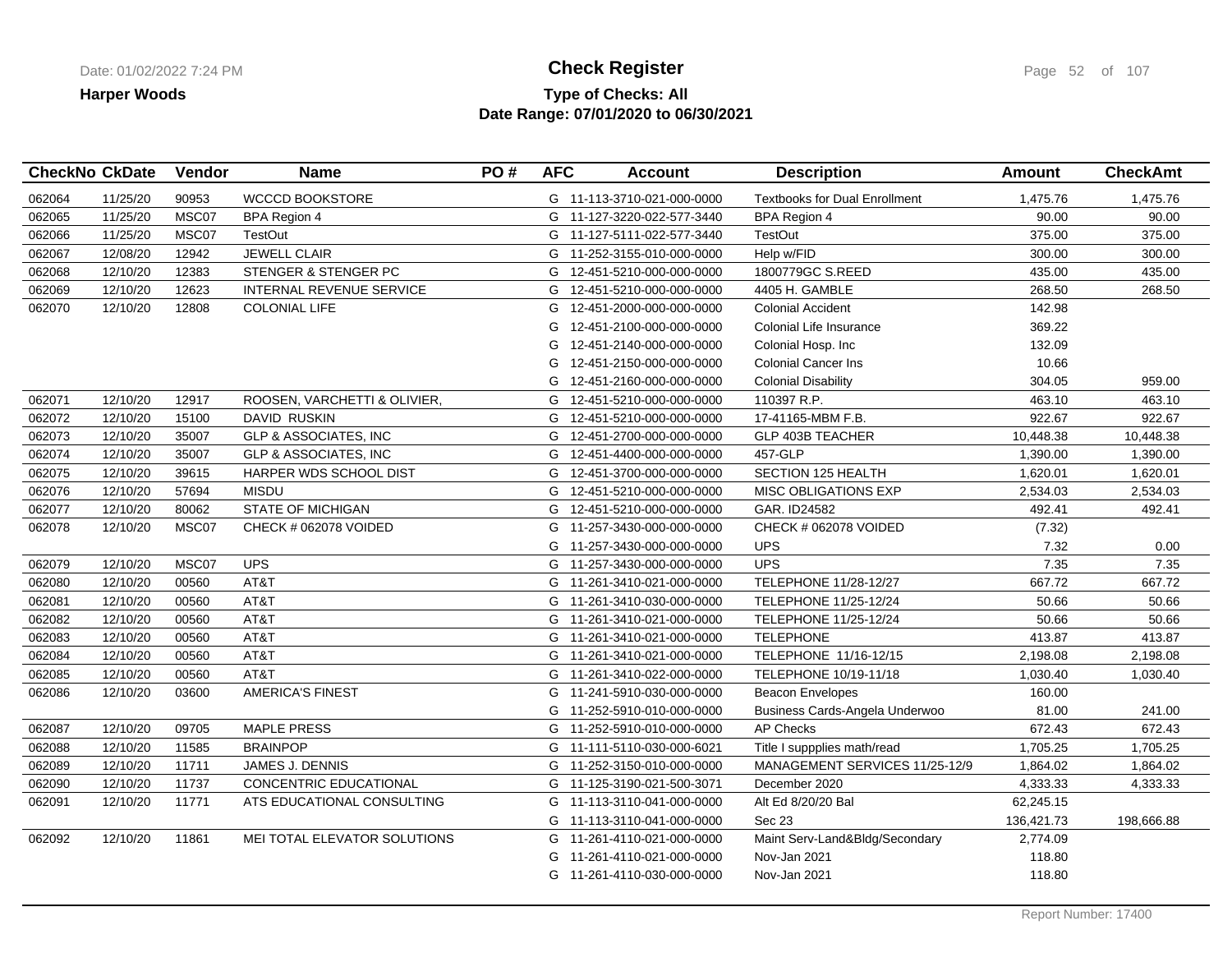## **Type of Checks: All Check Register Check Register Check Register Page 53 of 107 Date Range: 07/01/2020 to 06/30/2021**

| 062093<br>062094 | 12/10/20<br>12/10/20<br>12/10/20<br>12/10/20<br>12/10/20 | 11904<br>11964<br>12113<br>12132 | <b>ARC MICHIGAN</b><br>AIR-TEMP SOLUTIONS<br>JAYE HILL<br>PAC-VAN, INC |         | G<br>G | G 11-261-4110-031-000-0000<br>G 11-212-5110-030-000-0000<br>11-241-5910-030-000-0000<br>G 11-261-4120-031-000-0000 | Nov-Jan 2021<br><b>SUPPLIES Beacon</b><br><b>OFFICE SUPPLIES</b><br><b>EQUIP REPAIR</b> | 118.80<br>193.99<br>291.00<br>220.00 | 3,130.49<br>484.99 |
|------------------|----------------------------------------------------------|----------------------------------|------------------------------------------------------------------------|---------|--------|--------------------------------------------------------------------------------------------------------------------|-----------------------------------------------------------------------------------------|--------------------------------------|--------------------|
|                  |                                                          |                                  |                                                                        |         |        |                                                                                                                    |                                                                                         |                                      |                    |
|                  |                                                          |                                  |                                                                        |         |        |                                                                                                                    |                                                                                         |                                      |                    |
|                  |                                                          |                                  |                                                                        |         |        |                                                                                                                    |                                                                                         |                                      |                    |
|                  |                                                          |                                  |                                                                        |         |        |                                                                                                                    |                                                                                         |                                      |                    |
|                  |                                                          |                                  |                                                                        |         |        | 11-261-4120-031-000-0000                                                                                           | <b>EQUIP REPAIR</b>                                                                     | 1,322.00                             | 1,542.00           |
| 062095           |                                                          |                                  |                                                                        |         |        | G 11-125-3190-020-500-3070                                                                                         | December 2020                                                                           | 2,266.66                             | 2,266.66           |
| 062096           |                                                          |                                  |                                                                        |         |        | G 11-261-5910-021-000-0000                                                                                         | <b>CUSTODIAL SUPPLIES</b>                                                               | 335.00                               |                    |
|                  |                                                          |                                  |                                                                        |         | G      | 11-261-5910-021-000-0000                                                                                           | <b>CUSTODIAL SUPPLIES</b>                                                               | 335.00                               | 670.00             |
| 062098           |                                                          | 12148                            | PRECISION HUMAN RESOURCE                                               |         |        | G 11-118-3110-030-191-3411                                                                                         | J. Stovall W/E 11/13                                                                    | 523.80                               |                    |
|                  |                                                          |                                  |                                                                        |         |        | G 11-118-3110-030-191-3411                                                                                         | M. Harvey W/E 11/13                                                                     | 548.63                               |                    |
|                  |                                                          |                                  |                                                                        |         | G      | 11-118-3110-030-191-3411                                                                                           | Allison Williams W/E 11/20                                                              | 766.30                               |                    |
|                  |                                                          |                                  |                                                                        |         | G      | 11-118-3110-030-191-3411                                                                                           | J. Stovall W/E 11/20                                                                    | 669.30                               |                    |
|                  |                                                          |                                  |                                                                        |         | G      | 11-118-3110-030-191-3411                                                                                           | M. Harvey W/E 11/20                                                                     | 583.06                               |                    |
|                  |                                                          |                                  |                                                                        |         | G      | 11-118-3110-030-191-3411                                                                                           | J. Stovall W/E 11/27                                                                    | 407.40                               |                    |
|                  |                                                          |                                  |                                                                        |         | G      | 11-118-3110-030-191-3411                                                                                           | M. Harvey W/E 11/27                                                                     | 231.56                               |                    |
|                  |                                                          |                                  |                                                                        |         | G      | 11-118-3110-030-191-3411                                                                                           | Allison Williams W/E 11/13                                                              | 727.50                               |                    |
|                  |                                                          |                                  |                                                                        |         | G      | 11-118-3110-030-191-3411                                                                                           | Allison Williams W/E 11/27                                                              | 582.00                               |                    |
|                  |                                                          |                                  |                                                                        |         | G      | 11-122-3190-031-196-0000                                                                                           | Miles Greene W/E 11/13                                                                  | 585.50                               |                    |
|                  |                                                          |                                  |                                                                        |         | G      | 11-122-3190-031-196-0000                                                                                           | Miles Greene W/E 11/20                                                                  | 585.50                               |                    |
|                  |                                                          |                                  |                                                                        |         | G      | 11-122-3190-031-196-0000                                                                                           | Miles Greene W/E 11/27                                                                  | 351.30                               |                    |
|                  |                                                          |                                  |                                                                        |         | G      | 11-241-3190-020-000-0000                                                                                           | D. Padgett-Smith W/E 11/13                                                              | 720.31                               |                    |
|                  |                                                          |                                  |                                                                        |         | G      | 11-241-3190-020-000-0000                                                                                           | D. Padgett-Smith W/E 11/20                                                              | 777.13                               |                    |
|                  |                                                          |                                  |                                                                        |         | G      | 11-241-3190-020-000-0000                                                                                           | D. Padgett-Smith W/E 11/27                                                              | 361.22                               |                    |
|                  |                                                          |                                  |                                                                        |         | G      | 11-252-3155-010-000-0000                                                                                           | Cynthia Danna W/E 11/13                                                                 | 685.15                               |                    |
|                  |                                                          |                                  |                                                                        |         | G      | 11-252-3155-010-000-0000                                                                                           | Cynthia Danna W/E 11/20                                                                 | 685.15                               |                    |
|                  |                                                          |                                  |                                                                        |         | G      | 11-252-3155-010-000-0000                                                                                           | Cynthia Danna W/E 11/27                                                                 | 548.12                               | 10,338.93          |
| 062099           | 12/10/20                                                 | 12189                            | <b>NWEA</b>                                                            |         | G      | 11-125-5110-030-000-6021                                                                                           | <b>SUPPLIES Title I</b>                                                                 | 32,223.00                            | 32,223.00          |
| 062100           | 12/10/20                                                 | 12334                            | <b>HUDL</b>                                                            |         | E.     | 21-293-3190-000-000-0000                                                                                           | <b>Girls Varsity Basketball</b>                                                         | 450.00                               |                    |
|                  |                                                          |                                  |                                                                        |         | E.     | 21-293-3190-000-000-0000                                                                                           | <b>Boys Varsity Basketball</b>                                                          | 450.00                               | 900.00             |
| 062101           | 12/10/20                                                 | 12340                            | THE MANHOOD PROJECT, LLC                                               |         |        | G 11-122-3710-021-194-0000                                                                                         | December 2020                                                                           | 3,885.00                             | 3,885.00           |
| 062102           | 12/10/20                                                 | 12347                            | STILL TO REEL PRODUCTIONS                                              |         | Е.     | 21-293-7910-000-000-0000                                                                                           | Video Filming Varsity & JV Foo                                                          | 1,880.00                             | 1,880.00           |
| 062103           | 12/10/20                                                 | 12374                            | <b>BSN SPORTS</b>                                                      | 36012 C | E.     | 21-293-6410-000-000-0000                                                                                           | <b>EQUIP/UNIFORMS</b>                                                                   | 771.60                               |                    |
|                  |                                                          |                                  |                                                                        |         | E.     | 21-293-6410-000-000-0000                                                                                           | EQUIP/UNIFORMS                                                                          | 613.36                               |                    |
|                  |                                                          |                                  |                                                                        | 35975 C |        | E 21-293-6410-000-000-0000                                                                                         | EQUIP/UNIFORMS                                                                          | 94.00                                |                    |
|                  |                                                          |                                  |                                                                        | 35974 C | E.     | 21-293-6410-000-000-0000                                                                                           | EQUIP/UNIFORMS                                                                          | 3,333.68                             |                    |
|                  |                                                          |                                  |                                                                        | 36013 C | E.     | 21-293-6410-000-000-0000                                                                                           | EQUIP/UNIFORMS                                                                          | 282.00                               | 5,094.64           |
| 062104           | 12/10/20                                                 | 12452                            | <b>TOMMY MOUA</b>                                                      |         |        | G 11-111-3190-031-500-3071                                                                                         | 12/14-12/25                                                                             | 1,318.18                             |                    |
|                  |                                                          |                                  |                                                                        |         |        | G 11-125-3190-030-500-3071                                                                                         | 12/14-12/25                                                                             | 1,318.18                             | 2,636.36           |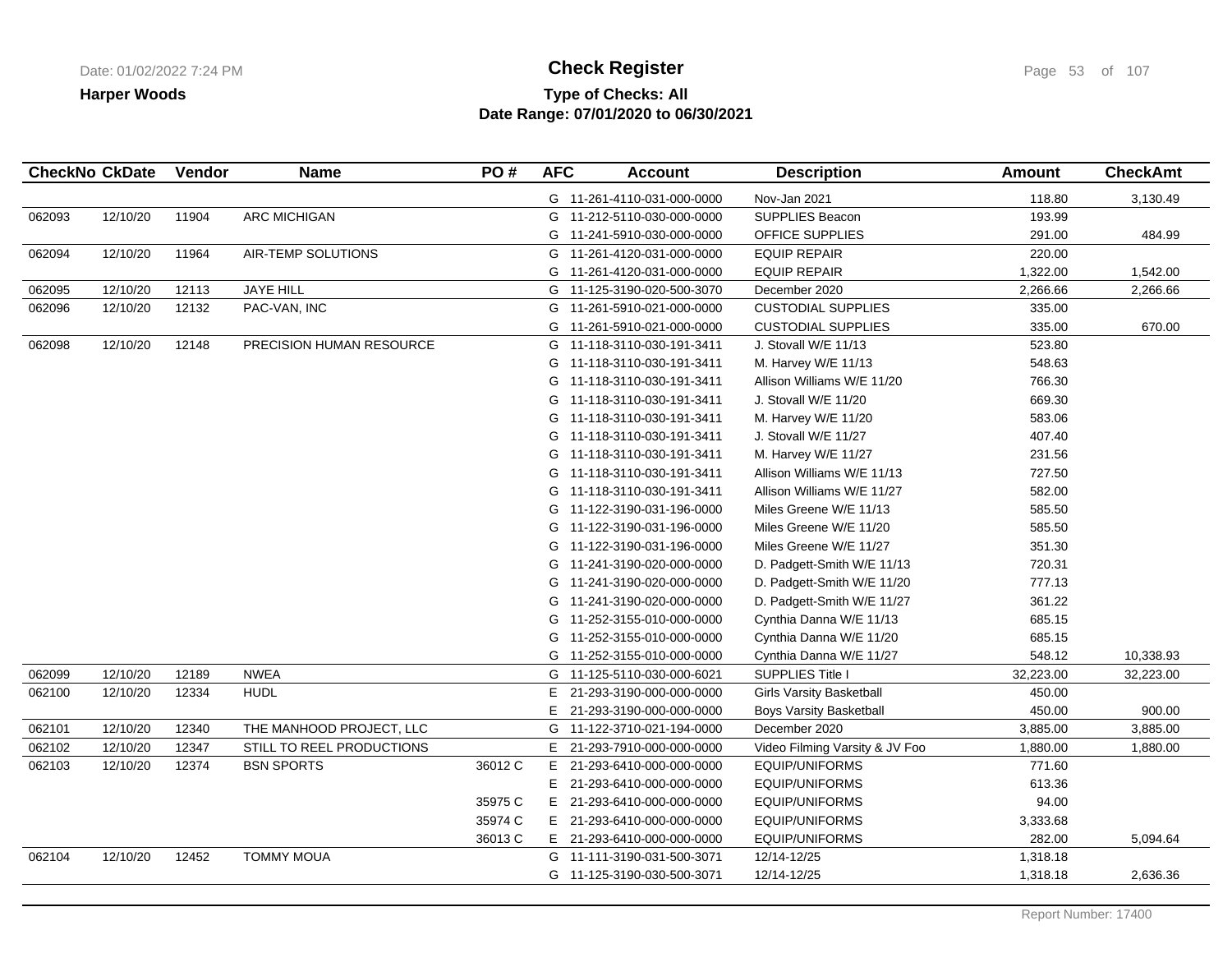# **Type of Checks: All Check Register Check Register Check Register Page 54 of 107 Date Range: 07/01/2020 to 06/30/2021**

|        | <b>CheckNo CkDate</b> | Vendor | <b>Name</b>                        | PO# | <b>AFC</b> | <b>Account</b>             | <b>Description</b>             | Amount    | <b>CheckAmt</b> |
|--------|-----------------------|--------|------------------------------------|-----|------------|----------------------------|--------------------------------|-----------|-----------------|
| 062105 | 12/10/20              | 12452  | <b>TOMMY MOUA</b>                  |     |            | G 11-111-3190-031-500-3071 | 11/30-12/11/20                 | 1,318.18  |                 |
|        |                       |        |                                    |     |            | G 11-125-3190-030-500-3071 | 11/30-12/11/20                 | 1,318.18  | 2,636.36        |
| 062106 | 12/10/20              | 12455  | TOTAL PACKAGE LIFESTYLE, LLC       |     |            | G 11-111-3190-031-500-3071 | <b>Advisory SEL</b>            | 6,000.00  |                 |
|        |                       |        |                                    |     |            | G 11-111-3190-031-500-3071 | <b>Parent University</b>       | 400.00    |                 |
|        |                       |        |                                    |     |            | G 11-125-3190-020-500-3071 | <b>Parent University</b>       | 800.00    |                 |
|        |                       |        |                                    |     |            | G 11-125-3190-021-500-3071 | <b>Parent University</b>       | 800.00    |                 |
|        |                       |        |                                    |     |            | G 11-125-3190-021-500-3071 | Tap In Student SEL             | 4,648.00  |                 |
|        |                       |        |                                    |     |            | G 11-125-3190-030-500-3071 | <b>Parent University</b>       | 400.00    |                 |
|        |                       |        |                                    |     |            | G 11-125-3190-030-500-3071 | <b>Advisory SEL</b>            | 4,687.50  | 17,735.50       |
| 062107 | 12/10/20              | 12475  | <b>STEVEN MCGHEE</b>               |     |            | G 11-232-1110-010-000-0000 | Mileage-December 2020          | 500.00    | 500.00          |
| 062108 | 12/10/20              | 12483  | BES MILLENNIAL NETWORK             |     |            | G 11-125-3190-020-500-3071 | December 2020                  | 5,000.00  | 5,000.00        |
| 062109 | 12/10/20              | 12512  | PRUDENTIAL VIRTUAL GUARD           |     |            | G 11-266-3131-030-000-3071 | Alarm Monitoring-December 2020 | 40.00     |                 |
|        |                       |        |                                    |     | G          | 11-266-3131-030-000-3071   | W/E 12/3                       | 530.24    |                 |
|        |                       |        |                                    |     | G          | 11-266-3131-030-000-3071   | SECURITY SERVICES W/E 11/26    | 397.68    |                 |
|        |                       |        |                                    |     |            | G 11-266-3131-031-000-3071 | Alarm Monitoring-Dec 2020      | 40.00     | 1,007.92        |
| 062110 | 12/10/20              | 12527  | <b>FREDERICK MOORE</b>             |     |            | G 11-127-3110-021-550-3440 | CTE Support Services 11/30-12  | 700.00    | 700.00          |
| 062111 | 12/10/20              | 12562  | MECHANICAL SYSTEM SERVICES         |     |            | G 11-261-4120-030-000-0000 | <b>EQUIP REPAIR</b>            | 1,825.00  | 1,825.00        |
| 062112 | 12/10/20              | 12562  | MECHANICAL SYSTEM SERVICES         |     |            | G 11-261-4120-030-000-0000 | <b>EQUIP REPAIR</b>            | 700.00    |                 |
|        |                       |        |                                    |     |            | G 11-261-4120-030-000-0000 | <b>EQUIP REPAIR</b>            | 575.00    | 1,275.00        |
| 062113 | 12/10/20              | 12563  | KAY PROPERTY MANAGEMENT,           |     |            | G 11-261-4210-022-000-0000 | <b>Winter Taxes</b>            | 27,966.77 | 27,966.77       |
| 062114 | 12/10/20              | 12618  | IDEAL TECHNOLOGY SOLUTIONS,        |     |            | G 11-111-4270-010-000-0000 | <b>Help Desk</b>               | 1,955.00  |                 |
|        |                       |        |                                    |     |            | G 11-112-4270-020-000-0000 | <b>District Support</b>        | 3,100.00  | 5,055.00        |
| 062115 | 12/10/20              | 12618  | IDEAL TECHNOLOGY SOLUTIONS,        |     |            | G 11-111-4270-010-000-0000 | <b>Help Desk</b>               | 1,955.00  |                 |
|        |                       |        |                                    |     |            | G 11-112-4270-020-000-0000 | <b>District Support</b>        | 3,100.00  | 5,055.00        |
| 062116 | 12/10/20              | 12638  | <b>DEANNA BROWN</b>                |     |            | G 11-118-3115-030-191-3411 | 11/30-12/11/20                 | 2,291.67  | 2,291.67        |
| 062117 | 12/10/20              | 12638  | <b>DEANNA BROWN</b>                |     |            | G 11-118-3115-030-191-3411 | 12/14-12/25/20                 | 2,291.67  | 2,291.67        |
| 062118 | 12/10/20              | 12661  | <b>U.S. BANK EQUIPMENT FINANCE</b> |     |            | G 11-257-4220-010-000-0000 | Copier LEASE                   | 2,863.66  | 2,863.66        |
| 062119 | 12/10/20              | 12661  | U.S. BANK EQUIPMENT FINANCE        |     |            | G 11-257-4220-010-000-0000 | Copier LEASE                   | 446.04    | 446.04          |
| 062120 | 12/10/20              | 12662  | PREFERRED SAFE & LOCK INC          |     |            | G 11-261-4120-000-000-0000 | <b>EQUIP REP DIST WIDE</b>     | 37.50     |                 |
|        |                       |        |                                    |     |            | G 11-261-4120-000-000-0000 | <b>EQUIP REP DIST WIDE</b>     | 18.00     | 55.50           |
| 062121 | 12/10/20              | 12705  | ADT COMMERCIAL                     |     |            | G 11-261-4110-000-000-0000 | 12/24-1/23/21                  | 52.13     |                 |
|        |                       |        |                                    |     |            | G 11-261-4110-020-000-0000 | 12/24-1/23/21                  | 140.49    |                 |
|        |                       |        |                                    |     |            | G 11-261-4110-022-000-0000 | 12/24-1/23/21                  | 53.95     | 246.57          |
| 062122 | 12/10/20              | 12706  | CHELSEA ANN GROUSTRA               |     |            | G 11-122-3115-030-194-0000 | 12/14-12/25                    | 218.00    | 218.00          |
| 062123 | 12/10/20              | 12706  | CHELSEA ANN GROUSTRA               |     |            | G 11-122-3115-030-194-0000 | 11/30-12/11/20                 | 216.00    | 216.00          |
| 062124 | 12/10/20              | 12718  | MICHAEL BOOKER                     |     |            | E 21-293-1560-000-000-0000 | Coach Stipend                  | 1,000.00  | 1,000.00        |
| 062125 | 12/10/20              | 12720  | <b>GERALD GUERRANT</b>             |     | E.         | 21-293-1560-000-000-0000   | Coach Stipend                  | 2,000.00  | 2,000.00        |
| 062126 | 12/10/20              | 12757  | <b>DEMETRIUS MARBLE</b>            |     |            | G 11-284-4910-010-000-0000 | Website Maintenance-December 2 | 820.00    | 820.00          |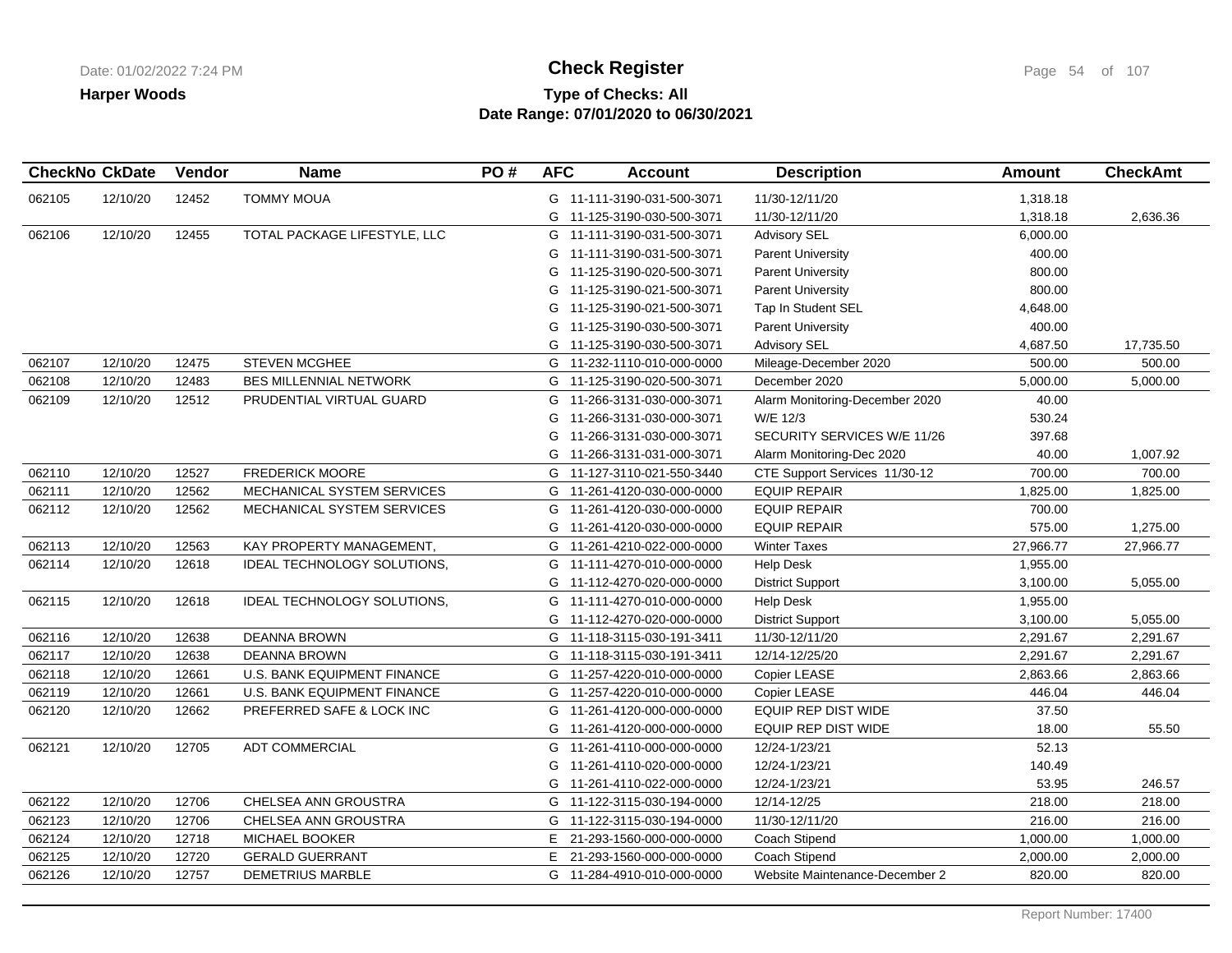## **Type of Checks: All Check Register Check Register Check Register Page 55 of 107 Date Range: 07/01/2020 to 06/30/2021**

|        | <b>CheckNo CkDate</b> | Vendor | <b>Name</b>                   | PO# | <b>AFC</b> | <b>Account</b>             | <b>Description</b>                    | <b>Amount</b> | <b>CheckAmt</b> |
|--------|-----------------------|--------|-------------------------------|-----|------------|----------------------------|---------------------------------------|---------------|-----------------|
| 062127 | 12/10/20              | 12762  | <b>CARLA WEST</b>             |     |            | G 11-252-3160-010-000-0000 | HR Management 12/14-12/25/20          | 3,846.16      | 3,846.16        |
| 062128 | 12/10/20              | 12762  | <b>CARLA WEST</b>             |     |            | G 11-252-3160-010-000-0000 | HR Management 11/30-12/11/20          | 3,846.16      | 3,846.16        |
| 062129 | 12/10/20              | 12817  | <b>REPUBLIC SERVICES #241</b> |     |            | G 11-261-4135-022-000-0000 | December 2020                         | 147.71        | 147.71          |
| 062130 | 12/10/20              | 12837  | <b>ISAIAH GOURDINE</b>        |     | E.         | 21-293-1560-000-000-0000   | Coach Stipend                         | 1,000.00      | 1,000.00        |
| 062131 | 12/10/20              | 12926  | DE LAGE LANDEN PUBLIC         |     |            | G 11-113-4270-022-577-3440 | <b>CCI Technology Equipment</b>       | 1.00          | 1.00            |
| 062132 | 12/10/20              | 12928  | <b>IMAGES AND IDEAS</b>       |     |            | G 11-331-3190-021-100-0000 | <b>Community Engagement Specialis</b> | 7,500.00      | 7,500.00        |
| 062133 | 12/10/20              | 15391  | <b>CHARTWELLS</b>             |     | C.         | 21-297-4910-000-000-3100   | STATE BREAKFAST LABOR COST            | 21,180.16     |                 |
|        |                       |        |                               |     | C.         | 21-297-4910-000-000-3100   | STATE BREAKFAST LABOR COST            | 8,093.81      |                 |
|        |                       |        |                               |     | C.         | 21-297-5610-000-000-3100   | STATE FOOD BREAK COST                 | 31,884.11     |                 |
|        |                       |        |                               |     | C.         | 21-297-5641-000-000-3100   | STATE ADM BREAKFAST COST              | 3,934.60      |                 |
|        |                       |        |                               |     | C.         | 21-297-5642-000-000-3100   | STATE MNGT FEE BREAKFAST              | 1,640.43      |                 |
|        |                       |        |                               |     | C.         | 21-297-5643-000-000-3100   | STATE MIS EXP BREAK COST              | 2,371.27      | 69,104.38       |
| 062134 | 12/10/20              | 22195  | DELUXE BUSINESS CHECKS        |     |            | G 11-252-5910-010-000-0000 | OFFICE SUPPLIES-Deposit Bags          | 484.62        | 484.62          |
| 062135 | 12/10/20              | 22200  | <b>JAMES DEMAND</b>           |     |            | G 11-261-3220-021-000-0000 | Mileage-November 2020                 | 100.00        |                 |
|        |                       |        |                               |     |            | G 11-261-3410-010-000-0000 | TELEPHONE-November 2020               | 45.00         | 145.00          |
| 062136 | 12/10/20              | 22386  | DTE ENERGY                    |     |            | G 11-261-5520-021-000-0000 | Pole Rental                           | 59.85         | 59.85           |
| 062137 | 12/10/20              | 22386  | DTE ENERGY                    |     |            | G 11-261-5520-021-000-0000 | Pole Rental                           | 59.85         | 59.85           |
| 062138 | 12/10/20              | 26100  | <b>EAST DETROIT GLASS CO</b>  |     |            | G 11-261-4110-021-000-0000 | Maint Serv-Land&Bldg/Secondary        | 60.00         | 60.00           |
| 062139 | 12/10/20              | 28975  | ENVIRONMENTAL SUPPORT         |     |            | G 11-261-4110-021-000-0000 | Pool Monitoring 20/21                 | 840.00        | 840.00          |
| 062140 | 12/10/20              | 35000  | <b>GILBERT'S PRO HARDWARE</b> |     |            | G 11-261-5910-021-000-0000 | <b>CUSTODIAL SUPPLIES</b>             | 24.78         |                 |
|        |                       |        |                               |     | G          | 11-261-5910-021-000-0000   | <b>CUSTODIAL SUPPLIES</b>             | 35.37         |                 |
|        |                       |        |                               |     | G          | 11-261-5910-030-000-0000   | <b>CUSTODIAL SUPPLIES</b>             | 85.26         |                 |
|        |                       |        |                               |     |            | G 11-261-5910-030-000-0000 | <b>CUSTODIAL SUPPLIES</b>             | 21.56         | 166.97          |
| 062141 | 12/10/20              | 39590  | HARPER WOODS CITY OF          |     |            | G 11-261-3830-021-000-0000 | WATER 10/16-11/15                     | 632.86        | 632.86          |
| 062142 | 12/10/20              | 39590  | HARPER WOODS CITY OF          |     |            | G 11-261-3830-030-000-0000 | WATER 10/16-11/15                     | 305.20        | 305.20          |
| 062143 | 12/10/20              | 39590  | HARPER WOODS CITY OF          |     |            | G 11-261-3830-020-000-0000 | WATER 10/16-11/15                     | 414.92        | 414.92          |
| 062144 | 12/10/20              | 39590  | HARPER WOODS CITY OF          |     |            | G 11-261-3830-022-000-0000 | WATER 10/16-11/15                     | 168.89        | 168.89          |
| 062145 | 12/10/20              | 39590  | HARPER WOODS CITY OF          |     |            | G 11-261-3830-021-000-0000 | WATER 10/16-11/15                     | 267.70        | 267.70          |
| 062146 | 12/10/20              | 39590  | HARPER WOODS CITY OF          |     |            | G 11-261-3830-021-000-0000 | WATER 10/16-11/15                     | 374.41        | 374.41          |
| 062147 | 12/10/20              | 39590  | HARPER WOODS CITY OF          |     |            | G 11-261-3840-021-000-0000 | REFUSE 10/16-11/15                    | 144.00        | 144.00          |
| 062148 | 12/10/20              | 39590  | HARPER WOODS CITY OF          |     |            | G 11-261-3840-031-000-0000 | REFUSE 10/16-11/15                    | 20.00         | 20.00           |
| 062149 | 12/10/20              | 39590  | HARPER WOODS CITY OF          |     |            | G 11-261-3830-031-000-0000 | WATER 10/16-11/15                     | 305.20        | 305.20          |
| 062150 | 12/10/20              | 39590  | HARPER WOODS CITY OF          |     |            | G 11-261-3830-010-000-0000 | CO Water 10/16-11/15                  | 60.53         | 60.53           |
| 062151 | 12/10/20              | 41405  | <b>HOME DEPOT</b>             |     |            | G 11-261-5910-000-000-0000 | <b>CUSTODIAL SUPPLIES</b>             | 123.05        |                 |
|        |                       |        |                               |     | G          | 11-261-5910-000-000-0000   | <b>CUSTODIAL SUPPLIES</b>             | 87.76         |                 |
|        |                       |        |                               |     |            | G 11-261-5910-000-000-0000 | <b>CUSTODIAL SUPPLIES</b>             | 31.94         | 242.75          |
| 062152 | 12/10/20              | 67649  | <b>PITNEY BOWES</b>           |     |            | G 11-257-3430-000-000-0000 | Lease Payment 9/30-12/29/20           | 580.56        | 580.56          |
| 062153 | 12/10/20              | 72132  | <b>ROY OBRIEN INC</b>         |     |            | G 11-261-4130-021-000-0000 | <b>VEHICLE EXPENSE</b>                | 37.00         | 37.00           |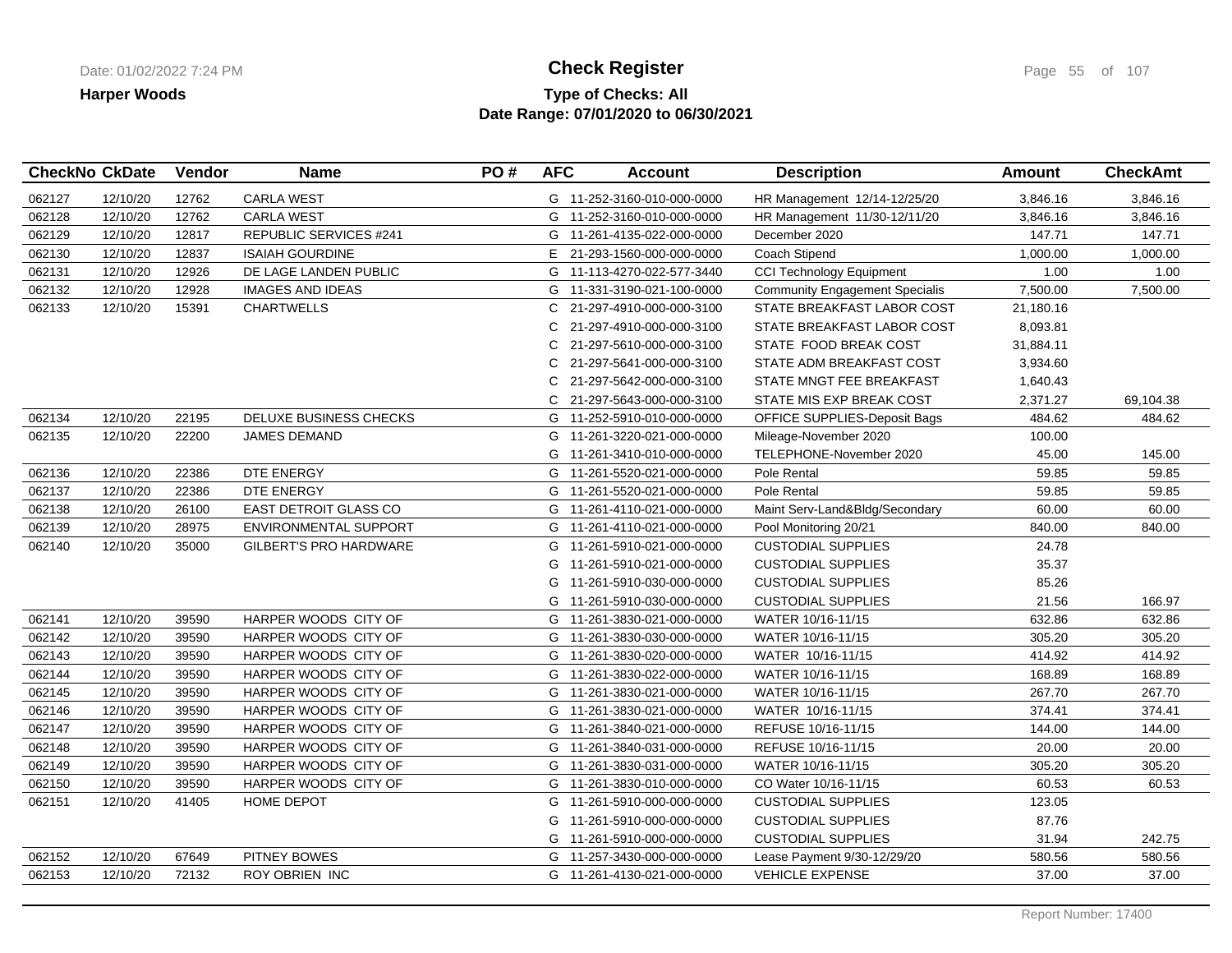# **Type of Checks: All Check Register Check Register Check Register Page 56 of 107 Date Range: 07/01/2020 to 06/30/2021**

| <b>CheckNo CkDate</b> |          | Vendor | <b>Name</b>                      | PO#     | <b>AFC</b> | <b>Account</b>             | <b>Description</b>         | Amount    | <b>CheckAmt</b> |
|-----------------------|----------|--------|----------------------------------|---------|------------|----------------------------|----------------------------|-----------|-----------------|
| 062154                | 12/10/20 | 75745  | <b>KSS ENTERPRISES</b>           |         |            | G 11-261-5910-020-000-0000 | <b>CUSTODIAN SUPPLY MS</b> | 79.20     |                 |
|                       |          |        |                                  |         |            | G 11-261-5910-020-000-0000 | <b>CUSTODIAN SUPPLY MS</b> | 477.40    |                 |
|                       |          |        |                                  |         | G          | 11-261-5910-021-000-0000   | <b>CUSTODIAL SUPPLIES</b>  | 149.76    |                 |
|                       |          |        |                                  |         | G          | 11-261-5910-021-000-0000   | <b>CUSTODIAL SUPPLIES</b>  | 225.92    |                 |
|                       |          |        |                                  |         | G          | 11-261-5910-021-000-0000   | <b>CUSTODIAL SUPPLIES</b>  | 132.69    |                 |
|                       |          |        |                                  |         | G          | 11-261-5910-021-000-0000   | <b>CUSTODIAL SUPPLIES</b>  | 233.12    |                 |
|                       |          |        |                                  |         |            | G 11-261-5910-022-000-0000 | <b>CUSTODIAL SUPPLIES</b>  | 139.50    |                 |
|                       |          |        |                                  |         |            | G 11-261-5910-030-000-0000 | <b>CUSTODIAL SUPPLIES</b>  | 4,885.79  |                 |
|                       |          |        |                                  |         |            | G 11-261-5910-031-000-0000 | <b>CUSTODIAL SUPPLIES</b>  | 141.92    |                 |
|                       |          |        |                                  |         | C.         | 21-297-5643-000-000-9010   | LOCAL MIS EXP COST         | 175.78    | 6,641.08        |
| 062155                | 12/10/20 | 75750  | <b>KRISTI SCAGLIONE</b>          |         |            | G 11-225-5110-010-000-0000 | <b>Technology Supplies</b> | 25.31     | 25.31           |
| 062156                | 12/10/20 | 76503  | <b>SCHOOL SPECIALTY</b>          | 36007 P | G          | 11-212-5110-030-000-0000   | <b>SUPPLIES Beacon</b>     | 111.58    | 111.58          |
| 062157                | 12/10/20 | 79992  | <b>STAPLES</b>                   |         |            | G 11-241-5910-020-000-0000 | OFFICE SUPPLIES MS         | 18.90     |                 |
|                       |          |        |                                  |         | G          | 11-241-5910-022-000-0000   | OFFICE SUPPLIES CTE        | 53.49     |                 |
|                       |          |        |                                  |         |            | G 11-241-5910-030-000-0000 | <b>OFFICE SUPPLIES</b>     | 5.38      | 77.77           |
| 062158                | 12/10/20 | 84210  | THRUN LAW FIRM PC                |         |            | G 11-231-3171-010-000-0000 | LEGAL SERVICES 10/27-11/5  | 255.50    | 255.50          |
| 062159                | 12/10/20 | 87818  | U S BANK                         |         | D          | 31-511-7320-000-000-2019   | <b>PAY AGENT FEES</b>      | 250.00    |                 |
|                       |          |        |                                  |         | D          | 31-511-7320-000-000-2019   | PAY AGENT FEES             | 300.00    | 550.00          |
| 062160                | 12/10/20 | MSC07  | Hosea Simmons                    |         |            | G 11-331-5910-010-000-0000 | Hosea Simmons              | 250.00    | 250.00          |
| 062161                | 12/23/20 | 12383  | STENGER & STENGER PC             |         |            | G 12-451-5210-000-000-0000 | 1800779GC S.REED           | 435.00    | 435.00          |
| 062162                | 12/23/20 | 12623  | INTERNAL REVENUE SERVICE         |         |            | G 12-451-5210-000-000-0000 | 4405 H.G.                  | 268.50    | 268.50          |
| 062163                | 12/23/20 | 12808  | <b>COLONIAL LIFE</b>             |         | G          | 12-451-2000-000-000-0000   | <b>Colonial Accident</b>   | 142.98    |                 |
|                       |          |        |                                  |         | G          | 12-451-2100-000-000-0000   | Colonial Life Insurance    | 369.22    |                 |
|                       |          |        |                                  |         | G          | 12-451-2140-000-000-0000   | Colonial Hosp. Inc         | 132.09    |                 |
|                       |          |        |                                  |         | G          | 12-451-2150-000-000-0000   | <b>Colonial Cancer Ins</b> | 10.66     |                 |
|                       |          |        |                                  |         | G          | 12-451-2160-000-000-0000   | <b>Colonial Disability</b> | 304.05    | 959.00          |
| 062164                | 12/23/20 | 12917  | ROOSEN, VARCHETTI & OLIVIER,     |         | G          | 12-451-5210-000-000-0000   | 110397 R.P.                | 463.10    | 463.10          |
| 062165                | 12/23/20 | 15100  | DAVID RUSKIN                     |         |            | G 12-451-5210-000-000-0000 | 17-41165-MBM F.B.          | 922.67    | 922.67          |
| 062166                | 12/23/20 | 22370  | STATE OF MICHIGAN - DETROIT      |         | G          | 12-451-1120-000-000-0000   | DETROIT INCOME TAX         | 3,523.75  | 3,523.75        |
| 062167                | 12/23/20 | 35007  | <b>GLP &amp; ASSOCIATES, INC</b> |         |            | G 12-451-2700-000-000-0000 | GLP 403B TEACHER           | 10,499.48 | 10,499.48       |
| 062168                | 12/23/20 | 35007  | <b>GLP &amp; ASSOCIATES, INC</b> |         | G          | 12-451-4400-000-000-0000   | 457-GLP                    | 1,390.00  | 1,390.00        |
| 062169                | 12/23/20 | 39615  | HARPER WDS SCHOOL DIST           |         |            | G 12-451-3700-000-000-0000 | <b>SECTION 125 HEALTH</b>  | 1,547.79  | 1,547.79        |
| 062170                | 12/23/20 | 57694  | <b>MISDU</b>                     |         |            | G 12-451-5210-000-000-0000 | MISC OBLIGATIONS EXP       | 2,534.03  | 2,534.03        |
| 062171                | 12/23/20 | 62215  | <b>MADISON NATIONAL LIFE</b>     |         |            | G 12-452-1100-000-000-0000 | <b>SHORT TERM INSURAN</b>  | 4,688.14  | 4,688.14        |
| 062172                | 12/23/20 | 80060  | <b>STATE OF MICHIGAN</b>         |         |            | G 12-451-1110-000-000-0000 | MICH STATE WH TAX          | 29,403.82 | 29,403.82       |
| 062173                | 01/07/21 | 00560  | AT&T                             |         |            | G 11-261-3410-022-000-0000 | TELEPHONE 11/19-12/18      | 1,030.40  | 1,030.40        |
| 062174                | 01/07/21 | 00560  | AT&T                             |         |            | G 11-261-3410-031-000-0000 | <b>TELEPHONE</b>           | 45.62     | 45.62           |
| 062175                | 01/07/21 | 00560  | AT&T                             |         |            | G 11-261-3410-021-000-0000 | TELEPHONE-December 2020    | 103.47    | 103.47          |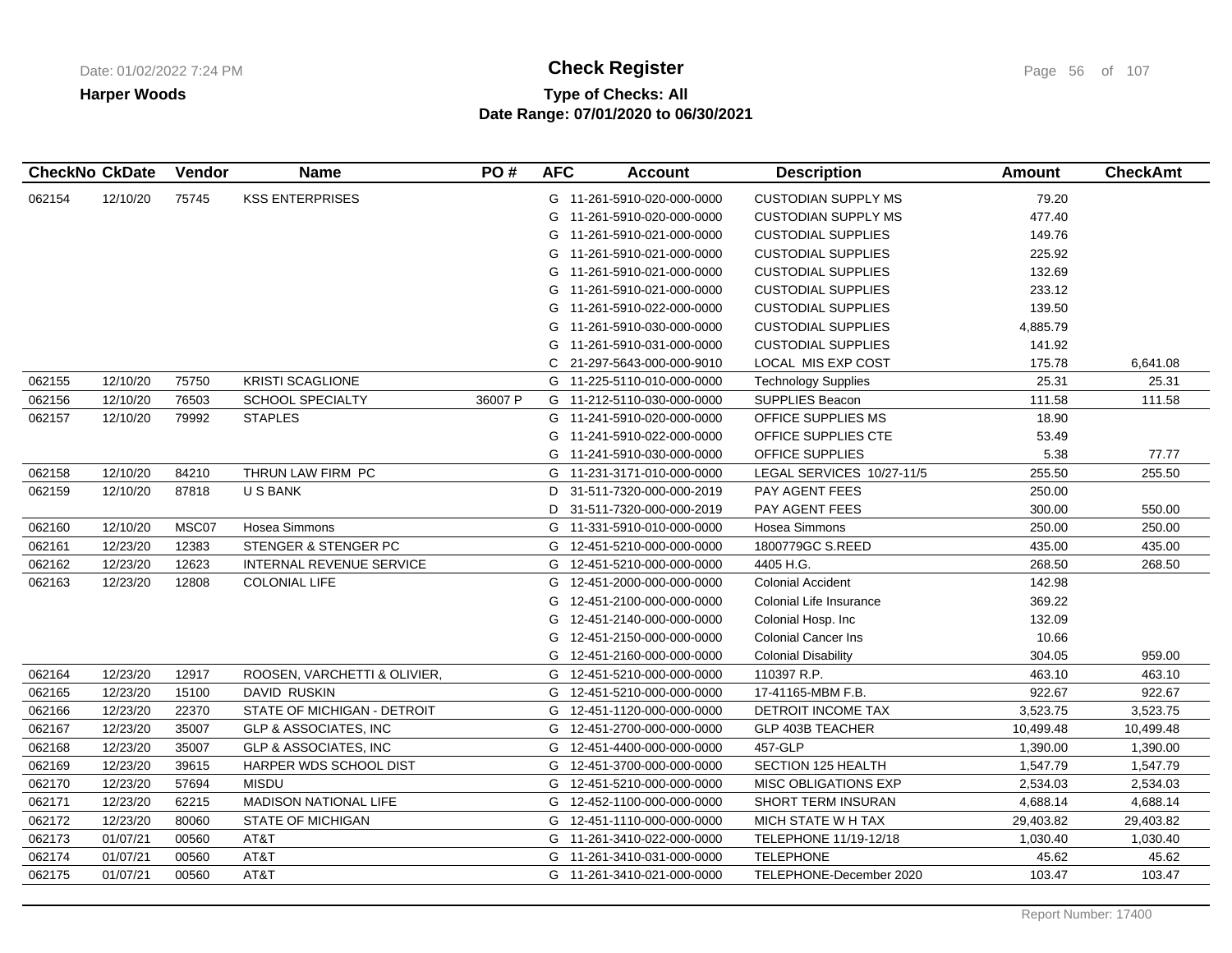## **Type of Checks: All Check Register Check Register Check Register Page 57** of 107 **Date Range: 07/01/2020 to 06/30/2021**

| <b>CheckNo CkDate</b> |          | Vendor | <b>Name</b>                   | PO#     | <b>AFC</b> | <b>Account</b>             | <b>Description</b>             | <b>Amount</b> | <b>CheckAmt</b> |
|-----------------------|----------|--------|-------------------------------|---------|------------|----------------------------|--------------------------------|---------------|-----------------|
| 062176                | 01/07/21 | 00560  | AT&T                          |         |            | G 11-261-3410-021-000-0000 | TELEPHONE 11/22-12/21          | 2,387.08      | 2,387.08        |
| 062177                | 01/07/21 | 00560  | AT&T                          |         |            | G 11-261-3410-021-000-0000 | <b>TELEPHONE</b>               | 409.79        | 409.79          |
| 062178                | 01/07/21 | 00560  | AT&T                          |         |            | G 11-261-3410-021-000-0000 | TELEPHONE 12/25-1/24           | 50.66         | 50.66           |
| 062179                | 01/07/21 | 00560  | AT&T                          |         |            | G 11-261-3410-030-000-0000 | TELEPHONE 12/25-1/24           | 50.66         | 50.66           |
| 062180                | 01/07/21 | 00560  | AT&T                          |         |            | G 11-261-3410-021-000-0000 | TELEPHONE 12/10-1/9            | 696.87        | 696.87          |
| 062181                | 01/07/21 | 00560  | AT&T                          |         | G          | 11-261-3410-021-000-0000   | <b>TELEPHONE</b>               | 54.25         | 54.25           |
| 062182                | 01/07/21 | 00560  | AT&T                          |         |            | G 11-261-3410-030-000-0000 | <b>TELEPHONE</b>               | 45.62         | 45.62           |
| 062183                | 01/07/21 | 00560  | AT&T                          |         | G          | 11-261-3410-021-000-0000   | TELEPHONE 12/16-1/15           | 2,179.82      | 2,179.82        |
| 062184                | 01/07/21 | 01524  | ALL SEASONS OUTDOOR           |         | G          | 11-261-5910-021-000-0000   | <b>CUSTODIAL SUPPLIES</b>      | 225.19        |                 |
|                       |          |        |                               |         | G          | 11-261-5990-021-000-0000   | <b>GROUND/SUPPLIES</b>         | 346.71        |                 |
|                       |          |        |                               |         | G          | 11-261-5990-021-000-0000   | <b>GROUND/SUPPLIES</b>         | 131.41        | 703.31          |
| 062185                | 01/07/21 | 06475  | APAC AND PACKAGING            | 36019 C | G          | 11-261-5990-000-000-0000   | <b>GROUND/SUPPLIES</b>         | 438.55        |                 |
|                       |          |        |                               | 36019 P |            | G 11-261-5990-021-000-0000 | <b>GROUND/SUPPLIES</b>         | 438.55        | 877.10          |
| 062186                | 01/07/21 | 07086  | <b>AUDIO SENTRY</b>           |         |            | G 11-261-4110-021-000-0000 | Alarm 1/1-3/31/21              | 345.00        |                 |
|                       |          |        |                               |         | G          | 11-261-4110-030-000-0000   | Alarm 1/1-3/31/21              | 310.50        |                 |
|                       |          |        |                               |         | G          | 11-261-4110-031-000-0000   | Alarm 1/1-3/31/21              | 292.20        | 947.70          |
| 062187                | 01/07/21 | 10118  | TEE PEE INC                   |         |            | E 21-293-7910-000-000-0000 | Toilet Rentals-Dec 2020        | 365.00        | 365.00          |
| 062188                | 01/07/21 | 11737  | <b>CONCENTRIC EDUCATIONAL</b> |         | G          | 11-125-3190-021-500-3071   | January 2021                   | 4,333.33      |                 |
|                       |          |        |                               |         | G          | 11-125-3190-021-500-3071   | Reissue of #62090-December 202 | 4,333.33      | 8,666.66        |
| 062189                | 01/07/21 | 11744  | <b>LEARNING A-Z</b>           | 36015 C |            | G 11-212-5110-030-000-0000 | SUPPLIES Beacon                | 115.45        | 115.45          |
| 062190                | 01/07/21 | 11771  | ATS EDUCATIONAL CONSULTING    |         |            | G 11-113-3110-041-000-0000 | Sec 23 8/20/20                 | 136,421.73    |                 |
|                       |          |        |                               |         |            | G 11-113-3110-041-000-0000 | Sec 23 8/20/20 Partial         | 50,000.00     | 186,421.73      |
| 062191                | 01/07/21 | 11995  | <b>GUARDIAN SEWERS</b>        |         | G          | 11-261-4120-021-000-0000   | <b>EQUIP REPAIR</b>            | 6,800.00      | 6,800.00        |
| 062192                | 01/07/21 | 12059  | INTERSTATE SECURITY, INC.     |         | G          | 11-261-4120-021-000-0000   | <b>EQUIP REPAIR</b>            | 167.50        | 167.50          |
| 062193                | 01/07/21 | 12063  | STEVE HAMMEL/TEAM STORE       |         |            | E 21-293-6410-000-000-0000 | EQUIP/UNIFORMS                 | 106.78        | 106.78          |
| 062194                | 01/07/21 | 12113  | <b>JAYE HILL</b>              |         | G          | 11-125-3190-020-500-3071   | CONTRACTED SERVICE             | 2,266.66      | 2,266.66        |
| 062195                | 01/07/21 | 12132  | PAC-VAN, INC                  |         | G          | 11-261-5910-021-000-0000   | <b>CUSTODIAL SUPPLIES</b>      | 335.00        | 335.00          |
| 062199                | 01/07/21 | 12148  | PRECISION HUMAN RESOURCE      |         | G          | 11-118-3110-030-191-3411   | J. Stovall W/E 12/11           | 659.60        |                 |
|                       |          |        |                               |         | G          | 11-118-3110-030-191-3411   | M. Harvey W/E 12/11            | 538.87        |                 |
|                       |          |        |                               |         | G          | 11-118-3110-030-191-3411   | Allison Williams W/E 10/23     | 683.65        |                 |
|                       |          |        |                               |         | G          | 11-118-3110-030-191-3411   | J. Stovall W/E 10/23           | 630.50        |                 |
|                       |          |        |                               |         | G          | 11-118-3110-030-191-3411   | M. Harvey W/E 10/23            | 480.98        |                 |
|                       |          |        |                               |         | G          | 11-118-3110-030-191-3411   | Allison Williams W/E 12/4      | 727.50        |                 |
|                       |          |        |                               |         | G          | 11-118-3110-030-191-3411   | J. Stovall W/E 12/4            | 630.50        |                 |
|                       |          |        |                               |         | G          | 11-118-3110-030-191-3411   | M. Harvey W/E 12/4             | 580.22        |                 |
|                       |          |        |                               |         | G          | 11-118-3110-030-191-3411   | J. Stovall W/E 10/30           | 649.90        |                 |
|                       |          |        |                               |         | G          | 11-118-3110-030-191-3411   | M. Harvey W/E 10/30            | 493.55        |                 |
|                       |          |        |                               |         |            | G 11-118-3110-030-191-3411 | Allison Williams W/E 11/13     | 727.50        |                 |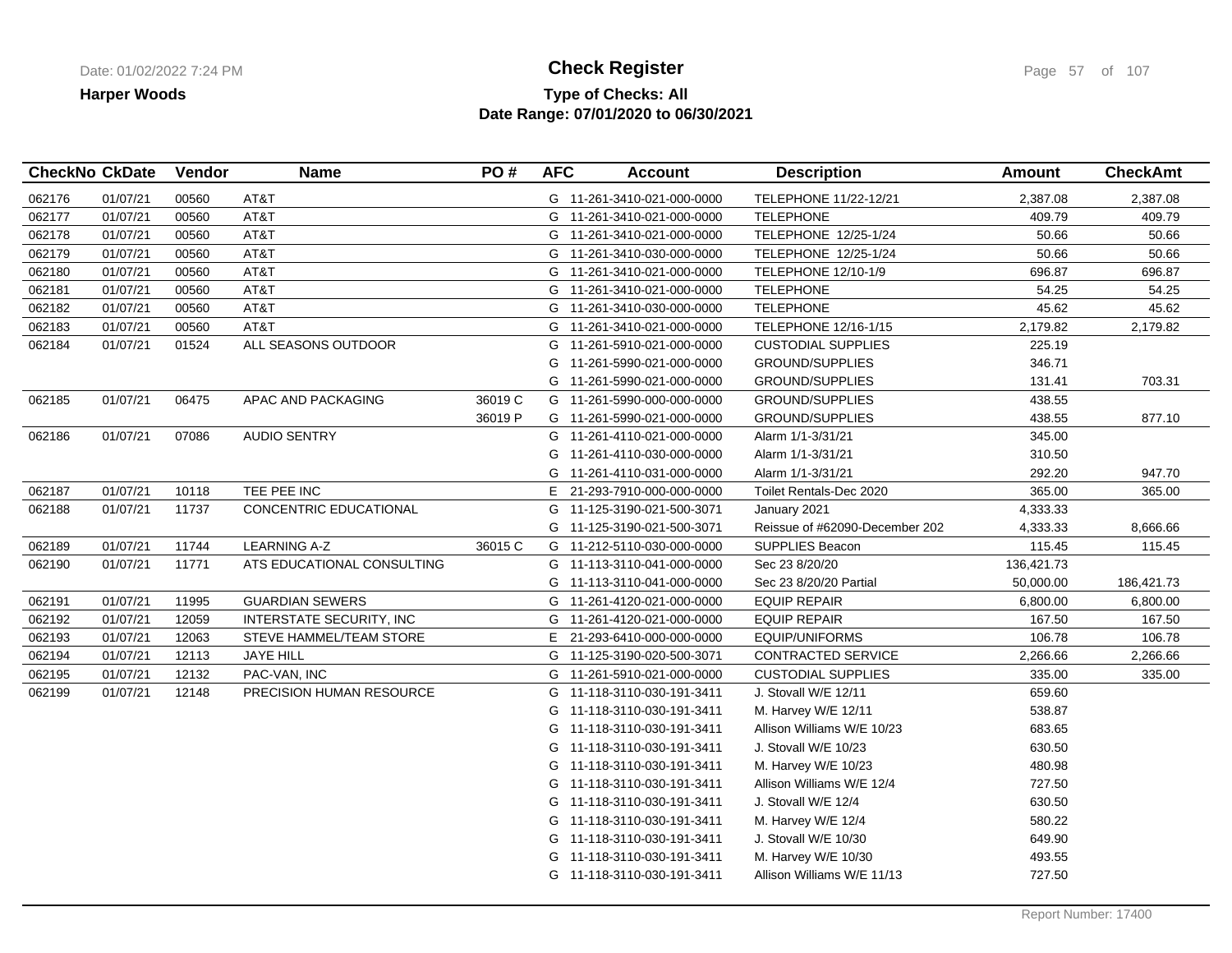# **Type of Checks: All Check Register Check Register Check Register Page 58 of 107 Date Range: 07/01/2020 to 06/30/2021**

|        | <b>CheckNo CkDate</b> | Vendor | <b>Name</b>                   | PO#     | <b>AFC</b> | <b>Account</b>             | <b>Description</b>             | <b>Amount</b> | <b>CheckAmt</b> |
|--------|-----------------------|--------|-------------------------------|---------|------------|----------------------------|--------------------------------|---------------|-----------------|
|        |                       |        |                               |         |            | G 11-118-3110-030-191-3411 | J. Stovall W/E 11/13           | 523.80        |                 |
|        |                       |        |                               |         | G          | 11-118-3110-030-191-3411   | M. Harvey W/E 11/13            | 548.63        |                 |
|        |                       |        |                               |         | G          | 11-118-3110-030-191-3411   | Allison Williams W/E 12/11     | 727.50        |                 |
|        |                       |        |                               |         |            | G 11-118-3110-030-191-3411 | Allison Williams W/E 10/30     | 712.95        |                 |
|        |                       |        |                               |         | G          | 11-122-3190-031-196-0000   | Miles Greene W/E 12/4          | 585.50        |                 |
|        |                       |        |                               |         | G          | 11-122-3190-031-196-0000   | Miles Greene W/E 12/11         | 585.50        |                 |
|        |                       |        |                               |         |            | G 11-122-3190-031-196-0000 | Miles Greene W/E 10/23         | 558.25        |                 |
|        |                       |        |                               |         |            | G 11-122-3190-031-196-0000 | Miles Greene W/E 10/30         | 451.88        |                 |
|        |                       |        |                               |         | G          | 11-122-3190-031-196-0000   | Miles Greene W/E 11/13         | 585.50        |                 |
|        |                       |        |                               |         | G          | 11-241-3190-020-000-0000   | Donulecia Padgett-Smith W/E 10 | 776.60        |                 |
|        |                       |        |                               |         | G          | 11-241-3190-020-000-0000   | Donulecia Padgett-Smith W/E 11 | 720.31        |                 |
|        |                       |        |                               |         | G          | 11-241-3190-020-000-0000   | Donulecia Padgett-Smith W/E 10 | 754.40        |                 |
|        |                       |        |                               |         | G          | 11-241-3190-020-000-0000   | Donulecia Padgett-Smith W/E 12 | 776.50        |                 |
|        |                       |        |                               |         | G          | 11-241-3190-020-000-0000   | Donulecia Padgett-Smith W/E 12 | 776.50        |                 |
|        |                       |        |                               |         | G          | 11-252-3155-010-000-0000   | Cynthia Danna W/E 12/4         | 685.15        |                 |
|        |                       |        |                               |         | G          | 11-252-3155-010-000-0000   | Cynthia Danna W/E 12/11        | 685.15        |                 |
|        |                       |        |                               |         | G          | 11-252-3155-010-000-0000   | Cynthia Danna W/E 10/23        | 685.15        |                 |
|        |                       |        |                               |         | G          | 11-252-3155-010-000-0000   | Cynthia Danna W/E 10/30        | 685.15        |                 |
|        |                       |        |                               |         | G          | 11-252-3155-010-000-0000   | Cynthia Danna W/E 11/13        | 685.15        |                 |
|        |                       |        |                               |         | G          | 11-252-3155-010-000-0000   | Cynthia Danna W/E 12/25/20     | 685.15        | 19,997.49       |
| 062200 | 01/07/21              | 12239  | <b>EMPIRE DISPOSAL</b>        |         | G          | 11-261-4135-020-000-0000   | <b>Contracted Cust/Maint</b>   | 130.00        |                 |
|        |                       |        |                               |         |            | G 11-261-4135-021-000-0000 | Recyclables                    | 185.00        | 315.00          |
| 062201 | 01/07/21              | 12374  | <b>BSN SPORTS</b>             | 36018 C | E.         | 21-293-6410-000-000-0000   | <b>EQUIP/UNIFORMS</b>          | 471.00        |                 |
|        |                       |        |                               |         | E.         | 21-293-6410-000-000-0000   | EQUIP/UNIFORMS                 | 630.00        |                 |
|        |                       |        |                               |         | E.         | 21-293-6410-000-000-0000   | EQUIP/UNIFORMS                 | 341.25        | 1,442.25        |
| 062202 | 01/07/21              | 12452  | <b>TOMMY MOUA</b>             |         | G          | 11-111-3190-031-500-3071   | 12/28-1/8/21                   | 1,318.18      |                 |
|        |                       |        |                               |         | G          | 11-125-3190-030-500-3071   | 12/28-1/8/21                   | 1,318.18      | 2,636.36        |
| 062203 | 01/07/21              | 12455  | TOTAL PACKAGE LIFESTYLE, LLC  |         | G          | 11-111-3190-031-500-3071   | Parent University-Tyrone       | 400.00        |                 |
|        |                       |        |                               |         | G          | 11-111-3190-031-500-3071   | <b>Advisory SEL</b>            | 2,625.00      |                 |
|        |                       |        |                               |         | G          | 11-125-3190-020-500-3071   | Parent University-MS           | 800.00        |                 |
|        |                       |        |                               |         | G          | 11-125-3190-021-500-3071   | Parent University-HS           | 800.00        |                 |
|        |                       |        |                               |         | G          | 11-125-3190-021-500-3071   | "Tap In" Student SEL Virtual   | 4,648.00      |                 |
|        |                       |        |                               |         |            | G 11-125-3190-030-500-3071 | Parent University-Beacon       | 400.00        |                 |
|        |                       |        |                               |         |            | G 11-125-3190-030-500-3071 | <b>Advisory SEL</b>            | 4,750.00      | 14,423.00       |
| 062204 | 01/07/21              | 12475  | <b>STEVEN MCGHEE</b>          |         |            | G 11-232-1110-010-000-0000 | Mileage Stipend-January 2021   | 500.00        | 500.00          |
| 062205 | 01/07/21              | 12483  | <b>BES MILLENNIAL NETWORK</b> |         |            | G 11-125-3190-020-500-3071 | January 2021                   | 5,000.00      | 5,000.00        |
| 062206 | 01/07/21              | 12512  | PRUDENTIAL VIRTUAL GUARD      |         | G          | 11-266-3131-020-000-3071   | Alarm-January 2021             | 40.00         |                 |
|        |                       |        |                               |         |            | G 11-266-3131-030-000-3071 | Alarm-Jan 2021                 | 40.00         |                 |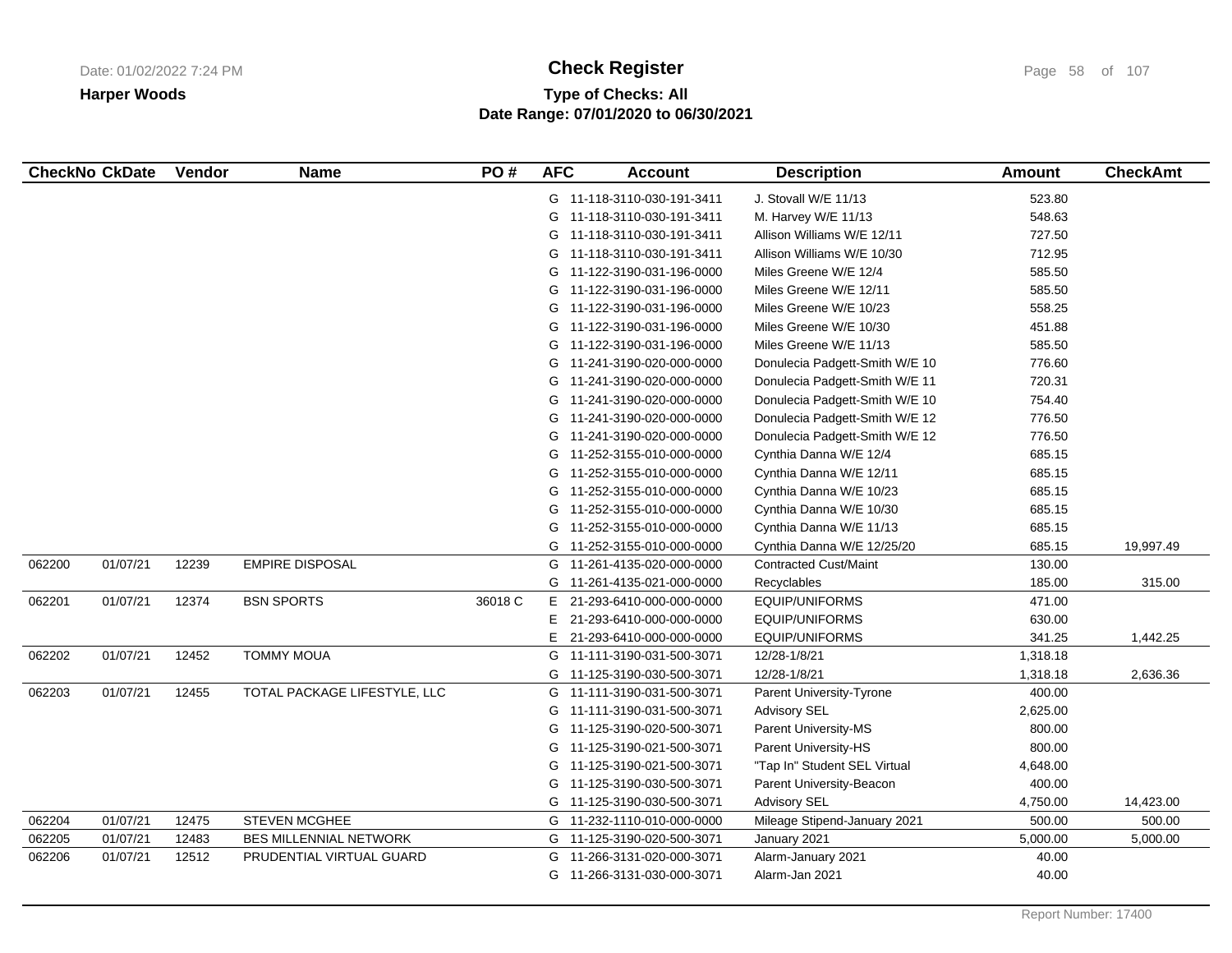# **Type of Checks: All Check Register Check Register Check Register Page 59 of 107 Date Range: 07/01/2020 to 06/30/2021**

|        | <b>CheckNo CkDate</b> | Vendor | <b>Name</b>                        | PO# | <b>AFC</b> | <b>Account</b>             | <b>Description</b>             | <b>Amount</b> | <b>CheckAmt</b> |
|--------|-----------------------|--------|------------------------------------|-----|------------|----------------------------|--------------------------------|---------------|-----------------|
|        |                       |        |                                    |     |            | G 11-266-3131-030-000-3071 | W/E 12/17                      | 795.36        |                 |
|        |                       |        |                                    |     | G          | 11-266-3131-030-000-3071   | W/E 12/10/20                   | 596.52        |                 |
|        |                       |        |                                    |     | G          | 11-266-3131-031-000-3071   | Alarm-Jan 2021                 | 40.00         | 1,511.88        |
| 062207 | 01/07/21              | 12527  | <b>FREDERICK MOORE</b>             |     |            | G 11-127-3110-021-550-3440 | 12/14-12/25/20                 | 700.00        | 700.00          |
| 062208 | 01/07/21              | 12562  | MECHANICAL SYSTEM SERVICES         |     | G          | 11-261-4120-000-000-0000   | EQUIP REP DIST WIDE            | 858.88        | 858.88          |
| 062209 | 01/07/21              | 12563  | KAY PROPERTY MANAGEMENT,           |     | G          | 11-261-4210-022-000-0000   | January 2021                   | 19,741.96     | 19,741.96       |
| 062210 | 01/07/21              | 12618  | <b>IDEAL TECHNOLOGY SOLUTIONS,</b> |     | G          | 11-112-4270-020-000-0000   | <b>District Support</b>        | 3,100.00      |                 |
|        |                       |        |                                    |     | G          | 11-225-5110-010-000-0000   | <b>Technology Supplies</b>     | 561.79        |                 |
|        |                       |        |                                    |     | G          | 11-225-5110-010-000-0000   | <b>Technology Supplies</b>     | 438.12        |                 |
|        |                       |        |                                    |     | G          | 11-225-5110-010-000-0000   | <b>Technology Supplies</b>     | 229.44        |                 |
|        |                       |        |                                    |     | G          | 11-225-5110-010-000-0000   | <b>Technology Supplies</b>     | 205.44        |                 |
|        |                       |        |                                    |     | G          | 11-225-5110-010-000-0000   | <b>Technology Supplies</b>     | 1,794.00      | 6,328.79        |
| 062211 | 01/07/21              | 12638  | <b>DEANNA BROWN</b>                |     | G          | 11-118-3115-030-191-3411   | 12/28-1/1/21                   | 1,145.84      | 1,145.84        |
| 062212 | 01/07/21              | 12642  | TRIUMPH CHURCH                     |     | G          | 11-261-4210-020-000-0000   | Building Rental - Triumph MS-J | 7,700.00      | 7,700.00        |
| 062213 | 01/07/21              | 12661  | <b>U.S. BANK EQUIPMENT FINANCE</b> |     |            | G 11-257-4220-010-000-0000 | Copier LEASE                   | 698.00        | 698.00          |
| 062214 | 01/07/21              | 12661  | U.S. BANK EQUIPMENT FINANCE        |     | G          | 11-257-4220-010-000-0000   | Copier LEASE                   | 7,175.96      | 7,175.96        |
| 062215 | 01/07/21              | 12661  | U.S. BANK EQUIPMENT FINANCE        |     |            | G 11-257-4220-010-000-0000 | Copier LEASE                   | 302.25        | 302.25          |
| 062216 | 01/07/21              | 12662  | PREFERRED SAFE & LOCK INC          |     | G          | 11-261-4120-031-000-0000   | <b>EQUIP REPAIR</b>            | 150.00        |                 |
|        |                       |        |                                    |     | G          | 11-261-5910-000-000-0000   | <b>CUSTODIAL SUPPLIES</b>      | 79.49         |                 |
|        |                       |        |                                    |     | G          | 11-261-5910-000-000-0000   | <b>CUSTODIAL SUPPLIES</b>      | 22.45         |                 |
|        |                       |        |                                    |     | G          | 11-261-5910-000-000-0000   | <b>CUSTODIAL SUPPLIES</b>      | 46.00         |                 |
|        |                       |        |                                    |     |            | G 11-261-5910-000-000-0000 | <b>CUSTODIAL SUPPLIES</b>      | 41.34         | 339.28          |
| 062217 | 01/07/21              | 12686  | <b>APPLIED IMAGING</b>             |     |            | G 11-113-4125-021-000-0000 | Copier Maintenance             | 519.56        |                 |
|        |                       |        |                                    |     | G          | 11-113-4125-021-000-0000   | Copier Maintenance             | 71.57         | 591.13          |
| 062218 | 01/07/21              | 12705  | <b>ADT COMMERCIAL</b>              |     |            | G 11-261-4110-020-000-0000 | Maint Serv-Land&Bldg/MS        | 437.49        | 437.49          |
| 062219 | 01/07/21              | 12706  | CHELSEA ANN GROUSTRA               |     |            | G 11-122-3115-030-194-0000 | 12/28-1/8/21                   | 216.00        | 216.00          |
| 062220 | 01/07/21              | 12757  | <b>DEMETRIUS MARBLE</b>            |     | G          | 11-284-4910-010-000-0000   | Website Maintenance-Jan 2021   | 820.00        | 820.00          |
| 062221 | 01/07/21              | 12762  | <b>CARLA WEST</b>                  |     | G          | 11-221-3220-010-000-0000   | Mileage Reimbursement Nov-Dec  | 122.25        |                 |
|        |                       |        |                                    |     | G          | 11-221-3220-010-000-0000   | Mileage Reimbursement 1/5/21   | 26.32         | 148.57          |
| 062222 | 01/07/21              | 12762  | <b>CARLA WEST</b>                  |     |            | G 11-252-3160-010-000-0000 | HR Management 12/28-1/8        | 3,846.16      | 3,846.16        |
| 062223 | 01/07/21              | 12817  | <b>REPUBLIC SERVICES #241</b>      |     | G          | 11-261-4135-022-000-0000   | January 2021                   | 148.97        | 148.97          |
| 062224 | 01/07/21              | 12881  | <b>B&amp;B FENCE INC.</b>          |     |            | G 11-261-4110-030-000-0000 | Maint Serv-Land&Bldg/Beacon    | 1,700.00      | 1,700.00        |
| 062225 | 01/07/21              | 12885  | AMERICAN EXPRESS                   |     |            | G 11-231-7910-010-000-0000 | MISC EXPENSE                   | 1.15          | 1.15            |
| 062226 | 01/07/21              | 12932  | ANGELA UNDERWOOD                   |     |            | G 11-252-5910-010-000-0000 | OFFICE SUPPLIES                | 40.00         | 40.00           |
| 062227 | 01/07/21              | 12942  | <b>JEWELL CLAIR</b>                |     | G          | 11-252-3155-010-000-0000   | 8 Hrs @ \$50/hr                | 400.00        | 400.00          |
| 062228 | 01/07/21              | 22200  | <b>JAMES DEMAND</b>                |     | G          | 11-261-3220-021-000-0000   | Mileage-December 2020          | 100.00        |                 |
|        |                       |        |                                    |     | G          | 11-261-3410-010-000-0000   | TELEPHONE-December 2020        | 45.00         | 145.00          |
| 062229 | 01/07/21              | 22386  | DTE ENERGY                         |     |            | G 11-261-5520-021-000-0000 | #200092616221 11/18-12/17      | 13,148.16     |                 |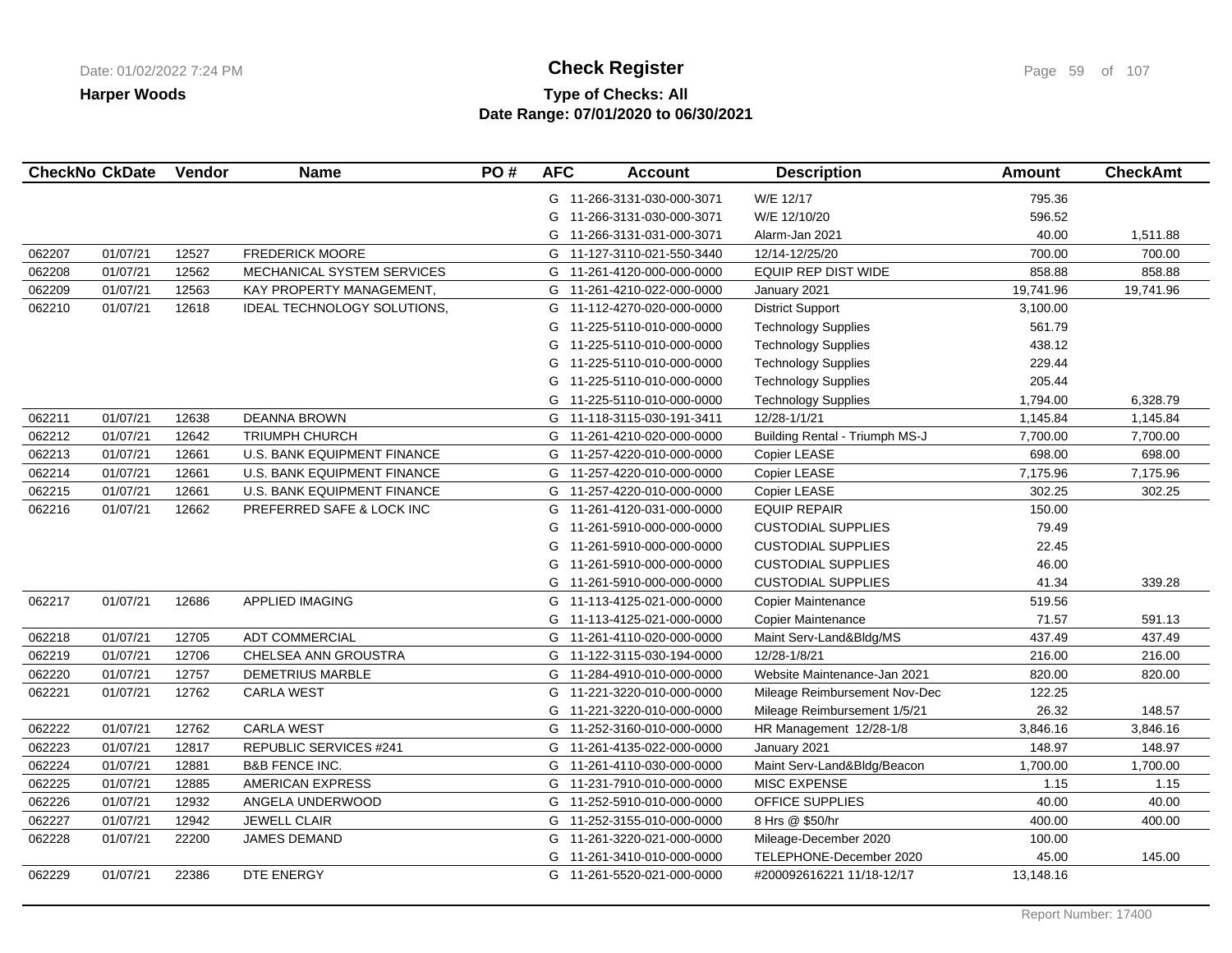# **Type of Checks: All Check Register Check Register Check Register Page 60 of 107 Date Range: 07/01/2020 to 06/30/2021**

|        | <b>CheckNo CkDate</b> | Vendor | <b>Name</b>                        | PO# | <b>AFC</b> | <b>Account</b>             | <b>Description</b>             | <b>Amount</b> | <b>CheckAmt</b> |
|--------|-----------------------|--------|------------------------------------|-----|------------|----------------------------|--------------------------------|---------------|-----------------|
|        |                       |        |                                    |     |            | G 11-261-5520-030-000-0000 | #200362526245 11/14-12/16      | 2,664.85      |                 |
|        |                       |        |                                    |     | G          | 11-261-5520-031-000-0000   | #200302544105 11/10-12/10      | 1,872.65      | 17,685.66       |
| 062230 | 01/07/21              | 22386  | DTE ENERGY                         |     |            | G 11-261-5520-022-000-0000 | ELECTRICITY 11/18-12/17/20     | 4,737.57      | 4,737.57        |
| 062231 | 01/07/21              | 22386  | DTE ENERGY                         |     |            | G 11-261-5510-000-000-0000 | FUEL- NATURAL GAS-CO           | 783.06        | 783.06          |
| 062232 | 01/07/21              | 22386  | DTE ENERGY                         |     |            | G 11-261-5510-022-000-0000 | FUEL-NATURAL GAS 11/13-12/16   | 2,281.24      | 2,281.24        |
| 062233 | 01/07/21              | 22386  | DTE ENERGY                         |     |            | G 11-261-5510-020-000-0000 | FUEL- NATURAL GAS 11/14-12/16  | 3,338.96      | 3,338.96        |
| 062234 | 01/07/21              | 22388  | DETROIT INSTITUTE FOR              |     | G          | 11-214-3130-000-000-0000   | Jimmy Colley 11/25-12/24       | 268.40        |                 |
|        |                       |        |                                    |     | G          | 11-214-3130-000-000-0000   | Miranda MacKew 11/25-12/24     | 3,053.05      |                 |
|        |                       |        |                                    |     | G          | 11-214-3130-000-000-0000   | Kelly Cvetkovski 11/25-12/24   | 154.13        | 3,475.58        |
| 062235 | 01/07/21              | 32689  | TAMMY VANDERVLUCHT                 |     | G          | 11-221-3220-010-000-0000   | Mileage Reimbursement 11/20 &1 | 28.46         |                 |
|        |                       |        |                                    |     | G          | 11-331-5910-010-000-0000   | Sympathy Card and Kroger GC fo | 204.59        | 233.05          |
| 062236 | 01/07/21              | 35000  | <b>GILBERT'S PRO HARDWARE</b>      |     | G          | 11-261-5910-020-000-0000   | <b>CUSTODIAN SUPPLY MS</b>     | 14.88         |                 |
|        |                       |        |                                    |     | G          | 11-261-5910-021-000-0000   | <b>CUSTODIAL SUPPLIES</b>      | 8.34          |                 |
|        |                       |        |                                    |     | G          | 11-261-5910-021-000-0000   | <b>CUSTODIAL SUPPLIES</b>      | 3.99          |                 |
|        |                       |        |                                    |     | G          | 11-261-5910-030-000-0000   | <b>CUSTODIAL SUPPLIES</b>      | 53.47         |                 |
|        |                       |        |                                    |     | G          | 11-261-5910-030-000-0000   | <b>CUSTODIAL SUPPLIES</b>      | 114.46        |                 |
|        |                       |        |                                    |     | G          | 11-261-5910-030-000-0000   | <b>CUSTODIAL SUPPLIES</b>      | (99.99)       |                 |
|        |                       |        |                                    |     | G          | 11-261-5910-031-000-0000   | <b>CUSTODIAL SUPPLIES</b>      | 132.82        |                 |
|        |                       |        |                                    |     | G          | 11-261-5910-031-000-0000   | <b>CUSTODIAL SUPPLIES</b>      | 28.96         | 256.93          |
| 062237 | 01/07/21              | 36430  | ROBERT J GRAY                      |     | G          | 11-231-3190-010-000-0000   | Virtual Workshop 12/1/20       | 115.00        |                 |
|        |                       |        |                                    |     | G          | 11-231-3190-010-000-0000   | Virtual Superintendent Eval Co | 115.00        |                 |
|        |                       |        |                                    |     | G          | 11-231-3190-010-000-0000   | Zoom Meeting for Board Member  | 115.00        |                 |
|        |                       |        |                                    |     | G          | 11-231-3190-010-000-0000   | Fee for Large Zoom Meetings    | 50.00         |                 |
|        |                       |        |                                    |     | G          | 11-231-3190-010-000-0000   | Virtual Gen. Meeting 12/15/20  | 115.00        | 510.00          |
| 062238 | 01/07/21              | 37552  | <b>GALLAGHER FIRE EQUIPMENT CO</b> |     | G          | 11-261-4120-000-000-0000   | Annual Inspections             | 79.00         |                 |
|        |                       |        |                                    |     | G          | 11-261-4120-020-000-0000   | <b>EQUIP REPAIR</b>            | 708.00        |                 |
|        |                       |        |                                    |     | G          | 11-261-4120-020-000-0000   | Annual Inspections             | 402.00        |                 |
|        |                       |        |                                    |     | G          | 11-261-4120-021-000-0000   | <b>EQUIP REPAIR</b>            | 944.00        |                 |
|        |                       |        |                                    |     | G          | 11-261-4120-022-000-0000   | Annual Inspections             | 311.00        |                 |
|        |                       |        |                                    |     | G          | 11-261-4120-030-000-0000   | Annual Inspections             | 379.00        |                 |
|        |                       |        |                                    |     | G          | 11-261-4120-031-000-0000   | Annual Inspections             | 220.00        | 3,043.00        |
| 062239 | 01/07/21              | 39590  | HARPER WOODS CITY OF               |     | G          | 11-261-3830-010-000-0000   | Milk River Drain-HS            | 12,623.10     | 12,623.10       |
| 062240 | 01/07/21              | 39590  | HARPER WOODS CITY OF               |     | G          | 11-261-3830-010-000-0000   | Milk River Drain-Beacon        | 4,781.70      | 4,781.70        |
| 062241 | 01/07/21              | 39590  | HARPER WOODS CITY OF               |     |            | G 11-261-3830-010-000-0000 | Milk River Drain-Tyrone        | 5,264.70      | 5,264.70        |
| 062242 | 01/07/21              | 39590  | HARPER WOODS CITY OF               |     |            | G 11-261-3830-030-000-0000 | WATER 11/16-12/15              | 305.20        | 305.20          |
| 062243 | 01/07/21              | 39590  | HARPER WOODS CITY OF               |     | G          | 11-261-3830-020-000-0000   | WATER 11/16-12/15              | 501.91        | 501.91          |
| 062244 | 01/07/21              | 39590  | HARPER WOODS CITY OF               |     | G          | 11-261-3840-030-000-0000   | REFUSE 11/16-12/15             | 64.00         | 64.00           |
| 062245 | 01/07/21              | 39590  | HARPER WOODS CITY OF               |     |            | G 11-261-3840-031-000-0000 | REFUSE 11/16-12/15             | 20.00         | 20.00           |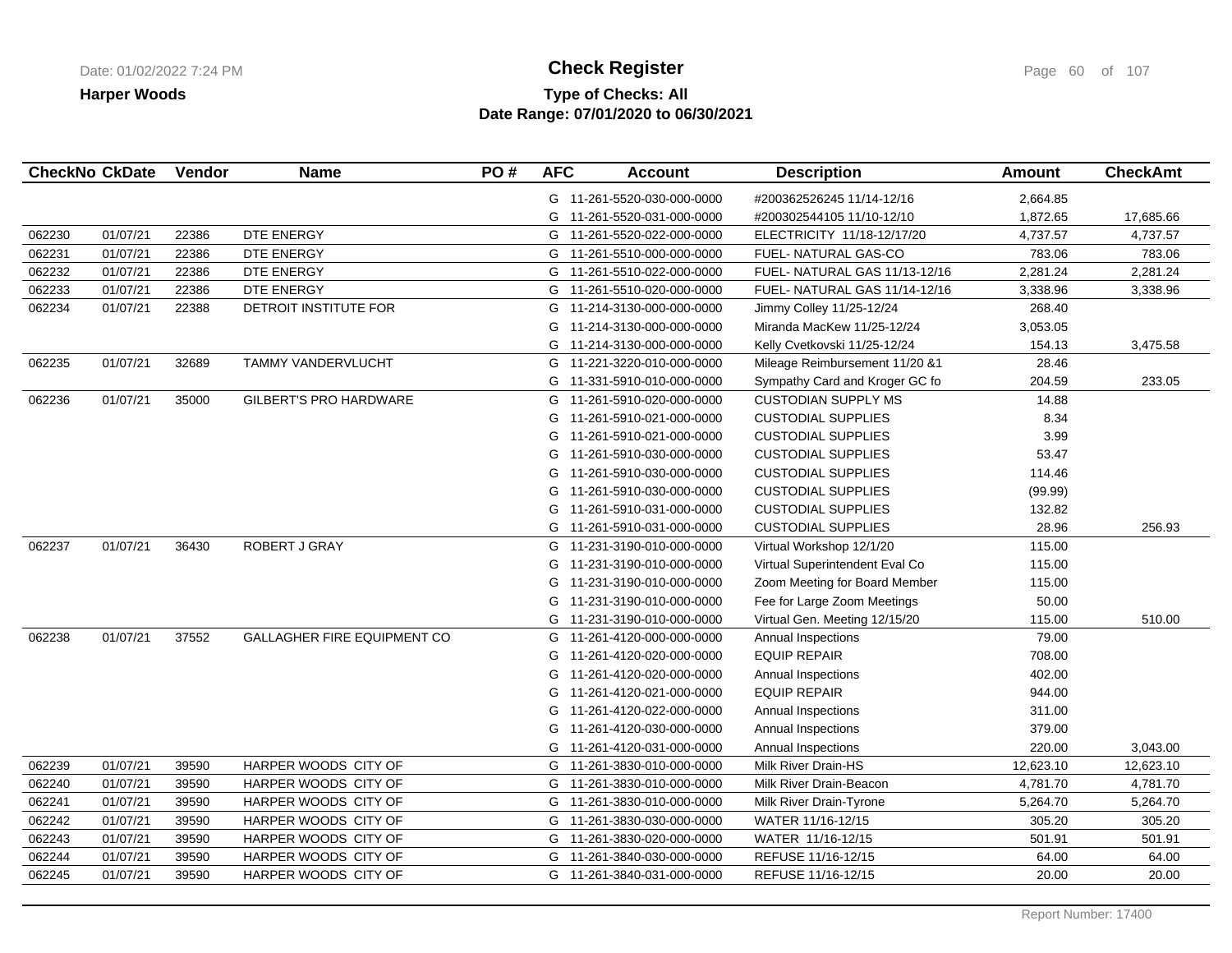## **Type of Checks: All Check Register Check Register Check Register Page 61 of 107 Date Range: 07/01/2020 to 06/30/2021**

|        | <b>CheckNo CkDate</b> | Vendor | <b>Name</b>            | PO# | <b>AFC</b> | <b>Account</b>             | <b>Description</b>             | Amount     | <b>CheckAmt</b> |
|--------|-----------------------|--------|------------------------|-----|------------|----------------------------|--------------------------------|------------|-----------------|
| 062246 | 01/07/21              | 39590  | HARPER WOODS CITY OF   |     |            | G 11-261-3840-021-000-0000 | REFUSE 11/16-12/15             | 144.00     | 144.00          |
| 062247 | 01/07/21              | 39590  | HARPER WOODS CITY OF   |     |            | G 11-261-3830-021-000-0000 | WATER 11/16-12/15              | 267.70     | 267.70          |
| 062248 | 01/07/21              | 39590  | HARPER WOODS CITY OF   |     |            | G 11-261-3830-021-000-0000 | WATER 11/16-12/15              | 174.41     | 174.41          |
| 062249 | 01/07/21              | 39590  | HARPER WOODS CITY OF   |     |            | G 11-261-3830-022-000-0000 | WATER 11/16-12/15              | 149.35     | 149.35          |
| 062250 | 01/07/21              | 39590  | HARPER WOODS CITY OF   |     | G          | 11-261-3830-021-000-0000   | WATER 11/16-12/15              | 3,459.00   | 3,459.00        |
| 062251 | 01/07/21              | 39590  | HARPER WOODS CITY OF   |     | G          | 11-261-3830-010-000-0000   | 2020 Winter Tax                | 823.20     | 823.20          |
| 062252 | 01/07/21              | 39590  | HARPER WOODS CITY OF   |     |            | G 11-261-3830-010-000-0000 | Milk River-Central Office      | 7,242.90   | 7,242.90        |
| 062253 | 01/07/21              | 39590  | HARPER WOODS CITY OF   |     |            | G 11-261-3830-010-000-0000 | H2O Central Office 11/16-12/15 | 195.05     | 195.05          |
| 062254 | 01/07/21              | 39590  | HARPER WOODS CITY OF   |     |            | G 11-261-3830-031-000-0000 | WATER 11/16-12/15              | 305.20     | 305.20          |
| 062255 | 01/07/21              | 48450  | LAKESHORE LEARNING     |     |            | G 11-111-5115-030-000-0000 | Supplies for Teachers          | 106.97     | 106.97          |
| 062256 | 01/07/21              | 50098  | LIGHTING SUPPLY CO     |     |            | G 11-261-5910-021-000-0000 | <b>CUSTODIAL SUPPLIES</b>      | 266.37     |                 |
|        |                       |        |                        |     | G          | 11-261-5910-030-000-0000   | <b>CUSTODIAL SUPPLIES</b>      | 156.29     | 422.66          |
| 062257 | 01/07/21              | 50510  | LOWE'S HOME CENTERS    |     | G          | 11-261-5910-031-000-0000   | <b>CUSTODIAL SUPPLIES</b>      | 62.58      |                 |
|        |                       |        |                        |     | G          | 11-261-5910-031-000-0000   | <b>CUSTODIAL SUPPLIES</b>      | 287.97     | 350.55          |
| 062258 | 01/07/21              | 56100  | <b>MESSA</b>           |     |            | G 12-451-6000-000-000-0000 | Health Insurance-January 2021  | 211,104.77 | 211,104.77      |
| 062260 | 01/07/21              | 63330  | <b>SPRINT</b>          |     | G          | 11-261-3410-010-000-0000   | 10/20-11/19                    | 174.60     |                 |
|        |                       |        |                        |     | G          | 11-261-3410-020-000-0000   | 10/20-11/19                    | 137.93     |                 |
|        |                       |        |                        |     | G          | 11-261-3410-020-000-0000   | 10/20-11/19                    | 68.65      |                 |
|        |                       |        |                        |     | G          | 11-261-3410-021-000-0000   | 10/20-11/19                    | 105.33     |                 |
|        |                       |        |                        |     | G          | 11-261-3410-021-000-0000   | 10/20-11/19                    | 427.65     |                 |
|        |                       |        |                        |     | G          | 11-261-3410-021-000-0000   | 10/20-11/19                    | 34.33      |                 |
|        |                       |        |                        |     |            | G 11-261-3410-021-000-0000 | 10/20-11/19                    | 69.90      |                 |
|        |                       |        |                        |     |            | G 11-261-3410-022-000-0000 | 10/20-11/19                    | 34.95      |                 |
|        |                       |        |                        |     | G          | 11-261-3410-030-000-0000   | 10/20-11/19                    | 151.27     |                 |
|        |                       |        |                        |     | G          | 11-261-3410-031-000-0000   | 10/20-11/19                    | 140.28     |                 |
|        |                       |        |                        |     | G          | 11-261-5990-021-000-0000   | 10/20-11/19                    | 34.33      |                 |
|        |                       |        |                        |     | G          | 11-271-3410-000-000-0000   | 10/20-11/19                    | 311.28     |                 |
|        |                       |        |                        |     | C          | 21-297-3410-000-000-9010   | 10/20-11/19                    | 49.66      | 1,740.16        |
| 062261 | 01/07/21              | 65236  | <b>NORM'S PLUMBING</b> |     | G          | 11-261-4120-030-000-0000   | <b>EQUIP REPAIR</b>            | 375.00     | 375.00          |
| 062262 | 01/07/21              | 65238  | OFFICE DEPOT           |     | G          | 11-241-5910-030-000-0000   | OFFICE SUPPLIES                | 730.13     |                 |
|        |                       |        |                        |     | G          | 11-241-5910-030-000-0000   | <b>OFFICE SUPPLIES</b>         | 359.34     | 1,089.47        |
| 062263 | 01/07/21              | 67649  | PITNEY BOWES           |     |            | G 11-257-3430-000-000-0000 | <b>POSTAGE</b>                 | 99.00      | 99.00           |
| 062264 | 01/07/21              | 72135  | RIDDELL ALL AMERICAN   |     | E.         | 21-293-6410-000-000-0000   | EQUIP/UNIFORMS                 | 986.81     | 986.81          |
| 062266 | 01/07/21              | 75745  | <b>KSS ENTERPRISES</b> |     |            | G 11-261-5910-020-000-0000 | <b>CUSTODIAN SUPPLY MS</b>     | 398.10     |                 |
|        |                       |        |                        |     | G          | 11-261-5910-020-000-0000   | <b>CUSTODIAN SUPPLY MS</b>     | 159.40     |                 |
|        |                       |        |                        |     | G          | 11-261-5910-020-000-0000   | <b>CUSTODIAN SUPPLY MS</b>     | 178.95     |                 |
|        |                       |        |                        |     | G          | 11-261-5910-020-000-0000   | <b>CUSTODIAN SUPPLY MS</b>     | 31.74      |                 |
|        |                       |        |                        |     |            | G 11-261-5910-021-000-0000 | <b>CUSTODIAL SUPPLIES</b>      | 1,431.60   |                 |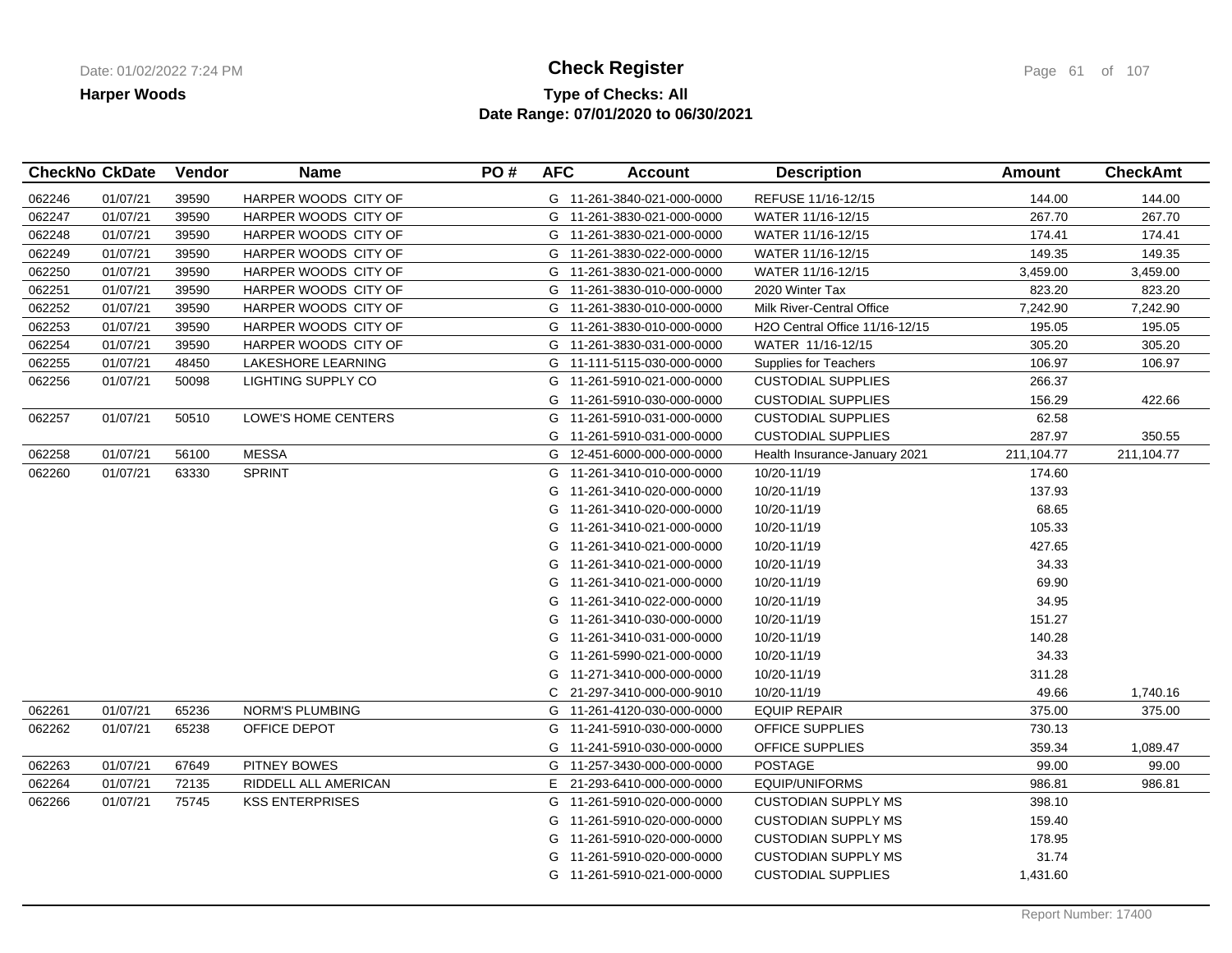# **Type of Checks: All Check Register Check Register Check Register Page 62 of 107 Date Range: 07/01/2020 to 06/30/2021**

| <b>CheckNo CkDate</b> |          | Vendor | <b>Name</b>                      | PO# | <b>AFC</b> | <b>Account</b>             | <b>Description</b>             | <b>Amount</b> | <b>CheckAmt</b> |
|-----------------------|----------|--------|----------------------------------|-----|------------|----------------------------|--------------------------------|---------------|-----------------|
|                       |          |        |                                  |     |            | G 11-261-5910-021-000-0000 | <b>CUSTODIAL SUPPLIES</b>      | 570.90        |                 |
|                       |          |        |                                  |     | G          | 11-261-5910-021-000-0000   | <b>CUSTODIAL SUPPLIES</b>      | 328.50        |                 |
|                       |          |        |                                  |     | G          | 11-261-5910-021-000-0000   | <b>CUSTODIAL SUPPLIES</b>      | 178.00        |                 |
|                       |          |        |                                  |     | G          | 11-261-5910-021-000-0000   | <b>CUSTODIAL SUPPLIES</b>      | 357.90        |                 |
|                       |          |        |                                  |     | G          | 11-261-5910-030-000-0000   | <b>CUSTODIAL SUPPLIES</b>      | 344.92        |                 |
|                       |          |        |                                  |     | G          | 11-261-5910-030-000-0000   | <b>CUSTODIAL SUPPLIES</b>      | 21.63         |                 |
|                       |          |        |                                  |     | G          | 11-261-5910-030-000-0000   | <b>CUSTODIAL SUPPLIES</b>      | 31.68         |                 |
|                       |          |        |                                  |     | G          | 11-261-5910-030-000-0000   | <b>CUSTODIAL SUPPLIES</b>      | (53.70)       |                 |
|                       |          |        |                                  |     | G          | 11-261-5910-031-000-0000   | <b>CUSTODIAL SUPPLIES</b>      | 70.96         |                 |
|                       |          |        |                                  |     | G          | 11-261-5910-031-000-0000   | <b>CUSTODIAL SUPPLIES</b>      | 288.00        | 4,338.58        |
| 062267                | 01/07/21 | 76503  | <b>SCHOOL SPECIALTY</b>          |     |            | G 11-241-5910-030-000-0000 | <b>OFFICE SUPPLIES</b>         | 110.00        | 110.00          |
| 062268                | 01/07/21 | 76798  | SECREST, WARDLE, LYNCH,          |     | G          | 11-231-3171-010-000-0000   | LEGAL SERVICES 9/1-11/30/20    | 58.22         | 58.22           |
| 062269                | 01/07/21 | 77670  | SHERWIN WILLIAMS CO              |     | G          | 11-261-5910-021-000-0000   | <b>CUSTODIAL SUPPLIES</b>      | 108.90        | 108.90          |
| 062270                | 01/07/21 | 84210  | THRUN LAW FIRM PC                |     | G          | 11-231-3171-010-000-0000   | <b>LEGAL SERVICES</b>          | 4,451.78      | 4,451.78        |
| 062271                | 01/07/21 | 90962  | WAYNE COUNTY HEALTH DP           |     |            | G 11-261-5911-021-000-0000 | Annual Pool Inspection Fee     | 294.00        | 294.00          |
| 062272                | 01/07/21 | 90970  | WAYNE COUNTY REGIONAL            |     | G          | 11-252-7410-000-000-0000   | ORS Balancing-2nd Qtr          | 1,800.00      |                 |
|                       |          |        |                                  |     | G          | 11-284-3160-010-000-0000   | Data Processing Services-2nd Q | 12,799.87     |                 |
|                       |          |        |                                  |     | G          | 11-285-3190-010-000-0000   | State Aid Membership Audits-Fa | 999.10        | 15,598.97       |
| 062273                | 01/11/21 | 12383  | STENGER & STENGER PC             |     |            | G 12-451-5210-000-000-0000 | #1800779GC S. REED             | 435.00        | 435.00          |
| 062274                | 01/11/21 | 12623  | INTERNAL REVENUE SERVICE         |     | G          | 12-451-5210-000-000-0000   | 4405 H. GAMBLE                 | 268.50        | 268.50          |
| 062275                | 01/11/21 | 12808  | <b>COLONIAL LIFE</b>             |     | G          | 12-451-2000-000-000-0000   | <b>Colonial Accident</b>       | 142.98        |                 |
|                       |          |        |                                  |     | G          | 12-451-2100-000-000-0000   | Colonial Life Insurance        | 369.22        |                 |
|                       |          |        |                                  |     | G          | 12-451-2140-000-000-0000   | Colonial Hosp. Inc             | 132.09        |                 |
|                       |          |        |                                  |     | G          | 12-451-2150-000-000-0000   | <b>Colonial Cancer Ins</b>     | 10.66         |                 |
|                       |          |        |                                  |     | G          | 12-451-2160-000-000-0000   | <b>Colonial Disability</b>     | 304.05        | 959.00          |
| 062276                | 01/11/21 | 12917  | ROOSEN, VARCHETTI & OLIVIER,     |     | G          | 12-451-5210-000-000-0000   | #110397 R.P.                   | 463.10        | 463.10          |
| 062277                | 01/11/21 | 15100  | DAVID RUSKIN                     |     | G          | 12-451-5210-000-000-0000   | 17-41165-MBM F.B.              | 922.67        | 922.67          |
| 062278                | 01/11/21 | 35007  | <b>GLP &amp; ASSOCIATES, INC</b> |     | G          | 12-451-2700-000-000-0000   | <b>GLP 403B TEACHER</b>        | 11,873.38     | 11,873.38       |
| 062279                | 01/11/21 | 35007  | <b>GLP &amp; ASSOCIATES, INC</b> |     | G          | 12-451-4400-000-000-0000   | 457-GLP                        | 1,390.00      | 1,390.00        |
| 062280                | 01/11/21 | 39615  | HARPER WDS SCHOOL DIST           |     | G          | 12-451-3700-000-000-0000   | <b>SECTION 125 HEALTH</b>      | 1,547.79      | 1,547.79        |
| 062281                | 01/11/21 | 57694  | <b>MISDU</b>                     |     | G          | 12-451-5210-000-000-0000   | MISC OBLIGATIONS EXP           | 2,534.03      | 2,534.03        |
| 062282                | 01/20/21 | 12383  | STENGER & STENGER PC             |     | G          | 12-451-5210-000-000-0000   | 1800779GC S.REED               | 435.00        | 435.00          |
| 062283                | 01/20/21 | 12623  | INTERNAL REVENUE SERVICE         |     | G          | 12-451-5210-000-000-0000   | 4405 H.GAMBLE                  | 268.50        | 268.50          |
| 062284                | 01/20/21 | 12808  | <b>COLONIAL LIFE</b>             |     | G          | 12-451-2000-000-000-0000   | <b>Colonial Accident</b>       | 142.98        |                 |
|                       |          |        |                                  |     | G          | 12-451-2100-000-000-0000   | Colonial Life Insurance        | 369.22        |                 |
|                       |          |        |                                  |     | G          | 12-451-2140-000-000-0000   | Colonial Hosp. Inc             | 132.09        |                 |
|                       |          |        |                                  |     | G          | 12-451-2150-000-000-0000   | <b>Colonial Cancer Ins</b>     | 10.66         |                 |
|                       |          |        |                                  |     |            | G 12-451-2160-000-000-0000 | <b>Colonial Disability</b>     | 304.05        | 959.00          |
|                       |          |        |                                  |     |            |                            |                                |               |                 |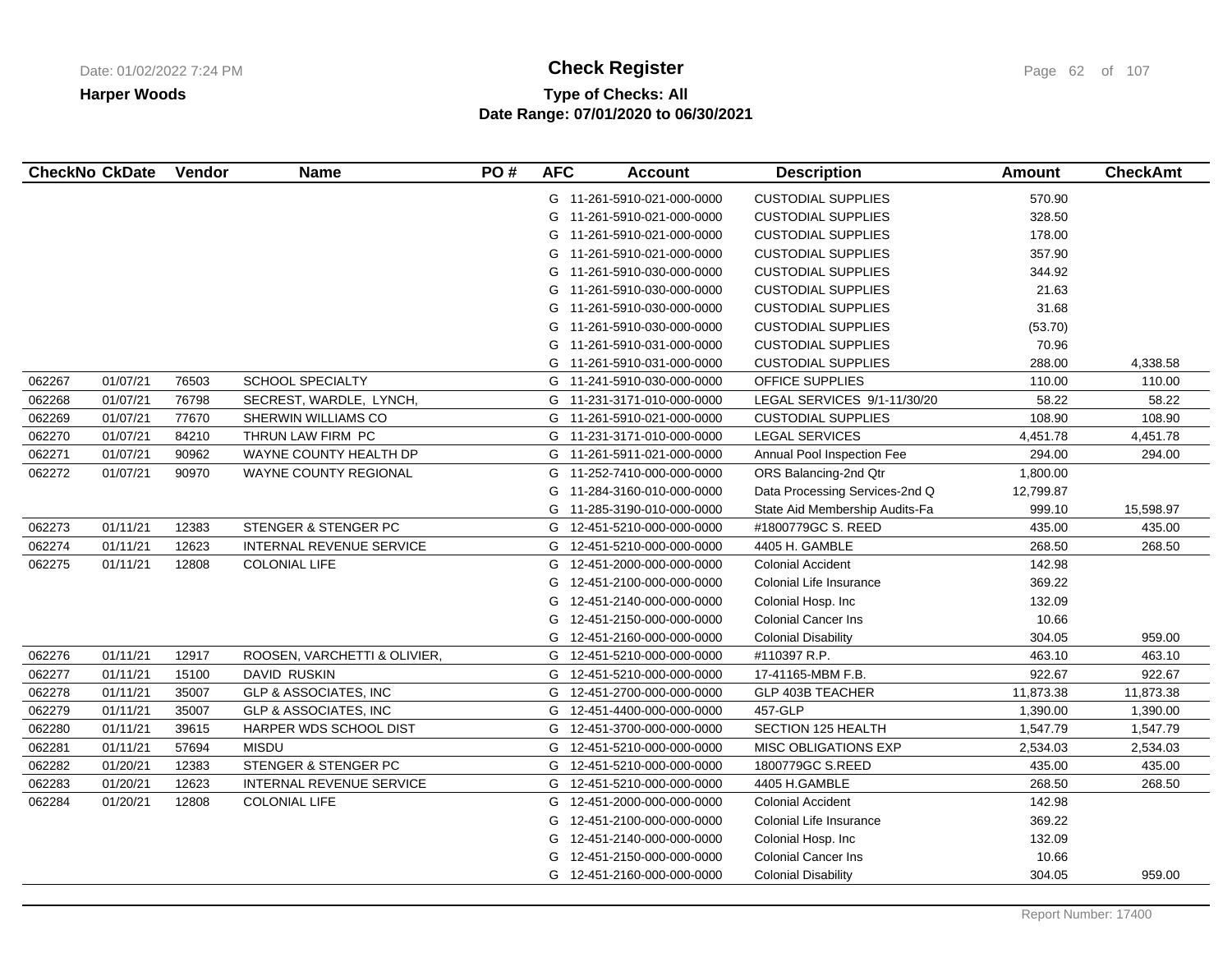## **Type of Checks: All Check Register Check Register Check Register Page 63 of 107 Date Range: 07/01/2020 to 06/30/2021**

|        | <b>CheckNo CkDate</b> | Vendor | <b>Name</b>                      | PO# | <b>AFC</b> | <b>Account</b>             | <b>Description</b>             | <b>Amount</b> | <b>CheckAmt</b> |
|--------|-----------------------|--------|----------------------------------|-----|------------|----------------------------|--------------------------------|---------------|-----------------|
| 062285 | 01/20/21              | 12917  | ROOSEN, VARCHETTI & OLIVIER,     |     |            | G 12-451-5210-000-000-0000 | 110397 R.P.                    | 463.10        | 463.10          |
| 062286 | 01/20/21              | 15100  | DAVID RUSKIN                     |     |            | G 12-451-5210-000-000-0000 | 17-41165-MBM F.B.              | 922.67        | 922.67          |
| 062287 | 01/20/21              | 35007  | <b>GLP &amp; ASSOCIATES, INC</b> |     |            | G 12-451-2700-000-000-0000 | GLP 403B TEACHER               | 11,924.48     | 11,924.48       |
| 062288 | 01/20/21              | 35007  | GLP & ASSOCIATES, INC            |     |            | G 12-451-4400-000-000-0000 | 457-GLP                        | 1,390.00      | 1,390.00        |
| 062289 | 01/20/21              | 39615  | HARPER WDS SCHOOL DIST           |     |            | G 12-451-3700-000-000-0000 | SECTION 125 HEALTH             | 1,547.79      | 1,547.79        |
| 062290 | 01/20/21              | 57694  | <b>MISDU</b>                     |     |            | G 12-451-5210-000-000-0000 | <b>MISC OBLIGATIONS EXP</b>    | 2,604.60      | 2,604.60        |
| 062291 | 01/21/21              | 00560  | AT&T                             |     |            | G 11-261-3410-021-000-0000 | <b>TELEPHONE 12/28-1/27</b>    | 667.72        | 667.72          |
| 062292 | 01/21/21              | 00560  | AT&T                             |     |            | G 11-261-3410-021-000-0000 | TELEPHONE - January 2021       | 101.97        | 101.97          |
| 062293 | 01/21/21              | 00560  | AT&T                             |     |            | G 11-261-3410-021-000-0000 | TELEPHONE 12/22-1/21           | 2,389.47      | 2,389.47        |
| 062294 | 01/21/21              | 00560  | AT&T                             |     |            | G 11-261-3410-031-000-0000 | <b>TELEPHONE</b>               | 44.63         | 44.63           |
| 062295 | 01/21/21              | 00560  | AT&T                             |     |            | G 11-261-3410-021-000-0000 | <b>TELEPHONE</b>               | 56.98         | 56.98           |
| 062296 | 01/21/21              | 00560  | AT&T                             |     |            | G 11-261-3410-030-000-0000 | <b>TELEPHONE</b>               | 59.69         | 59.69           |
| 062297 | 01/21/21              | 10118  | TEE PEE INC                      |     |            | E 21-293-7910-000-000-0000 | <b>Toilet Rental</b>           | 365.00        | 365.00          |
| 062298 | 01/21/21              | 11594  | CONVERGENT TECHNOLOGY            |     |            | G 11-284-3190-010-000-0000 | Cat 1 ERate Services 20-21 3rd | 562.50        | 562.50          |
| 062299 | 01/21/21              | 11771  | ATS EDUCATIONAL CONSULTING       |     |            | G 11-113-3110-041-000-0000 | ATS PURCHASE SER               | 241,334.55    | 241,334.55      |
| 062301 | 01/21/21              | 12148  | PRECISION HUMAN RESOURCE         |     |            | G 11-118-3110-030-191-3411 | Allison Willilams W/E 12/18    | 751.75        |                 |
|        |                       |        |                                  |     | G.         | 11-118-3110-030-191-3411   | J. Stovall W/E 12/18           | 649.90        |                 |
|        |                       |        |                                  |     | G          | 11-118-3110-030-191-3411   | M. Harvey W/E 12/18            | 600.90        |                 |
|        |                       |        |                                  |     |            | G 11-118-3110-030-191-3411 | Allison Willilams W/E 1/8      | 751.75        |                 |
|        |                       |        |                                  |     | G          | 11-118-3110-030-191-3411   | J. Stovall W/E 1/8             | 649.90        |                 |
|        |                       |        |                                  |     |            | G 11-118-3110-030-191-3411 | M. Harvey W/E 1/8              | 600.90        |                 |
|        |                       |        |                                  |     |            | G 11-122-3190-031-196-0000 | Miles Greene W/E 12/18         | 585.50        |                 |
|        |                       |        |                                  |     |            | G 11-122-3190-031-196-0000 | Miles Greene W/E 1/8           | 585.50        |                 |
|        |                       |        |                                  |     |            | G 11-241-3190-020-000-0000 | D. Padgett-Smith W/E 12/18     | 776.60        |                 |
|        |                       |        |                                  |     | G          | 11-241-3190-020-000-0000   | D. Padgett-Smith W/E 1/8       | 776.60        |                 |
|        |                       |        |                                  |     | G          | 11-252-3155-010-000-0000   | Cynthia Danna W/E 12/18        | 685.15        |                 |
|        |                       |        |                                  |     |            | G 11-252-3155-010-000-0000 | Cynthia Danna W/E 1/8          | 685.15        | 8,099.60        |
| 062302 | 01/21/21              | 12239  | <b>EMPIRE DISPOSAL</b>           |     |            | G 11-261-4135-020-000-0000 | January 2021                   | 130.00        |                 |
|        |                       |        |                                  |     | G          | 11-261-4135-020-000-0000   | February 2021                  | 130.00        |                 |
|        |                       |        |                                  |     | G          | 11-261-4135-021-000-0000   | February 2021                  | 185.00        | 445.00          |
| 062303 | 01/21/21              | 12312  | POWERVAC                         |     |            | G 11-261-4120-021-000-0000 | <b>Grease Trap Cleaning</b>    | 200.00        |                 |
|        |                       |        |                                  |     | G          | 11-261-4120-030-000-0000   | <b>Grease Trap Cleaning</b>    | 175.00        |                 |
|        |                       |        |                                  |     | G          | 11-261-4120-031-000-0000   | <b>Grease Trap Cleaning</b>    | 200.00        | 575.00          |
| 062304 | 01/21/21              | 12340  | THE MANHOOD PROJECT, LLC         |     |            | G 11-125-3190-021-500-3071 | Mentoring-January 2021         | 3,885.00      |                 |
|        |                       |        |                                  |     | G          | 11-125-3190-021-500-3071   | CHECK # 062304 VOIDED          | (3,885.00)    | 0.00            |
| 062305 | 01/21/21              | 12452  | <b>TOMMY MOUA</b>                |     |            | G 11-111-3190-031-500-3071 | 1/11-1/22/21                   | 1,318.18      |                 |
|        |                       |        |                                  |     | G          | 11-125-3190-030-500-3071   | 1/11-1/22/21                   | 1,318.18      | 2,636.36        |
| 062306 | 01/21/21              | 12512  | PRUDENTIAL VIRTUAL GUARD         |     |            | G 11-266-3131-020-000-3071 | Alarm-December 2020            | 40.00         |                 |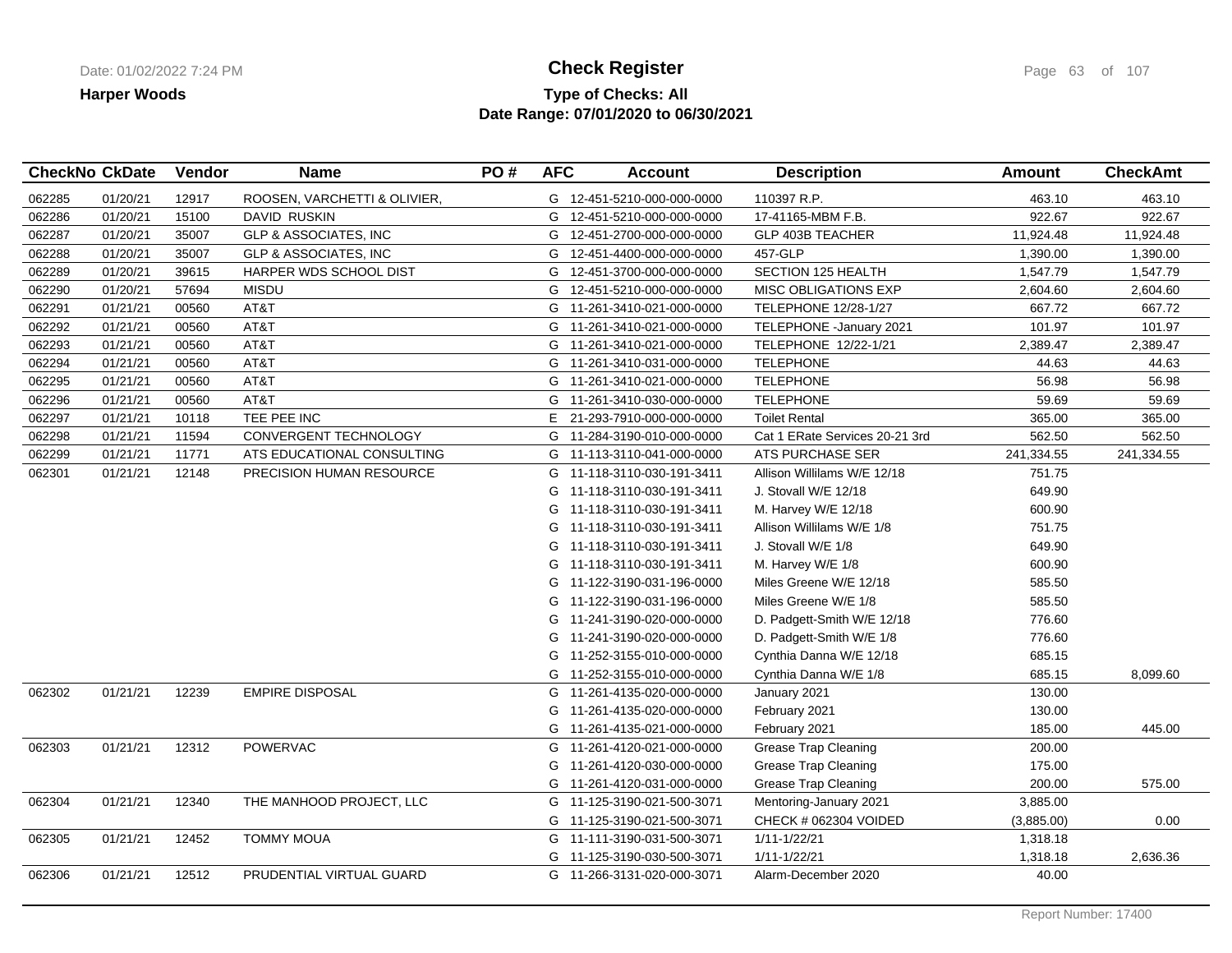# **Type of Checks: All Check Register Check Register Check Register Page 64 of 107 Date Range: 07/01/2020 to 06/30/2021**

|        | <b>CheckNo CkDate</b> | Vendor | <b>Name</b>                        | PO# | <b>AFC</b> | <b>Account</b>             | <b>Description</b>             | <b>Amount</b> | <b>CheckAmt</b> |
|--------|-----------------------|--------|------------------------------------|-----|------------|----------------------------|--------------------------------|---------------|-----------------|
|        |                       |        |                                    |     |            | G 11-266-3131-030-000-3071 | W/E 1/14/21                    | 596.52        |                 |
|        |                       |        |                                    |     | G          | 11-266-3131-030-000-3071   | W/E 1/7/21                     | 480.53        | 1,117.05        |
| 062307 | 01/21/21              | 12527  | <b>FREDERICK MOORE</b>             |     |            | G 11-127-3110-021-550-3440 | CTE Support Services 1/4-1/15/ | 700.00        | 700.00          |
| 062308 | 01/21/21              | 12562  | MECHANICAL SYSTEM SERVICES         |     |            | G 11-261-4120-000-000-0000 | EQUIP REP DIST WIDE            | 704.00        |                 |
|        |                       |        |                                    |     | G          | 11-261-4120-030-000-0000   | <b>EQUIP REPAIR</b>            | 1,075.00      |                 |
|        |                       |        |                                    |     | G          | 11-261-4120-030-000-0000   | <b>EQUIP REPAIR</b>            | 650.00        |                 |
|        |                       |        |                                    |     | G          | 11-261-4120-030-000-0000   | <b>EQUIP REPAIR</b>            | 325.00        |                 |
|        |                       |        |                                    |     | G          | 11-261-4120-030-000-0000   | <b>EQUIP REPAIR</b>            | 650.00        | 3,404.00        |
| 062309 | 01/21/21              | 12563  | KAY PROPERTY MANAGEMENT,           |     | G          | 11-261-4210-022-000-0000   | February 2021                  | 19,741.96     | 19,741.96       |
| 062310 | 01/21/21              | 12618  | IDEAL TECHNOLOGY SOLUTIONS,        |     | G          | 11-111-4270-010-000-0000   | <b>Help Desk</b>               | 1,909.00      |                 |
|        |                       |        |                                    |     | G          | 11-112-4270-020-000-0000   | <b>District Support</b>        | 3,100.00      | 5,009.00        |
| 062311 | 01/21/21              | 12642  | <b>TRIUMPH CHURCH</b>              |     | G          | 11-261-4210-020-000-0000   | February 2021                  | 7,700.00      | 7,700.00        |
| 062312 | 01/21/21              | 12661  | <b>U.S. BANK EQUIPMENT FINANCE</b> |     | G          | 11-257-4220-010-000-0000   | Reissue of Stopped Check #6211 | 446.04        |                 |
|        |                       |        |                                    |     | G          | 11-257-4220-010-000-0000   | Copier LEASE                   | 618.39        |                 |
|        |                       |        |                                    |     | G          | 11-257-4220-010-000-0000   | <b>Property Taxes</b>          | 437.07        | 1,501.50        |
| 062313 | 01/21/21              | 12661  | U.S. BANK EQUIPMENT FINANCE        |     | G          | 11-257-4220-010-000-0000   | Reissue of #62118              | 2,863.66      |                 |
|        |                       |        |                                    |     | G          | 11-257-4220-010-000-0000   | Property Tax                   | 826.81        |                 |
|        |                       |        |                                    |     | G          | 11-257-4220-010-000-0000   | Copier LEASE                   | 2,863.66      | 6,554.13        |
| 062314 | 01/21/21              | 12661  | <b>U.S. BANK EQUIPMENT FINANCE</b> |     |            | G 11-257-4220-010-000-0000 | Copier LEASE                   | 292.80        | 292.80          |
| 062315 | 01/21/21              | 12661  | U.S. BANK EQUIPMENT FINANCE        |     |            | G 11-257-4220-010-000-0000 | Copier LEASE                   | 1,036.10      | 1,036.10        |
| 062316 | 01/21/21              | 12686  | APPLIED IMAGING                    |     | G          | 11-113-4125-021-000-0000   | Copier Maintenance             | 75.97         | 75.97           |
| 062317 | 01/21/21              | 12703  | VOLUNTEER COLLECTIBLES             |     | E          | 21-293-7905-000-000-0000   | ATHELTIC AWARDS                | 84.96         | 84.96           |
| 062318 | 01/21/21              | 12705  | <b>ADT COMMERCIAL</b>              |     | G          | 11-261-4110-000-000-0000   | 1/24-2/23                      | 52.13         |                 |
|        |                       |        |                                    |     | G          | 11-261-4110-020-000-0000   | $1/24 - 2/23$                  | 140.49        |                 |
|        |                       |        |                                    |     | G          | 11-261-4110-022-000-0000   | 1/24-2/23                      | 53.95         | 246.57          |
| 062319 | 01/21/21              | 12706  | CHELSEA ANN GROUSTRA               |     |            | G 11-122-3115-030-194-0000 | 1/11-1/22/21                   | 208.00        | 208.00          |
| 062320 | 01/21/21              | 12762  | <b>CARLA WEST</b>                  |     | G          | 11-252-3160-010-000-0000   | $1/11 - 1/22$                  | 3,846.16      | 3,846.16        |
| 062321 | 01/21/21              | 12866  | WELTON RUBBER COMPANY              |     |            | G 11-261-5910-021-000-0000 | <b>CUSTODIAL SUPPLIES</b>      | 140.62        | 140.62          |
| 062322 | 01/21/21              | 15391  | <b>CHARTWELLS</b>                  |     | C          | 21-297-4910-000-000-3100   | STATE BREAKFAST LABOR COST     | 26,898.32     |                 |
|        |                       |        |                                    |     | C          | 21-297-4910-000-000-3100   | STATE BREAKFAST LABOR COST     | 12,026.84     |                 |
|        |                       |        |                                    |     | C          | 21-297-5610-000-000-3100   | STATE FOOD BREAK COST          | 34,135.44     |                 |
|        |                       |        |                                    |     | C          | 21-297-5641-000-000-3100   | STATE ADM BREAKFAST COST       | 3,934.60      |                 |
|        |                       |        |                                    |     | C          | 21-297-5642-000-000-3100   | STATE MNGT FEE BREAKFAST       | 1,741.48      |                 |
|        |                       |        |                                    |     |            | C 21-297-5643-000-000-3100 | STATE MIS EXP BREAK COST       | 3,570.72      | 82,307.40       |
| 062323 | 01/21/21              | 22386  | DTE ENERGY                         |     | G          | 11-261-5510-020-000-0000   | FUEL- NATURAL GAS              | 904.96        | 904.96          |
| 062324 | 01/21/21              | 22386  | DTE ENERGY                         |     |            | G 11-261-5520-021-000-0000 | Overhead Lights-November 2020  | 22.03         |                 |
|        |                       |        |                                    |     | G          | 11-261-5520-021-000-0000   | Overhead Lights-December 2020  | 22.29         | 44.32           |
| 062325 | 01/21/21              | 22388  | DETROIT INSTITUTE FOR              |     |            | G 11-214-3130-000-000-0000 | Mollie Whitelaw 10/25/11/24/20 | 154.00        |                 |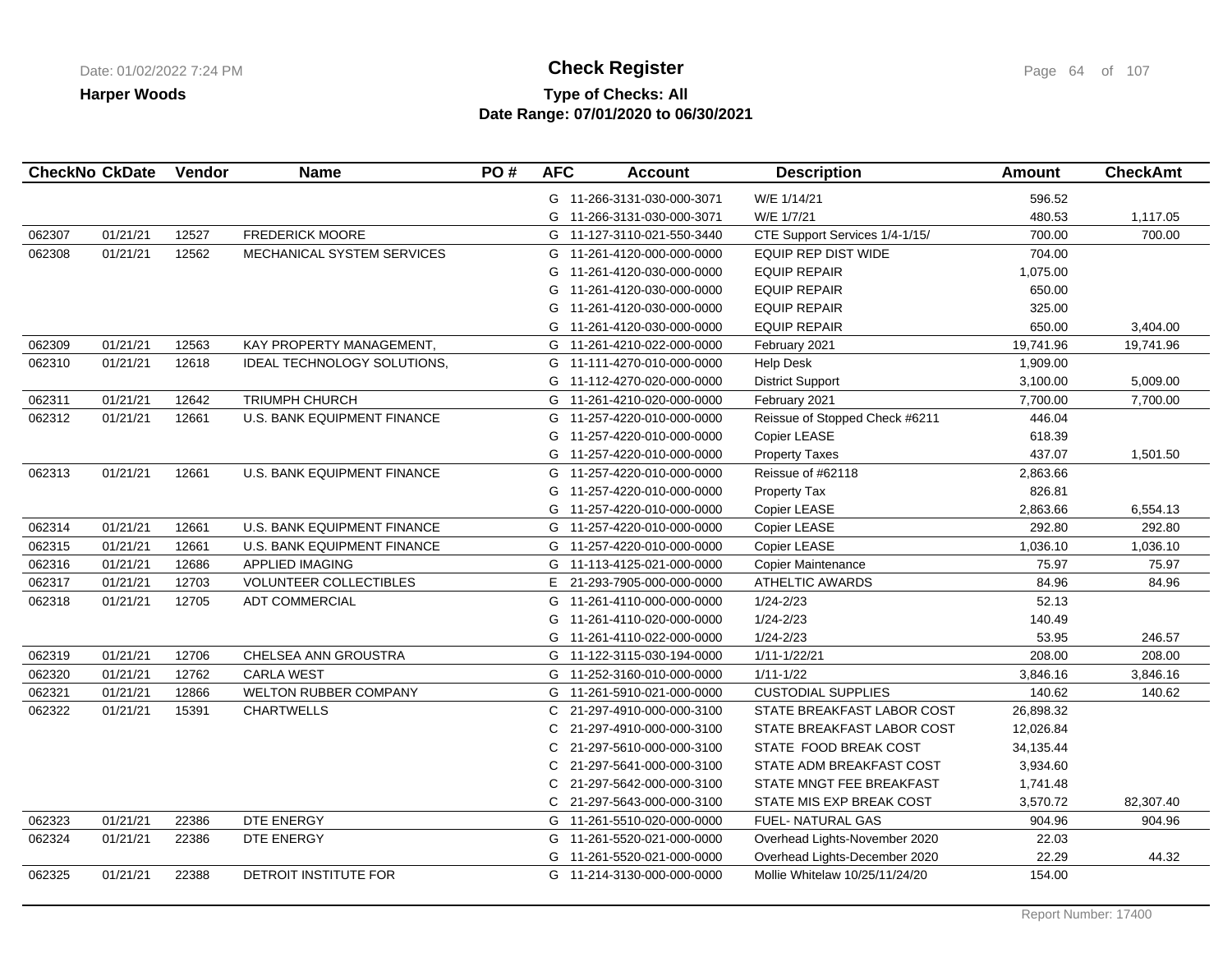# **Type of Checks: All Check Register Check Register Check Register Page 65 of 107 Date Range: 07/01/2020 to 06/30/2021**

|        | <b>CheckNo CkDate</b> | Vendor | <b>Name</b>                | PO# | <b>AFC</b> | <b>Account</b>             | <b>Description</b>                  | <b>Amount</b> | <b>CheckAmt</b> |
|--------|-----------------------|--------|----------------------------|-----|------------|----------------------------|-------------------------------------|---------------|-----------------|
|        |                       |        |                            |     |            | G 11-214-3130-000-000-0000 | Kelly Cvetkovski 10/25-11/24        | 428.12        |                 |
|        |                       |        |                            |     |            | G 11-214-3130-000-000-0000 | Scott Bruns 10/25-11/24/20          | 900.00        |                 |
|        |                       |        |                            |     | G          | 11-214-3130-000-000-0000   | Miranda MacKew 10/25-11/24/20       | 4,680.23      |                 |
|        |                       |        |                            |     |            | G 11-214-3130-000-000-0000 | Millie Whitelaw 10/25-11/24         | 900.00        | 7,062.35        |
| 062326 | 01/21/21              | 30300  | <b>FEDERAL EXPRESS</b>     |     |            | G 11-257-3430-000-000-0000 | <b>POSTAGE</b>                      | 27.67         | 27.67           |
| 062327 | 01/21/21              | 32078  | FRONTLINE PLACEMENT        |     |            | G 11-283-3140-010-000-0000 | Applicant Tracking, unlimited       | 2,198.70      | 2,198.70        |
| 062328 | 01/21/21              | 32628  | SMART CARE EQUIPMENT       |     |            | G 11-261-4120-021-000-0000 | Pre-Rinse Spray Hose/Handle         | 1,492.71      |                 |
|        |                       |        |                            |     | G          | 11-261-4120-031-000-0000   | <b>EQUIP REPAIR-Cooler Reach-In</b> | 861.74        | 2,354.45        |
| 062329 | 01/21/21              | 32689  | TAMMY VANDERVLUCHT         |     |            | G 11-261-5910-000-000-0000 | <b>Bathroom Soaps</b>               | 40.64         | 40.64           |
| 062330 | 01/21/21              | 33534  | <b>GEORGE'S AUTO PARTS</b> |     |            | G 11-271-5730-000-000-0000 | Inv 279622                          | 17.95         |                 |
|        |                       |        |                            |     | G          | 11-271-5730-000-000-0000   | Inv 279753                          | 35.82         |                 |
|        |                       |        |                            |     | G          | 11-271-5730-000-000-0000   | Inv 279917                          | 69.17         |                 |
|        |                       |        |                            |     | G          | 11-271-5730-000-000-0000   | Inv 279951                          | 50.26         | 173.20          |
| 062331 | 01/21/21              | 39590  | HARPER WOODS CITY OF       |     |            | G 11-261-3840-030-000-0000 | REFUSE 10/16-11/15                  | 32.00         | 32.00           |
| 062332 | 01/21/21              | 48220  | <b>KERRY KRUEGER</b>       |     |            | G 11-252-7410-000-000-0000 | Kesler Science Membership           | 299.00        | 299.00          |
| 062333 | 01/21/21              | 50098  | LIGHTING SUPPLY CO         |     | G          | 11-261-5910-021-000-0000   | <b>CUSTODIAL SUPPLIES</b>           | 148.69        |                 |
|        |                       |        |                            |     |            | G 11-261-5910-021-000-0000 | <b>CUSTODIAL SUPPLIES</b>           | 20.45         |                 |
|        |                       |        |                            |     |            | G 11-261-5910-021-000-0000 | <b>CUSTODIAL SUPPLIES</b>           | 322.74        | 491.88          |
| 062334 | 01/21/21              | 50510  | LOWE'S HOME CENTERS        |     |            | G 11-261-5910-021-000-0000 | <b>CUSTODIAL SUPPLIES</b>           | 27.96         |                 |
|        |                       |        |                            |     | G          | 11-261-5910-021-000-0000   | <b>CUSTODIAL SUPPLIES</b>           | 27.04         |                 |
|        |                       |        |                            |     | G          | 11-261-5910-021-000-0000   | CHECK # 062334 VOIDED               | (27.96)       |                 |
|        |                       |        |                            |     |            | G 11-261-5910-021-000-0000 | CHECK # 062334 VOIDED               | (27.04)       | 0.00            |
| 062335 | 01/21/21              | 56100  | <b>MESSA</b>               |     | G          | 12-451-6000-000-000-0000   | Health Insurance-February 2021      | 217,444.07    | 217,444.07      |
| 062336 | 01/21/21              | 56645  | <b>MASB</b>                |     |            | G 11-231-3210-010-000-0000 | Winter Institute-T. Hughes          | 270.00        | 270.00          |
| 062338 | 01/21/21              | 63330  | <b>SPRINT</b>              |     |            | G 11-261-3410-010-000-0000 | TELEPHONE 11/20-12/19               | 187.54        |                 |
|        |                       |        |                            |     | G          | 11-261-3410-020-000-0000   | TELEPHONE MS 11/20-12/19            | 148.15        |                 |
|        |                       |        |                            |     | G          | 11-261-3410-020-000-0000   | TELEPHONE MS 11/20-12/19            | 73.74         |                 |
|        |                       |        |                            |     | G          | 11-261-3410-021-000-0000   | TELEPHONE 11/20-12/19               | 75.08         |                 |
|        |                       |        |                            |     | G          | 11-261-3410-021-000-0000   | TELEPHONE 11/20-12/19               | 113.13        |                 |
|        |                       |        |                            |     | G          | 11-261-3410-021-000-0000   | TELEPHONE 11/20-12/19               | 498.66        |                 |
|        |                       |        |                            |     |            | G 11-261-3410-021-000-0000 | TELEPHONE 11/20-12/19               | 36.87         |                 |
|        |                       |        |                            |     | G          | 11-261-3410-022-000-0000   | TELEPHONE 11/20-12/19               | 37.54         |                 |
|        |                       |        |                            |     | G          | 11-261-3410-030-000-0000   | TELEPHONE 11/20-12/19               | 162.48        |                 |
|        |                       |        |                            |     | G          | 11-261-3410-031-000-0000   | TELEPHONE 11/20-12/19               | 150.67        |                 |
|        |                       |        |                            |     | G          | 11-261-5990-021-000-0000   | Telephone 11/20-12/19               | 36.87         |                 |
|        |                       |        |                            |     |            | G 11-271-3410-000-000-0000 | CELLULAR PHONE SERV 11/20-12/       | 184.35        |                 |
|        |                       |        |                            |     |            | 21-297-3410-000-000-9010   | Food Service Telephone 11/20-1      | 74.41         | 1,779.49        |
| 062339 | 01/21/21              | 65236  | NORM'S PLUMBING            |     |            | G 11-261-4120-030-000-0000 | <b>EQUIP REPAIR</b>                 | 200.00        | 200.00          |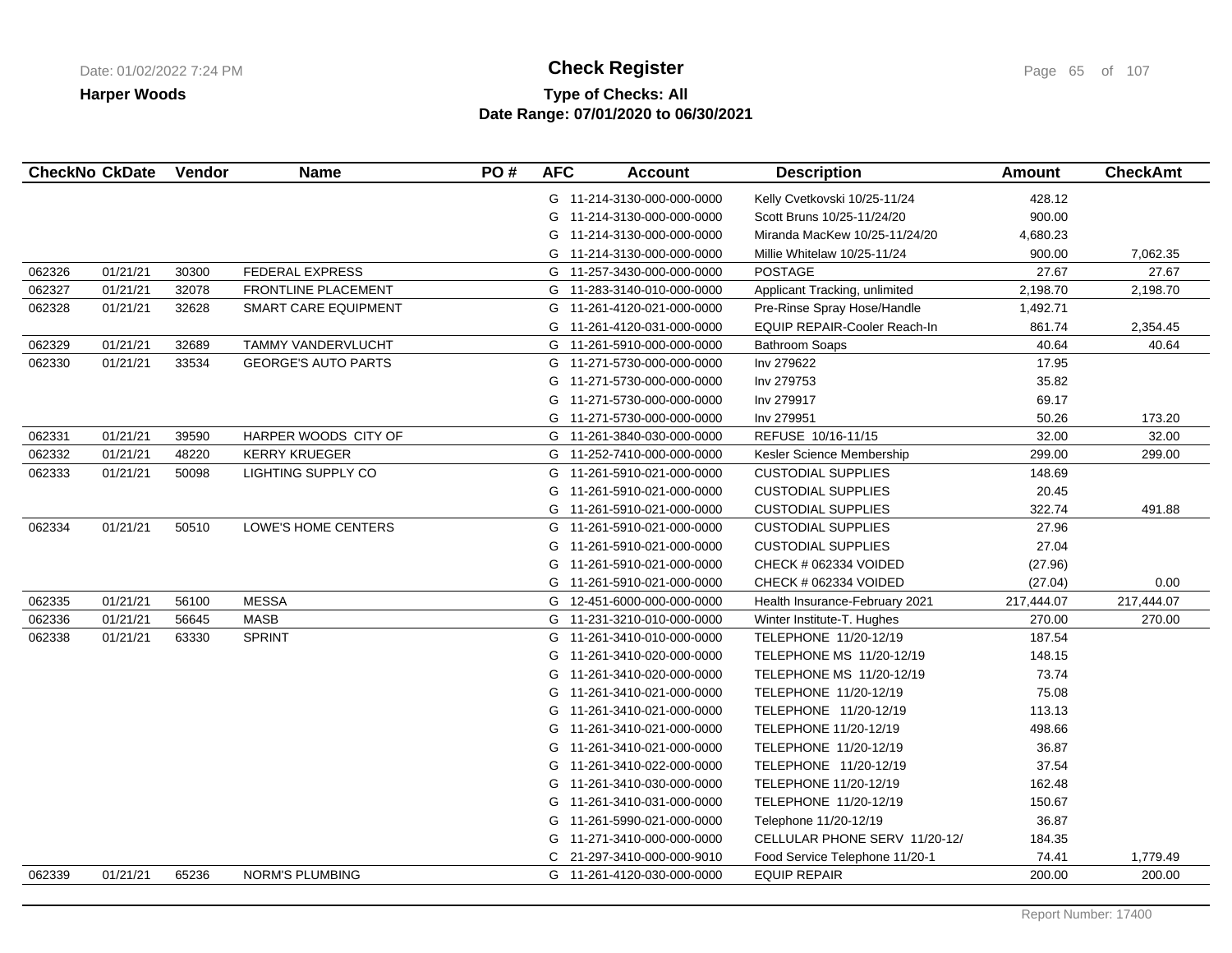## **Type of Checks: All Check Register Check Register Check Register Page 66 of 107 Date Range: 07/01/2020 to 06/30/2021**

|        | <b>CheckNo CkDate</b> | Vendor | <b>Name</b>                      | PO# | <b>AFC</b> | <b>Account</b>             | <b>Description</b>          | <b>Amount</b> | <b>CheckAmt</b> |
|--------|-----------------------|--------|----------------------------------|-----|------------|----------------------------|-----------------------------|---------------|-----------------|
| 062340 | 01/21/21              | 71313  | REHMAN GROUP LLC                 |     |            | G 11-231-3180-010-000-0000 | <b>AUDITING SERVICE</b>     | 4,567.50      | 4,567.50        |
| 062341 | 01/21/21              | 72135  | RIDDELL ALL AMERICAN             |     |            | E 21-293-6410-000-000-0000 | <b>EQUIP/UNIFORMS</b>       | 473.92        | 473.92          |
| 062342 | 01/21/21              | 75745  | <b>KSS ENTERPRISES</b>           |     |            | G 11-261-5910-020-000-0000 | <b>CUSTODIAN SUPPLY MS</b>  | 264.68        |                 |
|        |                       |        |                                  |     | G.         | 11-261-5910-021-000-0000   | <b>CUSTODIAL SUPPLIES</b>   | 139.08        |                 |
|        |                       |        |                                  |     |            | G 11-261-5910-021-000-0000 | <b>CUSTODIAL SUPPLIES</b>   | 67.79         | 471.55          |
| 062343 | 01/21/21              | 79992  | <b>STAPLES</b>                   |     | G          | 11-241-5910-022-000-0000   | OFFICE SUPPLIES CTE         | 252.99        |                 |
|        |                       |        |                                  |     | G          | 11-241-5910-022-000-0000   | OFFICE SUPPLIES CTE         | 166.92        |                 |
|        |                       |        |                                  |     | G          | 11-241-5910-022-000-0000   | OFFICE SUPPLIES CTE         | 2,506.99      |                 |
|        |                       |        |                                  |     | G          | 11-241-5910-022-000-0000   | OFFICE SUPPLIES CTE         | 19.99         |                 |
|        |                       |        |                                  |     | G          | 11-261-5910-030-000-0000   | <b>CUSTODIAL SUPPLIES</b>   | 16.04         | 2,962.93        |
| 062344 | 01/21/21              | 84210  | THRUN LAW FIRM PC                |     |            | G 11-231-3171-010-000-0000 | <b>Annual Retainer Fee</b>  | 2,400.00      | 2,400.00        |
| 062345 | 01/21/21              | MSC07  | 3up3downMI, LLC                  |     | E.         | 21-293-7910-000-000-0000   | 3up3downMI, LLC             | 650.00        | 650.00          |
| 062346 | 01/21/21              | MSC07  | Avast                            |     |            | G 11-225-5110-010-000-0000 | Avast                       | 1,598.00      | 1,598.00        |
| 062347 | 02/04/21              | 12383  | STENGER & STENGER PC             |     | G          | 12-451-5210-000-000-0000   | 1800779GC S.REED            | 129.49        | 129.49          |
| 062348 | 02/04/21              | 12808  | <b>COLONIAL LIFE</b>             |     | G          | 12-451-2000-000-000-0000   | <b>Colonial Accident</b>    | 142.98        |                 |
|        |                       |        |                                  |     | G          | 12-451-2100-000-000-0000   | Colonial Life Insurance     | 369.22        |                 |
|        |                       |        |                                  |     | G          | 12-451-2140-000-000-0000   | Colonial Hosp. Inc          | 132.09        |                 |
|        |                       |        |                                  |     | G          | 12-451-2150-000-000-0000   | <b>Colonial Cancer Ins</b>  | 10.66         |                 |
|        |                       |        |                                  |     | G          | 12-451-2160-000-000-0000   | <b>Colonial Disability</b>  | 304.05        | 959.00          |
| 062349 | 02/04/21              | 12917  | ROOSEN, VARCHETTI & OLIVIER,     |     | G          | 12-451-5210-000-000-0000   | 110397 R.P.                 | 463.10        | 463.10          |
| 062350 | 02/04/21              | 15100  | <b>DAVID RUSKIN</b>              |     |            | G 12-451-5210-000-000-0000 | 17-41165-MBM                | 922.67        | 922.67          |
| 062351 | 02/04/21              | 22370  | STATE OF MICHIGAN - DETROIT      |     | G          | 12-451-1120-000-000-0000   | DETROIT INCOME TAX          | 3,918.15      | 3,918.15        |
| 062352 | 02/04/21              | 35007  | <b>GLP &amp; ASSOCIATES, INC</b> |     | G          | 12-451-2700-000-000-0000   | GLP 403B TEACHER            | 10,553.72     | 10,553.72       |
| 062353 | 02/04/21              | 35007  | <b>GLP &amp; ASSOCIATES, INC</b> |     | G          | 12-451-4400-000-000-0000   | 457-GLP                     | 1,390.00      | 1,390.00        |
| 062354 | 02/04/21              | 39615  | HARPER WDS SCHOOL DIST           |     | G          | 12-451-3700-000-000-0000   | SECTION 125 HEALTH          | 1,547.79      | 1,547.79        |
| 062355 | 02/04/21              | 57694  | <b>MISDU</b>                     |     | G          | 12-451-5210-000-000-0000   | <b>MISC OBLIGATIONS EXP</b> | 2,604.60      | 2,604.60        |
| 062356 | 02/04/21              | 62215  | MADISON NATIONAL LIFE            |     | G          | 12-452-1100-000-000-0000   | SHORT TERM INSURAN          | 5,988.10      | 5,988.10        |
| 062357 | 02/04/21              | 80060  | <b>STATE OF MICHIGAN</b>         |     | G          | 12-451-1110-000-000-0000   | MICH STATE W H TAX          | 34,790.68     | 34,790.68       |
| 062358 | 02/04/21              | 00560  | AT&T                             |     |            | G 11-261-3410-021-000-0000 | 1/10-2/9/21                 | 694.47        | 694.47          |
| 062359 | 02/04/21              | 00560  | AT&T                             |     |            | G 11-261-3410-022-000-0000 | $1/19 - 2/18$               | 1,030.40      | 1,030.40        |
| 062360 | 02/04/21              | 11737  | CONCENTRIC EDUCATIONAL           |     |            | G 11-125-3190-021-500-3071 | February 2021               | 4,333.33      | 4,333.33        |
| 062361 | 02/04/21              | 11771  | ATS EDUCATIONAL CONSULTING       |     |            | G 11-113-3110-041-000-0000 | Oct. 2020                   | 22,632.87     |                 |
|        |                       |        |                                  |     | G          | 11-113-3110-041-000-0000   | Nov. 2020                   | 43,345.31     |                 |
|        |                       |        |                                  |     |            | G 11-113-3110-041-000-0000 | Dec. 2020                   | 63,032.73     | 129,010.91      |
| 062362 | 02/04/21              | 11861  | MEI TOTAL ELEVATOR SOLUTIONS     |     |            | G 11-261-4110-021-000-0000 | Feb-Apr 2021                | 118.80        |                 |
|        |                       |        |                                  |     |            | G 11-261-4110-030-000-0000 | Feb-Apr 2021                | 118.80        |                 |
|        |                       |        |                                  |     |            | G 11-261-4110-031-000-0000 | Feb-Apr 2021                | 118.80        | 356.40          |
| 062363 | 02/04/21              | 12113  | JAYE HILL                        |     |            | G 11-125-3190-020-500-3071 | February 2021               | 2,266.66      | 2,266.66        |
|        |                       |        |                                  |     |            |                            |                             |               |                 |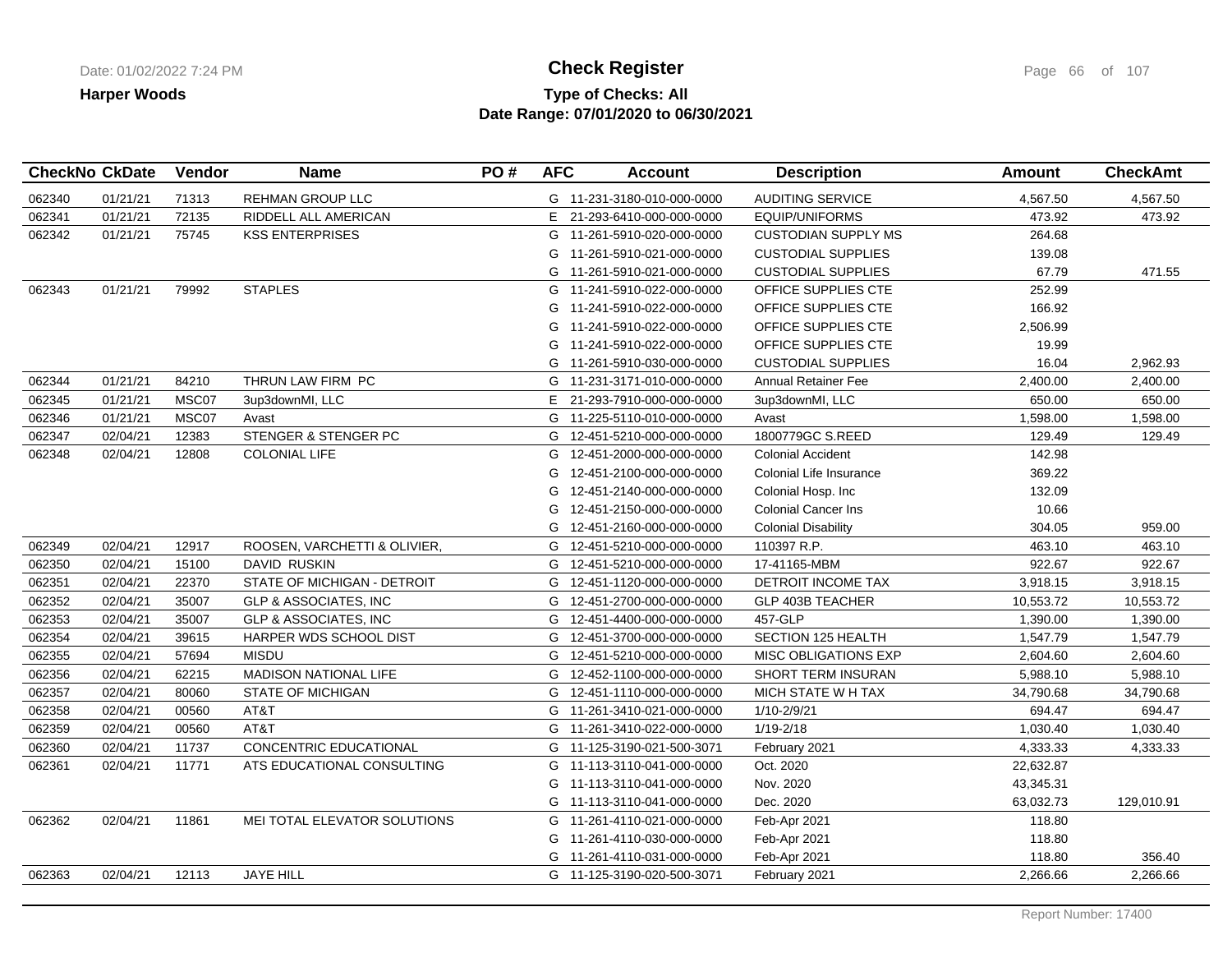# **Type of Checks: All Check Register Check Register Check Register Page 67 of 107 Date Range: 07/01/2020 to 06/30/2021**

|        | <b>CheckNo CkDate</b> | Vendor | <b>Name</b>                        | PO# | <b>AFC</b> | <b>Account</b>             | <b>Description</b>             | <b>Amount</b> | <b>CheckAmt</b> |
|--------|-----------------------|--------|------------------------------------|-----|------------|----------------------------|--------------------------------|---------------|-----------------|
| 062364 | 02/04/21              | 12132  | PAC-VAN, INC                       |     |            | G 11-261-5910-021-000-0000 | <b>CUSTODIAL SUPPLIES</b>      | 335.00        | 335.00          |
| 062366 | 02/04/21              | 12148  | PRECISION HUMAN RESOURCE           |     |            | G 11-118-3110-030-191-3411 | J. Stovall W/E 1/15            | 679.00        |                 |
|        |                       |        |                                    |     | G          | 11-118-3110-030-191-3411   | M. Harvey W/E 1/15             | 620.25        |                 |
|        |                       |        |                                    |     |            | G 11-118-3110-030-191-3411 | <b>Transportation Stipend</b>  | 468.00        |                 |
|        |                       |        |                                    |     | G          | 11-118-3110-030-191-3411   | Allison Williams W/E 1/22      | 596.55        |                 |
|        |                       |        |                                    |     | G          | 11-118-3110-030-191-3411   | J. Stovall W/E 1/22            | 504.40        |                 |
|        |                       |        |                                    |     |            | G 11-118-3110-030-191-3411 | Allison Williams W/E 1/15      | 776.00        |                 |
|        |                       |        |                                    |     |            | G 11-118-3110-030-191-3411 | M. Harvey W/E 1/22             | 487.93        |                 |
|        |                       |        |                                    |     |            | G 11-122-3190-031-196-0000 | Miles Greene W/E 1/15          | 585.50        |                 |
|        |                       |        |                                    |     |            | G 11-122-3190-031-196-0000 | Miles Greene W/E 1/22          | 402.24        |                 |
|        |                       |        |                                    |     |            | G 11-241-3190-020-000-0000 | D. Padgett-Smith W/E 12/4      | 0.10          |                 |
|        |                       |        |                                    |     | G          | 11-241-3190-020-000-0000   | D. Padgett-Smith W/E 1/15      | 776.60        |                 |
|        |                       |        |                                    |     | G          | 11-241-3190-020-000-0000   | D. Padgett-Smith W/E 1/22      | 603.52        |                 |
|        |                       |        |                                    |     | G          | 11-241-3190-020-000-0000   | D. Padgett-Smith W/E 12/11     | 0.10          |                 |
|        |                       |        |                                    |     |            | G 11-252-3155-010-000-0000 | Cynthia Danna W/E 1/1          | 274.06        |                 |
|        |                       |        |                                    |     | G          | 11-252-3155-010-000-0000   | Cynthia Danna W/E 1/15         | 685.15        |                 |
|        |                       |        |                                    |     |            | G 11-252-3155-010-000-0000 | Cynthia Danna W/E 1/22         | 685.15        | 8,144.55        |
| 062367 | 02/04/21              | 12340  | THE MANHOOD PROJECT, LLC           |     |            | G 11-125-3190-021-500-3071 | February 2021                  | 3,885.00      | 3,885.00        |
| 062368 | 02/04/21              | 12372  | GFL ENVIRONMENTAL USA INC.         |     | G          | 11-261-4135-021-000-0000   | <b>Contracted Cust/Maint</b>   | 395.00        | 395.00          |
| 062369 | 02/04/21              | 12452  | <b>TOMMY MOUA</b>                  |     | G          | 11-111-3190-031-500-3071   | $1/25 - 2/5$                   | 1,318.18      |                 |
|        |                       |        |                                    |     | G          | 11-125-3190-030-500-3071   | $1/25 - 2/5$                   | 1,318.18      | 2,636.36        |
| 062370 | 02/04/21              | 12455  | TOTAL PACKAGE LIFESTYLE, LLC       |     |            | G 11-111-3190-031-500-3071 | <b>Parent University</b>       | 400.00        |                 |
|        |                       |        |                                    |     |            | G 11-111-3190-031-500-3071 | <b>Advisory SEL Services</b>   | 5,250.00      |                 |
|        |                       |        |                                    |     |            | G 11-125-3190-020-500-3071 | <b>Parent University</b>       | 800.00        |                 |
|        |                       |        |                                    |     |            | G 11-125-3190-021-500-3071 | <b>Parent University</b>       | 800.00        |                 |
|        |                       |        |                                    |     |            | G 11-125-3190-021-500-3071 | "Tap In" SEL Virtual Services  | 4,648.00      |                 |
|        |                       |        |                                    |     | G          | 11-125-3190-030-500-3071   | <b>Advisory SEL Services</b>   | 6,500.00      |                 |
|        |                       |        |                                    |     |            | G 11-125-3190-030-500-3071 | <b>Parent University</b>       | 400.00        | 18,798.00       |
| 062371 | 02/04/21              | 12483  | <b>BES MILLENNIAL NETWORK</b>      |     |            | G 11-125-3190-020-500-3071 | February 2021                  | 5,000.00      | 5,000.00        |
| 062372 | 02/04/21              | 12512  | PRUDENTIAL VIRTUAL GUARD           |     | G          | 11-266-3131-030-000-3071   | W/E 1/21/21                    | 530.24        | 530.24          |
| 062373 | 02/04/21              | 12527  | <b>FREDERICK MOORE</b>             |     |            | G 11-127-3110-021-550-3440 | CTE Support Services 1/18-1/29 | 700.00        | 700.00          |
| 062374 | 02/04/21              | 12562  | MECHANICAL SYSTEM SERVICES         |     | G          | 11-261-4120-021-000-0000   | Balance from Quote #20-112-1-B | 17,595.29     |                 |
|        |                       |        |                                    |     | G          | 11-261-4120-030-000-0000   | <b>EQUIP REPAIR</b>            | 475.00        |                 |
|        |                       |        |                                    |     | G          | 11-261-4120-030-000-0000   | <b>EQUIP REPAIR</b>            | 575.00        |                 |
|        |                       |        |                                    |     | G          | 11-261-4120-030-000-0000   | <b>EQUIP REPAIR</b>            | 875.00        |                 |
|        |                       |        |                                    |     |            | G 11-261-4120-030-000-0000 | <b>EQUIP REPAIR</b>            | 575.00        | 20,095.29       |
| 062375 | 02/04/21              | 12618  | <b>IDEAL TECHNOLOGY SOLUTIONS,</b> |     |            | G 11-111-4270-010-000-0000 | <b>TECHNOLOGY EQUIPMENT</b>    | 1,178.00      |                 |
|        |                       |        |                                    |     |            | G 11-111-4270-010-000-0000 | <b>Help Desk</b>               | 2,024.00      |                 |
|        |                       |        |                                    |     |            |                            |                                |               |                 |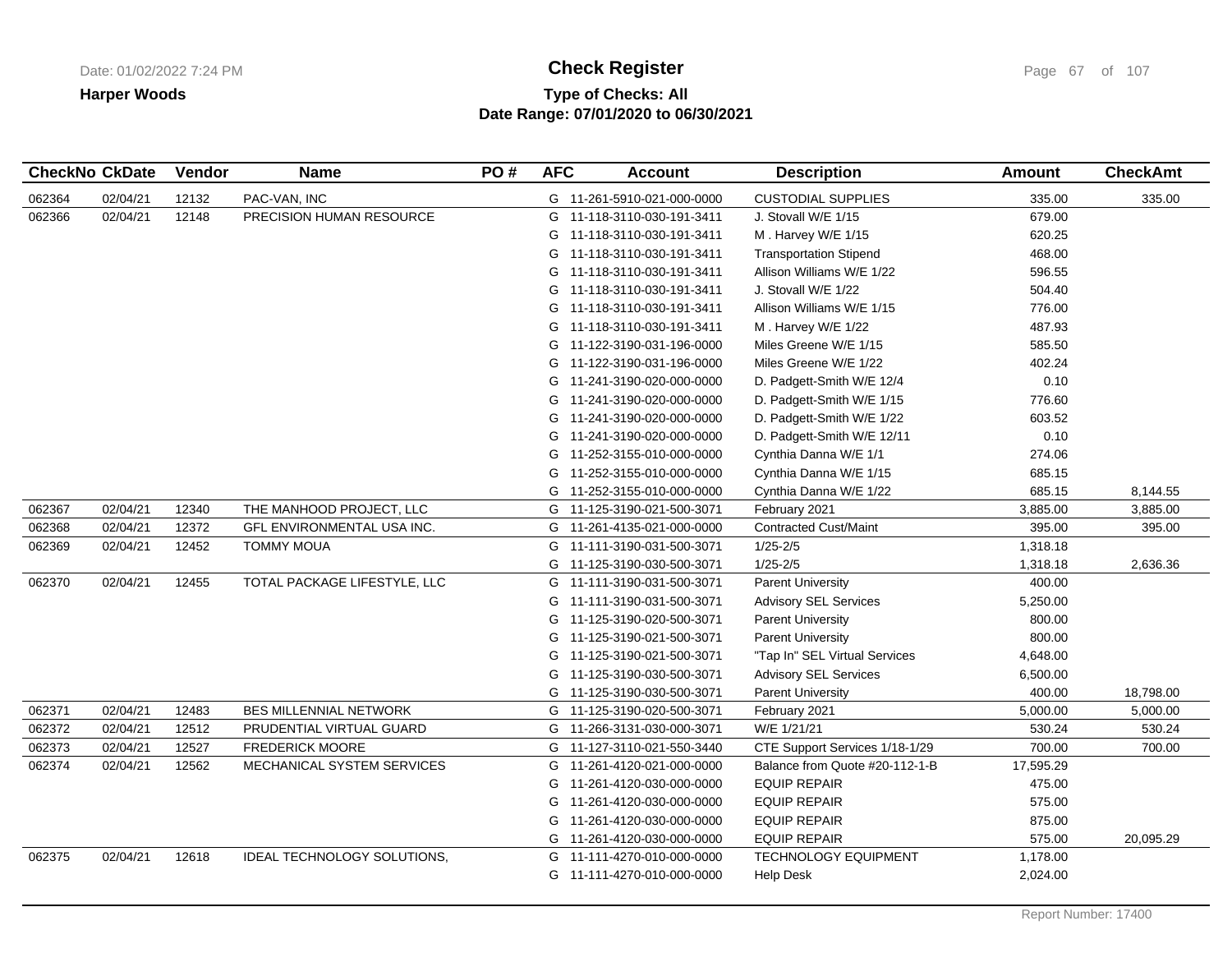## **Type of Checks: All Check Register Check Register Check Register Page 68 of 107 Date Range: 07/01/2020 to 06/30/2021**

|        | <b>CheckNo CkDate</b> | Vendor | <b>Name</b>                        | PO# | <b>AFC</b> | <b>Account</b>             | <b>Description</b>             | <b>Amount</b> | <b>CheckAmt</b> |
|--------|-----------------------|--------|------------------------------------|-----|------------|----------------------------|--------------------------------|---------------|-----------------|
|        |                       |        |                                    |     |            | G 11-112-4270-020-000-0000 | <b>District Support</b>        | 3,100.00      | 6,302.00        |
| 062376 | 02/04/21              | 12661  | <b>U.S. BANK EQUIPMENT FINANCE</b> |     |            | G 11-257-4220-010-000-0000 | Copier LEASE                   | 10,980.65     | 10,980.65       |
| 062377 | 02/04/21              | 12686  | <b>APPLIED IMAGING</b>             |     |            | G 11-113-4125-021-000-0000 | <b>Copier Maintenance</b>      | 417.99        |                 |
|        |                       |        |                                    |     | G          | 11-113-4125-021-000-0000   | <b>Copier Maintenance</b>      | 884.13        | 1,302.12        |
| 062378 | 02/04/21              | 12705  | <b>ADT COMMERCIAL</b>              |     |            | G 11-261-4110-022-000-0000 | Maint Serv-Land&Bldg/CCI       | 744.12        | 744.12          |
| 062379 | 02/04/21              | 12706  | CHELSEA ANN GROUSTRA               |     |            | G 11-122-3115-030-194-0000 | $1/25 - 2/5$                   | 208.00        | 208.00          |
| 062380 | 02/04/21              | 12757  | <b>DEMETRIUS MARBLE</b>            |     |            | G 11-284-4910-010-000-0000 | Website Maintenance-Feb. 2021  | 820.00        | 820.00          |
| 062381 | 02/04/21              | 12762  | <b>CARLA WEST</b>                  |     | G          | 11-252-3160-010-000-0000   | HR Management 1/25-2/5         | 3,846.16      | 3,846.16        |
| 062382 | 02/04/21              | 12762  | <b>CARLA WEST</b>                  |     | G          | 11-221-3220-010-000-0000   | Mileage Reimbursement 1/13-1/3 | 108.08        | 108.08          |
| 062383 | 02/04/21              | 12773  | RICHARD SPURLOCK                   |     | G          | 11-127-3110-021-550-3440   | <b>CTE Support Services</b>    | 500.00        | 500.00          |
| 062384 | 02/04/21              | 12817  | <b>REPUBLIC SERVICES #241</b>      |     |            | G 11-261-4135-022-000-0000 | <b>Contracted Cust/Maint</b>   | 150.20        | 150.20          |
| 062385 | 02/04/21              | 12935  | <b>DOVER &amp; COMPANY</b>         |     |            | G 11-261-4110-021-000-0000 | Maint Serv-Land&Bldg/Secondary | 853.50        | 853.50          |
| 062386 | 02/04/21              | 12944  | <b>MARIETTA RUSH</b>               |     | G          | 11-118-3115-030-191-3411   | 1/18-1/22/21                   | 1,041.67      |                 |
|        |                       |        |                                    |     | G          | 11-118-3115-030-191-3411   | 1/25-2/5/21                    | 2,083.33      | 3,125.00        |
| 062387 | 02/04/21              | 12945  | ANGELA PINKETT                     |     |            | G 11-212-4910-021-000-0000 | College Advisor-January 2021   | 2,500.00      | 2,500.00        |
| 062388 | 02/04/21              | 12952  | PORTA PHONE                        |     | E.         | 21-293-7910-000-000-0000   | <b>Wireless Headsets</b>       | 2,500.00      | 2,500.00        |
| 062389 | 02/04/21              | 22200  | <b>JAMES DEMAND</b>                |     | G          | 11-261-3220-021-000-0000   | Mileage-January 2021           | 100.00        |                 |
|        |                       |        |                                    |     | G          | 11-261-3410-010-000-0000   | TELEPHONE-Janaury 2021         | 45.00         | 145.00          |
| 062390 | 02/04/21              | 22386  | DTE ENERGY                         |     | G          | 11-261-5510-021-000-0000   | Invoice #200282632843 12/18-1/ | 29,627.97     |                 |
|        |                       |        |                                    |     | G          | 11-261-5510-030-000-0000   | Invoice #200482454975 12/17-1/ | 5,567.66      |                 |
|        |                       |        |                                    |     | G          | 11-261-5510-031-000-0000   | Invoice #200032684358 12/11-1/ | 4,444.11      | 39,639.74       |
| 062391 | 02/04/21              | 22386  | DTE ENERGY                         |     | G          | 11-261-5520-021-000-0000   | Pole Rental                    | 59.85         |                 |
|        |                       |        |                                    |     | G          | 11-261-5520-021-000-0000   | Invoice #90319847              | 59.85         | 119.70          |
| 062392 | 02/04/21              | 22386  | DTE ENERGY                         |     |            | G 11-261-5520-021-000-0000 | ELECTRICITY 11/14-1/14         | 33.78         | 33.78           |
| 062393 | 02/04/21              | 22386  | DTE ENERGY                         |     | G          | 11-261-5520-021-000-0000   | ELECTRICITY 11/14-1/14/21      | 55.17         | 55.17           |
| 062394 | 02/04/21              | 22386  | DTE ENERGY                         |     | G          | 11-261-5510-022-000-0000   | FUEL- NATURAL GAS              | 2,321.93      | 2,321.93        |
| 062395 | 02/04/21              | 22386  | DTE ENERGY                         |     | G          | 11-261-5510-000-000-0000   | FUEL- NATURAL GAS-CO           | 1,122.98      | 1,122.98        |
| 062396 | 02/04/21              | 22388  | DETROIT INSTITUTE FOR              |     | G          | 11-214-3130-000-000-0000   | Jimmy Colley 12/25-1/24        | 201.30        |                 |
|        |                       |        |                                    |     | G          | 11-214-3130-000-000-0000   | Miranda MacKew 12/25-1/24      | 2,633.68      |                 |
|        |                       |        |                                    |     | G          | 11-214-3130-000-000-0000   | Mollie Whitelaw 12/25-1/24     | 900.00        |                 |
|        |                       |        |                                    |     | G          | 11-214-3130-000-000-0000   | Scott Bruns 12/25-1/24         | 900.00        |                 |
|        |                       |        |                                    |     |            | G 11-214-3130-000-000-0000 | Mollie Whitelaw 12/25-1/24     | 154.00        |                 |
|        |                       |        |                                    |     |            | G 11-214-3130-000-000-0000 | Kelly Cvdtkovski 12/25-1/24    | 85.62         | 4,874.60        |
| 062397 | 02/04/21              | 29005  | <b>CONSTELLATION</b>               |     | G          | 11-261-5510-021-000-0000   | FUEL- NATURAL GAS 10/16-11/13  | 3,550.90      |                 |
|        |                       |        |                                    |     | G          | 11-261-5510-030-000-0000   | FUEL-NATURAL GAS 10/16-11/13   | 1,734.77      | 5,285.67        |
| 062398 | 02/04/21              | 30300  | <b>FEDERAL EXPRESS</b>             |     | G          | 11-257-3430-000-000-0000   | <b>POSTAGE</b>                 | 36.57         | 36.57           |
| 062399 | 02/04/21              | 32689  | TAMMY VANDERVLUCHT                 |     |            | G 11-331-5910-010-000-0000 | Supplies for School Board Appr | 18.02         | 18.02           |
| 062400 | 02/04/21              | 36430  | ROBERT J GRAY                      |     |            | G 11-231-3190-010-000-0000 | Monthly Fee for Large Zoom Mee | 50.00         |                 |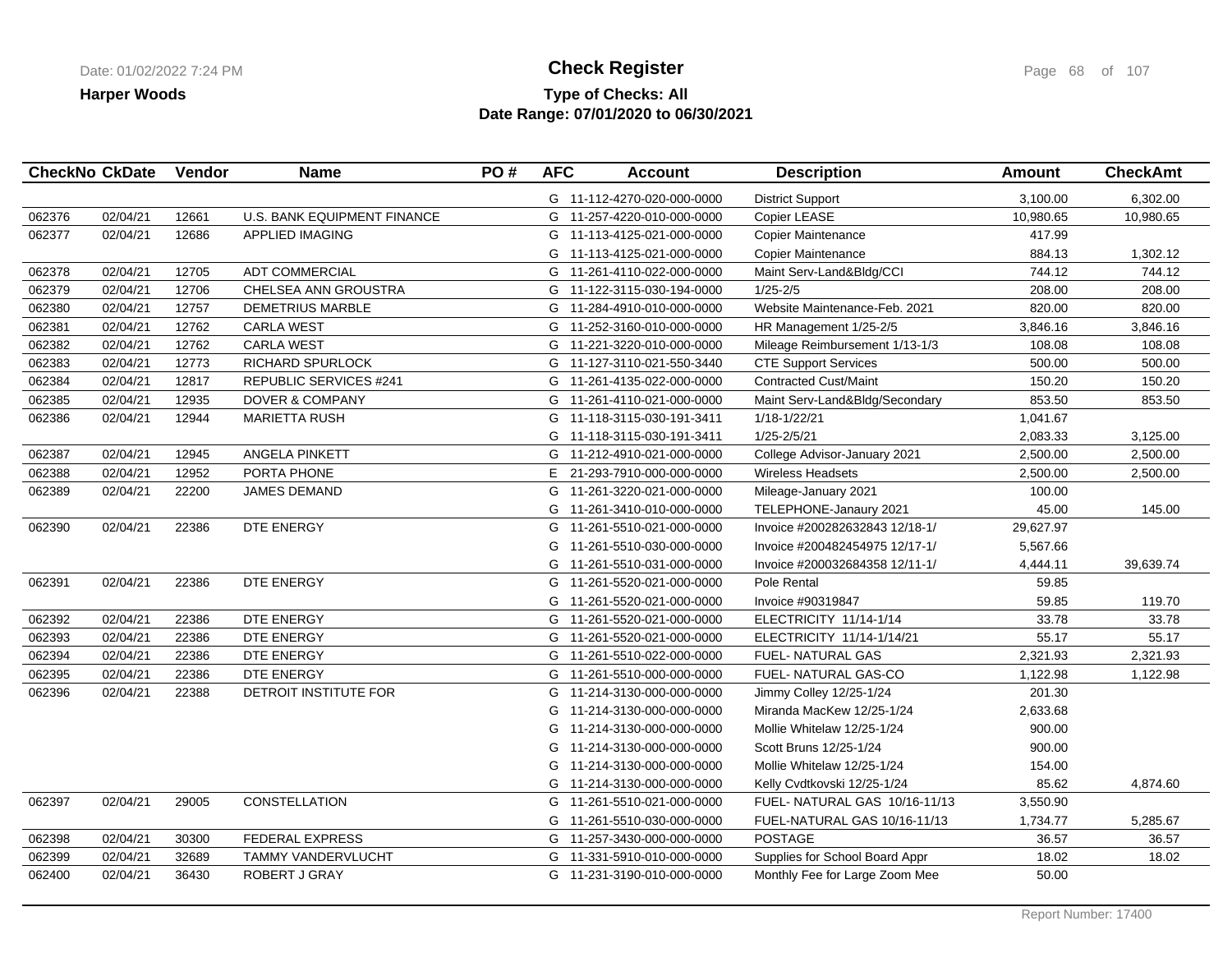# **Type of Checks: All Check Register Check Register Check Register Page 69 of 107 Date Range: 07/01/2020 to 06/30/2021**

|        | <b>CheckNo CkDate</b> | Vendor | <b>Name</b>                        | PO# | <b>AFC</b> | <b>Account</b>             | <b>Description</b>           | Amount    | <b>CheckAmt</b> |
|--------|-----------------------|--------|------------------------------------|-----|------------|----------------------------|------------------------------|-----------|-----------------|
|        |                       |        |                                    |     |            | G 11-231-3190-010-000-0000 | Virtual Workshop 1/5/21      | 115.00    |                 |
|        |                       |        |                                    |     |            | G 11-231-3190-010-000-0000 | Virtual General Meeting 1/19 | 115.00    | 280.00          |
| 062401 | 02/04/21              | 36858  | PHYLLIS GREENE                     |     |            | G 11-252-3210-010-000-0000 | Mileage-RESA 1/28/21         | 34.05     | 34.05           |
| 062402 | 02/04/21              | 37552  | <b>GALLAGHER FIRE EQUIPMENT CO</b> |     |            | G 11-261-4120-030-000-0000 | <b>EQUIP REPAIR</b>          | 325.00    | 325.00          |
| 062403 | 02/04/21              | 39590  | HARPER WOODS CITY OF               |     | G          | 11-261-3840-031-000-0000   | REFUSE 12/16-1/15            | 20.00     | 20.00           |
| 062404 | 02/04/21              | 39590  | HARPER WOODS CITY OF               |     |            | G 11-261-3840-030-000-0000 | REFUSE 12/16-1/15            | 32.00     | 32.00           |
| 062405 | 02/04/21              | 39590  | HARPER WOODS CITY OF               |     |            | G 11-261-3840-021-000-0000 | REFUSE 12/16-1/15            | 144.00    | 144.00          |
| 062406 | 02/04/21              | 39590  | HARPER WOODS CITY OF               |     |            | G 11-271-5710-000-000-0000 | Fuel-4th Qtr                 | 1,705.78  | 1,705.78        |
| 062407 | 02/04/21              | 39590  | HARPER WOODS CITY OF               |     |            | G 11-261-3830-022-000-0000 | WATER 12/16-1/15             | 168.89    | 168.89          |
| 062408 | 02/04/21              | 39590  | HARPER WOODS CITY OF               |     |            | G 11-261-3830-020-000-0000 | WATER 12/16-1/15             | 414.92    | 414.92          |
| 062409 | 02/04/21              | 39590  | HARPER WOODS CITY OF               |     |            | G 11-261-3830-030-000-0000 | WATER 12/16-1/15             | 285.66    | 285.66          |
| 062410 | 02/04/21              | 39590  | HARPER WOODS CITY OF               |     | G          | 11-261-3830-021-000-0000   | WATER 12/16-1/15             | 906.17    | 906.17          |
| 062411 | 02/04/21              | 39590  | HARPER WOODS CITY OF               |     | G          | 11-261-3830-021-000-0000   | WATER 12/16-1/15             | 261.19    | 261.19          |
| 062412 | 02/04/21              | 39590  | HARPER WOODS CITY OF               |     | G          | 11-261-3830-021-000-0000   | WATER 12/16-1/15             | 3,991.43  | 3,991.43        |
| 062413 | 02/04/21              | 41405  | HOME DEPOT                         |     | G          | 11-261-5910-021-000-0000   | <b>CUSTODIAL SUPPLIES</b>    | 27.96     |                 |
|        |                       |        |                                    |     | G          | 11-261-5910-021-000-0000   | <b>CUSTODIAL SUPPLIES</b>    | 27.04     | 55.00           |
| 062414 | 02/04/21              | 50098  | LIGHTING SUPPLY CO                 |     |            | G 11-261-5910-030-000-0000 | <b>CUSTODIAL SUPPLIES</b>    | 253.71    | 253.71          |
| 062415 | 02/04/21              | 50510  | LOWE'S HOME CENTERS                |     | G          | 11-261-5910-000-000-0000   | <b>CUSTODIAL SUPPLIES</b>    | 44.60     |                 |
|        |                       |        |                                    |     | G          | 11-261-5910-000-000-0000   | <b>CUSTODIAL SUPPLIES</b>    | 56.81     |                 |
|        |                       |        |                                    |     | G          | 11-261-5910-021-000-0000   | <b>CUSTODIAL SUPPLIES</b>    | 5.40      | 106.81          |
| 062416 | 02/04/21              | 56645  | <b>MASB</b>                        |     | G          | 11-231-3210-010-000-0000   | WKSHP/CONF BD OF ED          | 745.00    |                 |
|        |                       |        |                                    |     |            | G 11-231-3210-010-000-0000 | WKSHP/CONF BD OF ED          | 90.00     |                 |
|        |                       |        |                                    |     |            | G 11-252-7410-000-000-0000 | Boardbook Renewal            | 2,000.00  | 2,835.00        |
| 062417 | 02/04/21              | 75745  | <b>KSS ENTERPRISES</b>             |     |            | G 11-261-4120-021-000-0000 | <b>EQUIP REPAIR</b>          | 505.70    |                 |
|        |                       |        |                                    |     | G          | 11-261-5910-021-000-0000   | <b>CUSTODIAL SUPPLIES</b>    | 129.76    |                 |
|        |                       |        |                                    |     |            | G 11-261-5910-021-000-0000 | <b>CUSTODIAL SUPPLIES</b>    | 17.08     | 652.54          |
| 062418 | 02/04/21              | 77577  | <b>SETSEG</b>                      |     | G          | 11-252-2840-000-000-0000   | WORKERS COMP 3rd Qtr         | 5,527.00  | 5,527.00        |
| 062419 | 02/04/21              | 91181  | <b>WEINGARTZ</b>                   |     | G          | 11-271-5730-000-000-0000   | <b>VEHICLE EXPENSE</b>       | 196.87    |                 |
|        |                       |        |                                    |     | G          | 11-271-5730-000-000-0000   | <b>VEHICLE EXPENSE</b>       | 196.87    | 393.74          |
| 062420 | 02/04/21              | 92411  | <b>LORI WIERBICKI</b>              |     |            | G 11-226-3210-010-000-0000 | Mileage 12/17 & 2/3/21       | 68.33     | 68.33           |
| 062421 | 02/18/21              | 01524  | ALL SEASONS OUTDOOR                |     | G          | 11-261-5990-021-000-0000   | <b>GROUND/SUPPLIES</b>       | 53.85     | 53.85           |
| 062422 | 02/18/21              | 11771  | ATS EDUCATIONAL CONSULTING         |     |            | G 11-113-3110-041-000-0000 | ATS PURCHASE SER             | 77,571.49 | 77,571.49       |
| 062424 | 02/18/21              | 12148  | PRECISION HUMAN RESOURCE           |     |            | G 11-118-3110-030-191-3411 | M. Harvey W/E 1/29           | 538.87    |                 |
|        |                       |        |                                    |     |            | G 11-118-3110-030-191-3411 | Allison Williams W/E 2/5     | 724.40    |                 |
|        |                       |        |                                    |     | G          | 11-118-3110-030-191-3411   | J. Stovall W/E 2/5           | 630.50    |                 |
|        |                       |        |                                    |     | G          | 11-118-3110-030-191-3411   | M. Harvey W/E 2/5            | 578.90    |                 |
|        |                       |        |                                    |     | G          | 11-118-3110-030-191-3411   | Allison Williams W/E 1/29    | 746.90    |                 |
|        |                       |        |                                    |     |            | G 11-118-3110-030-191-3411 | J. Stovall W/E 1/29          | 649.90    |                 |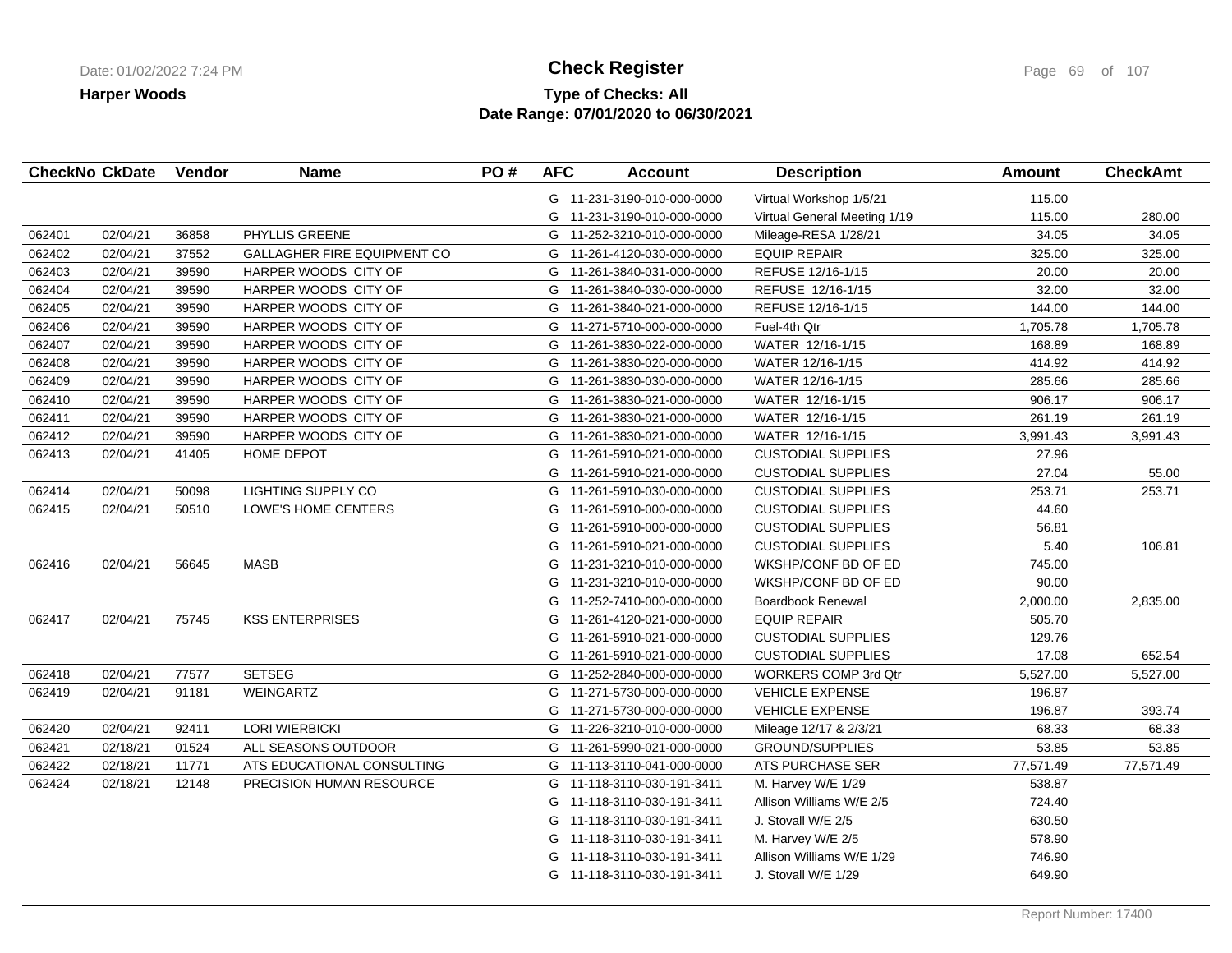# **Type of Checks: All Check Register Check Register Check Register Page 70 of 107 Date Range: 07/01/2020 to 06/30/2021**

|        | <b>CheckNo CkDate</b> | Vendor | <b>Name</b>                        | PO#     | <b>AFC</b> | <b>Account</b>             | <b>Description</b>             | <b>Amount</b> | <b>CheckAmt</b> |
|--------|-----------------------|--------|------------------------------------|---------|------------|----------------------------|--------------------------------|---------------|-----------------|
|        |                       |        |                                    |         |            | G 11-122-3190-031-196-0000 | Miles Greene W/E 2/5           | 585.50        |                 |
|        |                       |        |                                    |         | G          | 11-122-3190-031-196-0000   | Miles Greene W/E 1/29          | 515.21        |                 |
|        |                       |        |                                    |         | G          | 11-241-3190-020-000-0000   | D. Padgett-Smith W/E 2/5       | 776.60        |                 |
|        |                       |        |                                    |         | G          | 11-241-3190-020-000-0000   | D. Padgett-Smith W/E 1/29      | 776.60        |                 |
|        |                       |        |                                    |         | G          | 11-252-3155-010-000-0000   | Cynthia Danna W/E 1/29         | 685.15        |                 |
|        |                       |        |                                    |         |            | G 11-252-3155-010-000-0000 | Cynthia Danna W/E 2/5          | 685.15        | 7,893.68        |
| 062425 | 02/18/21              | 12239  | <b>EMPIRE DISPOSAL</b>             |         |            | G 11-261-4135-020-000-0000 | Recyclables Removal            | 130.00        |                 |
|        |                       |        |                                    |         | G          | 11-261-4135-021-000-0000   | Recyclables Removal            | 185.00        | 315.00          |
| 062426 | 02/18/21              | 12448  | <b>JDT SOLUTIONS</b>               |         |            | G 11-252-3150-010-000-0000 | Consulting-January 2021        | 2,945.00      | 2,945.00        |
| 062427 | 02/18/21              | 12452  | <b>TOMMY MOUA</b>                  |         |            | G 11-111-3190-031-500-3071 | $2/8 - 2/19$                   | 1,318.18      |                 |
|        |                       |        |                                    |         |            | G 11-125-3190-030-500-3071 | $2/8 - 2/19$                   | 1,318.18      | 2,636.36        |
| 062428 | 02/18/21              | 12512  | PRUDENTIAL VIRTUAL GUARD           |         | G          | 11-266-3131-031-000-3071   | Alarm-February 2021            | 40.00         | 40.00           |
| 062429 | 02/18/21              | 12527  | <b>FREDERICK MOORE</b>             |         | G          | 11-127-3110-021-550-3440   | 2/8-2/19/21                    | 700.00        | 700.00          |
| 062430 | 02/18/21              | 12562  | MECHANICAL SYSTEM SERVICES         |         | G          | 11-261-4120-030-000-0000   | <b>EQUIP REPAIR</b>            | 1,400.00      | 1,400.00        |
| 062431 | 02/18/21              | 12618  | IDEAL TECHNOLOGY SOLUTIONS,        |         |            | G 11-111-4270-010-000-0000 | <b>Help Desk</b>               | 1,840.00      |                 |
|        |                       |        |                                    |         | G          | 11-112-4270-020-000-0000   | <b>District Support</b>        | 3,100.00      |                 |
|        |                       |        |                                    |         | G          | 11-113-4270-021-000-0000   | Laptops for Ms. Woods-Helms an | 1,750.00      | 6,690.00        |
| 062432 | 02/18/21              | 12661  | <b>U.S. BANK EQUIPMENT FINANCE</b> |         |            | G 11-257-4220-010-000-0000 | Copier LEASE                   | 2,863.66      |                 |
|        |                       |        |                                    |         | G          | 11-257-4220-010-000-0000   | Copier LEASE                   | 570.49        | 3,434.15        |
| 062433 | 02/18/21              | 12686  | APPLIED IMAGING                    |         | G          | 11-111-4125-030-000-0000   | Copier Maintenance             | 51.76         |                 |
|        |                       |        |                                    |         |            | G 11-113-4125-021-000-0000 | Copier Maintenance             | 71.57         | 123.33          |
| 062434 | 02/18/21              | 12701  | <b>CDWG</b>                        | T8040 C |            | G 11-127-5115-022-577-3440 | Perkins Services-Supplies      | 2,500.00      | 2,500.00        |
| 062435 | 02/18/21              | 12705  | <b>ADT COMMERCIAL</b>              |         |            | G 11-261-4110-000-000-0000 | 2/24-3/23/21                   | 52.13         |                 |
|        |                       |        |                                    |         | G          | 11-261-4110-020-000-0000   | 2/24-3/23/21                   | 140.49        |                 |
|        |                       |        |                                    |         |            | G 11-261-4110-022-000-0000 | 2/24-3/23/21                   | 53.95         | 246.57          |
| 062436 | 02/18/21              | 12706  | CHELSEA ANN GROUSTRA               |         |            | G 11-122-3115-030-194-0000 | 2/8-2/19/21                    | 208.00        | 208.00          |
| 062437 | 02/18/21              | 12762  | <b>CARLA WEST</b>                  |         | G          | 11-252-3160-010-000-0000   | HR Management 2/8-2/19         | 3,846.16      | 3,846.16        |
| 062438 | 02/18/21              | 12944  | <b>MARIETTA RUSH</b>               |         |            | G 11-118-3115-030-191-3411 | 2/8-2/19/21                    | 2,083.33      | 2,083.33        |
| 062439 | 02/18/21              | 12948  | <b>KAYLA BRACY</b>                 |         | G          | 11-118-3115-030-191-3411   | $2/1 - 2/5/21$                 | 1,041.67      |                 |
|        |                       |        |                                    |         |            | G 11-118-3115-030-191-3411 | $2/8 - 2/19$                   | 2,083.33      | 3,125.00        |
| 062440 | 02/18/21              | 12954  | <b>AUXILIO INC.</b>                |         |            | G 11-271-3310-000-000-0000 | PUPIL TRANS CONTRACT           | 224.20        | 224.20          |
| 062441 | 02/18/21              | 15391  | <b>CHARTWELLS</b>                  |         | C.         | 21-297-4910-000-000-3100   | STATE BREAKFAST LABOR COST     | 22,275.39     |                 |
|        |                       |        |                                    |         | С          | 21-297-4910-000-000-3100   | STATE BREAKFAST LABOR COST     | 8,490.66      |                 |
|        |                       |        |                                    |         | C.         | 21-297-5610-000-000-3100   | STATE FOOD BREAK COST          | 23,767.39     |                 |
|        |                       |        |                                    |         | C          | 21-297-5641-000-000-3100   | STATE ADM BREAKFAST COST       | 3,934.60      |                 |
|        |                       |        |                                    |         | C          | 21-297-5642-000-000-3100   | STATE MNGT FEE BREAKFAST       | 1,435.17      |                 |
|        |                       |        |                                    |         |            | C 21-297-5643-000-000-3100 | STATE MIS EXP BREAK COST       | 1,569.01      | 61,472.22       |
| 062442 | 02/18/21              | 31248  | FOLLETT EDUCATIONAL                |         |            | G 11-271-7410-010-000-0000 | Library Software Renewal       | 744.83        | 744.83          |
|        |                       |        |                                    |         |            |                            |                                |               |                 |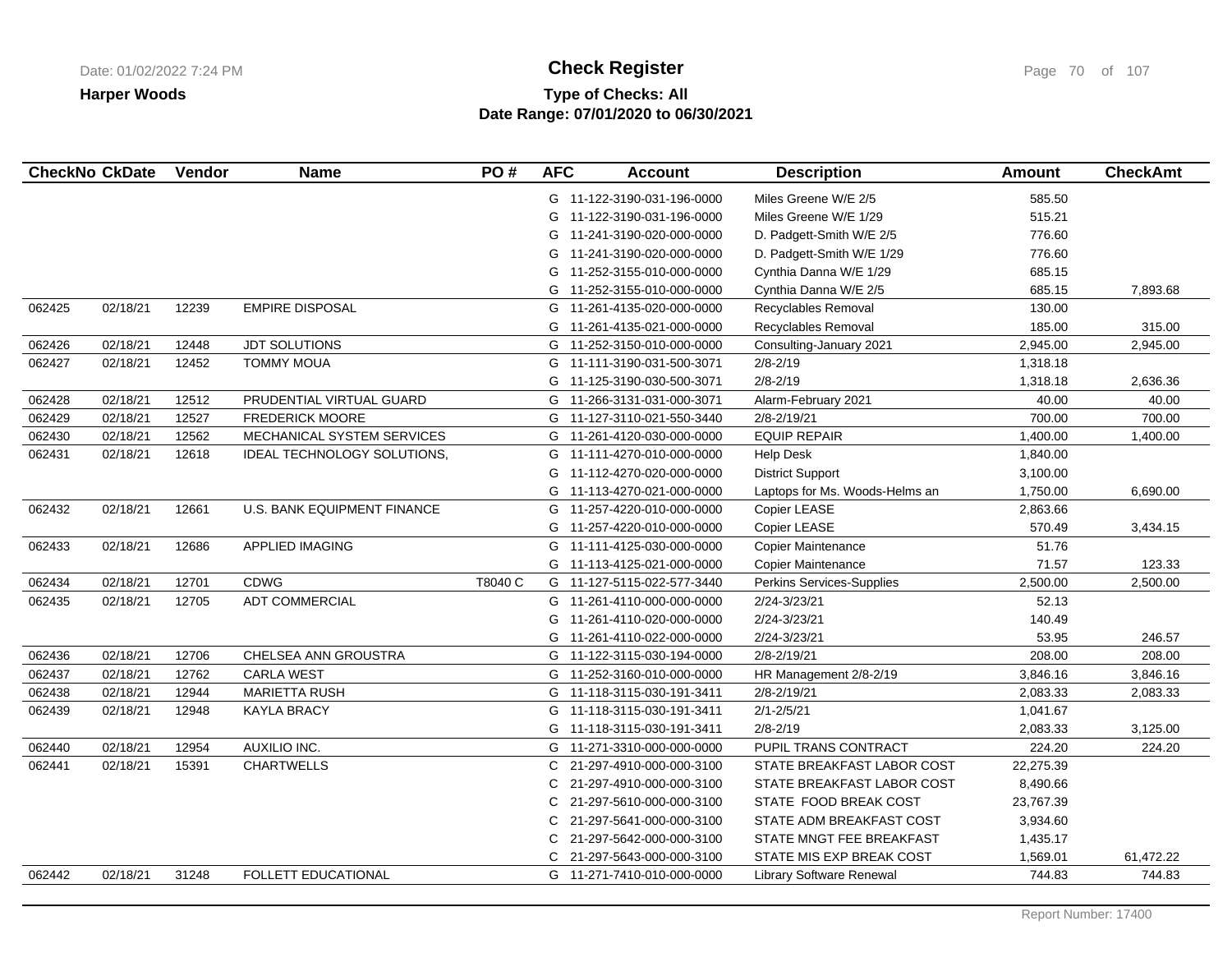## **Type of Checks: All Check Register Check Register Check Register Page 71 of 107 Date Range: 07/01/2020 to 06/30/2021**

|        | <b>CheckNo CkDate</b> | Vendor | <b>Name</b>                        | PO# | <b>AFC</b> | <b>Account</b>             | <b>Description</b>             | Amount     | <b>CheckAmt</b> |
|--------|-----------------------|--------|------------------------------------|-----|------------|----------------------------|--------------------------------|------------|-----------------|
| 062443 | 02/18/21              | 35000  | <b>GILBERT'S PRO HARDWARE</b>      |     |            | G 11-261-5910-031-000-0000 | <b>CUSTODIAL SUPPLIES</b>      | 42.98      |                 |
|        |                       |        |                                    |     |            | G 11-261-5910-031-000-0000 | <b>CUSTODIAL SUPPLIES</b>      | 15.18      | 58.16           |
| 062444 | 02/18/21              | 37552  | <b>GALLAGHER FIRE EQUIPMENT CO</b> |     | G          | 11-261-4120-020-000-0000   | <b>EQUIP REPAIR</b>            | 255.00     |                 |
|        |                       |        |                                    |     |            | G 11-261-4120-021-000-0000 | <b>EQUIP REPAIR</b>            | 195.00     | 450.00          |
| 062445 | 02/18/21              | 42341  | JANETTA HUBBARD                    |     |            | G 11-122-5115-030-194-0000 | TEACH SUPP SP ED               | 90.65      | 90.65           |
| 062446 | 02/18/21              | 50098  | LIGHTING SUPPLY CO                 |     |            | G 11-261-5910-021-000-0000 | <b>CUSTODIAL SUPPLIES</b>      | 148.69     | 148.69          |
| 062447 | 02/18/21              | 56100  | <b>MESSA</b>                       |     |            | G 12-451-6000-000-000-0000 | March 2021                     | 200,438.74 | 200,438.74      |
| 062448 | 02/18/21              | 57700  | <b>MIDWEST AIR FILTER</b>          |     |            | G 11-261-5910-030-000-0000 | <b>CUSTODIAL SUPPLIES</b>      | 296.82     | 296.82          |
| 062449 | 02/18/21              | 62675  | <b>NBC TRUCK EQUIPMENT</b>         |     |            | G 11-271-5730-000-000-0000 | <b>VEHICLE EXPENSE</b>         | 33.96      |                 |
|        |                       |        |                                    |     | G          | 11-271-5730-000-000-0000   | <b>VEHICLE EXPENSE</b>         | 88.00      | 121.96          |
| 062451 | 02/18/21              | 63330  | <b>SPRINT</b>                      |     | G          | 11-261-3410-010-000-0000   | TELEPHONE 12/20-1/19/21        | 187.84     |                 |
|        |                       |        |                                    |     | G          | 11-261-3410-020-000-0000   | TELEPHONE MS 12/20-1/19        | 158.08     |                 |
|        |                       |        |                                    |     | G          | 11-261-3410-020-000-0000   | <b>TELEPHONE MS 12/20-1/19</b> | 74.50      |                 |
|        |                       |        |                                    |     | G          | 11-261-3410-021-000-0000   | TELEPHONE 12/20-1/19/21        | 114.27     |                 |
|        |                       |        |                                    |     | G          | 11-261-3410-021-000-0000   | TELEPHONE 12/20-1/19           | 599.77     |                 |
|        |                       |        |                                    |     | G          | 11-261-3410-021-000-0000   | TELEPHONE 12/20-1/19           | 37.17      |                 |
|        |                       |        |                                    |     | G          | 11-261-3410-021-000-0000   | TELEPHONE 12/20-1/19           | 101.03     |                 |
|        |                       |        |                                    |     | G          | 11-261-3410-022-000-0000   | TELEPHONE 12/20-1/19           | 37.84      |                 |
|        |                       |        |                                    |     | G          | 11-261-3410-030-000-0000   | TELEPHONE 12/20-1/19/21        | 164.87     |                 |
|        |                       |        |                                    |     | G          | 11-261-3410-031-000-0000   | TELEPHONE 12/20-1/19           | 156.57     |                 |
|        |                       |        |                                    |     | G          | 11-261-5990-021-000-0000   | 12/20-1/19                     | 37.97      |                 |
|        |                       |        |                                    |     | G          | 11-271-3410-000-000-0000   | CELLULAR PHONE SERV            | 187.57     |                 |
|        |                       |        |                                    |     | C.         | 21-297-3410-000-000-9010   | Food Service Telephone 12/20   | 99.84      | 1,957.32        |
| 062452 | 02/18/21              | 75745  | <b>KSS ENTERPRISES</b>             |     | G          | 11-261-4120-021-000-0000   | <b>EQUIP REPAIR</b>            | 429.50     |                 |
|        |                       |        |                                    |     | G          | 11-261-5910-020-000-0000   | <b>CUSTODIAN SUPPLY MS</b>     | 104.15     | 533.65          |
| 062453 | 02/18/21              | 84210  | THRUN LAW FIRM PC                  |     | G          | 11-231-3171-010-000-0000   | <b>LEGAL SERVICES</b>          | 5,000.00   |                 |
|        |                       |        |                                    |     | G          | 11-231-3171-010-000-0000   | LEGAL SERVICES-January 2021    | 283.00     | 5,283.00        |
| 062454 | 02/18/21              | 90970  | <b>WAYNE COUNTY REGIONAL</b>       |     |            | G 11-284-3160-010-000-0000 | Data Processing Services 3rd   | 12,799.87  | 12,799.87       |
| 062461 | 02/26/21              | 12623  | INTERNAL REVENUE SERVICE           |     | G          | 12-451-5210-000-000-0000   | 4405 H.GAMBLE                  | 268.50     | 268.50          |
| 062462 | 02/26/21              | 12808  | <b>COLONIAL LIFE</b>               |     | G          | 12-451-2000-000-000-0000   | <b>Colonial Accident</b>       | 142.98     |                 |
|        |                       |        |                                    |     | G          | 12-451-2100-000-000-0000   | Colonial Life Insurance        | 369.22     |                 |
|        |                       |        |                                    |     | G          | 12-451-2140-000-000-0000   | Colonial Hosp. Inc             | 132.09     |                 |
|        |                       |        |                                    |     | G          | 12-451-2150-000-000-0000   | <b>Colonial Cancer Ins</b>     | 10.66      |                 |
|        |                       |        |                                    |     |            | G 12-451-2160-000-000-0000 | <b>Colonial Disability</b>     | 304.05     | 959.00          |
| 062463 | 02/26/21              | 12917  | ROOSEN, VARCHETTI & OLIVIER,       |     | G          | 12-451-5210-000-000-0000   | 110397 R.P.                    | 463.10     | 463.10          |
| 062464 | 02/26/21              | 15100  | DAVID RUSKIN                       |     |            | G 12-451-5210-000-000-0000 | 17-41165-MBM F.B.              | 922.67     | 922.67          |
| 062465 | 02/26/21              | 35007  | GLP & ASSOCIATES, INC              |     |            | G 12-451-2700-000-000-0000 | GLP 403B TEACHER               | 10,569.28  | 10,569.28       |
| 062466 | 02/26/21              | 35007  | <b>GLP &amp; ASSOCIATES, INC</b>   |     |            | G 12-451-4400-000-000-0000 | 457-GLP                        | 1,390.00   | 1,390.00        |
|        |                       |        |                                    |     |            |                            |                                |            |                 |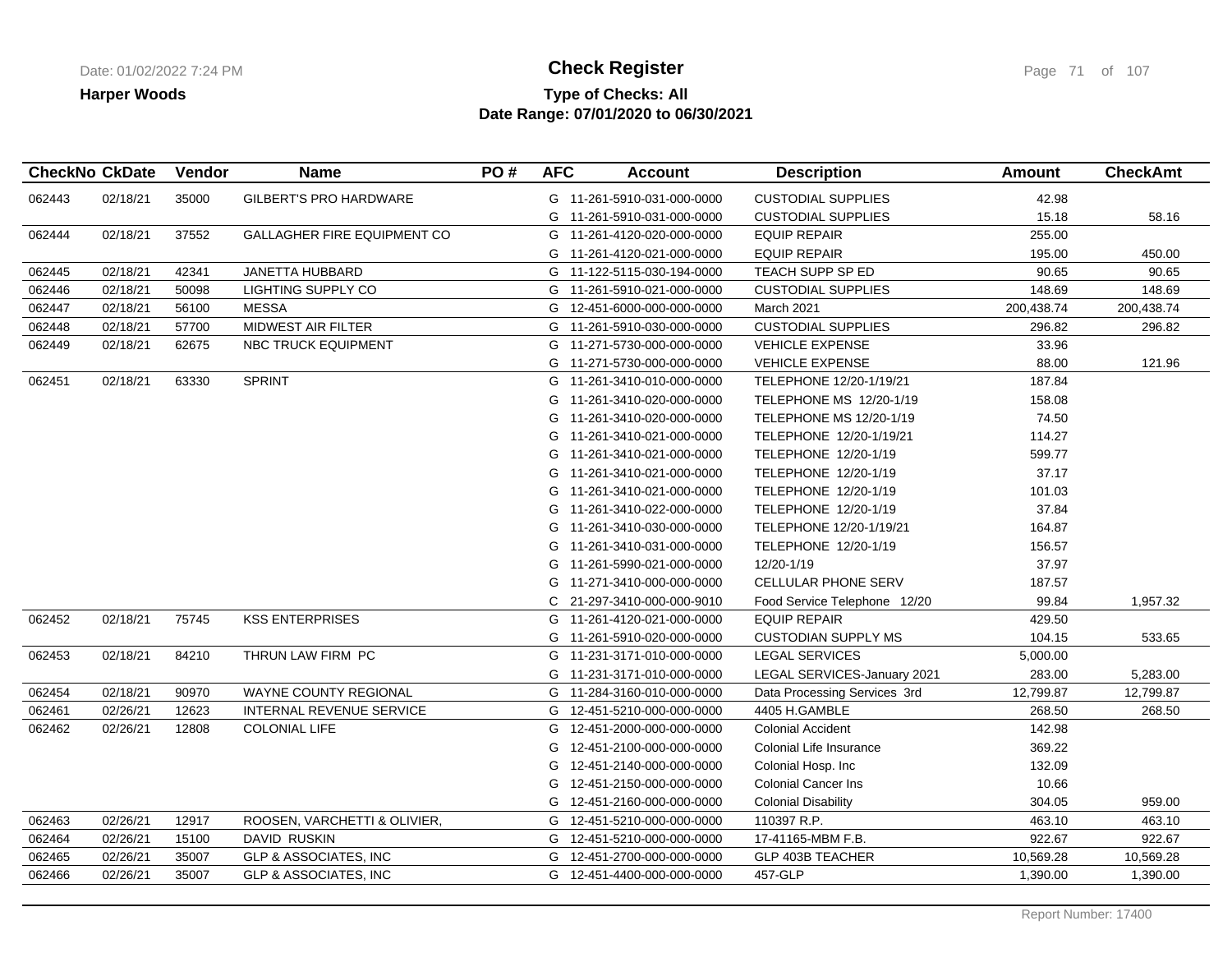## **Type of Checks: All Check Register Check Register Check Register Page 72 of 107 Date Range: 07/01/2020 to 06/30/2021**

|        | <b>CheckNo CkDate</b> | Vendor | <b>Name</b>                      | PO#     | <b>AFC</b> | <b>Account</b>             | <b>Description</b>                  | <b>Amount</b> | <b>CheckAmt</b> |
|--------|-----------------------|--------|----------------------------------|---------|------------|----------------------------|-------------------------------------|---------------|-----------------|
| 062467 | 02/26/21              | 39615  | HARPER WDS SCHOOL DIST           |         |            | G 12-451-3700-000-000-0000 | <b>SECTION 125 HEALTH</b>           | 1,547.79      | 1,547.79        |
| 062468 | 02/26/21              | 57694  | MISDU                            |         | G          | 12-451-5210-000-000-0000   | <b>MISC OBLIGATIONS EXP</b>         | 2,604.60      | 2,604.60        |
| 062469 | 03/02/21              | 12383  | STENGER & STENGER PC             |         |            | G 12-451-5210-000-000-0000 | 1800779GC S. REED                   | 59.25         | 59.25           |
| 062470 | 03/02/21              | 12623  | INTERNAL REVENUE SERVICE         |         | G          | 12-451-5210-000-000-0000   | 4405 H. GAMBLE                      | 268.50        | 268.50          |
| 062471 | 03/02/21              | 12808  | <b>COLONIAL LIFE</b>             |         | G          | 12-451-2000-000-000-0000   | <b>Colonial Accident</b>            | 142.98        |                 |
|        |                       |        |                                  |         | G          | 12-451-2100-000-000-0000   | Colonial Life Insurance             | 369.22        |                 |
|        |                       |        |                                  |         | G          | 12-451-2140-000-000-0000   | Colonial Hosp. Inc                  | 132.09        |                 |
|        |                       |        |                                  |         | G          | 12-451-2150-000-000-0000   | <b>Colonial Cancer Ins</b>          | 10.66         |                 |
|        |                       |        |                                  |         | G          | 12-451-2160-000-000-0000   | <b>Colonial Disability</b>          | 304.05        | 959.00          |
| 062472 | 03/02/21              | 12917  | ROOSEN, VARCHETTI & OLIVIER,     |         | G          | 12-451-5210-000-000-0000   | 110397 R.P.                         | 463.10        | 463.10          |
| 062473 | 03/02/21              | 15100  | DAVID RUSKIN                     |         |            | G 12-451-5210-000-000-0000 | 17-41165-MBM F.B.                   | 922.67        | 922.67          |
| 062474 | 03/02/21              | 22370  | STATE OF MICHIGAN - DETROIT      |         | G          | 12-451-1120-000-000-0000   | DETROIT INCOME TAX                  | 2,590.93      | 2,590.93        |
| 062475 | 03/02/21              | 35007  | <b>GLP &amp; ASSOCIATES, INC</b> |         | G          | 12-451-2700-000-000-0000   | GLP 403B TEACHER                    | 11,120.38     | 11,120.38       |
| 062476 | 03/02/21              | 35007  | <b>GLP &amp; ASSOCIATES, INC</b> |         | G          | 12-451-4400-000-000-0000   | 457-GLP                             | 1,390.00      | 1,390.00        |
| 062477 | 03/02/21              | 39615  | HARPER WDS SCHOOL DIST           |         | G          | 12-451-3700-000-000-0000   | <b>SECTION 125 HEALTH</b>           | 1,447.79      | 1,447.79        |
| 062478 | 03/02/21              | 57694  | <b>MISDU</b>                     |         | G          | 12-451-5210-000-000-0000   | <b>MISC OBLIGATIONS EXP</b>         | 2,604.60      | 2,604.60        |
| 062479 | 03/02/21              | 62215  | <b>MADISON NATIONAL LIFE</b>     |         | G          | 12-452-1100-000-000-0000   | <b>SHORT TERM INSURAN</b>           | 4,803.31      | 4,803.31        |
| 062480 | 03/02/21              | 80060  | <b>STATE OF MICHIGAN</b>         |         |            | G 12-451-1110-000-000-0000 | MICH STATE W H TAX                  | 23,384.34     | 23,384.34       |
| 062481 | 03/04/21              | 00560  | AT&T                             |         |            | G 11-261-3410-020-000-0000 | TELEPHONE MS 1/19-2/18              | 3,797.15      | 3,797.15        |
| 062482 | 03/04/21              | 00560  | AT&T                             |         |            | G 11-261-3410-022-000-0000 | <b>TELEPHONE 1/19-2/18</b>          | 1,030.40      | 1,030.40        |
| 062483 | 03/04/21              | 00560  | AT&T                             |         |            | G 11-261-3410-021-000-0000 | $1/16 - 2/15$                       | 2,179.82      | 2,179.82        |
| 062484 | 03/04/21              | 00560  | AT&T                             |         |            | G 11-261-3410-021-000-0000 | February 2021                       | 101.69        | 101.69          |
| 062485 | 03/04/21              | 00560  | AT&T                             |         |            | G 11-261-3410-021-000-0000 | <b>TELEPHONE 1/28-2/27</b>          | 671.33        | 671.33          |
| 062486 | 03/04/21              | 00560  | AT&T                             |         |            | G 11-261-3410-030-000-0000 | <b>TELEPHONE 1/25-2/24</b>          | 51.74         | 51.74           |
| 062487 | 03/04/21              | 00560  | AT&T                             |         |            | G 11-261-3410-021-000-0000 | <b>TELEPHONE 1/25-2/24</b>          | 51.74         | 51.74           |
| 062488 | 03/04/21              | 00560  | AT&T                             |         |            | G 11-261-3410-021-000-0000 | <b>TELEPHONE</b>                    | 418.55        | 418.55          |
| 062489 | 03/04/21              | 00560  | AT&T                             |         |            | G 11-261-3410-020-000-0000 | $1/19 - 2/18$                       | 2,830.03      | 2,830.03        |
| 062490 | 03/04/21              | 03600  | <b>AMERICA'S FINEST</b>          |         |            | G 11-252-5910-010-000-0000 | <b>Business Cards-Hosea Simmons</b> | 54.00         | 54.00           |
| 062491 | 03/04/21              | 06475  | APAC AND PACKAGING               | 36027 P |            | G 11-261-5990-030-000-0000 | <b>GROUNDS/SUPPLIES</b>             | 232.25        |                 |
|        |                       |        |                                  | 36027 P |            | G 11-261-5990-031-000-0000 | <b>GROUNDS/SUPPLIES</b>             | 232.25        | 464.50          |
| 062492 | 03/04/21              | 07453  | <b>BASIC</b>                     |         |            | G 11-252-7911-010-000-0000 | Monthly Fee for Sec 125 FSA         | 960.00        | 960.00          |
| 062493 | 03/04/21              | 11737  | <b>CONCENTRIC EDUCATIONAL</b>    |         |            | G 11-125-3190-021-500-3071 | March 2021                          | 4,333.33      | 4,333.33        |
| 062494 | 03/04/21              | 11771  | ATS EDUCATIONAL CONSULTING       |         |            | G 11-113-3110-041-000-0000 | <b>ATS PURCHASE SER</b>             | 77,571.49     | 77,571.49       |
| 062495 | 03/04/21              | 11904  | <b>ARC MICHIGAN</b>              |         |            | G 11-113-5115-021-021-0000 | Supplies for Teachers               | 279.00        | 279.00          |
| 062496 | 03/04/21              | 12113  | <b>JAYE HILL</b>                 |         |            | G 11-125-3190-020-500-3071 | March 2021                          | 2,266.66      | 2,266.66        |
| 062497 | 03/04/21              | 12132  | PAC-VAN, INC                     |         |            | G 11-261-5910-021-000-0000 | <b>CUSTODIAL SUPPLIES</b>           | 335.00        | 335.00          |
| 062499 | 03/04/21              | 12148  | PRECISION HUMAN RESOURCE         |         | G          | 11-118-3110-030-191-3411   | Allison Williams W/E 2/12           | 748.65        |                 |
|        |                       |        |                                  |         |            | G 11-118-3110-030-191-3411 | J. Stovall W/E 2/12                 | 659.60        |                 |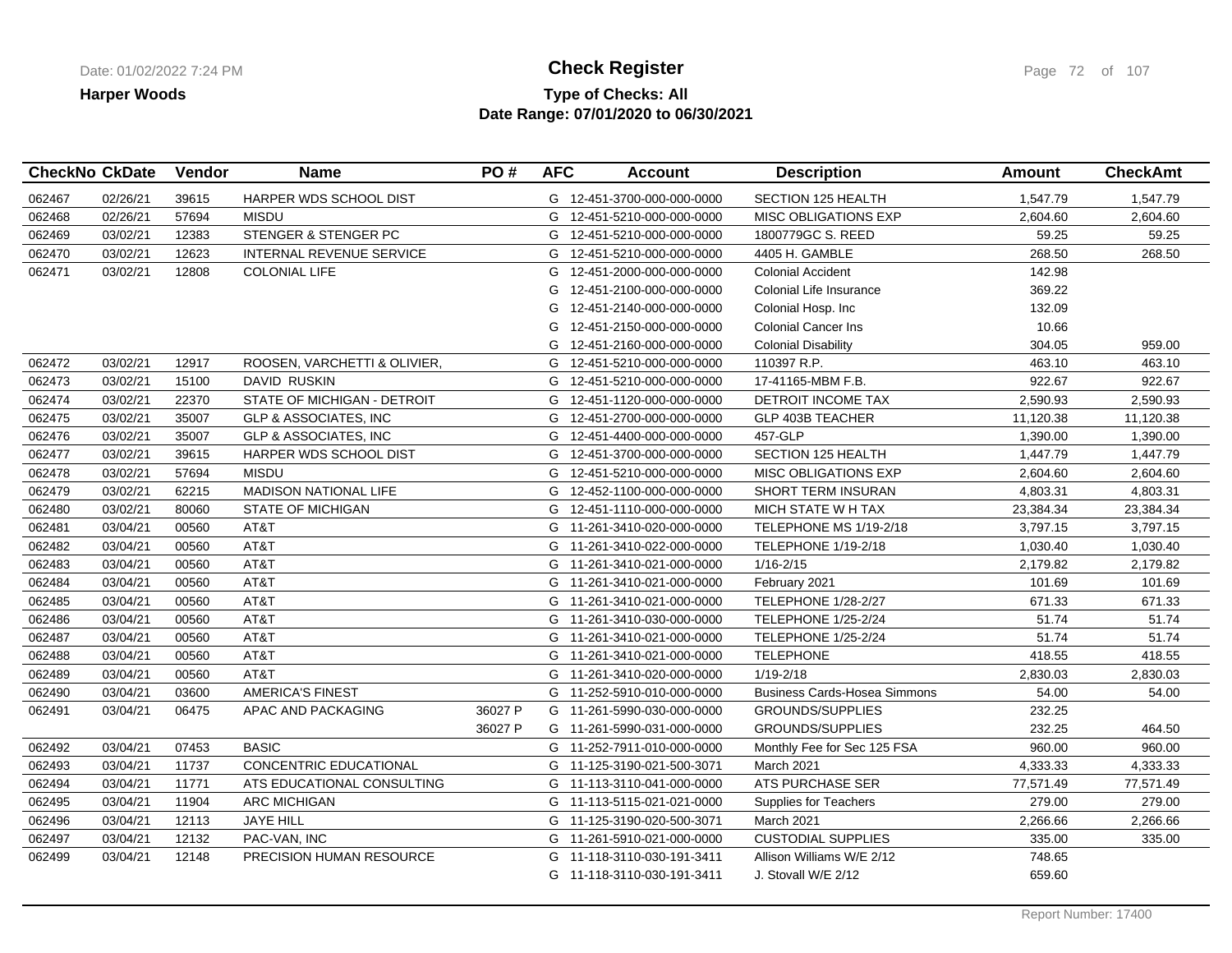# **Type of Checks: All Check Register Check Register Check Register Page 73 of 107 Date Range: 07/01/2020 to 06/30/2021**

|        | <b>CheckNo CkDate</b> | Vendor | <b>Name</b>                  | PO#     | <b>AFC</b> | <b>Account</b>             | <b>Description</b>                    | <b>Amount</b> | <b>CheckAmt</b> |
|--------|-----------------------|--------|------------------------------|---------|------------|----------------------------|---------------------------------------|---------------|-----------------|
|        |                       |        |                              |         |            | G 11-118-3110-030-191-3411 | M. Harvey W/E 2/12                    | 611.98        |                 |
|        |                       |        |                              |         |            | G 11-118-3110-030-191-3411 | Allison Williams W/E 2/19             | 407.40        |                 |
|        |                       |        |                              |         | G          | 11-118-3110-030-191-3411   | J. Stovall W/E 2/19                   | 378.30        |                 |
|        |                       |        |                              |         | G          | 11-118-3110-030-191-3411   | M. Harvey W/E 2/19                    | 355.61        |                 |
|        |                       |        |                              |         | G          | 11-122-3190-031-196-0000   | Miles Greene W/E 2/12                 | 468.40        |                 |
|        |                       |        |                              |         | G          | 11-122-3190-031-196-0000   | Miles Greene W/E 2/19                 | 351.30        |                 |
|        |                       |        |                              |         |            | G 11-241-3190-020-000-0000 | D. Padgett-Smith W/E 2/12             | 798.80        |                 |
|        |                       |        |                              |         | G          | 11-241-3190-020-000-0000   | D. Padgett-Smith W/E 2/19             | 776.58        |                 |
|        |                       |        |                              |         | G          | 11-252-3155-010-000-0000   | Cynthia Danna W/E 2/12                | 685.15        |                 |
|        |                       |        |                              |         | G          | 11-252-3155-010-000-0000   | Cynthia Danna W/E 2/19                | 411.09        | 6,652.86        |
| 062500 | 03/04/21              | 12340  | THE MANHOOD PROJECT, LLC     |         | G          | 11-125-3190-021-500-3071   | March 2021                            | 3,885.00      | 3,885.00        |
| 062501 | 03/04/21              | 12374  | <b>BSN SPORTS</b>            | 36024 P | E.         | 21-293-6410-000-000-0000   | <b>BBall Coaches' Uniforms</b>        | 1,809.63      |                 |
|        |                       |        |                              | 36029 C | S.         | 62-431-1061-021-308-0000   | <b>DECA Tees</b>                      | 169.00        | 1,978.63        |
| 062502 | 03/04/21              | 12448  | <b>JDT SOLUTIONS</b>         |         |            | G 11-252-3150-010-000-0000 | <b>Consulting Services-February 2</b> | 2,945.00      | 2,945.00        |
| 062503 | 03/04/21              | 12452  | <b>TOMMY MOUA</b>            |         |            | G 11-111-3190-031-500-3071 | $2/22 - 3/5/21$                       | 1,318.18      |                 |
|        |                       |        |                              |         | G          | 11-125-3190-030-500-3071   | $2/22 - 3/5/21$                       | 1,318.18      | 2,636.36        |
| 062504 | 03/04/21              | 12455  | TOTAL PACKAGE LIFESTYLE, LLC |         |            | G 11-111-3190-031-500-3071 | <b>Parent University</b>              | 400.00        |                 |
|        |                       |        |                              |         | G          | 11-111-3190-031-500-3071   | <b>Advisory SEL Services</b>          | 4,500.00      |                 |
|        |                       |        |                              |         | G          | 11-125-3190-020-500-3071   | <b>Parent University</b>              | 800.00        |                 |
|        |                       |        |                              |         | G          | 11-125-3190-021-500-3071   | <b>Parent University</b>              | 800.00        |                 |
|        |                       |        |                              |         | G          | 11-125-3190-021-500-3071   | "Tap In" Student SEL Virtual S        | 3,984.00      |                 |
|        |                       |        |                              |         |            | G 11-125-3190-030-500-3071 | <b>Parent University</b>              | 400.00        |                 |
|        |                       |        |                              |         | G          | 11-125-3190-030-500-3071   | <b>Advisory SEL Services</b>          | 5,250.00      | 16,134.00       |
| 062505 | 03/04/21              | 12476  | <b>TERRI GAMLIN</b>          |         |            | G 11-127-5111-022-577-3440 | <b>CCI Teacher Supplies</b>           | 81.07         | 81.07           |
| 062506 | 03/04/21              | 12483  | BES MILLENNIAL NETWORK       |         | G          | 11-125-3190-020-500-3071   | March 2021                            | 5,000.00      | 5,000.00        |
| 062507 | 03/04/21              | 12512  | PRUDENTIAL VIRTUAL GUARD     |         | G          | 11-266-3131-020-000-3071   | Alarm-March 2021                      | 40.00         |                 |
|        |                       |        |                              |         | G          | 11-266-3131-020-000-3071   | Alarm-Feb. 2021                       | 40.00         |                 |
|        |                       |        |                              |         | G          | 11-266-3131-030-000-3071   | W/E 1/28                              | 646.23        |                 |
|        |                       |        |                              |         | G          | 11-266-3131-030-000-3071   | W/E 2/4                               | 646.23        |                 |
|        |                       |        |                              |         | G          | 11-266-3131-030-000-3071   | Alarm March 2021                      | 40.00         |                 |
|        |                       |        |                              |         | G          | 11-266-3131-031-000-3071   | Alarm-March 2021                      | 40.00         | 1,452.46        |
| 062508 | 03/04/21              | 12527  | <b>FREDERICK MOORE</b>       |         |            | G 11-127-3110-021-550-3440 | CTE Support Services 2/22-3/5/        | 700.00        | 700.00          |
| 062509 | 03/04/21              | 12536  | <b>QUINCY STEWART</b>        |         |            | G 11-221-3220-020-000-0000 | Virtual MI Music Educator Conf        | 100.00        | 100.00          |
| 062510 | 03/04/21              | 12562  | MECHANICAL SYSTEM SERVICES   |         |            | G 11-261-4120-031-000-0000 | <b>EQUIP REPAIR</b>                   | 325.00        | 325.00          |
| 062511 | 03/04/21              | 12563  | KAY PROPERTY MANAGEMENT,     |         | G          | 11-261-4210-022-000-0000   | Building Rental - CCI-March 20        | 19,741.96     | 19,741.96       |
| 062512 | 03/04/21              | 12618  | IDEAL TECHNOLOGY SOLUTIONS,  |         | G          | 11-111-4270-010-000-0000   | <b>Help Desk</b>                      | 1,978.00      |                 |
|        |                       |        |                              |         | G          | 11-112-4270-020-000-0000   | <b>District Support</b>               | 3,100.00      | 5,078.00        |
| 062513 | 03/04/21              | 12642  | <b>TRIUMPH CHURCH</b>        |         |            | G 11-261-4210-020-000-0000 | <b>Building Rental - Triumph MS-M</b> | 7,700.00      | 7,700.00        |
|        |                       |        |                              |         |            |                            |                                       |               |                 |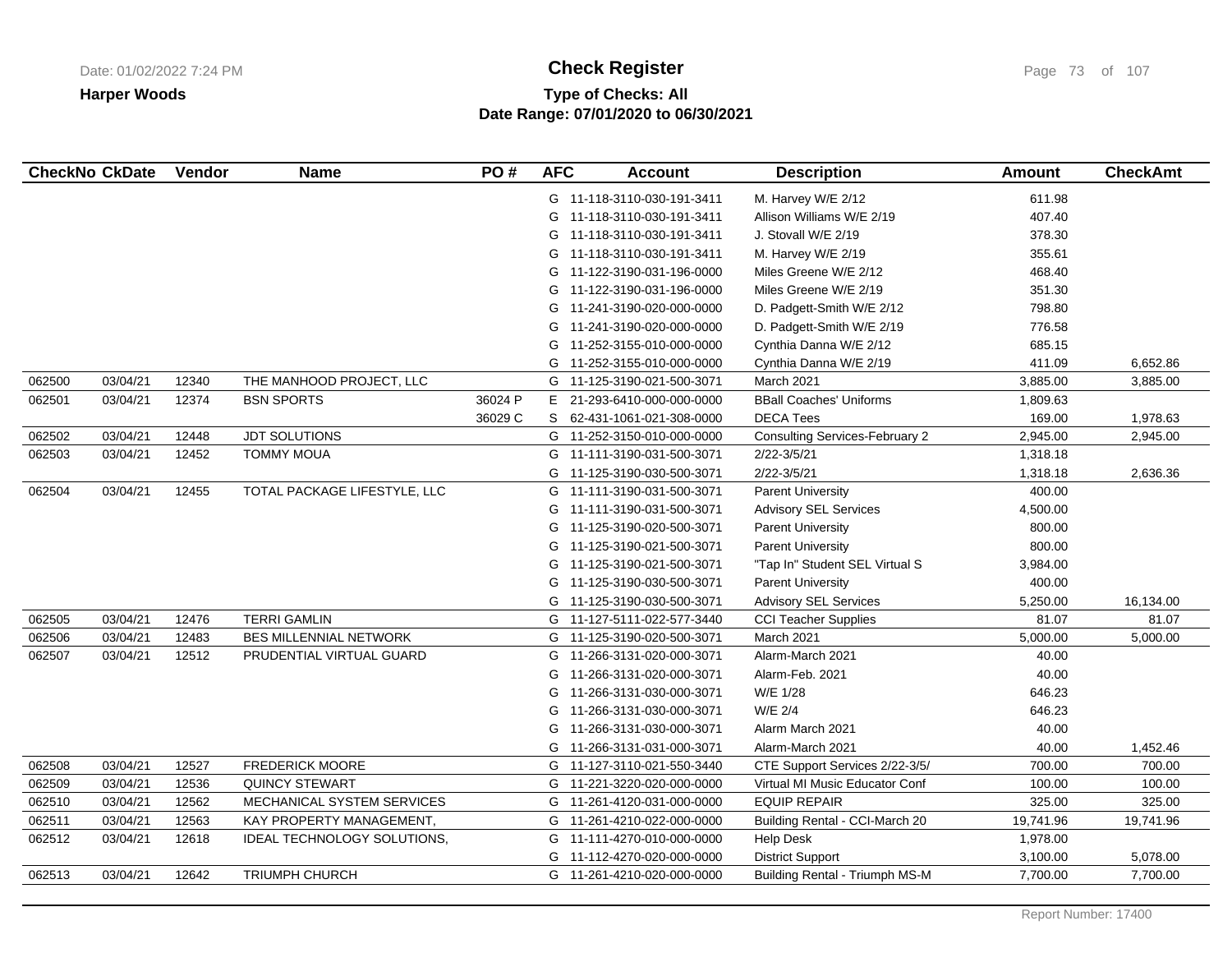### **Type of Checks: All Check Register Check Register Check Register Page 74 of 107 Date Range: 07/01/2020 to 06/30/2021**

|        | <b>CheckNo CkDate</b> | Vendor | <b>Name</b>                        | PO#     | <b>AFC</b> | <b>Account</b>             | <b>Description</b>             | <b>Amount</b> | <b>CheckAmt</b> |
|--------|-----------------------|--------|------------------------------------|---------|------------|----------------------------|--------------------------------|---------------|-----------------|
| 062514 | 03/04/21              | 12661  | <b>U.S. BANK EQUIPMENT FINANCE</b> |         |            | G 11-257-4220-010-000-0000 | Copier LEASE                   | 6,523.60      | 6,523.60        |
| 062515 | 03/04/21              | 12667  | <b>KI'ERRE GAUT</b>                |         | E.         | 21-293-7910-000-000-0000   | Athletic Conference Fee-MIAAA  | 187.20        | 187.20          |
| 062516 | 03/04/21              | 12686  | <b>APPLIED IMAGING</b>             |         |            | G 11-113-4125-021-000-0000 | <b>Copier Maintenance</b>      | 379.74        | 379.74          |
| 062517 | 03/04/21              | 12706  | CHELSEA ANN GROUSTRA               |         | G          | 11-122-3115-030-194-0000   | 2/22-3/5/21                    | 208.00        | 208.00          |
| 062518 | 03/04/21              | 12757  | <b>DEMETRIUS MARBLE</b>            |         | G          | 11-284-4910-010-000-0000   | Website Maintenance-March 2021 | 820.00        | 820.00          |
| 062519 | 03/04/21              | 12762  | <b>CARLA WEST</b>                  |         | G          | 11-252-3160-010-000-0000   | HR Management 2/22-3/5/21      | 3,846.16      | 3,846.16        |
| 062520 | 03/04/21              | 12800  | DRIVE CREATIVE SERVICES            |         |            | G 11-282-3510-010-000-0000 | ADVERTISING-HW Insider Spring  | 1,000.00      | 1,000.00        |
| 062521 | 03/04/21              | 12817  | <b>REPUBLIC SERVICES #241</b>      |         | G          | 11-261-4135-022-000-0000   | <b>Contracted Cust/Maint</b>   | 152.09        | 152.09          |
| 062522 | 03/04/21              | 12830  | PROJECT LEAD THE WAY               |         |            | G 11-113-5115-021-021-0000 | <b>Supplies for Teachers</b>   | 2,200.00      | 2,200.00        |
| 062523 | 03/04/21              | 12855  | US FOODS, INC                      |         | G          | 11-127-5111-022-577-3440   | <b>CCI Teacher Supplies</b>    | 123.21        |                 |
|        |                       |        |                                    |         | G          | 11-127-5111-022-577-3440   | <b>CCI Teacher Supplies</b>    | 4.43          |                 |
|        |                       |        |                                    |         | G          | 11-127-5111-022-577-3440   | <b>CCI Teacher Supplies</b>    | 51.46         |                 |
|        |                       |        |                                    |         | G          | 11-127-5111-022-577-3440   | <b>CCI Teacher Supplies</b>    | 1,171.89      |                 |
|        |                       |        |                                    |         | G          | 11-127-5111-022-577-3440   | <b>CCI Teacher Supplies</b>    | 79.60         |                 |
|        |                       |        |                                    |         | G          | 11-127-5111-022-577-3440   | <b>CCI Teacher Supplies</b>    | 250.47        |                 |
|        |                       |        |                                    |         | G          | 11-127-5111-022-577-3440   | <b>CCI Teacher Supplies</b>    | 286.15        | 1,967.21        |
| 062524 | 03/04/21              | 12944  | <b>MARIETTA RUSH</b>               |         |            | G 11-118-3115-030-191-3411 | $2/22 - 3/5/21$                | 2,083.33      | 2,083.33        |
| 062525 | 03/04/21              | 12945  | ANGELA PINKETT                     |         | G          | 11-212-4910-021-000-0000   | College Advisor-March 2021     | 2,500.00      | 2,500.00        |
| 062526 | 03/04/21              | 12948  | <b>KAYLA BRACY</b>                 |         |            | G 11-118-3115-030-191-3411 | 2/22-3/5/21                    | 2,083.33      | 2,083.33        |
| 062527 | 03/04/21              | 12949  | SIDELINE SPORTS, LLC               | 36028 C | G          | 11-261-4120-021-000-0000   | <b>EQUIP REPAIR</b>            | 573.00        | 573.00          |
| 062528 | 03/04/21              | 12953  | <b>VERIZON</b>                     |         |            | G 11-225-5110-010-000-0000 | <b>Technology Supplies</b>     | 735.98        | 735.98          |
| 062529 | 03/04/21              | 12957  | CAL STATE ELECTRONICS              |         |            | G 11-225-5110-010-000-0000 | Installment Refund of Overpaym | 4,091.52      | 4,091.52        |
| 062530 | 03/04/21              | 15391  | <b>CHARTWELLS</b>                  |         |            | C 21-297-6460-000-000-3100 | Reach In Freezer               | 5,896.00      | 5,896.00        |
| 062531 | 03/04/21              | 22200  | <b>JAMES DEMAND</b>                |         | G          | 11-261-3220-021-000-0000   | Mileage-February 2021          | 100.00        |                 |
|        |                       |        |                                    |         | G          | 11-261-3410-010-000-0000   | TELEPHONE-February 2021        | 45.00         | 145.00          |
| 062532 | 03/04/21              | 22365  | OCCUPATIONAL HEALTH CENTERS        |         | G          | 11-271-7910-000-000-0000   | Driver Recert-C. Goinns        | 82.50         | 82.50           |
| 062533 | 03/04/21              | 22386  | DTE ENERGY                         |         | G          | 11-261-5520-022-000-0000   | ELECTRICITY 12/18-1/20         | 4,908.58      | 4,908.58        |
| 062534 | 03/04/21              | 22386  | DTE ENERGY                         |         | G          | 11-261-5510-020-000-0000   | <b>FUEL- NATURAL GAS</b>       | 4,149.29      | 4,149.29        |
| 062535 | 03/04/21              | 22388  | DETROIT INSTITUTE FOR              |         | G          | 11-214-3130-000-000-0000   | Scott Bruns 1/25-2/24          | 19.25         |                 |
|        |                       |        |                                    |         | G          | 11-214-3130-000-000-0000   | Scott Bruns 1/25-2/24          | 312.20        |                 |
|        |                       |        |                                    |         | G          | 11-214-3130-000-000-0000   | Miranda MacKew 1/25-2/24       | 4,579.58      |                 |
|        |                       |        |                                    |         | G          | 11-214-3130-000-000-0000   | Kelly Cvetkovski 1/25-2/24     | 85.62         | 4,996.65        |
| 062536 | 03/04/21              | 29005  | CONSTELLATION                      |         | G          | 11-261-5510-021-000-0000   | December 2020                  | 4,226.41      | 4,226.41        |
| 062537 | 03/04/21              | 29005  | <b>CONSTELLATION</b>               |         | G          | 11-261-5510-030-000-0000   | December 2020                  | 2,979.61      | 2,979.61        |
| 062538 | 03/04/21              | 32628  | <b>SMART CARE EQUIPMENT</b>        |         | G          | 11-261-4120-022-000-0000   | <b>EQUIP REPAIR</b>            | 207.16        | 207.16          |
| 062539 | 03/04/21              | 33534  | <b>GEORGE'S AUTO PARTS</b>         |         | G          | 11-271-5730-000-000-0000   | <b>VEHICLE EXPENSE</b>         | 19.98         | 19.98           |
| 062540 | 03/04/21              | 35000  | <b>GILBERT'S PRO HARDWARE</b>      |         | G          | 11-261-5910-031-000-0000   | <b>CUSTODIAL SUPPLIES</b>      | 74.18         |                 |
|        |                       |        |                                    |         |            | G 11-261-5910-031-000-0000 | <b>CUSTODIAL SUPPLIES</b>      | (0.08)        | 74.10           |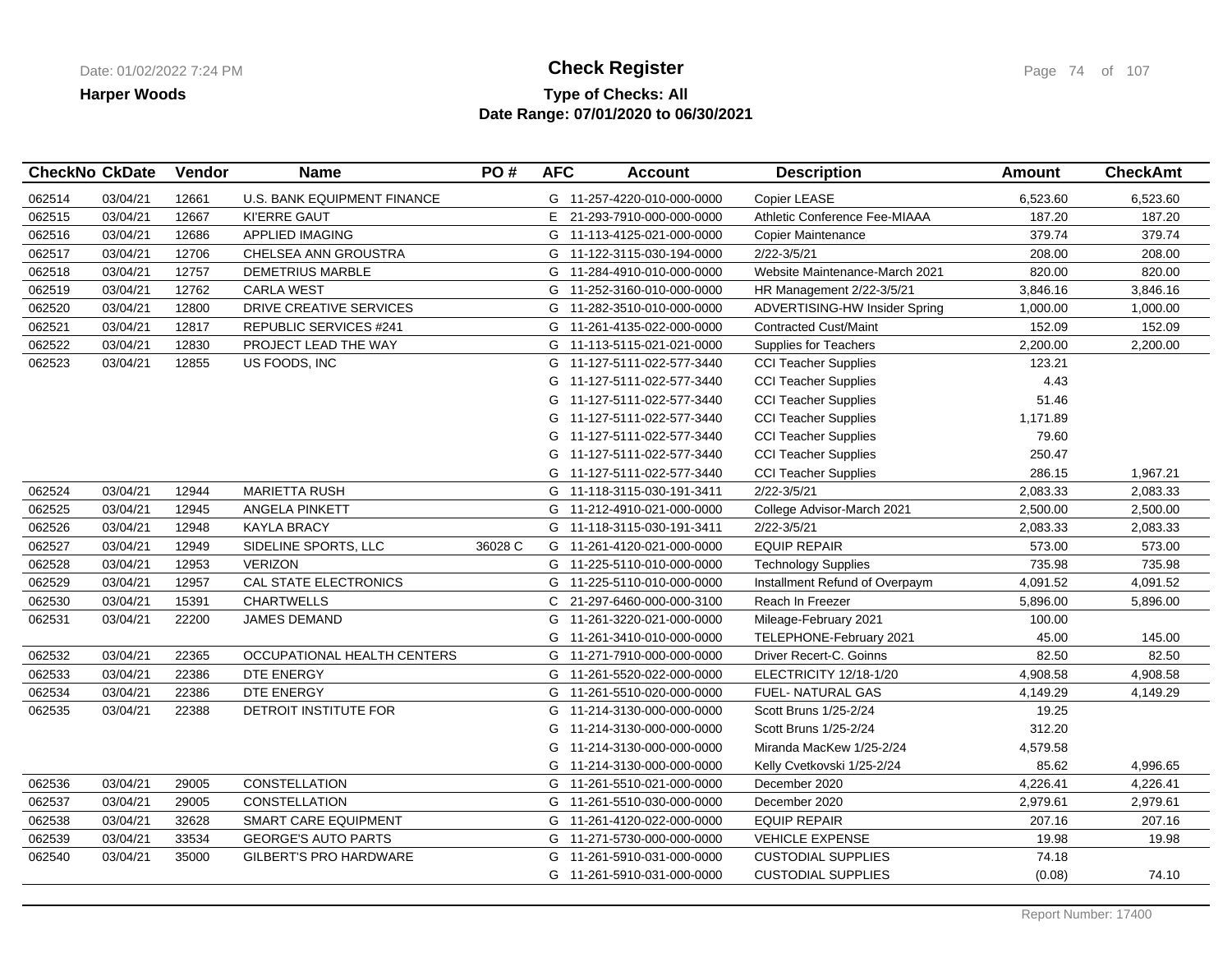# **Type of Checks: All Check Register Check Register Check Register Page 75 of 107 Date Range: 07/01/2020 to 06/30/2021**

|        | <b>CheckNo CkDate</b> | Vendor | <b>Name</b>                 | PO#     | <b>AFC</b> | <b>Account</b>             | <b>Description</b>                        | <b>Amount</b> | <b>CheckAmt</b> |
|--------|-----------------------|--------|-----------------------------|---------|------------|----------------------------|-------------------------------------------|---------------|-----------------|
| 062541 | 03/04/21              | 36430  | ROBERT J GRAY               |         |            | G 11-231-3190-010-000-0000 | <b>Building &amp; Site Committee Meet</b> | 115.00        |                 |
|        |                       |        |                             |         | G          | 11-231-3190-010-000-0000   | Virtual Workshop Meeting 2/2              | 115.00        |                 |
|        |                       |        |                             |         |            | G 11-231-3190-010-000-0000 | Virtual General Meeting 2/23              | 115.00        |                 |
|        |                       |        |                             |         |            | G 11-231-3190-010-000-0000 | Monthly Fee for large Zoom Mee            | 50.00         |                 |
|        |                       |        |                             |         |            | G 11-231-3190-010-000-0000 | Building & Site Committee Meet            | 115.00        |                 |
|        |                       |        |                             |         |            | G 11-231-3190-010-000-0000 | School Board Retreat 2/6                  | 115.00        | 625.00          |
| 062542 | 03/04/21              | 39590  | HARPER WOODS CITY OF        |         |            | G 11-261-3830-020-000-0000 | WATER 1/16-2/15                           | 414.92        | 414.92          |
| 062543 | 03/04/21              | 39590  | HARPER WOODS CITY OF        |         |            | G 11-261-3830-022-000-0000 | WATER 1/16-2/15                           | 168.89        | 168.89          |
| 062544 | 03/04/21              | 39590  | HARPER WOODS CITY OF        |         | G          | 11-261-3830-021-000-0000   | WATER 1/16-2/15                           | 274.41        | 274.41          |
| 062545 | 03/04/21              | 39590  | HARPER WOODS CITY OF        |         | G          | 11-261-3830-030-000-0000   | WATER 1/16-2/15                           | 305.20        | 305.20          |
| 062546 | 03/04/21              | 39590  | HARPER WOODS CITY OF        |         | G          | 11-261-3830-021-000-0000   | WATER 1/16-2/15/21                        | 267.70        | 267.70          |
| 062547 | 03/04/21              | 39590  | HARPER WOODS CITY OF        |         |            | G 11-261-3830-010-000-0000 | Central Office Water 12/16-1/1            | 302.58        | 302.58          |
| 062548 | 03/04/21              | 39590  | HARPER WOODS CITY OF        |         | G          | 11-261-3830-031-000-0000   | WATER 12/16-1/15                          | 342.89        | 342.89          |
| 062549 | 03/04/21              | 41405  | HOME DEPOT                  |         |            | G 11-261-5910-000-000-0000 | <b>CUSTODIAL SUPPLIES</b>                 | 73.96         | 73.96           |
| 062550 | 03/04/21              | 46920  | <b>JOSTENS</b>              |         |            | G 11-113-5115-041-000-0000 | Supplies for Teachers Alt Ed              | 12.20         | 12.20           |
| 062551 | 03/04/21              | 48450  | LAKESHORE LEARNING          | 36021 C |            | G 11-212-5110-030-000-0000 | <b>SUPPLIES Beacon</b>                    | 306.94        | 306.94          |
| 062552 | 03/04/21              | 50098  | <b>LIGHTING SUPPLY CO</b>   |         |            | G 11-261-5910-021-000-0000 | <b>CUSTODIAL SUPPLIES</b>                 | 229.35        | 229.35          |
| 062553 | 03/04/21              | 50510  | LOWE'S HOME CENTERS         |         | G          | 11-261-5910-000-000-0000   | <b>CUSTODIAL SUPPLIES</b>                 | 7.54          |                 |
|        |                       |        |                             |         | G          | 11-261-5910-000-000-0000   | <b>CUSTODIAL SUPPLIES</b>                 | 15.10         |                 |
|        |                       |        |                             |         |            | G 11-261-5910-000-000-0000 | <b>CUSTODIAL SUPPLIES</b>                 | 20.88         | 43.52           |
| 062554 | 03/04/21              | 56645  | <b>MASB</b>                 |         |            | G 11-231-3210-010-000-0000 | Murphy, White and Simmons                 | 900.00        | 900.00          |
| 062555 | 03/04/21              | 56710  | PORTA PHONE                 |         | E.         | 21-293-7910-000-000-0000   | ATHLETIC MISC EXP'SE                      | 2,500.00      |                 |
|        |                       |        |                             |         | E.         | 21-293-7910-000-000-0000   | CHECK # 062555 VOIDED                     | (2,500.00)    | 0.00            |
| 062556 | 03/04/21              | 57695  | MICHIGAN VIRTUAL UNIVERSITY |         |            | G 11-113-3710-021-000-0000 | TUITION-DUAL ENROLLM                      | 975.00        | 975.00          |
| 062557 | 03/04/21              | 62930  | NEOLA INC                   |         |            | G 11-231-3190-010-000-0000 | MISC PROF/TECH SERVC                      | 1,225.00      | 1,225.00        |
| 062558 | 03/04/21              | 65236  | <b>NORM'S PLUMBING</b>      |         |            | G 11-261-4120-030-000-0000 | <b>EQUIP REPAIR</b>                       | 225.00        | 225.00          |
| 062559 | 03/04/21              | 65238  | OFFICE DEPOT                |         | G          | 11-241-5910-030-000-0000   | OFFICE SUPPLIES                           | 84.90         |                 |
|        |                       |        |                             |         | G          | 11-252-5910-010-000-0000   | OFFICE SUPPLIES                           | 43.10         |                 |
|        |                       |        |                             |         | G          | 11-252-5910-010-000-0000   | OFFICE SUPPLIES                           | 254.62        |                 |
|        |                       |        |                             |         |            | G 11-252-5910-010-000-0000 | OFFICE SUPPLIES                           | 103.89        |                 |
|        |                       |        |                             |         | G          | 11-252-5910-010-000-0000   | OFFICE SUPPLIES                           | 93.45         |                 |
|        |                       |        |                             |         |            | G 11-252-5910-010-000-0000 | OFFICE SUPPLIES                           | 103.89        | 683.85          |
| 062560 | 03/04/21              | 67649  | <b>PITNEY BOWES</b>         |         |            | G 11-257-3430-000-000-0000 | Lease Payment 12/30-3/29/21               | 448.05        | 448.05          |
| 062561 | 03/04/21              | 75745  | <b>KSS ENTERPRISES</b>      |         |            | G 11-261-5910-020-000-0000 | <b>CUSTODIAN SUPPLY MS</b>                | 42.00         |                 |
|        |                       |        |                             |         |            | G 11-261-5910-030-000-0000 | <b>CUSTODIAL SUPPLIES</b>                 | 225.51        | 267.51          |
| 062562 | 03/04/21              | 84210  | THRUN LAW FIRM PC           |         |            | G 11-231-3171-010-000-0000 | LEGAL SERVICES                            | 300.00        | 300.00          |
| 062563 | 03/04/21              | 90953  | <b>WCCCD BOOKSTORE</b>      |         | G          | 11-113-3710-021-000-0000   | TUITION-DUAL ENROLLM                      | 5,320.72      |                 |
|        |                       |        |                             |         |            | G 11-113-3710-021-000-0000 | CHECK # 062563 VOIDED                     | (5,320.72)    | 0.00            |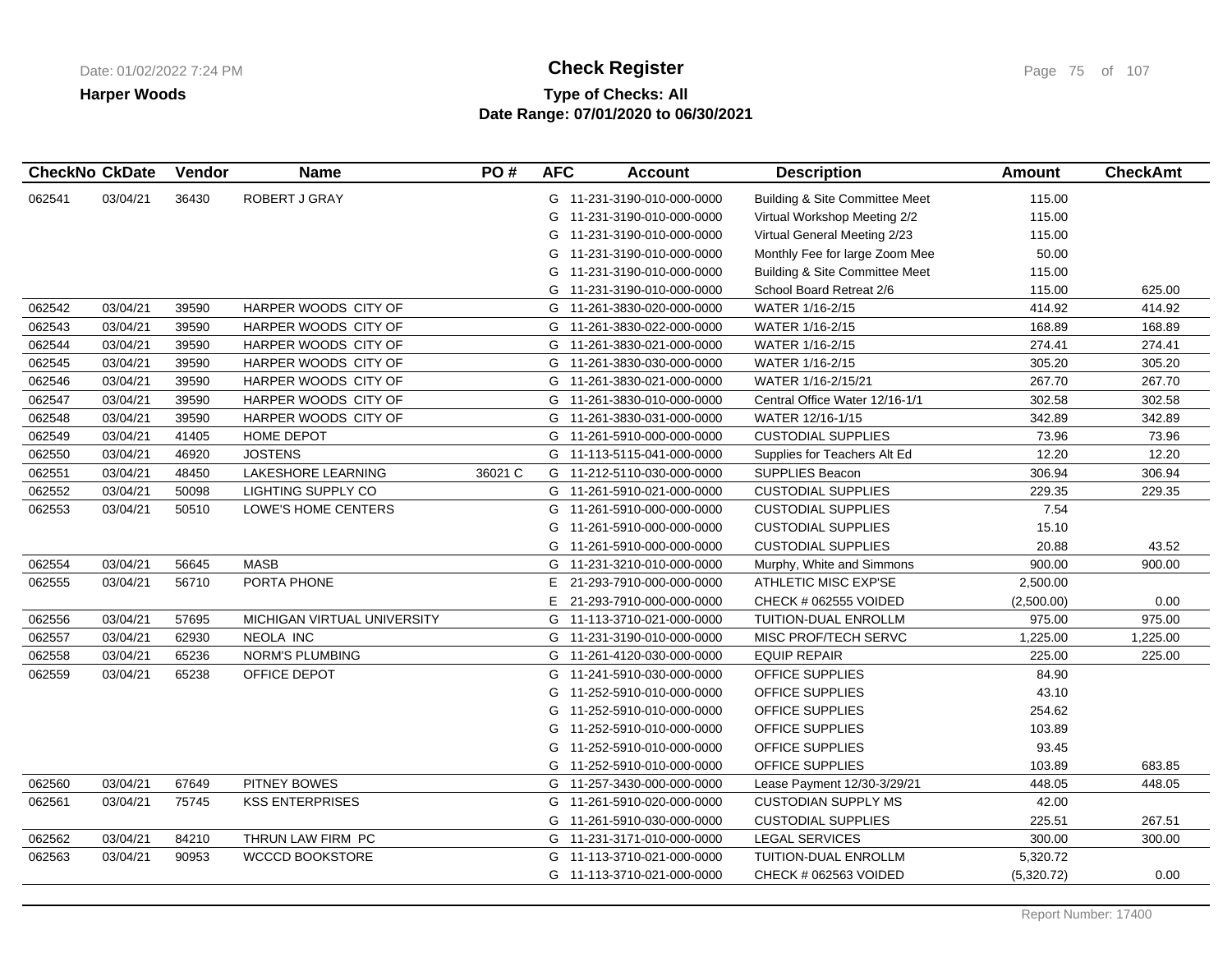### **Type of Checks: All Check Register Check Register Check Register Page 76 of 107 Date Range: 07/01/2020 to 06/30/2021**

|        | <b>CheckNo CkDate</b> | Vendor | <b>Name</b>                      | PO#     | <b>AFC</b> | <b>Account</b>             | <b>Description</b>             | Amount     | <b>CheckAmt</b> |
|--------|-----------------------|--------|----------------------------------|---------|------------|----------------------------|--------------------------------|------------|-----------------|
| 062564 | 03/04/21              | 90970  | <b>WAYNE COUNTY REGIONAL</b>     |         |            | G 11-252-7410-000-000-0000 | ORS Balancing 3rd Qtr          | 1.800.00   | 1,800.00        |
| 062565 | 03/04/21              | 90996  | WAYNE STATE UNIVERSITY           |         |            | G 11-231-7910-010-000-0000 | May 2021 Job Fair Registration | 125.00     |                 |
|        |                       |        |                                  |         |            | G 11-231-7910-010-000-0000 | CHECK # 062565 VOIDED          | (125.00)   | 0.00            |
| 062566 | 03/04/21              | 91181  | WEINGARTZ                        |         | G          | 11-271-5730-000-000-0000   | <b>VEHICLE EXPENSE</b>         | 138.93     | 138.93          |
| 062567 | 03/10/21              | 12958  | MODERN FINANCIAL SERV. CORP      |         | G          | 12-451-5210-000-000-0000   | 2095566-2013598 K.C.           | 280.96     |                 |
|        |                       |        |                                  |         | G          | 12-451-5210-000-000-0000   | CHECK # 062567 VOIDED          | (280.96)   | 0.00            |
| 062568 | 03/16/21              | 12623  | <b>INTERNAL REVENUE SERVICE</b>  |         |            | G 12-451-5210-000-000-0000 | 4405 H. GAMBLE                 | 268.50     | 268.50          |
| 062569 | 03/16/21              | 12808  | <b>COLONIAL LIFE</b>             |         | G          | 12-451-2000-000-000-0000   | <b>Colonial Accident</b>       | 142.98     |                 |
|        |                       |        |                                  |         | G          | 12-451-2100-000-000-0000   | Colonial Life Insurance        | 369.22     |                 |
|        |                       |        |                                  |         | G          | 12-451-2140-000-000-0000   | Colonial Hosp. Inc             | 132.09     |                 |
|        |                       |        |                                  |         | G          | 12-451-2150-000-000-0000   | <b>Colonial Cancer Ins</b>     | 10.66      |                 |
|        |                       |        |                                  |         | G          | 12-451-2160-000-000-0000   | <b>Colonial Disability</b>     | 304.05     | 959.00          |
| 062570 | 03/16/21              | 12917  | ROOSEN, VARCHETTI & OLIVIER,     |         | G          | 12-451-5210-000-000-0000   | 110397 R.P.                    | 463.10     | 463.10          |
| 062571 | 03/16/21              | 12958  | MODERN FINANCIAL SERV. CORP      |         | G          | 12-451-5210-000-000-0000   | 19173057 K.C.                  | 280.96     |                 |
|        |                       |        |                                  |         | G          | 12-451-5210-000-000-0000   | CHECK # 062571 VOIDED          | (280.96)   | 0.00            |
| 062572 | 03/16/21              | 15100  | <b>DAVID RUSKIN</b>              |         | G          | 12-451-5210-000-000-0000   | 17-41165-MBM F.B.              | 922.67     | 922.67          |
| 062573 | 03/16/21              | 35007  | <b>GLP &amp; ASSOCIATES. INC</b> |         | G          | 12-451-2700-000-000-0000   | <b>GLP 403B TEACHER</b>        | 10,582.21  | 10,582.21       |
| 062574 | 03/16/21              | 35007  | <b>GLP &amp; ASSOCIATES, INC</b> |         |            | G 12-451-4400-000-000-0000 | 457-GLP                        | 1,390.00   | 1,390.00        |
| 062575 | 03/16/21              | 39615  | <b>HARPER WDS SCHOOL DIST</b>    |         |            | G 12-451-3700-000-000-0000 | SECTION 125 HEALTH             | 1,547.79   | 1,547.79        |
| 062576 | 03/16/21              | 57694  | <b>MISDU</b>                     |         | G          | 12-451-5210-000-000-0000   | <b>MISC OBLIGATIONS EXP</b>    | 2,604.60   | 2,604.60        |
| 062577 | 03/18/21              | 00560  | AT&T                             |         |            | G 11-261-3410-021-000-0000 | <b>TELEPHONE</b>               | 418.55     | 418.55          |
| 062578 | 03/18/21              | 00560  | AT&T                             |         |            | G 11-261-3410-021-000-0000 | $2/16 - 3/15$                  | 2,178.75   | 2,178.75        |
| 062579 | 03/18/21              | 00560  | AT&T                             |         |            | G 11-261-3410-030-000-0000 | <b>TELEPHONE 2/25-3/24</b>     | 52.55      | 52.55           |
| 062580 | 03/18/21              | 00560  | AT&T                             |         |            | G 11-261-3410-021-000-0000 | <b>TELEPHONE 2/28-3/27</b>     | 685.03     | 685.03          |
| 062581 | 03/18/21              | 00560  | AT&T                             |         |            | G 11-261-3410-030-000-0000 | <b>TELEPHONE</b>               | 48.80      | 48.80           |
| 062582 | 03/18/21              | 00560  | AT&T                             |         |            | G 11-261-3410-031-000-0000 | <b>TELEPHONE</b>               | 54.38      | 54.38           |
| 062583 | 03/18/21              | 00560  | AT&T                             |         | G          | 11-261-3410-021-000-0000   | TELEPHONE 1/22-2/21            | 2,817.55   | 2,817.55        |
| 062584 | 03/18/21              | 00560  | AT&T                             |         |            | G 11-261-3410-021-000-0000 | <b>TELEPHONE</b>               | 59.40      | 59.40           |
| 062585 | 03/18/21              | 00560  | AT&T                             |         | G          | 11-261-3410-021-000-0000   | TELEPHONE 2/10-3/9             | 694.47     | 694.47          |
| 062586 | 03/18/21              | 00560  | AT&T                             |         |            | G 11-261-3410-010-000-0000 | <b>TELEPHONE</b>               | 55.81      | 55.81           |
| 062587 | 03/18/21              | 00560  | AT&T                             |         |            | G 11-261-3410-021-000-0000 | TELEPHONE-March 2021           | 103.84     | 103.84          |
| 062588 | 03/18/21              | 00560  | AT&T                             |         |            | G 11-261-3410-021-000-0000 | <b>TELEPHONE 2/25-3/24</b>     | 52.55      | 52.55           |
| 062589 | 03/18/21              | 06475  | APAC AND PACKAGING               | 36027 P |            | G 11-261-5990-020-000-0000 | <b>GROUND/SUPPLIES</b>         | 455.21     |                 |
|        |                       |        |                                  | 36027 P |            | G 11-261-5990-021-000-0000 | <b>GROUND/SUPPLIES</b>         | 455.21     | 910.42          |
| 062590 | 03/18/21              | 11594  | <b>CONVERGENT TECHNOLOGY</b>     |         |            | G 11-284-3190-010-000-0000 | Cat 2 ERate Fees               | 237.50     | 237.50          |
| 062591 | 03/18/21              | 11737  | CONCENTRIC EDUCATIONAL           |         |            | G 11-125-3190-021-500-3071 | April 2021                     | 4,333.33   | 4,333.33        |
| 062592 | 03/18/21              | 11771  | ATS EDUCATIONAL CONSULTING       |         |            | G 11-113-3110-041-000-0000 | ATS PURCHASE SER               | 102.925.96 | 102,925.96      |
| 062593 | 03/18/21              | 11964  | AIR-TEMP SOLUTIONS               |         |            | G 11-261-4120-030-000-0000 | <b>EQUIP REPAIR</b>            | 770.59     |                 |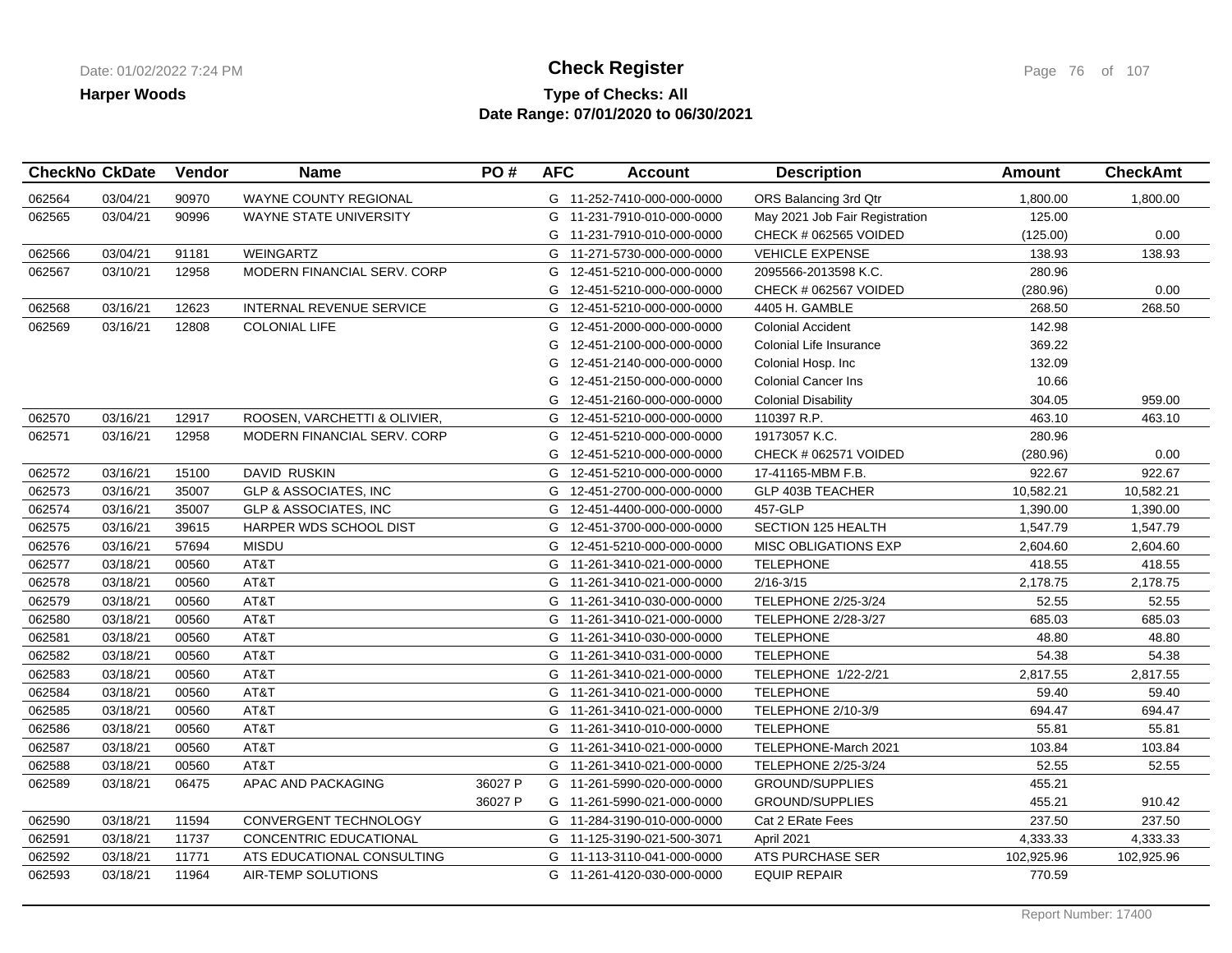## **Type of Checks: All Check Register Check Register Check Register Page 77** of 107 **Date Range: 07/01/2020 to 06/30/2021**

|        | <b>CheckNo CkDate</b> | Vendor | <b>Name</b>                   | PO#     | <b>AFC</b> | <b>Account</b>             | <b>Description</b>             | Amount   | <b>CheckAmt</b> |
|--------|-----------------------|--------|-------------------------------|---------|------------|----------------------------|--------------------------------|----------|-----------------|
|        |                       |        |                               |         |            | G 11-261-4120-030-000-0000 | <b>EQUIP REPAIR</b>            | 1,274.00 |                 |
|        |                       |        |                               |         | G          | 11-261-4120-030-000-0000   | <b>EQUIP REPAIR</b>            | 660.00   |                 |
|        |                       |        |                               |         |            | G 11-261-4120-031-000-0000 | <b>EQUIP REPAIR</b>            | 220.00   | 2,924.59        |
| 062594 | 03/18/21              | 12028  | <b>LYNN LOGAN</b>             |         | G          | 11-231-7910-010-000-0000   | Dist. Support 11 Hrs@ 18/hr    | 198.00   | 198.00          |
| 062595 | 03/18/21              | 12113  | <b>JAYE HILL</b>              |         | G          | 11-125-3190-020-500-3071   | April 2021                     | 2,266.00 | 2,266.00        |
| 062597 | 03/18/21              | 12148  | PRECISION HUMAN RESOURCE      |         | G          | 11-118-3110-030-191-3411   | Allison Williams W/E 2/26      | 692.97   |                 |
|        |                       |        |                               |         |            | G 11-118-3110-030-191-3411 | J. Stovall W/E 2/26            | 679.00   |                 |
|        |                       |        |                               |         | G          | 11-118-3110-030-191-3411   | M. Harvey W/E 2/26             | 479.66   |                 |
|        |                       |        |                               |         |            | G 11-118-3110-030-191-3411 | Allison Williams W/E 3/5       | 543.20   |                 |
|        |                       |        |                               |         |            | G 11-118-3110-030-191-3411 | J. Stovall W/E 3/5             | 630.50   |                 |
|        |                       |        |                               |         |            | G 11-118-3110-030-191-3411 | M. Harvey W/E 3/5              | 578.90   |                 |
|        |                       |        |                               |         | G          | 11-122-3190-030-196-0000   | Cecilia Eades W/E 3/5          | 530.95   |                 |
|        |                       |        |                               |         |            | G 11-122-3190-031-196-0000 | Miles Greene W/E 2/26          | 585.50   |                 |
|        |                       |        |                               |         |            | G 11-122-3190-031-196-0000 | Miles Greene W/E 3/5           | 585.50   |                 |
|        |                       |        |                               |         | G          | 11-241-3190-020-000-0000   | Donulecia Smith W/E 2/26       | 460.27   |                 |
|        |                       |        |                               |         |            | G 11-252-3155-010-000-0000 | Cynthia Danna W/E 2/26         | 237.52   |                 |
|        |                       |        |                               |         |            | G 11-252-3155-010-000-0000 | D. Padgett-Smith W/E 3/5       | 640.44   | 6,644.41        |
| 062598 | 03/18/21              | 12239  | <b>EMPIRE DISPOSAL</b>        |         | G          | 11-261-4135-020-000-0000   | Recyclables Removal            | 130.00   |                 |
|        |                       |        |                               |         | G          | 11-261-4135-021-000-0000   | Recyclables Removal-April 2021 | 185.00   | 315.00          |
| 062599 | 03/18/21              | 12340  | THE MANHOOD PROJECT, LLC      |         | G          | 11-125-3190-021-500-3071   | April 2021                     | 3,885.00 | 3,885.00        |
| 062600 | 03/18/21              | 12374  | <b>BSN SPORTS</b>             | 36026 C | E.         | 21-293-6410-000-000-0000   | EQUIP/UNIFORMS                 | 1,252.18 | 1,252.18        |
| 062601 | 03/18/21              | 12452  | <b>TOMMY MOUA</b>             |         |            | G 11-111-3190-031-500-3071 | $3/8 - 3/19$                   | 1,318.18 |                 |
|        |                       |        |                               |         | G          | 11-125-3190-030-500-3071   | $3/8 - 3/19$                   | 1,318.18 | 2,636.36        |
| 062602 | 03/18/21              | 12452  | <b>TOMMY MOUA</b>             |         |            | G 11-111-3190-031-500-3071 | $3/22 - 4/2$                   | 1,318.18 |                 |
|        |                       |        |                               |         | G          | 11-125-3190-030-500-3071   | $3/22 - 4/2$                   | 131.18   | 1,449.36        |
| 062603 | 03/18/21              | 12455  | TOTAL PACKAGE LIFESTYLE, LLC  |         | G          | 11-111-3190-031-500-3071   | <b>Parent University</b>       | 400.00   |                 |
|        |                       |        |                               |         | G          | 11-111-3190-031-500-3071   | <b>Advisory SEL</b>            | 4,500.00 |                 |
|        |                       |        |                               |         |            | G 11-125-3190-020-500-3071 | <b>Parent University</b>       | 800.00   |                 |
|        |                       |        |                               |         | G          | 11-125-3190-021-500-3071   | "Tap In" Student SEL           | 2,988.00 |                 |
|        |                       |        |                               |         |            | G 11-125-3190-030-500-3071 | <b>Parent University</b>       | 400.00   |                 |
|        |                       |        |                               |         |            | G 11-125-3190-030-500-3071 | <b>Advisory SEL</b>            | 4,687.50 | 13,775.50       |
| 062604 | 03/18/21              | 12483  | <b>BES MILLENNIAL NETWORK</b> |         | G          | 11-125-3190-020-500-3071   | April 2021                     | 5,000.00 | 5,000.00        |
| 062605 | 03/18/21              | 12512  | PRUDENTIAL VIRTUAL GUARD      |         | G          | 11-266-3131-020-000-3071   | W/E 3/11                       | 530.24   |                 |
|        |                       |        |                               |         | G          | 11-266-3131-021-000-3071   | W/E 3/11                       | 609.70   |                 |
|        |                       |        |                               |         | G          | 11-266-3131-022-000-3071   | W/E 3/11                       | 530.24   |                 |
|        |                       |        |                               |         | G          | 11-266-3131-030-000-3071   | W/E 2/25                       | 646.23   |                 |
|        |                       |        |                               |         | G          | 11-266-3131-030-000-3071   | W/E 2/18                       | 381.11   |                 |
|        |                       |        |                               |         |            | G 11-266-3131-030-000-3071 | W/E 2/11/21                    | 646.23   |                 |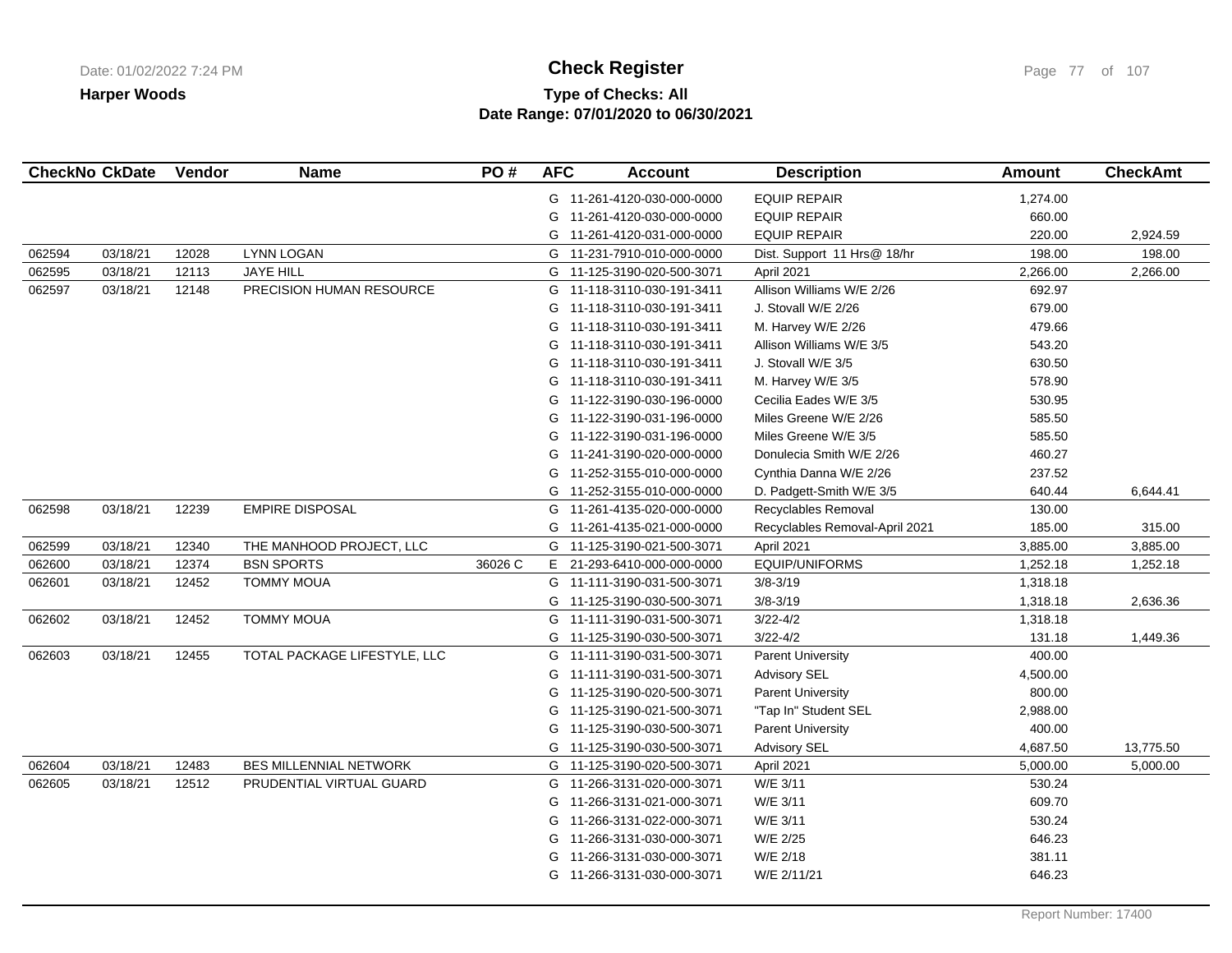## **Type of Checks: All Check Register Check Register Check Register Page 78 of 107 Date Range: 07/01/2020 to 06/30/2021**

|        | <b>CheckNo CkDate</b> | Vendor | <b>Name</b>                 | PO#     | <b>AFC</b> | <b>Account</b>             | <b>Description</b>             | <b>Amount</b> | <b>CheckAmt</b> |
|--------|-----------------------|--------|-----------------------------|---------|------------|----------------------------|--------------------------------|---------------|-----------------|
|        |                       |        |                             |         |            | G 11-266-3131-030-000-3071 | W/E 3/11                       | 662.80        |                 |
|        |                       |        |                             |         | G          | 11-266-3131-030-000-3071   | W/E 3/4/21                     | 646.23        |                 |
|        |                       |        |                             |         | G          | 11-266-3131-030-000-3071   | Alarm-Feb. 2021                | 40.00         |                 |
|        |                       |        |                             |         | G          | 11-266-3131-031-000-3071   | W/E 3/11                       | 463.96        | 5,156.74        |
| 062606 | 03/18/21              | 12527  | <b>FREDERICK MOORE</b>      |         | G          | 11-127-3110-021-550-3440   | CTE Support Services 3/8-3/19/ | 700.00        | 700.00          |
| 062607 | 03/18/21              | 12527  | <b>FREDERICK MOORE</b>      |         | G          | 11-127-3110-021-550-3440   | CTE Support Services 3/22-4/2  | 700.00        |                 |
|        |                       |        |                             |         | G          | 11-127-3110-021-550-3440   | CHECK # 062607 VOIDED          | (700.00)      | 0.00            |
| 062608 | 03/18/21              | 12555  | PARK ATHLETIC SUPPLY        |         | E.         | 21-293-6410-000-000-0000   | EQUIP/UNIFORMS                 | 412.00        | 412.00          |
| 062609 | 03/18/21              | 12563  | KAY PROPERTY MANAGEMENT,    |         | G          | 11-261-4210-022-000-0000   | Building Rental - CCI-April 20 | 19,741.96     | 19,741.96       |
| 062610 | 03/18/21              | 12618  | IDEAL TECHNOLOGY SOLUTIONS, |         | G          | 11-111-4270-010-000-0000   | <b>Help Desk</b>               | 1,978.00      |                 |
|        |                       |        |                             |         | G          | 11-112-4270-020-000-0000   | <b>District Support</b>        | 3,100.00      | 5,078.00        |
| 062611 | 03/18/21              | 12618  | IDEAL TECHNOLOGY SOLUTIONS, |         | G          | 11-111-4270-010-000-0000   | Help Desk thru 4/2             | 1,840.00      |                 |
|        |                       |        |                             |         | G          | 11-112-4270-020-000-0000   | District Support thru 4/2      | 3,100.00      | 4,940.00        |
| 062612 | 03/18/21              | 12623  | INTERNAL REVENUE SERVICE    |         | G          | 12-451-5210-000-000-0000   | 4405 H. Gamble                 | 268.50        | 268.50          |
| 062613 | 03/18/21              | 12642  | <b>TRIUMPH CHURCH</b>       |         |            | G 11-261-4210-020-000-0000 | Building Rental - Triumph MS-A | 7,700.00      | 7,700.00        |
| 062614 | 03/18/21              | 12661  | U.S. BANK EQUIPMENT FINANCE |         | G          | 11-257-4220-010-000-0000   | Copier LEASE                   | 3,180.03      | 3,180.03        |
| 062615 | 03/18/21              | 12661  | U.S. BANK EQUIPMENT FINANCE |         | G          | 11-257-4220-010-000-0000   | Copier LEASE                   | 648.39        | 648.39          |
| 062616 | 03/18/21              | 12686  | <b>APPLIED IMAGING</b>      |         |            | G 11-113-4125-021-000-0000 | <b>Copier Maintenance</b>      | 94.69         | 94.69           |
| 062617 | 03/18/21              | 12701  | <b>CDWG</b>                 | 36034 C |            | G 11-113-4270-021-000-0000 | <b>TECHNOLOGY EQUIPMENT</b>    | 2,304.64      | 2,304.64        |
| 062618 | 03/18/21              | 12705  | <b>ADT COMMERCIAL</b>       |         | G          | 11-261-4110-000-000-0000   | $3/24 - 4/23$                  | 52.13         |                 |
|        |                       |        |                             |         | G          | 11-261-4110-020-000-0000   | $3/24 - 4/23$                  | 140.49        |                 |
|        |                       |        |                             |         | G          | 11-261-4110-022-000-0000   | $3/24 - 4/23$                  | 53.95         | 246.57          |
| 062619 | 03/18/21              | 12706  | CHELSEA ANN GROUSTRA        |         | G          | 11-122-3115-030-194-0000   | $3/8 - 3/19$                   | 208.00        | 208.00          |
| 062620 | 03/18/21              | 12706  | CHELSEA ANN GROUSTRA        |         |            | G 11-122-3115-030-194-0000 | $3/22 - 4/2/21$                | 208.00        | 208.00          |
| 062621 | 03/18/21              | 12753  | MICHAEL B. CARRAUTHERS      |         | G          | 11-331-5910-020-000-0000   | Gift Cards-Stud/Teacher of the | 50.00         | 50.00           |
| 062622 | 03/18/21              | 12757  | <b>DEMETRIUS MARBLE</b>     |         | G          | 11-284-4910-010-000-0000   | Website Maintenance-April 2021 | 820.00        | 820.00          |
| 062623 | 03/18/21              | 12762  | <b>CARLA WEST</b>           |         | G          | 11-252-3160-010-000-0000   | HR Management 3/22-4/2/21      | 3,846.16      | 3,846.16        |
| 062624 | 03/18/21              | 12762  | <b>CARLA WEST</b>           |         |            | G 11-252-3160-010-000-0000 | $3/8 - 3/19/21$                | 3,846.16      | 3,846.16        |
| 062625 | 03/18/21              | 12844  | ACHIEVE3000                 |         |            | G 11-127-5115-022-577-3440 | Perkins Services-Supplies      | 6,470.00      | 6,470.00        |
| 062626 | 03/18/21              | 12855  | US FOODS, INC               |         | G          | 11-127-5111-022-577-3440   | <b>CCI Teacher Supplies</b>    | 67.77         | 67.77           |
| 062627 | 03/18/21              | 12944  | <b>MARIETTA RUSH</b>        |         | G          | 11-118-3115-030-191-3411   | $3/8 - 3/19/21$                | 2,083.33      | 2,083.33        |
| 062628 | 03/18/21              | 12944  | <b>MARIETTA RUSH</b>        |         |            | G 11-118-3115-030-191-3411 | $3/22 - 4/2/21$                | 2,083.33      | 2,083.33        |
| 062629 | 03/18/21              | 12945  | ANGELA PINKETT              |         |            | G 11-212-4910-021-000-0000 | College Advisor-March 2021     | 2,500.00      | 2,500.00        |
| 062630 | 03/18/21              | 12948  | <b>KAYLA BRACY</b>          |         | G          | 11-118-3115-030-191-3411   | $3/22 - 4/2$                   | 2,083.33      | 2,083.33        |
| 062631 | 03/18/21              | 12948  | <b>KAYLA BRACY</b>          |         |            | G 11-118-3115-030-191-3411 | $3/8 - 3/19/21$                | 2,083.33      | 2,083.33        |
| 062632 | 03/18/21              | 12955  | MIDSTATES RECREATION        | 36031 C | G          | 11-261-4110-030-000-0000   | Slide for Beacon               | 721.07        | 721.07          |
| 062633 | 03/18/21              | 12956  | <b>WESNER TUXEDO</b>        |         |            | S 62-431-1061-021-377-0000 | Class of 2021-Compton          | 4,250.00      | 4,250.00        |
| 062634 | 03/18/21              | 12957  | CAL STATE ELECTRONICS       |         |            | G 11-225-5110-010-000-0000 | 2nd Installment                | 4,091.52      | 4,091.52        |
|        |                       |        |                             |         |            |                            |                                |               |                 |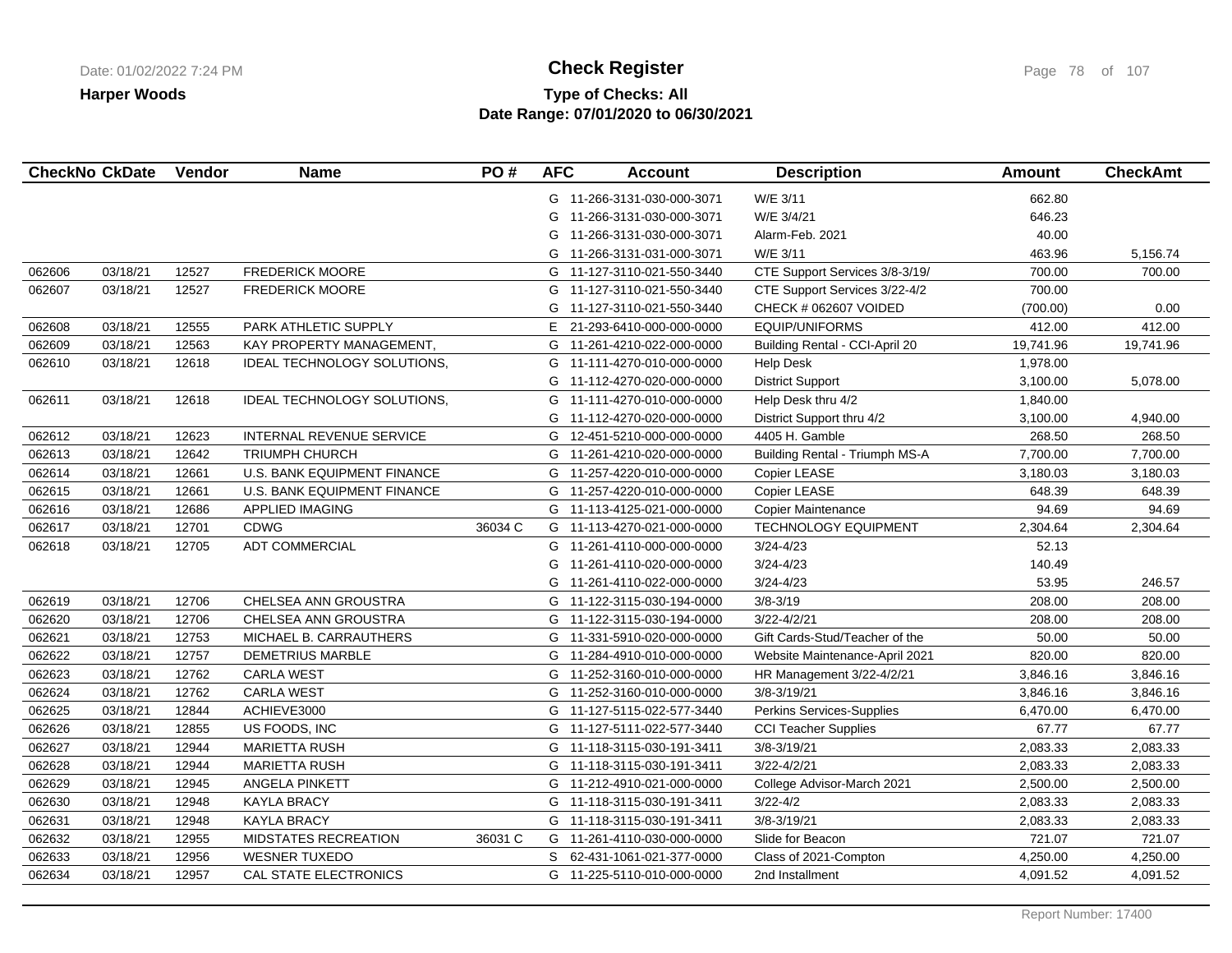## **Type of Checks: All Check Register Check Register Check Register Page 79 of 107 Date Range: 07/01/2020 to 06/30/2021**

|        | <b>CheckNo CkDate</b> | Vendor | <b>Name</b>                   | PO# | <b>AFC</b> | <b>Account</b>             | <b>Description</b>             | <b>Amount</b> | <b>CheckAmt</b> |
|--------|-----------------------|--------|-------------------------------|-----|------------|----------------------------|--------------------------------|---------------|-----------------|
| 062635 | 03/18/21              | 12959  | <b>BROOKE WILLIAMS</b>        |     |            | G 11-118-3115-030-191-3411 | $3/8 - 3/19/21$                | 2,083.33      | 2,083.33        |
| 062636 | 03/18/21              | 12959  | <b>BROOKE WILLIAMS</b>        |     |            | G 11-118-3115-030-191-3411 | $3/22 - 4/2/21$                | 2,083.33      | 2,083.33        |
| 062637 | 03/18/21              | 12960  | RACHEL CHANDLER               |     |            | G 11-111-5115-030-000-0000 | Supplies for Teachers          | 99.00         | 99.00           |
| 062638 | 03/18/21              | 15391  | <b>CHARTWELLS</b>             |     |            | C 21-297-4910-000-000-3100 | STATE BREAKFAST LABOR COST     | 18,605.50     |                 |
|        |                       |        |                               |     | C          | 21-297-4910-000-000-3100   | STATE BREAKFAST LABOR COST     | 7,996.44      |                 |
|        |                       |        |                               |     | С          | 21-297-5610-000-000-3100   | STATE FOOD BREAK COST          | 21,412.02     |                 |
|        |                       |        |                               |     | С          | 21-297-5641-000-000-3100   | STATE ADM BREAKFAST COST       | 3,934.60      |                 |
|        |                       |        |                               |     | C          | 21-297-5642-000-000-3100   | STATE MNGT FEE BREAKFAST       | 1,093.67      |                 |
|        |                       |        |                               |     | C          | 21-297-5643-000-000-3100   | STATE MIS EXP BREAK COST       | 1,590.61      | 54,632.84       |
| 062639 | 03/18/21              | 21170  | DE RONNE HARDWARE             |     |            | G 11-261-5910-021-000-0000 | #114181                        | 6.28          |                 |
|        |                       |        |                               |     | G          | 11-261-5910-021-000-0000   | #114436                        | 10.99         | 17.27           |
| 062640 | 03/18/21              | 22200  | <b>JAMES DEMAND</b>           |     |            | G 11-261-3220-021-000-0000 | Mileage-March 2021             | 100.00        |                 |
|        |                       |        |                               |     |            | G 11-261-3410-010-000-0000 | Phone-March 2021               | 45.00         | 145.00          |
| 062641 | 03/18/21              | 22386  | DTE ENERGY                    |     |            | G 11-261-5510-022-000-0000 | FUEL-NATURAL GAS 1/19-2/15     | 2,388.12      | 2,388.12        |
| 062642 | 03/18/21              | 22386  | DTE ENERGY                    |     |            | G 11-261-5510-000-000-0000 | FUEL- NATURAL GAS-CO           | 1,149.14      | 1,149.14        |
| 062643 | 03/18/21              | 22386  | DTE ENERGY                    |     | G          | 11-261-5510-020-000-0000   | <b>FUEL- NATURAL GAS</b>       | 8,230.16      | 8,230.16        |
| 062644 | 03/18/21              | 22386  | DTE ENERGY                    |     |            | G 11-261-5510-020-000-0000 | <b>FUEL- NATURAL GAS</b>       | 13,861.87     | 13,861.87       |
| 062645 | 03/18/21              | 22386  | DTE ENERGY                    |     |            | G 11-261-5520-021-000-0000 | Overhead Lights-January 2021   | 22.20         | 22.20           |
| 062646 | 03/18/21              | 22386  | DTE ENERGY                    |     |            | G 11-261-5520-021-000-0000 | Overhead Lights-February 2021  | 21.78         | 21.78           |
| 062647 | 03/18/21              | 22386  | DTE ENERGY                    |     |            | G 11-261-5520-022-000-0000 | ELECTRICITY 1/21-2/17          | 4,682.28      | 4,682.28        |
| 062648 | 03/18/21              | 22386  | DTE ENERGY                    |     |            | G 11-261-5520-021-000-0000 | Inv.200252702287 1/21-2/17     | 14,940.06     |                 |
|        |                       |        |                               |     |            | G 11-261-5520-030-000-0000 | Inv 200032755890 1/15-2/15     | 2,495.36      |                 |
|        |                       |        |                               |     |            | G 11-261-5520-031-000-0000 | Inv. 200052727395 1/12-2/8     | 1,702.26      | 19,137.68       |
| 062649 | 03/18/21              | 29005  | CONSTELLATION                 |     | G          | 11-261-5510-031-000-0000   | FUEL-NATURAL GAS-Jan. 2021     | 1,446.68      | 1,446.68        |
| 062650 | 03/18/21              | 29005  | <b>CONSTELLATION</b>          |     | G          | 11-261-5510-030-000-0000   | FUEL-NATURAL GAS-January 2021  | 2,794.30      | 2,794.30        |
| 062651 | 03/18/21              | 29005  | <b>CONSTELLATION</b>          |     |            | G 11-261-5510-021-000-0000 | FUEL- NATURAL GAS-January 2021 | 7,932.37      | 7,932.37        |
| 062652 | 03/18/21              | 30300  | <b>FEDERAL EXPRESS</b>        |     |            | G 11-257-3430-000-000-0000 | <b>POSTAGE</b>                 | 8.90          | 8.90            |
| 062653 | 03/18/21              | 32628  | SMART CARE EQUIPMENT          |     |            | C 21-297-4120-000-000-3100 | <b>Equipment Repair</b>        | 566.31        | 566.31          |
| 062654 | 03/18/21              | 33534  | <b>GEORGE'S AUTO PARTS</b>    |     | G          | 11-271-5730-000-000-0000   | <b>VEHICLE EXPENSE</b>         | 44.99         |                 |
|        |                       |        |                               |     | G          | 11-271-5730-000-000-0000   | <b>VEHICLE EXPENSE</b>         | 6.99          |                 |
|        |                       |        |                               |     | G          | 11-271-5730-000-000-0000   | <b>VEHICLE EXPENSE</b>         | 23.97         |                 |
|        |                       |        |                               |     |            | G 11-271-5730-000-000-0000 | <b>VEHICLE EXPENSE</b>         | 4.95          | 80.90           |
| 062656 | 03/18/21              | 35000  | <b>GILBERT'S PRO HARDWARE</b> |     | G          | 11-261-5910-000-000-0000   | <b>CUSTODIAL SUPPLIES</b>      | 6.98          |                 |
|        |                       |        |                               |     | G          | 11-261-5910-020-000-0000   | <b>CUSTODIAN SUPPLY MS</b>     | 35.37         |                 |
|        |                       |        |                               |     | G          | 11-261-5910-021-000-0000   | <b>CUSTODIAL SUPPLIES</b>      | 20.73         |                 |
|        |                       |        |                               |     | G          | 11-261-5910-021-000-0000   | <b>CUSTODIAL SUPPLIES</b>      | 40.47         |                 |
|        |                       |        |                               |     | G          | 11-261-5910-021-000-0000   | <b>CUSTODIAL SUPPLIES</b>      | 6.60          |                 |
|        |                       |        |                               |     |            | G 11-261-5910-021-000-0000 | <b>CUSTODIAL SUPPLIES</b>      | 19.36         |                 |
|        |                       |        |                               |     |            |                            |                                |               |                 |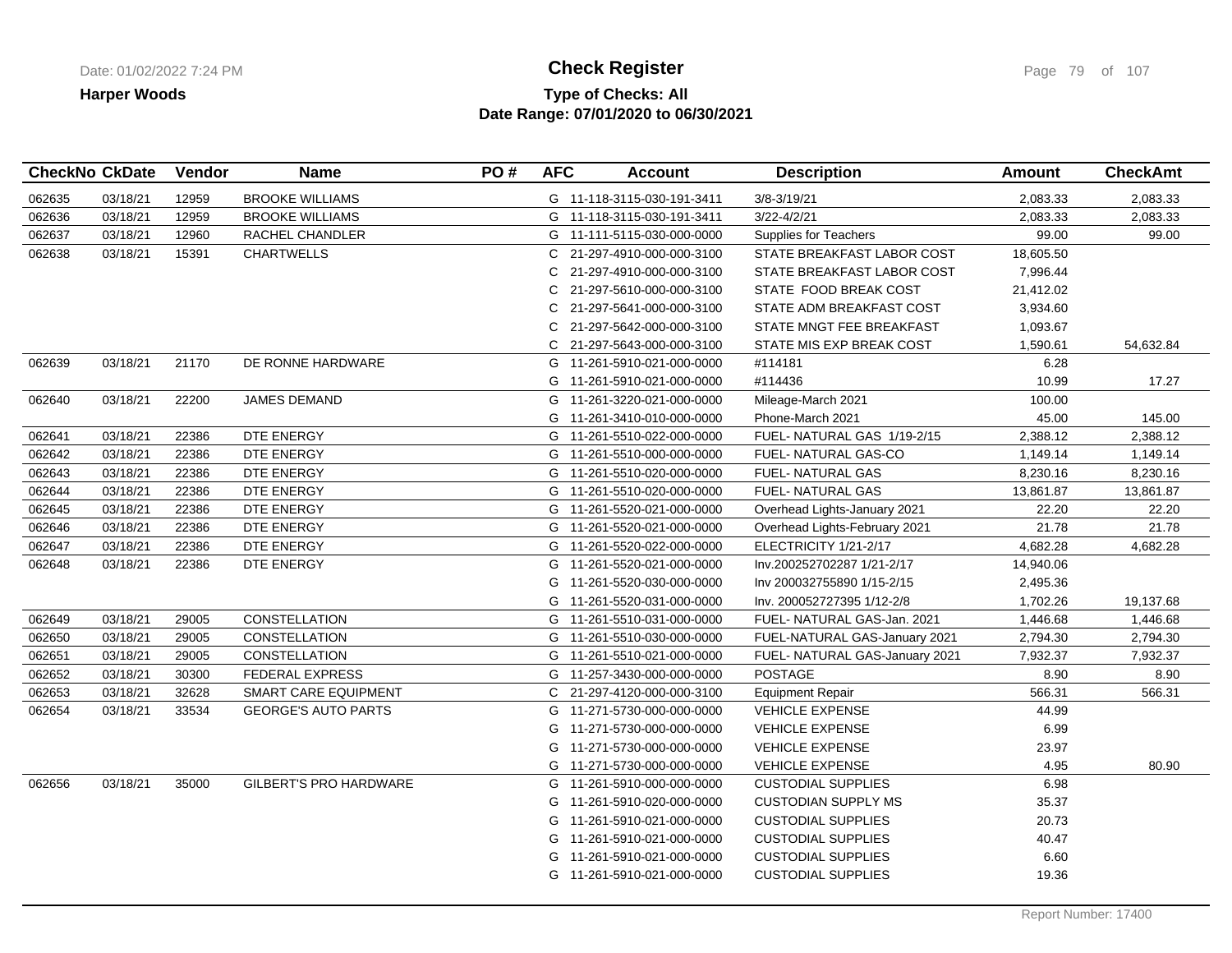# **Type of Checks: All Check Register Check Register Check Register Page 80 of 107 Date Range: 07/01/2020 to 06/30/2021**

| <b>CheckNo CkDate</b> |          | Vendor | <b>Name</b>               | PO# | <b>AFC</b> | <b>Account</b>             | <b>Description</b>             | <b>Amount</b> | <b>CheckAmt</b> |
|-----------------------|----------|--------|---------------------------|-----|------------|----------------------------|--------------------------------|---------------|-----------------|
|                       |          |        |                           |     |            | G 11-261-5910-021-000-0000 | <b>CUSTODIAL SUPPLIES</b>      | 35.08         |                 |
|                       |          |        |                           |     | G          | 11-261-5910-022-000-0000   | <b>CUSTODIAL SUPPLIES</b>      | 93.23         |                 |
|                       |          |        |                           |     |            | G 11-261-5910-030-000-0000 | <b>CUSTODIAL SUPPLIES</b>      | 31.68         |                 |
|                       |          |        |                           |     | G          | 11-261-5910-030-000-0000   | <b>CUSTODIAL SUPPLIES</b>      | 31.81         |                 |
|                       |          |        |                           |     | G          | 11-261-5910-030-000-0000   | <b>CUSTODIAL SUPPLIES</b>      | 13.78         |                 |
|                       |          |        |                           |     | G          | 11-261-5910-030-000-0000   | <b>CUSTODIAL SUPPLIES</b>      | 33.04         |                 |
|                       |          |        |                           |     | G          | 11-261-5910-030-000-0000   | <b>CUSTODIAL SUPPLIES</b>      | 30.95         |                 |
|                       |          |        |                           |     | G          | 11-261-5910-030-000-0000   | <b>CUSTODIAL SUPPLIES</b>      | 27.33         |                 |
|                       |          |        |                           |     | G          | 11-261-5910-030-000-0000   | <b>CUSTODIAL SUPPLIES</b>      | 59.88         |                 |
|                       |          |        |                           |     | G          | 11-261-5910-030-000-0000   | <b>CUSTODIAL SUPPLIES</b>      | (6.50)        | 479.79          |
| 062657                | 03/18/21 | 39590  | HARPER WOODS CITY OF      |     | G          | 11-261-3840-021-000-0000   | REFUSE 1/16-2/15               | 144.00        | 144.00          |
| 062658                | 03/18/21 | 39590  | HARPER WOODS CITY OF      |     | G          | 11-261-3840-031-000-0000   | REFUSE 1/16-2/15               | 20.00         | 20.00           |
| 062659                | 03/18/21 | 39590  | HARPER WOODS CITY OF      |     | G          | 11-261-3830-010-000-0000   | CO Water 1/16-2/15             | 275.08        | 275.08          |
| 062660                | 03/18/21 | 39590  | HARPER WOODS CITY OF      |     | G          | 11-261-3830-031-000-0000   | WATER 1/16-2/15                | 305.20        | 305.20          |
| 062661                | 03/18/21 | 46920  | <b>JOSTENS</b>            |     | G          | 11-249-5990-021-000-0000   | <b>MISC SUPP GRADUATION</b>    | 9.30          | 9.30            |
| 062662                | 03/18/21 | 46920  | <b>JOSTENS</b>            |     |            | G 11-113-5115-041-000-0000 | Supplies for Teachers Alt Ed   | 2,926.38      |                 |
|                       |          |        |                           |     | G          | 11-113-5115-041-000-0000   | Supplies for Teachers Alt Ed   | 859.98        |                 |
|                       |          |        |                           |     | G          | 11-113-5115-041-000-0000   | Supplies for Teachers Alt Ed   | 27.76         |                 |
|                       |          |        |                           |     | G          | 11-113-5115-041-000-0000   | Supplies for Teachers Alt Ed   | 26.19         | 3,840.31        |
| 062663                | 03/18/21 | 50098  | <b>LIGHTING SUPPLY CO</b> |     |            | G 11-261-5910-030-000-0000 | <b>CUSTODIAL SUPPLIES</b>      | 70.39         | 70.39           |
| 062664                | 03/18/21 | 56100  | <b>MESSA</b>              |     | G          | 12-451-6000-000-000-0000   | Health Insurance-April 2021    | 213,422.47    | 213,422.47      |
| 062665                | 03/18/21 | 57699  | MASA                      |     | G          | 11-221-3220-010-000-0000   | 20-21 Leadership Year 1-A. Und | 3,300.00      | 3,300.00        |
| 062667                | 03/18/21 | 63330  | <b>SPRINT</b>             |     | G          | 11-261-3410-010-000-0000   | TELEPHONE 1/20-2/19            | 187.84        |                 |
|                       |          |        |                           |     | G          | 11-261-3410-020-000-0000   | TELEPHONE MS 1/20-2/19         | 149.35        |                 |
|                       |          |        |                           |     | G          | 11-261-3410-020-000-0000   | TELEPHONE MS 1/20-2/19         | 74.34         |                 |
|                       |          |        |                           |     | G          | 11-261-3410-021-000-0000   | TELEPHONE 1/20-2/19            | 113.86        |                 |
|                       |          |        |                           |     | G          | 11-261-3410-021-000-0000   | <b>TELEPHONE 1/20-2/19</b>     | 498.56        |                 |
|                       |          |        |                           |     | G          | 11-261-3410-021-000-0000   | TELEPHONE 1/20-2/19            | 37.17         |                 |
|                       |          |        |                           |     | G          | 11-261-3410-021-000-0000   | <b>TELEPHONE 1/20-2/19</b>     | 75.68         |                 |
|                       |          |        |                           |     | G          | 11-261-3410-022-000-0000   | TELEPHONE 1/20-2/19            | 37.84         |                 |
|                       |          |        |                           |     | G          | 11-261-3410-030-000-0000   | TELEPHONE 1/20-2/19            | 163.68        |                 |
|                       |          |        |                           |     | G          | 11-261-3410-031-000-0000   | TELEPHONE 1/20-2/19            | 151.70        |                 |
|                       |          |        |                           |     | G          | 11-261-5990-021-000-0000   | $1/20 - 2/19$                  | 37.17         |                 |
|                       |          |        |                           |     | G          | 11-271-3410-000-000-0000   | CELLULAR PHONE 1/20-2/19       | 185.85        |                 |
|                       |          |        |                           |     | C.         | 21-297-3410-000-000-9010   | Food Service Telephone 1/20-2  | 75.01         | 1,788.05        |
| 062668                | 03/18/21 | 66245  | NATALIE PARSONS           |     |            | G 11-111-5115-030-000-0000 | Supplies for Teachers          | 207.67        | 207.67          |
| 062669                | 03/18/21 | 71313  | <b>REHMAN GROUP LLC</b>   |     |            | G 11-231-3180-010-000-0000 | <b>AUDITING SERVICE</b>        | 8,000.00      | 8,000.00        |
| 062670                | 03/18/21 | 72132  | <b>ROY OBRIEN INC</b>     |     |            | G 11-261-4130-021-000-0000 | Oil Change 2008 Ford Truck     | 39.81         |                 |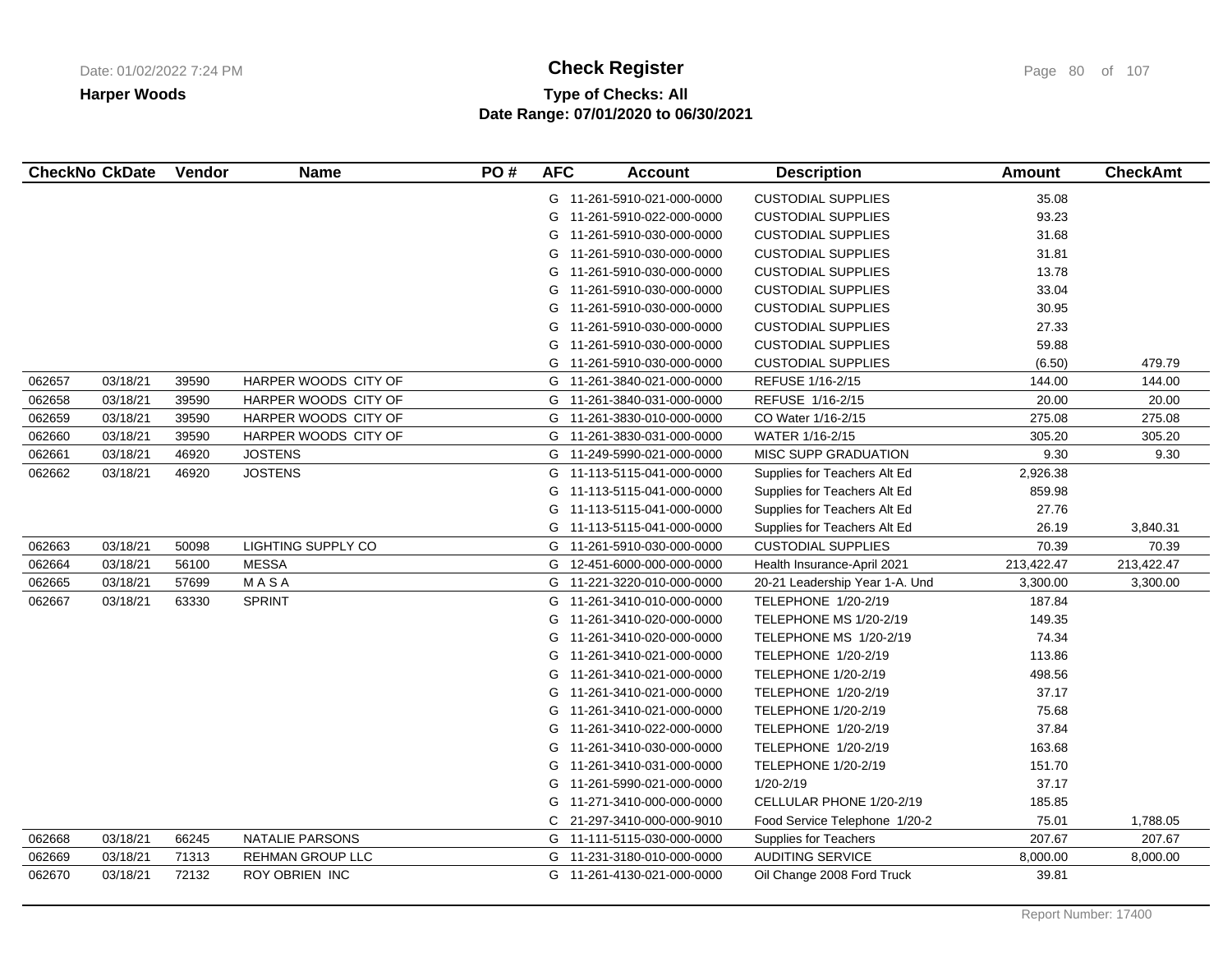### **Type of Checks: All Check Register Check Register Check Register Page 81 of 107 Date Range: 07/01/2020 to 06/30/2021**

|        | <b>CheckNo CkDate</b> | Vendor | <b>Name</b>                      | PO# | <b>AFC</b> | <b>Account</b>             | <b>Description</b>                   | Amount     | <b>CheckAmt</b> |
|--------|-----------------------|--------|----------------------------------|-----|------------|----------------------------|--------------------------------------|------------|-----------------|
|        |                       |        |                                  |     |            | G 11-261-4130-021-000-0000 | Oil Change 2019 Ford                 | 39.81      | 79.62           |
| 062671 | 03/18/21              | 75745  | <b>KSS ENTERPRISES</b>           |     |            | G 11-261-5910-000-000-0000 | <b>CUSTODIAL SUPPLIES</b>            | 88.40      |                 |
|        |                       |        |                                  |     |            | G 11-261-5910-031-000-0000 | <b>CUSTODIAL SUPPLIES</b>            | 263.48     | 351.88          |
| 062672 | 03/18/21              | 76503  | <b>SCHOOL SPECIALTY</b>          |     |            | G 11-241-5910-030-000-0000 | <b>OFFICE SUPPLIES</b>               | 21.38      | 21.38           |
| 062673 | 03/18/21              | 76798  | SECREST, WARDLE, LYNCH,          |     |            | G 11-231-3171-010-000-0000 | LEGAL SERVICES 12/1-2/28             | 19.86      | 19.86           |
| 062674 | 03/18/21              | 77577  | <b>SETSEG</b>                    |     |            | G 11-252-2840-000-000-0000 | <b>WORKERS COMP 4th Qtr</b>          | 5,527.00   | 5,527.00        |
| 062675 | 03/18/21              | 90953  | <b>WCCCD BOOKSTORE</b>           |     |            | G 11-113-3710-021-000-0000 | <b>Textbooks for Dual Enrollment</b> | 15,096.25  |                 |
|        |                       |        |                                  |     |            | G 11-113-3710-021-000-0000 | <b>Textbooks for Dual Enrollment</b> | 8,321.02   | 23,417.27       |
| 062676 | 03/18/21              | 92692  | <b>WINNING FUTURES</b>           |     | G          | 11-113-3110-021-500-3071   | Mentoring 20-21                      | 18,000.00  | 18,000.00       |
| 062677 | 03/18/21              | MSC07  | Nicole Garrison                  |     | S          | 62-431-1061-021-316-0000   | Nicole Garrison                      | 100.00     | 100.00          |
| 062678 | 04/06/21              | 12623  | <b>INTERNAL REVENUE SERVICE</b>  |     | G          | 12-451-5210-000-000-0000   | 4405 H.GAMBLE                        | 268.50     | 268.50          |
| 062679 | 04/06/21              | 12808  | <b>COLONIAL LIFE</b>             |     | G          | 12-451-2000-000-000-0000   | <b>Colonial Accident</b>             | 142.98     |                 |
|        |                       |        |                                  |     | G          | 12-451-2100-000-000-0000   | Colonial Life Insurance              | 335.88     |                 |
|        |                       |        |                                  |     | G          | 12-451-2140-000-000-0000   | Colonial Hosp. Inc                   | 110.69     |                 |
|        |                       |        |                                  |     | G          | 12-451-2150-000-000-0000   | <b>Colonial Cancer Ins</b>           | 6.81       |                 |
|        |                       |        |                                  |     | G          | 12-451-2160-000-000-0000   | <b>Colonial Disability</b>           | 277.80     | 874.16          |
| 062680 | 04/06/21              | 12917  | ROOSEN, VARCHETTI & OLIVIER,     |     | G          | 12-451-5210-000-000-0000   | 110397 R.P.                          | 463.10     | 463.10          |
| 062681 | 04/06/21              | 15100  | DAVID RUSKIN                     |     | G          | 12-451-5210-000-000-0000   | 17-41165-MBM F.B.                    | 922.67     | 922.67          |
| 062682 | 04/06/21              | 22370  | STATE OF MICHIGAN - DETROIT      |     | G          | 12-451-1120-000-000-0000   | DETROIT INCOME TAX                   | 2,674.15   | 2,674.15        |
| 062683 | 04/06/21              | 35007  | <b>GLP &amp; ASSOCIATES, INC</b> |     |            | G 12-451-2700-000-000-0000 | <b>GLP 403B TEACHER</b>              | 10,750.80  | 10,750.80       |
| 062684 | 04/06/21              | 35007  | <b>GLP &amp; ASSOCIATES, INC</b> |     | G          | 12-451-4400-000-000-0000   | 457-GLP                              | 1,390.00   | 1,390.00        |
| 062685 | 04/06/21              | 39615  | <b>HARPER WDS SCHOOL DIST</b>    |     | G          | 12-451-3700-000-000-0000   | SECTION 125 HEALTH                   | 1,547.79   | 1,547.79        |
| 062686 | 04/06/21              | 56645  | <b>MASB</b>                      |     |            | G 11-231-3210-010-000-0000 | WKSHP/CONF BD OF ED                  | 180.00     | 180.00          |
| 062687 | 04/06/21              | 57694  | <b>MISDU</b>                     |     |            | G 12-451-5210-000-000-0000 | <b>MISC OBLIGATIONS EXP</b>          | 2,604.60   | 2,604.60        |
| 062688 | 04/06/21              | 62215  | <b>MADISON NATIONAL LIFE</b>     |     | G          | 12-452-1100-000-000-0000   | <b>SHORT TERM INS, FARRIS</b>        | 206.55     | 206.55          |
| 062689 | 04/06/21              | 62215  | <b>MADISON NATIONAL LIFE</b>     |     | G          | 12-452-1100-000-000-0000   | SHORT TERM INSURAN                   | 4,804.31   | 4,804.31        |
| 062690 | 04/06/21              | 80060  | <b>STATE OF MICHIGAN</b>         |     | G          | 12-451-1110-000-000-0000   | MICH STATE W H TAX                   | 24,210.92  | 24,210.92       |
| 062691 | 04/07/21              | 12618  | IDEAL TECHNOLOGY SOLUTIONS,      |     |            | G 11-111-4270-010-000-0000 | <b>TECHNOLOGY EQUIPMENT</b>          | 124,350.00 | 124,350.00      |
| 062692 | 04/07/21              | MSC07  | <b>Kameilah Conrad</b>           |     | G          | 11-261-1640-020-000-0000   | Kameilah Conrad                      | 842.88     | 842.88          |
| 062693 | 04/12/21              | 12623  | INTERNAL REVENUE SERVICE         |     | G          | 12-451-5210-000-000-0000   | 4405 H. GAMBLE                       | 268.50     | 268.50          |
| 062694 | 04/12/21              | 12808  | <b>COLONIAL LIFE</b>             |     | G          | 12-451-2000-000-000-0000   | <b>Colonial Accident</b>             | 142.98     |                 |
|        |                       |        |                                  |     | G          | 12-451-2100-000-000-0000   | Colonial Life Insurance              | 335.88     |                 |
|        |                       |        |                                  |     | G          | 12-451-2140-000-000-0000   | Colonial Hosp. Inc                   | 110.69     |                 |
|        |                       |        |                                  |     | G          | 12-451-2150-000-000-0000   | <b>Colonial Cancer Ins</b>           | 6.81       |                 |
|        |                       |        |                                  |     | G          | 12-451-2160-000-000-0000   | <b>Colonial Disability</b>           | 277.80     | 874.16          |
| 062695 | 04/12/21              | 12917  | ROOSEN, VARCHETTI & OLIVIER,     |     |            | G 12-451-5210-000-000-0000 | 110397 R.P.                          | 463.10     | 463.10          |
| 062696 | 04/12/21              | 12963  | RAMONA DUNN-SIMMONS              |     |            | G 11-231-1140-010-000-0000 | <b>BOARD OF EDUCATION</b>            | 308.34     | 308.34          |
| 062697 | 04/12/21              | 15100  | DAVID RUSKIN                     |     |            | G 12-451-5210-000-000-0000 | 17-41165-MBM F.B.                    | 922.67     | 922.67          |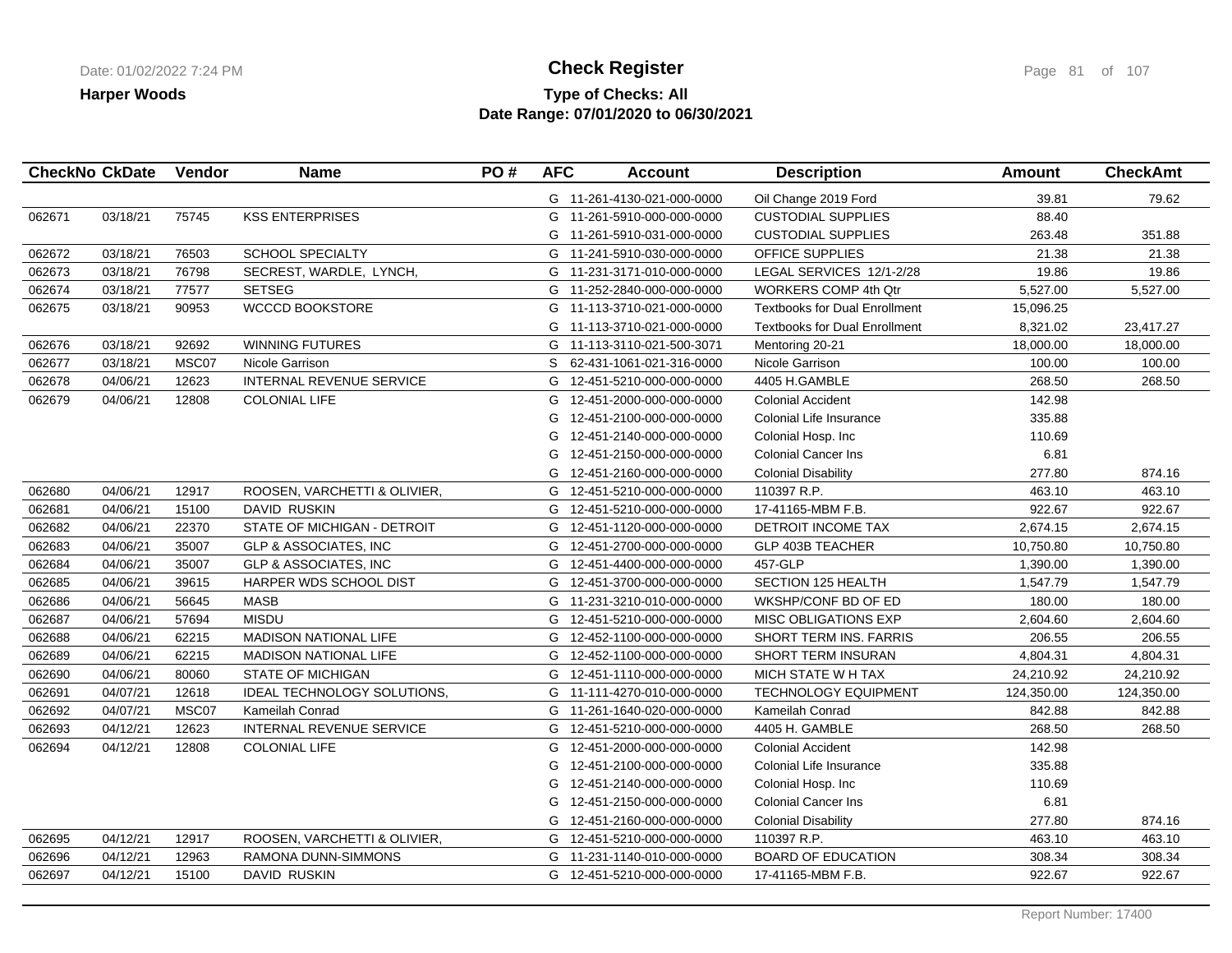### **Type of Checks: All Check Register Check Register Check Register Page 82 of 107 Date Range: 07/01/2020 to 06/30/2021**

|        | <b>CheckNo CkDate</b> | Vendor | <b>Name</b>                      | PO# | <b>AFC</b> | <b>Account</b>             | <b>Description</b>                | <b>Amount</b> | <b>CheckAmt</b> |
|--------|-----------------------|--------|----------------------------------|-----|------------|----------------------------|-----------------------------------|---------------|-----------------|
| 062698 | 04/12/21              | 35007  | <b>GLP &amp; ASSOCIATES, INC</b> |     |            | G 12-451-2700-000-000-0000 | <b>GLP 403B TEACHER</b>           | 10,954.44     | 10,954.44       |
| 062699 | 04/12/21              | 35007  | <b>GLP &amp; ASSOCIATES, INC</b> |     | G          | 12-451-4400-000-000-0000   | 457-GLP                           | 1,390.00      | 1,390.00        |
| 062700 | 04/12/21              | 39615  | HARPER WDS SCHOOL DIST           |     |            | G 12-451-3700-000-000-0000 | SECTION 125 HEALTH                | 1,547.79      | 1,547.79        |
| 062701 | 04/12/21              | 57694  | <b>MISDU</b>                     |     | G          | 12-451-5210-000-000-0000   | MISC OBLIGATIONS EXP              | 2,887.88      | 2,887.88        |
| 062702 | 04/15/21              | 00560  | AT&T                             |     | G          | 11-261-3410-031-000-0000   | <b>TELEPHONE</b>                  | 45.17         | 45.17           |
| 062703 | 04/15/21              | 00560  | AT&T                             |     |            | G 11-261-3410-022-000-0000 | TELEPHONE 2/19-3/18               | 1,030.40      | 1,030.40        |
| 062704 | 04/15/21              | 00560  | AT&T                             |     |            | G 11-261-3410-021-000-0000 | <b>TELEPHONE 3/28-4/27</b>        | 670.63        | 670.63          |
| 062705 | 04/15/21              | 00560  | AT&T                             |     |            | G 11-261-3410-030-000-0000 | <b>TELEPHONE 3/25-4/24</b>        | 51.31         | 51.31           |
| 062706 | 04/15/21              | 00560  | AT&T                             |     | G          | 11-261-3410-021-000-0000   | <b>TELEPHONE 3/25-4/24</b>        | 51.31         | 51.31           |
| 062707 | 04/15/21              | 00560  | AT&T                             |     | G          | 11-261-3410-021-000-0000   | TELEPHONE 2/16-3/15               | 2,178.75      |                 |
|        |                       |        |                                  |     | G          | 11-261-3410-021-000-0000   | TELEPHONE 3/16-4/15               | 2,200.23      | 4,378.98        |
| 062708 | 04/15/21              | 00560  | AT&T                             |     |            | G 11-261-3410-021-000-0000 | <b>TELEPHONE</b>                  | 421.90        | 421.90          |
| 062709 | 04/15/21              | 00560  | AT&T                             |     | G          | 11-261-3410-021-000-0000   | <b>TELEPHONE 2/22-3/21</b>        | 3,085.99      | 3,085.99        |
| 062710 | 04/15/21              | 00560  | AT&T                             |     |            | G 11-261-3410-030-000-0000 | <b>TELEPHONE</b>                  | 71.93         | 71.93           |
| 062711 | 04/15/21              | 00560  | AT&T                             |     |            | G 11-261-3410-021-000-0000 | TELEPHONE 3/10-4/9                | 704.06        | 704.06          |
| 062712 | 04/15/21              | 00560  | AT&T                             |     |            | G 11-261-3410-021-000-0000 | <b>TELEPHONE</b>                  | 56.43         | 56.43           |
| 062713 | 04/15/21              | 00560  | AT&T                             |     |            | G 11-261-3410-021-000-0000 | <b>TELEPHONE</b>                  | 102.13        | 102.13          |
| 062714 | 04/15/21              | 03600  | <b>AMERICA'S FINEST</b>          |     | G          | 11-252-5910-010-000-0000   | Envelopes and Enrollment Packe    | 513.00        | 513.00          |
| 062715 | 04/15/21              | 06850  | <b>ASSOCIATION SUP'VSION</b>     |     | G          | 11-231-7410-010-000-0000   | DUES AND FEES-S.McGhee            | 239.00        | 239.00          |
| 062716 | 04/15/21              | 07086  | <b>AUDIO SENTRY</b>              |     | G          | 11-261-4110-021-000-0000   | Alarm 4/1-6/30                    | 345.00        |                 |
|        |                       |        |                                  |     | G          | 11-261-4110-030-000-0000   | Alarm 4/1-6/30                    | 310.50        |                 |
|        |                       |        |                                  |     | G          | 11-261-4110-031-000-0000   | Alarm 4/1-6/30                    | 292.50        |                 |
|        |                       |        |                                  |     | G          | 11-261-4110-031-000-0000   | Maint Serv-Land&Bldg/Tyrone       | 235.00        | 1,183.00        |
| 062717 | 04/15/21              | 11594  | CONVERGENT TECHNOLOGY            |     | G          | 11-284-3190-010-000-0000   | <b>Consulting Services - Tech</b> | 562.50        |                 |
|        |                       |        |                                  |     | G          | 11-284-3190-010-000-0000   | <b>Consulting Services - Tech</b> | 142.50        | 705.00          |
| 062718 | 04/15/21              | 11650  | INSTRUMENTALIST PRODUCTS CO      |     | G          | 11-113-5117-021-000-0000   | <b>BAND</b>                       | 233.00        | 233.00          |
| 062719 | 04/15/21              | 11765  | STUDIO EQUIS, LLC                |     | E.         | 21-293-7910-000-000-0000   | <b>Team Banners</b>               | 1,565.00      | 1,565.00        |
| 062720 | 04/15/21              | 11771  | ATS EDUCATIONAL CONSULTING       |     | G          | 11-113-3110-041-000-0000   | <b>ATS PURCHASE SER</b>           | 61,901.67     |                 |
|        |                       |        |                                  |     |            | G 11-113-3110-041-000-0000 | <b>April Partial</b>              | 100,000.00    | 161,901.67      |
| 062721 | 04/15/21              | 11964  | AIR-TEMP SOLUTIONS               |     | G          | 11-261-4120-031-000-0000   | <b>EQUIP REPAIR</b>               | 220.00        | 220.00          |
| 062722 | 04/15/21              | 12132  | PAC-VAN, INC                     |     | G          | 11-261-5910-021-000-0000   | <b>CUSTODIAL SUPPLIES</b>         | 335.00        | 335.00          |
| 062724 | 04/15/21              | 12148  | PRECISION HUMAN RESOURCE         |     |            | G 11-118-3110-030-191-3411 | Allison Williams W/E 3/26         | 243.66        |                 |
|        |                       |        |                                  |     | G          | 11-118-3110-030-191-3411   | J. Stovall W/E 3/26               | 630.50        |                 |
|        |                       |        |                                  |     | G          | 11-118-3110-030-191-3411   | M. Harvey W/E 3/26                | 463.12        |                 |
|        |                       |        |                                  |     | G          | 11-118-3110-030-191-3411   | Allison Williams W/E 3/12         | 658.63        |                 |
|        |                       |        |                                  |     | G          | 11-118-3110-030-191-3411   | J. Stovall W/E 3/12               | 708.10        |                 |
|        |                       |        |                                  |     | G          | 11-118-3110-030-191-3411   | M. Harvey W/E 3/12                | 620.25        |                 |
|        |                       |        |                                  |     |            | G 11-122-3190-030-196-0000 | Cecilia Eades W/E 3/12            | 564.03        |                 |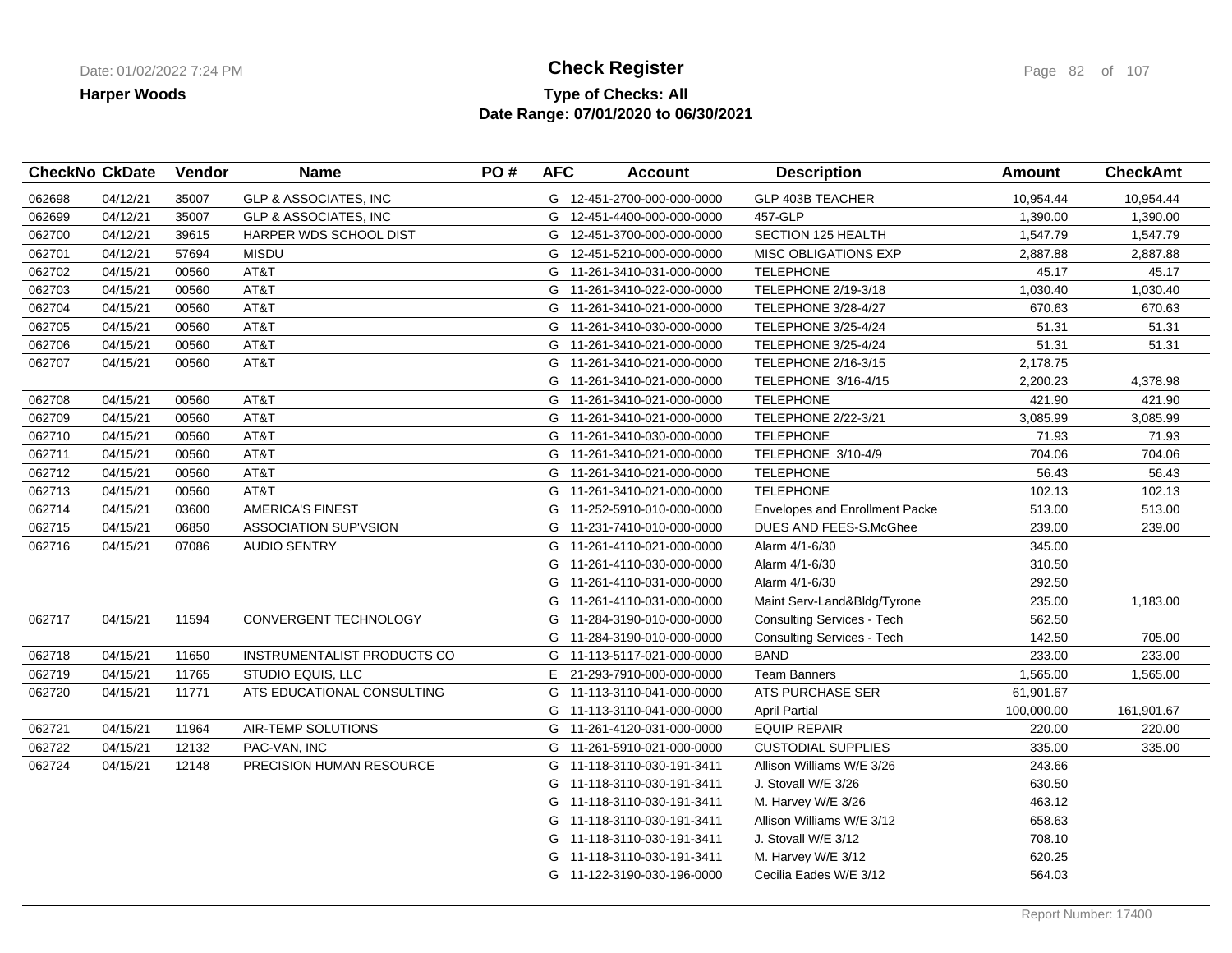# **Type of Checks: All Check Register Check Register Check Register Page 83 of 107 Date Range: 07/01/2020 to 06/30/2021**

|        | <b>CheckNo CkDate</b> | Vendor | <b>Name</b>                  | PO# | <b>AFC</b> | <b>Account</b>             | <b>Description</b>             | <b>Amount</b> | <b>CheckAmt</b> |
|--------|-----------------------|--------|------------------------------|-----|------------|----------------------------|--------------------------------|---------------|-----------------|
|        |                       |        |                              |     |            | G 11-122-3190-030-196-0000 | Cecilia Eades W/E 3/26         | 441.30        |                 |
|        |                       |        |                              |     |            | G 11-122-3190-031-196-0000 | Miles Greene W/E 3/26          | 585.50        |                 |
|        |                       |        |                              |     | G          | 11-122-3190-031-196-0000   | Miles Greene W/E 3/12          | 444.92        |                 |
|        |                       |        |                              |     | G          | 11-252-3155-010-000-0000   | Donulecia Padgett-Smith W/E 3/ | 716.12        |                 |
|        |                       |        |                              |     | G          | 11-252-3155-010-000-0000   | Donulecia Padgett-Smith W/E 3/ | 708.58        | 6,784.71        |
| 062725 | 04/15/21              | 12347  | STILL TO REEL PRODUCTIONS    |     | Е.         | 21-293-7910-000-000-0000   | Varsity Basketball and Girls J | 2,600.00      | 2,600.00        |
| 062726 | 04/15/21              | 12448  | <b>JDT SOLUTIONS</b>         |     |            | G 11-252-3150-010-000-0000 | Consulting April 1-15          | 3,515.00      | 3,515.00        |
| 062727 | 04/15/21              | 12452  | <b>TOMMY MOUA</b>            |     | G          | 11-111-3190-031-500-3071   | 4/4-4/16/21                    | 1,318.18      |                 |
|        |                       |        |                              |     | G          | 11-125-3190-030-500-3071   | 4/4-4/16/21                    | 1,318.18      |                 |
|        |                       |        |                              |     | G          | 11-125-3190-030-500-3071   | Balance of 3/22-4/2            | 1,187.00      | 3,823.36        |
| 062728 | 04/15/21              | 12455  | TOTAL PACKAGE LIFESTYLE, LLC |     | G          | 11-111-3190-031-500-3071   | Advisory SEL Tyrone            | 1,500.00      |                 |
|        |                       |        |                              |     | G          | 11-125-3190-021-500-3071   | <b>Parent University</b>       | 800.00        |                 |
|        |                       |        |                              |     | G          | 11-125-3190-021-500-3071   | Tap In Student SEL Virtual Ser | 664.00        |                 |
|        |                       |        |                              |     | G          | 11-125-3190-030-500-3071   | Advisory SEL Beacon            | 2,500.00      | 5,464.00        |
| 062729 | 04/15/21              | 12493  | TRIUMPH CHARTER, LLC         |     |            | G 11-271-3310-000-000-0000 | PUPIL TRANS CONTRACT           | 652.50        | 652.50          |
| 062732 | 04/15/21              | 12512  | PRUDENTIAL VIRTUAL GUARD     |     | G          | 11-266-3131-020-000-3071   | Alarm Monitoring-April 2021    | 40.00         |                 |
|        |                       |        |                              |     | G          | 11-266-3131-020-000-3071   | W/E 3/25                       | 724.94        |                 |
|        |                       |        |                              |     | G          | 11-266-3131-020-000-3071   | W/E 3/18                       | 704.23        |                 |
|        |                       |        |                              |     | G          | 11-266-3131-020-000-3071   | W/E 4/8                        | 397.68        |                 |
|        |                       |        |                              |     | G          | 11-266-3131-020-000-3071   | W/E 4/1                        | 132.56        |                 |
|        |                       |        |                              |     | G          | 11-266-3131-021-000-3071   | W/E 3/25                       | 655.20        |                 |
|        |                       |        |                              |     | G          | 11-266-3131-021-000-3071   | W/E 4/1                        | 154.70        |                 |
|        |                       |        |                              |     | G          | 11-266-3131-021-000-3071   | W/E 3/18                       | 773.50        |                 |
|        |                       |        |                              |     | G          | 11-266-3131-021-000-3071   | W/E 4/8                        | 464.10        |                 |
|        |                       |        |                              |     | G          | 11-266-3131-022-000-3071   | W/E 4/1                        | 140.85        |                 |
|        |                       |        |                              |     | G          | 11-266-3131-022-000-3071   | W/E 3/25                       | 724.94        |                 |
|        |                       |        |                              |     | G          | 11-266-3131-022-000-3071   | W/E 3/18                       | 662.80        |                 |
|        |                       |        |                              |     | G          | 11-266-3131-022-000-3071   | W/E 4/8                        | 422.54        |                 |
|        |                       |        |                              |     | G          | 11-266-3131-030-000-3071   | Alarm Monitoring-Sept. 2020    | 40.00         |                 |
|        |                       |        |                              |     | G          | 11-266-3131-030-000-3071   | W/E 4/1                        | 132.56        |                 |
|        |                       |        |                              |     | G          | 11-266-3131-030-000-3071   | W/E 3/25                       | 662.80        |                 |
|        |                       |        |                              |     | G          | 11-266-3131-030-000-3071   | W/E 3/18                       | 662.80        |                 |
|        |                       |        |                              |     | G          | 11-266-3131-030-000-3071   | Alarm-April 2021               | 40.00         |                 |
|        |                       |        |                              |     | G          | 11-266-3131-030-000-3071   | W/E 4/8                        | 530.24        |                 |
|        |                       |        |                              |     | G          | 11-266-3131-031-000-3071   | W/E 4/8                        | 397.68        |                 |
|        |                       |        |                              |     | G          | 11-266-3131-031-000-3071   | W/E 4/1                        | 132.56        |                 |
|        |                       |        |                              |     | G          | 11-266-3131-031-000-3071   | W/E 3/25                       | 662.80        |                 |
|        |                       |        |                              |     |            | G 11-266-3131-031-000-3071 | W/E 3/18                       | 613.09        | 9,872.57        |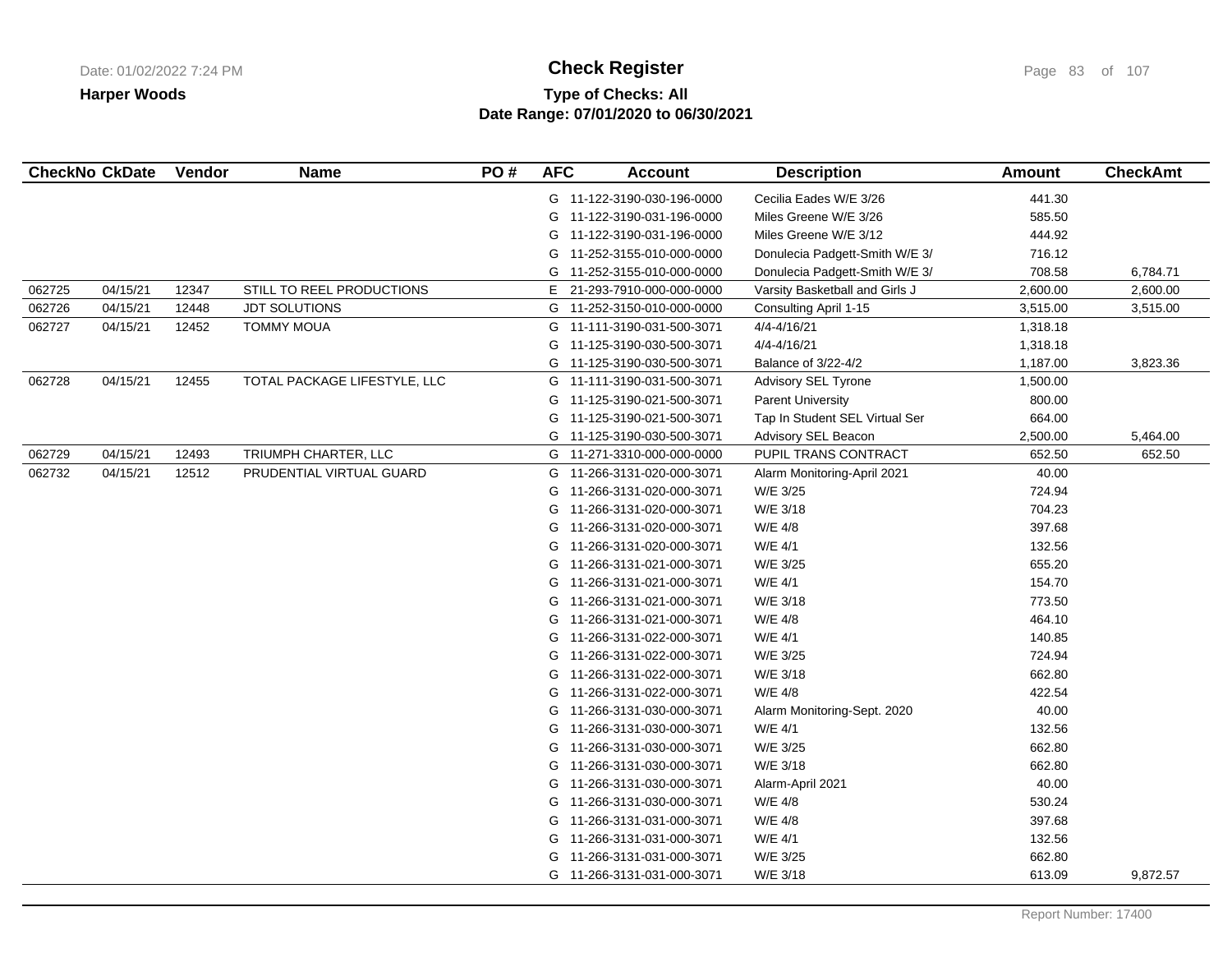## **Type of Checks: All Check Register Check Register Check Register Page 84 of 107 Date Range: 07/01/2020 to 06/30/2021**

| <b>CheckNo CkDate</b> |          | Vendor | <b>Name</b>                        | PO# | <b>AFC</b> | <b>Account</b>             | <b>Description</b>             | Amount    | <b>CheckAmt</b> |
|-----------------------|----------|--------|------------------------------------|-----|------------|----------------------------|--------------------------------|-----------|-----------------|
| 062733                | 04/15/21 | 12562  | MECHANICAL SYSTEM SERVICES         |     |            | G 11-261-4120-030-000-0000 | <b>EQUIP REPAIR</b>            | 1,466.30  | 1,466.30        |
| 062734                | 04/15/21 | 12618  | IDEAL TECHNOLOGY SOLUTIONS,        |     |            | G 11-111-4270-031-000-0000 | Desktop for Tyrone             | 565.00    |                 |
|                       |          |        |                                    |     | G          | 11-112-4270-020-000-0000   | <b>District Support</b>        | 3,100.00  |                 |
|                       |          |        |                                    |     | G          | 11-225-5110-010-000-0000   | <b>Help Desk</b>               | 2,024.00  |                 |
|                       |          |        |                                    |     | G          | 11-225-5110-010-000-0000   | Asset Tags                     | 2,978.00  | 8,667.00        |
| 062735                | 04/15/21 | 12618  | IDEAL TECHNOLOGY SOLUTIONS,        |     |            | G 11-127-5115-022-577-3440 | Perkins Services-Supplies-Lapt | 10,641.66 | 10,641.66       |
| 062736                | 04/15/21 | 12661  | <b>U.S. BANK EQUIPMENT FINANCE</b> |     |            | G 11-257-4220-010-000-0000 | Copier LEASE                   | 6,523.60  | 6,523.60        |
| 062737                | 04/15/21 | 12661  | <b>U.S. BANK EQUIPMENT FINANCE</b> |     |            | G 11-257-4220-010-000-0000 | Copier LEASE                   | 349.00    | 349.00          |
| 062738                | 04/15/21 | 12661  | U.S. BANK EQUIPMENT FINANCE        |     |            | G 11-257-4220-010-000-0000 | Copier LEASE                   | 570.49    | 570.49          |
| 062739                | 04/15/21 | 12661  | U.S. BANK EQUIPMENT FINANCE        |     |            | G 11-257-4220-010-000-0000 | Copier LEASE                   | 2,863.66  | 2,863.66        |
| 062740                | 04/15/21 | 12662  | PREFERRED SAFE & LOCK INC          |     |            | G 11-261-4120-030-000-0000 | <b>EQUIP REPAIR</b>            | 38.00     |                 |
|                       |          |        |                                    |     | G          | 11-261-4120-030-000-0000   | <b>EQUIP REPAIR</b>            | 326.00    |                 |
|                       |          |        |                                    |     |            | G 11-261-5910-030-000-0000 | <b>CUSTODIAL SUPPLIES</b>      | 688.50    | 1,052.50        |
| 062741                | 04/15/21 | 12686  | <b>APPLIED IMAGING</b>             |     | G          | 11-113-4125-021-000-0000   | <b>Copier Maintenance</b>      | 81.24     | 81.24           |
| 062742                | 04/15/21 | 12705  | <b>ADT COMMERCIAL</b>              |     |            | G 11-261-4110-000-000-0000 | Alarm 4/24-5/23                | 52.13     |                 |
|                       |          |        |                                    |     | G          | 11-261-4110-020-000-0000   | Alarm 4/24-5/23                | 140.49    |                 |
|                       |          |        |                                    |     |            | G 11-261-4110-022-000-0000 | Alarm 4/24-5/23                | 53.95     | 246.57          |
| 062743                | 04/15/21 | 12706  | CHELSEA ANN GROUSTRA               |     |            | G 11-122-3115-030-194-0000 | 4/4-4/16/21                    | 208.00    | 208.00          |
| 062744                | 04/15/21 | 12762  | <b>CARLA WEST</b>                  |     |            | G 11-252-3160-010-000-0000 | $4/4 - 4/16/21$                | 3,846.16  | 3,846.16        |
| 062745                | 04/15/21 | 12791  | <b>BRANDON JENKINS</b>             |     | E.         | 21-293-7910-000-000-0000   | Jerseys for Seniors            | 127.20    |                 |
|                       |          |        |                                    |     | E          | 21-293-7910-000-000-0000   | ATHLETIC MISC EXP'SE           | 58.29     | 185.49          |
| 062746                | 04/15/21 | 12817  | <b>REPUBLIC SERVICES #241</b>      |     |            | G 11-261-4135-022-000-0000 | <b>Contracted Cust/Maint</b>   | 154.84    | 154.84          |
| 062747                | 04/15/21 | 12820  | <b>ULINE</b>                       |     |            | G 11-261-5910-021-000-0000 | <b>CUSTODIAL SUPPLIES</b>      | 52.34     | 52.34           |
| 062748                | 04/15/21 | 12855  | US FOODS, INC                      |     |            | G 11-127-5111-022-577-3440 | <b>CCI Teacher Supplies</b>    | 267.86    | 267.86          |
| 062749                | 04/15/21 | 12905  | <b>BUILD CRAFT MI LLC</b>          |     | G          | 11-261-4110-020-000-0000   | <b>MS Roof Repair</b>          | 700.00    |                 |
|                       |          |        |                                    |     |            | G 11-261-4110-021-000-0000 | Deposit for HS Roof Repair     | 4,993.00  | 5,693.00        |
| 062750                | 04/15/21 | 12944  | <b>MARIETTA RUSH</b>               |     | G          | 11-118-3115-030-191-3411   | 4/4-4/16/21                    | 2,083.33  | 2,083.33        |
| 062751                | 04/15/21 | 12948  | <b>KAYLA BRACY</b>                 |     |            | G 11-118-3115-030-191-3411 | $4/4 - 4/16/21$                | 2,083.33  | 2,083.33        |
| 062752                | 04/15/21 | 12953  | <b>VERIZON</b>                     |     |            | G 11-225-5110-010-000-0000 | <b>Technology Supplies</b>     | 705.94    | 705.94          |
| 062753                | 04/15/21 | 12953  | <b>VERIZON</b>                     |     |            | G 11-225-5110-010-000-0000 | <b>Technology Supplies</b>     | 735.98    | 735.98          |
| 062754                | 04/15/21 | 12957  | CAL STATE ELECTRONICS              |     |            | G 11-225-5110-010-000-0000 | 2nd Installment                | 4,091.52  | 4,091.52        |
| 062755                | 04/15/21 | 12959  | <b>BROOKE WILLIAMS</b>             |     |            | G 11-118-3115-030-191-3411 | $4/4 - 4/16/21$                | 2,083.33  | 2,083.33        |
| 062756                | 04/15/21 | 12961  | CRISTINA AGNELLO                   |     |            | G 11-113-5115-021-021-0000 | Teaching Supplies Reimbursemen | 209.99    | 209.99          |
| 062757                | 04/15/21 | 12962  | ABC TENT RENTAL                    |     |            | G 11-113-5115-021-021-0000 | Tent Rental for NHS Induction  | 375.00    | 375.00          |
| 062758                | 04/15/21 | 12964  | <b>GREAT LAKES BATTERY</b>         |     |            | G 11-261-5910-021-000-0000 | <b>CUSTODIAL SUPPLIES</b>      | 99.90     | 99.90           |
| 062759                | 04/15/21 | 12965  | <b>TOM ARSENAULT</b>               |     | E.         | 21-293-4902-000-000-0000   | <b>OFFICIALS</b>               | 150.00    | 150.00          |
| 062760                | 04/15/21 | 12966  | <b>JACK ROBINSON</b>               |     |            | E 21-293-4902-000-000-0000 | Wrestling Official 3/4         | 150.00    | 150.00          |
| 062761                | 04/15/21 | 15391  | <b>CHARTWELLS</b>                  |     |            | C 21-297-4910-000-000-3100 | STATE BREAKFAST LABOR COST     | 20,386.61 |                 |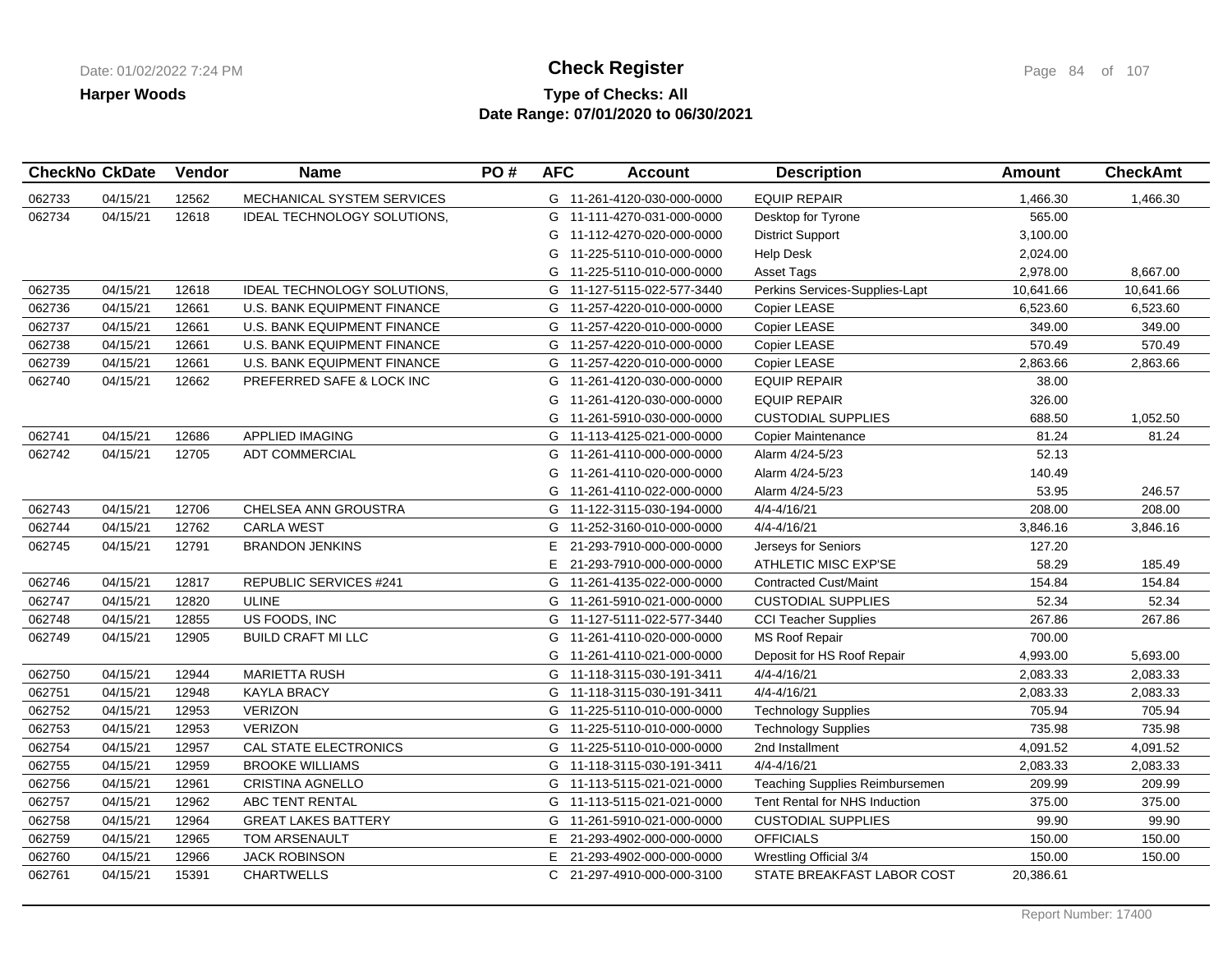## **Type of Checks: All Check Register Check Register Check Register Page 85 of 107 Date Range: 07/01/2020 to 06/30/2021**

|        | <b>CheckNo CkDate</b> | Vendor | Name                          | PO# | <b>AFC</b> | <b>Account</b>             | <b>Description</b>             | <b>Amount</b> | <b>CheckAmt</b> |
|--------|-----------------------|--------|-------------------------------|-----|------------|----------------------------|--------------------------------|---------------|-----------------|
|        |                       |        |                               |     |            | C 21-297-4910-000-000-3100 | STATE BREAKFAST LABOR COST     | 8,880.85      |                 |
|        |                       |        |                               |     | C.         | 21-297-5610-000-000-3100   | STATE FOOD BREAK COST          | 24,527.75     |                 |
|        |                       |        |                               |     | С          | 21-297-5641-000-000-3100   | STATE ADM BREAKFAST COST       | 3,934.60      |                 |
|        |                       |        |                               |     | C          | 21-297-5642-000-000-3100   | STATE MNGT FEE BREAKFAST       | 1,147.79      |                 |
|        |                       |        |                               |     |            | C 21-297-5643-000-000-3100 | STATE MIS EXP BREAK COST       | 1,261.75      | 60,139.35       |
| 062762 | 04/15/21              | 22386  | DTE ENERGY                    |     | G          | 11-261-5520-021-000-0000   | #200242759401 2/18-3/21        | 15,132.10     |                 |
|        |                       |        |                               |     | G          | 11-261-5520-030-000-0000   | #200162762386 2/16-3/17        | 2,598.81      |                 |
|        |                       |        |                               |     | G          | 11-261-5520-031-000-0000   | #200342709771 2/9-3/11/21      | 2,012.62      | 19,743.53       |
| 062763 | 04/15/21              | 22386  | DTE ENERGY                    |     | G          | 11-261-5520-022-000-0000   | ELECTRICITY 2/18-3/21          | 4,930.03      | 4,930.03        |
| 062764 | 04/15/21              | 22386  | DTE ENERGY                    |     |            | G 11-261-5520-021-000-0000 | Overhead Lights-March 2021     | 21.68         | 21.68           |
| 062765 | 04/15/21              | 22386  | DTE ENERGY                    |     |            | G 11-261-5510-020-000-0000 | <b>FUEL- NATURAL GAS</b>       | 5,901.79      | 5,901.79        |
| 062766 | 04/15/21              | 22386  | DTE ENERGY                    |     | G          | 11-261-5520-021-000-0000   | ELECTRICITY 1/15-3/17          | 33.66         | 33.66           |
| 062767 | 04/15/21              | 22386  | DTE ENERGY                    |     |            | G 11-261-5520-021-000-0000 | ELECTRICITY 1/15-3/17          | 55.05         | 55.05           |
| 062768 | 04/15/21              | 22388  | DETROIT INSTITUTE FOR         |     | G          | 11-214-3130-000-000-0000   | Miranda MacKew 2/25-3/24       | 4,009.23      |                 |
|        |                       |        |                               |     | G          | 11-214-3130-000-000-0000   | Kelly Cvetkovski 2/25-3/24     | 119.87        |                 |
|        |                       |        |                               |     | G          | 11-214-3130-000-000-0000   | Scott Bruns 2/25-3/24          | 468.30        |                 |
|        |                       |        |                               |     | G          | 11-214-3130-000-000-0000   | Scott Bruns 2/25-3/24          | 1,800.00      |                 |
|        |                       |        |                               |     | G          | 11-214-3130-000-000-0000   | Jimmy Colley 2/25-3/24         | 536.80        |                 |
|        |                       |        |                               |     |            | G 11-214-3130-000-000-0000 | Jimmy Colley 2/25-3/24         | 134.20        | 7,068.40        |
| 062769 | 04/15/21              | 26000  | FIFE-PEARCE ELECTRIC COMPANY  |     | G          | 11-261-4120-021-000-0000   | <b>EQUIP REPAIR</b>            | 312.50        | 312.50          |
| 062770 | 04/15/21              | 29005  | <b>CONSTELLATION</b>          |     |            | G 11-261-5510-030-000-0000 | FUEL-NATURAL GAS-Feb. 2021     | 3,572.63      | 3,572.63        |
| 062771 | 04/15/21              | 29005  | CONSTELLATION                 |     | G          | 11-261-5510-021-000-0000   | FUEL- NATURAL GAS-February 202 | 9,600.80      | 9,600.80        |
| 062772 | 04/15/21              | 29005  | <b>CONSTELLATION</b>          |     | G          | 11-261-5510-031-000-0000   | FUEL- NATURAL GAS-Feb 2021     | 1,446.68      | 1,446.68        |
| 062773 | 04/15/21              | 32628  | SMART CARE EQUIPMENT          |     | C.         | 21-297-4120-000-000-3100   | <b>Equipment Repair</b>        | 879.27        |                 |
|        |                       |        |                               |     | C          | 21-297-4120-000-000-3100   | <b>Equipment Repair</b>        | 1,257.65      |                 |
|        |                       |        |                               |     | C.         | 21-297-4120-000-000-3100   | <b>Equipment Repair</b>        | 1,449.83      | 3,586.75        |
| 062774 | 04/15/21              | 32689  | <b>TAMMY VANDERVLUCHT</b>     |     |            | G 11-231-7410-010-000-0000 | MSBO Membership                | 150.00        | 150.00          |
| 062775 | 04/15/21              | 33534  | <b>GEORGE'S AUTO PARTS</b>    |     | G          | 11-271-5730-000-000-0000   | #282130                        | 12.18         |                 |
|        |                       |        |                               |     | G          | 11-271-5730-000-000-0000   | #282881                        | 10.37         |                 |
|        |                       |        |                               |     | G          | 11-271-5730-000-000-0000   | #282034                        | 45.68         |                 |
|        |                       |        |                               |     | G          | 11-271-5730-000-000-0000   | #282127                        | 12.05         | 80.28           |
| 062777 | 04/15/21              | 35000  | <b>GILBERT'S PRO HARDWARE</b> |     | G          | 11-261-5910-020-000-0000   | <b>CUSTODIAN SUPPLY MS</b>     | 22.65         |                 |
|        |                       |        |                               |     | G          | 11-261-5910-020-000-0000   | <b>CUSTODIAN SUPPLY MS</b>     | 23.98         |                 |
|        |                       |        |                               |     | G          | 11-261-5910-021-000-0000   | <b>CUSTODIAL SUPPLIES</b>      | 5.90          |                 |
|        |                       |        |                               |     | G          | 11-261-5910-021-000-0000   | <b>CUSTODIAL SUPPLIES</b>      | 29.13         |                 |
|        |                       |        |                               |     | G          | 11-261-5910-021-000-0000   | <b>CUSTODIAL SUPPLIES</b>      | 19.58         |                 |
|        |                       |        |                               |     | G          | 11-261-5910-021-000-0000   | <b>CUSTODIAL SUPPLIES</b>      | 2.99          |                 |
|        |                       |        |                               |     |            | G 11-261-5910-021-000-0000 | <b>CUSTODIAL SUPPLIES</b>      | 16.97         |                 |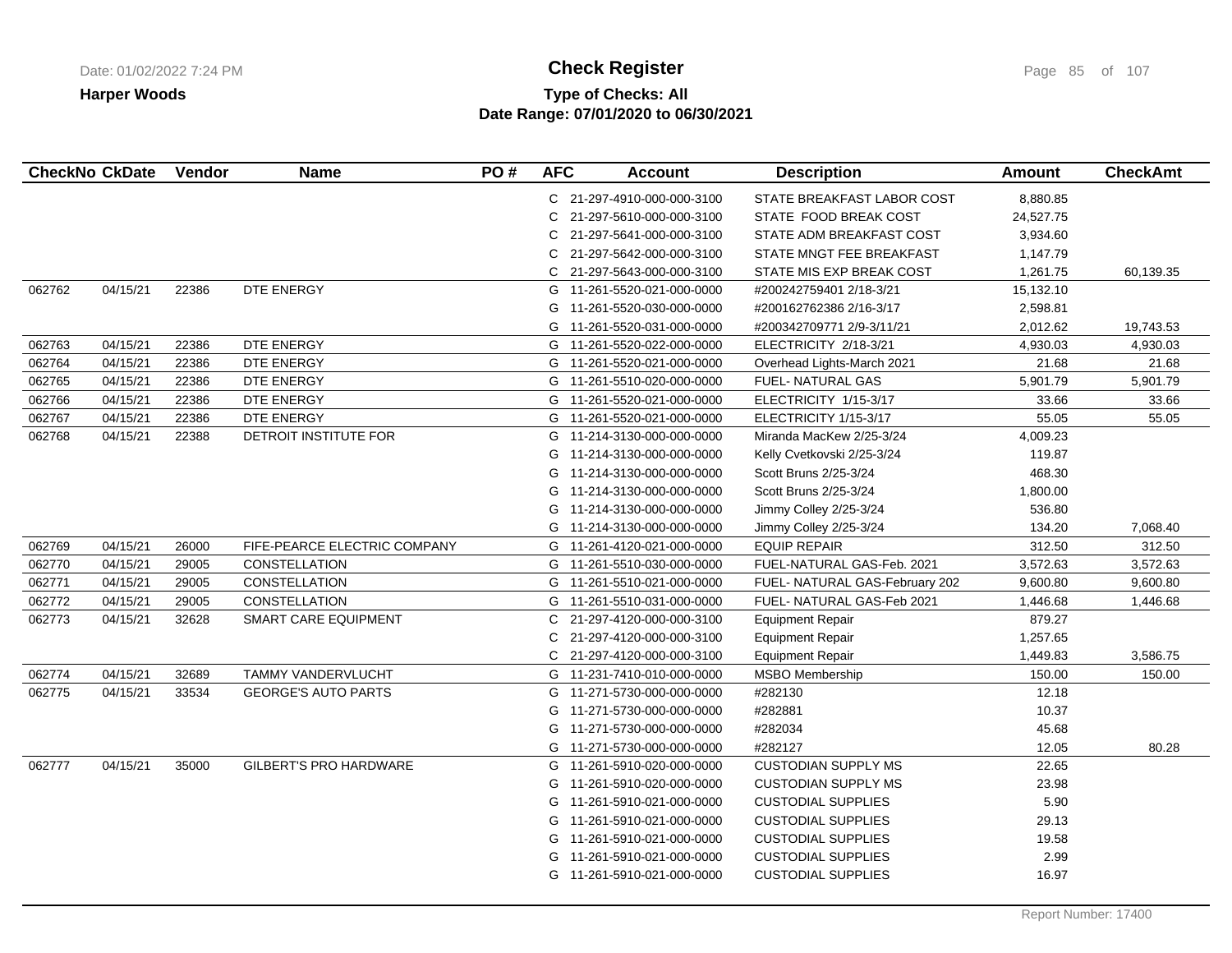# **Type of Checks: All Check Register Check Register Check Register Page 86 of 107 Date Range: 07/01/2020 to 06/30/2021**

|        | <b>CheckNo CkDate</b> | Vendor | <b>Name</b>                 | PO# | <b>AFC</b> | <b>Account</b>             | <b>Description</b>             | <b>Amount</b> | <b>CheckAmt</b> |
|--------|-----------------------|--------|-----------------------------|-----|------------|----------------------------|--------------------------------|---------------|-----------------|
|        |                       |        |                             |     |            | G 11-261-5910-021-000-0000 | <b>CUSTODIAL SUPPLIES</b>      | 19.58         |                 |
|        |                       |        |                             |     |            | G 11-261-5910-030-000-0000 | <b>CUSTODIAL SUPPLIES</b>      | 18.05         |                 |
|        |                       |        |                             |     | G          | 11-261-5910-030-000-0000   | <b>CUSTODIAL SUPPLIES</b>      | 31.56         |                 |
|        |                       |        |                             |     | G          | 11-261-5910-030-000-0000   | <b>CUSTODIAL SUPPLIES</b>      | 11.48         |                 |
|        |                       |        |                             |     |            | G 11-261-5910-031-000-0000 | <b>CUSTODIAL SUPPLIES</b>      | 26.35         | 228.22          |
| 062778 | 04/15/21              | 36430  | ROBERT J GRAY               |     |            | G 11-231-3190-010-000-0000 | Virtual Workshop Meeting 3/2   | 115.00        |                 |
|        |                       |        |                             |     |            | G 11-231-3190-010-000-0000 | Virtual General Meeting 3/16   | 115.00        |                 |
|        |                       |        |                             |     | G          | 11-231-3190-010-000-0000   | Monthly Fee for Large Zoom Mee | 50.00         | 280.00          |
| 062779 | 04/15/21              | 39590  | HARPER WOODS CITY OF        |     |            | G 11-261-3830-020-000-0000 | WATER 2/15-3/15                | 826.46        | 826.46          |
| 062780 | 04/15/21              | 39590  | HARPER WOODS CITY OF        |     |            | G 11-261-3830-030-000-0000 | WATER 2/15-3/15                | 305.20        | 305.20          |
| 062781 | 04/15/21              | 39590  | HARPER WOODS CITY OF        |     |            | G 11-261-3830-021-000-0000 | WATER 2/15-3/15                | 274.41        | 274.41          |
| 062782 | 04/15/21              | 39590  | HARPER WOODS CITY OF        |     | G          | 11-261-3830-021-000-0000   | WATER 2/15-3/15                | 267.70        | 267.70          |
| 062783 | 04/15/21              | 39590  | HARPER WOODS CITY OF        |     | G          | 11-261-3830-021-000-0000   | <b>WATER-HS</b>                | 514.29        | 514.29          |
| 062784 | 04/15/21              | 39590  | HARPER WOODS CITY OF        |     | G          | 11-261-3840-021-000-0000   | REFUSE 2/15-3/15               | 144.00        | 144.00          |
| 062785 | 04/15/21              | 39590  | HARPER WOODS CITY OF        |     | G          | 11-261-3840-030-000-0000   | REFUSE 2/15-3/15               | 32.00         | 32.00           |
| 062786 | 04/15/21              | 39590  | HARPER WOODS CITY OF        |     | G          | 11-261-3840-031-000-0000   | REFUSE 2/15-3/15               | 20.00         | 20.00           |
| 062787 | 04/15/21              | 39590  | HARPER WOODS CITY OF        |     |            | G 11-261-3830-022-000-0000 | WATER 2/15-3/15                | 90.73         | 90.73           |
| 062788 | 04/15/21              | 39590  | HARPER WOODS CITY OF        |     |            | G 11-261-3830-031-000-0000 | WATER 2/15-3/15                | 640.92        | 640.92          |
| 062789 | 04/15/21              | 39590  | HARPER WOODS CITY OF        |     |            | G 11-261-3830-010-000-0000 | CO Water 2/15-3/15             | 216.81        | 216.81          |
| 062790 | 04/15/21              | 46920  | <b>JOSTENS</b>              |     | G          | 11-249-5990-021-000-0000   | <b>MISC SUPP GRADUATION</b>    | 624.30        |                 |
|        |                       |        |                             |     | G          | 11-249-5990-021-000-0000   | <b>MISC SUPP GRADUATION</b>    | 2,073.50      |                 |
|        |                       |        |                             |     |            | G 11-249-5990-021-000-0000 | <b>MISC SUPP GRADUATION</b>    | 4,540.25      | 7,238.05        |
| 062791 | 04/15/21              | 50098  | LIGHTING SUPPLY CO          |     |            | G 11-261-5910-021-000-0000 | <b>CUSTODIAL SUPPLIES</b>      | 146.79        | 146.79          |
| 062792 | 04/15/21              | 56100  | <b>MESSA</b>                |     |            | G 12-451-6000-000-000-0000 | Health Insurance-May 2021      | 206,836.51    | 206,836.51      |
| 062793 | 04/15/21              | 56645  | <b>MASB</b>                 |     |            | G 11-231-3210-010-000-0000 | WKSHP/CONF BD OF ED-A. McKay   | 565.00        | 565.00          |
| 062794 | 04/15/21              | 57695  | MICHIGAN VIRTUAL UNIVERSITY |     |            | G 11-113-3710-021-000-0000 | TUITION-DUAL ENROLLM           | 325.00        | 325.00          |
| 062795 | 04/15/21              | 57700  | <b>MIDWEST AIR FILTER</b>   |     | G          | 11-261-5910-030-000-0000   | <b>CUSTODIAL SUPPLIES</b>      | 165.03        | 165.03          |
| 062797 | 04/15/21              | 63330  | <b>SPRINT</b>               |     | G          | 11-261-3410-010-000-0000   | TELEPHONE 2/20-3/19            | 187.84        |                 |
|        |                       |        |                             |     | G          | 11-261-3410-020-000-0000   | TELEPHONE MS 2/20-3/19         | 74.34         |                 |
|        |                       |        |                             |     | G          | 11-261-3410-020-000-0000   | TELEPHONE MS 2/20-3/19         | 149.35        |                 |
|        |                       |        |                             |     | G          | 11-261-3410-021-000-0000   | TELEPHONE 2/20-3/19            | 75.68         |                 |
|        |                       |        |                             |     | G          | 11-261-3410-021-000-0000   | TELEPHONE 2/20-3/19            | 113.86        |                 |
|        |                       |        |                             |     | G          | 11-261-3410-021-000-0000   | TELEPHONE 2/20-3/19            | 498.56        |                 |
|        |                       |        |                             |     |            | G 11-261-3410-021-000-0000 | TELEPHONE 2/20-3/19            | 37.17         |                 |
|        |                       |        |                             |     | G          | 11-261-3410-022-000-0000   | TELEPHONE 2/20-3/19            | 37.84         |                 |
|        |                       |        |                             |     | G          | 11-261-3410-030-000-0000   | TELEPHONE 2/20-3/19            | 163.68        |                 |
|        |                       |        |                             |     | G          | 11-261-3410-031-000-0000   | TELEPHONE 2/20-3/19            | 151.70        |                 |
|        |                       |        |                             |     |            | G 11-261-5990-021-000-0000 | Telephone 2/20-3/19            | 37.17         |                 |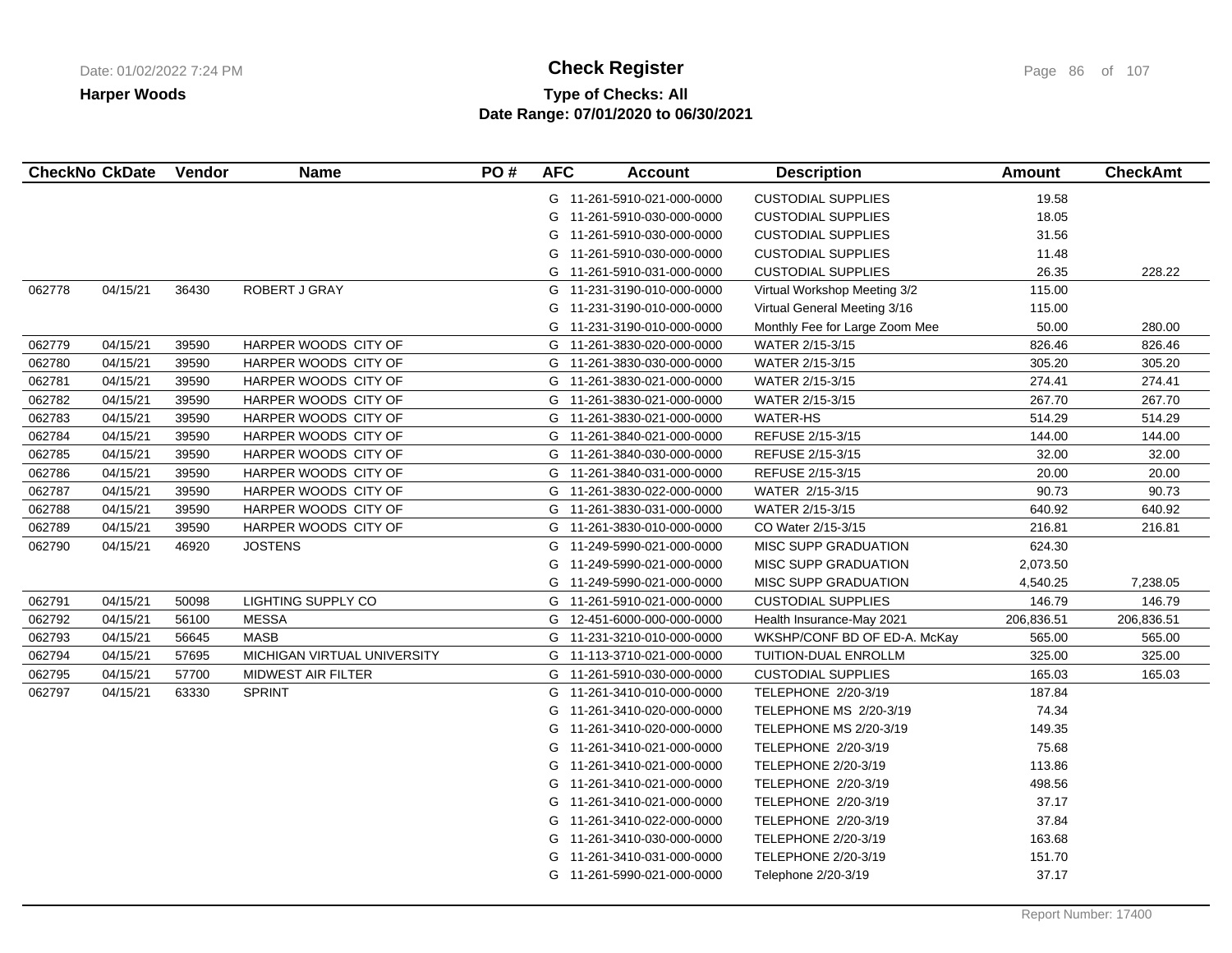## **Type of Checks: All Check Register Check Register Check Register Page 87** of 107 **Date Range: 07/01/2020 to 06/30/2021**

|        | <b>CheckNo CkDate</b> | Vendor | <b>Name</b>                           | PO#     | <b>AFC</b> | <b>Account</b>             | <b>Description</b>                    | <b>Amount</b> | <b>CheckAmt</b> |
|--------|-----------------------|--------|---------------------------------------|---------|------------|----------------------------|---------------------------------------|---------------|-----------------|
|        |                       |        |                                       |         |            | G 11-271-3410-000-000-0000 | CELLULAR PHONE SERV 2/20-3/19         | 185.85        |                 |
|        |                       |        |                                       |         | C.         | 21-297-3410-000-000-9010   | Food Service Telephone 2/20-3/        | 75.01         | 1,788.05        |
| 062798 | 04/15/21              | 65238  | OFFICE DEPOT                          |         | G          | 11-241-5910-030-000-0000   | <b>OFFICE SUPPLIES</b>                | 453.98        |                 |
|        |                       |        |                                       |         | G          | 11-241-5910-030-000-0000   | <b>OFFICE SUPPLIES</b>                | 33.14         |                 |
|        |                       |        |                                       |         | G          | 11-252-5910-010-000-0000   | OFFICE SUPPLIES                       | 71.28         |                 |
|        |                       |        |                                       |         | G          | 11-252-5910-010-000-0000   | OFFICE SUPPLIES                       | 5.79          | 564.19          |
| 062799 | 04/15/21              | 72135  | RIDDELL ALL AMERICAN                  |         | E.         | 21-293-6410-000-000-0000   | EQUIP/UNIFORMS                        | 1,656.00      | 1,656.00        |
| 062800 | 04/15/21              | 75745  | <b>KSS ENTERPRISES</b>                |         | G          | 11-261-5910-020-000-0000   | <b>CUSTODIAN SUPPLY MS</b>            | 383.15        |                 |
|        |                       |        |                                       |         | G          | 11-261-5910-020-000-0000   | <b>CUSTODIAN SUPPLY MS</b>            | 361.35        |                 |
|        |                       |        |                                       |         | G          | 11-261-5910-021-000-0000   | <b>CUSTODIAL SUPPLIES</b>             | 14.20         |                 |
|        |                       |        |                                       |         | G          | 11-261-5910-030-000-0000   | <b>CUSTODIAL SUPPLIES</b>             | 212.45        |                 |
|        |                       |        |                                       |         | G          | 11-261-5910-031-000-0000   | <b>CUSTODIAL SUPPLIES</b>             | 121.44        | 1,092.59        |
| 062801 | 04/15/21              | 77673  | <b>SHOCK BROTHERS FLOOR</b>           | 36033 C |            | G 11-261-4110-022-000-0000 | Maint Serv-Land&Bldg                  | 5,800.00      | 5,800.00        |
| 062802 | 04/15/21              | 79992  | <b>STAPLES</b>                        |         | G          | 11-241-5910-020-000-0000   | OFFICE SUPPLIES MS                    | 140.13        |                 |
|        |                       |        |                                       |         | G          | 11-241-5910-020-000-0000   | OFFICE SUPPLIES MS                    | 230.70        | 370.83          |
| 062803 | 04/15/21              | MSC07  | <b>Brandon Crittenden</b>             |         | E.         | 21-293-7910-000-000-0000   | <b>Brandon Crittenden</b>             | 58.29         | 58.29           |
| 062804 | 04/15/21              | MSC07  | Dannon Holley                         |         | G          | 11-331-5910-031-000-0000   | Dannon Holley                         | 100.00        | 100.00          |
| 062806 | 04/15/21              | MSC07  | <b>Traveling Black History Museum</b> |         | G          | 11-111-5115-031-000-0000   | <b>Traveling Black History Museum</b> | 500.00        | 500.00          |
| 062807 | 04/29/21              | 12623  | <b>INTERNAL REVENUE SERVICE</b>       |         | G          | 12-451-5210-000-000-0000   | 4405 H.GAMBLE                         | 268.50        | 268.50          |
| 062808 | 04/29/21              | 12808  | <b>COLONIAL LIFE</b>                  |         | G          | 12-451-2000-000-000-0000   | <b>Colonial Accident</b>              | 142.98        |                 |
|        |                       |        |                                       |         | G          | 12-451-2100-000-000-0000   | Colonial Life Insurance               | 335.88        |                 |
|        |                       |        |                                       |         | G          | 12-451-2140-000-000-0000   | Colonial Hosp. Inc                    | 110.69        |                 |
|        |                       |        |                                       |         | G          | 12-451-2150-000-000-0000   | <b>Colonial Cancer Ins</b>            | 6.81          |                 |
|        |                       |        |                                       |         | G          | 12-451-2160-000-000-0000   | <b>Colonial Disability</b>            | 277.80        | 874.16          |
| 062809 | 04/29/21              | 12917  | ROOSEN, VARCHETTI & OLIVIER,          |         | G          | 12-451-5210-000-000-0000   | 110397 R.P.                           | 463.10        | 463.10          |
| 062810 | 04/29/21              | 15100  | <b>DAVID RUSKIN</b>                   |         | G          | 12-451-5210-000-000-0000   | 17-41165-MBM F.B.                     | 922.67        | 922.67          |
| 062811 | 04/29/21              | 22370  | STATE OF MICHIGAN - DETROIT           |         | G          | 12-451-1120-000-000-0000   | <b>DETROIT INCOME TAX</b>             | 2,613.47      | 2,613.47        |
| 062812 | 04/29/21              | 35007  | GLP & ASSOCIATES, INC                 |         | G          | 12-451-2700-000-000-0000   | GLP 403B TEACHER                      | 11,005.54     | 11,005.54       |
| 062813 | 04/29/21              | 35007  | <b>GLP &amp; ASSOCIATES, INC</b>      |         | G          | 12-451-4400-000-000-0000   | 457-GLP                               | 1,390.00      | 1,390.00        |
| 062814 | 04/29/21              | 39615  | HARPER WDS SCHOOL DIST                |         | G          | 12-451-3700-000-000-0000   | SECTION 125 HEALTH                    | 1,547.79      | 1,547.79        |
| 062815 | 04/29/21              | 57694  | <b>MISDU</b>                          |         | G          | 12-451-5210-000-000-0000   | <b>MISC OBLIGATIONS EXP</b>           | 2,736.62      | 2,736.62        |
| 062816 | 04/29/21              | 62215  | <b>MADISON NATIONAL LIFE</b>          |         | G          | 12-452-1100-000-000-0000   | SHORT TERM INSURAN                    | 10,545.79     | 10,545.79       |
| 062817 | 04/29/21              | 80060  | <b>STATE OF MICHIGAN</b>              |         |            | G 12-451-1110-000-000-0000 | MICH STATE WH TAX                     | 23,546.90     | 23,546.90       |
| 062865 | 04/29/21              | 00560  | AT&T                                  |         | G          | 11-261-3410-021-000-0000   | <b>TELEPHONE 3/22-4/21</b>            | 2,958.79      | 2,958.79        |
| 062866 | 04/29/21              | 00560  | AT&T                                  |         | G          | 11-261-3410-021-000-0000   | TELEPHONE 4/10-5/9                    | 709.53        | 709.53          |
| 062867 | 04/29/21              | 00560  | AT&T                                  |         |            | G 11-261-3410-021-000-0000 | <b>TELEPHONE</b>                      | 54.15         | 54.15           |
| 062868 | 04/29/21              | 00560  | AT&T                                  |         |            | G 11-261-3410-030-000-0000 | <b>TELEPHONE</b>                      | 48.63         | 48.63           |
| 062869 | 04/29/21              | 11771  | ATS EDUCATIONAL CONSULTING            |         |            | G 11-113-3110-041-000-0000 | 2nd Installment for April 2021        | 100,000.00    | 100,000.00      |
|        |                       |        |                                       |         |            |                            |                                       |               |                 |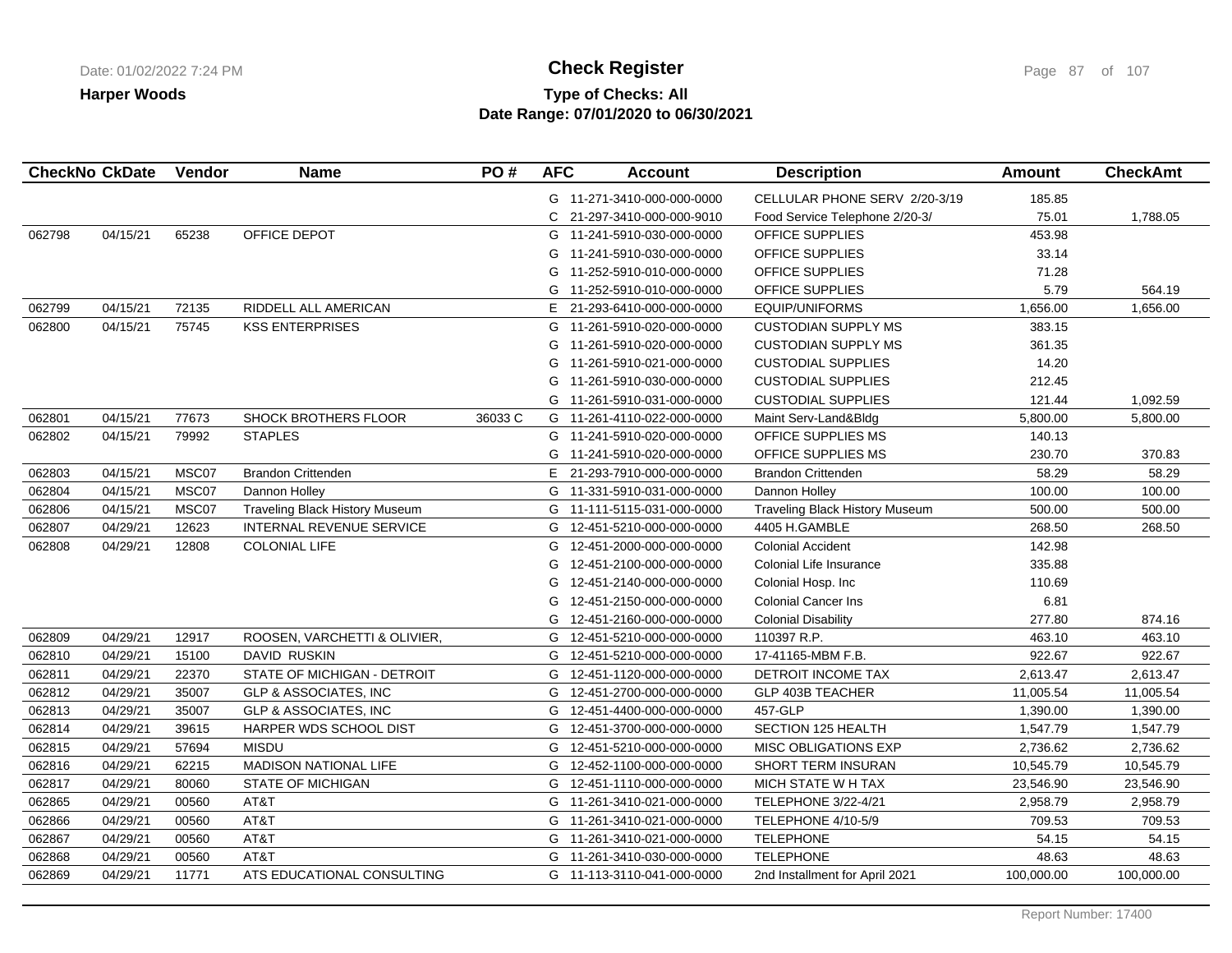## **Type of Checks: All Check Register Check Register Check Register Page 88 of 107 Date Range: 07/01/2020 to 06/30/2021**

|        | <b>CheckNo CkDate</b> | Vendor | Name                               | PO#     | <b>AFC</b> | <b>Account</b>             | <b>Description</b>             | <b>Amount</b> | <b>CheckAmt</b> |
|--------|-----------------------|--------|------------------------------------|---------|------------|----------------------------|--------------------------------|---------------|-----------------|
| 062870 | 04/29/21              | 12132  | PAC-VAN, INC                       |         |            | G 11-261-5910-021-000-0000 | <b>CUSTODIAL SUPPLIES</b>      | 335.00        | 335.00          |
| 062872 | 04/29/21              | 12148  | PRECISION HUMAN RESOURCE           |         |            | G 11-118-3110-030-191-3402 | M. Harvey W/E 4/16             | 620.55        |                 |
|        |                       |        |                                    |         |            | G 11-118-3110-030-191-3411 | J. Stovall W/E 4/9             | 504.40        |                 |
|        |                       |        |                                    |         |            | G 11-118-3110-030-191-3411 | M. Harvey W/E 4/6              | 578.90        |                 |
|        |                       |        |                                    |         |            | G 11-118-3110-030-191-3411 | J. Stovall W/E 4/16            | 669.30        |                 |
|        |                       |        |                                    |         |            | G 11-122-3190-030-196-0000 | Cecilia Eades W/E 4/9          | 415.00        |                 |
|        |                       |        |                                    |         |            | G 11-122-3190-030-196-0000 | Cecilia Eades W/E 4/16         | 524.00        |                 |
|        |                       |        |                                    |         |            | G 11-122-3190-031-196-0000 | Miles Greene W/E 4/9           | 588.32        |                 |
|        |                       |        |                                    |         | G          | 11-122-3190-031-196-0000   | Aaron Manson W/E 4/6           | 427.07        |                 |
|        |                       |        |                                    |         |            | G 11-122-3190-031-196-0000 | Miles Greene W/E 4/16          | 585.50        |                 |
|        |                       |        |                                    |         |            | G 11-252-3155-010-000-0000 | D. Padgett-Smith W/E 4/9       | 284.00        |                 |
|        |                       |        |                                    |         | G          | 11-252-3155-010-000-0000   | D. Padgett-Smith W/E 4/16      | 683.38        | 5,880.42        |
| 062873 | 04/29/21              | 12239  | <b>EMPIRE DISPOSAL</b>             |         |            | G 11-261-4135-020-000-0000 | Recyclables-May 2021           | 130.00        |                 |
|        |                       |        |                                    |         | G          | 11-261-4135-021-000-0000   | Recyclables-May 2021           | 185.00        | 315.00          |
| 062874 | 04/29/21              | 12334  | <b>HUDL</b>                        |         | E.         | 21-293-3190-000-000-0000   | <b>Other Prof Services</b>     | 1,000.00      | 1,000.00        |
| 062875 | 04/29/21              | 12374  | <b>BSN SPORTS</b>                  | 36046 C | Е.         | 21-293-5990-000-000-0000   | <b>Athletic Supplies</b>       | 210.86        | 210.86          |
| 062876 | 04/29/21              | 12452  | <b>TOMMY MOUA</b>                  |         |            | G 11-111-3190-031-500-3071 | 4/19-4/30/21                   | 1,318.18      |                 |
|        |                       |        |                                    |         |            | G 11-125-3190-030-500-3071 | 4/19-4/30/21                   | 1,318.18      | 2,636.36        |
| 062877 | 04/29/21              | 12504  | YVONNE LEWIS                       |         |            | G 11-113-3110-021-000-0000 | 50 hours @ \$18/Hr             | 900.00        | 900.00          |
| 062878 | 04/29/21              | 12512  | PRUDENTIAL VIRTUAL GUARD           |         |            | G 11-266-3131-020-000-3071 | W/E 4/15                       | 596.52        |                 |
|        |                       |        |                                    |         |            | G 11-266-3131-021-000-3071 | W/E 4/15                       | 796.25        |                 |
|        |                       |        |                                    |         | G          | 11-266-3131-022-000-3071   | W/E 4/15                       | 724.94        |                 |
|        |                       |        |                                    |         | G          | 11-266-3131-030-000-3071   | W/E 4/15                       | 662.80        |                 |
|        |                       |        |                                    |         | G          | 11-266-3131-031-000-3071   | W/E 4/15                       | 662.80        | 3,443.31        |
| 062879 | 04/29/21              | 12562  | MECHANICAL SYSTEM SERVICES         |         | G          | 11-261-4120-021-000-0000   | <b>EQUIP REPAIR</b>            | 1,161.00      |                 |
|        |                       |        |                                    |         | G          | 11-261-4120-022-000-0000   | <b>EQUIP REPAIR</b>            | 2,859.00      |                 |
|        |                       |        |                                    |         | G          | 11-261-4120-030-000-0000   | <b>EQUIP REPAIR</b>            | 1,210.00      |                 |
|        |                       |        |                                    |         | G          | 11-261-4120-030-000-0000   | <b>EQUIP REPAIR</b>            | 1,530.00      |                 |
|        |                       |        |                                    |         | G          | 11-261-4120-030-000-0000   | <b>EQUIP REPAIR</b>            | 1,050.00      | 7,810.00        |
| 062880 | 04/29/21              | 12563  | KAY PROPERTY MANAGEMENT,           |         |            | G 11-261-4210-022-000-0000 | Building Rental - CCI-May 2021 | 19,741.96     | 19,741.96       |
| 062881 | 04/29/21              | 12618  | <b>IDEAL TECHNOLOGY SOLUTIONS,</b> |         |            | G 11-111-4270-010-000-0000 | <b>Help Desk</b>               | 2,024.00      |                 |
|        |                       |        |                                    |         |            | G 11-112-4270-020-000-0000 | <b>District Support</b>        | 3,100.00      | 5,124.00        |
| 062882 | 04/29/21              | 12642  | TRIUMPH CHURCH                     |         | G          | 11-261-4210-020-000-0000   | Building Rental - Triumph MS-M | 7,700.00      | 7,700.00        |
| 062883 | 04/29/21              | 12661  | U.S. BANK EQUIPMENT FINANCE        |         |            | G 11-257-4220-010-000-0000 | Copier LEASE                   | 13,699.56     | 13,699.56       |
| 062884 | 04/29/21              | 12706  | CHELSEA ANN GROUSTRA               |         |            | G 11-122-3115-030-194-0000 | 4/19-4/30/21                   | 208.00        | 208.00          |
| 062885 | 04/29/21              | 12762  | <b>CARLA WEST</b>                  |         |            | G 11-252-3160-010-000-0000 | 4/19-4/30/21                   | 3,846.16      | 3,846.16        |
| 062886 | 04/29/21              | 12905  | <b>BUILD CRAFT MI LLC</b>          |         | G          | 11-261-4110-021-000-0000   | Remaining Balance              | 4,993.00      | 4,993.00        |
| 062887 | 04/29/21              | 12944  | <b>MARIETTA RUSH</b>               |         |            | G 11-118-3115-030-191-3411 | 4/19-4/30/21                   | 2,083.33      | 2,083.33        |
|        |                       |        |                                    |         |            |                            |                                |               |                 |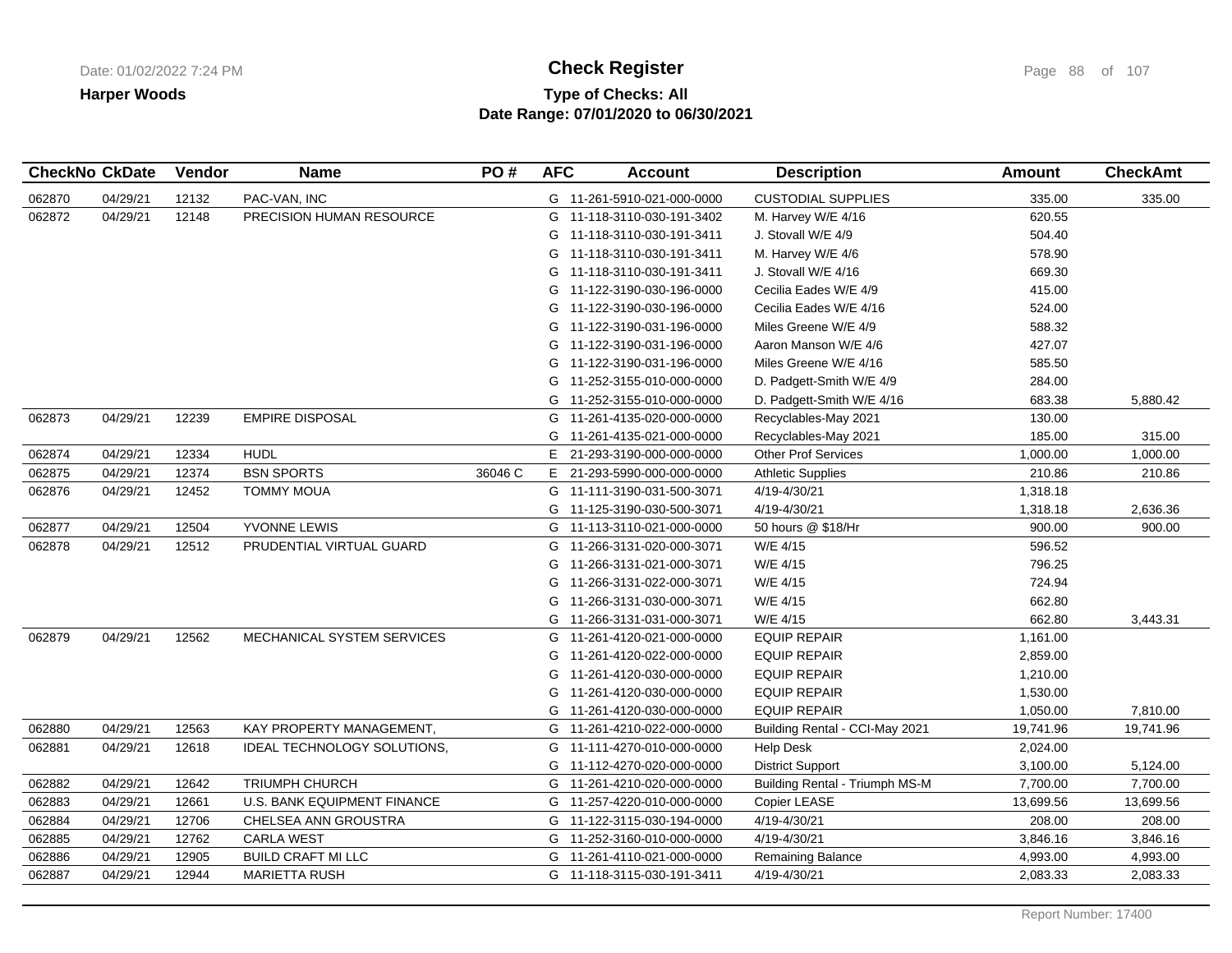### **Type of Checks: All Check Register Check Register Check Register Page 89 of 107 Date Range: 07/01/2020 to 06/30/2021**

|        | <b>CheckNo CkDate</b> | Vendor | <b>Name</b>            | PO#     | <b>AFC</b> | <b>Account</b>             | <b>Description</b>             | <b>Amount</b> | <b>CheckAmt</b> |
|--------|-----------------------|--------|------------------------|---------|------------|----------------------------|--------------------------------|---------------|-----------------|
| 062888 | 04/29/21              | 12948  | <b>KAYLA BRACY</b>     |         |            | G 11-118-3115-030-191-3411 | 4/19-4/30/21                   | 2.083.33      | 2,083.33        |
| 062889 | 04/29/21              | 12953  | <b>VERIZON</b>         |         |            | G 11-225-5110-010-000-0000 | <b>Technology Supplies</b>     | 705.94        | 705.94          |
| 062890 | 04/29/21              | 12953  | <b>VERIZON</b>         |         |            | G 11-225-5110-010-000-0000 | <b>Technology Supplies</b>     | 735.98        | 735.98          |
| 062891 | 04/29/21              | 12959  | <b>BROOKE WILLIAMS</b> |         |            | G 11-118-3115-030-191-3411 | 4/19-4/30/21                   | 2,083.33      | 2,083.33        |
| 062892 | 04/29/21              | 12962  | ABC TENT RENTAL        |         |            | G 11-113-5115-021-021-0000 | Remaining Balance              | 375.00        | 375.00          |
| 062893 | 04/29/21              | 12967  | <b>LINEN HERO</b>      |         |            | G 11-331-5910-010-000-0000 | Community/bldg activities      | 1,225.00      | 1,225.00        |
| 062894 | 04/29/21              | 22386  | DTE ENERGY             |         |            | G 11-261-5510-022-000-0000 | 2/16-4/16/21                   | 2,806.94      | 2,806.94        |
| 062895 | 04/29/21              | 22386  | DTE ENERGY             |         | G          | 11-261-5510-000-000-0000   | 2/17-4/16/21 CO                | 1,339.09      | 1,339.09        |
| 062896 | 04/29/21              | 22386  | DTE ENERGY             |         | G          | 11-261-5520-021-000-0000   | ELECTRICITY 3/18-4/16          | 16.83         | 16.83           |
| 062897 | 04/29/21              | 22388  | DETROIT INSTITUTE FOR  |         | G          | 11-214-3130-000-000-0000   | Scott Bruns 3/25-4/24          | 900.00        |                 |
|        |                       |        |                        |         |            | G 11-214-3130-000-000-0000 | Miranda MacKew 3/25-4/24       | 1,979.45      |                 |
|        |                       |        |                        |         | G          | 11-214-3130-000-000-0000   | Kelly Cvetkovski 3/25-4/24     | 51.38         | 2,930.83        |
| 062898 | 04/29/21              | 29005  | <b>CONSTELLATION</b>   |         |            | G 11-261-5510-021-000-0000 | March 2021                     | 2,522.40      | 2,522.40        |
| 062899 | 04/29/21              | 29005  | CONSTELLATION          |         |            | G 11-261-5510-030-000-0000 | March 2021                     | 2,676.17      | 2,676.17        |
| 062900 | 04/29/21              | 29005  | <b>CONSTELLATION</b>   |         |            | G 11-261-5510-031-000-0000 | March 2021                     | 2,392.13      | 2,392.13        |
| 062901 | 04/29/21              | 36430  | <b>ROBERT J GRAY</b>   |         |            | G 11-231-3190-010-000-0000 | Virtual General Meeting 4/20   | 115.00        |                 |
|        |                       |        |                        |         | G          | 11-231-3190-010-000-0000   | Monthly Fee for Large Zoom Mee | 50.00         |                 |
|        |                       |        |                        |         |            | G 11-231-3190-010-000-0000 | Virtual Workshop 4/6           | 115.00        | 280.00          |
| 062902 | 04/29/21              | 46920  | <b>JOSTENS</b>         |         |            | G 11-249-5990-021-000-0000 | <b>MISC SUPP GRADUATION</b>    | 457.33        | 457.33          |
| 062903 | 04/29/21              | 62675  | NBC TRUCK EQUIPMENT    |         |            | G 11-271-5730-000-000-0000 | <b>VEHICLE EXPENSE</b>         | 60.04         | 60.04           |
| 062904 | 04/29/21              | 65238  | OFFICE DEPOT           |         |            | G 11-252-5910-010-000-0000 | OFFICE SUPPLIES                | 180.93        |                 |
|        |                       |        |                        |         | G          | 11-252-5910-010-000-0000   | OFFICE SUPPLIES                | 193.06        |                 |
|        |                       |        |                        |         |            | G 11-252-5910-010-000-0000 | OFFICE SUPPLIES                | 49.99         |                 |
|        |                       |        |                        |         | G          | 11-252-5910-010-000-0000   | OFFICE SUPPLIES                | 41.94         |                 |
|        |                       |        |                        |         | G          | 11-252-5910-010-000-0000   | <b>OFFICE SUPPLIES</b>         | 18.23         |                 |
|        |                       |        |                        |         |            | G 11-252-5910-010-000-0000 | OFFICE SUPPLIES                | 226.83        | 710.98          |
| 062905 | 04/29/21              | 66415  | PEARSON EDUCATION INC  | T8037 C |            | G 11-111-3115-030-000-0000 | <b>Testing Supplies</b>        | 365.00        | 365.00          |
| 062906 | 04/29/21              | 71410  | HOTZ CATERING & RENTAL |         |            | G 11-331-5910-021-000-0000 | <b>Table Rental</b>            | 1,861.20      | 1,861.20        |
| 062907 | 04/29/21              | 75745  | <b>KSS ENTERPRISES</b> |         |            | G 11-261-5910-020-000-0000 | <b>CUSTODIAN SUPPLY MS</b>     | 235.16        |                 |
|        |                       |        |                        |         | G          | 11-261-5910-021-000-0000   | <b>CUSTODIAL SUPPLIES</b>      | 413.40        |                 |
|        |                       |        |                        |         |            | G 11-261-5910-021-000-0000 | <b>CUSTODIAL SUPPLIES</b>      | 198.00        |                 |
|        |                       |        |                        |         |            | G 11-261-5910-030-000-0000 | <b>CUSTODIAL SUPPLIES</b>      | 20.07         | 866.63          |
| 062908 | 04/29/21              | 79606  | <b>ANDRAE HUDSON</b>   |         |            | G 11-113-3110-021-000-0000 | Deposit for Academy Stipend    | 500.00        | 500.00          |
| 062909 | 04/29/21              | 87818  | <b>USBANK</b>          |         |            | D 31-511-7320-000-000-2004 | PAY AGENT FEES                 | 250.00        | 250.00          |
| 062910 | 04/29/21              | 90953  | <b>WCCCD BOOKSTORE</b> |         | G          | 11-113-3710-021-000-0000   | TUITION-DUAL ENROLLM           | 1,800.00      |                 |
|        |                       |        |                        |         |            | G 11-113-3710-021-000-0000 | TUITION-DUAL ENROLLM           | 2,090.66      |                 |
|        |                       |        |                        |         | G          | 11-113-3710-021-000-0000   | TUITION-DUAL ENROLLM           | 663.92        |                 |
|        |                       |        |                        |         |            | G 11-113-3710-021-000-0000 | TUITION-DUAL ENROLLM           | 461.89        |                 |
|        |                       |        |                        |         |            |                            |                                |               |                 |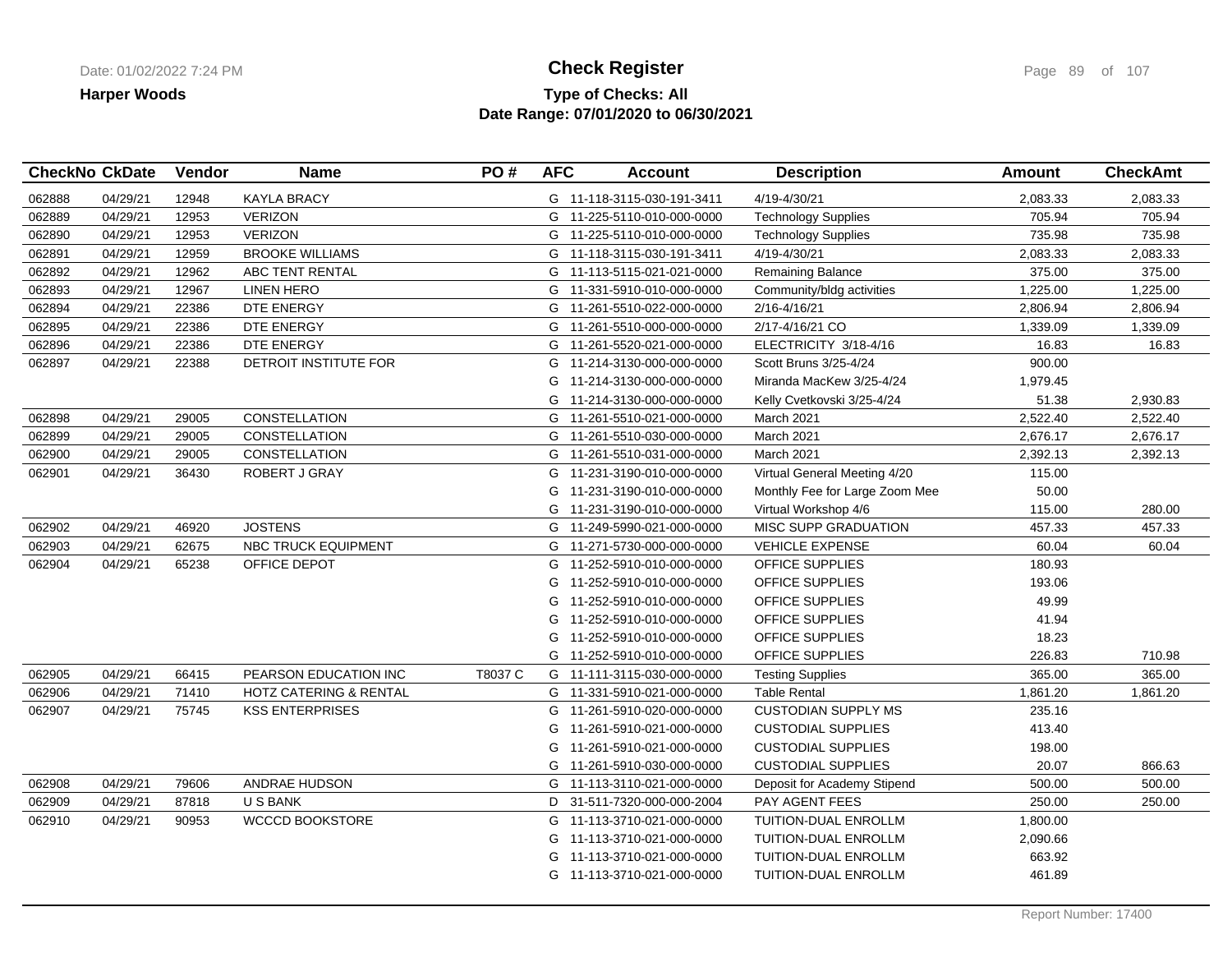## **Type of Checks: All Check Register Check Register Check Register Page 90 of 107 Date Range: 07/01/2020 to 06/30/2021**

|        | <b>CheckNo CkDate</b> | Vendor | <b>Name</b>                      | PO#     | <b>AFC</b> | <b>Account</b>             | <b>Description</b>             | <b>Amount</b> | <b>CheckAmt</b> |
|--------|-----------------------|--------|----------------------------------|---------|------------|----------------------------|--------------------------------|---------------|-----------------|
|        |                       |        |                                  |         |            | G 11-113-3710-021-000-0000 | <b>TUITION-DUAL ENROLLM</b>    | 534.00        |                 |
|        |                       |        |                                  |         |            | G 11-113-3710-021-000-0000 | TUITION-DUAL ENROLLM           | 1,570.25      | 7,120.72        |
| 062911 | 04/29/21              | 90970  | WAYNE COUNTY REGIONAL            | 36014 C |            | G 11-252-5910-010-000-0000 | Year End Forms and Envelopes   | 139.03        |                 |
|        |                       |        |                                  |         |            | G 11-252-7410-000-000-0000 | AT&T Voice SIP and IBoss       | 2,664.38      |                 |
|        |                       |        |                                  |         | G          | 11-284-3160-010-000-0000   | Data Processing Services 4th Q | 12,799.85     | 15,603.26       |
| 062912 | 04/29/21              | 12448  | JDT SOLUTIONS                    |         |            | G 11-252-3150-010-000-0000 | Consulting April 16-30, 2021   | 2,945.00      | 2,945.00        |
| 062913 | 05/18/21              | 12448  | <b>JDT SOLUTIONS</b>             |         |            | G 11-252-3150-010-000-0000 | Consulting 5/1-5/14            | 2,945.00      | 2,945.00        |
| 062914 | 05/20/21              | 12623  | <b>INTERNAL REVENUE SERVICE</b>  |         |            | G 12-451-5210-000-000-0000 | 4405 H.GAMBLE                  | 268.50        | 268.50          |
| 062915 | 05/20/21              | 12808  | <b>COLONIAL LIFE</b>             |         | G          | 12-451-2000-000-000-0000   | <b>Colonial Accident</b>       | 142.98        |                 |
|        |                       |        |                                  |         | G          | 12-451-2100-000-000-0000   | Colonial Life Insurance        | 335.88        |                 |
|        |                       |        |                                  |         | G          | 12-451-2140-000-000-0000   | Colonial Hosp. Inc             | 110.69        |                 |
|        |                       |        |                                  |         | G          | 12-451-2150-000-000-0000   | <b>Colonial Cancer Ins</b>     | 6.81          |                 |
|        |                       |        |                                  |         | G          | 12-451-2160-000-000-0000   | <b>Colonial Disability</b>     | 277.80        | 874.16          |
| 062916 | 05/20/21              | 12917  | ROOSEN, VARCHETTI & OLIVIER,     |         | G          | 12-451-5210-000-000-0000   | 110397 R.P.                    | 463.10        | 463.10          |
| 062917 | 05/20/21              | 15100  | <b>DAVID RUSKIN</b>              |         | G          | 12-451-5210-000-000-0000   | 17-41165-MBM F.B.              | 922.67        | 922.67          |
| 062918 | 05/20/21              | 35007  | <b>GLP &amp; ASSOCIATES, INC</b> |         | G          | 12-451-4400-000-000-0000   | 457-GLP                        | 1,390.00      | 1,390.00        |
| 062919 | 05/20/21              | 35007  | <b>GLP &amp; ASSOCIATES, INC</b> |         | G          | 12-451-2700-000-000-0000   | <b>GLP 403B TEACHER</b>        | 10,985.99     | 10,985.99       |
| 062920 | 05/20/21              | 39615  | HARPER WDS SCHOOL DIST           |         | G          | 12-451-3700-000-000-0000   | SECTION 125 HEALTH             | 1,547.79      | 1,547.79        |
| 062921 | 05/20/21              | 57694  | <b>MISDU</b>                     |         |            | G 12-451-5210-000-000-0000 | <b>MISC OBLIGATIONS EXP</b>    | 2,275.24      | 2,275.24        |
| 062922 | 05/21/21              | 12977  | <b>GLENN WASHINGTON</b>          |         | E.         | 21-293-1560-000-000-0000   | Varisty Wrestling 20/21        | 4,390.83      | 4,390.83        |
| 062923 | 05/28/21              | 11771  | ATS EDUCATIONAL CONSULTING       |         | G          | 11-113-3110-041-000-0000   | Virtual Academy                | 204,832.00    |                 |
|        |                       |        |                                  |         | G          | 11-113-3110-041-000-0000   | Sec 23                         | 70,516.43     | 275,348.43      |
| 062924 | 05/28/21              | 12790  | <b>WIRE WORKS ELECTRICAL</b>     |         |            | G 11-261-4110-020-000-0000 | Maint Serv-Land&Bldg/MS        | 7,800.00      |                 |
|        |                       |        |                                  |         |            | G 11-261-4110-021-000-0000 | Maint Serv-Land&Bldg/Secondary | 619.83        |                 |
|        |                       |        |                                  |         | G          | 11-261-4110-021-000-0000   | Maint Serv-Land&Bldg/Secondary | 2,480.00      |                 |
|        |                       |        |                                  |         | G          | 11-261-4110-030-000-0000   | Maint Serv-Land&Bldg/Beacon    | 479.56        | 11,379.39       |
| 062925 | 05/28/21              | 12618  | IDEAL TECHNOLOGY SOLUTIONS,      |         |            | G 11-111-4270-010-000-0000 | <b>Help Desk</b>               | 2,001.00      |                 |
|        |                       |        |                                  |         | G          | 11-111-4270-010-000-0000   | <b>Thermal Scanner</b>         | 5,400.00      |                 |
|        |                       |        |                                  |         | G          | 11-111-4270-031-000-0000   | Tyrone Chromebook Cart Setup   | 840.00        |                 |
|        |                       |        |                                  |         | G          | 11-112-4270-020-000-0000   | <b>District Support</b>        | 3,100.00      | 11,341.00       |
| 062926 | 06/01/21              | 12972  | <b>RIVERSIDE MARINA</b>          |         |            | G 11-331-5910-021-000-0000 | <b>Graduation Ceremony</b>     | 7,500.00      |                 |
|        |                       |        |                                  |         | G          | 11-331-5910-021-000-0000   | <b>Security Deposit</b>        | 1,000.00      | 8,500.00        |
| 062927 | 06/07/21              | 12835  | DARRYL BANKS JR                  |         |            | G 11-249-5990-021-000-0000 | DJ for Graduation              | 450.00        | 450.00          |
| 062928 | 06/07/21              | 12972  | RIVERSIDE MARINA                 |         |            | G 11-249-5990-021-000-0000 | Parking for Graduation for Adm | 300.00        | 300.00          |
| 062929 | 06/07/21              | 12987  | <b>GRADUATION FOTO</b>           |         |            | G 11-249-5990-021-000-0000 | 2021 Graduation                | 1,900.00      | 1,900.00        |
| 062930 | 06/17/21              | 12623  | INTERNAL REVENUE SERVICE         |         | G          | 12-451-5210-000-000-0000   | 4405 H.GAMBLE                  | 268.50        | 268.50          |
| 062931 | 06/17/21              | 12808  | <b>COLONIAL LIFE</b>             |         | G          | 12-451-2000-000-000-0000   | <b>Colonial Accident</b>       | 142.98        |                 |
|        |                       |        |                                  |         | G          | 12-451-2100-000-000-0000   | Colonial Life Insurance        | 335.88        |                 |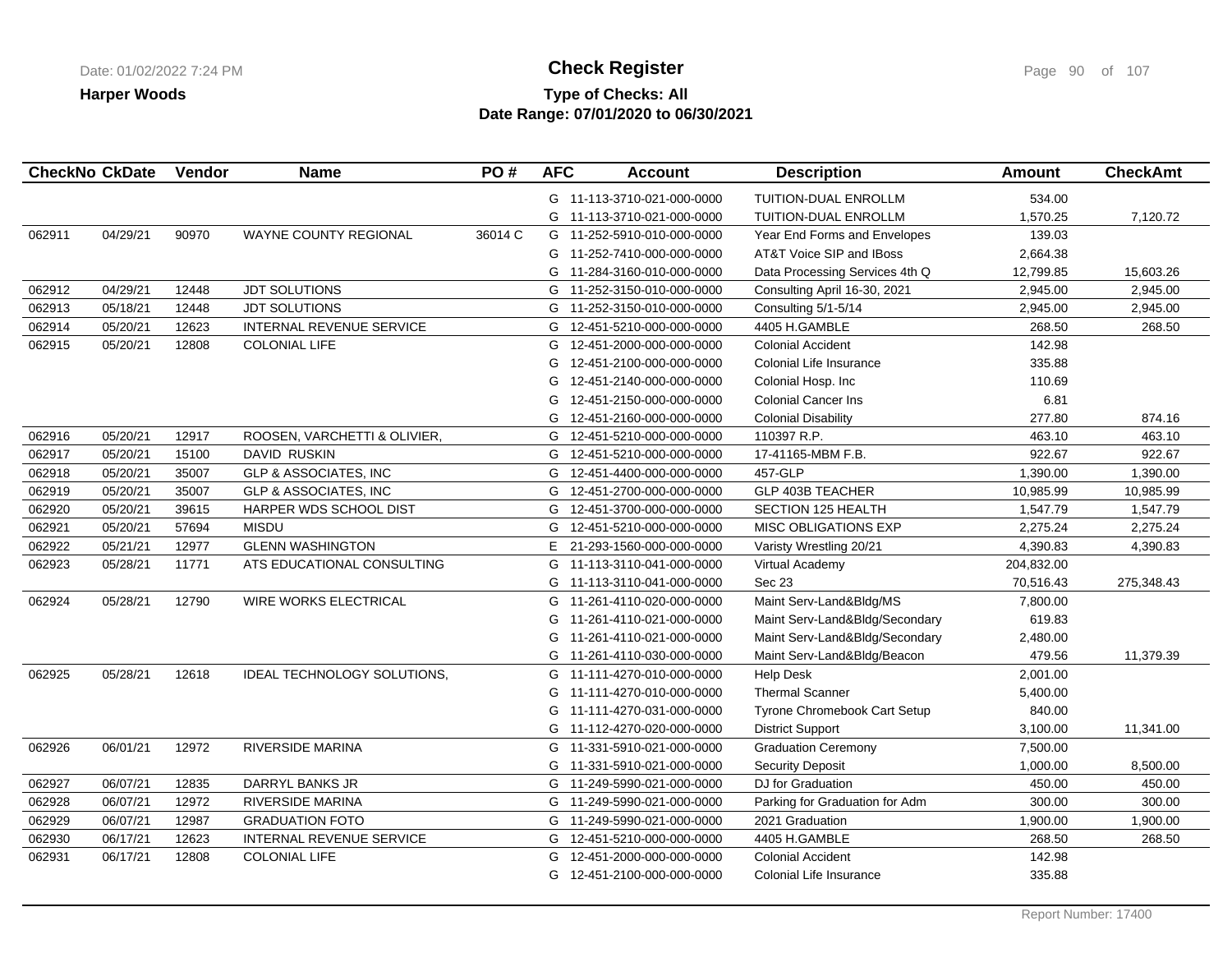## **Type of Checks: All Check Register Check Register Check Register Page 91 of 107 Date Range: 07/01/2020 to 06/30/2021**

|        | <b>CheckNo CkDate</b> | Vendor | <b>Name</b>                      | PO# | <b>AFC</b> | <b>Account</b>             | <b>Description</b>             | Amount     | <b>CheckAmt</b> |
|--------|-----------------------|--------|----------------------------------|-----|------------|----------------------------|--------------------------------|------------|-----------------|
|        |                       |        |                                  |     |            | G 12-451-2140-000-000-0000 | Colonial Hosp. Inc             | 110.69     |                 |
|        |                       |        |                                  |     | G          | 12-451-2150-000-000-0000   | <b>Colonial Cancer Ins</b>     | 6.81       |                 |
|        |                       |        |                                  |     | G          | 12-451-2160-000-000-0000   | <b>Colonial Disability</b>     | 277.80     | 874.16          |
| 062932 | 06/17/21              | 12917  | ROOSEN, VARCHETTI & OLIVIER,     |     | G          | 12-451-5210-000-000-0000   | 110397 R.P.                    | 463.10     | 463.10          |
| 062933 | 06/17/21              | 15100  | <b>DAVID RUSKIN</b>              |     | G          | 12-451-5210-000-000-0000   | 17-41165-MBM F.B.              | 922.67     | 922.67          |
| 062934 | 06/17/21              | 35007  | <b>GLP &amp; ASSOCIATES, INC</b> |     | G          | 12-451-2700-000-000-0000   | <b>GLP 403B TEACHER</b>        | 9,841.44   | 9,841.44        |
| 062935 | 06/17/21              | 35007  | <b>GLP &amp; ASSOCIATES, INC</b> |     | G          | 12-451-4400-000-000-0000   | 457-GLP                        | 1,390.00   | 1,390.00        |
| 062936 | 06/17/21              | 39615  | HARPER WDS SCHOOL DIST           |     | G          | 12-451-3700-000-000-0000   | <b>SECTION 125 HEALTH</b>      | 1,547.79   | 1,547.79        |
| 062937 | 06/17/21              | 57694  | <b>MISDU</b>                     |     | G          | 12-451-5210-000-000-0000   | <b>MISC OBLIGATIONS EXP</b>    | 2,702.60   | 2,702.60        |
| 062938 | 06/30/21              | 12623  | INTERNAL REVENUE SERVICE         |     | G          | 12-451-5210-000-000-0000   | 4405 H. GAMBLE                 | 268.50     | 268.50          |
| 062939 | 06/30/21              | 12808  | <b>COLONIAL LIFE</b>             |     | G          | 12-451-2000-000-000-0000   | <b>Colonial Accident</b>       | 142.98     |                 |
|        |                       |        |                                  |     | G          | 12-451-2100-000-000-0000   | Colonial Life Insurance        | 335.88     |                 |
|        |                       |        |                                  |     | G          | 12-451-2140-000-000-0000   | Colonial Hosp. Inc             | 110.69     |                 |
|        |                       |        |                                  |     | G          | 12-451-2150-000-000-0000   | <b>Colonial Cancer Ins</b>     | 6.81       |                 |
|        |                       |        |                                  |     | G          | 12-451-2160-000-000-0000   | <b>Colonial Disability</b>     | 277.80     | 874.16          |
| 062940 | 06/30/21              | 12917  | ROOSEN, VARCHETTI & OLIVIER,     |     | G          | 12-451-5210-000-000-0000   | 110397 R.P.                    | 463.10     | 463.10          |
| 062941 | 06/30/21              | 15100  | DAVID RUSKIN                     |     | G          | 12-451-5210-000-000-0000   | 17-41165-MBM F.B.              | 922.67     | 922.67          |
| 062942 | 06/30/21              | 22370  | STATE OF MICHIGAN - DETROIT      |     | G          | 12-451-1120-000-000-0000   | DETROIT INCOME TAX             | 3,748.31   | 3,748.31        |
| 062943 | 06/30/21              | 35007  | <b>GLP &amp; ASSOCIATES, INC</b> |     | G          | 12-451-2700-000-000-0000   | KRUEGER SICK BANK PAYOUT       | 18,829.53  | 18,829.53       |
| 062944 | 06/30/21              | 35007  | <b>GLP &amp; ASSOCIATES, INC</b> |     | G          | 12-451-2700-000-000-0000   | <b>GLP 403B TEACHER</b>        | 9,841.44   | 9,841.44        |
| 062945 | 06/30/21              | 35007  | <b>GLP &amp; ASSOCIATES, INC</b> |     | G          | 12-451-4400-000-000-0000   | 457-GLP                        | 1,390.00   | 1,390.00        |
| 062946 | 06/30/21              | 39615  | HARPER WDS SCHOOL DIST           |     |            | G 12-451-3700-000-000-0000 | SECTION 125 HEALTH             | 100.00     | 100.00          |
| 062947 | 06/30/21              | 57694  | <b>MISDU</b>                     |     | G          | 12-451-5210-000-000-0000   | <b>MISC OBLIGATIONS EXP</b>    | 2,702.60   | 2,702.60        |
| 062948 | 06/30/21              | 62215  | <b>MADISON NATIONAL LIFE</b>     |     | G          | 12-452-1100-000-000-0000   | SHORT TERM INSURAN             | 5,109.94   | 5,109.94        |
| 062949 | 06/30/21              | 80060  | <b>STATE OF MICHIGAN</b>         |     |            | G 12-451-1110-000-000-0000 | MICH STATE W H TAX             | 31,125.21  | 31,125.21       |
| 062959 | 05/11/21              | 00560  | AT&T                             |     |            | G 11-261-3410-021-000-0000 | TELEPHONE 4/28-5/27            | 790.07     | 790.07          |
| 062960 | 05/11/21              | 00560  | AT&T                             |     | G          | 11-261-3410-030-000-0000   | <b>TELEPHONE 4/25-5/24</b>     | 51.69      | 51.69           |
| 062961 | 05/11/21              | 00560  | AT&T                             |     | G          | 11-261-3410-022-000-0000   | TELEPHONE 3/19-4/18            | 1,030.40   | 1,030.40        |
| 062962 | 05/11/21              | 00560  | AT&T                             |     | G          | 11-261-3410-021-000-0000   | <b>TELEPHONE</b>               | 421.51     | 421.51          |
| 062963 | 05/11/21              | 00560  | AT&T                             |     |            | G 11-261-3410-021-000-0000 | TELEPHONE 4/25-5/24            | 51.69      | 51.69           |
| 062964 | 05/11/21              | 00560  | AT&T                             |     | G          | 11-261-3410-021-000-0000   | $4/16 - 5/15$                  | 2,200.23   | 2,200.23        |
| 062965 | 05/11/21              | 11737  | CONCENTRIC EDUCATIONAL           |     |            | G 11-125-3190-021-500-3071 | May 2021                       | 4,333.33   | 4,333.33        |
| 062966 | 05/11/21              | 11771  | ATS EDUCATIONAL CONSULTING       |     | G          | 11-113-3110-041-000-0000   | ATS PURCHASE SER               | 214,364.00 |                 |
|        |                       |        |                                  |     |            | G 11-113-3110-041-000-0000 | ATS PURCHASE SER               | 214,364.00 | 428,728.00      |
| 062967 | 05/11/21              | 11861  | MEI TOTAL ELEVATOR SOLUTIONS     |     | G          | 11-261-4110-021-000-0000   | Maint Serv-Land&Bldg/Secondary | 356.70     | 356.70          |
| 062968 | 05/11/21              | 12113  | <b>JAYE HILL</b>                 |     |            | G 11-125-3190-020-500-3071 | May 2021                       | 2,266.66   | 2,266.66        |
| 062970 | 05/11/21              | 12148  | PRECISION HUMAN RESOURCE         |     | G          | 11-118-3110-030-191-3402   | M. Harvey W/E 4/23             | 578.90     |                 |
|        |                       |        |                                  |     |            | G 11-118-3110-030-191-3402 | M. Harvey W/E 4/30             | 483.80     |                 |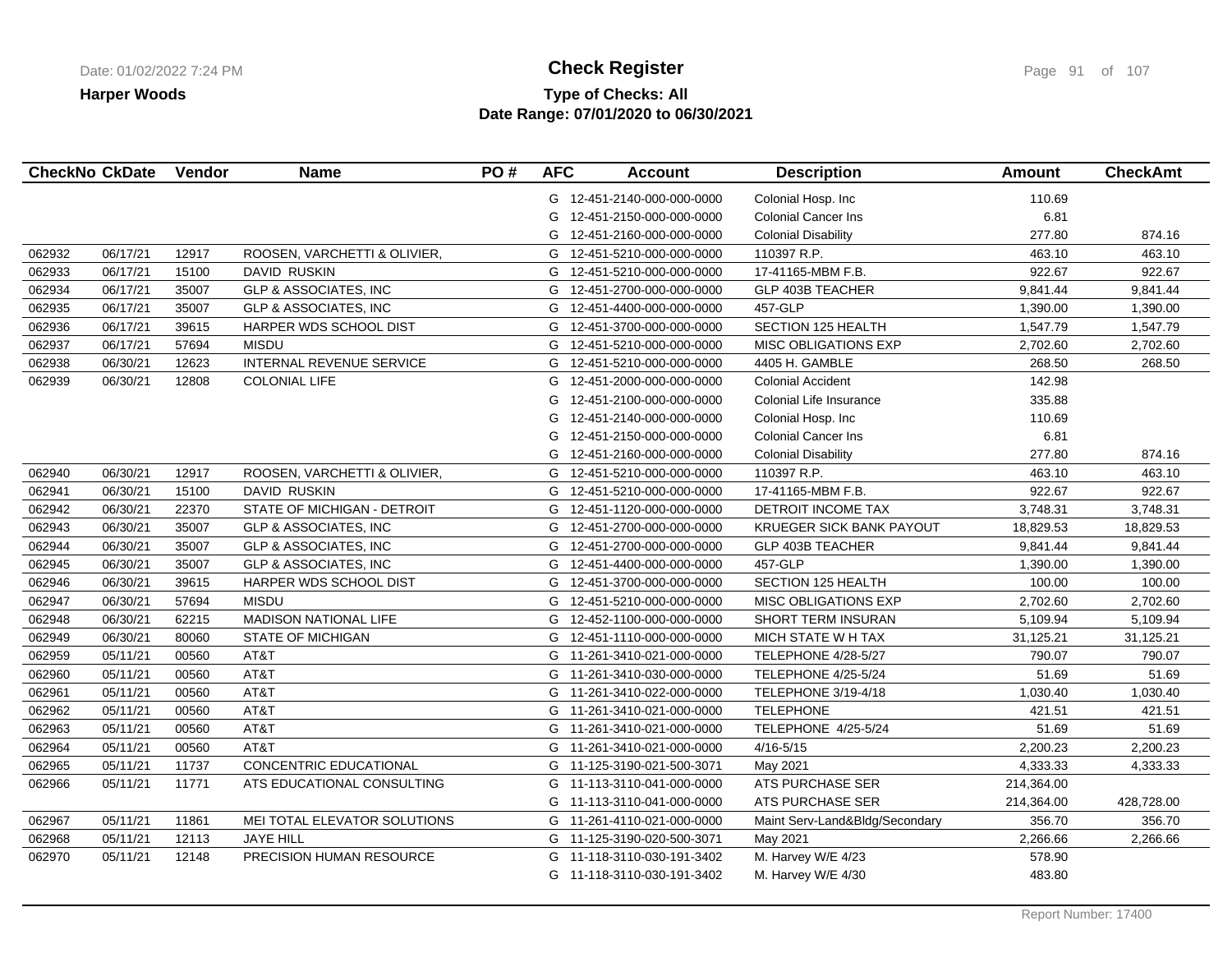# **Type of Checks: All Check Register Check Register Check Register Page 92 of 107 Date Range: 07/01/2020 to 06/30/2021**

|        | <b>CheckNo CkDate</b> | Vendor | <b>Name</b>                   | PO#     | <b>AFC</b> | <b>Account</b>             | <b>Description</b>                   | Amount     | <b>CheckAmt</b> |
|--------|-----------------------|--------|-------------------------------|---------|------------|----------------------------|--------------------------------------|------------|-----------------|
|        |                       |        |                               |         |            | G 11-118-3110-030-191-3411 | J. Stovall W/E 4/30                  | 669.30     |                 |
|        |                       |        |                               |         |            | G 11-118-3110-030-191-3411 | J. Stovall W/E 4/23                  | 504.40     |                 |
|        |                       |        |                               |         |            | G 11-122-3190-030-196-0000 | Cecilia Eades W/E 4/30               | 441.30     |                 |
|        |                       |        |                               |         |            | G 11-122-3190-030-196-0000 | Cecilia Eades W/E 4/23               | 467.43     |                 |
|        |                       |        |                               |         |            | G 11-122-3190-031-196-0000 | Miles Greene W/E 4/30                | 585.50     |                 |
|        |                       |        |                               |         |            | G 11-122-3190-031-196-0000 | A. Manson W/E 4/30                   | 526.31     |                 |
|        |                       |        |                               |         |            | G 11-122-3190-031-196-0000 | Miles Greene W/E 4/23                | 515.21     |                 |
|        |                       |        |                               |         | G          | 11-122-3190-031-196-0000   | A. Manson W/E 4/23                   | 505.96     |                 |
|        |                       |        |                               |         | G          | 11-252-3155-010-000-0000   | D. Padgett-Smith W/E 4/30            | 710.00     |                 |
|        |                       |        |                               |         | G          | 11-252-3155-010-000-0000   | D. Padgett-Smith W/E 4/23            | 710.00     | 6,698.11        |
| 062971 | 05/11/21              | 12302  | SPECIALTY ENTERPRISES         | 36032 C |            | G 11-113-5115-041-000-0000 | Supplies for Teacher                 | 11,040.00  | 11,040.00       |
| 062972 | 05/11/21              | 12340  | THE MANHOOD PROJECT, LLC      |         |            | G 11-125-3190-021-500-3071 | CONTRACTED SERVICE                   | 3,885.00   | 3,885.00        |
| 062973 | 05/11/21              | 12448  | <b>JDT SOLUTIONS</b>          |         | G          | 11-252-3150-010-000-0000   | MANAGEMENT SERVICES 5/1-5/14         | 2,945.00   |                 |
|        |                       |        |                               |         | G          | 11-252-3150-010-000-0000   | CHECK # 062973 VOIDED                | (2,945.00) | 0.00            |
| 062974 | 05/11/21              | 12452  | <b>TOMMY MOUA</b>             |         | G          | 11-111-3190-031-500-3071   | $5/3 - 5/14/21$                      | 1,318.18   |                 |
|        |                       |        |                               |         | G          | 11-125-3190-030-500-3071   | $5/3 - 5/14/21$                      | 1,318.18   | 2,636.36        |
| 062975 | 05/11/21              | 12455  | TOTAL PACKAGE LIFESTYLE, LLC  |         |            | G 11-111-3190-031-500-3071 | <b>Parent University</b>             | 400.00     |                 |
|        |                       |        |                               |         | G          | 11-111-3190-031-500-3071   | <b>Advisory SEL Virtual Services</b> | 5,250.00   |                 |
|        |                       |        |                               |         | G          | 11-125-3190-020-500-3071   | <b>Parent University</b>             | 800.00     |                 |
|        |                       |        |                               |         | G          | 11-125-3190-021-500-3071   | <b>Parent University</b>             | 800.00     |                 |
|        |                       |        |                               |         | G          | 11-125-3190-021-500-3071   | "Tap In" SEL Virtual Services        | 3,984.00   |                 |
|        |                       |        |                               |         | G          | 11-125-3190-030-500-3071   | <b>Parent University</b>             | 400.00     |                 |
|        |                       |        |                               |         | G          | 11-125-3190-030-500-3071   | <b>Advisory SEL Virtual Services</b> | 6,625.00   | 18,259.00       |
| 062976 | 05/11/21              | 12483  | <b>BES MILLENNIAL NETWORK</b> |         |            | G 11-125-3190-020-500-3071 | May 2021                             | 5,000.00   | 5,000.00        |
| 062977 | 05/11/21              | 12512  | PRUDENTIAL VIRTUAL GUARD      |         | G          | 11-266-3131-020-000-3071   | W/E 4/29                             | 786.58     |                 |
|        |                       |        |                               |         | G          | 11-266-3131-020-000-3071   | W/E 4/22                             | 613.09     |                 |
|        |                       |        |                               |         | G          | 11-266-3131-021-000-3071   | W/E 4/22                             | 154.70     |                 |
|        |                       |        |                               |         | G          | 11-266-3131-022-000-3071   | W/E 4/22                             | 140.85     |                 |
|        |                       |        |                               |         | G          | 11-266-3131-030-000-3071   | W/E 4/29                             | 613.09     |                 |
|        |                       |        |                               |         | G          | 11-266-3131-030-000-3071   | W/E 4/22                             | 662.80     |                 |
|        |                       |        |                               |         | G          | 11-266-3131-031-000-3071   | W/E 4/29                             | 662.80     |                 |
|        |                       |        |                               |         | G          | 11-266-3131-031-000-3071   | W/E 4/22                             | 662.80     |                 |
|        |                       |        |                               |         | G          | 11-266-3131-031-000-3071   | Alarm-April 2021                     | 40.00      |                 |
|        |                       |        |                               |         | G          | 11-266-3131-031-000-3071   | Alarm-May 2021                       | 40.00      | 4,376.71        |
| 062978 | 05/11/21              | 12562  | MECHANICAL SYSTEM SERVICES    |         | G          | 11-261-4120-021-000-0000   | <b>EQUIP REPAIR</b>                  | 1,330.85   |                 |
|        |                       |        |                               |         |            | G 11-261-4120-030-000-0000 | <b>EQUIP REPAIR</b>                  | 980.00     | 2,310.85        |
| 062979 | 05/11/21              | 12618  | IDEAL TECHNOLOGY SOLUTIONS,   |         | G          | 11-111-4270-010-000-0000   | <b>Help Desk</b>                     | 2,093.00   |                 |
|        |                       |        |                               |         |            | G 11-111-4270-010-000-0000 | Laptops                              | 2,082.00   |                 |
|        |                       |        |                               |         |            |                            |                                      |            |                 |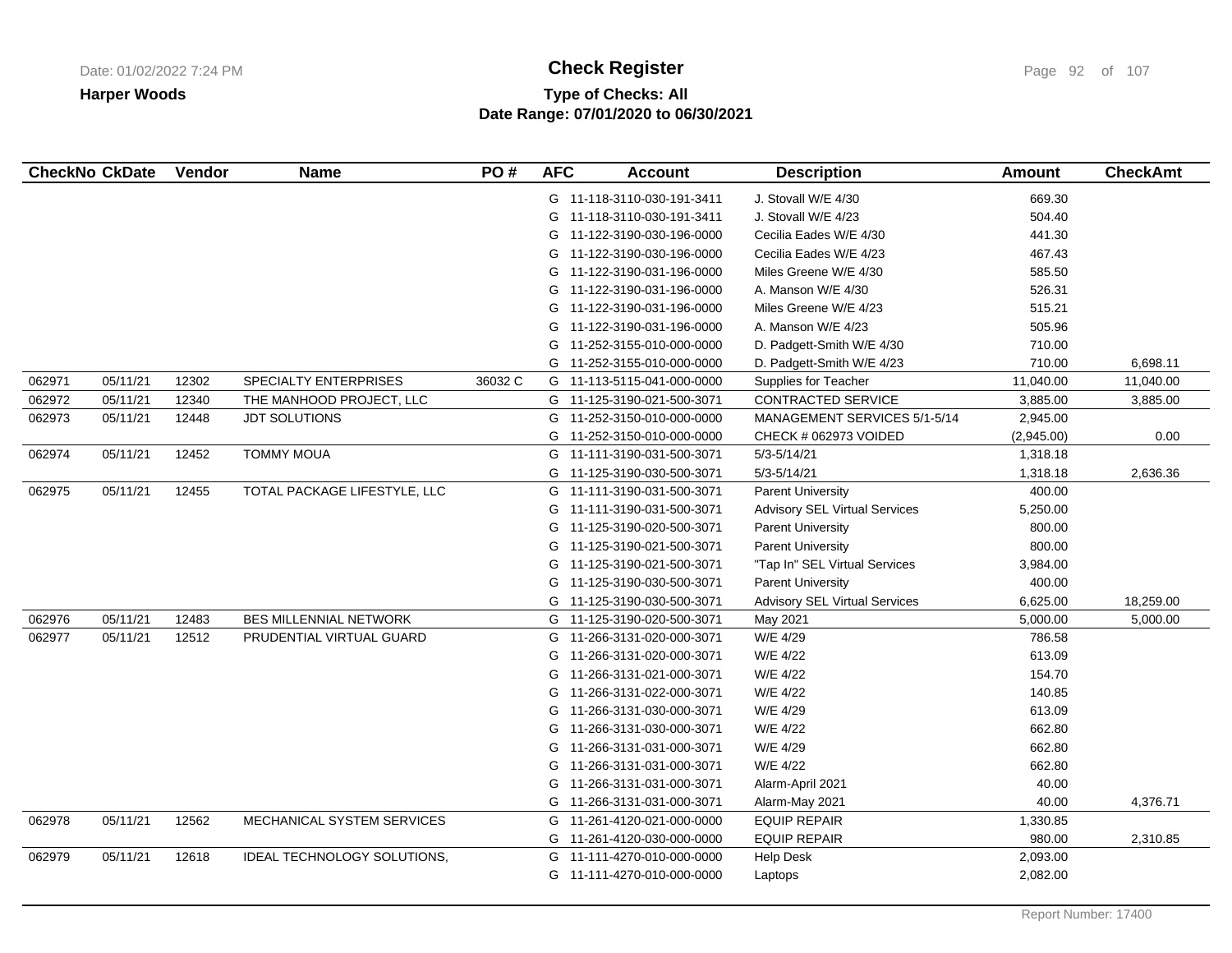## **Type of Checks: All Check Register Check Register Check Register Page 93 of 107 Date Range: 07/01/2020 to 06/30/2021**

| <b>CheckNo CkDate</b> |          | Vendor | <b>Name</b>                   | PO# | <b>AFC</b> | <b>Account</b>             | <b>Description</b>             | <b>Amount</b> | <b>CheckAmt</b> |
|-----------------------|----------|--------|-------------------------------|-----|------------|----------------------------|--------------------------------|---------------|-----------------|
|                       |          |        |                               |     |            | G 11-111-4270-010-000-0000 | Configure Chromebooks and Cart | 685.00        |                 |
|                       |          |        |                               |     |            | G 11-112-4270-020-000-0000 | <b>District Support</b>        | 3,100.00      | 7,960.00        |
| 062980                | 05/11/21 | 12661  | U.S. BANK EQUIPMENT FINANCE   |     |            | G 11-257-4220-010-000-0000 | Copier LEASE                   | 570.49        | 570.49          |
| 062981                | 05/11/21 | 12661  | U.S. BANK EQUIPMENT FINANCE   |     |            | G 11-257-4220-010-000-0000 | Copier LEASE                   | 2,863.66      | 2,863.66        |
| 062982                | 05/11/21 | 12686  | <b>APPLIED IMAGING</b>        |     |            | G 11-113-4125-021-000-0000 | Copier Maintenance             | 921.05        | 921.05          |
| 062983                | 05/11/21 | 12705  | <b>ADT COMMERCIAL</b>         |     |            | G 11-261-4110-000-000-0000 | $5/24 - 6/23$                  | 52.13         |                 |
|                       |          |        |                               |     | G          | 11-261-4110-020-000-0000   | $5/24 - 6/23$                  | 140.49        |                 |
|                       |          |        |                               |     | G          | 11-261-4110-022-000-0000   | $5/24 - 6/23$                  | 53.95         | 246.57          |
| 062984                | 05/11/21 | 12706  | CHELSEA ANN GROUSTRA          |     |            | G 11-122-3115-030-194-0000 | $5/3 - 5/14/21$                | 208.00        | 208.00          |
| 062985                | 05/11/21 | 12757  | <b>DEMETRIUS MARBLE</b>       |     |            | G 11-284-4910-010-000-0000 | Website Maintenance-May 2021   | 820.00        | 820.00          |
| 062986                | 05/11/21 | 12762  | <b>CARLA WEST</b>             |     |            | G 11-331-5910-010-000-0000 | Admin Appreciation             | 169.44        |                 |
|                       |          |        |                               |     | G          | 11-331-5910-010-000-0000   | Admin Appreciation             | 60.00         | 229.44          |
| 062987                | 05/11/21 | 12762  | <b>CARLA WEST</b>             |     | G          | 11-252-3160-010-000-0000   | HR Management 5/3-5/14/21      | 3,846.16      | 3,846.16        |
| 062988                | 05/11/21 | 12812  | MICHELLE COMPTON              |     | S          | 62-431-1061-021-377-0000   | <b>Thrifty Florist</b>         | 199.00        |                 |
|                       |          |        |                               |     | S          | 62-431-1061-021-377-0000   | Lawn Signs                     | 1,045.00      | 1,244.00        |
| 062989                | 05/11/21 | 12817  | <b>REPUBLIC SERVICES #241</b> |     | G          | 11-261-4135-022-000-0000   | <b>Contracted Cust/Maint</b>   | 193.03        | 193.03          |
| 062990                | 05/11/21 | 12855  | US FOODS, INC                 |     | G          | 11-127-5111-022-577-3440   | <b>CCI Teacher Supplies</b>    | 2,025.82      |                 |
|                       |          |        |                               |     | G          | 11-127-5111-022-577-3440   | <b>CCI Teacher Supplies</b>    | 190.92        |                 |
|                       |          |        |                               |     |            | G 11-127-5111-022-577-3440 | <b>CCI Teacher Supplies</b>    | 53.20         | 2,269.94        |
| 062991                | 05/11/21 | 12944  | <b>MARIETTA RUSH</b>          |     |            | G 11-118-3115-030-191-3411 | $5/3 - 5/14/21$                | 625.00        | 625.00          |
| 062992                | 05/11/21 | 12945  | <b>ANGELA PINKETT</b>         |     |            | G 11-212-4910-021-000-0000 | College Advisor-April 2021     | 2,500.00      | 2,500.00        |
| 062993                | 05/11/21 | 12948  | <b>KAYLA BRACY</b>            |     |            | G 11-118-3115-030-191-3411 | $5/3 - 5/14/21$                | 2,083.33      | 2,083.33        |
| 062994                | 05/11/21 | 12959  | <b>BROOKE WILLIAMS</b>        |     |            | G 11-118-3115-030-191-3411 | $5/3 - 5/14/21$                | 2,083.33      | 2,083.33        |
| 062995                | 05/11/21 | 12969  | SHRED-IT                      |     |            | G 11-331-5910-010-000-0000 | Community/bldg activities      | 1,110.60      | 1,110.60        |
| 062996                | 05/11/21 | 12971  | <b>TRUGREEN</b>               |     | G          | 11-261-4110-000-000-0000   | Lawn Service                   | 115.00        |                 |
|                       |          |        |                               |     | G          | 11-261-4110-020-000-0000   | Lawn Service                   | 80.00         |                 |
|                       |          |        |                               |     | G          | 11-261-4110-021-000-0000   | Lawn Service                   | 415.00        |                 |
|                       |          |        |                               |     | G          | 11-261-4110-021-000-0000   | Lawn Service                   | 320.00        |                 |
|                       |          |        |                               |     | G          | 11-261-4110-021-000-0000   | Lawn Service                   | 125.00        |                 |
|                       |          |        |                               |     | G          | 11-261-4110-022-000-0000   | <b>Lawn Service</b>            | 75.00         |                 |
|                       |          |        |                               |     | G          | 11-261-4110-030-000-0000   | Lawn Service                   | 345.00        |                 |
|                       |          |        |                               |     | G          | 11-261-4110-031-000-0000   | Lawn Service                   | 185.00        | 1,660.00        |
| 062997                | 05/11/21 | 12972  | RIVERSIDE MARINA              |     | S          | 62-431-1061-021-377-0000   | Prom 2021                      | 5,800.00      |                 |
|                       |          |        |                               |     | S          | 62-431-1061-021-377-0000   | <b>Prom 2021</b>               | 4,000.00      | 9,800.00        |
| 062998                | 05/11/21 | 12973  | <b>DIASPORA SERVICES</b>      |     | G          | 11-231-3190-010-000-0000   | <b>Policy Updates</b>          | 4,000.00      | 4,000.00        |
| 062999                | 05/11/21 | 12974  | <b>GREG DOMAGALSKI</b>        |     | S          | 62-431-1061-021-377-0000   | Class of 2021-Compton          | 275.00        | 275.00          |
| 063000                | 05/11/21 | 12975  | HICKS STUDIO OF DAVISON       |     | S          | 62-431-1061-021-377-0000   | Class of 2021-Compton          | 1,000.00      | 1,000.00        |
| 063001                | 05/11/21 | 15391  | <b>CHARTWELLS</b>             |     | C.         | 21-297-4910-000-000-3100   | STATE BREAKFAST LABOR COST     | 17,414.99     |                 |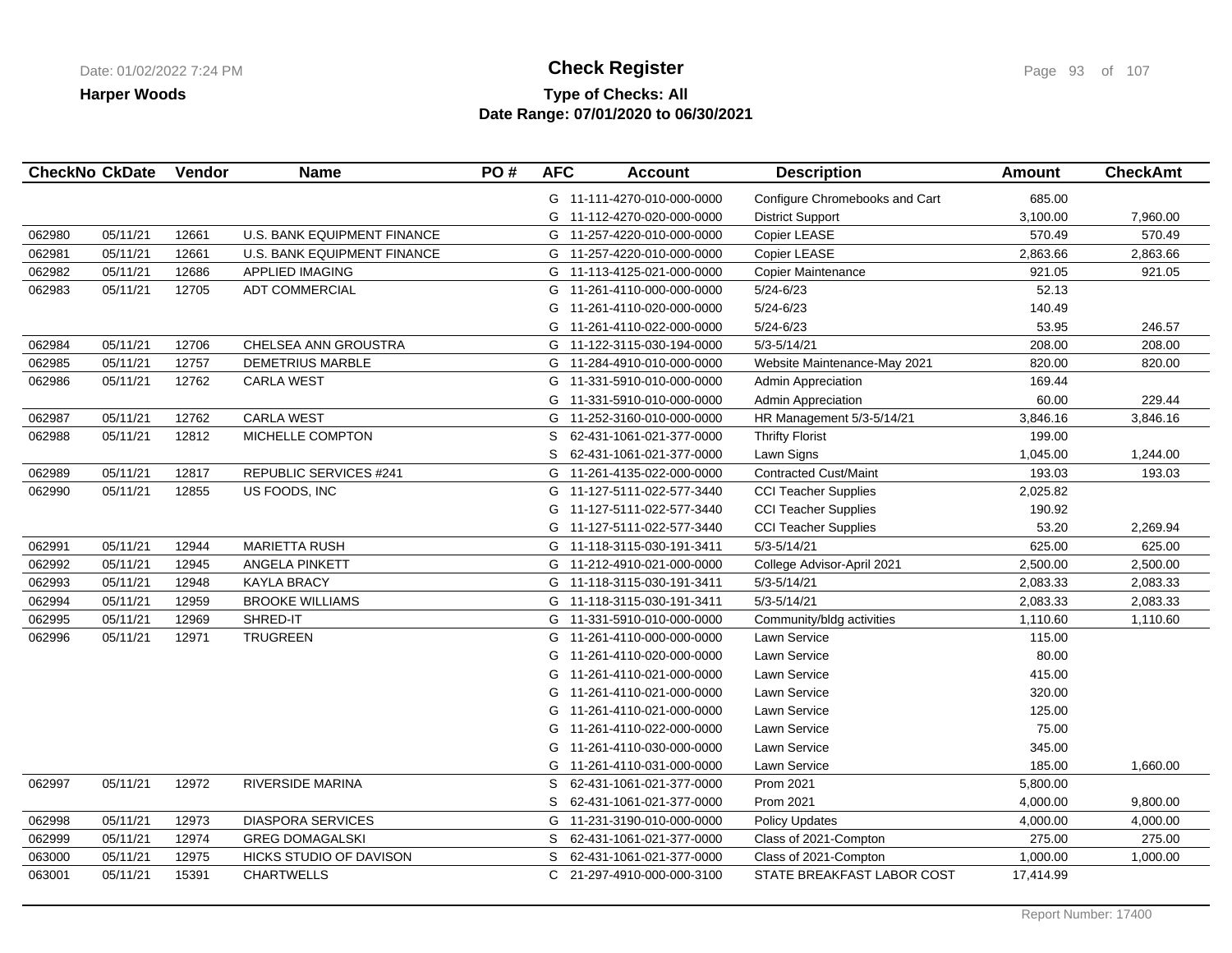# **Type of Checks: All Check Register Check Register Check Register Page 94 of 107 Date Range: 07/01/2020 to 06/30/2021**

|        | <b>CheckNo CkDate</b> | Vendor | <b>Name</b>                   | PO# | <b>AFC</b> | <b>Account</b>             | <b>Description</b>         | <b>Amount</b> | <b>CheckAmt</b> |
|--------|-----------------------|--------|-------------------------------|-----|------------|----------------------------|----------------------------|---------------|-----------------|
|        |                       |        |                               |     |            | C 21-297-4910-000-000-3100 | STATE BREAKFAST LABOR COST | 8,575.38      |                 |
|        |                       |        |                               |     | C          | 21-297-5610-000-000-3100   | STATE FOOD BREAK COST      | 17,728.16     |                 |
|        |                       |        |                               |     | C          | 21-297-5641-000-000-3100   | STATE ADM BREAKFAST COST   | 3,934.60      |                 |
|        |                       |        |                               |     | C          | 21-297-5642-000-000-3100   | STATE MNGT FEE BREAKFAST   | 808.91        |                 |
|        |                       |        |                               |     | C.         | 21-297-5643-000-000-3100   | STATE MIS EXP BREAK COST   | 942.36        | 49,404.40       |
| 063002 | 05/11/21              | 15391  | <b>CHARTWELLS</b>             |     | C          | 21-297-6460-000-000-3100   | Refrigerator-Beacon        | 2,736.00      | 2,736.00        |
| 063003 | 05/11/21              | 22200  | <b>JAMES DEMAND</b>           |     |            | G 11-261-3220-021-000-0000 | Mileage-April 2021         | 100.00        |                 |
|        |                       |        |                               |     | G          | 11-261-3410-010-000-0000   | TELEPHONE-April 2021       | 45.00         | 145.00          |
| 063004 | 05/11/21              | 22386  | DTE ENERGY                    |     |            | G 11-261-5520-021-000-0000 | Overhead Lights-April 2021 | 20.32         | 20.32           |
| 063005 | 05/11/21              | 22386  | DTE ENERGY                    |     |            | G 11-261-5520-022-000-0000 | $3/22 - 4/21$              | 4,823.40      | 4,823.40        |
| 063006 | 05/11/21              | 22386  | DTE ENERGY                    |     | G          | 11-261-5520-021-000-0000   | #200322795367 3/22-4/21    | 14,588.92     |                 |
|        |                       |        |                               |     | G          | 11-261-5520-030-000-0000   | #200022878155 3/18-4/16    | 2,736.74      |                 |
|        |                       |        |                               |     | G          | 11-261-5520-031-000-0000   | #200282785602 3/12-4/9     | 1,909.16      | 19,234.82       |
| 063007 | 05/11/21              | 22386  | DTE ENERGY                    |     |            | G 11-261-5520-021-000-0000 | $3/18 - 4/16$              | 27.08         | 27.08           |
| 063008 | 05/11/21              | 30300  | <b>FEDERAL EXPRESS</b>        |     |            | G 11-257-3430-000-000-0000 | Freight - Chromebooks      | 135.97        | 135.97          |
| 063009 | 05/11/21              | 35000  | <b>GILBERT'S PRO HARDWARE</b> |     |            | G 11-261-5910-020-000-0000 | <b>CUSTODIAN SUPPLY MS</b> | 103.06        |                 |
|        |                       |        |                               |     | G          | 11-261-5910-021-000-0000   | <b>CUSTODIAL SUPPLIES</b>  | 27.08         |                 |
|        |                       |        |                               |     | G          | 11-261-5910-021-000-0000   | <b>CUSTODIAL SUPPLIES</b>  | 0.98          |                 |
|        |                       |        |                               |     | G          | 11-261-5910-021-000-0000   | <b>CUSTODIAL SUPPLIES</b>  | 59.99         |                 |
|        |                       |        |                               |     | G          | 11-261-5910-030-000-0000   | <b>CUSTODIAL SUPPLIES</b>  | 15.95         |                 |
|        |                       |        |                               |     |            | G 11-261-5910-030-000-0000 | <b>CUSTODIAL SUPPLIES</b>  | 34.97         |                 |
|        |                       |        |                               |     |            | G 11-261-5910-030-000-0000 | <b>CUSTODIAL SUPPLIES</b>  | 5.96          |                 |
|        |                       |        |                               |     | G          | 11-261-5910-031-000-0000   | <b>CUSTODIAL SUPPLIES</b>  | 25.61         | 273.60          |
| 063010 | 05/11/21              | 39590  | HARPER WOODS CITY OF          |     |            | G 11-261-3830-031-000-0000 | WATER 3/16-4/15            | 102.16        | 102.16          |
| 063011 | 05/11/21              | 39590  | HARPER WOODS CITY OF          |     |            | G 11-261-3830-010-000-0000 | CO H2O 3/16-4/15           | 296.76        | 296.76          |
| 063012 | 05/11/21              | 39590  | HARPER WOODS CITY OF          |     |            | G 11-261-3830-020-000-0000 | WATER 3/16-4/15            | 497.58        | 497.58          |
| 063013 | 05/11/21              | 39590  | HARPER WOODS CITY OF          |     | G          | 11-261-3830-021-000-0000   | WATER 3/16-4/15            | 294.47        | 294.47          |
| 063014 | 05/11/21              | 39590  | HARPER WOODS CITY OF          |     | G          | 11-261-3830-021-000-0000   | WATER 3/16-4/15            | 243.24        | 243.24          |
| 063015 | 05/11/21              | 39590  | HARPER WOODS CITY OF          |     |            | G 11-261-3830-030-000-0000 | WATER 3/16-4/15            | 589.73        | 589.73          |
| 063016 | 05/11/21              | 39590  | HARPER WOODS CITY OF          |     | G          | 11-261-3830-022-000-0000   | WATER 3/16-4/15            | 177.97        | 177.97          |
| 063017 | 05/11/21              | 41405  | HOME DEPOT                    |     |            | G 11-261-5910-000-000-0000 | <b>CUSTODIAL SUPPLIES</b>  | 64.32         | 64.32           |
| 063018 | 05/11/21              | 46920  | <b>JOSTENS</b>                |     |            | G 11-249-5990-021-000-0000 | MISC SUPP GRADUATION       | 639.51        | 639.51          |
| 063019 | 05/11/21              | 46920  | <b>JOSTENS</b>                |     | S.         | 62-431-1061-021-377-0000   | Class of 2021-Compton      | 825.95        | 825.95          |
| 063020 | 05/11/21              | 50510  | LOWE'S HOME CENTERS           |     | G          | 11-225-5110-010-000-0000   | <b>Technology Supplies</b> | 60.64         |                 |
|        |                       |        |                               |     | G          | 11-261-5910-000-000-0000   | <b>CUSTODIAL SUPPLIES</b>  | 17.09         |                 |
|        |                       |        |                               |     | G          | 11-261-5910-000-000-0000   | <b>CUSTODIAL SUPPLIES</b>  | (5.98)        |                 |
|        |                       |        |                               |     | G          | 11-261-5910-000-000-0000   | <b>CUSTODIAL SUPPLIES</b>  | 140.93        |                 |
|        |                       |        |                               |     |            | G 11-261-5910-021-000-0000 | <b>CUSTODIAL SUPPLIES</b>  | 9.49          |                 |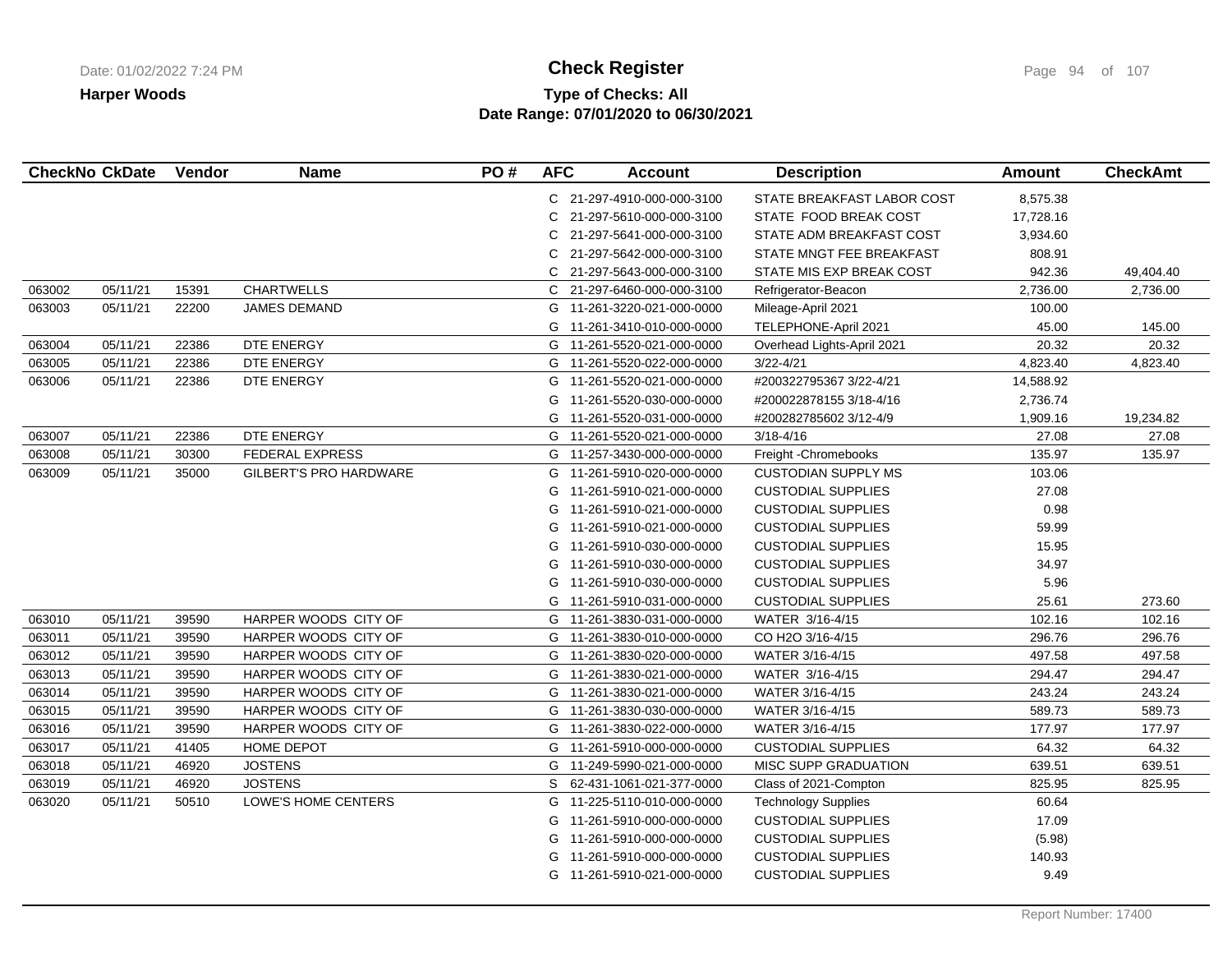## **Type of Checks: All Check Register Check Register Check Register Page 95 of 107 Date Range: 07/01/2020 to 06/30/2021**

| <b>CheckNo CkDate</b> |          | Vendor | <b>Name</b>                  | PO#     | <b>AFC</b> | <b>Account</b>             | <b>Description</b>             | <b>Amount</b> | <b>CheckAmt</b> |
|-----------------------|----------|--------|------------------------------|---------|------------|----------------------------|--------------------------------|---------------|-----------------|
|                       |          |        |                              |         |            | G 11-261-5910-030-000-0000 | <b>CUSTODIAL SUPPLIES</b>      | 31.34         |                 |
|                       |          |        |                              |         | G          | 11-261-5910-030-000-0000   | <b>CUSTODIAL SUPPLIES</b>      | 14.24         |                 |
|                       |          |        |                              |         | G          | 11-261-5910-031-000-0000   | <b>CUSTODIAL SUPPLIES</b>      | 54.56         | 322.31          |
| 063021                | 05/11/21 | 65238  | OFFICE DEPOT                 |         | G          | 11-241-5910-030-000-0000   | OFFICE SUPPLIES                | 393.10        |                 |
|                       |          |        |                              |         | G          | 11-241-5910-030-000-0000   | OFFICE SUPPLIES                | 84.90         |                 |
|                       |          |        |                              |         | G          | 11-252-5910-010-000-0000   | OFFICE SUPPLIES                | 261.06        |                 |
|                       |          |        |                              |         | G          | 11-252-5910-010-000-0000   | <b>OFFICE SUPPLIES</b>         | 158.44        | 897.50          |
| 063022                | 05/11/21 | 84210  | THRUN LAW FIRM PC            |         | G          | 11-231-3171-010-000-0000   | LEGAL SERVICES thru 4/22/21    | 742.00        | 742.00          |
| 063023                | 05/11/21 | 90962  | WAYNE COUNTY HEALTH DP       |         | C          | 21-297-7410-000-000-0000   | Beacon Food License 21/22      | 354.00        | 354.00          |
| 063024                | 05/11/21 | 90962  | WAYNE COUNTY HEALTH DP       |         | C          | 21-297-7410-000-000-0000   | Concession Building 21/22      | 214.00        | 214.00          |
| 063025                | 05/11/21 | 90962  | WAYNE COUNTY HEALTH DP       |         | C          | 21-297-7410-000-000-0000   | Tyrone 21/22                   | 165.00        | 165.00          |
| 063026                | 05/11/21 | 90962  | WAYNE COUNTY HEALTH DP       |         |            | C 21-297-7410-000-000-0000 | Harper Woods HS 21/22          | 354.00        | 354.00          |
| 063027                | 05/11/21 | 90962  | WAYNE COUNTY HEALTH DP       |         | C          | 21-297-7410-000-000-0000   | Beacon Elementary 21/22        | 165.00        | 165.00          |
| 063028                | 05/11/21 | 90970  | <b>WAYNE COUNTY REGIONAL</b> |         | G          | 11-285-3190-010-000-0000   | State Aid Membership Audits    | 982.27        | 982.27          |
| 063029                | 05/11/21 | 91181  | WEINGARTZ                    |         | G          | 11-271-5730-000-000-0000   | <b>VEHICLE EXPENSE</b>         | 100.47        |                 |
|                       |          |        |                              |         | G          | 11-271-5730-000-000-0000   | <b>VEHICLE EXPENSE</b>         | 16.98         | 117.45          |
| 063030                | 05/11/21 | MSC07  | Amy Conrad                   |         |            | G 11-111-5115-031-000-0000 | Amy Conrad                     | 115.58        | 115.58          |
| 063031                | 05/11/21 | MSC07  | Dannon Holley                |         | G          | 11-331-5910-031-000-0000   | Dannon Holley                  | 56.35         | 56.35           |
| 063032                | 05/27/21 | 00560  | AT&T                         |         | G          | 11-261-3410-021-000-0000   | $5/16 - 6/15$                  | 3,048.93      | 3,048.93        |
| 063033                | 05/27/21 | 00560  | AT&T                         |         |            | G 11-261-3410-021-000-0000 | $4/22 - 5/21$                  | 2,966.83      | 2,966.83        |
| 063034                | 05/27/21 | 00560  | AT&T                         |         |            | G 11-261-3410-021-000-0000 | May 2021                       | 104.78        | 104.78          |
| 063035                | 05/27/21 | 00560  | AT&T                         |         |            | G 11-261-3410-030-000-0000 | <b>TELEPHONE</b>               | 46.90         | 46.90           |
| 063036                | 05/27/21 | 00560  | AT&T                         |         |            | G 11-261-3410-021-000-0000 | <b>TELEPHONE</b>               | 68.64         | 68.64           |
| 063037                | 05/27/21 | 00560  | AT&T                         |         | G          | 11-261-3410-031-000-0000   | <b>TELEPHONE</b>               | 45.17         | 45.17           |
| 063038                | 05/27/21 | 00560  | AT&T                         |         | G          | 11-261-3410-021-000-0000   | $5/10 - 6/9$                   | 694.47        | 694.47          |
| 063039                | 05/27/21 | 08367  | BEAN BROS. TROPHY AND AWARD  |         | E          | 21-293-7905-000-000-0000   | <b>ATHELTIC AWARDS</b>         | 190.00        | 190.00          |
| 063040                | 05/27/21 | 10041  | M W MORSS ROOFING, INC       |         | G          | 11-261-4110-021-000-0000   | Maint Serv-Land&Bldg/Secondary | 790.00        | 790.00          |
| 063041                | 05/27/21 | 10118  | TEE PEE INC                  |         | E          | 21-293-7910-000-000-0000   | Toilet Rental-May 2021         | 365.00        | 365.00          |
| 063042                | 05/27/21 | 10351  | <b>BIG TOP PARTY RENTALS</b> |         | G          | 11-331-5910-021-000-0000   | <b>NHS Induction Ceremony</b>  | 320.00        | 320.00          |
| 063043                | 05/27/21 | 11648  | <b>ENTERPRISE UNIFORM CO</b> |         |            | G 11-331-5910-021-000-0000 | Robes for NHS Induction        | 220.00        | 220.00          |
| 063044                | 05/27/21 | 11818  | <b>EAI EDUCATION</b>         | 36056 C |            | G 11-111-5110-031-000-6021 | Title I suppplies ma           | 38.15         | 38.15           |
| 063045                | 05/27/21 | 11861  | MEI TOTAL ELEVATOR SOLUTIONS |         |            | G 11-261-4110-031-000-0000 | Maint Serv-Land&Bldg/Tyrone    | 881.36        | 881.36          |
| 063046                | 05/27/21 | 11904  | <b>ARC MICHIGAN</b>          |         |            | G 11-241-5910-030-000-0000 | OFFICE SUPPLIES                | 303.00        | 303.00          |
| 063047                | 05/27/21 | 11948  | <b>FRANCIS BROOKS</b>        |         |            | G 11-225-5110-010-000-0000 | Phone Case for Mr. McGhee      | 84.80         | 84.80           |
| 063048                | 05/27/21 | 12094  | <b>CLASSIC WEAR LLC</b>      |         | S          | 62-431-1061-021-377-0000   | <b>Senior Shirts</b>           | 1,713.50      | 1,713.50        |
| 063049                | 05/27/21 | 12132  | PAC-VAN, INC                 |         | G          | 11-261-5910-021-000-0000   | <b>CUSTODIAL SUPPLIES</b>      | 335.00        | 335.00          |
| 063050                | 05/27/21 | 12143  | <b>BOELTER, LLC</b>          |         | C          | 21-297-6460-000-000-3100   | Invoice #97661209              | 1,232.64      |                 |
|                       |          |        |                              |         | C          | 21-297-6460-000-000-3100   | Invoice #97662474              | 1,646.43      |                 |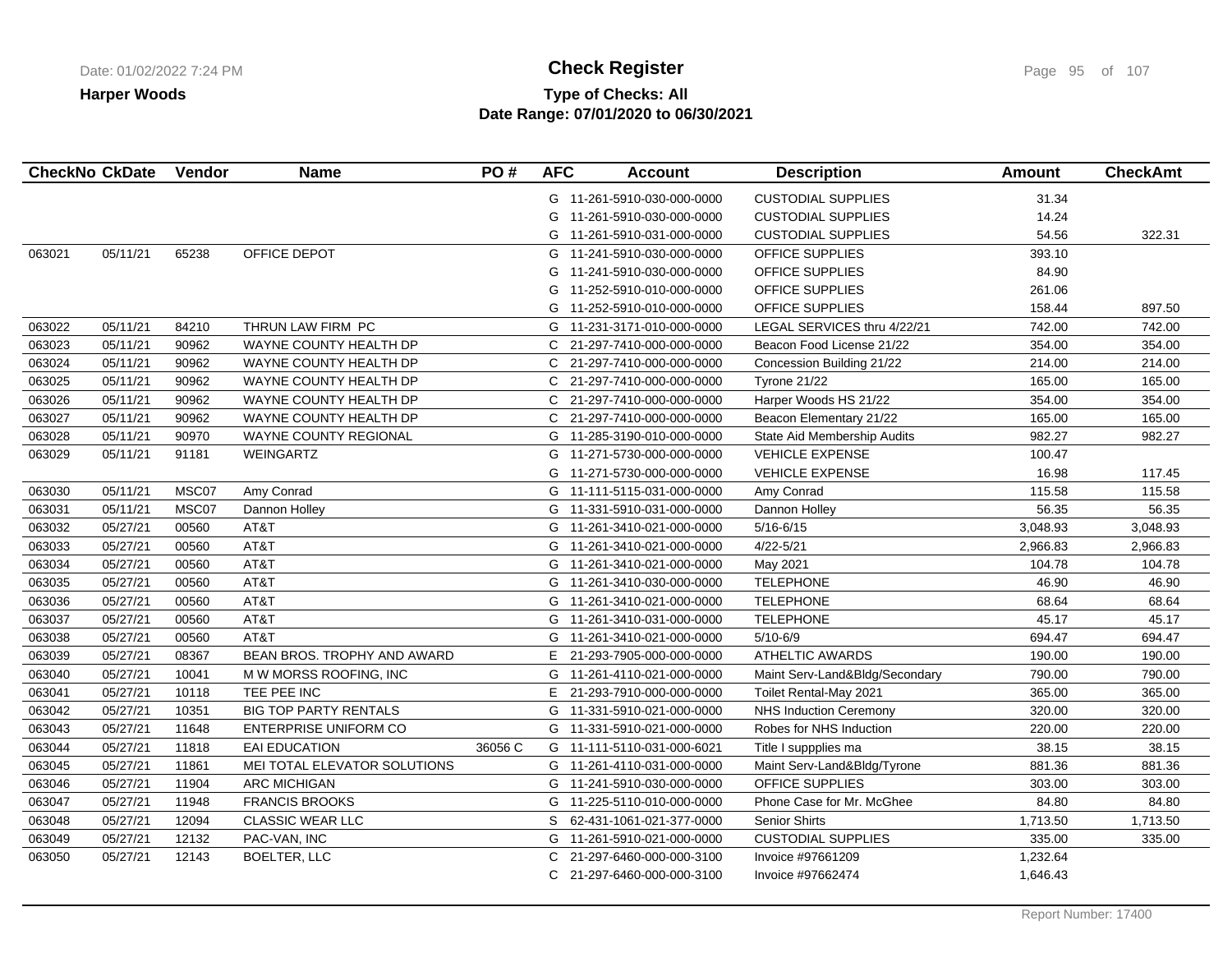# **Type of Checks: All Check Register Check Register Check Register Page 96 of 107 Date Range: 07/01/2020 to 06/30/2021**

| 299.75<br>3,178.82<br>C 21-297-6460-000-000-3100<br>Invoice #97666802<br>05/27/21<br>PRECISION HUMAN RESOURCE<br>634.38<br>063053<br>12148<br>G 11-118-3110-030-191-3411<br>Allison Williams W/E 3/19<br>378.30<br>11-118-3110-030-191-3411<br>J. Stovall W/E 3/19<br>G<br>603.71<br>M. Harvey W/E 3/19<br>G 11-118-3110-030-191-3411<br>543.20<br>G<br>11-118-3110-030-191-3411<br>J. Stovall W/E 5/13<br>556.74<br>M. Harvey W/E 5/13<br>G<br>11-118-3110-030-191-3411<br>630.50<br>G 11-118-3110-030-191-3411<br>J. Stovall W/E 5/7/21<br>592.63<br>G 11-118-3110-030-191-3411<br>M. Harvey W/E 5/7<br>547.49<br>G 11-122-3190-030-196-0000<br>Cecilia Eades W/E 3/19<br>539.04<br>G 11-122-3190-030-196-0000<br>Cecilia Eades W/E 5/13<br>558.40<br>G 11-122-3190-030-196-0000<br>Cecilia Eades W/E 5/7/21<br>585.50<br>11-122-3190-031-196-0000<br>Miles Greene W/E 3/19<br>G<br>468.40<br>11-122-3190-031-196-0000<br>Miles Greene W/E 5/13<br>G<br>104.70<br>G 11-122-3190-031-196-0000<br>Aaron Manson W/E 5/13<br>556.56<br>G 11-122-3190-031-196-0000<br>Miles Greene W/E 5/7<br>G 11-122-3190-031-196-0000<br>A. Manson W/E 5/7<br>104.70<br>717.98<br>G 11-252-3155-010-000-0000<br>D. Padgett-Smith W/E 3/19<br>G 11-252-3155-010-000-0000<br>710.00<br>D. Padgett-Smith W/E 5/7/21<br>112.32<br>C<br>21-297-1650-030-000-8510<br>M. Crumbley W/E 5/13<br>21-297-1650-030-000-8510<br>Lynn Szolach W/E 5/13<br>112.32<br>C.<br>56.16<br>21-297-1650-030-000-8510<br>M. Crumbley W/E 5/7<br>C<br>56.16<br>L. Szolach W/E 5/7<br>9,169.19<br>C.<br>21-297-1650-030-000-8510<br>063054<br>05/27/21<br>12239<br><b>EMPIRE DISPOSAL</b><br>11-261-4135-020-000-0000<br>Recyclables Removal<br>130.00<br>G<br>185.00<br>Recyclables Removal<br>315.00<br>G 11-261-4135-021-000-0000<br>05/27/21<br>12366<br><b>ANGELINA ROBB</b><br>37.47<br>063055<br>G 11-111-5115-031-000-0000<br><b>Supplies for Teachers</b><br>25.98<br>G 11-111-5115-031-000-0000<br><b>Supplies for Teachers</b><br>63.45<br><b>JDT SOLUTIONS</b><br>2,945.00<br>063056<br>05/27/21<br>12448<br>G 11-252-3150-010-000-0000<br>2,945.00<br>Consulting 5/16-5/31<br>05/27/21<br>12452<br>$5/17 - 5/28$<br>1,318.18<br>063057<br><b>TOMMY MOUA</b><br>11-111-3190-031-500-3071<br>G<br>$5/17 - 5/28$<br>1,318.18<br>2,636.36<br>11-125-3190-030-500-3071<br>G<br>05/27/21<br>12471<br>HANNAH JABER<br>116.00<br>116.00<br>063058<br>11-331-5910-010-000-0000<br>Community/bldg activities<br>G<br>063059<br>05/27/21<br>TRIUMPH CHARTER, LLC<br>422.50<br>12493<br>G 11-271-3310-000-000-0000<br>PUPIL TRANS CONTRACT<br>422.50<br>662.80<br>05/27/21<br>12512<br>W/E 5/20<br>063061<br>PRUDENTIAL VIRTUAL GUARD<br>G 11-266-3131-020-000-3071<br>W/E 5/13<br>662.80<br>11-266-3131-020-000-3071<br>G<br>40.00<br>11-266-3131-020-000-3071<br>Alarm-May 2021<br>G<br>679.37<br>W/E 5/6<br>G<br>11-266-3131-020-000-3071<br>W/E 5/13<br>728.00<br>G 11-266-3131-021-000-3071<br>794.28<br>W/E 5/20<br>11-266-3131-021-000-3071<br>G<br>W/E 5/6<br>577.65<br>G 11-266-3131-021-000-3071 | <b>CheckNo CkDate</b> | Vendor | <b>Name</b> | PO# | <b>AFC</b> | <b>Account</b> | <b>Description</b> | Amount | <b>CheckAmt</b> |
|-------------------------------------------------------------------------------------------------------------------------------------------------------------------------------------------------------------------------------------------------------------------------------------------------------------------------------------------------------------------------------------------------------------------------------------------------------------------------------------------------------------------------------------------------------------------------------------------------------------------------------------------------------------------------------------------------------------------------------------------------------------------------------------------------------------------------------------------------------------------------------------------------------------------------------------------------------------------------------------------------------------------------------------------------------------------------------------------------------------------------------------------------------------------------------------------------------------------------------------------------------------------------------------------------------------------------------------------------------------------------------------------------------------------------------------------------------------------------------------------------------------------------------------------------------------------------------------------------------------------------------------------------------------------------------------------------------------------------------------------------------------------------------------------------------------------------------------------------------------------------------------------------------------------------------------------------------------------------------------------------------------------------------------------------------------------------------------------------------------------------------------------------------------------------------------------------------------------------------------------------------------------------------------------------------------------------------------------------------------------------------------------------------------------------------------------------------------------------------------------------------------------------------------------------------------------------------------------------------------------------------------------------------------------------------------------------------------------------------------------------------------------------------------------------------------------------------------------------------------------------------------------------------------------------------------------------------------------------------------------------------------------------------------------------------------------|-----------------------|--------|-------------|-----|------------|----------------|--------------------|--------|-----------------|
|                                                                                                                                                                                                                                                                                                                                                                                                                                                                                                                                                                                                                                                                                                                                                                                                                                                                                                                                                                                                                                                                                                                                                                                                                                                                                                                                                                                                                                                                                                                                                                                                                                                                                                                                                                                                                                                                                                                                                                                                                                                                                                                                                                                                                                                                                                                                                                                                                                                                                                                                                                                                                                                                                                                                                                                                                                                                                                                                                                                                                                                                   |                       |        |             |     |            |                |                    |        |                 |
|                                                                                                                                                                                                                                                                                                                                                                                                                                                                                                                                                                                                                                                                                                                                                                                                                                                                                                                                                                                                                                                                                                                                                                                                                                                                                                                                                                                                                                                                                                                                                                                                                                                                                                                                                                                                                                                                                                                                                                                                                                                                                                                                                                                                                                                                                                                                                                                                                                                                                                                                                                                                                                                                                                                                                                                                                                                                                                                                                                                                                                                                   |                       |        |             |     |            |                |                    |        |                 |
|                                                                                                                                                                                                                                                                                                                                                                                                                                                                                                                                                                                                                                                                                                                                                                                                                                                                                                                                                                                                                                                                                                                                                                                                                                                                                                                                                                                                                                                                                                                                                                                                                                                                                                                                                                                                                                                                                                                                                                                                                                                                                                                                                                                                                                                                                                                                                                                                                                                                                                                                                                                                                                                                                                                                                                                                                                                                                                                                                                                                                                                                   |                       |        |             |     |            |                |                    |        |                 |
|                                                                                                                                                                                                                                                                                                                                                                                                                                                                                                                                                                                                                                                                                                                                                                                                                                                                                                                                                                                                                                                                                                                                                                                                                                                                                                                                                                                                                                                                                                                                                                                                                                                                                                                                                                                                                                                                                                                                                                                                                                                                                                                                                                                                                                                                                                                                                                                                                                                                                                                                                                                                                                                                                                                                                                                                                                                                                                                                                                                                                                                                   |                       |        |             |     |            |                |                    |        |                 |
|                                                                                                                                                                                                                                                                                                                                                                                                                                                                                                                                                                                                                                                                                                                                                                                                                                                                                                                                                                                                                                                                                                                                                                                                                                                                                                                                                                                                                                                                                                                                                                                                                                                                                                                                                                                                                                                                                                                                                                                                                                                                                                                                                                                                                                                                                                                                                                                                                                                                                                                                                                                                                                                                                                                                                                                                                                                                                                                                                                                                                                                                   |                       |        |             |     |            |                |                    |        |                 |
|                                                                                                                                                                                                                                                                                                                                                                                                                                                                                                                                                                                                                                                                                                                                                                                                                                                                                                                                                                                                                                                                                                                                                                                                                                                                                                                                                                                                                                                                                                                                                                                                                                                                                                                                                                                                                                                                                                                                                                                                                                                                                                                                                                                                                                                                                                                                                                                                                                                                                                                                                                                                                                                                                                                                                                                                                                                                                                                                                                                                                                                                   |                       |        |             |     |            |                |                    |        |                 |
|                                                                                                                                                                                                                                                                                                                                                                                                                                                                                                                                                                                                                                                                                                                                                                                                                                                                                                                                                                                                                                                                                                                                                                                                                                                                                                                                                                                                                                                                                                                                                                                                                                                                                                                                                                                                                                                                                                                                                                                                                                                                                                                                                                                                                                                                                                                                                                                                                                                                                                                                                                                                                                                                                                                                                                                                                                                                                                                                                                                                                                                                   |                       |        |             |     |            |                |                    |        |                 |
|                                                                                                                                                                                                                                                                                                                                                                                                                                                                                                                                                                                                                                                                                                                                                                                                                                                                                                                                                                                                                                                                                                                                                                                                                                                                                                                                                                                                                                                                                                                                                                                                                                                                                                                                                                                                                                                                                                                                                                                                                                                                                                                                                                                                                                                                                                                                                                                                                                                                                                                                                                                                                                                                                                                                                                                                                                                                                                                                                                                                                                                                   |                       |        |             |     |            |                |                    |        |                 |
|                                                                                                                                                                                                                                                                                                                                                                                                                                                                                                                                                                                                                                                                                                                                                                                                                                                                                                                                                                                                                                                                                                                                                                                                                                                                                                                                                                                                                                                                                                                                                                                                                                                                                                                                                                                                                                                                                                                                                                                                                                                                                                                                                                                                                                                                                                                                                                                                                                                                                                                                                                                                                                                                                                                                                                                                                                                                                                                                                                                                                                                                   |                       |        |             |     |            |                |                    |        |                 |
|                                                                                                                                                                                                                                                                                                                                                                                                                                                                                                                                                                                                                                                                                                                                                                                                                                                                                                                                                                                                                                                                                                                                                                                                                                                                                                                                                                                                                                                                                                                                                                                                                                                                                                                                                                                                                                                                                                                                                                                                                                                                                                                                                                                                                                                                                                                                                                                                                                                                                                                                                                                                                                                                                                                                                                                                                                                                                                                                                                                                                                                                   |                       |        |             |     |            |                |                    |        |                 |
|                                                                                                                                                                                                                                                                                                                                                                                                                                                                                                                                                                                                                                                                                                                                                                                                                                                                                                                                                                                                                                                                                                                                                                                                                                                                                                                                                                                                                                                                                                                                                                                                                                                                                                                                                                                                                                                                                                                                                                                                                                                                                                                                                                                                                                                                                                                                                                                                                                                                                                                                                                                                                                                                                                                                                                                                                                                                                                                                                                                                                                                                   |                       |        |             |     |            |                |                    |        |                 |
|                                                                                                                                                                                                                                                                                                                                                                                                                                                                                                                                                                                                                                                                                                                                                                                                                                                                                                                                                                                                                                                                                                                                                                                                                                                                                                                                                                                                                                                                                                                                                                                                                                                                                                                                                                                                                                                                                                                                                                                                                                                                                                                                                                                                                                                                                                                                                                                                                                                                                                                                                                                                                                                                                                                                                                                                                                                                                                                                                                                                                                                                   |                       |        |             |     |            |                |                    |        |                 |
|                                                                                                                                                                                                                                                                                                                                                                                                                                                                                                                                                                                                                                                                                                                                                                                                                                                                                                                                                                                                                                                                                                                                                                                                                                                                                                                                                                                                                                                                                                                                                                                                                                                                                                                                                                                                                                                                                                                                                                                                                                                                                                                                                                                                                                                                                                                                                                                                                                                                                                                                                                                                                                                                                                                                                                                                                                                                                                                                                                                                                                                                   |                       |        |             |     |            |                |                    |        |                 |
|                                                                                                                                                                                                                                                                                                                                                                                                                                                                                                                                                                                                                                                                                                                                                                                                                                                                                                                                                                                                                                                                                                                                                                                                                                                                                                                                                                                                                                                                                                                                                                                                                                                                                                                                                                                                                                                                                                                                                                                                                                                                                                                                                                                                                                                                                                                                                                                                                                                                                                                                                                                                                                                                                                                                                                                                                                                                                                                                                                                                                                                                   |                       |        |             |     |            |                |                    |        |                 |
|                                                                                                                                                                                                                                                                                                                                                                                                                                                                                                                                                                                                                                                                                                                                                                                                                                                                                                                                                                                                                                                                                                                                                                                                                                                                                                                                                                                                                                                                                                                                                                                                                                                                                                                                                                                                                                                                                                                                                                                                                                                                                                                                                                                                                                                                                                                                                                                                                                                                                                                                                                                                                                                                                                                                                                                                                                                                                                                                                                                                                                                                   |                       |        |             |     |            |                |                    |        |                 |
|                                                                                                                                                                                                                                                                                                                                                                                                                                                                                                                                                                                                                                                                                                                                                                                                                                                                                                                                                                                                                                                                                                                                                                                                                                                                                                                                                                                                                                                                                                                                                                                                                                                                                                                                                                                                                                                                                                                                                                                                                                                                                                                                                                                                                                                                                                                                                                                                                                                                                                                                                                                                                                                                                                                                                                                                                                                                                                                                                                                                                                                                   |                       |        |             |     |            |                |                    |        |                 |
|                                                                                                                                                                                                                                                                                                                                                                                                                                                                                                                                                                                                                                                                                                                                                                                                                                                                                                                                                                                                                                                                                                                                                                                                                                                                                                                                                                                                                                                                                                                                                                                                                                                                                                                                                                                                                                                                                                                                                                                                                                                                                                                                                                                                                                                                                                                                                                                                                                                                                                                                                                                                                                                                                                                                                                                                                                                                                                                                                                                                                                                                   |                       |        |             |     |            |                |                    |        |                 |
|                                                                                                                                                                                                                                                                                                                                                                                                                                                                                                                                                                                                                                                                                                                                                                                                                                                                                                                                                                                                                                                                                                                                                                                                                                                                                                                                                                                                                                                                                                                                                                                                                                                                                                                                                                                                                                                                                                                                                                                                                                                                                                                                                                                                                                                                                                                                                                                                                                                                                                                                                                                                                                                                                                                                                                                                                                                                                                                                                                                                                                                                   |                       |        |             |     |            |                |                    |        |                 |
|                                                                                                                                                                                                                                                                                                                                                                                                                                                                                                                                                                                                                                                                                                                                                                                                                                                                                                                                                                                                                                                                                                                                                                                                                                                                                                                                                                                                                                                                                                                                                                                                                                                                                                                                                                                                                                                                                                                                                                                                                                                                                                                                                                                                                                                                                                                                                                                                                                                                                                                                                                                                                                                                                                                                                                                                                                                                                                                                                                                                                                                                   |                       |        |             |     |            |                |                    |        |                 |
|                                                                                                                                                                                                                                                                                                                                                                                                                                                                                                                                                                                                                                                                                                                                                                                                                                                                                                                                                                                                                                                                                                                                                                                                                                                                                                                                                                                                                                                                                                                                                                                                                                                                                                                                                                                                                                                                                                                                                                                                                                                                                                                                                                                                                                                                                                                                                                                                                                                                                                                                                                                                                                                                                                                                                                                                                                                                                                                                                                                                                                                                   |                       |        |             |     |            |                |                    |        |                 |
|                                                                                                                                                                                                                                                                                                                                                                                                                                                                                                                                                                                                                                                                                                                                                                                                                                                                                                                                                                                                                                                                                                                                                                                                                                                                                                                                                                                                                                                                                                                                                                                                                                                                                                                                                                                                                                                                                                                                                                                                                                                                                                                                                                                                                                                                                                                                                                                                                                                                                                                                                                                                                                                                                                                                                                                                                                                                                                                                                                                                                                                                   |                       |        |             |     |            |                |                    |        |                 |
|                                                                                                                                                                                                                                                                                                                                                                                                                                                                                                                                                                                                                                                                                                                                                                                                                                                                                                                                                                                                                                                                                                                                                                                                                                                                                                                                                                                                                                                                                                                                                                                                                                                                                                                                                                                                                                                                                                                                                                                                                                                                                                                                                                                                                                                                                                                                                                                                                                                                                                                                                                                                                                                                                                                                                                                                                                                                                                                                                                                                                                                                   |                       |        |             |     |            |                |                    |        |                 |
|                                                                                                                                                                                                                                                                                                                                                                                                                                                                                                                                                                                                                                                                                                                                                                                                                                                                                                                                                                                                                                                                                                                                                                                                                                                                                                                                                                                                                                                                                                                                                                                                                                                                                                                                                                                                                                                                                                                                                                                                                                                                                                                                                                                                                                                                                                                                                                                                                                                                                                                                                                                                                                                                                                                                                                                                                                                                                                                                                                                                                                                                   |                       |        |             |     |            |                |                    |        |                 |
|                                                                                                                                                                                                                                                                                                                                                                                                                                                                                                                                                                                                                                                                                                                                                                                                                                                                                                                                                                                                                                                                                                                                                                                                                                                                                                                                                                                                                                                                                                                                                                                                                                                                                                                                                                                                                                                                                                                                                                                                                                                                                                                                                                                                                                                                                                                                                                                                                                                                                                                                                                                                                                                                                                                                                                                                                                                                                                                                                                                                                                                                   |                       |        |             |     |            |                |                    |        |                 |
|                                                                                                                                                                                                                                                                                                                                                                                                                                                                                                                                                                                                                                                                                                                                                                                                                                                                                                                                                                                                                                                                                                                                                                                                                                                                                                                                                                                                                                                                                                                                                                                                                                                                                                                                                                                                                                                                                                                                                                                                                                                                                                                                                                                                                                                                                                                                                                                                                                                                                                                                                                                                                                                                                                                                                                                                                                                                                                                                                                                                                                                                   |                       |        |             |     |            |                |                    |        |                 |
|                                                                                                                                                                                                                                                                                                                                                                                                                                                                                                                                                                                                                                                                                                                                                                                                                                                                                                                                                                                                                                                                                                                                                                                                                                                                                                                                                                                                                                                                                                                                                                                                                                                                                                                                                                                                                                                                                                                                                                                                                                                                                                                                                                                                                                                                                                                                                                                                                                                                                                                                                                                                                                                                                                                                                                                                                                                                                                                                                                                                                                                                   |                       |        |             |     |            |                |                    |        |                 |
|                                                                                                                                                                                                                                                                                                                                                                                                                                                                                                                                                                                                                                                                                                                                                                                                                                                                                                                                                                                                                                                                                                                                                                                                                                                                                                                                                                                                                                                                                                                                                                                                                                                                                                                                                                                                                                                                                                                                                                                                                                                                                                                                                                                                                                                                                                                                                                                                                                                                                                                                                                                                                                                                                                                                                                                                                                                                                                                                                                                                                                                                   |                       |        |             |     |            |                |                    |        |                 |
|                                                                                                                                                                                                                                                                                                                                                                                                                                                                                                                                                                                                                                                                                                                                                                                                                                                                                                                                                                                                                                                                                                                                                                                                                                                                                                                                                                                                                                                                                                                                                                                                                                                                                                                                                                                                                                                                                                                                                                                                                                                                                                                                                                                                                                                                                                                                                                                                                                                                                                                                                                                                                                                                                                                                                                                                                                                                                                                                                                                                                                                                   |                       |        |             |     |            |                |                    |        |                 |
|                                                                                                                                                                                                                                                                                                                                                                                                                                                                                                                                                                                                                                                                                                                                                                                                                                                                                                                                                                                                                                                                                                                                                                                                                                                                                                                                                                                                                                                                                                                                                                                                                                                                                                                                                                                                                                                                                                                                                                                                                                                                                                                                                                                                                                                                                                                                                                                                                                                                                                                                                                                                                                                                                                                                                                                                                                                                                                                                                                                                                                                                   |                       |        |             |     |            |                |                    |        |                 |
|                                                                                                                                                                                                                                                                                                                                                                                                                                                                                                                                                                                                                                                                                                                                                                                                                                                                                                                                                                                                                                                                                                                                                                                                                                                                                                                                                                                                                                                                                                                                                                                                                                                                                                                                                                                                                                                                                                                                                                                                                                                                                                                                                                                                                                                                                                                                                                                                                                                                                                                                                                                                                                                                                                                                                                                                                                                                                                                                                                                                                                                                   |                       |        |             |     |            |                |                    |        |                 |
|                                                                                                                                                                                                                                                                                                                                                                                                                                                                                                                                                                                                                                                                                                                                                                                                                                                                                                                                                                                                                                                                                                                                                                                                                                                                                                                                                                                                                                                                                                                                                                                                                                                                                                                                                                                                                                                                                                                                                                                                                                                                                                                                                                                                                                                                                                                                                                                                                                                                                                                                                                                                                                                                                                                                                                                                                                                                                                                                                                                                                                                                   |                       |        |             |     |            |                |                    |        |                 |
|                                                                                                                                                                                                                                                                                                                                                                                                                                                                                                                                                                                                                                                                                                                                                                                                                                                                                                                                                                                                                                                                                                                                                                                                                                                                                                                                                                                                                                                                                                                                                                                                                                                                                                                                                                                                                                                                                                                                                                                                                                                                                                                                                                                                                                                                                                                                                                                                                                                                                                                                                                                                                                                                                                                                                                                                                                                                                                                                                                                                                                                                   |                       |        |             |     |            |                |                    |        |                 |
|                                                                                                                                                                                                                                                                                                                                                                                                                                                                                                                                                                                                                                                                                                                                                                                                                                                                                                                                                                                                                                                                                                                                                                                                                                                                                                                                                                                                                                                                                                                                                                                                                                                                                                                                                                                                                                                                                                                                                                                                                                                                                                                                                                                                                                                                                                                                                                                                                                                                                                                                                                                                                                                                                                                                                                                                                                                                                                                                                                                                                                                                   |                       |        |             |     |            |                |                    |        |                 |
|                                                                                                                                                                                                                                                                                                                                                                                                                                                                                                                                                                                                                                                                                                                                                                                                                                                                                                                                                                                                                                                                                                                                                                                                                                                                                                                                                                                                                                                                                                                                                                                                                                                                                                                                                                                                                                                                                                                                                                                                                                                                                                                                                                                                                                                                                                                                                                                                                                                                                                                                                                                                                                                                                                                                                                                                                                                                                                                                                                                                                                                                   |                       |        |             |     |            |                |                    |        |                 |
|                                                                                                                                                                                                                                                                                                                                                                                                                                                                                                                                                                                                                                                                                                                                                                                                                                                                                                                                                                                                                                                                                                                                                                                                                                                                                                                                                                                                                                                                                                                                                                                                                                                                                                                                                                                                                                                                                                                                                                                                                                                                                                                                                                                                                                                                                                                                                                                                                                                                                                                                                                                                                                                                                                                                                                                                                                                                                                                                                                                                                                                                   |                       |        |             |     |            |                |                    |        |                 |
|                                                                                                                                                                                                                                                                                                                                                                                                                                                                                                                                                                                                                                                                                                                                                                                                                                                                                                                                                                                                                                                                                                                                                                                                                                                                                                                                                                                                                                                                                                                                                                                                                                                                                                                                                                                                                                                                                                                                                                                                                                                                                                                                                                                                                                                                                                                                                                                                                                                                                                                                                                                                                                                                                                                                                                                                                                                                                                                                                                                                                                                                   |                       |        |             |     |            |                |                    |        |                 |
|                                                                                                                                                                                                                                                                                                                                                                                                                                                                                                                                                                                                                                                                                                                                                                                                                                                                                                                                                                                                                                                                                                                                                                                                                                                                                                                                                                                                                                                                                                                                                                                                                                                                                                                                                                                                                                                                                                                                                                                                                                                                                                                                                                                                                                                                                                                                                                                                                                                                                                                                                                                                                                                                                                                                                                                                                                                                                                                                                                                                                                                                   |                       |        |             |     |            |                |                    |        |                 |
|                                                                                                                                                                                                                                                                                                                                                                                                                                                                                                                                                                                                                                                                                                                                                                                                                                                                                                                                                                                                                                                                                                                                                                                                                                                                                                                                                                                                                                                                                                                                                                                                                                                                                                                                                                                                                                                                                                                                                                                                                                                                                                                                                                                                                                                                                                                                                                                                                                                                                                                                                                                                                                                                                                                                                                                                                                                                                                                                                                                                                                                                   |                       |        |             |     |            |                |                    |        |                 |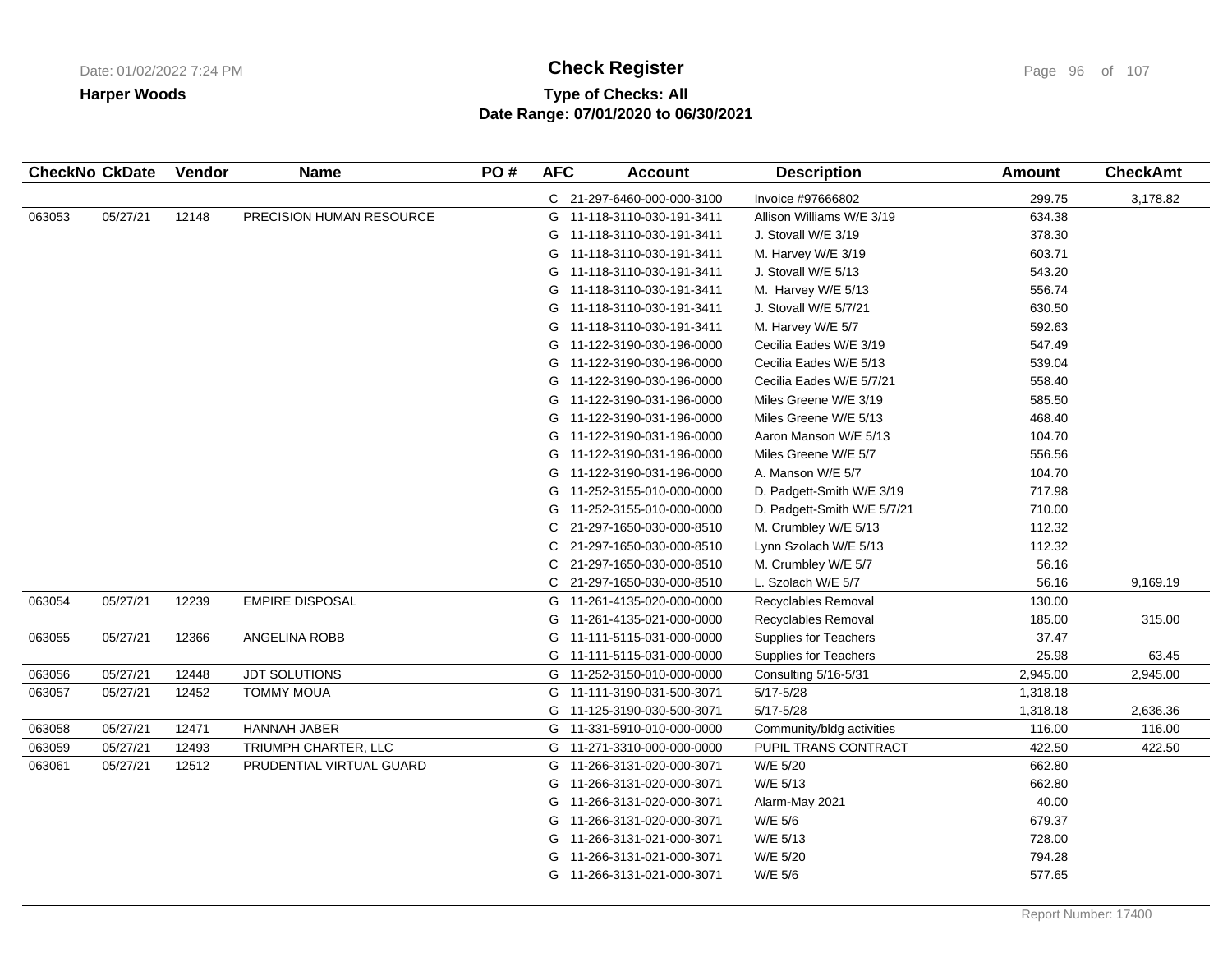# **Type of Checks: All Check Register Check Register Check Register Page 97 of 107 Date Range: 07/01/2020 to 06/30/2021**

| <b>CheckNo CkDate</b> |          | Vendor | <b>Name</b>                        | PO# | <b>AFC</b> | <b>Account</b>             | <b>Description</b>              | <b>Amount</b> | <b>CheckAmt</b> |
|-----------------------|----------|--------|------------------------------------|-----|------------|----------------------------|---------------------------------|---------------|-----------------|
|                       |          |        |                                    |     |            | G 11-266-3131-022-000-3071 | W/E 5/20                        | 724.94        |                 |
|                       |          |        |                                    |     | G          | 11-266-3131-022-000-3071   | W/E 5/13                        | 724.94        |                 |
|                       |          |        |                                    |     | G          | 11-266-3131-022-000-3071   | W/E 5/6                         | 265.12        |                 |
|                       |          |        |                                    |     | G          | 11-266-3131-030-000-3071   | W/E 5/20                        | 463.96        |                 |
|                       |          |        |                                    |     | G          | 11-266-3131-030-000-3071   | W/E 5/13                        | 662.80        |                 |
|                       |          |        |                                    |     | G          | 11-266-3131-030-000-3071   | W/E 5/6                         | 265.12        |                 |
|                       |          |        |                                    |     | G          | 11-266-3131-031-000-3071   | W/E 5/13                        | 662.80        |                 |
|                       |          |        |                                    |     | G          | 11-266-3131-031-000-3071   | W/E 5/6                         | 662.80        |                 |
|                       |          |        |                                    |     | G          | 11-266-3131-031-000-3071   | W/E 5/20                        | 662.80        | 9,240.18        |
| 063062                | 05/27/21 | 12555  | PARK ATHLETIC SUPPLY               |     | Е          | 21-293-6410-000-000-0000   | EQUIP/UNIFORMS                  | 168.00        |                 |
|                       |          |        |                                    |     | E          | 21-293-6410-000-000-0000   | EQUIP/UNIFORMS                  | 45.00         | 213.00          |
| 063063                | 05/27/21 | 12563  | KAY PROPERTY MANAGEMENT,           |     | G          | 11-261-4210-022-000-0000   | Building Rental - CCI-June 202  | 19,741.96     | 19,741.96       |
| 063064                | 05/27/21 | 12618  | IDEAL TECHNOLOGY SOLUTIONS,        |     | G          | 11-111-4270-010-000-0000   | <b>Help Desk</b>                | 2,001.00      |                 |
|                       |          |        |                                    |     | G          | 11-111-4270-010-000-0000   | <b>Thermal Scanner</b>          | 1,350.00      |                 |
|                       |          |        |                                    |     | G          | 11-111-4270-031-000-0000   | Tyrone Chromebook Cart          | 840.00        |                 |
|                       |          |        |                                    |     | G          | 11-112-4270-020-000-0000   | <b>District Support</b>         | 3,100.00      |                 |
|                       |          |        |                                    |     | G          | 11-111-4270-010-000-0000   | CHECK # 063064 VOIDED           | (2,001.00)    |                 |
|                       |          |        |                                    |     | G          | 11-111-4270-010-000-0000   | CHECK # 063064 VOIDED           | (1,350.00)    |                 |
|                       |          |        |                                    |     | G          | 11-111-4270-031-000-0000   | CHECK # 063064 VOIDED           | (840.00)      |                 |
|                       |          |        |                                    |     | G          | 11-112-4270-020-000-0000   | CHECK # 063064 VOIDED           | (3,100.00)    | 0.00            |
| 063065                | 05/27/21 | 12642  | <b>TRIUMPH CHURCH</b>              |     | G          | 11-261-4210-020-000-0000   | Building Rental - Triumph MS-J  | 7,700.00      | 7,700.00        |
| 063066                | 05/27/21 | 12661  | <b>U.S. BANK EQUIPMENT FINANCE</b> |     | G          | 11-257-4220-010-000-0000   | Copier LEASE                    | 349.00        | 349.00          |
| 063067                | 05/27/21 | 12661  | U.S. BANK EQUIPMENT FINANCE        |     | G          | 11-257-4220-010-000-0000   | Copier LEASE                    | 85.00         | 85.00           |
| 063068                | 05/27/21 | 12686  | <b>APPLIED IMAGING</b>             |     | G          | 11-113-4125-021-000-0000   | <b>Copier Maintenance</b>       | 92.03         | 92.03           |
| 063069                | 05/27/21 | 12706  | CHELSEA ANN GROUSTRA               |     | G          | 11-122-3115-030-194-0000   | 5/17-5/28/21                    | 208.00        | 208.00          |
| 063070                | 05/27/21 | 12762  | <b>CARLA WEST</b>                  |     | G          | 11-252-3160-010-000-0000   | HR Management 5/17-5/28/21      | 3,846.16      | 3,846.16        |
| 063071                | 05/27/21 | 12778  | PFM FINANCIAL ADVISORS LLC         |     | G          | 10-151-1100-000-000-0000   | 2020 Disclosure Report          | 1,000.00      | 1,000.00        |
| 063072                | 05/27/21 | 12812  | MICHELLE COMPTON                   |     | S          | 62-431-1061-021-377-0000   | Gift Cards-Senior Pinning       | 405.00        |                 |
|                       |          |        |                                    |     | S          | 62-431-1061-021-377-0000   | <b>Senior Activities/Events</b> | 1,746.13      |                 |
|                       |          |        |                                    |     | S          | 62-431-1061-021-377-0000   | Pinning Programs, Prom Chip Ba  | 68.73         |                 |
|                       |          |        |                                    |     | S          | 62-431-1061-021-377-0000   | <b>Grad Flowers</b>             | 404.12        | 2,623.98        |
| 063073                | 05/27/21 | 12948  | <b>KAYLA BRACY</b>                 |     | G          | 11-118-3115-030-191-3411   | $5/17 - 5/28$                   | 2,083.33      | 2,083.33        |
| 063074                | 05/27/21 | 12953  | <b>VERIZON</b>                     |     | G          | 11-225-5110-010-000-0000   | <b>Technology Supplies</b>      | 735.98        | 735.98          |
| 063075                | 05/27/21 | 12953  | <b>VERIZON</b>                     |     | G          | 11-225-5110-010-000-0000   | <b>Technology Supplies</b>      | 705.94        | 705.94          |
| 063076                | 05/27/21 | 12957  | CAL STATE ELECTRONICS              |     | G          | 11-225-5110-010-000-0000   | Installment #5                  | 4,091.52      | 4,091.52        |
| 063077                | 05/27/21 | 12959  | <b>BROOKE WILLIAMS</b>             |     | G          | 11-118-3115-030-191-3411   | $5/17 - 5/28$                   | 2,083.33      | 2,083.33        |
| 063078                | 05/27/21 | 12967  | <b>LINEN HERO</b>                  |     | G          | 11-331-5910-010-000-0000   | Community/bldg activities       | 2,320.00      | 2,320.00        |
| 063079                | 05/27/21 | 12968  | <b>GOODBYE GEESE</b>               |     |            | G 11-261-4135-020-000-0000 | <b>Contracted Cust/Maint</b>    | 350.00        | 350.00          |
|                       |          |        |                                    |     |            |                            |                                 |               |                 |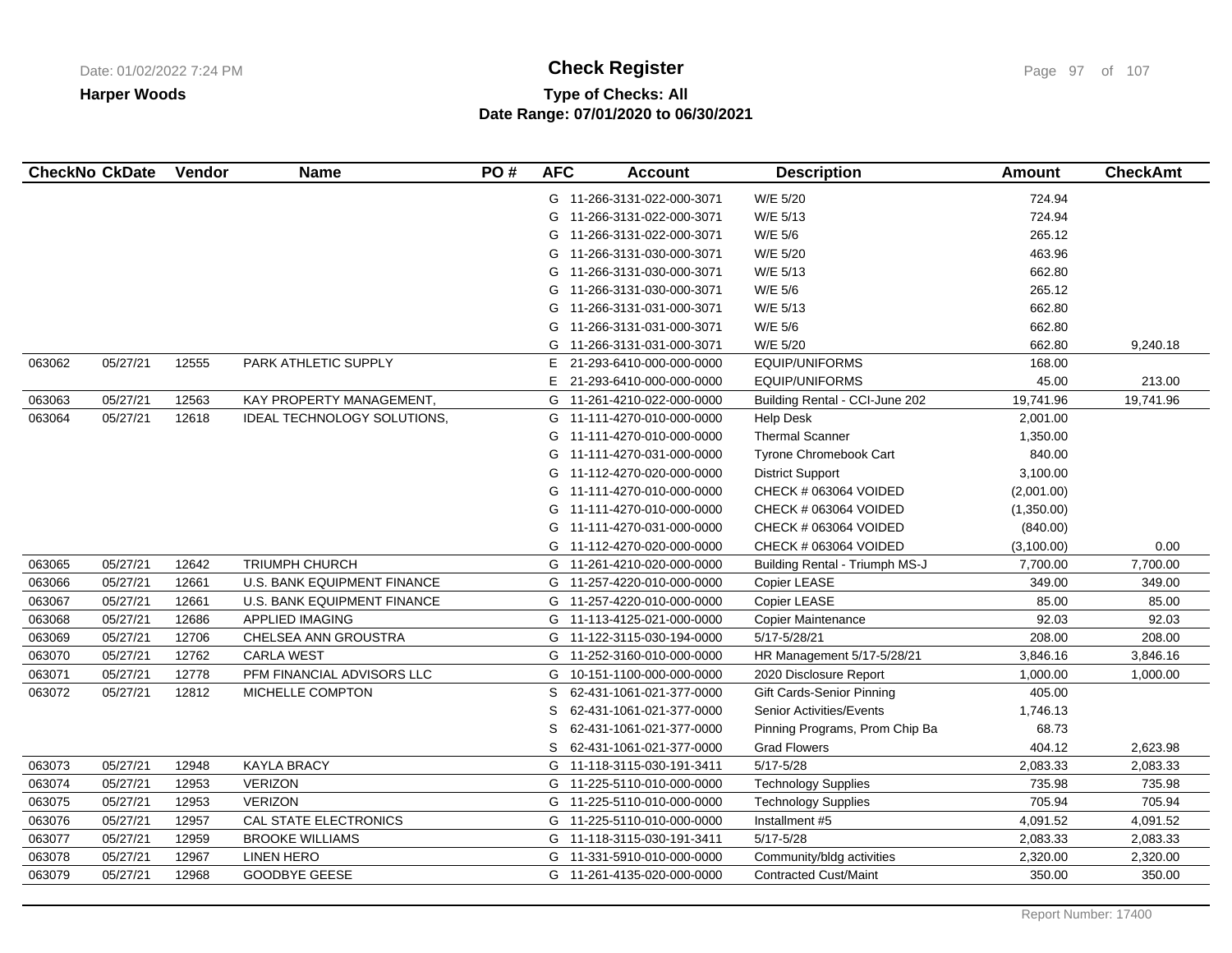### **Type of Checks: All Check Register Check Register Check Register Page 98 of 107 Date Range: 07/01/2020 to 06/30/2021**

|        | <b>CheckNo CkDate</b> | Vendor | <b>Name</b>                   | PO#     | <b>AFC</b>   | <b>Account</b>             | <b>Description</b>               | <b>Amount</b> | <b>CheckAmt</b> |
|--------|-----------------------|--------|-------------------------------|---------|--------------|----------------------------|----------------------------------|---------------|-----------------|
| 063080 | 05/27/21              | 12972  | <b>RIVERSIDE MARINA</b>       |         |              | S 62-431-1061-021-377-0000 | Security Deposit for Prom        | 1,000.00      | 1,000.00        |
| 063081 | 05/27/21              | 12975  | HICKS STUDIO OF DAVISON       |         | S            | 62-431-1061-021-377-0000   | Class of 2021-Compton            | 210.00        | 210.00          |
| 063082 | 05/27/21              | 12979  | MANCUSO'S FLORIST, INC.       |         |              | G 11-331-5910-021-000-0000 | Flowers for NHS Induction        | 116.50        | 116.50          |
| 063083 | 05/27/21              | 12980  | <b>TONYA ANDERSON</b>         |         | S            | 62-431-1061-021-377-0000   | Sweet Buffet for Prom            | 1,200.00      | 1,200.00        |
| 063084 | 05/27/21              | 12982  | LESTER JOHNSON JR.            |         | E            | 21-293-2490-000-000-0000   | <b>Fingerprint Reimbursement</b> | 67.25         | 67.25           |
| 063085 | 05/27/21              | 12983  | <b>CAMERON KNIGHT</b>         |         | $\mathsf{T}$ | 52-491-0000-021-335-0000   | PIONEER SCHOLARSHIP              | 1,000.00      | 1,000.00        |
| 063086 | 05/27/21              | 12984  | <b>JAY'LYN SHELTON</b>        |         | T.           | 52-491-0000-021-335-0000   | PIONEER SCHOLARSHIP              | 1,000.00      | 1,000.00        |
| 063087 | 05/27/21              | 12985  | <b>JENNIFER HABERER</b>       |         | S.           | 62-431-1061-021-377-0000   | Class of 2021-Compton            | 450.00        | 450.00          |
| 063088 | 05/27/21              | 14756  | <b>CENTRAL MICHIGAN PAPER</b> | 36048 C |              | G 11-241-5910-020-000-0000 | OFFICE SUPPLIES MS               | 996.00        |                 |
|        |                       |        |                               | 36049 C |              | G 11-241-5910-021-000-0000 | OFFICE SUPPLIES                  | 996.00        |                 |
|        |                       |        |                               | 36050 C |              | G 11-241-5910-030-000-0000 | OFFICE SUPPLIES                  | 996.00        |                 |
|        |                       |        |                               | 36051 C |              | G 11-241-5910-031-000-0000 | OFFICE SUPPLIES                  | 996.00        | 3,984.00        |
| 063089 | 05/27/21              | 15391  | <b>CHARTWELLS</b>             |         |              | C 21-297-6460-000-000-3100 | State Spend Tri Mark Refridger   | 5,010.45      | 5,010.45        |
| 063090 | 05/27/21              | 21191  | <b>DECKER EQUIPMENT</b>       |         | G            | 11-261-5910-030-000-0000   | <b>CUSTODIAL SUPPLIES</b>        | 437.06        | 437.06          |
| 063091 | 05/27/21              | 22386  | DTE ENERGY                    |         |              | G 11-261-5520-022-000-0000 | ELECTRICITY 4/22-5/19            | 4,569.35      | 4,569.35        |
| 063092 | 05/27/21              | 22386  | DTE ENERGY                    |         | G            | 11-261-5520-021-000-0000   | Inv #200252879180                | 14,119.42     |                 |
|        |                       |        |                               |         | G            | 11-261-5520-030-000-0000   | Inv #200392797476                | 2,978.11      |                 |
|        |                       |        |                               |         | G            | 11-261-5520-031-000-0000   | Inv #200472686923                | 1,978.12      | 19,075.65       |
| 063093 | 05/27/21              | 22386  | DTE ENERGY                    |         |              | G 11-261-5520-021-000-0000 | ELECTRICITY 4/17-5/17            | 55.09         | 55.09           |
| 063094 | 05/27/21              | 22386  | <b>DTE ENERGY</b>             |         | G            | 11-261-5510-000-000-0000   | FUEL- NATURAL GAS-CO 4/17-5/1    | 474.18        | 474.18          |
| 063095 | 05/27/21              | 22386  | DTE ENERGY                    |         | G            | 11-261-5510-022-000-0000   | FUEL-NATURAL GAS 4/17-5/18       | 815.26        | 815.26          |
| 063096 | 05/27/21              | 35000  | <b>GILBERT'S PRO HARDWARE</b> |         | G            | 11-261-5910-000-000-0000   | <b>CUSTODIAL SUPPLIES</b>        | 145.00        |                 |
|        |                       |        |                               |         | G            | 11-261-5910-022-000-0000   | <b>CUSTODIAL SUPPLIES</b>        | 45.97         | 190.97          |
| 063097 | 05/27/21              | 36430  | ROBERT J GRAY                 |         | G            | 11-231-3190-010-000-0000   | NHS Ceremony 5/21                | 206.25        |                 |
|        |                       |        |                               |         | G            | 11-231-3190-010-000-0000   | Virtual Meeting 5/4              | 115.00        |                 |
|        |                       |        |                               |         | G            | 11-231-3190-010-000-0000   | Virtual Meeting 5/18             | 115.00        |                 |
|        |                       |        |                               |         | G            | 11-231-3190-010-000-0000   | Monthly Fee for Large Zoom Mee   | 50.00         | 486.25          |
| 063098 | 05/27/21              | 39590  | HARPER WOODS CITY OF          |         | G            | 11-261-3840-031-000-0000   | REFUSE 3/16-4/15                 | 20.00         | 20.00           |
| 063099 | 05/27/21              | 39590  | HARPER WOODS CITY OF          |         | G            | 11-261-3840-030-000-0000   | REFUSE 3/16-4/15                 | 32.00         | 32.00           |
| 063100 | 05/27/21              | 39590  | HARPER WOODS CITY OF          |         | G            | 11-261-3840-021-000-0000   | REFUSE 3/16-4/15                 | 144.00        | 144.00          |
| 063101 | 05/27/21              | 47200  | K & K MAINT SERVICES          |         |              | G 11-261-5990-021-000-0000 | <b>GROUND/SUPPLIES</b>           | 119.00        | 119.00          |
| 063102 | 05/27/21              | 48450  | LAKESHORE LEARNING            | 36052 C |              | G 11-111-5110-031-000-6021 | Title I suppplies ma             | 183.86        |                 |
|        |                       |        |                               | 36054 C |              | G 11-111-5110-031-000-6021 | Title I suppplies ma             | 20.46         | 204.32          |
| 063103 | 05/27/21              | 56100  | <b>MESSA</b>                  |         |              | G 12-451-6000-000-000-0000 | Health Insuramce-June 2021       | 216,125.17    | 216,125.17      |
| 063104 | 05/27/21              | 65238  | OFFICE DEPOT                  |         |              | G 11-241-5910-030-000-0000 | OFFICE SUPPLIES                  | 489.42        | 489.42          |
| 063105 | 05/27/21              | 75745  | <b>KSS ENTERPRISES</b>        |         | G            | 11-261-5910-020-000-0000   | <b>CUSTODIAN SUPPLY MS</b>       | 89.42         |                 |
|        |                       |        |                               |         | G            | 11-261-5910-020-000-0000   | <b>CUSTODIAN SUPPLY MS</b>       | 121.98        |                 |
|        |                       |        |                               |         |              | G 11-261-5910-030-000-0000 | <b>CUSTODIAL SUPPLIES</b>        | 427.00        |                 |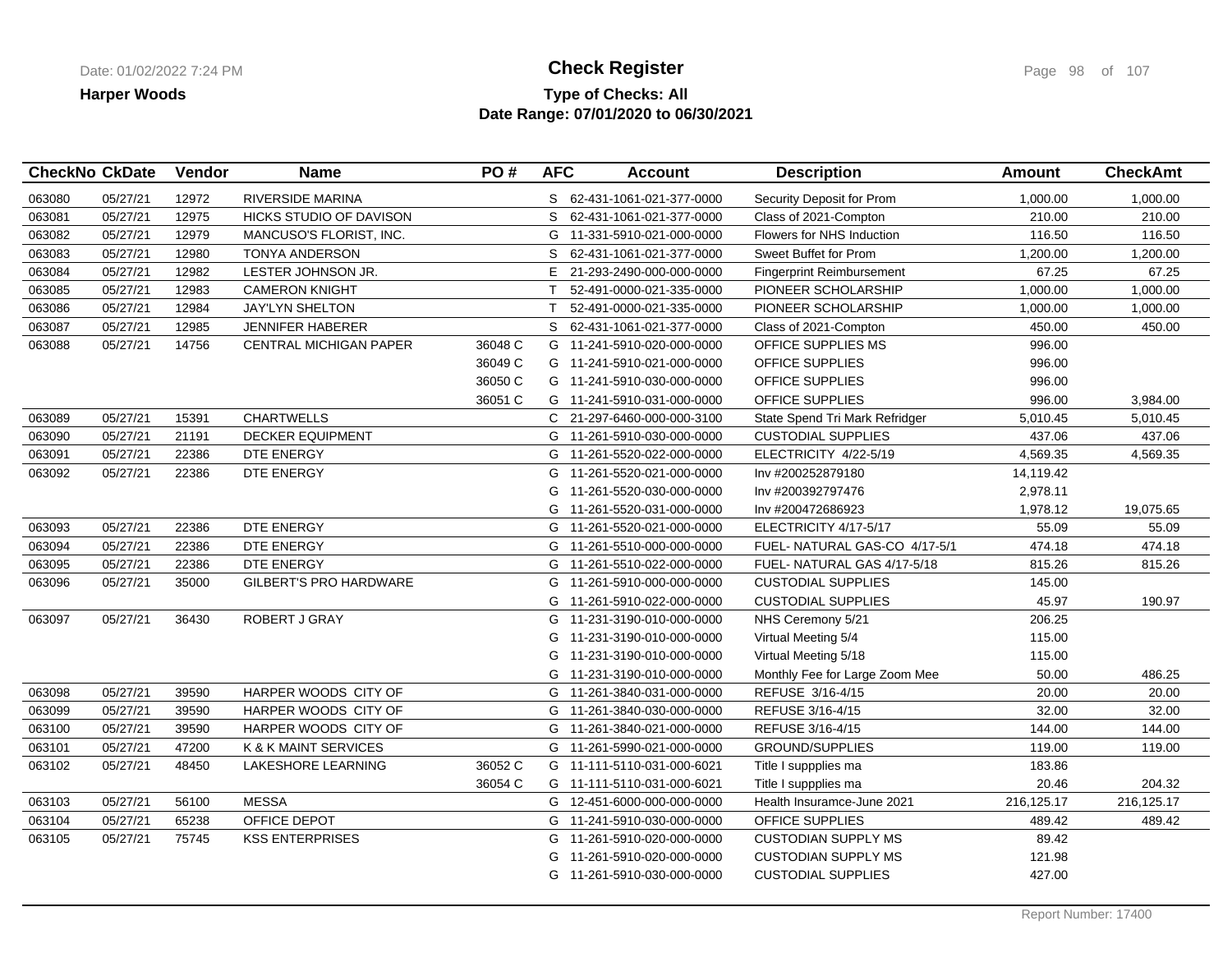### **Type of Checks: All Check Register Check Register Check Register Page 99 of 107 Date Range: 07/01/2020 to 06/30/2021**

|        | <b>CheckNo CkDate</b> | Vendor | <b>Name</b>                      | PO# | <b>AFC</b> | <b>Account</b>             | <b>Description</b>            | <b>Amount</b> | <b>CheckAmt</b> |
|--------|-----------------------|--------|----------------------------------|-----|------------|----------------------------|-------------------------------|---------------|-----------------|
|        |                       |        |                                  |     |            | G 11-261-5910-031-000-0000 | <b>CUSTODIAL SUPPLIES</b>     | 196.20        | 834.60          |
| 063106 | 05/27/21              | 79606  | <b>ANDRAE HUDSON</b>             |     |            | G 11-331-5910-041-000-0000 | Student of the Month GC       | 28.95         | 28.95           |
| 063107 | 05/27/21              | 90970  | WAYNE COUNTY REGIONAL            |     |            | G 11-252-7410-000-000-0000 | ORS Balancing 4th Qtr         | 1,800.00      | 1,800.00        |
| 063108 | 05/27/21              | MSC07  | <b>April Farris</b>              |     | E.         | 21-293-7910-000-000-0000   | <b>April Farris</b>           | 89.05         | 89.05           |
| 063109 | 05/27/21              | MSC07  | Dannon Holley                    |     |            | G 11-331-5910-031-000-0000 | Dannon Holley                 | 50.00         | 50.00           |
| 063110 | 05/27/21              | MSC07  | Dannon Holley                    |     |            | G 11-331-5910-031-000-0000 | Dannon Holley                 | 50.00         | 50.00           |
| 063111 | 05/27/21              | MSC07  | Dannon Holley                    |     |            | G 11-331-5910-031-000-0000 | Dannon Holley                 | 160.04        | 160.04          |
| 063112 | 05/27/21              | MSC07  | Luanne Romano                    |     | G          | 11-111-5115-030-000-0000   | Luanne Romano                 | 130.90        | 130.90          |
| 063113 | 06/02/21              | 12623  | <b>INTERNAL REVENUE SERVICE</b>  |     |            | G 12-451-5210-000-000-0000 | 4405 H.GAMBLE                 | 268.50        | 268.50          |
| 063114 | 06/02/21              | 12808  | <b>COLONIAL LIFE</b>             |     | G          | 12-451-2000-000-000-0000   | <b>Colonial Accident</b>      | 142.98        |                 |
|        |                       |        |                                  |     | G          | 12-451-2100-000-000-0000   | Colonial Life Insurance       | 335.88        |                 |
|        |                       |        |                                  |     | G          | 12-451-2140-000-000-0000   | Colonial Hosp. Inc            | 110.69        |                 |
|        |                       |        |                                  |     | G          | 12-451-2150-000-000-0000   | <b>Colonial Cancer Ins</b>    | 6.81          |                 |
|        |                       |        |                                  |     | G          | 12-451-2160-000-000-0000   | <b>Colonial Disability</b>    | 277.80        | 874.16          |
| 063115 | 06/02/21              | 12917  | ROOSEN, VARCHETTI & OLIVIER,     |     | G          | 12-451-5210-000-000-0000   | 110397 R.P.                   | 463.10        | 463.10          |
| 063116 | 06/02/21              | 15100  | <b>DAVID RUSKIN</b>              |     | G          | 12-451-5210-000-000-0000   | 17-41165-MBM                  | 922.67        | 922.67          |
| 063117 | 06/02/21              | 22370  | STATE OF MICHIGAN - DETROIT      |     | G          | 12-451-1120-000-000-0000   | DETROIT INCOME TAX            | 3,230.99      | 3,230.99        |
| 063118 | 06/02/21              | 35007  | <b>GLP &amp; ASSOCIATES, INC</b> |     |            | G 12-451-2700-000-000-0000 | <b>GLP 403B TEACHER</b>       | 10,462.89     | 10,462.89       |
| 063119 | 06/02/21              | 35007  | GLP & ASSOCIATES, INC            |     |            | G 12-451-4400-000-000-0000 | 457-GLP                       | 1,390.00      | 1,390.00        |
| 063120 | 06/02/21              | 39615  | HARPER WDS SCHOOL DIST           |     | G          | 12-451-3700-000-000-0000   | <b>SECTION 125 HEALTH</b>     | 1,547.79      | 1,547.79        |
| 063121 | 06/02/21              | 57694  | <b>MISDU</b>                     |     |            | G 12-451-5210-000-000-0000 | <b>MISC OBLIGATIONS EXP</b>   | 2,275.24      | 2,275.24        |
| 063122 | 06/02/21              | 62215  | <b>MADISON NATIONAL LIFE</b>     |     |            | G 12-452-1100-000-000-0000 | <b>SHORT TERM INSURAN</b>     | 5,109.94      | 5,109.94        |
| 063123 | 06/02/21              | 80060  | <b>STATE OF MICHIGAN</b>         |     |            | G 12-451-1110-000-000-0000 | MICH STATE W H TAX            | 24,470.96     | 24,470.96       |
| 063124 | 06/10/21              | MSC07  | Hirsch Solutions, Inc.           |     |            | G 11-127-5115-022-577-3440 | Hirsch Solutions, Inc.        | 961.40        | 961.40          |
| 063125 | 06/10/21              | 00560  | AT&T                             |     |            | G 11-261-3410-021-000-0000 | <b>TELEPHONE</b>              | 421.51        | 421.51          |
| 063126 | 06/10/21              | 00560  | AT&T                             |     |            | G 11-261-3410-022-000-0000 | TELEPHONE 4/16-5/18           | 1,030.40      | 1,030.40        |
| 063127 | 06/10/21              | 00560  | AT&T                             |     |            | G 11-261-3410-020-000-0000 | TELEPHONE MS 4/19-5/18        | 14.08         | 14.08           |
| 063128 | 06/10/21              | 00560  | AT&T                             |     |            | G 11-261-3410-021-000-0000 | TELEPHONE 5/28-6/27           | 772.53        | 772.53          |
| 063129 | 06/10/21              | 00560  | AT&T                             |     |            | G 11-261-3410-030-000-0000 | TELEPHONE 5/25-6/24           | 51.52         | 51.52           |
| 063130 | 06/10/21              | 00560  | AT&T                             |     |            | G 11-261-3410-021-000-0000 | <b>TELEPHONE 5/25-6/24</b>    | 51.52         | 51.52           |
| 063131 | 06/10/21              | 03600  | <b>AMERICA'S FINEST</b>          |     |            | G 11-249-5990-021-000-0000 | 2021 Grad Program             | 435.00        | 435.00          |
| 063132 | 06/10/21              | 10086  | <b>MARGARET TAYLOR</b>           |     | G          | 11-249-5990-021-000-0000   | Services for Graduation 2021  | 2,000.00      | 2,000.00        |
| 063133 | 06/10/21              | 11737  | CONCENTRIC EDUCATIONAL           |     |            | G 11-125-3190-021-500-3071 | June 2021                     | 4,333.33      | 4,333.33        |
| 063134 | 06/10/21              | 11771  | ATS EDUCATIONAL CONSULTING       |     |            | G 11-113-3110-041-000-0000 | ATS PURCHASE SER              | 201,651.71    | 201,651.71      |
| 063135 | 06/10/21              | 11948  | <b>FRANCIS BROOKS</b>            |     |            | G 11-225-5110-010-000-0000 | <b>Technology Supplies</b>    | 58.27         | 58.27           |
| 063136 | 06/10/21              | 12028  | <b>LYNN LOGAN</b>                |     |            | G 11-232-3190-010-000-0000 | <b>HS Graduation Ceremony</b> | 375.00        | 375.00          |
| 063137 | 06/10/21              | 12113  | <b>JAYE HILL</b>                 |     |            | G 11-125-3190-020-500-3071 | Bal of Contract-June 2021     | 2,267.38      | 2,267.38        |
| 063139 | 06/10/21              | 12148  | <b>PRECISION HUMAN RESOURCE</b>  |     |            | G 11-118-3110-030-191-3411 | J. Stovall W/E 5/28           | 727.50        |                 |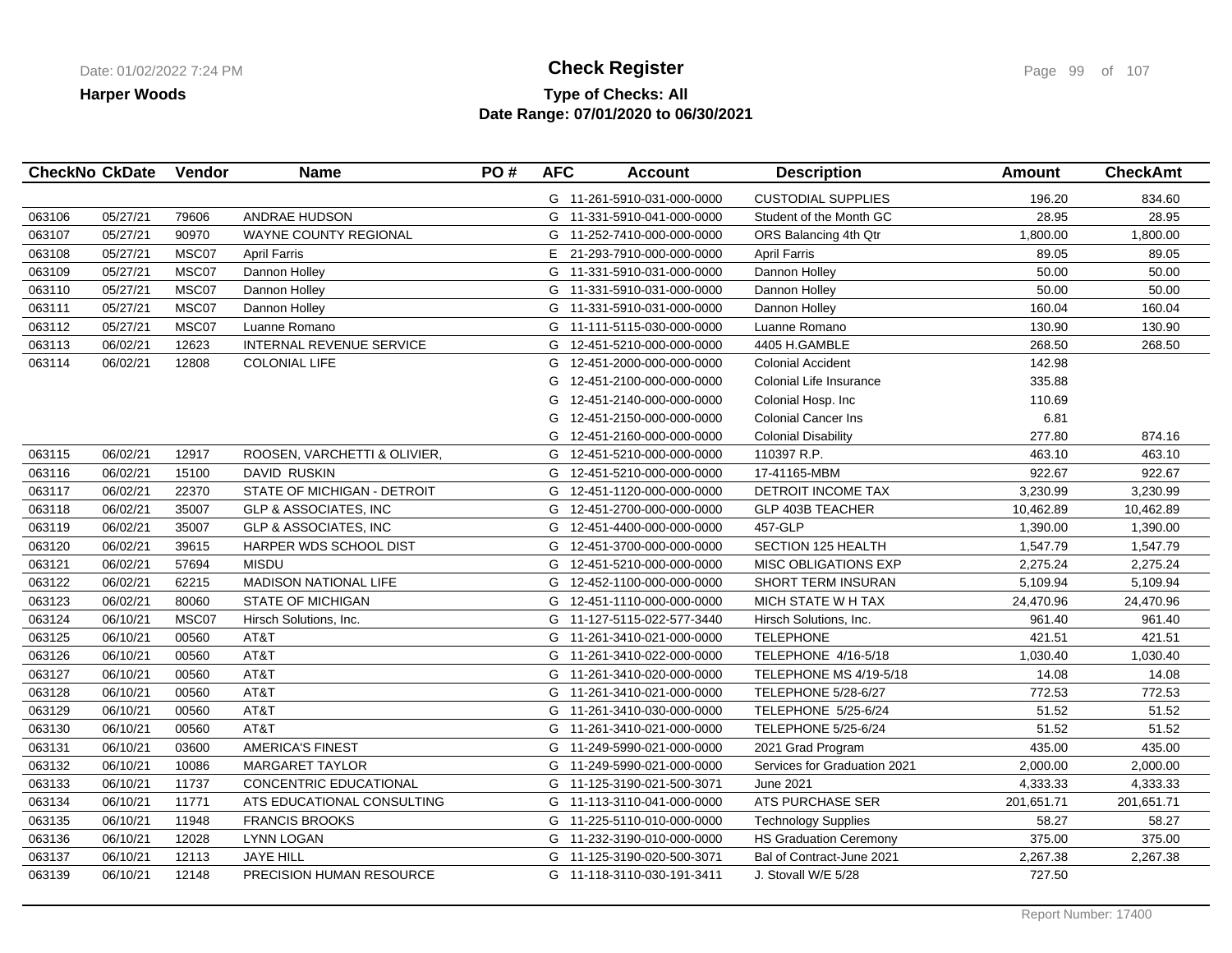# **Type of Checks: All Check Register Check Register Check Register Page 100 of 107 Date Range: 07/01/2020 to 06/30/2021**

| <b>CheckNo CkDate</b> |          | Vendor | <b>Name</b>                   | PO# | <b>AFC</b> | <b>Account</b>             | <b>Description</b>             | <b>Amount</b> | <b>CheckAmt</b> |
|-----------------------|----------|--------|-------------------------------|-----|------------|----------------------------|--------------------------------|---------------|-----------------|
|                       |          |        |                               |     |            | G 11-118-3110-030-191-3411 | M. Harvey W/E 5/28             | 522.49        |                 |
|                       |          |        |                               |     |            | G 11-118-3110-030-191-3411 | M. Harvey W/E 5/21             | 610.65        |                 |
|                       |          |        |                               |     |            | G 11-118-3110-030-191-3411 | J. Stovall W/E 5/21            | 669.30        |                 |
|                       |          |        |                               |     |            | G 11-122-3190-030-196-0000 | Cecilia Eades W/E 5/28         | 466.11        |                 |
|                       |          |        |                               |     |            | G 11-122-3190-030-196-0000 | Cecilia Eades W/E 5/21         | 610.66        |                 |
|                       |          |        |                               |     |            | G 11-122-3190-031-196-0000 | Miles Greene W/E 5/28          | 515.21        |                 |
|                       |          |        |                               |     |            | G 11-122-3190-031-196-0000 | Miles Greene W/E 5/21          | 585.50        |                 |
|                       |          |        |                               |     |            | G 11-252-3155-010-000-0000 | Donulecia Padgett-Smith W/E 5/ | 621.25        |                 |
|                       |          |        |                               |     | G          | 11-252-3155-010-000-0000   | D. Padgett-Smith W/E 5/21      | 1,420.00      |                 |
|                       |          |        |                               |     | C          | 21-297-1650-030-000-8510   | M. Crumbley W/E 5/21           | 112.32        |                 |
|                       |          |        |                               |     | C.         | 21-297-1650-030-000-8510   | L. Szolach W/E 5/21            | 140.40        | 7,001.39        |
| 063140                | 06/10/21 | 12340  | THE MANHOOD PROJECT, LLC      |     | G          | 11-125-3190-021-500-3071   | June 2021-Bal of Contract      | 5.00          | 5.00            |
| 063141                | 06/10/21 | 12448  | <b>JDT SOLUTIONS</b>          |     |            | G 11-252-3150-010-000-0000 | Consulting 6/1-6/15            | 2,945.00      | 2,945.00        |
| 063142                | 06/10/21 | 12452  | <b>TOMMY MOUA</b>             |     | G          | 11-111-3190-031-500-3071   | $5/31 - 6/11$                  | 1,318.18      |                 |
|                       |          |        |                               |     |            | G 11-125-3190-030-500-3071 | $5/31 - 6/11$                  | 1,318.18      | 2,636.36        |
| 063143                | 06/10/21 | 12455  | TOTAL PACKAGE LIFESTYLE, LLC  |     |            | G 11-111-3190-031-500-3071 | <b>Parent University</b>       | 400.00        |                 |
|                       |          |        |                               |     |            | G 11-111-3190-031-500-3071 | <b>Advisory SEL Services</b>   | 6,795.00      |                 |
|                       |          |        |                               |     |            | G 11-125-3190-020-500-3071 | <b>Parent University</b>       | 800.00        |                 |
|                       |          |        |                               |     |            | G 11-125-3190-021-500-3071 | <b>Parent University</b>       | 800.00        |                 |
|                       |          |        |                               |     | G          | 11-125-3190-021-500-3071   | 'Tap In" Student SEL Virtual S | 3,984.00      |                 |
|                       |          |        |                               |     |            | G 11-125-3190-030-500-3071 | <b>Parent University</b>       | 400.00        |                 |
|                       |          |        |                               |     |            | G 11-125-3190-030-500-3071 | <b>Advisory SEL Services</b>   | 6,945.00      | 20,124.00       |
| 063144                | 06/10/21 | 12466  | LYDIA L. KOVACH               |     |            | G 11-113-5115-021-021-0000 | Reimbursement                  | 333.36        |                 |
|                       |          |        |                               |     | G          | 11-283-3220-010-000-0000   | PD 5/24                        | 72.00         | 405.36          |
| 063145                | 06/10/21 | 12471  | HANNAH JABER                  |     |            | G 11-283-3220-010-000-0000 | Chicago Trip (MetaLabs) Exp Re | 341.54        |                 |
|                       |          |        |                               |     |            | G 11-283-3220-010-000-0000 | PD 5/24/21                     | 72.00         | 413.54          |
| 063146                | 06/10/21 | 12475  | STEVEN MCGHEE                 |     | G          | 11-283-3220-010-000-0000   | Exp Reimbursement for Chicago  | 339.01        | 339.01          |
| 063147                | 06/10/21 | 12483  | <b>BES MILLENNIAL NETWORK</b> |     |            | G 11-125-3190-020-500-3071 | <b>June 2021</b>               | 5,000.00      | 5,000.00        |
| 063148                | 06/10/21 | 12504  | YVONNE LEWIS                  |     | G          | 11-283-3220-010-000-0000   | PD 5/24/21                     | 72.00         | 72.00           |
| 063150                | 06/10/21 | 12512  | PRUDENTIAL VIRTUAL GUARD      |     |            | G 11-266-3131-020-000-3071 | W/E 5/27                       | 662.80        |                 |
|                       |          |        |                               |     | G          | 11-266-3131-020-000-3071   | W/E 6/3/21                     | 397.68        |                 |
|                       |          |        |                               |     | G          | 11-266-3131-021-000-3071   | W/E 5/27                       | 625.59        |                 |
|                       |          |        |                               |     | G          | 11-266-3131-021-000-3071   | W/E 6/3/21                     | 569.36        |                 |
|                       |          |        |                               |     | G          | 11-266-3131-021-000-3071   | Prom                           | 397.68        |                 |
|                       |          |        |                               |     | G          | 11-266-3131-022-000-3071   | W/E 5/27                       | 563.38        |                 |
|                       |          |        |                               |     | G          | 11-266-3131-022-000-3071   | W/E 6/3/21                     | 530.24        |                 |
|                       |          |        |                               |     | G          | 11-266-3131-030-000-3071   | W/E 5/27                       | 662.80        |                 |
|                       |          |        |                               |     |            | G 11-266-3131-030-000-3071 | W/E 6/3/21                     | 497.10        |                 |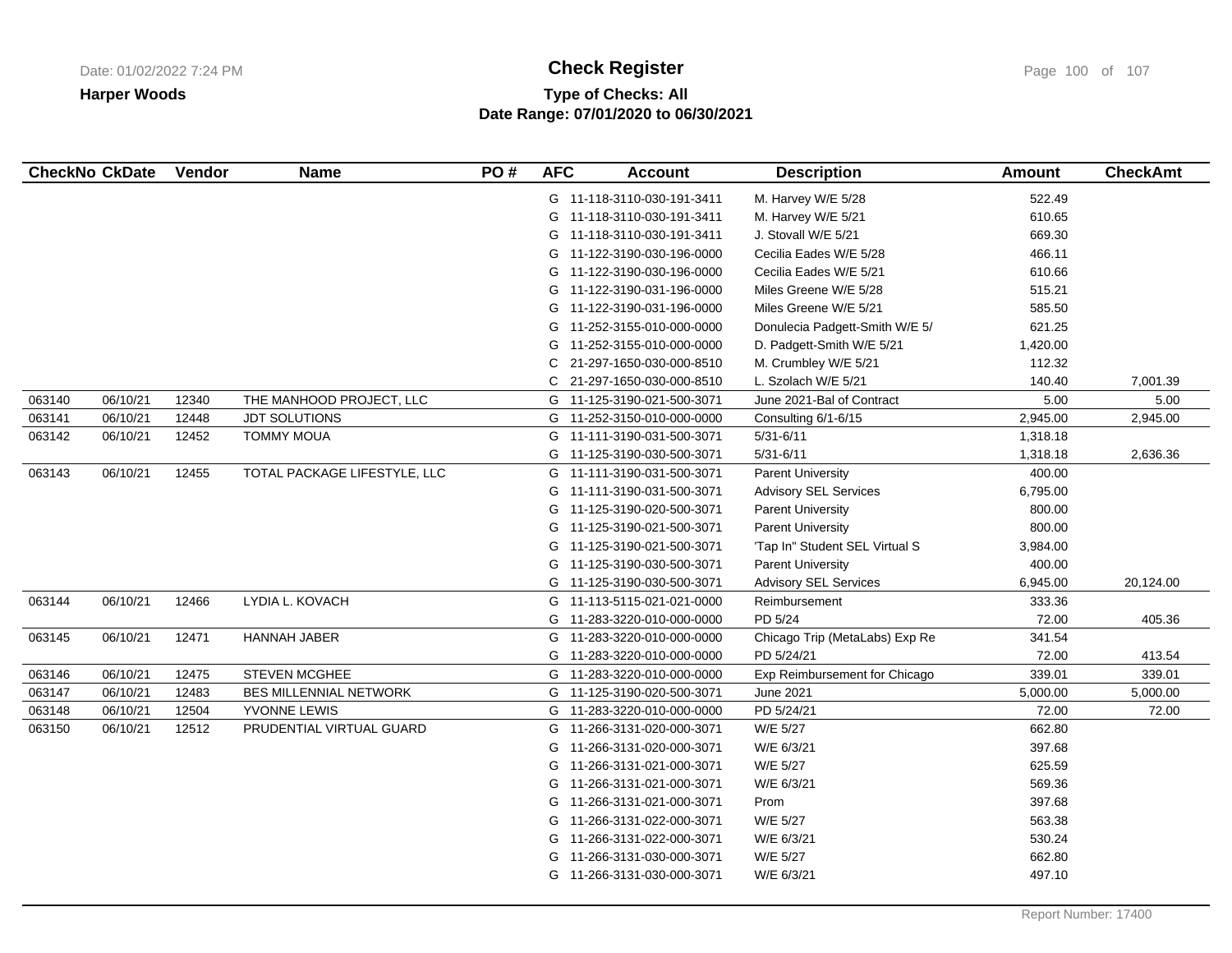## **Type of Checks: All Check Register Check Register Check Register Page 101 of 107 Date Range: 07/01/2020 to 06/30/2021**

|        | <b>CheckNo CkDate</b> | Vendor | <b>Name</b>                        | PO#     | <b>AFC</b> | <b>Account</b>             | <b>Description</b>             | <b>Amount</b> | <b>CheckAmt</b> |
|--------|-----------------------|--------|------------------------------------|---------|------------|----------------------------|--------------------------------|---------------|-----------------|
|        |                       |        |                                    |         |            | G 11-266-3131-031-000-3071 | W/E 5/27                       | 530.24        |                 |
|        |                       |        |                                    |         | G          | 11-266-3131-031-000-3071   | W/E 6/3/21                     | 447.39        | 5,884.26        |
| 063151 | 06/10/21              | 12513  | <b>INTERNATIONAL BACCALAUREATE</b> |         | G          | 11-252-7410-000-000-0000   | Candidacy Fee                  | 9,500.00      | 9,500.00        |
| 063152 | 06/10/21              | 12555  | PARK ATHLETIC SUPPLY               |         | E.         | 21-293-5990-000-000-0000   | <b>Athletic Supplies</b>       | 802.00        |                 |
|        |                       |        |                                    |         | E          | 21-293-5990-000-000-0000   | <b>Athletic Supplies</b>       | 75.00         | 877.00          |
| 063153 | 06/10/21              | 12562  | MECHANICAL SYSTEM SERVICES         |         | G          | 11-261-4110-031-000-0000   | Maint Serv-Land&Bldg/Tyrone    | 325.00        |                 |
|        |                       |        |                                    |         | G          | 11-261-4120-030-000-0000   | <b>EQUIP REPAIR</b>            | 640.98        | 965.98          |
| 063154 | 06/10/21              | 12600  | <b>C &amp; G NEWSPAPERS</b>        |         | G          | 11-282-3510-010-000-0000   | <b>ADVERTISING</b>             | 1,679.00      | 1,679.00        |
| 063155 | 06/10/21              | 12618  | IDEAL TECHNOLOGY SOLUTIONS,        |         | G          | 11-111-4270-010-000-0000   | <b>Help Desk</b>               | 2,070.00      |                 |
|        |                       |        |                                    |         | G          | 11-111-4270-010-000-0000   | <b>Digital Screen Service</b>  | 2,400.00      |                 |
|        |                       |        |                                    |         | G          | 11-112-4270-020-000-0000   | <b>District Support</b>        | 3,100.00      |                 |
|        |                       |        |                                    |         | G          | 11-249-5990-021-000-0000   | Graduation Video Production an | 3,300.00      | 10,870.00       |
| 063156 | 06/10/21              | 12632  | ANGELIA JACKSON                    |         | G          | 11-232-3190-010-000-0000   | Payment #1-Payroll Entry       | 375.00        | 375.00          |
| 063157 | 06/10/21              | 12686  | <b>APPLIED IMAGING</b>             |         | G          | 11-113-4125-021-000-0000   | Copier Maintenance             | 823.36        |                 |
|        |                       |        |                                    |         | G          | 11-113-4125-021-000-0000   | Copier Maintenance             | 87.09         | 910.45          |
| 063158 | 06/10/21              | 12701  | CDWG                               | 36047 P | G          | 11-113-4270-021-000-0000   | <b>TECHNOLOGY EQUIPMENT</b>    | 178.14        | 178.14          |
| 063159 | 06/10/21              | 12705  | <b>ADT COMMERCIAL</b>              |         | G          | 11-261-4110-000-000-0000   | $6/24 - 7/23$                  | 52.13         |                 |
|        |                       |        |                                    |         | G          | 11-261-4110-020-000-0000   | $6/24 - 7/23$                  | 140.49        |                 |
|        |                       |        |                                    |         | G          | 11-261-4110-020-000-0000   | Maint Serv-Land&Bldg/MS        | 243.00        |                 |
|        |                       |        |                                    |         | G          | 11-261-4110-022-000-0000   | $6/24 - 7/23$                  | 53.95         | 489.57          |
| 063160 | 06/10/21              | 12706  | CHELSEA ANN GROUSTRA               |         | G          | 11-122-3115-030-194-0000   | $5/31 - 6/11$                  | 208.00        | 208.00          |
| 063161 | 06/10/21              | 12720  | <b>GERALD GUERRANT</b>             |         | E.         | 21-293-5990-000-000-0000   | <b>Athletic Supplies</b>       | 49.07         | 49.07           |
| 063162 | 06/10/21              | 12753  | MICHAEL B. CARRAUTHERS             |         | G          | 11-283-3220-010-000-0000   | PD 5/24                        | 72.00         | 72.00           |
| 063163 | 06/10/21              | 12757  | <b>DEMETRIUS MARBLE</b>            |         |            | G 11-284-4910-010-000-0000 | <b>June 2021</b>               | 820.00        | 820.00          |
| 063164 | 06/10/21              | 12762  | <b>CARLA WEST</b>                  |         | G          | 11-252-3160-010-000-0000   | $5/31 - 6/11$                  | 3,846.16      | 3,846.16        |
| 063165 | 06/10/21              | 12790  | <b>WIRE WORKS ELECTRICAL</b>       |         | G          | 11-261-4110-020-000-0000   | Maint Serv-Land&Bldg/MS        | 208.75        |                 |
|        |                       |        |                                    |         | G          | 11-261-4110-030-000-0000   | Maint Serv-Land&Bldg/Beacon    | 85.00         | 293.75          |
| 063166 | 06/10/21              | 12812  | MICHELLE COMPTON                   |         |            | S 62-431-1061-021-377-0000 | Class of 2021-Compton          | 195.75        | 195.75          |
| 063167 | 06/10/21              | 12817  | REPUBLIC SERVICES #241             |         |            | G 11-261-4135-022-000-0000 | <b>Contracted Cust/Maint</b>   | 193.03        | 193.03          |
| 063168 | 06/10/21              | 12855  | US FOODS, INC                      |         | G          | 11-127-5111-022-577-3440   | <b>CCI Teacher Supplies</b>    | 2,484.16      |                 |
|        |                       |        |                                    |         | G          | 11-127-5111-022-577-3440   | <b>CCI Teacher Supplies</b>    | 1,014.60      | 3,498.76        |
| 063169 | 06/10/21              | 12927  | <b>MICA DOAKES</b>                 |         | G          | 11-331-5910-031-000-0000   | Supplies-Teacher Appreciation, | 579.81        | 579.81          |
| 063170 | 06/10/21              | 12932  | ANGELA UNDERWOOD                   |         | G          | 11-283-3220-010-000-0000   | Exp Reimbursement for Chicago  | 399.72        |                 |
|        |                       |        |                                    |         | G          | 11-283-3220-010-000-0000   | PD 5/24                        | 72.00         |                 |
|        |                       |        |                                    |         | G          | 11-331-5910-010-000-0000   | Community/bldg activities      | 10.39         | 482.11          |
| 063171 | 06/10/21              | 12945  | ANGELA PINKETT                     |         | G          | 11-212-4910-021-000-0000   | College Advisor-May 2021       | 2,500.00      | 2,500.00        |
| 063172 | 06/10/21              | 12948  | <b>KAYLA BRACY</b>                 |         |            | G 11-118-3115-030-191-3411 | 5/31-6/11/21                   | 2,083.33      | 2,083.33        |
| 063173 | 06/10/21              | 12957  | CAL STATE ELECTRONICS              |         |            | G 11-225-5110-010-000-0000 | Payment #5                     | 4,091.52      | 4,091.52        |
|        |                       |        |                                    |         |            |                            |                                |               |                 |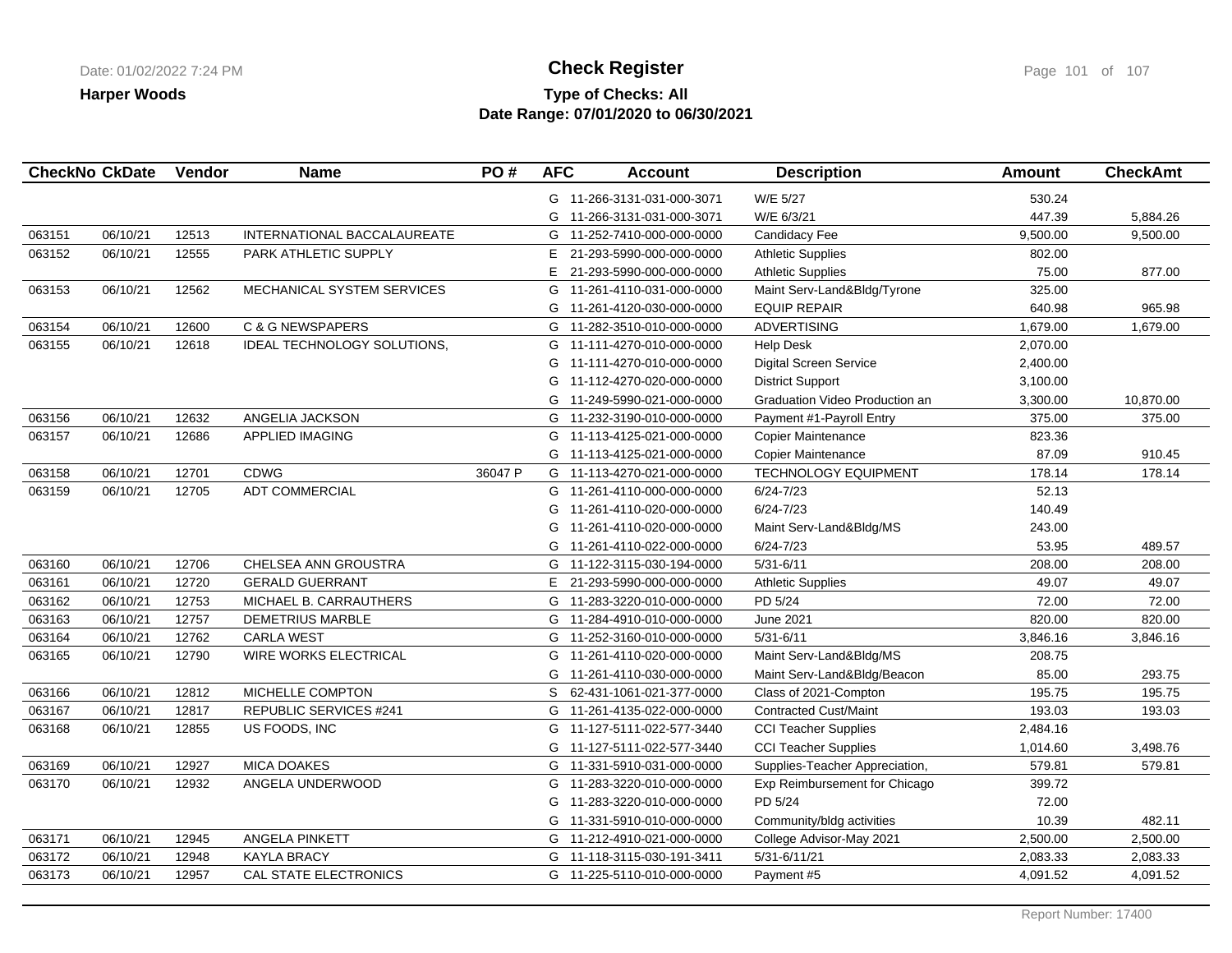## **Type of Checks: All Check Register Check Register Check Register Page 102 of 107 Date Range: 07/01/2020 to 06/30/2021**

|        | <b>CheckNo CkDate</b> | Vendor | <b>Name</b>                   | PO# | <b>AFC</b> | <b>Account</b>             | <b>Description</b>            | <b>Amount</b> | <b>CheckAmt</b> |
|--------|-----------------------|--------|-------------------------------|-----|------------|----------------------------|-------------------------------|---------------|-----------------|
| 063174 | 06/10/21              | 12959  | <b>BROOKE WILLIAMS</b>        |     |            | G 11-118-3115-030-191-3411 | $5/31 - 6/11$                 | 2,083.33      | 2,083.33        |
| 063175 | 06/10/21              | 12986  | <b>KEITH LAMONT MORRIS</b>    |     | G          | 11-118-3115-030-191-3411   | Interim GSRP Director Stipend | 8,000.00      |                 |
|        |                       |        |                               |     |            | G 11-283-3220-010-000-0000 | PD 5/24                       | 72.00         | 8,072.00        |
| 063176 | 06/10/21              | 12988  | <b>BANNER LEARNING CORP</b>   |     |            | G 11-283-3220-010-000-0000 | Professional Development      | 2,900.00      |                 |
|        |                       |        |                               |     | G          | 11-283-3220-010-000-0000   | <b>Supplies</b>               | 270.00        | 3,170.00        |
| 063177 | 06/10/21              | 15391  | <b>CHARTWELLS</b>             |     | C          | 21-297-4910-000-000-3100   | STATE BREAKFAST LABOR COST    | 16,940.34     |                 |
|        |                       |        |                               |     | C.         | 21-297-4910-000-000-3100   | STATE BREAKFAST LABOR COST    | 8,279.92      |                 |
|        |                       |        |                               |     | C.         | 21-297-5610-000-000-3100   | STATE FOOD BREAK COST         | 16,564.59     |                 |
|        |                       |        |                               |     | C          | 21-297-5641-000-000-3100   | STATE ADM BREAKFAST COST      | 3,934.60      |                 |
|        |                       |        |                               |     | C          | 21-297-5642-000-000-3100   | STATE MNGT FEE BREAKFAST      | 827.01        |                 |
|        |                       |        |                               |     |            | C 21-297-5643-000-000-3100 | STATE MIS EXP BREAK COST      | 2,062.43      | 48,608.89       |
| 063178 | 06/10/21              | 21191  | <b>DECKER EQUIPMENT</b>       |     |            | G 11-249-5990-021-000-0000 | <b>MISC SUPP GRADUATION</b>   | 14.93         |                 |
|        |                       |        |                               |     | G          | 11-249-5990-021-000-0000   | CHECK # 063178 VOIDED         | (14.93)       | 0.00            |
| 063179 | 06/10/21              | 22200  | <b>JAMES DEMAND</b>           |     |            | G 11-261-3220-021-000-0000 | Mileage-May 2021              | 100.00        |                 |
|        |                       |        |                               |     |            | G 11-261-3410-010-000-0000 | Cell Phone-May 2021           | 45.00         | 145.00          |
| 063180 | 06/10/21              | 22386  | DTE ENERGY                    |     |            | G 11-261-5520-021-000-0000 | Overhead Lights-May 2021      | 13.83         | 13.83           |
| 063181 | 06/10/21              | 29005  | <b>CONSTELLATION</b>          |     |            | G 11-261-5510-030-000-0000 | FUEL-NATURAL GAS -April 2021  | 1,774.77      | 1,774.77        |
| 063182 | 06/10/21              | 29005  | <b>CONSTELLATION</b>          |     |            | G 11-261-5510-031-000-0000 | FUEL- NATURAL GAS-April 2021  | 1,565.02      | 1,565.02        |
| 063183 | 06/10/21              | 29005  | CONSTELLATION                 |     |            | G 11-261-5510-021-000-0000 | FUEL- NATURAL GAS-April 2021  | 3,718.89      | 3,718.89        |
| 063184 | 06/10/21              | 32689  | TAMMY VANDERVLUCHT            |     |            | G 11-232-3190-010-000-0000 | Pymnt 1 Payroll Processing    | 500.00        | 500.00          |
| 063185 | 06/10/21              | 35000  | <b>GILBERT'S PRO HARDWARE</b> |     |            | G 11-261-5910-020-000-0000 | <b>CUSTODIAN SUPPLY MS</b>    | 3.09          |                 |
|        |                       |        |                               |     | G          | 11-261-5910-021-000-0000   | <b>CUSTODIAL SUPPLIES</b>     | 6.98          |                 |
|        |                       |        |                               |     | G          | 11-261-5910-030-000-0000   | <b>CUSTODIAL SUPPLIES</b>     | 13.97         |                 |
|        |                       |        |                               |     |            | G 11-261-5910-030-000-0000 | <b>CUSTODIAL SUPPLIES</b>     | 10.99         | 35.03           |
| 063186 | 06/10/21              | 39590  | HARPER WOODS CITY OF          |     |            | G 11-261-3830-010-000-0000 | CO H2O 4/16-5/15/21           | 275.08        | 275.08          |
| 063187 | 06/10/21              | 39590  | HARPER WOODS CITY OF          |     | G          | 11-261-3830-031-000-0000   | WATER 4/16-5/15               | 305.20        | 305.20          |
| 063188 | 06/10/21              | 39590  | HARPER WOODS CITY OF          |     |            | G 11-261-3830-021-000-0000 | WATER 4/16-5/15               | 267.70        | 267.70          |
| 063189 | 06/10/21              | 39590  | HARPER WOODS CITY OF          |     |            | G 11-261-3830-030-000-0000 | WATER 4/16-5/15               | 305.20        | 305.20          |
| 063190 | 06/10/21              | 39590  | HARPER WOODS CITY OF          |     |            | G 11-261-3830-020-000-0000 | WATER 4/16-5/15               | 414.92        | 414.92          |
| 063191 | 06/10/21              | 39590  | HARPER WOODS CITY OF          |     | G          | 11-261-3830-022-000-0000   | WATER 4/16-5/15               | 168.89        | 168.89          |
| 063192 | 06/10/21              | 39590  | HARPER WOODS CITY OF          |     |            | G 11-261-3830-021-000-0000 | WATER 4/15-5/15               | 274.41        | 274.41          |
| 063193 | 06/10/21              | 39590  | HARPER WOODS CITY OF          |     |            | G 11-261-3830-021-000-0000 | WATER 4/16-5/15               | 129.08        | 129.08          |
| 063194 | 06/10/21              | 39590  | HARPER WOODS CITY OF          |     |            | G 11-261-3840-021-000-0000 | $4/16 - 5/15$                 | 144.00        | 144.00          |
| 063195 | 06/10/21              | 39590  | HARPER WOODS CITY OF          |     |            | G 11-261-3840-030-000-0000 | $4/16 - 5/15$                 | 32.00         | 32.00           |
| 063196 | 06/10/21              | 39590  | HARPER WOODS CITY OF          |     |            | G 11-261-3840-031-000-0000 | $4/16 - 5/15$                 | 20.00         | 20.00           |
| 063197 | 06/10/21              | 46475  | JOHNSON CONTROLS              |     | G          | 11-261-4120-021-000-0000   | <b>EQUIP REPAIR</b>           | 1,026.00      | 1,026.00        |
| 063198 | 06/10/21              | 46920  | <b>JOSTENS</b>                |     | G          | 11-249-5990-021-000-0000   | <b>MISC SUPP GRADUATION</b>   | 14.94         |                 |
|        |                       |        |                               |     |            | G 11-249-5990-021-000-0000 | <b>MISC SUPP GRADUATION</b>   | 514.35        |                 |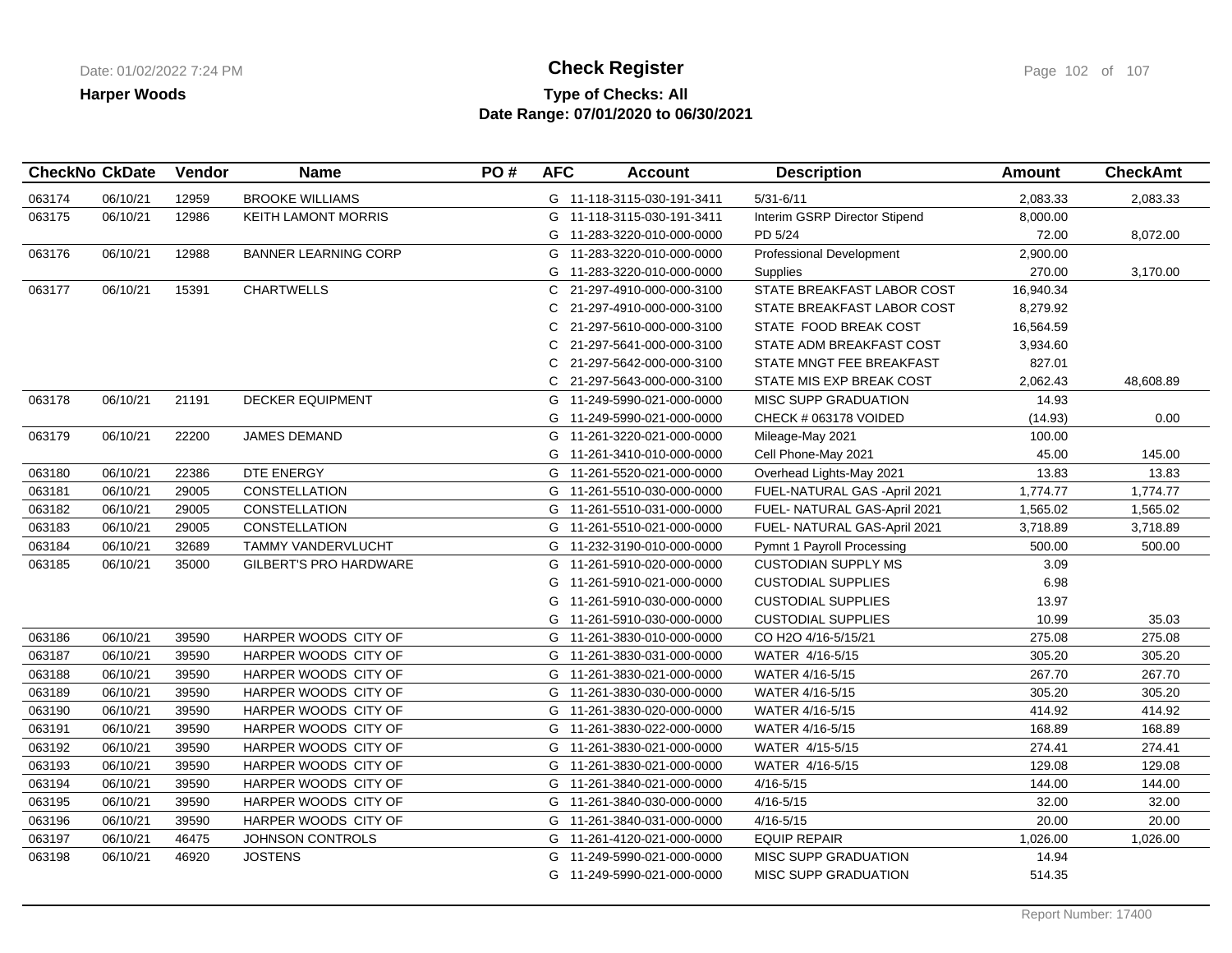# **Type of Checks: All Check Register Check Register Check Register Page 103 of 107 Date Range: 07/01/2020 to 06/30/2021**

| MISC SUPP GRADUATION<br>24.96<br>G 11-249-5990-021-000-0000<br>1,267.16<br>G<br>11-249-5990-021-000-0000<br>MISC SUPP GRADUATION<br>92.94<br>06/10/21<br>47560<br><b>JOSEPH PERRINO</b><br>063199<br>11-111-5115-030-000-0000<br><b>Supplies for Teachers</b><br>G<br><b>SPRINT</b><br>063201<br>06/10/21<br>63330<br>3/20-4/19<br>183.09<br>11-261-3410-010-000-0000<br>G<br>$3/20 - 4/19$<br>11-261-3410-020-000-0000<br>144.44<br>G<br>$3/20 - 4/19$<br>76.73<br>11-261-3410-020-000-0000<br>G<br>G<br>11-261-3410-021-000-0000<br>3/20-4/19<br>109.49<br>$3/20 - 4/19$<br>521.02<br>G<br>11-261-3410-021-000-0000<br>G<br>$3/20 - 4/19$<br>35.57<br>11-261-3410-021-000-0000<br>73.31<br>11-261-3410-021-000-0000<br>$3/20 - 4/19$<br>G<br>$3/20 - 4/19$<br>36.23<br>11-261-3410-022-000-0000<br>G<br>$3/20 - 4/19$<br>161.51<br>11-261-3410-030-000-0000<br>G<br>$3/20 - 4/19$<br>145.72<br>11-261-3410-031-000-0000<br>G<br>35.58<br>$3/20 - 4/19$<br>G<br>11-261-5990-021-000-0000<br>3/20-4/19<br>177.85<br>G<br>11-271-3410-000-000-0000<br>71.80<br>C<br>21-297-3410-000-000-9010<br>3/20-4/19<br>063202<br>06/10/21<br>65238<br>OFFICE DEPOT<br>OFFICE SUPPLIES<br>34.99<br>G<br>11-252-5910-010-000-0000<br>OFFICE SUPPLIES<br>106.99<br>G<br>11-252-5910-010-000-0000<br>OFFICE SUPPLIES<br>17.99<br>11-252-5910-010-000-0000<br>G<br>OFFICE SUPPLIES<br>69.02<br>11-252-5910-010-000-0000<br>G<br>122.46<br>11-252-5910-010-000-0000<br>OFFICE SUPPLIES<br>G<br>11-252-5910-010-000-0000<br>OFFICE SUPPLIES<br>244.46<br>G<br>11-252-5910-010-000-0000<br>14.99<br>OFFICE SUPPLIES<br>G<br>137.88<br>G<br>11-252-5910-010-000-0000<br>OFFICE SUPPLIES<br>PLAQUEMAN AWARDS<br>97.52<br>063203<br>06/10/21<br>67666<br>G<br>11-249-5990-021-000-0000<br><b>MISC SUPP GRADUATION</b><br>063204<br>06/10/21<br>75745<br><b>KSS ENTERPRISES</b><br>G<br>11-261-5910-021-000-0000<br><b>CUSTODIAL SUPPLIES</b><br>1,383.88<br><b>CUSTODIAL SUPPLIES</b><br>53.92<br>G<br>11-261-5910-030-000-0000<br>06/10/21<br><b>KRISTI SCAGLIONE</b><br>063205<br>75750<br>11-111-5115-030-000-0000<br>Kindergarten Celebration<br>501.10<br>G<br>063206<br>06/10/21<br>77670<br>SHERWIN WILLIAMS CO<br>11-261-5910-021-000-0000<br><b>CUSTODIAL SUPPLIES</b><br>2,351.94<br>G<br>063207<br>06/10/21<br>77687<br><b>SIGNS BY TOMORROW</b><br>11-261-4110-000-000-0000<br>Maint Serv-Land&Bldg/dist off<br>285.00<br>G | <b>CheckAmt</b> |
|-------------------------------------------------------------------------------------------------------------------------------------------------------------------------------------------------------------------------------------------------------------------------------------------------------------------------------------------------------------------------------------------------------------------------------------------------------------------------------------------------------------------------------------------------------------------------------------------------------------------------------------------------------------------------------------------------------------------------------------------------------------------------------------------------------------------------------------------------------------------------------------------------------------------------------------------------------------------------------------------------------------------------------------------------------------------------------------------------------------------------------------------------------------------------------------------------------------------------------------------------------------------------------------------------------------------------------------------------------------------------------------------------------------------------------------------------------------------------------------------------------------------------------------------------------------------------------------------------------------------------------------------------------------------------------------------------------------------------------------------------------------------------------------------------------------------------------------------------------------------------------------------------------------------------------------------------------------------------------------------------------------------------------------------------------------------------------------------------------------------------------------------------------------------------------------------------------------------------------------------------------------------------------------------------------------------------------------------------------------------------------------------------------------------|-----------------|
|                                                                                                                                                                                                                                                                                                                                                                                                                                                                                                                                                                                                                                                                                                                                                                                                                                                                                                                                                                                                                                                                                                                                                                                                                                                                                                                                                                                                                                                                                                                                                                                                                                                                                                                                                                                                                                                                                                                                                                                                                                                                                                                                                                                                                                                                                                                                                                                                                   |                 |
|                                                                                                                                                                                                                                                                                                                                                                                                                                                                                                                                                                                                                                                                                                                                                                                                                                                                                                                                                                                                                                                                                                                                                                                                                                                                                                                                                                                                                                                                                                                                                                                                                                                                                                                                                                                                                                                                                                                                                                                                                                                                                                                                                                                                                                                                                                                                                                                                                   | 1,821.41        |
|                                                                                                                                                                                                                                                                                                                                                                                                                                                                                                                                                                                                                                                                                                                                                                                                                                                                                                                                                                                                                                                                                                                                                                                                                                                                                                                                                                                                                                                                                                                                                                                                                                                                                                                                                                                                                                                                                                                                                                                                                                                                                                                                                                                                                                                                                                                                                                                                                   | 92.94           |
|                                                                                                                                                                                                                                                                                                                                                                                                                                                                                                                                                                                                                                                                                                                                                                                                                                                                                                                                                                                                                                                                                                                                                                                                                                                                                                                                                                                                                                                                                                                                                                                                                                                                                                                                                                                                                                                                                                                                                                                                                                                                                                                                                                                                                                                                                                                                                                                                                   |                 |
|                                                                                                                                                                                                                                                                                                                                                                                                                                                                                                                                                                                                                                                                                                                                                                                                                                                                                                                                                                                                                                                                                                                                                                                                                                                                                                                                                                                                                                                                                                                                                                                                                                                                                                                                                                                                                                                                                                                                                                                                                                                                                                                                                                                                                                                                                                                                                                                                                   |                 |
|                                                                                                                                                                                                                                                                                                                                                                                                                                                                                                                                                                                                                                                                                                                                                                                                                                                                                                                                                                                                                                                                                                                                                                                                                                                                                                                                                                                                                                                                                                                                                                                                                                                                                                                                                                                                                                                                                                                                                                                                                                                                                                                                                                                                                                                                                                                                                                                                                   |                 |
|                                                                                                                                                                                                                                                                                                                                                                                                                                                                                                                                                                                                                                                                                                                                                                                                                                                                                                                                                                                                                                                                                                                                                                                                                                                                                                                                                                                                                                                                                                                                                                                                                                                                                                                                                                                                                                                                                                                                                                                                                                                                                                                                                                                                                                                                                                                                                                                                                   |                 |
|                                                                                                                                                                                                                                                                                                                                                                                                                                                                                                                                                                                                                                                                                                                                                                                                                                                                                                                                                                                                                                                                                                                                                                                                                                                                                                                                                                                                                                                                                                                                                                                                                                                                                                                                                                                                                                                                                                                                                                                                                                                                                                                                                                                                                                                                                                                                                                                                                   |                 |
|                                                                                                                                                                                                                                                                                                                                                                                                                                                                                                                                                                                                                                                                                                                                                                                                                                                                                                                                                                                                                                                                                                                                                                                                                                                                                                                                                                                                                                                                                                                                                                                                                                                                                                                                                                                                                                                                                                                                                                                                                                                                                                                                                                                                                                                                                                                                                                                                                   |                 |
|                                                                                                                                                                                                                                                                                                                                                                                                                                                                                                                                                                                                                                                                                                                                                                                                                                                                                                                                                                                                                                                                                                                                                                                                                                                                                                                                                                                                                                                                                                                                                                                                                                                                                                                                                                                                                                                                                                                                                                                                                                                                                                                                                                                                                                                                                                                                                                                                                   |                 |
|                                                                                                                                                                                                                                                                                                                                                                                                                                                                                                                                                                                                                                                                                                                                                                                                                                                                                                                                                                                                                                                                                                                                                                                                                                                                                                                                                                                                                                                                                                                                                                                                                                                                                                                                                                                                                                                                                                                                                                                                                                                                                                                                                                                                                                                                                                                                                                                                                   |                 |
|                                                                                                                                                                                                                                                                                                                                                                                                                                                                                                                                                                                                                                                                                                                                                                                                                                                                                                                                                                                                                                                                                                                                                                                                                                                                                                                                                                                                                                                                                                                                                                                                                                                                                                                                                                                                                                                                                                                                                                                                                                                                                                                                                                                                                                                                                                                                                                                                                   |                 |
|                                                                                                                                                                                                                                                                                                                                                                                                                                                                                                                                                                                                                                                                                                                                                                                                                                                                                                                                                                                                                                                                                                                                                                                                                                                                                                                                                                                                                                                                                                                                                                                                                                                                                                                                                                                                                                                                                                                                                                                                                                                                                                                                                                                                                                                                                                                                                                                                                   |                 |
|                                                                                                                                                                                                                                                                                                                                                                                                                                                                                                                                                                                                                                                                                                                                                                                                                                                                                                                                                                                                                                                                                                                                                                                                                                                                                                                                                                                                                                                                                                                                                                                                                                                                                                                                                                                                                                                                                                                                                                                                                                                                                                                                                                                                                                                                                                                                                                                                                   |                 |
|                                                                                                                                                                                                                                                                                                                                                                                                                                                                                                                                                                                                                                                                                                                                                                                                                                                                                                                                                                                                                                                                                                                                                                                                                                                                                                                                                                                                                                                                                                                                                                                                                                                                                                                                                                                                                                                                                                                                                                                                                                                                                                                                                                                                                                                                                                                                                                                                                   |                 |
|                                                                                                                                                                                                                                                                                                                                                                                                                                                                                                                                                                                                                                                                                                                                                                                                                                                                                                                                                                                                                                                                                                                                                                                                                                                                                                                                                                                                                                                                                                                                                                                                                                                                                                                                                                                                                                                                                                                                                                                                                                                                                                                                                                                                                                                                                                                                                                                                                   | 1,772.34        |
|                                                                                                                                                                                                                                                                                                                                                                                                                                                                                                                                                                                                                                                                                                                                                                                                                                                                                                                                                                                                                                                                                                                                                                                                                                                                                                                                                                                                                                                                                                                                                                                                                                                                                                                                                                                                                                                                                                                                                                                                                                                                                                                                                                                                                                                                                                                                                                                                                   |                 |
|                                                                                                                                                                                                                                                                                                                                                                                                                                                                                                                                                                                                                                                                                                                                                                                                                                                                                                                                                                                                                                                                                                                                                                                                                                                                                                                                                                                                                                                                                                                                                                                                                                                                                                                                                                                                                                                                                                                                                                                                                                                                                                                                                                                                                                                                                                                                                                                                                   |                 |
|                                                                                                                                                                                                                                                                                                                                                                                                                                                                                                                                                                                                                                                                                                                                                                                                                                                                                                                                                                                                                                                                                                                                                                                                                                                                                                                                                                                                                                                                                                                                                                                                                                                                                                                                                                                                                                                                                                                                                                                                                                                                                                                                                                                                                                                                                                                                                                                                                   |                 |
|                                                                                                                                                                                                                                                                                                                                                                                                                                                                                                                                                                                                                                                                                                                                                                                                                                                                                                                                                                                                                                                                                                                                                                                                                                                                                                                                                                                                                                                                                                                                                                                                                                                                                                                                                                                                                                                                                                                                                                                                                                                                                                                                                                                                                                                                                                                                                                                                                   |                 |
|                                                                                                                                                                                                                                                                                                                                                                                                                                                                                                                                                                                                                                                                                                                                                                                                                                                                                                                                                                                                                                                                                                                                                                                                                                                                                                                                                                                                                                                                                                                                                                                                                                                                                                                                                                                                                                                                                                                                                                                                                                                                                                                                                                                                                                                                                                                                                                                                                   |                 |
|                                                                                                                                                                                                                                                                                                                                                                                                                                                                                                                                                                                                                                                                                                                                                                                                                                                                                                                                                                                                                                                                                                                                                                                                                                                                                                                                                                                                                                                                                                                                                                                                                                                                                                                                                                                                                                                                                                                                                                                                                                                                                                                                                                                                                                                                                                                                                                                                                   |                 |
|                                                                                                                                                                                                                                                                                                                                                                                                                                                                                                                                                                                                                                                                                                                                                                                                                                                                                                                                                                                                                                                                                                                                                                                                                                                                                                                                                                                                                                                                                                                                                                                                                                                                                                                                                                                                                                                                                                                                                                                                                                                                                                                                                                                                                                                                                                                                                                                                                   |                 |
|                                                                                                                                                                                                                                                                                                                                                                                                                                                                                                                                                                                                                                                                                                                                                                                                                                                                                                                                                                                                                                                                                                                                                                                                                                                                                                                                                                                                                                                                                                                                                                                                                                                                                                                                                                                                                                                                                                                                                                                                                                                                                                                                                                                                                                                                                                                                                                                                                   | 748.78          |
|                                                                                                                                                                                                                                                                                                                                                                                                                                                                                                                                                                                                                                                                                                                                                                                                                                                                                                                                                                                                                                                                                                                                                                                                                                                                                                                                                                                                                                                                                                                                                                                                                                                                                                                                                                                                                                                                                                                                                                                                                                                                                                                                                                                                                                                                                                                                                                                                                   | 97.52           |
|                                                                                                                                                                                                                                                                                                                                                                                                                                                                                                                                                                                                                                                                                                                                                                                                                                                                                                                                                                                                                                                                                                                                                                                                                                                                                                                                                                                                                                                                                                                                                                                                                                                                                                                                                                                                                                                                                                                                                                                                                                                                                                                                                                                                                                                                                                                                                                                                                   |                 |
|                                                                                                                                                                                                                                                                                                                                                                                                                                                                                                                                                                                                                                                                                                                                                                                                                                                                                                                                                                                                                                                                                                                                                                                                                                                                                                                                                                                                                                                                                                                                                                                                                                                                                                                                                                                                                                                                                                                                                                                                                                                                                                                                                                                                                                                                                                                                                                                                                   | 1,437.80        |
|                                                                                                                                                                                                                                                                                                                                                                                                                                                                                                                                                                                                                                                                                                                                                                                                                                                                                                                                                                                                                                                                                                                                                                                                                                                                                                                                                                                                                                                                                                                                                                                                                                                                                                                                                                                                                                                                                                                                                                                                                                                                                                                                                                                                                                                                                                                                                                                                                   | 501.10          |
|                                                                                                                                                                                                                                                                                                                                                                                                                                                                                                                                                                                                                                                                                                                                                                                                                                                                                                                                                                                                                                                                                                                                                                                                                                                                                                                                                                                                                                                                                                                                                                                                                                                                                                                                                                                                                                                                                                                                                                                                                                                                                                                                                                                                                                                                                                                                                                                                                   | 2,351.94        |
|                                                                                                                                                                                                                                                                                                                                                                                                                                                                                                                                                                                                                                                                                                                                                                                                                                                                                                                                                                                                                                                                                                                                                                                                                                                                                                                                                                                                                                                                                                                                                                                                                                                                                                                                                                                                                                                                                                                                                                                                                                                                                                                                                                                                                                                                                                                                                                                                                   | 285.00          |
| 79606<br>72.00<br>063208<br>06/10/21<br>ANDRAE HUDSON<br>G<br>PD 5/24/21<br>11-283-3220-010-000-0000                                                                                                                                                                                                                                                                                                                                                                                                                                                                                                                                                                                                                                                                                                                                                                                                                                                                                                                                                                                                                                                                                                                                                                                                                                                                                                                                                                                                                                                                                                                                                                                                                                                                                                                                                                                                                                                                                                                                                                                                                                                                                                                                                                                                                                                                                                              | 72.00           |
| 79992<br><b>STAPLES</b><br>OFFICE SUPPLIES<br>104.93<br>063209<br>06/10/21<br>G<br>11-241-5910-031-000-0000                                                                                                                                                                                                                                                                                                                                                                                                                                                                                                                                                                                                                                                                                                                                                                                                                                                                                                                                                                                                                                                                                                                                                                                                                                                                                                                                                                                                                                                                                                                                                                                                                                                                                                                                                                                                                                                                                                                                                                                                                                                                                                                                                                                                                                                                                                       | 104.93          |
| 344.50<br>06/10/21<br>84210<br>THRUN LAW FIRM PC<br>LEGAL SERVICES 4/28-5/20<br>063210<br>G<br>11-231-3171-010-000-0000                                                                                                                                                                                                                                                                                                                                                                                                                                                                                                                                                                                                                                                                                                                                                                                                                                                                                                                                                                                                                                                                                                                                                                                                                                                                                                                                                                                                                                                                                                                                                                                                                                                                                                                                                                                                                                                                                                                                                                                                                                                                                                                                                                                                                                                                                           | 344.50          |
| 063211<br>06/10/21<br>87818<br><b>USBANK</b><br>31-511-7320-000-000-2019<br>PAY AGENT FEES<br>500.00<br>D                                                                                                                                                                                                                                                                                                                                                                                                                                                                                                                                                                                                                                                                                                                                                                                                                                                                                                                                                                                                                                                                                                                                                                                                                                                                                                                                                                                                                                                                                                                                                                                                                                                                                                                                                                                                                                                                                                                                                                                                                                                                                                                                                                                                                                                                                                         | 500.00          |
| <b>WAYNE STATE UNIVERSITY</b><br>063212<br>90996<br>E.<br>200.00<br>06/10/21<br>21-293-7906-000-000-0000<br><b>Football Camp</b>                                                                                                                                                                                                                                                                                                                                                                                                                                                                                                                                                                                                                                                                                                                                                                                                                                                                                                                                                                                                                                                                                                                                                                                                                                                                                                                                                                                                                                                                                                                                                                                                                                                                                                                                                                                                                                                                                                                                                                                                                                                                                                                                                                                                                                                                                  | 200.00          |
| MSC07<br>72.00<br>063213<br>06/10/21<br><b>Blake Hancock</b><br>11-283-3220-010-000-0000<br><b>Blake Hancock</b><br>G                                                                                                                                                                                                                                                                                                                                                                                                                                                                                                                                                                                                                                                                                                                                                                                                                                                                                                                                                                                                                                                                                                                                                                                                                                                                                                                                                                                                                                                                                                                                                                                                                                                                                                                                                                                                                                                                                                                                                                                                                                                                                                                                                                                                                                                                                             | 72.00           |
| MSC07<br>72.00<br>063214<br>06/10/21<br>Dannon Holley<br>11-283-3220-010-000-0000<br>Dannon Holley<br>G                                                                                                                                                                                                                                                                                                                                                                                                                                                                                                                                                                                                                                                                                                                                                                                                                                                                                                                                                                                                                                                                                                                                                                                                                                                                                                                                                                                                                                                                                                                                                                                                                                                                                                                                                                                                                                                                                                                                                                                                                                                                                                                                                                                                                                                                                                           | 72.00           |
| MSC07<br>063215<br>06/10/21<br>Donn Tignanelli<br>11-252-5910-010-000-0000<br>Donn Tignanelli<br>191.86<br>G                                                                                                                                                                                                                                                                                                                                                                                                                                                                                                                                                                                                                                                                                                                                                                                                                                                                                                                                                                                                                                                                                                                                                                                                                                                                                                                                                                                                                                                                                                                                                                                                                                                                                                                                                                                                                                                                                                                                                                                                                                                                                                                                                                                                                                                                                                      | 191.86          |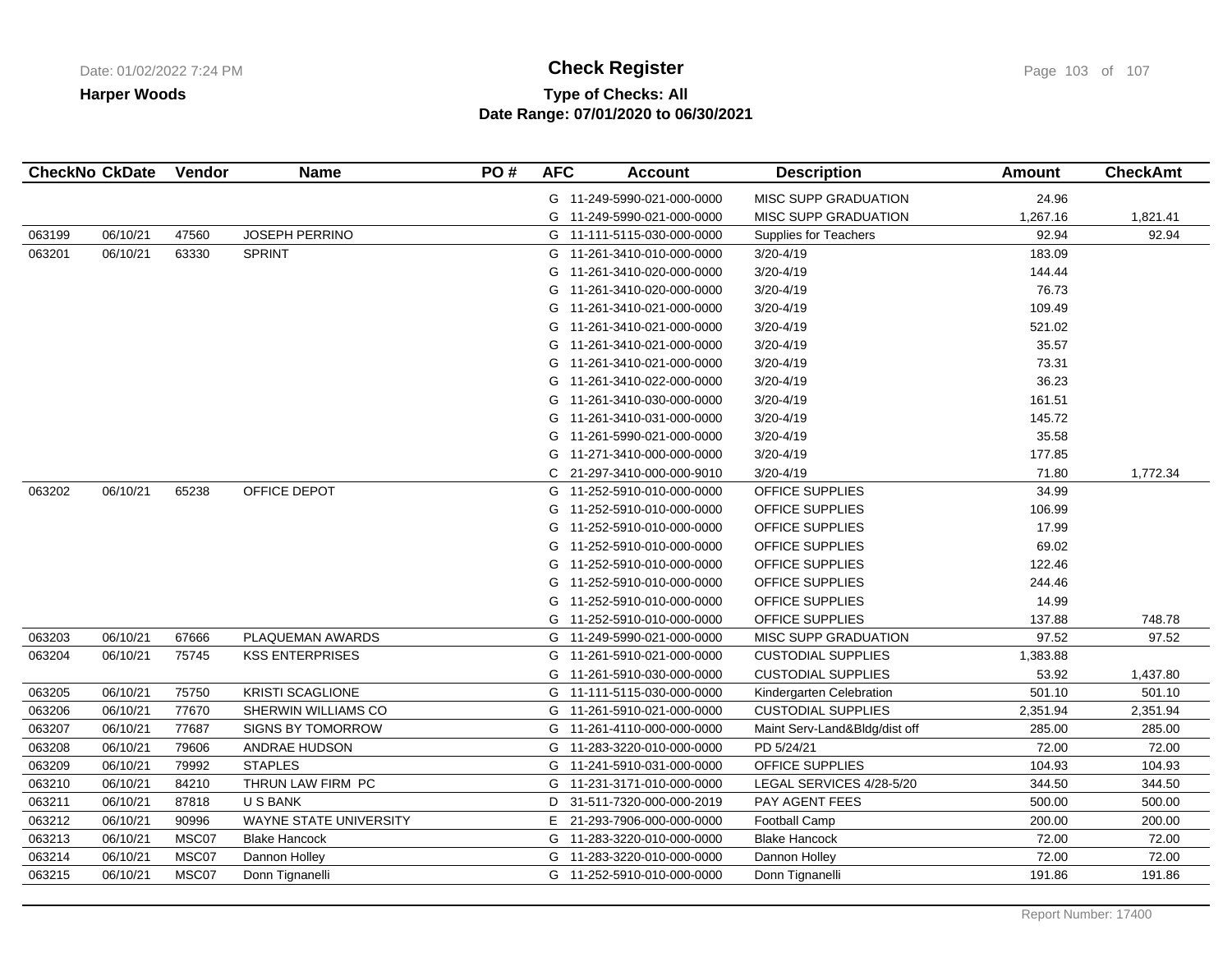### **Type of Checks: All Check Register Check Register Check Register Page 104 of 107 Date Range: 07/01/2020 to 06/30/2021**

|        | <b>CheckNo CkDate</b> | Vendor | <b>Name</b>                     | PO# | <b>AFC</b> | <b>Account</b>             | <b>Description</b>                | Amount     | <b>CheckAmt</b> |
|--------|-----------------------|--------|---------------------------------|-----|------------|----------------------------|-----------------------------------|------------|-----------------|
| 063216 | 06/10/21              | MSC07  | Kristen Woods-Helms             |     |            | G 11-283-3220-010-000-0000 | Kristen Woods-Helms               | 72.00      | 72.00           |
| 063217 | 06/10/21              | MSC07  | Mershira Oliver                 |     |            | G 11-283-3220-010-000-0000 | Mershira Oliver                   | 72.00      | 72.00           |
| 063220 | 06/10/21              | MSC07  | Rhema International Church      |     | G          | 10-191-0000-000-000-0000   | Rhema International Church        | 268.00     | 268.00          |
| 063221 | 06/10/21              | MSC07  | University of Toledo            |     |            | E 21-293-7906-000-000-0000 | University of Toledo              | 200.00     | 200.00          |
| 063222 | 06/24/21              | 00560  | AT&T                            |     | G          | 11-261-3410-021-000-0000   | <b>TELEPHONE</b>                  | 705.08     | 705.08          |
| 063223 | 06/24/21              | 00560  | AT&T                            |     |            | G 11-261-3410-021-000-0000 | TELEPHONE 5/22-6/21               | 2,964.32   | 2,964.32        |
| 063224 | 06/24/21              | 00560  | AT&T                            |     |            | G 11-261-3410-030-000-0000 | <b>TELEPHONE</b>                  | 46.56      | 46.56           |
| 063225 | 06/24/21              | 00560  | AT&T                            |     |            | G 11-261-3410-021-000-0000 | <b>TELEPHONE</b>                  | 65.93      | 65.93           |
| 063226 | 06/24/21              | 00560  | AT&T                            |     |            | G 11-261-3410-031-000-0000 | <b>TELEPHONE</b>                  | 54.59      | 54.59           |
| 063227 | 06/24/21              | 00560  | AT&T                            |     |            | G 11-261-3410-021-000-0000 | TELEPHONE-June 2021               | 99.68      | 99.68           |
| 063228 | 06/24/21              | 06850  | <b>ASSOCIATION SUP'VSION</b>    |     | G          | 11-231-7410-010-000-0000   | DUES AND FEES-Frederick Payne     | 59.00      | 59.00           |
| 063229 | 06/24/21              | 07756  | <b>BLUELINE IRRIGATION</b>      |     |            | G 11-261-5910-021-000-0000 | Sprinkler Maintenance             | 839.00     | 839.00          |
| 063230 | 06/24/21              | 11594  | CONVERGENT TECHNOLOGY           |     | G          | 11-284-3190-010-000-0000   | <b>Consulting Services - Tech</b> | 71.25      | 71.25           |
| 063231 | 06/24/21              | 11765  | STUDIO EQUIS, LLC               |     | S          | 62-431-1061-021-377-0000   | Senior Memory Books               | 4,376.20   | 4,376.20        |
| 063232 | 06/24/21              | 11771  | ATS EDUCATIONAL CONSULTING      |     | G          | 11-113-3110-041-000-0000   | #2660 Balance                     | 124,095.60 |                 |
|        |                       |        |                                 |     |            | G 11-113-3110-041-000-0000 | #2755                             | 214,364.00 |                 |
|        |                       |        |                                 |     | G          | 11-113-3110-041-000-0000   | #2799 Partial                     | 100,000.00 | 438,459.60      |
| 063233 | 06/24/21              | 12132  | PAC-VAN, INC                    |     |            | G 11-261-5910-021-000-0000 | <b>CUSTODIAL SUPPLIES</b>         | 335.00     | 335.00          |
| 063235 | 06/24/21              | 12148  | <b>PRECISION HUMAN RESOURCE</b> |     |            | G 11-118-3110-030-191-3411 | M. Harvey W/E 6/11                | 603.71     |                 |
|        |                       |        |                                 |     |            | G 11-118-3110-030-191-3411 | Jonathan Stovall W/E 6/4          | 358.71     |                 |
|        |                       |        |                                 |     | G          | 11-118-3110-030-191-3411   | M. Harvey W/E 6/4                 | 365.21     |                 |
|        |                       |        |                                 |     | G          | 11-118-3110-030-191-3411   | Jonathan Stovall W/E 6/11         | 504.40     |                 |
|        |                       |        |                                 |     | G          | 11-122-3190-030-196-0000   | Cecilia Eades W/E 6/4             | 482.48     |                 |
|        |                       |        |                                 |     |            | G 11-122-3190-030-196-0000 | Cecilia Eades W/E 6/11            | 654.66     |                 |
|        |                       |        |                                 |     | G          | 11-122-3190-031-196-0000   | Miles Greene W/E 6/4              | 468.40     |                 |
|        |                       |        |                                 |     | G          | 11-122-3190-031-196-0000   | Miles Greene W/E 6/11             | 585.50     |                 |
|        |                       |        |                                 |     | G          | 11-252-3155-010-000-0000   | Donulecia Padgett-Smith W/E 6/    | 426.00     |                 |
|        |                       |        |                                 |     | G          | 11-252-3155-010-000-0000   | Donulecia Padgett-Smith W/E 6/    | 723.32     |                 |
|        |                       |        |                                 |     | C.         | 21-297-1650-030-000-8510   | M. Crumbley W/E 6/4               | 112.32     |                 |
|        |                       |        |                                 |     | С          | 21-297-1650-030-000-8510   | L. Szolach W/E 6/4                | 112.32     |                 |
|        |                       |        |                                 |     | C          | 21-297-1650-030-000-8510   | M. Crumbley W/E 6/11              | 112.32     |                 |
|        |                       |        |                                 |     | C          | 21-297-1650-030-000-8510   | L. Szolach W/E 6/11               | 112.32     | 5,621.67        |
| 063236 | 06/24/21              | 12192  | DONULECIA PADGETT-SMITH         |     |            | G 11-331-5910-010-000-0000 | Reimbursement for Superinted.     | 50.88      | 50.88           |
| 063237 | 06/24/21              | 12239  | <b>EMPIRE DISPOSAL</b>          |     | G          | 11-261-4135-021-000-0000   | <b>Contracted Cust/Maint</b>      | 198.00     | 198.00          |
| 063238 | 06/24/21              | 12374  | <b>BSN SPORTS</b>               |     |            | E 21-293-6410-000-000-0000 | EQUIP/UNIFORMS                    | 355.08     | 355.08          |
| 063239 | 06/24/21              | 12448  | <b>JDT SOLUTIONS</b>            |     | G          | 11-252-3150-010-000-0000   | Consulting 6/16-6/30              | 2,945.00   | 2,945.00        |
| 063240 | 06/24/21              | 12452  | <b>TOMMY MOUA</b>               |     | G          | 11-111-3190-031-500-3071   | $6/14 - 6/25$                     | 1,318.18   |                 |
|        |                       |        |                                 |     |            | G 11-125-3190-030-500-3071 | $6/14 - 6/25$                     | 1,318.18   | 2,636.36        |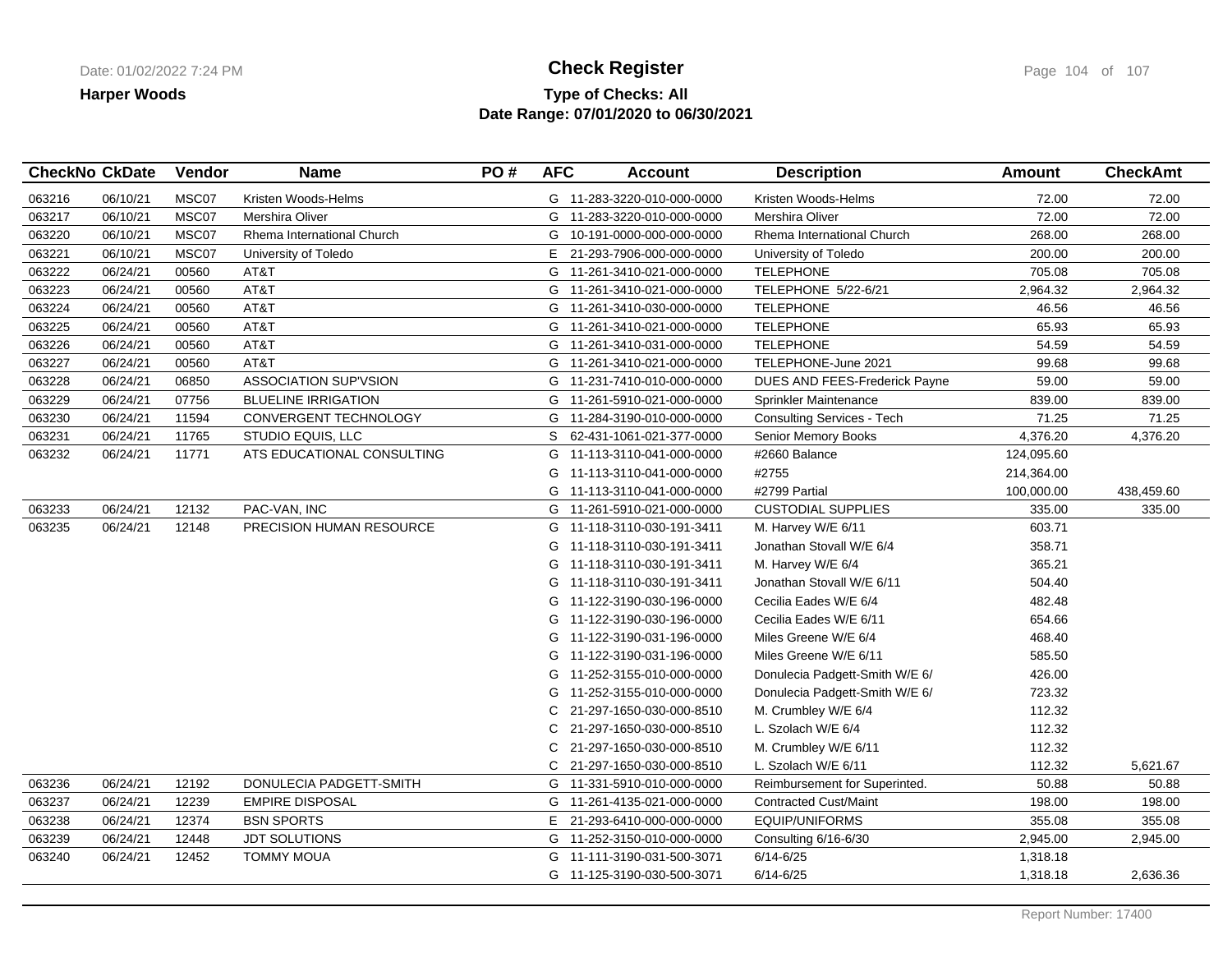# **Type of Checks: All Check Register Check Register Check Register Page 105 of 107 Date Range: 07/01/2020 to 06/30/2021**

|        | <b>CheckNo CkDate</b> | Vendor | <b>Name</b>                        | PO# | <b>AFC</b> | <b>Account</b>             | <b>Description</b>             | <b>Amount</b> | <b>CheckAmt</b> |
|--------|-----------------------|--------|------------------------------------|-----|------------|----------------------------|--------------------------------|---------------|-----------------|
| 063241 | 06/24/21              | 12455  | TOTAL PACKAGE LIFESTYLE, LLC       |     |            | G 11-111-3190-031-500-3071 | <b>Parent University</b>       | 400.00        |                 |
|        |                       |        |                                    |     | G          | 11-111-3190-031-500-3071   | <b>Advisory SEL Services</b>   | 4,950.00      |                 |
|        |                       |        |                                    |     | G          | 11-125-3190-020-500-3071   | <b>Parent University</b>       | 800.00        |                 |
|        |                       |        |                                    |     | G          | 11-125-3190-021-500-3071   | <b>Parent University</b>       | 800.00        |                 |
|        |                       |        |                                    |     | G          | 11-125-3190-021-500-3071   | "Tap In" Student SEL Virtual S | 3,320.00      |                 |
|        |                       |        |                                    |     | G          | 11-125-3190-030-500-3071   | <b>Parent University</b>       | 400.00        |                 |
|        |                       |        |                                    |     | G          | 11-125-3190-030-500-3071   | <b>Advisory SEL Services</b>   | 5,015.00      | 15,685.00       |
| 063243 | 06/24/21              | 12512  | PRUDENTIAL VIRTUAL GUARD           |     | G          | 11-266-3131-020-000-3071   | Alarm-June 2021                | 40.00         |                 |
|        |                       |        |                                    |     | G          | 11-266-3131-020-000-3071   | W/E 6/17/21                    | 662.80        |                 |
|        |                       |        |                                    |     | G          | 11-266-3131-020-000-3071   | W/E 6/10/21                    | 530.24        |                 |
|        |                       |        |                                    |     | G          | 11-266-3131-021-000-3071   | W/E 6/17/21                    | 728.00        |                 |
|        |                       |        |                                    |     | G          | 11-266-3131-021-000-3071   | W/E 6/10/21                    | 1,622.78      |                 |
|        |                       |        |                                    |     | G          | 11-266-3131-022-000-3071   | W/E 6/10/21                    | 662.80        |                 |
|        |                       |        |                                    |     | G          | 11-266-3131-022-000-3071   | W/E 6/17/21                    | 530.24        |                 |
|        |                       |        |                                    |     | G          | 11-266-3131-030-000-3071   | W/E 6/17/21                    | 662.80        |                 |
|        |                       |        |                                    |     | G          | 11-266-3131-030-000-3071   | W/E 6/10/21                    | 662.80        |                 |
|        |                       |        |                                    |     | G          | 11-266-3131-031-000-3071   | Alarm-June 2021                | 40.00         |                 |
|        |                       |        |                                    |     | G          | 11-266-3131-031-000-3071   | W/E 6/10/21                    | 530.24        |                 |
|        |                       |        |                                    |     | G          | 11-266-3131-031-000-3071   | W/E 6/17/21                    | 629.66        | 7,302.36        |
| 063244 | 06/24/21              | 12563  | KAY PROPERTY MANAGEMENT,           |     | G          | 11-261-4210-022-000-0000   | Building Rental - CCI-July 202 | 19,741.96     | 19,741.96       |
| 063245 | 06/24/21              | 12615  | <b>NUMEN</b>                       |     | E.         | 21-293-6410-000-000-0000   | <b>EQUIP/UNIFORMS</b>          | 1,862.50      | 1,862.50        |
| 063246 | 06/24/21              | 12618  | IDEAL TECHNOLOGY SOLUTIONS,        |     | G          | 11-111-4270-010-000-0000   | <b>Help Desk</b>               | 2,530.00      |                 |
|        |                       |        |                                    |     | G          | 11-111-4270-010-000-0000   | <b>TECHNOLOGY EQUIPMENT</b>    | 19,941.35     |                 |
|        |                       |        |                                    |     | G          | 11-112-4270-020-000-0000   | <b>District Support</b>        | 3,100.00      |                 |
|        |                       |        |                                    |     | G          | 11-112-4270-020-000-0000   | MS Grad Film and Production    | 3,200.00      | 28,771.35       |
| 063247 | 06/24/21              | 12632  | ANGELIA JACKSON                    |     | G          | 11-232-3190-010-000-0000   | Payment #2 Payroll Entry       | 375.00        | 375.00          |
| 063248 | 06/24/21              | 12642  | <b>TRIUMPH CHURCH</b>              |     | G          | 12-192-0000-000-000-0000   | July Rent-MS                   | 7,700.00      | 7,700.00        |
| 063249 | 06/24/21              | 12661  | U.S. BANK EQUIPMENT FINANCE        |     | G          | 11-257-4220-010-000-0000   | Copier LEASE                   | 6,318.90      | 6,318.90        |
| 063250 | 06/24/21              | 12661  | U.S. BANK EQUIPMENT FINANCE        |     | G          | 11-257-4220-010-000-0000   | Copier LEASE                   | 94.45         | 94.45           |
| 063251 | 06/24/21              | 12661  | <b>U.S. BANK EQUIPMENT FINANCE</b> |     | G          | 11-257-4220-010-000-0000   | Copier LEASE                   | 570.49        | 570.49          |
| 063252 | 06/24/21              | 12661  | <b>U.S. BANK EQUIPMENT FINANCE</b> |     | G          | 11-257-4220-010-000-0000   | Copier LEASE                   | 349.00        | 349.00          |
| 063253 | 06/24/21              | 12661  | U.S. BANK EQUIPMENT FINANCE        |     | G          | 11-257-4220-010-000-0000   | Copier LEASE                   | 2,863.66      | 2,863.66        |
| 063254 | 06/24/21              | 12661  | U.S. BANK EQUIPMENT FINANCE        |     | G          | 11-257-4220-010-000-0000   | Copier LEASE                   | 653.09        | 653.09          |
| 063255 | 06/24/21              | 12662  | PREFERRED SAFE & LOCK INC          |     | G          | 11-261-4120-000-000-0000   | <b>EQUIP REP DIST WIDE</b>     | 84.00         | 84.00           |
| 063256 | 06/24/21              | 12686  | <b>APPLIED IMAGING</b>             |     | G          | 11-113-4125-021-000-0000   | Copier Maintenance             | 145.75        |                 |
|        |                       |        |                                    |     | G          | 11-113-4125-021-000-0000   | <b>Copier Maintenance</b>      | 76.77         | 222.52          |
| 063257 | 06/24/21              | 12705  | ADT COMMERCIAL                     |     | G          | 11-261-4110-020-000-0000   | Maint Serv-Land&Bldg/MS        | 817.88        | 817.88          |
| 063258 | 06/24/21              | 12762  | <b>CARLA WEST</b>                  |     |            | G 11-252-3160-010-000-0000 | HR Management 6/14-6/25        | 3,846.16      | 3,846.16        |
|        |                       |        |                                    |     |            |                            |                                |               |                 |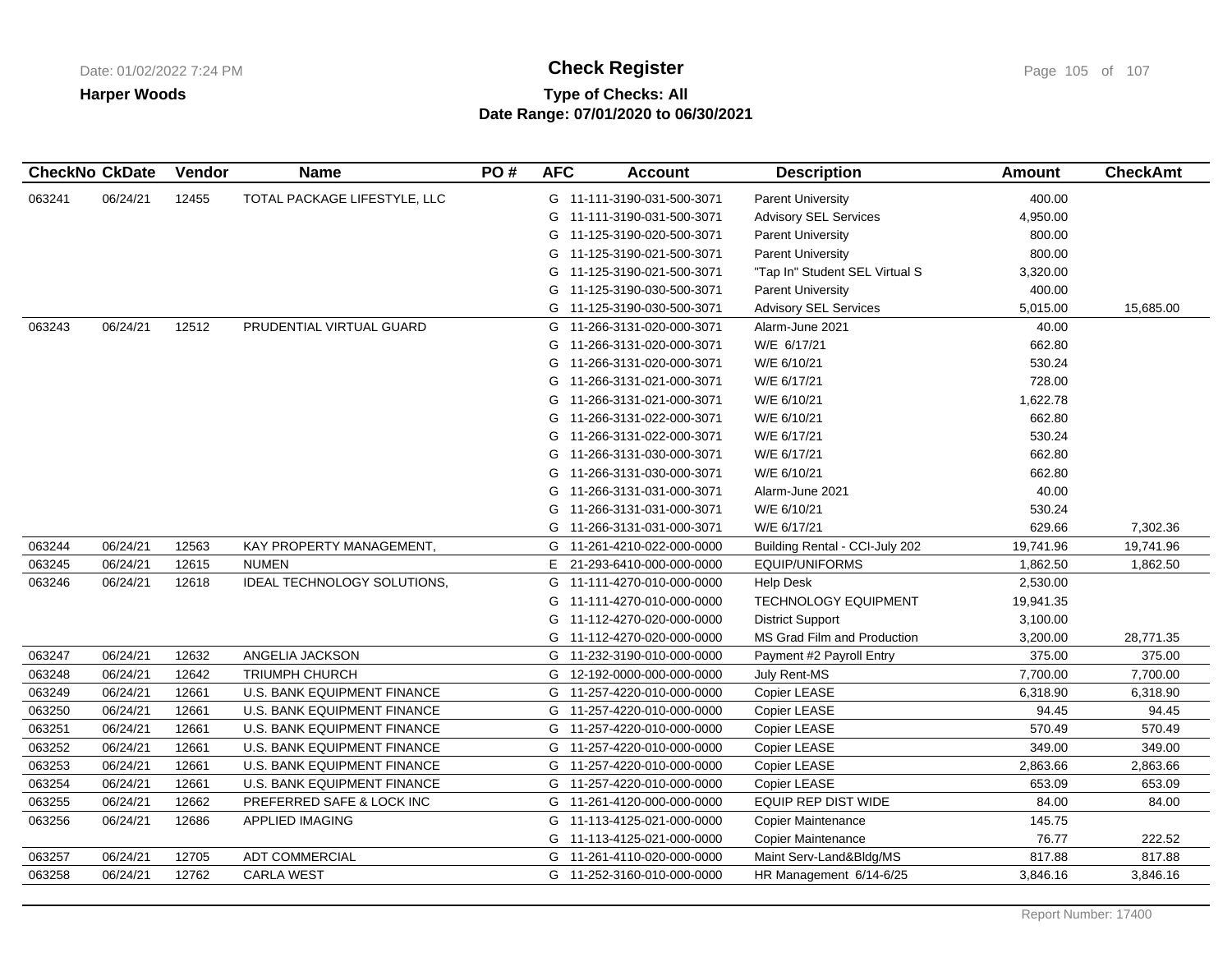### **Type of Checks: All Check Register Check Register Check Register Page 106 of 107 Date Range: 07/01/2020 to 06/30/2021**

| <b>CheckNo CkDate</b> |          | Vendor | <b>Name</b>                   | PO#     | <b>AFC</b> | <b>Account</b>             | <b>Description</b>                    | <b>Amount</b> | <b>CheckAmt</b> |
|-----------------------|----------|--------|-------------------------------|---------|------------|----------------------------|---------------------------------------|---------------|-----------------|
| 063259                | 06/24/21 | 12791  | <b>BRANDON JENKINS</b>        |         |            | E 21-293-6410-000-000-0000 | <b>EQUIP/UNIFORMS</b>                 | 450.00        | 450.00          |
| 063260                | 06/24/21 | 12800  | DRIVE CREATIVE SERVICES       |         |            | G 11-282-3510-010-000-0000 | <b>ADVERTISING</b>                    | 1,000.00      | 1,000.00        |
| 063261                | 06/24/21 | 12812  | MICHELLE COMPTON              |         |            | G 11-241-3210-021-000-0000 | Mileage-Riverside Marina 4/22/        | 10.86         | 10.86           |
| 063262                | 06/24/21 | 12898  | <b>RHONDA PIERCE</b>          |         | E.         | 21-293-1891-000-000-0000   | Asst. to Athletic Director            | 2,500.00      | 2,500.00        |
| 063263                | 06/24/21 | 12932  | ANGELA UNDERWOOD              |         |            | G 11-252-5910-010-000-0000 | Microsoft Office Subscription         | 105.99        | 105.99          |
| 063264                | 06/24/21 | 12948  | <b>KAYLA BRACY</b>            |         |            | G 11-118-3115-030-191-3411 | 6/14-6/25/21                          | 2,083.33      | 2,083.33        |
| 063265                | 06/24/21 | 12953  | <b>VERIZON</b>                |         |            | G 11-225-5110-010-000-0000 | <b>Technology Supplies</b>            | 705.94        | 705.94          |
| 063266                | 06/24/21 | 12953  | <b>VERIZON</b>                |         |            | G 11-225-5110-010-000-0000 | <b>Technology Supplies</b>            | 735.98        | 735.98          |
| 063267                | 06/24/21 | 12959  | <b>BROOKE WILLIAMS</b>        |         |            | G 11-118-3115-030-191-3411 | $6/14 - 6/25$                         | 2,083.33      | 2,083.33        |
| 063268                | 06/24/21 | 12971  | <b>TRUGREEN</b>               |         |            | G 11-261-4110-000-000-0000 | Lawn-CO                               | 115.00        |                 |
|                       |          |        |                               |         | G          | 11-261-4110-020-000-0000   | Lawn-MS                               | 80.00         |                 |
|                       |          |        |                               |         | G          | 11-261-4110-021-000-0000   | Lawn-HS Football Field                | 415.00        |                 |
|                       |          |        |                               |         | G          | 11-261-4110-021-000-0000   | Lawn-HS                               | 125.00        |                 |
|                       |          |        |                               |         | G          | 11-261-4110-021-000-0000   | Lawn-HS Baseball Fields               | 320.00        |                 |
|                       |          |        |                               |         | G          | 11-261-4110-022-000-0000   | Lawn-CCI                              | 75.00         |                 |
|                       |          |        |                               |         | G          | 11-261-4110-030-000-0000   | Lawn-Beacon                           | 345.00        |                 |
|                       |          |        |                               |         | G          | 11-261-4110-031-000-0000   | Lawn-Tyrone                           | 185.00        | 1,660.00        |
| 063269                | 06/24/21 | 12988  | <b>BANNER LEARNING CORP</b>   |         |            | G 11-283-3220-010-000-0000 | 1/2 of PD                             | 3,750.00      | 3,750.00        |
| 063270                | 06/24/21 | 12989  | <b>KIRSTEN MELISE</b>         |         |            | G 11-111-5115-031-000-0000 | Supplies for Teachers                 | 338.38        | 338.38          |
| 063271                | 06/24/21 | 12990  | <b>DANNON HOLLEY</b>          |         | G          | 11-331-5910-031-000-0000   | Ice Cream for 3rd Gr. Celebrat        | 25.81         |                 |
|                       |          |        |                               |         | G          | 11-331-5910-031-000-0000   | <b>Food Donation Gift Card-Bereav</b> | 50.00         | 75.81           |
| 063272                | 06/24/21 | 12991  | D. POOLE                      |         | C          | 21-297-5643-000-000-3100   | Duct Cleaning                         | 2,975.00      | 2,975.00        |
| 063273                | 06/24/21 | 12992  | LIBERATING GENIUS, LLC        |         |            | G 11-232-3190-010-000-0000 | Payment #1 6/22/21                    | 5,000.00      | 5,000.00        |
| 063274                | 06/24/21 | 12993  | <b>AMY RIECK</b>              |         |            | G 11-111-5115-031-000-0000 | Supplies for Teachers                 | 239.99        | 239.99          |
| 063275                | 06/24/21 | 12994  | <b>GROSSE POINTE NEWS</b>     |         |            | G 11-282-3510-010-000-0000 | ADVERTISING-Budget Meeting            | 170.63        | 170.63          |
| 063276                | 06/24/21 | 12995  | <b>JAMIE VOLLICK</b>          |         |            | G 11-111-5115-030-000-0000 | <b>Supplies for Teachers</b>          | 99.00         | 99.00           |
| 063277                | 06/24/21 | 16700  | <b>COLLEGE BOARD</b>          |         | G          | 11-212-5110-021-000-0000   | SUPP & TEST MAT GUID                  | 55.00         | 55.00           |
| 063278                | 06/24/21 | 22386  | DTE ENERGY                    |         |            | G 11-261-5520-021-000-0000 | Pole Rental                           | 59.85         | 59.85           |
| 063279                | 06/24/21 | 22386  | DTE ENERGY                    |         |            | G 11-261-5520-021-000-0000 | ELECTRICITY 4/17-5/17                 | 33.66         | 33.66           |
| 063280                | 06/24/21 | 32689  | <b>TAMMY VANDERVLUCHT</b>     |         | G          | 11-232-3190-010-000-0000   | Pymnt #2 Payroll Processing           | 500.00        | 500.00          |
| 063281                | 06/24/21 | 35000  | <b>GILBERT'S PRO HARDWARE</b> |         | G          | 11-261-5910-021-000-0000   | <b>CUSTODIAL SUPPLIES</b>             | 181.91        | 181.91          |
| 063282                | 06/24/21 | 37552  | GALLAGHER FIRE EQUIPMENT CO   |         |            | G 11-261-4120-022-000-0000 | <b>EQUIP REPAIR</b>                   | 81.00         | 81.00           |
| 063283                | 06/24/21 | 39590  | HARPER WOODS CITY OF          |         |            | G 11-271-5710-000-000-0000 | Fuel-1st Qtr                          | 1,508.88      | 1,508.88        |
| 063284                | 06/24/21 | 46920  | <b>JOSTENS</b>                |         | G          | 11-249-5990-021-000-0000   | <b>MISC SUPP GRADUATION</b>           | 12.48         |                 |
|                       |          |        |                               |         |            | G 11-249-5990-021-000-0000 | MISC SUPP GRADUATION                  | 14.93         | 27.41           |
| 063285                | 06/24/21 | 49055  | <b>LEARNING GIZMOS</b>        | 36057 C |            | G 11-111-5110-030-000-6021 | Title I suppplies ma                  | 258.18        |                 |
|                       |          |        |                               | 36060 C |            | G 11-125-5111-031-100-6021 | SUPPLIES Title I - T                  | 31.50         | 289.68          |
| 063286                | 06/24/21 | 56100  | <b>MESSA</b>                  |         |            | G 12-192-0000-000-000-0000 | Health Insurance-July 2021            | 214,786.57    | 214,786.57      |